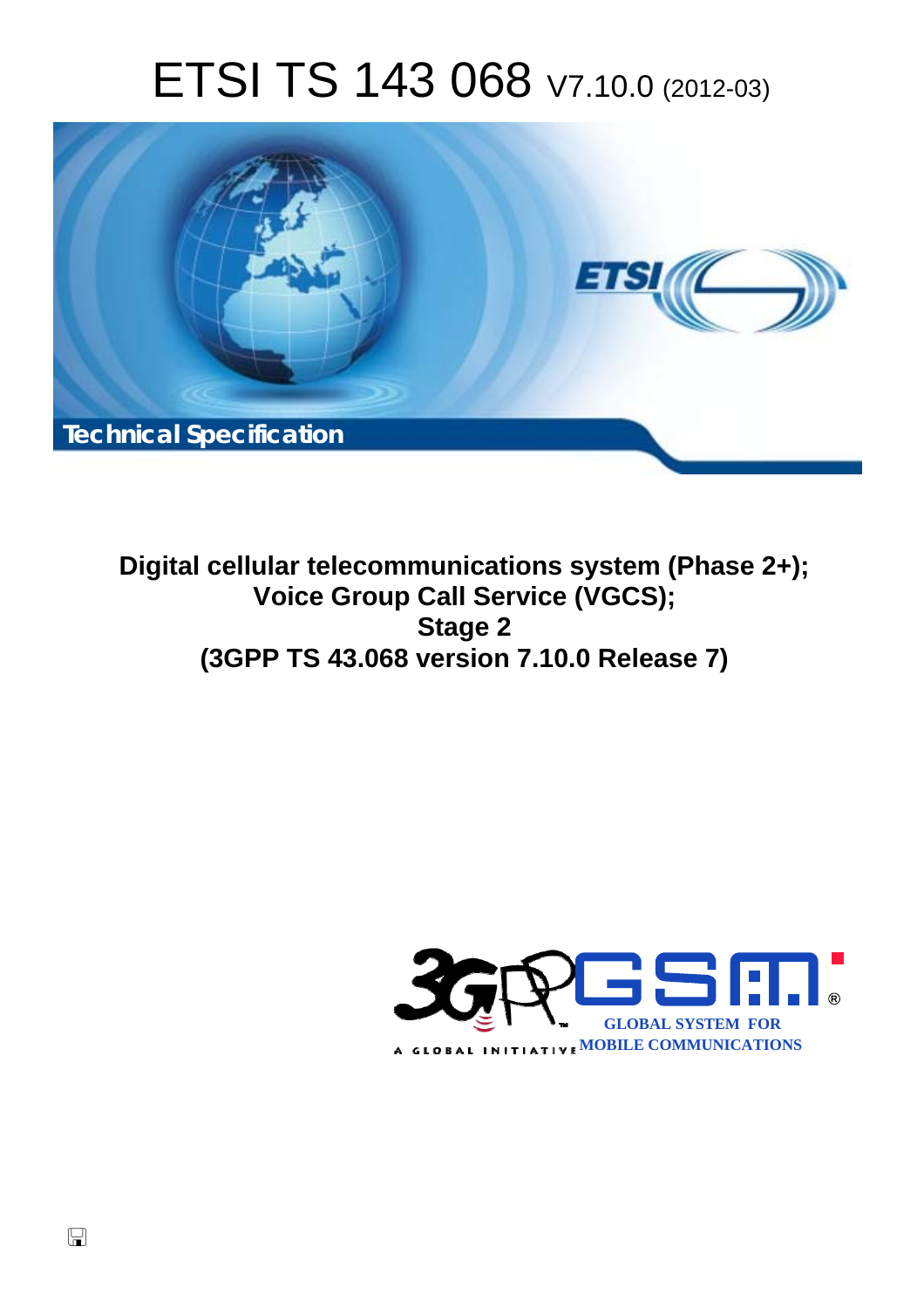Reference RTS/TSGC-0143068v7a0

> Keywords GSM

#### *ETSI*

#### 650 Route des Lucioles F-06921 Sophia Antipolis Cedex - FRANCE

Tel.: +33 4 92 94 42 00 Fax: +33 4 93 65 47 16

Siret N° 348 623 562 00017 - NAF 742 C Association à but non lucratif enregistrée à la Sous-Préfecture de Grasse (06) N° 7803/88

#### *Important notice*

Individual copies of the present document can be downloaded from: [http://www.etsi.org](http://www.etsi.org/)

The present document may be made available in more than one electronic version or in print. In any case of existing or perceived difference in contents between such versions, the reference version is the Portable Document Format (PDF). In case of dispute, the reference shall be the printing on ETSI printers of the PDF version kept on a specific network drive within ETSI Secretariat.

Users of the present document should be aware that the document may be subject to revision or change of status. Information on the current status of this and other ETSI documents is available at <http://portal.etsi.org/tb/status/status.asp>

If you find errors in the present document, please send your comment to one of the following services: [http://portal.etsi.org/chaircor/ETSI\\_support.asp](http://portal.etsi.org/chaircor/ETSI_support.asp)

#### *Copyright Notification*

No part may be reproduced except as authorized by written permission. The copyright and the foregoing restriction extend to reproduction in all media.

> © European Telecommunications Standards Institute 2012. All rights reserved.

DECT<sup>™</sup>, PLUGTESTS<sup>™</sup>, UMTS<sup>™</sup> and the ETSI logo are Trade Marks of ETSI registered for the benefit of its Members. **3GPP**TM and **LTE**™ are Trade Marks of ETSI registered for the benefit of its Members and of the 3GPP Organizational Partners.

**GSM**® and the GSM logo are Trade Marks registered and owned by the GSM Association.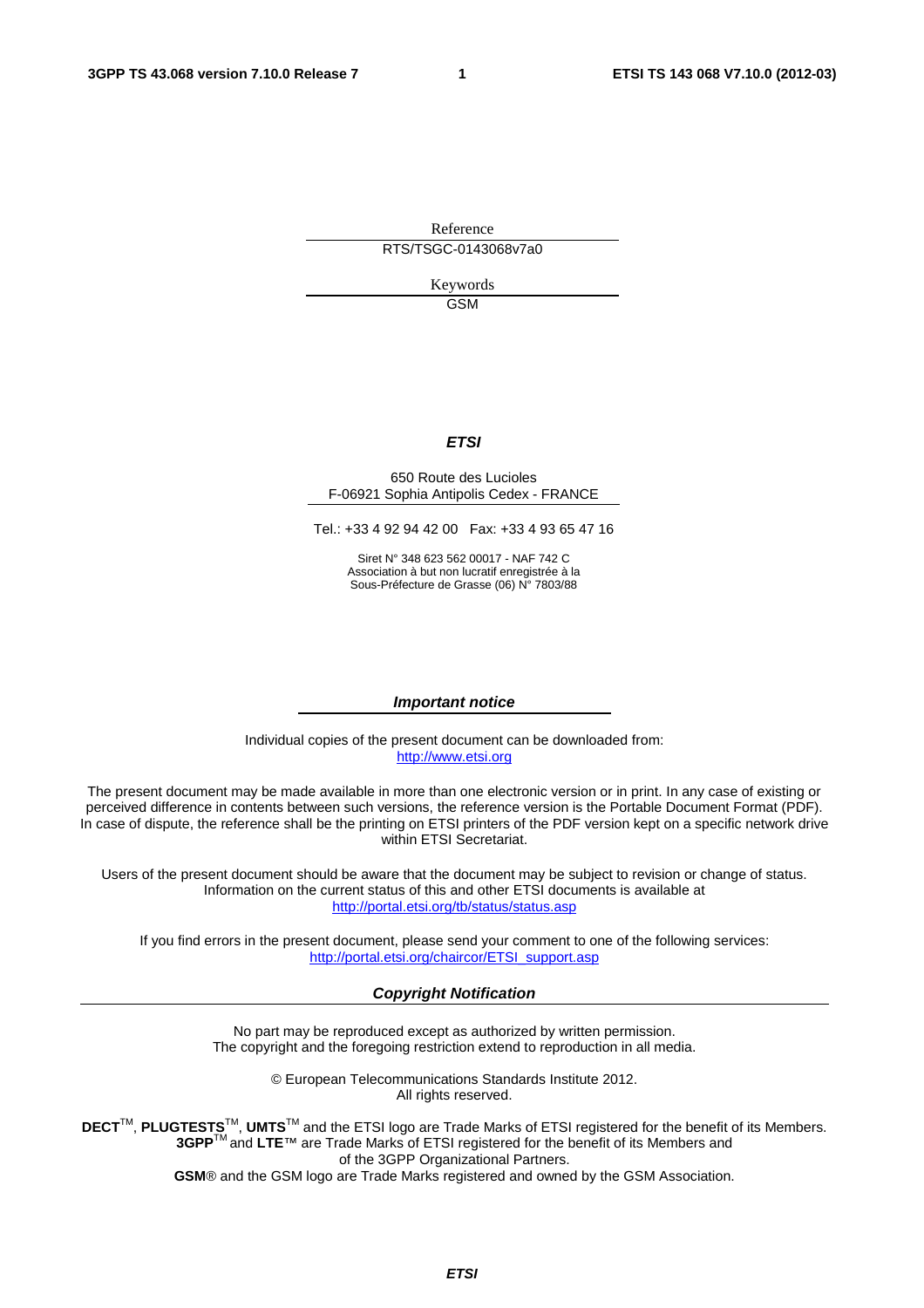# Intellectual Property Rights

IPRs essential or potentially essential to the present document may have been declared to ETSI. The information pertaining to these essential IPRs, if any, is publicly available for **ETSI members and non-members**, and can be found in ETSI SR 000 314: *"Intellectual Property Rights (IPRs); Essential, or potentially Essential, IPRs notified to ETSI in respect of ETSI standards"*, which is available from the ETSI Secretariat. Latest updates are available on the ETSI Web server [\(http://ipr.etsi.org](http://webapp.etsi.org/IPR/home.asp)).

Pursuant to the ETSI IPR Policy, no investigation, including IPR searches, has been carried out by ETSI. No guarantee can be given as to the existence of other IPRs not referenced in ETSI SR 000 314 (or the updates on the ETSI Web server) which are, or may be, or may become, essential to the present document.

# Foreword

This Technical Specification (TS) has been produced by ETSI 3rd Generation Partnership Project (3GPP).

The present document may refer to technical specifications or reports using their 3GPP identities, UMTS identities or GSM identities. These should be interpreted as being references to the corresponding ETSI deliverables.

The cross reference between GSM, UMTS, 3GPP and ETSI identities can be found under [http://webapp.etsi.org/key/queryform.asp.](http://webapp.etsi.org/key/queryform.asp)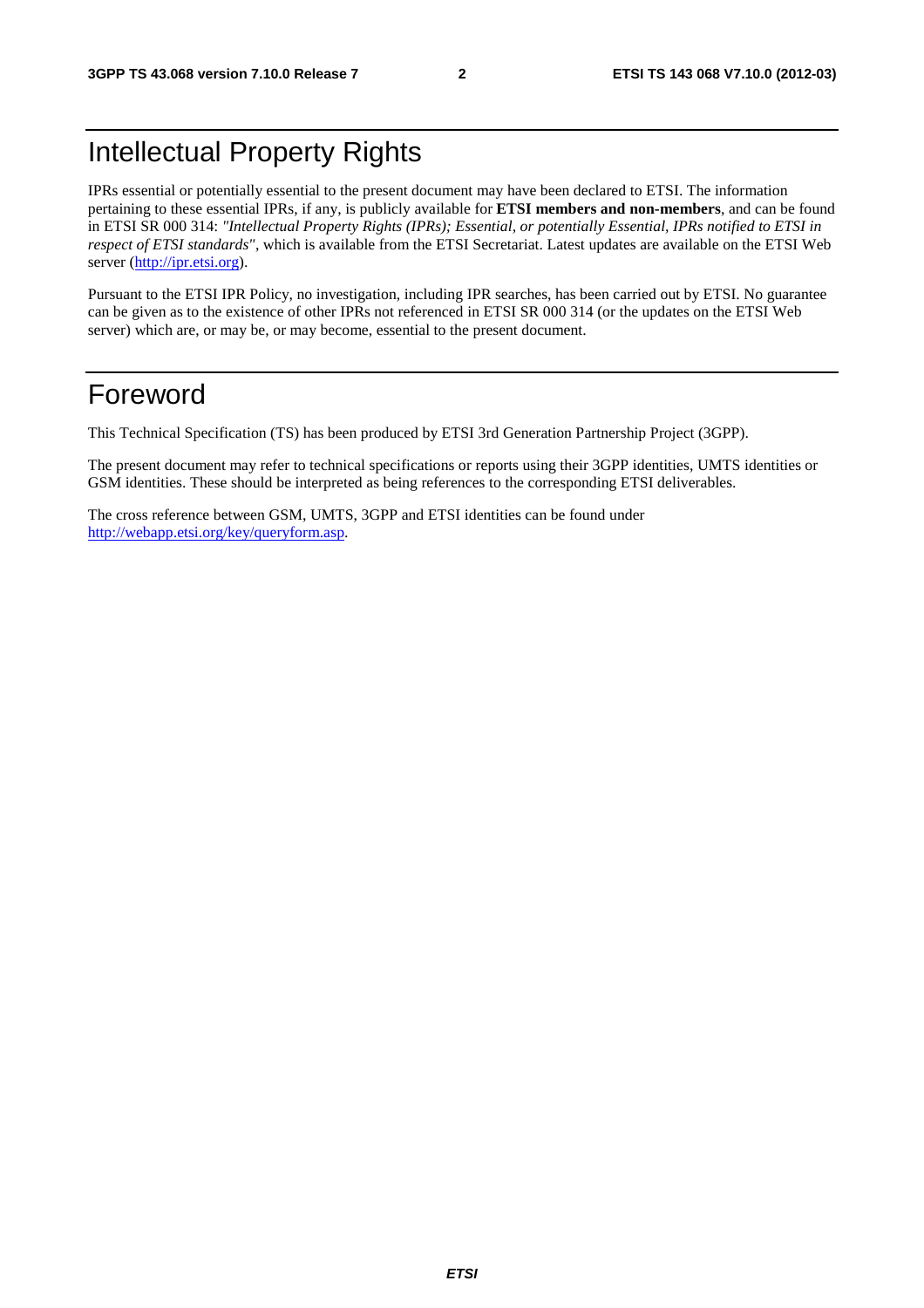$\mathbf{3}$ 

# Contents

| 1                  |  |  |  |  |
|--------------------|--|--|--|--|
| $\overline{2}$     |  |  |  |  |
| 3                  |  |  |  |  |
| 3.1<br>3.2         |  |  |  |  |
|                    |  |  |  |  |
| 4<br>4.1           |  |  |  |  |
| 4.2                |  |  |  |  |
| 4.2.1              |  |  |  |  |
| 4.2.1.1            |  |  |  |  |
| 4.2.1.2            |  |  |  |  |
| 4.2.2              |  |  |  |  |
| 4.2.2.1            |  |  |  |  |
| 4.2.2.2            |  |  |  |  |
| 4.2.3              |  |  |  |  |
| 4.2.4              |  |  |  |  |
| 4.2.5              |  |  |  |  |
| 4.2.6              |  |  |  |  |
| 4.2.7              |  |  |  |  |
|                    |  |  |  |  |
| 5                  |  |  |  |  |
| 5.1                |  |  |  |  |
| 5.2                |  |  |  |  |
| 6                  |  |  |  |  |
| 7                  |  |  |  |  |
| 7.1                |  |  |  |  |
| 7.1a               |  |  |  |  |
| 7.1a.1             |  |  |  |  |
| 7.1a.2             |  |  |  |  |
| 7.1a.3             |  |  |  |  |
| 7.1 <sub>b</sub>   |  |  |  |  |
| 7.1 <sub>b.1</sub> |  |  |  |  |
| 7.1 <sub>b.2</sub> |  |  |  |  |
| 7.1 <sub>b.3</sub> |  |  |  |  |
| 7.2                |  |  |  |  |
| 7.3                |  |  |  |  |
| 8                  |  |  |  |  |
| 8.1                |  |  |  |  |
| 8.1.1              |  |  |  |  |
| 8.1.2              |  |  |  |  |
| 8.1.2.1            |  |  |  |  |
| 8.1.2.2            |  |  |  |  |
| 8.1.2.3            |  |  |  |  |
| 8.1.2.4            |  |  |  |  |
| 8.1.3              |  |  |  |  |
| 8.2                |  |  |  |  |
| 8.2.1              |  |  |  |  |
| 8.2.2              |  |  |  |  |
| 8.2.3              |  |  |  |  |
|                    |  |  |  |  |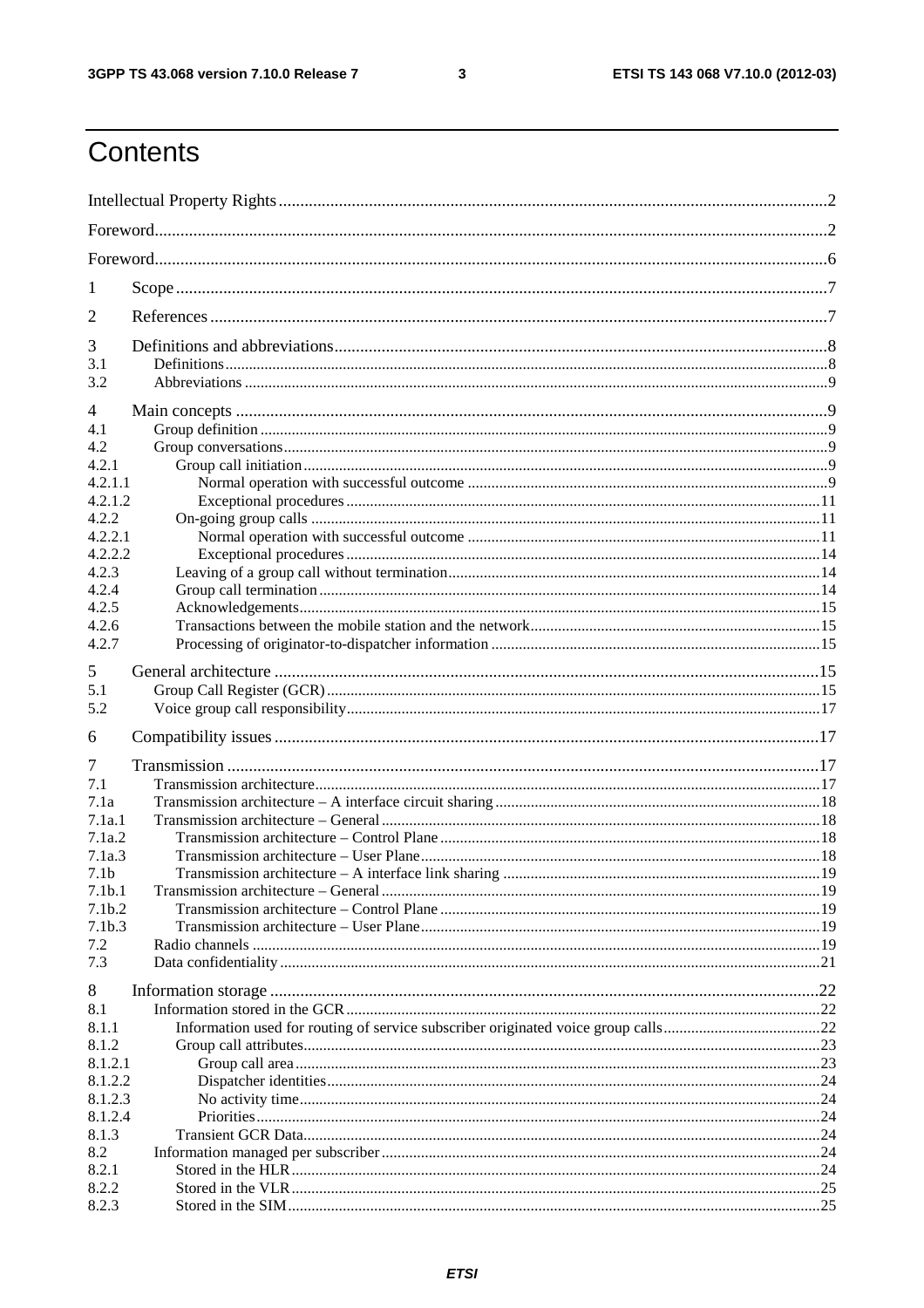| 8.2.3a     |                                                                                               |            |
|------------|-----------------------------------------------------------------------------------------------|------------|
| 8.3        |                                                                                               |            |
| 9          |                                                                                               |            |
| 9.1        |                                                                                               |            |
| 9.2        |                                                                                               |            |
| 10         |                                                                                               |            |
| 11         |                                                                                               |            |
| 11.1       |                                                                                               |            |
| 11.2       |                                                                                               |            |
| 11.3       |                                                                                               |            |
| 11.3.1     |                                                                                               |            |
| 11.3.1.1   |                                                                                               |            |
| 11.3.1.1.1 |                                                                                               |            |
| 11.3.1.1.2 |                                                                                               |            |
| 11.3.1.1.3 | Release of the dedicated transmission means of the calling service subscriber31               |            |
| 11.3.1.1.4 | Release of the dedicated transmission means of mobile stations responding to a notification32 |            |
| 11.3.1.1.5 |                                                                                               |            |
| 11.3.1.2   |                                                                                               |            |
| 11.3.1.3   |                                                                                               |            |
| 11.3.1.4   |                                                                                               |            |
| 11.3.1.5   |                                                                                               |            |
| 11.3.2     |                                                                                               |            |
| 11.3.2.1   |                                                                                               |            |
| 11.3.2.2   |                                                                                               |            |
| 11.3.3     |                                                                                               |            |
| 11.3.4     |                                                                                               |            |
| 11.3.5     |                                                                                               |            |
| 11.3.5.1   |                                                                                               |            |
| 11.3.5.2   |                                                                                               |            |
| 11.3.5.3   |                                                                                               |            |
| 11.3.6     |                                                                                               |            |
| 11.3.7     |                                                                                               |            |
| 11.3.7.1   |                                                                                               |            |
| 11.3.7.2   |                                                                                               |            |
| 11.3.7a    |                                                                                               |            |
| 11.3.7a.1  |                                                                                               |            |
| 11.3.8     | Overview of signalling                                                                        | $\dots$ 43 |
| 11.3.9     |                                                                                               |            |
| 11.3.9.1   |                                                                                               |            |
| 11.3.9.2   |                                                                                               |            |
| 11.4       |                                                                                               |            |
| 11.5       |                                                                                               |            |
| 11.5A      |                                                                                               |            |
| 11.5B      |                                                                                               |            |
| 11.6       |                                                                                               |            |
| 11.7       |                                                                                               |            |
| 12         |                                                                                               |            |
| 12.1       |                                                                                               |            |
| 12.1.1     |                                                                                               |            |
| 12.1.2     |                                                                                               |            |
| 12.1.3     |                                                                                               |            |
| 12.1.4     |                                                                                               |            |
| 12.1.5     |                                                                                               |            |
| 12.1.6     |                                                                                               |            |
| 12.1.7     |                                                                                               |            |
| 12.2       |                                                                                               |            |
| 12.2.1     |                                                                                               |            |
| 12.2.2     |                                                                                               |            |
| 12.2.3     |                                                                                               |            |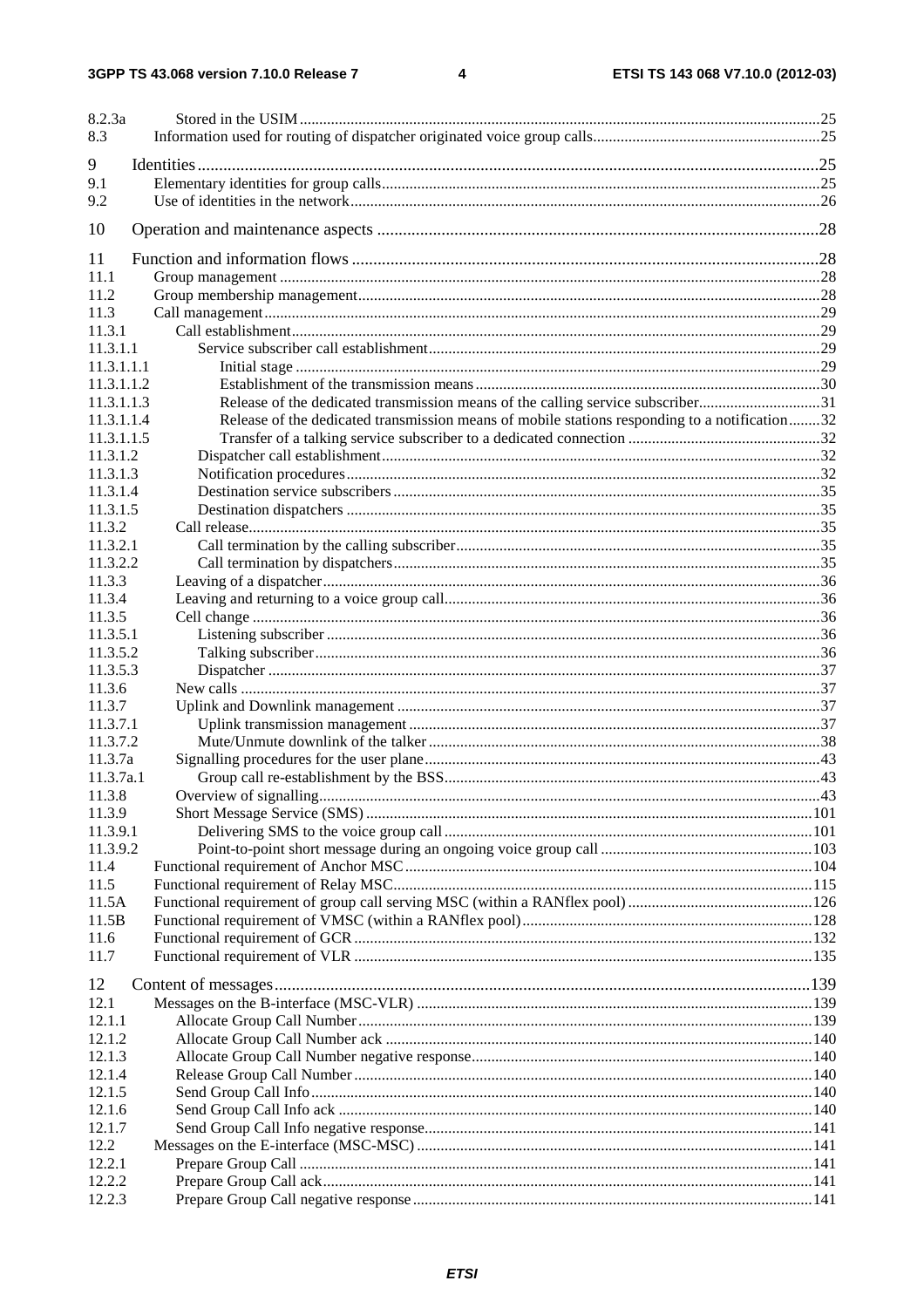| 12.2.4  |                               |  |
|---------|-------------------------------|--|
| 12.2.5  |                               |  |
| 12.2.6  |                               |  |
| 12.2.7  |                               |  |
| 12.2.8  |                               |  |
| 12.2.9  |                               |  |
| 12.2.10 |                               |  |
| 12.2.11 |                               |  |
| 12.3    |                               |  |
| 12.3.1  |                               |  |
| 12.3.2  |                               |  |
| 12.3.3  |                               |  |
| 12.3.4  |                               |  |
| 12.3.5  |                               |  |
| 12.3.6  |                               |  |
| 13      |                               |  |
| 13.1    |                               |  |
| 13.1.1  |                               |  |
| 13.1.2  |                               |  |
| 13.1.3  |                               |  |
| 13.1.4  |                               |  |
| 13.1.5  |                               |  |
| 13.1.6  |                               |  |
| 13.1.7  |                               |  |
|         | <b>Annex A (informative):</b> |  |
|         |                               |  |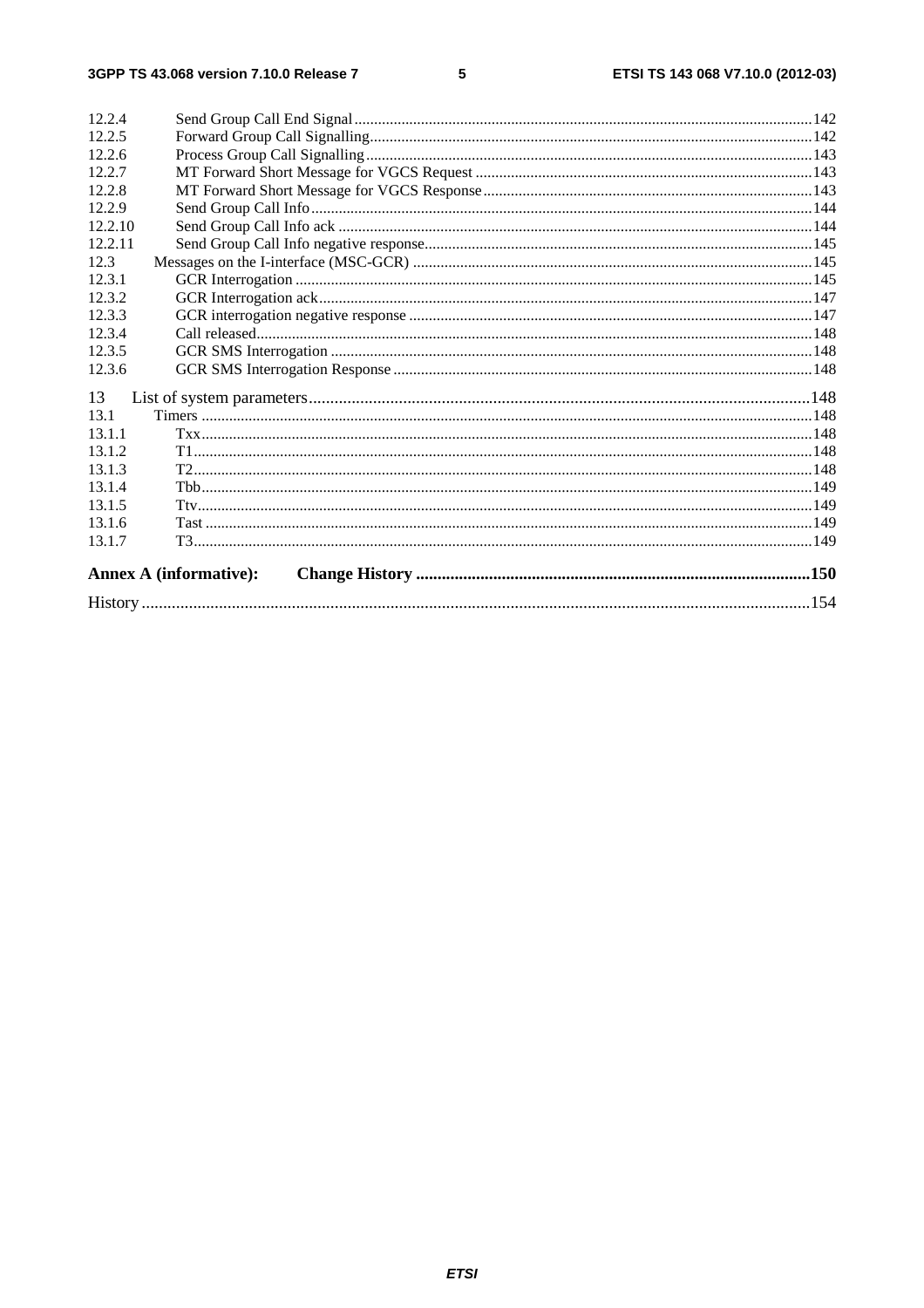# Foreword

This Technical Specification has been produced by the 3<sup>rd</sup> Generation Partnership Project (3GPP).

The contents of the present document are subject to continuing work within the TSG and may change following formal TSG approval. Should the TSG modify the contents of the present document, it will be re-released by the TSG with an identifying change of release date and an increase in version number as follows:

Version x.y.z

where:

- x the first digit:
	- 1 presented to TSG for information;
	- 2 presented to TSG for approval;
	- 3 or greater indicates TSG approved document under change control.
- y the second digit is incremented for all changes of substance, i.e. technical enhancements, corrections, updates, etc.
- z the third digit is incremented when editorial only changes have been incorporated in the document.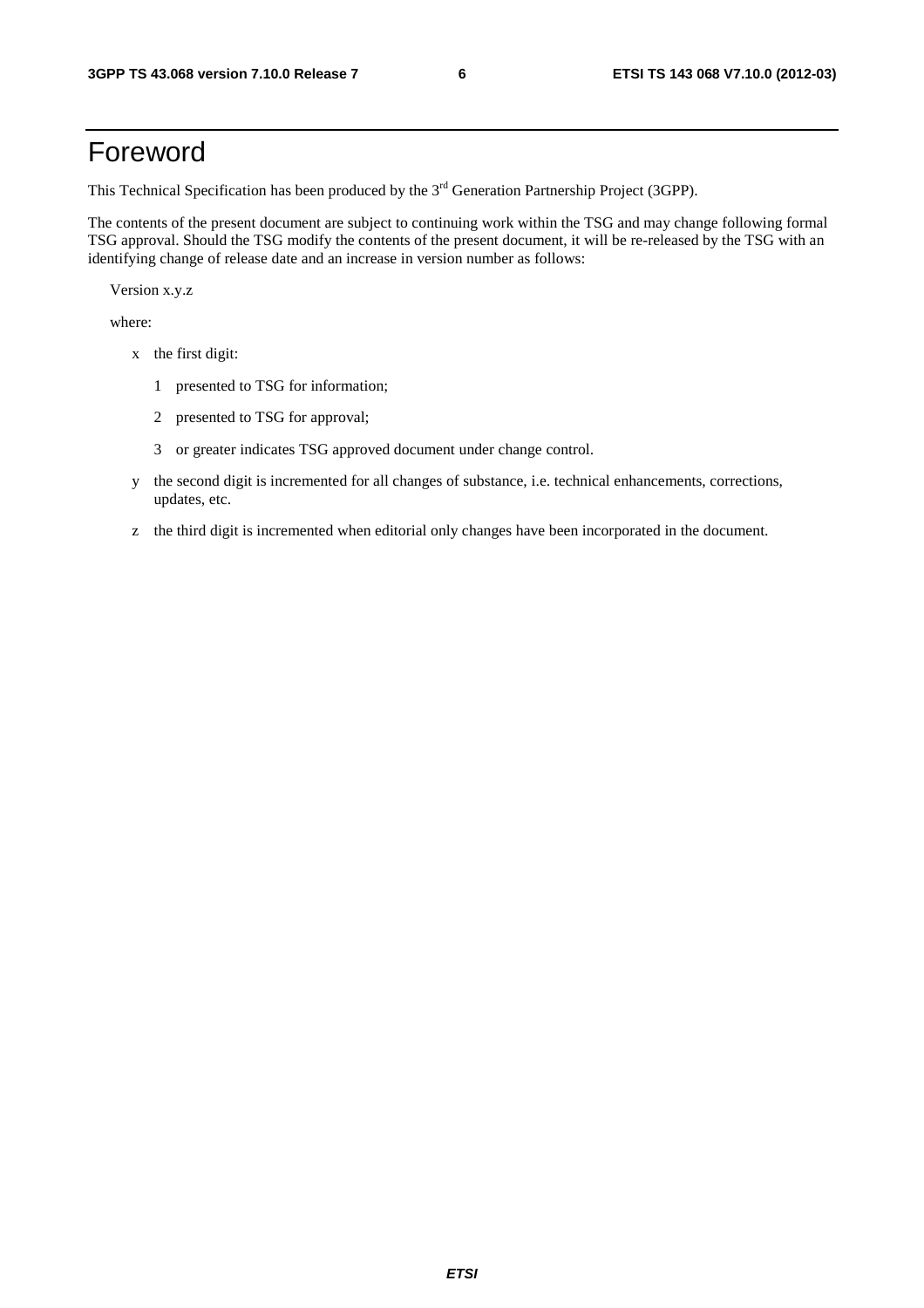# 1 Scope

The present document specifies the stage two description of the Voice Group Call Service (VGCS) which allows speech conversation of a predefined group of service subscribers in half duplex mode on the radio link taking into account multiple subscribers involved in the group call per cell.

# 2 References

The following documents contain provisions which, through reference in this text, constitute provisions of the present document.

- References are either specific (identified by date of publication, edition number, version number, etc.) or non-specific.
- For a specific reference, subsequent revisions do not apply.
- For a non-specific reference, the latest version applies. In the case of a reference to a 3GPP document (including a GSM document), a non-specific reference implicitly refers to the latest version of that document *in the same Release as the present document*.
- [1] Void.
- [1a] 3GPP TR 21.905: "Vocabulary for 3GPP Specifications".
- [2] 3GPP TS 42.068: "Voice Group Call Service (VGCS); Stage 1".
- [3] 3GPP TS 43.022: "Functions related to Mobile Station (MS) in idle mode".
- [4] 3GPP TS 23.067: "enhanced Multi-Level Precedence and Pre-emption service (eMLPP); Stage 2".
- [5] 3GPP TS 44.018: "Mobile radio interface layer 3 specification; Radio Resource Control Protocol".
- [6] 3GPP TS 45.008: "Radio subsystem link control".
- [7] 3GPP TS 24.008: "Mobile radio interface Layer 3 specification; Core network protocols; Stage 3".
- [8] ITU-T Recommendation E.164: "The international public telecommunication numbering plan".
- [9] 3GPP TS 42.009(Rel-4): "Security aspects".
- [10] 3GPP TS 43.020: "Security related network functions".
- [11] 3GPP TS 44.068: "Group Call Control (GCC) protocol".
- [12] 3GPP TS 22.083: "Call Waiting (CW) and Call Hold (HOLD) supplementary services; Stage 1".
- [13] 3GPP TS 29.002: "Mobile Application Part (MAP) specification".
- [14] 3GPP TS 23.040: "Technical realization of the Short Message Service (SMS)".
- [15] 3GPP TS 24.011: "Point-to-Point (PP) Short Message Service (SMS) support on mobile radio interface".
- [16] 3GPP TS 28.062: "Inband Tandem Free Operation (TFO) of Speech Codecs; Service Description; Stage 3".
- [17] 3GPP TS 23.236: "Intra-domain connection of Radio Access Network (RAN) nodes to multiple Core Network (CN) nodes".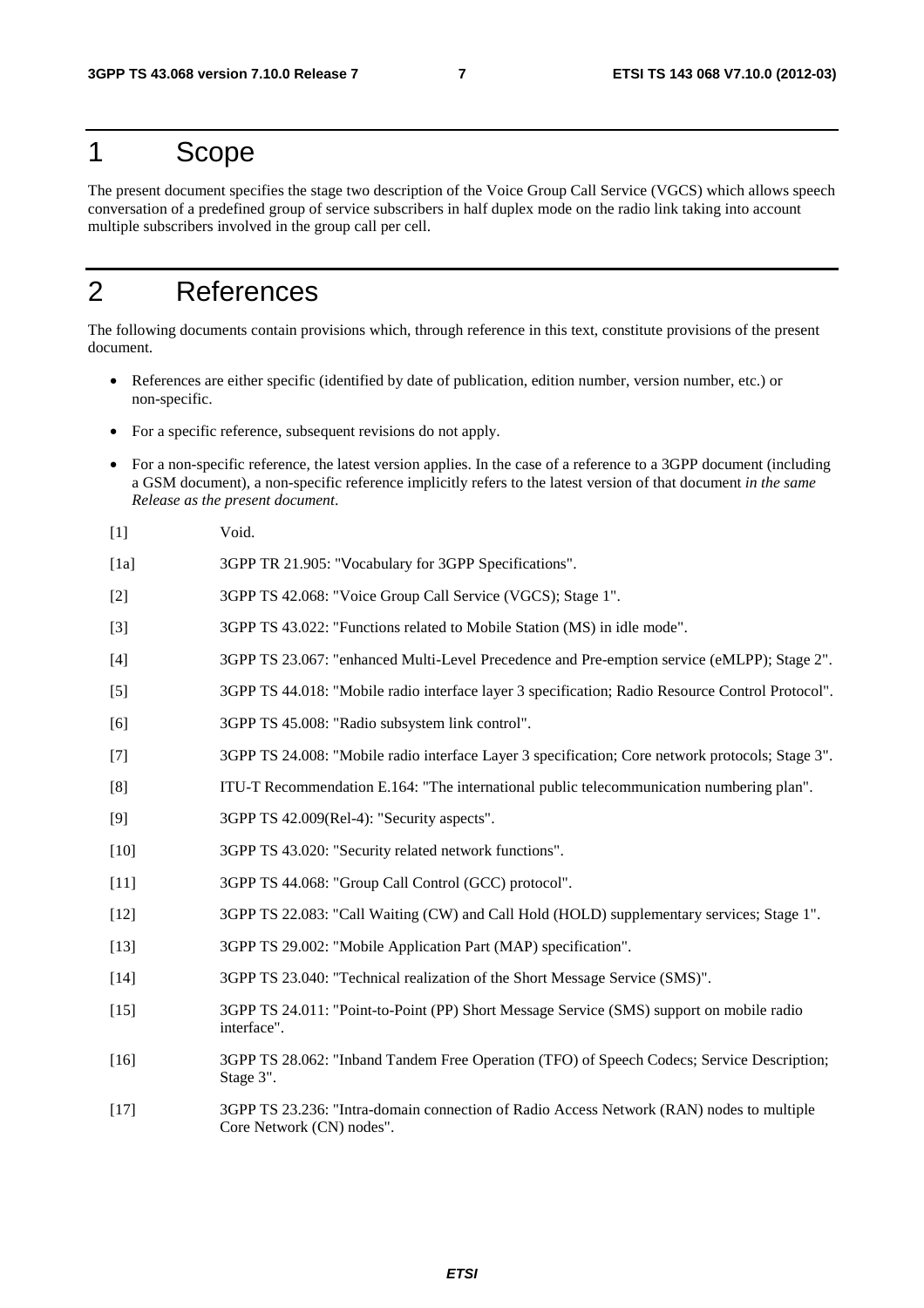# 3 Definitions and abbreviations

# 3.1 Definitions

For the purposes of the present document, the terms and definitions given in 3GPP TS 42.068 and the following apply:

**group call anchor MSC:** the MSC responsible for managing and maintaining a particular voice group call The group call anchor MSC is determined as the one controlling the cells of the group call area (see also group call relay MSC). For voice group call services where the group call area exceeds one MSC area, the group call anchor MSC is predefined in the network.

**Group Call Attributes (GCA):** group call area, dispatcher identities, and the non-activity time which results in the release of the voice group call by the network

**group call relay MSC:** the MSC controlling cells of a group call area which are not under control of the group call anchor MSC for those voice group call services where the group call area exceeds one MSC area

**Group Call Register (GCR):** functionality in the network containing the group call attributes

**group call serving MSC:** In a RANflex configuration the group call serving MSC of a location area is a group call anchor MSC or a group call relay MSC that controls the group call signalling for this location area. A location area within the pool area has a unique group call serving MSC. For a service subscriber located in this location area the visited MSC may be different from the location area's group call serving MSC.

In a RANflex configuration all location areas within a BSC service area are assigned to the same group call serving MSC.

**group members:** service subscribers entitled to belong to a particular group classified by a certain group identification (group ID)

**group mode dedicated channel:** In this mode, a mobile station participating in an ongoing voice group call is allocated at least two dedicated channels, only one of them being a SACCH

**notification:** notifications are given on common control channels or dedicated channels in order to inform group members which are either in idle mode or in dedicated mode or participating in a voice group call or voice broadcast call on the existence of voice group calls

**Notification CHannel (NCH):** common control channel on which the notifications are sent by the network (equivalent to a paging channel)

**originator-to-dispatcher information:** information sent by the service subscriber originating a voice group call to the network during call setup for distribution to the dispatchers to be attached to the group call during call setup

**RANflex configuration:** A network configuration that allows a location area to be served by multiple MSCs in parallel. For details see 3GPP TS 23.236 [17]

**voice group call channel:** combined uplink/downlink to be allocated in a cell of the group call area for a particular voice group call

The uplink can be used by the presently talking service subscriber only. All mobile stations of the listening service subscribers in one cell shall listen to the common downlink.

**voice group call member:** any group member or dispatcher participating in an on going voice group call

**point-to-point short message:** information that may be transferred between a mobile station and a Service Center

For the purposes of the present document, the following terms and definitions given in 3GPP TS 24.008 [7] apply.

**dedicated mode group receive mode group transmit mode**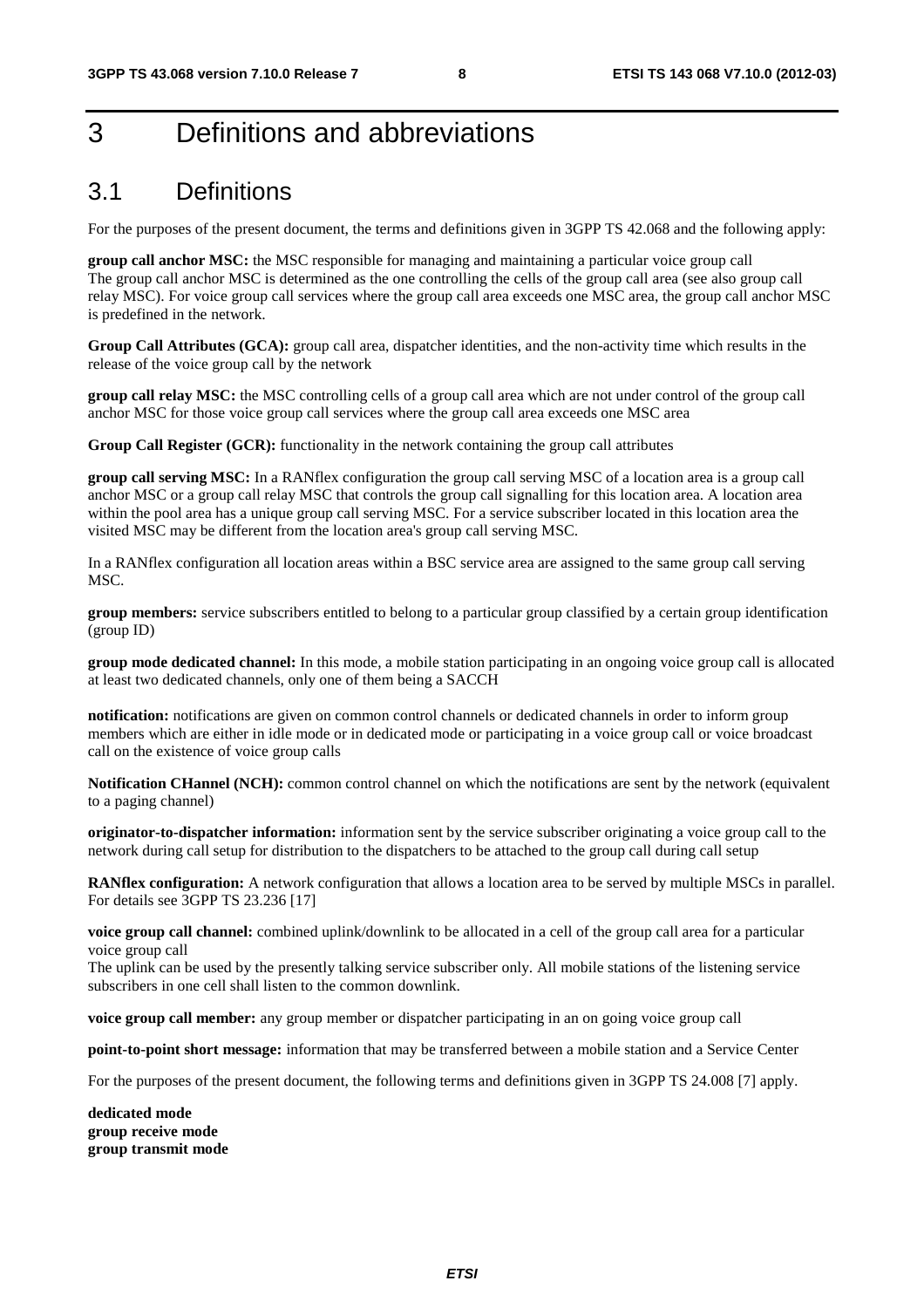### 3.2 Abbreviations

For the purpose of the present document, the abbreviations given in 3GPP TR 21.905 [1a] and the following apply:

| AMR         | Adaptive Multi-Rate                             |
|-------------|-------------------------------------------------|
| CC          | <b>Country Code</b>                             |
| D-ATT       | Downlink Attach                                 |
| DA.         | Downlink Attach                                 |
| <b>DRX</b>  | Discontinuous reception                         |
| <b>DTMF</b> | Dual Tone Multi Frequency                       |
| <b>EFR</b>  | Enhanced Full Rate                              |
| eMLPP       | enhanced Multi-Level Precedence and Pre-emption |
| <b>GCA</b>  | Group Call Attributes                           |
| <b>GCR</b>  | Group Call Register                             |
| <b>NCH</b>  | <b>Notification Channel</b>                     |
| NDC         | National Destination Code                       |
| <b>SN</b>   | Subscriber Number                               |
| UA.         | <b>Uplink Attach</b>                            |
| <b>VBS</b>  | Voice Broadcast Service                         |
| VGCS        | Voice Group Call Service                        |
|             |                                                 |

# 4 Main concepts

### 4.1 Group definition

Service subscribers can become group members on a PLMN wide basis to one or more groups pre-defined in the network by a corresponding group identification (group ID). The membership enables them to initiate or receive voice group calls associated with that group ID. Certain dispatchers connected to external networks also require the capability to initiate or receive voice group calls.

In addition to subscriber details in the HLR, it is necessary for the mobile station to be aware of its group membership by storing details on the SIM/USIM. This is required because it shall respond to notification messages which include only the group ID (i.e. no IMSI or TMSI details).

Having become a group member, each service subscriber can set to active state or deactive state the group ID or any one out of his several group IDs on the SIM/USIM. In active state the subscriber can initiate voice group calls to that group. When in deactive state the subscriber can not make voice group calls to the group and the mobile station ignores any notification for that group.

If no NCH is defined in the cell, mobiles shall assume VGCS service is not available on that cell.

# 4.2 Group conversations

### 4.2.1 Group call initiation

#### 4.2.1.1 Normal operation with successful outcome

A group call area can be restricted to a single MSC area or can exceed one MSC area. In a RANflex configuration a group call area can be restricted to a single pool area or can exceed one pool area.

A voice group call shall be initiated by a calling service subscriber by a related input function, e.g. via MMI, specifying the selected service and the group ID dialled or by a calling dispatcher by the MSISDN address (see subclause 9.2). As an option, the request of the calling service subscriber to set up a voice group call may specify information to be sent as originator-to-dispatcher information to the network; in this case the originator-to-dispatcher information is included in the signalling for call setup from the mobile station to the network. It is the responsibility of the input function to ensure that the originator-to-dispatcher information has a correct format (in particular, an allowed length).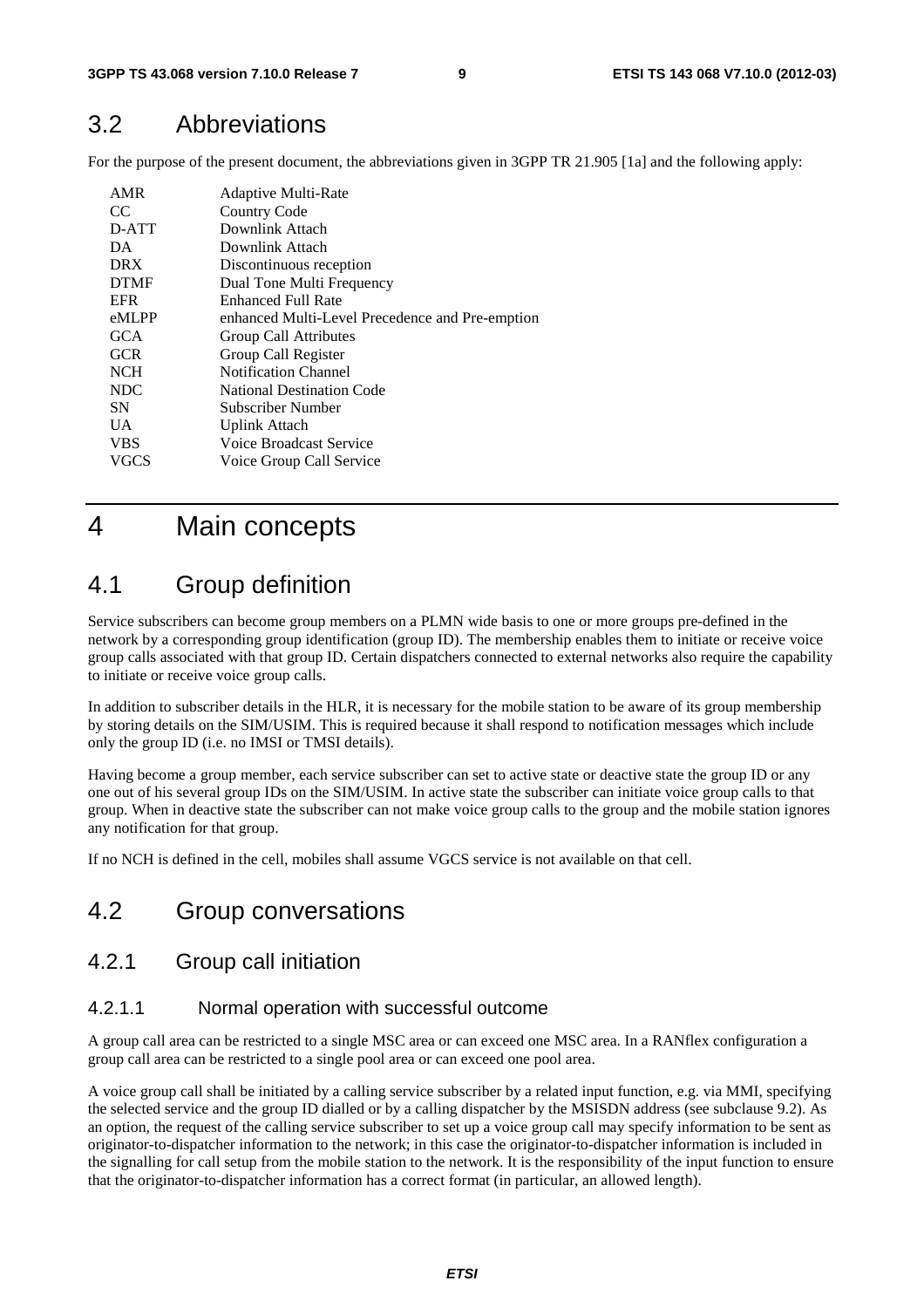As a further option, the request of the calling subscriber may indicate one of the following talker priorities, listed in ascending order of talker priority:

- normal subscriber;
- privileged subscriber;
- emergency subscriber.

A mobile station supporting the use of talker priorities shall check with the SIM/USIM whether the subscriber is allowed to use the requested talker priority for the respective group ID before signalling the talker priority to the network.

On reception of a VGCS setup request with a talker priority different from "normal subscriber", the MSC shall check with the VLR whether the subscriber has a subscription to use this talker priority. If the subscriber is not allowed to use the requested talker priority, the MSC shall reduce the talker priority to a value the subscriber is allowed to use. In any case the talker priority used by the MSC shall be signalled back to the calling service subscriber in the Connect message.

If a VGCS setup request with talker priority "emergency subscriber" is received by the network and the subscription check is successful, the network shall set the emergency mode for this voice group call. The emergency mode may be reset during the voice group call (see subclause 4.2.2.1).

The MSC in which a voice group call is initiated obtains the group call attributes by requesting the Group Call Register (GCR, see clause 5). Without a RANflex configuration or in a RANflex configuration, if visited MSC and group call serving MSC are identical, the MSC performs a local GCR interrogation.

The local GCR interrogation after call initiation also determines whether the MSC shall act as anchor or as relay MSC. If the MSC is not the anchor MSC then the call will be "forwarded" from the relay to the respective anchor MSC (information also delivered by GCR) and further "call-establishment" is done by the anchor MSC as described in the following.

In a RANflex configuration the VMSC in which a voice group call is initiated may be different from the group call serving MSC of the voice group call initiating subscriber's location area. In this case the VMSC derives the identity of the group call serving MSC from the initiating subscriber's LAC and requests the group call anchor MSC address from the group call serving MSC's GCR by means of the SEND\_GROUP\_CALL\_INFO MAP service. The call is then "forwarded" from the VMSC to the anchor MSC and further "call-establishment" is done by the anchor MSC as described in the following.

When a calling service subscriber or calling dispatcher initiates a voice group call, one voice group call channel shall be established in each cell of the group call area and notifications for that call shall be sent in each of these cells. As an alternative, voice group call channels may only be established in cells in reaction to responses received from mobile stations on the notifications using notification response procedure. At the same time standard connections to dispatchers in the mobile network or in an external network shall be established. If originator-to-dispatcher information has been received in the signalling for call setup from the mobile station to the network and if the originating MSC supports processing of originator-to-dispatcher information, this information is transformed into user-to-user information and sent to the dispatchers as UUS1 when setting up the standard connections.

A voice group call channel shall consist of a combined uplink/downlink. The uplink will be used exclusively by the presently talking service subscriber. All mobile stations of the listening service subscribers in one cell shall only listen to the same common downlink.

During call establishment there are different options for the network to allocate a speech channel for the calling service subscriber:

In the first option, the calling service subscriber shall have its dedicated standard connection during call establishment and for the first period when he will be the talking service subscriber up to the time when the network decides that he shall join the voice group call channel. The mobile station of the calling service subscriber shall then go to the voice group call channel and the dedicated standard connection shall be released.

In the second option, the network shall allocate a dedicated signalling channel (e.g. SDCCH) to be used by the mobile station up to the time when the voice group call channel in the originating cell is established and the network decides that the mobile station shall join the voice group call channel.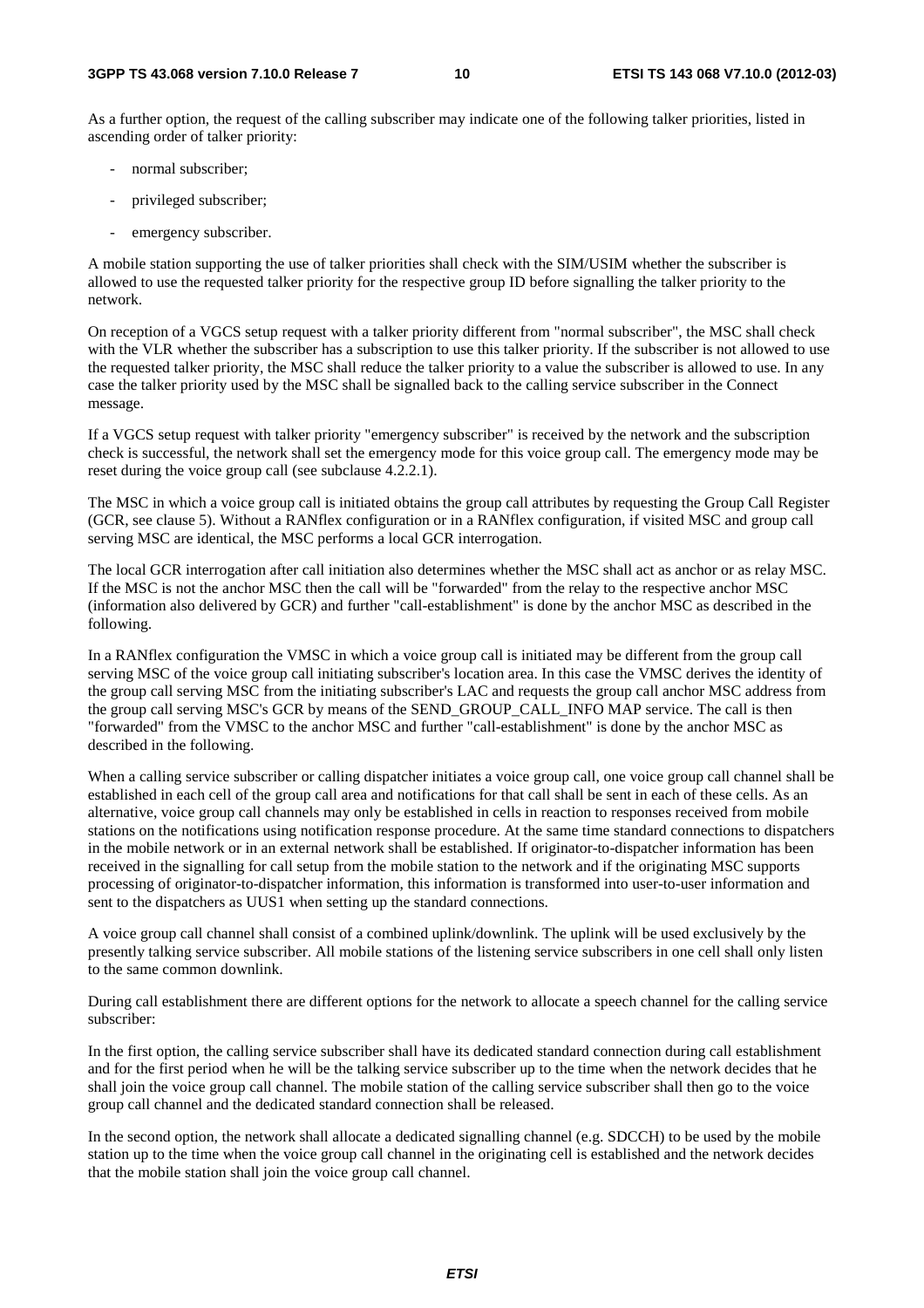#### **3GPP TS 43.068 version 7.10.0 Release 7 11 ETSI TS 143 068 V7.10.0 (2012-03)**

Only one voice group call channel shall be established in each cell for any given voice group call, although there may be a number of simultaneous voice group calls within the same cell.

Destination service subscribers shall be notified on the voice group call in each cell. These voice group call notification messages shall be broadcast on the Notification CHannel (NCH).

The notification messages use the group ID rather than individual TMSIs/IMSIs. If the length of the group ID is less than 8 decimal digits , then the group call area ID is used in order to enable a resolution in the case of overlapping group call areas. A service subscriber's mobile station needs to be able to recognise notification messages for those group IDs subscribed to and presently activated.

The network may also send messages on appropriate voice group call channel FACCHs, in order to notify group call members who may participate in other voice group calls. In addition, also paging information messages for standard calls may be sent in order to inform group call members on actually paged point-to-point calls.

Further the network may provide notification on the voice group call to service subscribers who have subscribed to the paged group ID and which are in dedicated mode. The process of broadcasting messages on NCHs is to be carried out throughout the call in order to provide the "late entry" facility whereby group members entering the area can join the call.

If the emergency mode is set for a voice group call, the network shall include an emergency mode indication in the voice group call notification messages sent on the NCH, the group call channel FACCHs of all other ongoing voice group calls, voice broadcast calls, and the FACCHs associated with dedicated channels.

On receiving notification of a voice group call a group call member's mobile station shall adjust to the nominated channel to receive the voice group call if this channel was described in the notification message and receive the information on the downlink. Whilst receiving, the mobile station shall not transmit on the uplink SACCH. This group receive mode is different to the normal idle mode or dedicated mode. If no channel description was provided in the notification message, the mobile station shall establish a dedicated connection by use of the notification response procedure in order to respond to the notification. The network may then provide the mobile station with a channel description for the voice group call.

As a further mobile station option, the mobile station may read its paging subchannel in the current cell while in group receive mode or in group transmit mode in order to receive paging messages for mobile terminated calls.

### 4.2.1.2 Exceptional procedures

Completion of links into congested cells where pre-emption did not occur is required.

On receiving details of a voice group call the user may choose to move to the notified call or the mobile station may automatically move to the notified call if the new call is of higher priority than the existing call and automatic acceptance applies for this priority level.

# 4.2.2 On-going group calls

### 4.2.2.1 Normal operation with successful outcome

Within each voice group call starting from the instant where the calling service subscriber first becomes a listening service subscriber, one service subscriber has the access at any one time to the uplink of the voice group call channel and his speech is then broadcast on all voice group call channel downlinks accordingly. The mobile station of the talking service subscriber who uses the uplink of the voice group call channel can be commanded by the network to mute or unmute the downlink of the voice group channel when needed. The mobile station is commanded:

- to mute the downlink in order to avoid non intelligible echoes (in this case, the talking service subscriber cannot hear dispatcher's voice); and
- to unmute the downlink in order to hear dispatcher's voice.

DTMF shall be used by dispatchers to trigger network signalling to mute and un-mute the downlink of a talking service subscriber as described in subclause 11.3.7.2.

If more than one service subscriber applies for the uplink, contention resolution shall be performed in the network. Contention resolution shall be performed in the group call anchor MSC.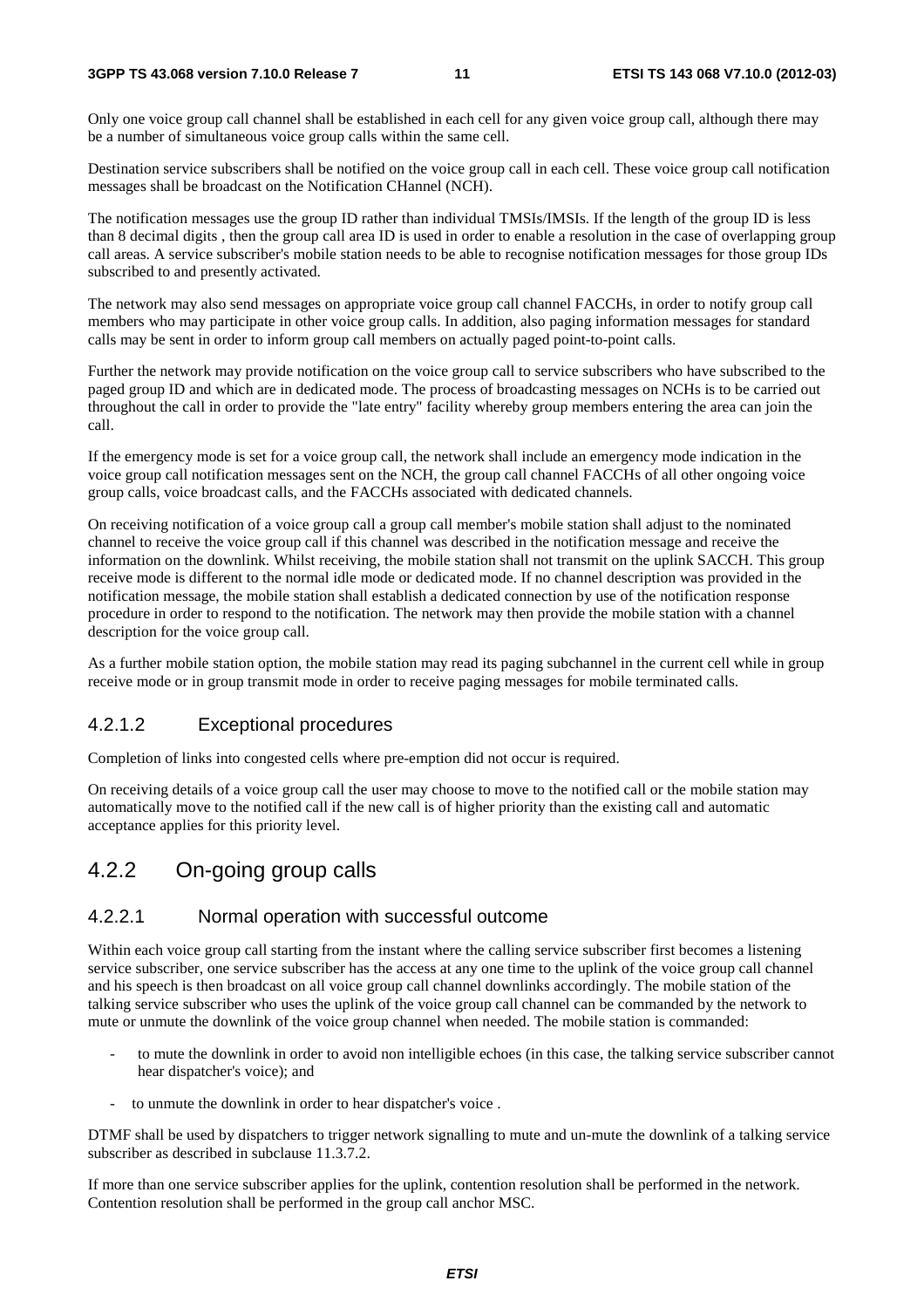Additionally, in order to speed up the uplink access procedure, the BSS may grant the uplink prior to contention resolution being performed by the group call anchor MSC. This would mean that more than one service subscriber may access to the uplink and the respective speech may be combined in the group call bridge and broadcast onto all voice group call downlink channels during a transitional period. The anchor MSC shall then select one of the talking subscribers and pre-empt the uplink use of the other talking subscribers.

Dispatchers' voice involved shall be broadcast on the voice group call channel downlink at any time. Mobile dispatchers are provided with a standard link and thus with a dedicated permanent uplink different from the voice group call channel.

All non-dispatcher group call members are provided with an indication on the voice group call channel of whether the uplink is in use. If a network supports the use of talker priorities, it shall indicate the talker priority of the current talking service subscriber together with this uplink busy indication, and repeat the uplink busy indication periodically. When the uplink is not in use, any non-dispatcher group call member can request access to the uplink. Any speech from dispatchers is combined with any speech from a talking service subscriber.

The talker priorities specified in subclause 4.2.1.1 can be included by the mobile station in the uplink access message or priority uplink request message and used by the network to prioritize between different uplink requests or between an uplink request and the priority of the current talker. A mobile station shall not include a talker priority different from "normal subscriber" in the uplink access message and shall not send a priority uplink request message, if the network has indicated in the uplink busy message that talker priorities are not supported.

An uplink request with talker priority "normal subscriber" is signalled as an uplink request without talker priority.

If a subscriber requests for the uplink while the uplink is in use, a mobile station supporting the use of talker priorities shall signal the request to the network only if:

- the subscriber is allowed to use the requested talker priority for the respective group ID;
- the network supports the use of talker priorities. The mobile station shall assume that the network supports talker priorities, until the mobile station receives an uplink busy indication containing no talker priority information; and
- the requested talker priority is higher than the talker priority of the current talking service subscriber. The mobile station shall consider the talker priority of the current talking service subscriber to be "normal subscriber", until it receives an uplink busy indication indicating the actual talker priority.

If the BSS receives an uplink access message with a talker priority different from "normal subscriber", a BSS supporting the use of talker priorities shall delay the sending of the uplink request message to the MSC, until the MS identity, IMSI or TMSI, is received from the MS with the subsequent layer 3 message talker indication. The BSS shall then include in the uplink request message the layer 3 message, the requested talker priority, and the cell identity of the cell where the uplink access message was received.

If the BSS receives a layer 3 message priority uplink request, it shall include the MS identity received from the MS in the uplink request message. The BSS shall also include, in the uplink request message, the requested talker priority and the cell identity of the cell where the priority uplink request message was received.

The BSS shall send the uplink request message to the MSC only if the uplink is free or if the talker priority included in the uplink access is higher than the talker priority of the current talking service subscriber. If the layer 3 message is transmitted in the uplink request message, the BSS may omit the sending of the uplink request confirm message.

In a RANflex configuration, if the group call serving MSC receives an uplink request message it shall check by analysing the NRI of the requesting subscriber's TMSI whether it is the requesting subscriber's VMSC. If it is not, the group call serving MSC shall retrieve the IMSI and information about subscribed talker priorities from the VLR of the VMSC by means of the MAP service SEND\_GROUP\_CALL\_INFO. During this MAP operation the VMSC shall check the subscription for the group ID.

In any configuration, if the MSC receives a talker request with a talker priority different from "normal subscriber" from the BSS, the MSC shall check whether the subscriber has a subscription to use this priority:

- if the subscriber is allowed to use the requested priority, the network shall disconnect the uplink allocated to the current talking service subscriber and assign the uplink to the requesting service subscriber;
- otherwise, the network shall reject the uplink request with cause value "requested option not authorized".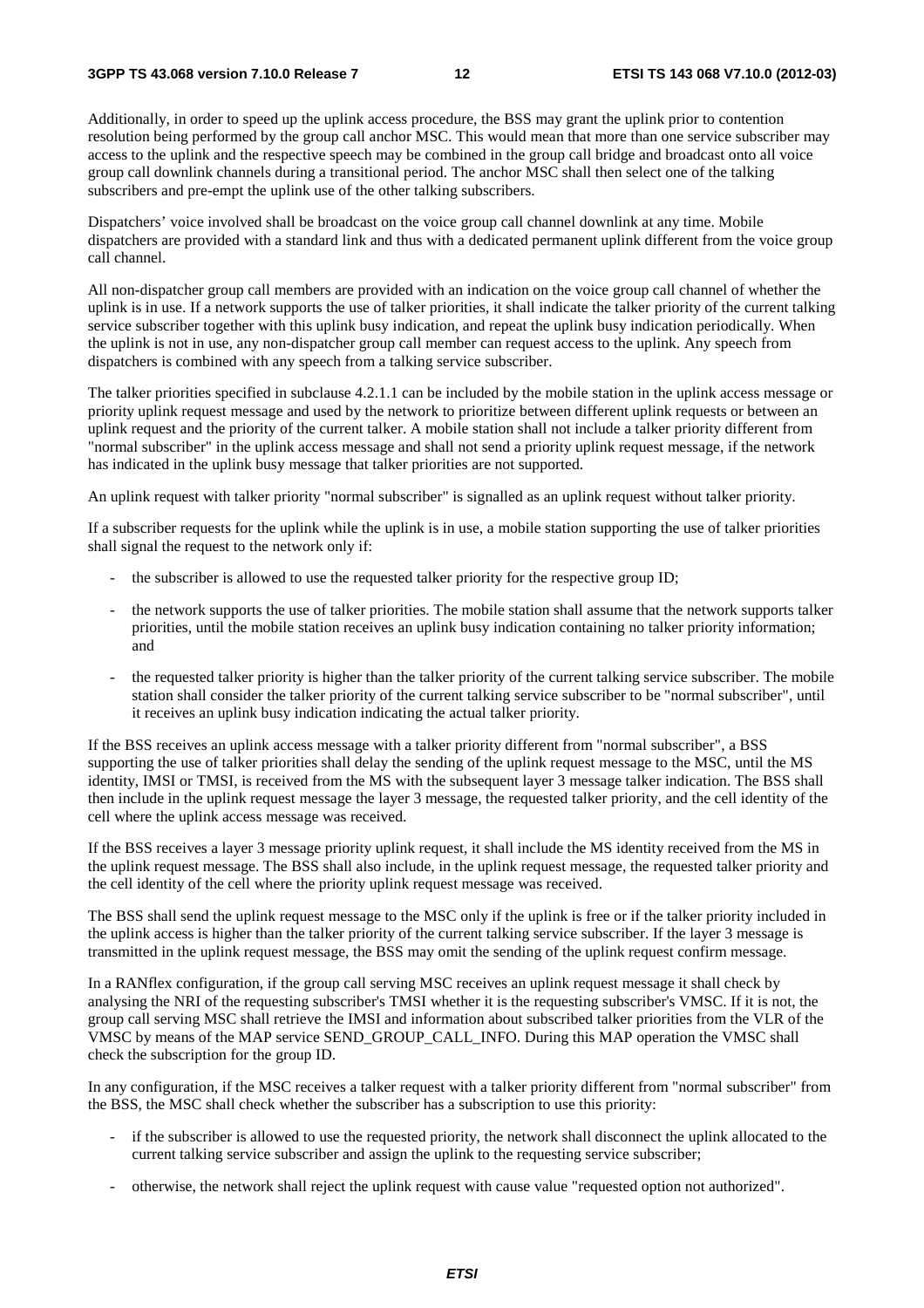If a talker request with talker priority "emergency subscriber" is received from a subscriber who has a subscription to use this priority, the network shall additionally set the emergency mode and signal the emergency mode indication

- to the listeners of the group call, and
- to the other group members in the group call area with the group ID active, regardless whether they are in idle mode or dedicated mode, or participate in a different group call,

until the emergency mode is reset by a subscriber with a specific subscription to do this. If the uplink is busy then the indication to the listeners shall be given periodically every T1 seconds. The emergency mode indication has no influence on the talker priority handling.

If a subscriber requests to reset of the emergency mode, a mobile station supporting the use of talker priorities shall send an uplink access message or priority uplink request message indicating "emergency mode reset request" only if

- the subscriber has a subscription for this request for the respective group ID; and
- the network indicates that the emergency mode is set.

If the BSS receives an uplink access message with an "emergency mode reset request", a BSS supporting the use of talker priorities shall wait until the MS provides the MS identity, IMSI or TMSI, with the subsequent layer 3 message talker indication. Then the BSS shall send an emergency reset indication to the MSC including the layer 3 message and the cell identity of the cell where the uplink access message was received.

If the BSS receives a layer 3 message priority uplink request, it shall include the MS identity received from the MS in the emergency reset indication. The BSS shall also include, in the emergency reset indication message, the cell identity of the cell where the priority uplink request message was received.

If the MSC receives an emergency reset indication from the BSS, the MSC shall check whether the subscriber has a subscription for this request. If so, the network shall:

- stop sending the emergency mode indication; and
- set the talker priority to "normal subscriber", if the uplink status is uplink busy with talker priority "emergency subscriber".

If the subscriber has no subscription for the request or if the emergency mode is not set, then the MSC shall discard the request.

The receipt of an "emergency mode reset request" does not trigger a talker change.

If more than one service subscriber applies for the uplink, the one with the highest talker priority shall be accepted. An uplink access message or priority uplink request message with an "emergency mode reset request" shall be treated with higher priority than any uplink request. If several requests with the same highest priority are received, contention resolution between these requests shall be performed in the network.

Contention resolution shall be performed by the BSC, relay MSC or anchor MSC which is the first to detect that more than one request with the same highest priority was received. An MSC performing contention resolution shall select the service subscriber whose request was received first by the MSC and pre-empt the uplink use of the other service subscribers. For contention resolution performed by the BSC see subclause 11.3.7.1.

Mobile stations shall support the reception of additional information related to the current talking service subscriber. The transmission of additional information is optional for the network. If additional information is provided, then it is periodically repeated by the network as long as the current talking service subscriber keeps the uplink. The additional information consists of a string of up to 17 octets and is stored in the HLR as part of the subscription data of the subscriber. The contents and the encoding of the additional information is operator specific.

The release of the uplink is triggered by the user and indicated by the mobile station to the network. The network shall then indicate to the listening mobile stations that the uplink is free.

Mobile stations in group receive mode use the group receive mode procedure (see 3GPP TS 43.022) to "camp-on" in a new cell to be able to listen to the group call channel. The mobile station may find the voice group call channel details of a new cell on the related NCH.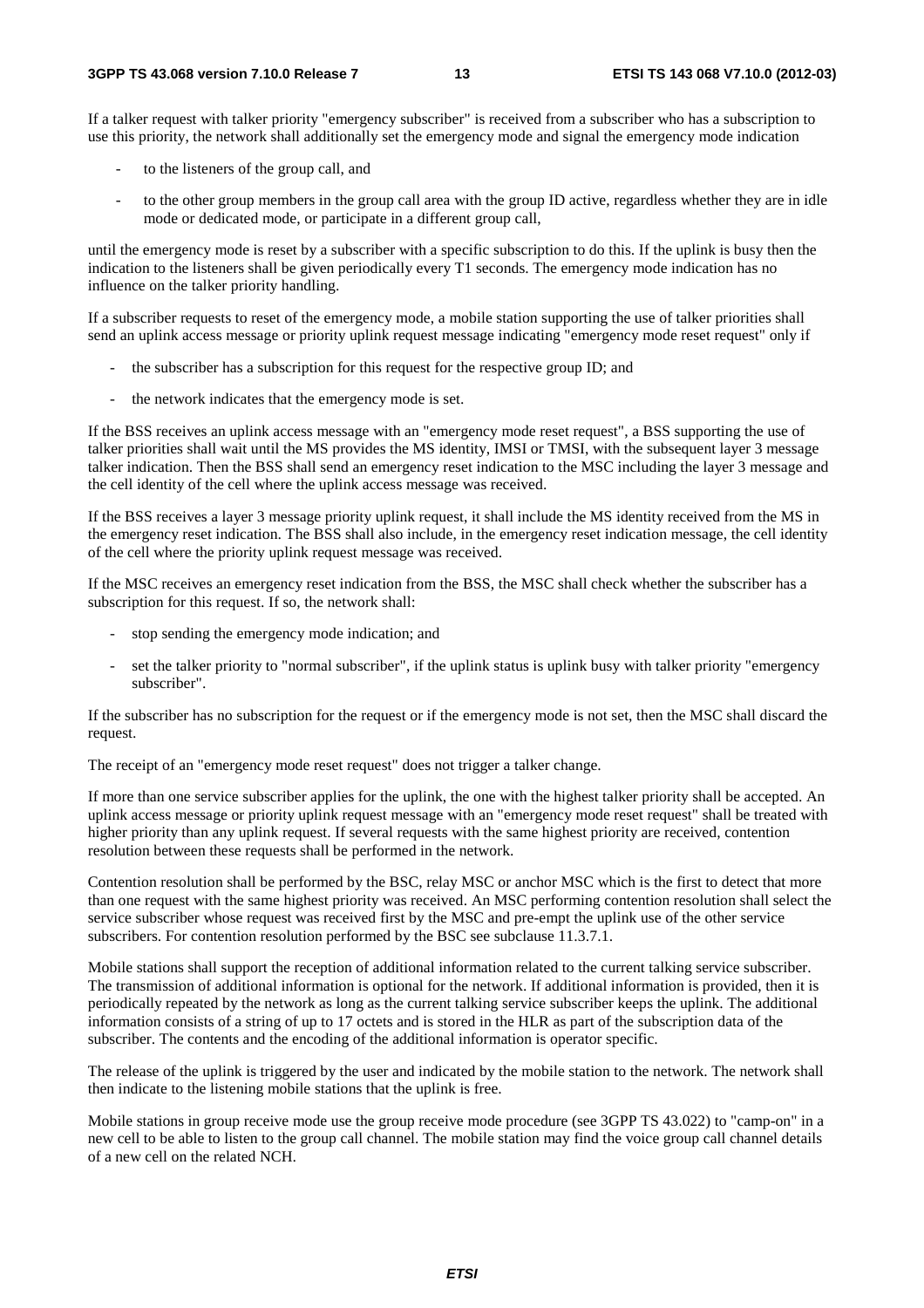A network may decide not to establish voice group call channels in all cells. Instead, notifications containing no channel description may be provided. If a mobile station moves to such a cell, it must establish a dedicated connection and respond to the notification by use of the notification response procedure in order to receive the voice group call. The network may then establish a voice group call channel and inform the mobile station on the channel position.

A network may obtain knowledge on whether mobile stations are listening in a cell by sending an uplink access request (perform uplink reply procedure) in an uplink free message on the voice group call channel downlink when no talking service subscriber is present in the cell. Mobile stations receiving such a request shall use uplink reply procedure and send uplink access bursts on the voice group call channel uplink with the establishment cause "reply on uplink access request". If no uplink access bursts are received by the network, the network may decide to release the voice group call channel in that cell and then provide notifications containing no channel description.

NOTE: Concerning security aspects, whilst authentication and membership checking of mobile call originators and of mobile uplink users can be carried out, it is not possible to authenticate service subscribers in group receive mode if they have not before established a dedicated connection to respond to a notification. No equivalent of a group "TMSI" is provided to protect the "identity" of established voice group calls.

The network shall not start the uplink reply procedure while the voice group call channel uplink is free. Hence, for a dispatcher originated call the network has to wait until a service subscriber has seized the uplink, before it can determine which, if any, voice group call channels can be released.

The network may decide to reconfigure an existing voice group call's physical channel configuration, frequencies and/or hopping sequences as well as the cell channel description. For the cell in which the group call is being reconfigured, the network informs any listeners in group receive mode and any talker in group transmit mode of the change in VGCS channel description by using the VGCS reconfiguration procedure (see 3GPP TS 44.018 [5]). Mobile stations on receipt of the VBS/VGCS reconfiguration messages shall remain on the existing group channel until indicated starting time and then apply the new configuration to the VGCS call that the mobile station is currently involved in.

### 4.2.2.2 Exceptional procedures

When a talking subscriber's mobile station loses contact with the network, the network must detect this loss and set the uplink free so that other mobile stations may access the uplink. The talking subscriber's mobile station which has lost the contact with the network shall return immediately to the group receive mode.

If a mobile station in group receive mode indicates a failure due to radio link time-out, the mobile station shall behave as specified in 3GPP TS 45.008 and go back to idle mode, possibly in another cell, as determined by the cell reselection algorithm. If a notification is received for the same call, the mobile station shall try to reconnect.

### 4.2.3 Leaving of a group call without termination

A service subscriber can leave the voice group call at any point by "deselecting" it via an MMI function. Having deselected the voice group call the mobile station returns to idle mode and "ignores" any further notification messages related to that voice group call.

NOTE: If a service subscriber does not wish to participate in calls to a particular group ID for long periods of time, the group ID shall be switched to deactive state by the subscriber.

The service subscriber shall have the capability to reselect the voice group call. The mobile station shall not ignore notification messages to that call any more.

The dispatcher shall be able to leave a voice group call without terminating it.

### 4.2.4 Group call termination

A voice group call can only be terminated by the calling service subscriber, by calling dispatcher, by an entitled dispatcher or due to no activity timer expiry (see subclause 8.1.2.3).

The calling service subscriber can terminate the call only if he has access to the uplink. He shall remain the calling service subscriber during the length of the particular voice group call even if he leaves the call and then returns to it later.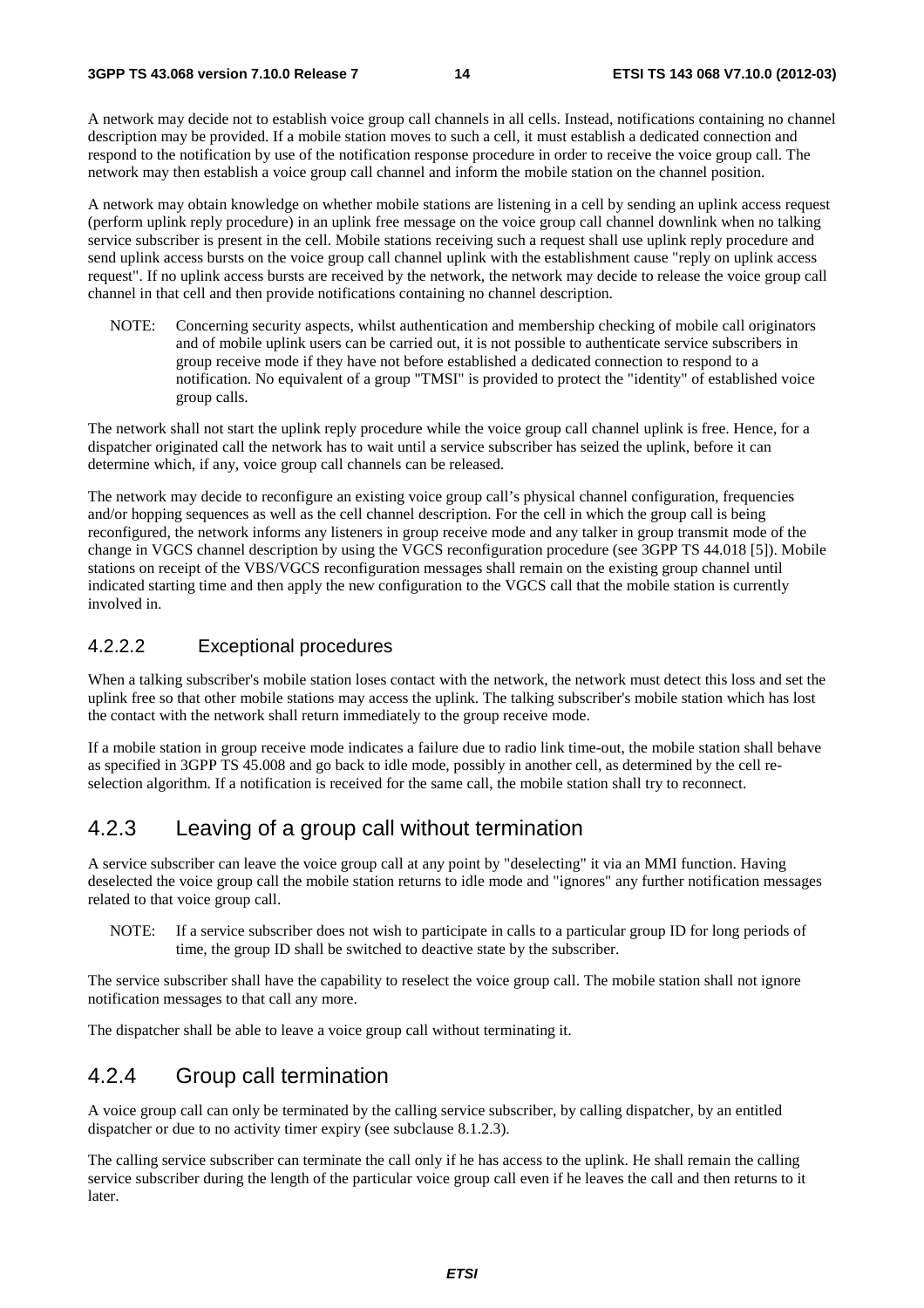An entitled dispatcher can terminate the call at any time by using a network defined user operation (via DTMF).

### 4.2.5 Acknowledgements

The acknowledgement is an application option.

For voice group calls which are identified by an acknowledgement flag mobile stations which have acknowledgement facilities have to return an acknowledgement message with a predefined content in a predefined manner.

The acknowledgement shall be sent using an appropriate data service, to a predefined address or with a predefined short code stored on the SIM/USIM card. The network may apply geographical routing to a predefined acknowledgement service centre.

### 4.2.6 Transactions between the mobile station and the network

Mobile stations which are in group receive mode may support the reception of short messages to voice group calls, but shall not perform any other transactions with the network while adjusted to the voice group call channel. They shall leave the group receive mode and act in a standard way to perform any transaction if necessary and return to the voice group call afterwards.

Mobile stations which have access to the voice group call channel uplink shall not perform any transactions for supplementary services, but may support the transmission and reception of short messages as specified in subclause 11.3.9.

### 4.2.7 Processing of originator-to-dispatcher information

The calling service subscriber may include originator-to-dispatcher information during call setup. If the originating MSC supports processing of originator-to-dispatcher information, it transforms the received originator-to-dispatcher information into UUS1, and sends it:

- if the originating MSC is not the voice group call anchor MSC: to the voice group call anchor MSC;
- if the originating MSC is the voice group call anchor MSC: to the dispatchers to be attached to the group call during call setup of the connections to these dispatchers.

The anchor MSC receiving UUS1 in a voice group call setup from an originating relay MSC forwards this UUS1 to the dispatchers to be attached to the group call during call setup of the connections to these dispatchers.

**Transformation of originator-to-dispatcher information:** Originator-to-dispatcher information can be compressed or uncompressed.

- Decompression of compressed originator-to-dispatcher information is specified in 3GPP TS 44.068.
- The transformation of uncompressed originator-to-dispatcher information into UUS1 is the UUS1 containing the same user-user IE as the originator-to-dispatcher information.
- The transformation of compressed originator-to-dispatcher information into UUS1 is the UUS1 resulting from transforming the decompressed originator-to-dispatcher information into UUS1.

# 5 General architecture

# 5.1 Group Call Register (GCR)

The general architecture of GSM is maintained. In addition, a network function is required which is used for registration of the group call attributes, the Group Call Register (GCR).

The GCR function is mainly a database function, holding information about voice group calls.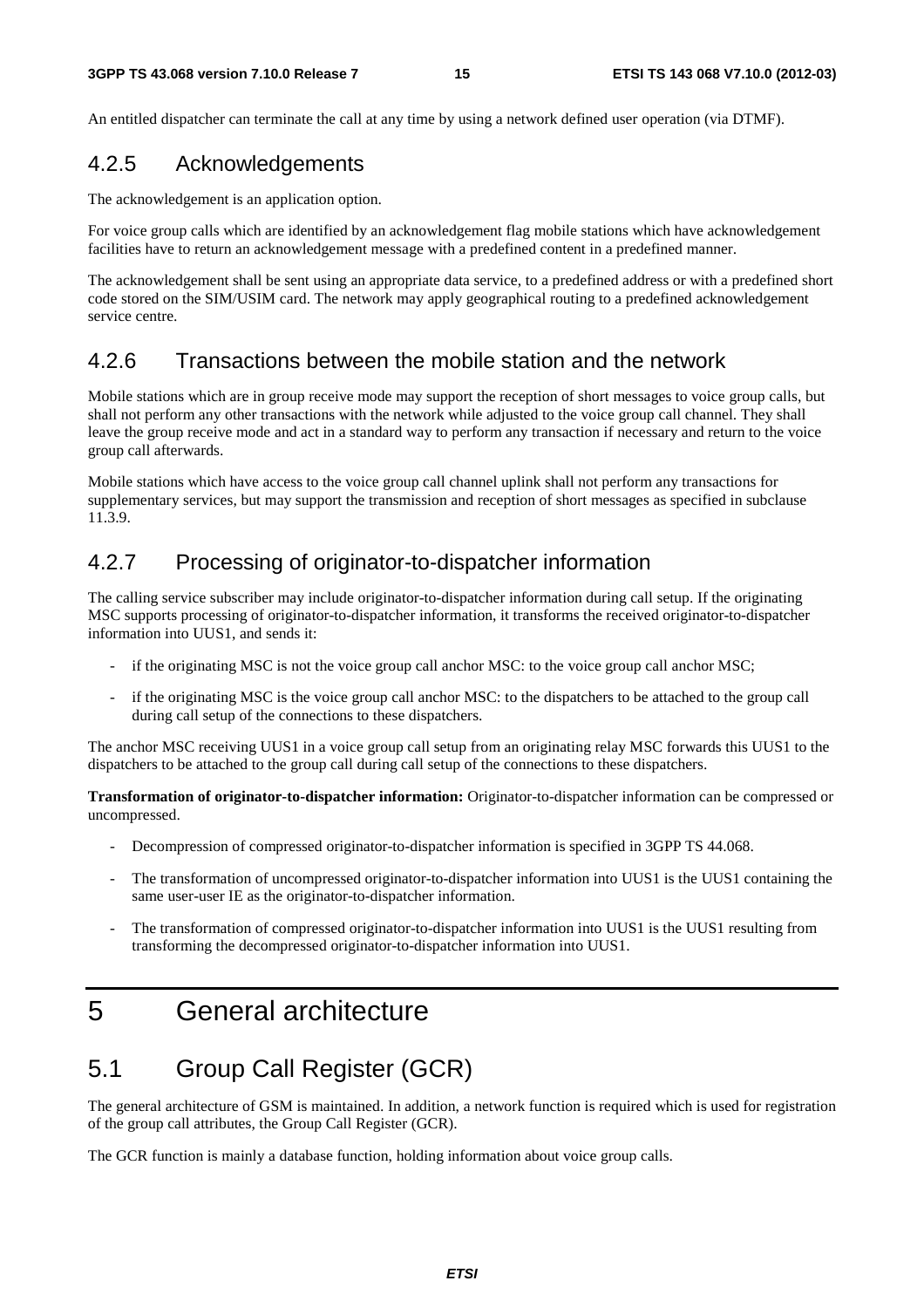NOTE 1: The GCR implementation is not specified. It may be realized e.g. as a new network node, in a PABX directly attached to an MSC, inside an MSC or as an HLR. The interface between the GCR function and other functions is not specified in the GSM technical specifications. As a consequence, the functional split between MSC and GCR as developed in the present document is only indicative, and other functional splits can be implemented.

The GCR data for a specific voice group call is set at the creation of the group call attributes, and can be subsequently modified. No support for these functions is specified in the GSM technical specifications.



#### **Figure 1: Functional architecture with a Group Call Register**

The signalling between the entities shown in figure 1, for the two cases of service subscriber and dispatcher originated calls, shall be as defined in the following.

**Service subscriber originated:** The service subscriber's VMSC shall perform subscription checking against VLR records. In a RANflex configuration it shall then derive from the service subscriber's current location area the group call serving MSC which may be different from the VMSC.

Without a RANflex configuration or in a RANflex configuration, if the VMSC is the group call serving MSC, the VMSC shall consult its GCR to determine the group call attributes related to its MSC area and whether it is the group call anchor MSC for that voice group call. If it is not, the GCR shall provide with the group call attributes the routing information identifying the group call anchor MSC to the originating MSC. The originating MSC shall then route the voice group call to the anchor MSC.

In a RANflex configuration, if the VMSC is not the group call serving MSC, the VMSC shall consult the group call serving MSC's GCR by means of the MAP service SEND\_GROUP\_CALL\_INFO and retrieve the group call anchor MSC address. The originating MSC shall then route the voice group call to the anchor MSC.

If the initiation of the voice group call had specified originator-to-dispatcher information and processing of originatorto-dispatcher information is supported by the originating MSC, the originator-to-dispatcher information is transformed by the originating MSC into UUS1 and sent to the anchor MSC. If the originating MSC is the group call anchor MSC, along with the group call attributes, the GCR shall provide information on all group call relay MSCs to be involved.

The group call anchor MSC shall set up links to all group call relay MSCs. It shall also initiate setup of point-to-point connections to the dispatchers associated to the voice group call (see subclause 8.1.2.2); if UUS1 information has been received in the signalling for call setup from the originating MSC, this UUS1 information is included in the setup of point-to-point connections to the dispatchers. Each MSC involved in a voice group call obtains its proper group call attributes from the GCR related to the MSC.

The IMSI of the calling service subscriber must be provided to and stored in the anchor MSC and each relay MSC in order to allow the calling service subscriber to clear the group call later on.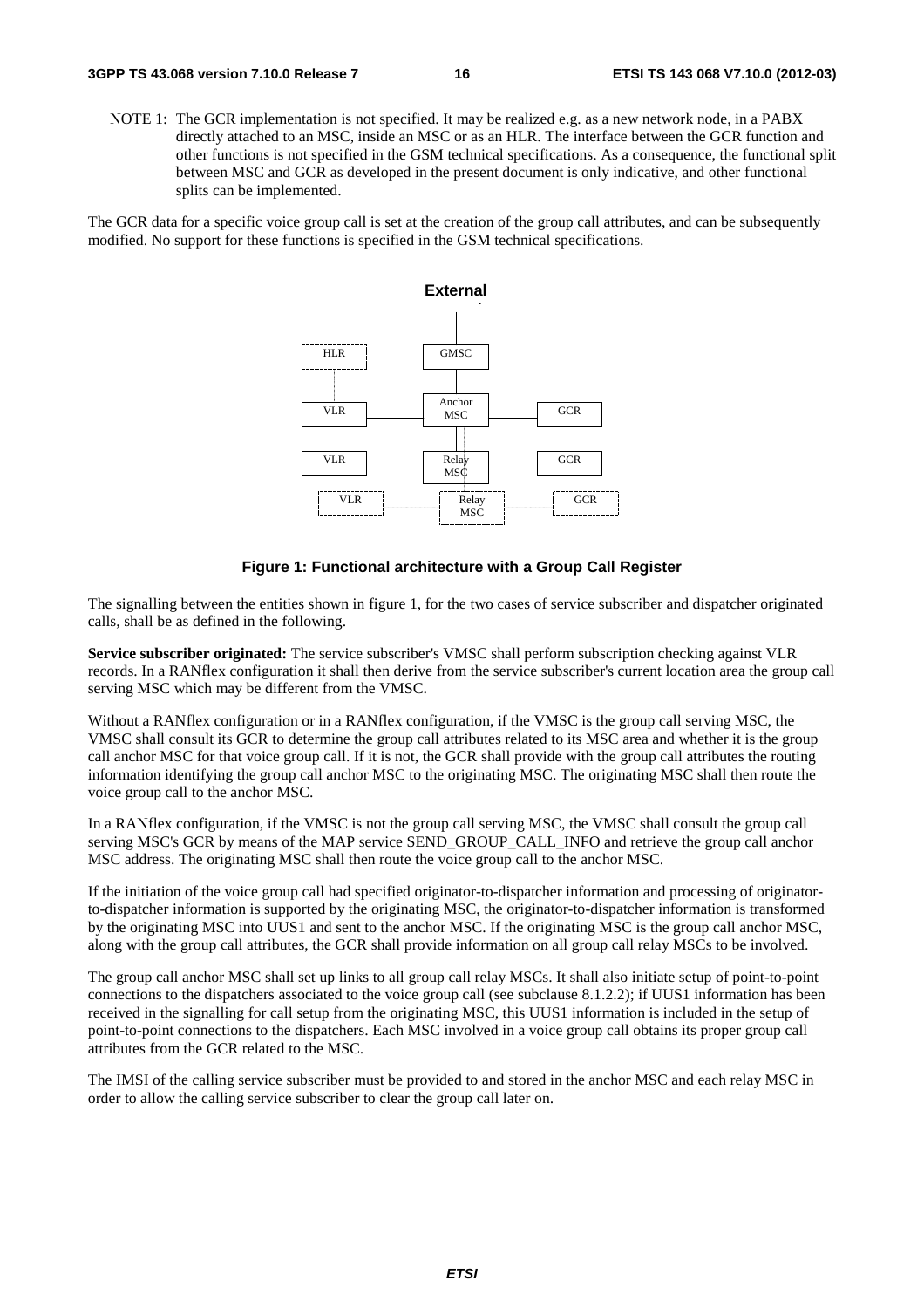**Dispatcher originated:** In the case of dispatchers calling from an external network, the call request, in the form of an ISDN number, shall be received at a GMSC. The number shall be analysed and the call shall be directly routed to the group call anchor MSC by the GMSC based on the called identity without requesting an HLR. The group call anchor MSC shall interrogate the GCR and obtain the group call attributes. If an identical voice group call is currently in progress, the dispatcher shall be connected to this call and no new call shall be initiated. When interrogating the GCR, the identity of the calling dispatcher is compared with the list of dispatchers which are allowed to initiate the call. If the dispatcher is not in the list, or an identity is not provided, the network shall reject the call.

NOTE 2: Optionally dispatchers may also be user of the GSM network in which the VGCS service is provided or may directly be connected to a PABX containing the GCR. Dispatcher which are registered for a certain voice group call and which have also a subscription for VGCS with the same group ID as the voice group call for which they are dispatcher shall deactivate this group ID when they are located in the corresponding group call area in order to avoid conflicts between paging for the dispatcher and notifications for the group ID.

## 5.2 Voice group call responsibility

The MSC responsible for the voice group call is the one nominated within the GCR or the one to which the call is routed from the GMSC in the case of a dispatcher originated call. This MSC is termed the group call anchor MSC.

If the group call area extends beyond one MSC area then any MSCs controlling cells in the area outside of the group call anchor MSC are referred to as group call relay MSCs.

In a RANflex configuration a given location area within the pool area is served (with group call services) by a single predefined group call serving MSC which for a specific group call is either anchor or relay MSC.

# 6 Compatibility issues

VGCS can not be used with standard Phase 1 or Phase 2 mobile stations. A dedicated mobile station with VGCS capability is required.

A mobile station with VGCS capability shall also provide the complete functionality in order to allow the use of Phase 2 services.

Standard Phase 1 and Phase 2 mobile stations in a network shall not be impacted by the presence of VGCS services in that network due to VGCS signalling, also if the mobile station is operated with a SIM/USIM of a VGCS service subscriber.

# 7 Transmission

# 7.1 Transmission architecture

A conference bridge is required to connect the transmission paths of the nominated cells. The bridge is to be located within the group call anchor MSC. The group call anchor MSC is responsible for setting up all connections, both to the nominated cells (voice group call channels) in the group call anchor MSC (in a RANflex configuration, to those cells of the group call area that belong to a location area for which the group call anchor MSC is the group call serving MSC) and in any related group call relay MSC, and to the dispatchers. Except when a calling service subscriber, served by a relay MSC, is on the initial dedicated link, there shall be one link towards every relay MSC and a distribution function in the relay MSCs and from there one link per cell within the group call relay MSC (in a RANflex configuration, per cell of the group call area that belongs to a location area for which the group call relay MSC is the group call serving MSC) which is involved in the voice group call. While the calling service subscriber is on a dedicated link served by his VMSC, there is an additional link from the anchor MSC to the VMSC serving the calling service subscriber and an additional link from the VMSC serving the calling service subscriber to the cell serving the calling service subscriber. There shall be no secondary bridges in BSCs.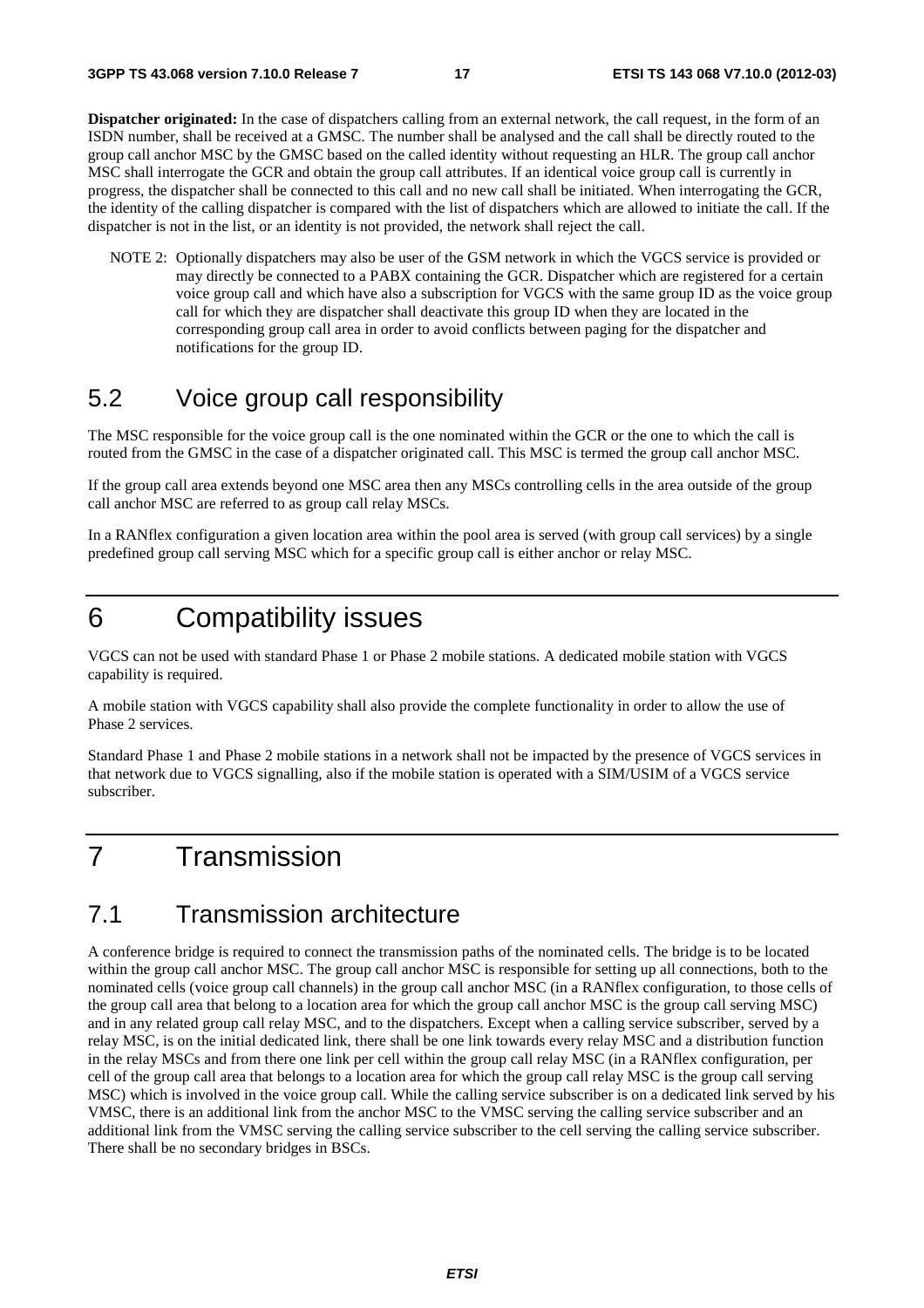While a talker served by a relay MSC is on any other dedicated or group channel than the initial dedicated channel, the following applies: The distribution function shall be implemented using a secondary conference bridge at the relay MSC so that VGCS talker speech sent on the current channel uplink is transmitted to local relay cells as well as being transmitted over the link back to the anchor MSC, for distribution to the rest of the network, dispatchers and nominated cells at other relay MSCs.

The conference bridge shall not mute the uplink speech.

# 7.1a Transmission architecture – A interface circuit sharing

# 7.1a.1 Transmission architecture – General

The MSC and BSC shall negotiate during the setup of a voice group call whether A-interface circuit sharing is supported by both entities. When this optional feature is supported by both entities, the same A-interface circuit can be shared for all cells belonging to a BSC for a given voice group call.

A conference bridge is required to connect the transmission paths of the nominated cells. The bridge is to be located within the group call anchor MSC. The group call anchor MSC is responsible for setting up all connections, both to the nominated cells (voice group call channels) in the group call anchor MSC and in any related group call relay MSC, and to the dispatchers

The BSC contains a distribution function that distributes speech sent from the MSC to each of the nominated cells.

### 7.1a.2 Transmission architecture – Control Plane

The control plane signalling shall be the same as in sub-clause 7.1.

### 7.1a.3 Transmission architecture – User Plane

In the case of an originator that is not on the initial dedicated link, there shall be one link from the anchor MSC towards every relay MSC. There will be one link from each of these relay MSCs and the group call anchor MSC to each BSC controlled by the respective MSC and involved in the voice group call. Each of these BSCs contains a distribution function that distributes speech received from the MSC to each cell involved in the group call.

When an originator, served by a relay MSC, is on the initial dedicated link, there is an additional link from the anchor MSC to the relay MSC serving the originator and an additional link from the relay MSC serving the originator to the cell serving the originator.

When an originator, served by an anchor MSC, is on the initial dedicated link, there shall be one link from the anchor MSC towards every relay MSC. There will be one link from each of these MSCs and the group call anchor MSC to each BSC controlled by the respective MSC and involved in the voice group call. Each of these BSCs contains a distribution function, with one link to each cell and involved in the group call. There is an additional link from the anchor MSC to the cell serving the originator.

While a talker served by an anchor MSC is on any other dedicated or group channel than the initial dedicated channel, the following distribution functions shall be implemented:

- conference bridge at the anchor MSC so that VGCS talker speech sent on the current channel uplink is transmitted to local cells as well as being transmitted over the links to the relay MSCs, for distribution to the rest of the network, dispatchers and nominated cells at other relay MSCs;
- distribution point at the BSC so that speech sent from the MSC is distributed to each of the nominated cells.

While a talker served by a relay MSC is on any other dedicated or group channel than the initial dedicated channel, the following distribution functions shall be implemented:

- secondary conference bridge at the relay MSC so that VGCS talker speech sent on the current channel uplink is transmitted to local cells as well as being transmitted over the link back to the anchor MSC, for distribution to the rest of the network, dispatchers and nominated cells at other relay MSCs;
- distribution point at the BSC so that speech sent from the MSC is distributed to each of the nominated cells.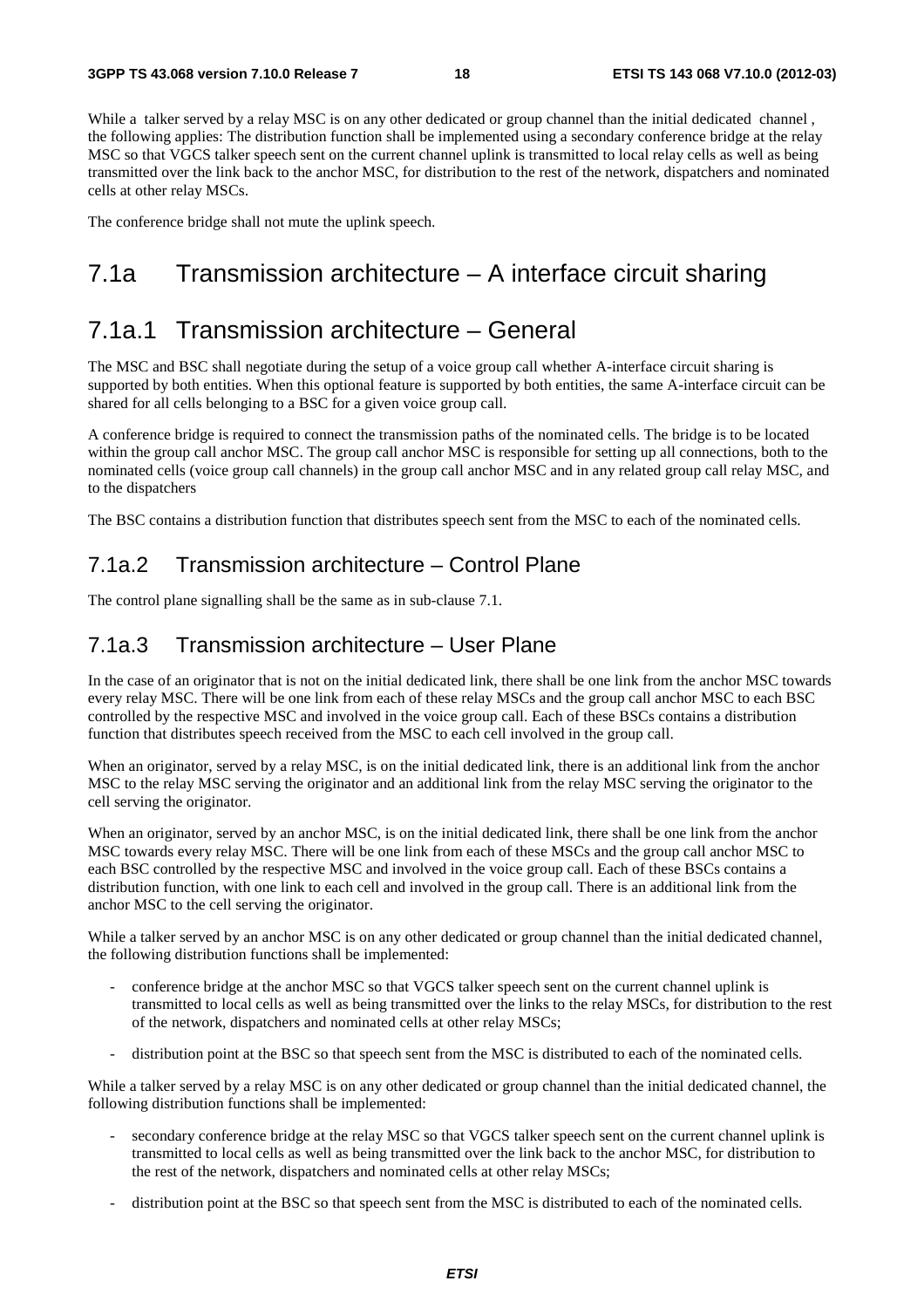The conference bridge shall not mute the uplink speech.

# 7.1b Transmission architecture – A interface link sharing

# 7.1b.1 Transmission architecture – General

The MSC and BSC shall negotiate during the setup of a voice group call whether A-interface link sharing is supported by both entities. When this optional feature is supported by both entities, the same A-interface link (user and control plane) can be shared for all cells belonging to a BSC for a given voice group call.

A conference bridge is required to connect the transmission paths of the nominated cells. The bridge is to be located within the group call anchor MSC. The group call anchor MSC is responsible for setting up a single A-interface link (i.e. A-interface circuit and resource controlling SCCP connection) to each BSC containing nominated cells in the group call anchor MSC and links to any group call relay MSCs and to the dispatchers.

Each BSC is responsible for setting up a speech and signalling connection (voice group call channel) to each nominated cell in the group call area served by this BSC. The BSC contains a distribution function that distributes speech and resource control related signalling from the MSC to each of the nominated cells.

# 7.1b.2 Transmission architecture – Control Plane

The MSC shall inform the BSC of the cells required to be setup for the group call in the VGCS ASSIGMENT REQUEST. This message shall contain the list of group call area cells served by this BSC. If the entire list of cell identifiers does not fit into the message or if different methods of radio resource allocation (e.g. "immediate allocation"or "delay allowed") are to be used for different cells controlled by the BSC, the MSC shall send one or more VGCS AREA CELL INFO messages containing the remaining cell identifiers or the cell identifiers of cells using a different method of radio resource allocation. Once a channel could be established to the cell of origin or, if the cell of origin is not served by this BSC, to any other cell, the VGCS ASSIGMENT RESULT shall be sent to the MSC and timer Tast shall be started. Timer Tast is used to measure the duration between periodic reports from the BSC to the MSC of group call area cells for which channels have been assigned or released since the last periodic report. When timer Tast expires, if new cells in the group call area have been established or existing ones have been released, preempted or failed, the MSC shall be informed of the changes. If no changes have taken place nothing shall be sent. Timer Tast shall be started again to measure the period of time until the next report. The timer shall be stopped when the call is released.

Once all cells for a given group call area served by a BSC are established this BSC shall immediately send a VGCS ASSIGNMENT\_STATUS message to the MSC indicating this and restart timer Tast. This information shall be used by the MSC to determine the conditions for call set up as described in subclause 11.3.1.1.2.

The BSS is responsible to establish the channel to the different cells and manage the signalling accordingly (e.g. HO decisions, pre-emption, re-establishment of cells, priority uplink decision). The A-interface link (user and control plane) between MSC and BSC shall only be released when the call is released.

When the network supports uplink access option (i) as defined in subclause 7.2 (i.e. indication in uplink busy instructs the MS to use the group call channel to send the uplink access message if the talker on the group call channel is not in the same cell as the MS) the network shall include talker priority information in all relevant A-interface messages on the resource controlling SCCP connection, to distinguish between messages related to the current talker and messages related to the subscriber requesting the uplink.

# 7.1b.3 Transmission architecture – User Plane

The transmission architecture of the user plane as specified in subclause 7.1a.3 applies.

# 7.2 Radio channels

In each cell of the group call area one voice group call channel may be established consisting of a downlink received by all service subscribers' mobile stations and an uplink which shall be used by the talking subscriber's mobile station only.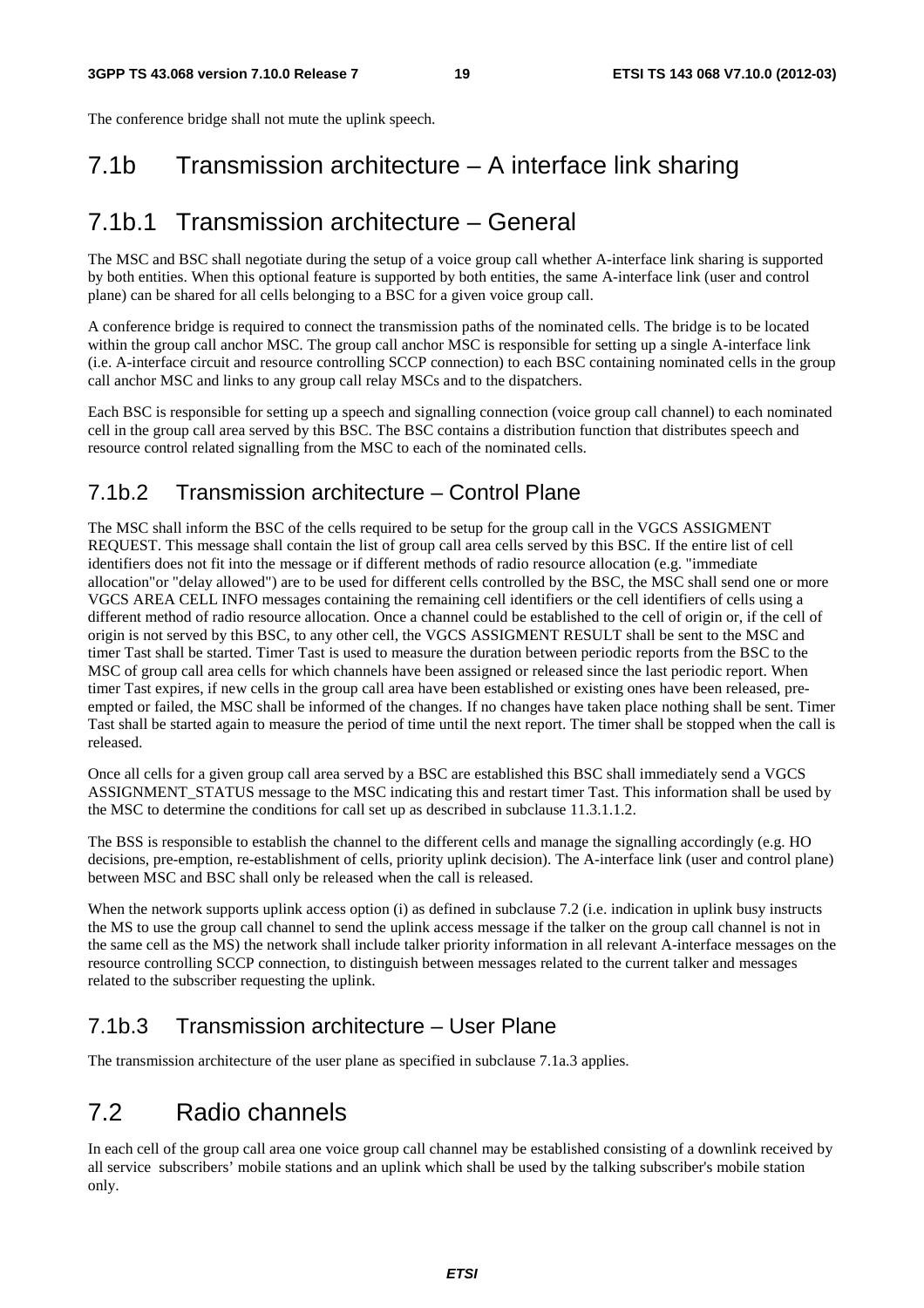If the network allocates a dedicated traffic channel for the calling service subscriber, his mobile station shall use the dedicated standard uplink/downlink which is connected to the conference bridge up to the instant where the network decides that the mobile station shall join the voice group call channel and the dedicated connection is released.

The network may decide to switch a talking subscriber's mobile station from the voice group call channel to a dedicated standard uplink/downlink at any time. This dedicated connection shall then be maintained up to the instance where the network decides that the mobile station shall join the voice group call channel again and the dedicated connection is released.

When the network does not indicate the uplink as free, there are two options for the mobile station how to signal an uplink request with talker priority higher than "normal subscriber" or an "emergency mode reset request":

- i) if the priority uplink access parameter broadcast on the NCH indicates "RACH access" but the latest uplink busy message received in the cell indicates that the group call channel uplink shall be used, the mobile station sends an uplink access message on the group call channel uplink; otherwise, the mobile station temporarily leaves the group receive mode and sends a channel request message on the RACH. Once a dedicated connection has been established by the network, the mobile station sends a layer 3 message Priority Uplink Request, including the MS identity (IMSI or TMSI), the group call reference, random reference, the type of request and the token broadcast by the BSS, if the BSS broadcasts a token. On receipt of this information, the network shall release the dedicated connection, and the mobile station shall return to the group receive mode and continue to listen on the downlink of the group call channel for further instructions from the network; or
- NOTE 1: The indication in uplink busy instructs the MS to use the group call channel uplink to send the uplink access message if the talker on the group call channel is not in the same cell as the MS.
- ii) If the priority uplink access parameter broadcast on the NCH indicates "group call channel uplink access" then the mobile station always sends an uplink access message on the group call channel uplink. If this option is used, the network shall always establish and maintain a dedicated channel for the talking service subscriber.
- NOTE 2: Otherwise, with option (ii) the BSC would not be able to detect the requests of higher privileged talkers in the cell where the current talking service subscriber is located.

Support of both options is mandatory for a mobile station supporting the use of talker priorities and optional for the network. A network supporting the use of talker priorities shall indicate the default procedure to be used on the NCH (i.e. either "RACH access" or "group call channel uplink access"). The indication shall have the same value throughout the network.

A listening subscriber's mobile station which responds to a notification because no description of the voice group call channel was provided in the notification may be assigned a dedicated standard uplink/downlink up to the instant where the radio access network decides that the mobile station shall join the voice group call channel and the dedicated connection is released.

Voice group call channels shall be standard full rate or half rate speech channels, EFR speech channels, full rate AMR speech or half rate AMR speech channels. The support of voice group call channels other than full rate speech is a network option. A specific voice group call can use either the same speech codec type in all cells of the group call area or different speech codec types in different cells of the group call area. Those implementations are optional for the network operator.

When establishing an AMR half rate or AMR full rate speech channel, the BSC shall select a suitable AMR codec configuration:

- for a dedicated channel used by a talking service subscriber, the BSC may select any configuration permitted for a point-to-point call;
- for a voice group call channel the BSC shall select one of the preferred configurations as defined in 3GPP TS 28.062 [16], Table 7.11.3.1.3-2. For the downlink the BSC shall disable the rate adaptation mechanism and apply a single codec mode until the channel is released. If the talking service subscriber uses the voice group call channel uplink and the BSC selected a multi-mode configuration, the BSC shall apply the rate adaptation mechanism for the uplink.

Within a cell the BSC shall select the same codec configuration for all voice group and voice broadcast calls using the same AMR codec type, AMR FR or AMR HR, respectively. The selected configuration shall be broadcast on the NCH, as long as at least one voice group or voice broadcast call using the respective AMR codec type is active.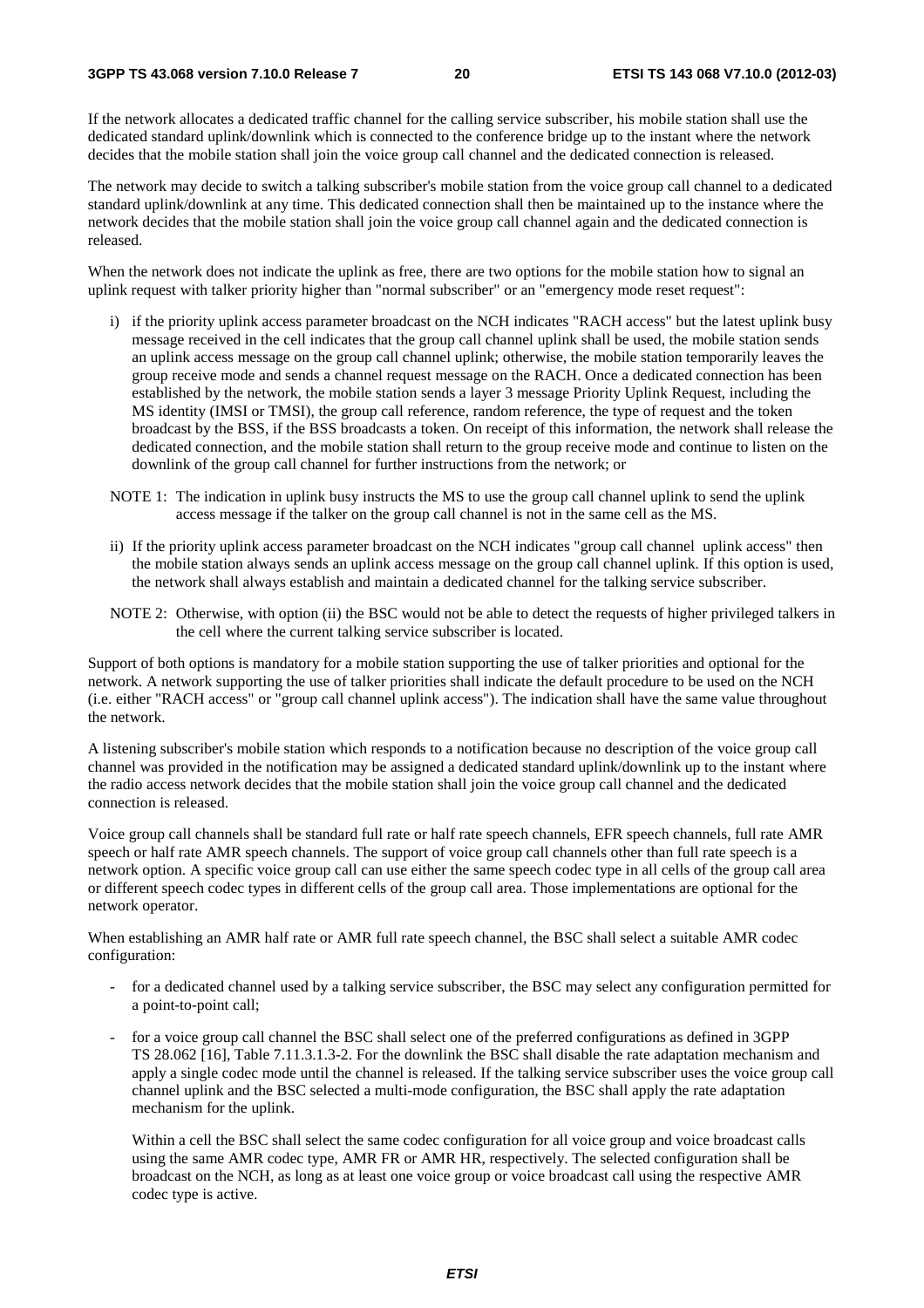When A-interface circuit sharing or A-interface link sharing applies there is one A-interface circuit allocated for the group call per BSC. Therefore the same speech codec is applied for all voice group channels in the part of the group call area served by one BSC, if the TRAU is located between the MSC and the BSC-internal distribution function for speech (see subclause 7.1a.1 and 7.1b.1).

Mobile station using the uplink are in group transmit mode. Signalling for this RR mode is specified in 3GPP TS 44.018. Mobile stations not using the uplink and not in dedicated mode shall ignore any signalling concerned only with uplink usage.

Full standard duplex channels shall be provided to all dispatchers listed in the GCR. These may be provided either via GSM, or via an external network. The links to the dispatchers are connected to the conference bridge.

If the mobile station of the talking service subscriber joins the voice group call channel, it will transmit on the uplink of the voice group call channel.

### 7.3 Data confidentiality

Data confidentiality on the radio can be provided as a network option.

If data confidentiality is provided, both the uplink and the downlink of the voice group call channel within a cell of the group call area shall be ciphered using voice group ciphering keys derived from the same group key, see 3GPP TS 43.020 [10].

The group key is related to the group ID. For each group ID, there is a number of group keys stored on the USIM which are identified by a group key number. The group key number identifying the group key to be used for a particular voice group call is provided with the notification to the mobile stations. Mobile stations which have a dedicated connection shall be informed of the group key number before they join the voice group call channel.

USIM based VGCS ciphering uses a concept of short term keys where the short term key is derived by the GCR and the USIM from the group key and a RAND (random number) parameter. The actual voice group ciphering key is then derived by the BSS and the ME from the short term key, the cell global identifier, and a Cell Global Count parameter.

To include a subscriber into a voice group the required group data (including the 2 master group keys) shall be stored on the USIM, e.g. during the personalisation process or via OTA (over-the-air). To exclude a subscriber from a voice group the group data shall be deleted from the USIM. If a USIM is lost or stolen, all USIMs of the remaining members of the voice groups that this USIM is a member of need to be changed (e.g. via OTA or manual provisioning).

Details on data confidentiality for voice group calls are provided in 3GPP TS 42.009 [9]and 3GPP TS 43.020 [10].

NOTE 1: USIM based VGCS ciphering is not compatible with SIM based VGCS ciphering which has not been completely specified. The SIM specifications contain no support for the storage of the group keys. A pre-Rel-6 VGCS capable mobile station will be able to participate in an un-ciphered group call, if it is part of that group.

If data confidentiality is provided, then for a mobile station in group mode dedicated channel the uplink and the downlink of the dedicated channel shall be ciphered using the individual ciphering key of the service subscriber.

NOTE 2: The individual ciphering key is the key generated during a previous authentication procedure.

In order to start the ciphering for the calling service subscriber, the MSC serving the mobile station shall initiate a cipher mode control procedure during call setup, while the mobile station is in group mode dedicated channel. When ciphering was started successfully, the mobile station shall apply the individual ciphering key until it leaves group mode dedicated channel or a new cipher mode control procedure is performed successfully.

In order to start the ciphering on the dedicated channel, if the network decides to move a talking subscriber's mobile station from group transmit mode to group mode dedicated channel, the network shall include cipher mode setting information in the assignment command or handover command message (see 3GPP TS 43.020 [10], Annex F 3.2). On the dedicated channel the mobile station shall apply the individual ciphering key until it leaves group mode dedicated channel or a new cipher mode control procedure is performed successfully.

If data confidentiality is provided, then for a mobile dispatcher the uplink and the downlink of the dedicated channel shall be ciphered using the individual ciphering key of the dispatcher.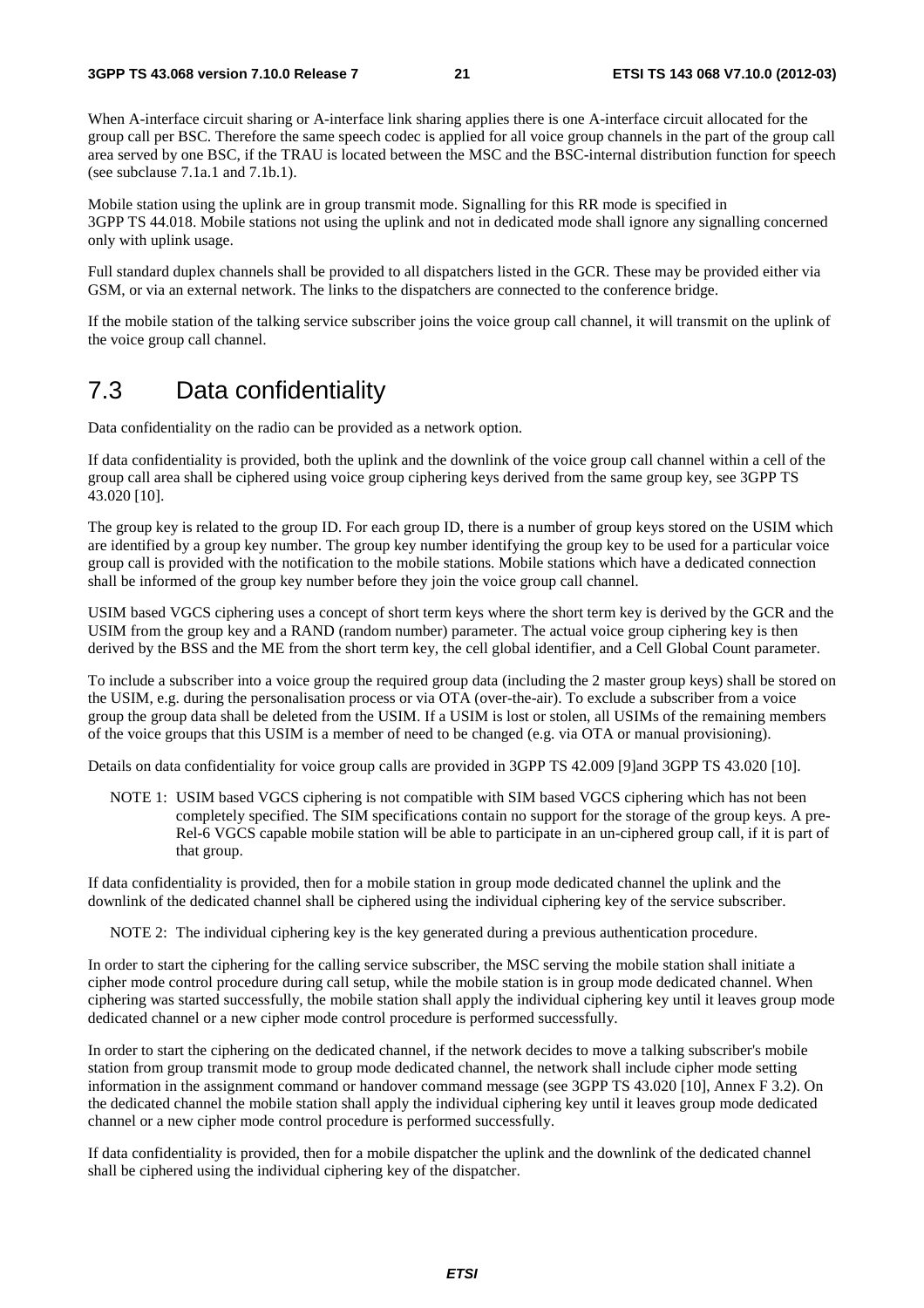If data confidentiality is provided, the priority uplink request procedure can be validated by a handshake between the requesting MS and the BSS. A32 bit token is generated randomly and broadcast by the BSS on the ciphered downlink of the voice group call channel and stored in the MS. When the MS sends a priority uplink request it includes the token as a parameter and the BSS checks this against its stored value. If it matches the request is processed further. If it does not match, the request is ignored. A new token is broadcast on the ciphered downlink of the voice group call channel each time a match occurs and each time a periodic UPLINK\_BUSY message is sent (i.e. every T1 seconds) (refer to Figure 7e in section 11.3.8).

If data confidentiality is provided for point-to-point SMS over the CS domain, the network shall broadcast an SMS data confidentiality indication in NOTIFICATION/ NCH messages, NOTIFICATION/ FACCH messages and in the Connect message sent to the calling service subscriber of a voice group call.

If guaranteed privacy is provided for SMS over the CS domain (see 3GPP TS 42.068 [2]), the network shall broadcast an SMS guaranteed privacy indication in NOTIFICATION/ NCH messages, NOTIFICATION/ FACCH messages and in the Connect message sent to the calling service subscriber of a voice group call.

NOTE 3: For backward compatibility with legacy networks the coding of these indications in NOTIFICATION messages is chosen so that the default settings are SMS data confidentiality = "on" and SMS guaranteed privacy = "on".

# 8 Information storage

### 8.1 Information stored in the GCR

### 8.1.1 Information used for routing of service subscriber originated voice group calls

Without a RANflex configuration, the GCR shall hold for a related MSC area for each group ID and cell from which voice group calls can be established by service subscribers the group call reference to be used for a voice group call to be established and an indication whether the originating MSC is the group call anchor MSC.

In a RANflex configuration, the GCR shall hold for a related MSC area (i.e. for those location areas for which the related MSC is the group call serving MSC) for each group ID and cell (within those location areas for which the related MSC is the group call serving MSC) from which voice group calls can be established by service subscribers the group call reference to be used for a voice group call to be established and an indication whether the group call serving MSC is the group call anchor MSC.

Without a RANflex configuration or in a RANflex configuration, if the VMSC is the group call serving MSC:

If the VMSC is the group call anchor MSC, the GCR shall provide the group call attributes related to that group call reference as defined in subclause 8.1.2 to the VMSC and the VMSC shall establish the voice group call.

If the VMSC is not the anchor MSC, the GCR shall provide the group call reference plus the routing information identifying the anchor MSC to the VMSC and the VMSC shall route the voice group call to the anchor MSC.

In a RANflex configuration, if the VMSC is different from the group call serving MSC:

If the group call serving MSC is a relay MSC for the group call, the GCR shall provide the group call reference plus the routing information identifying the anchor MSC to the group call serving MSC which passes this information to the VMSC.

If the group call serving MSC is the anchor MSC for the group call, the GCR shall provide the group call reference to the group call serving MSC which adds the routing information identifying the anchor MSC (i.e. its own MSC address) and passes the information to the VMSC.

Then the VMSC shall route the voice group call to the anchor MSC.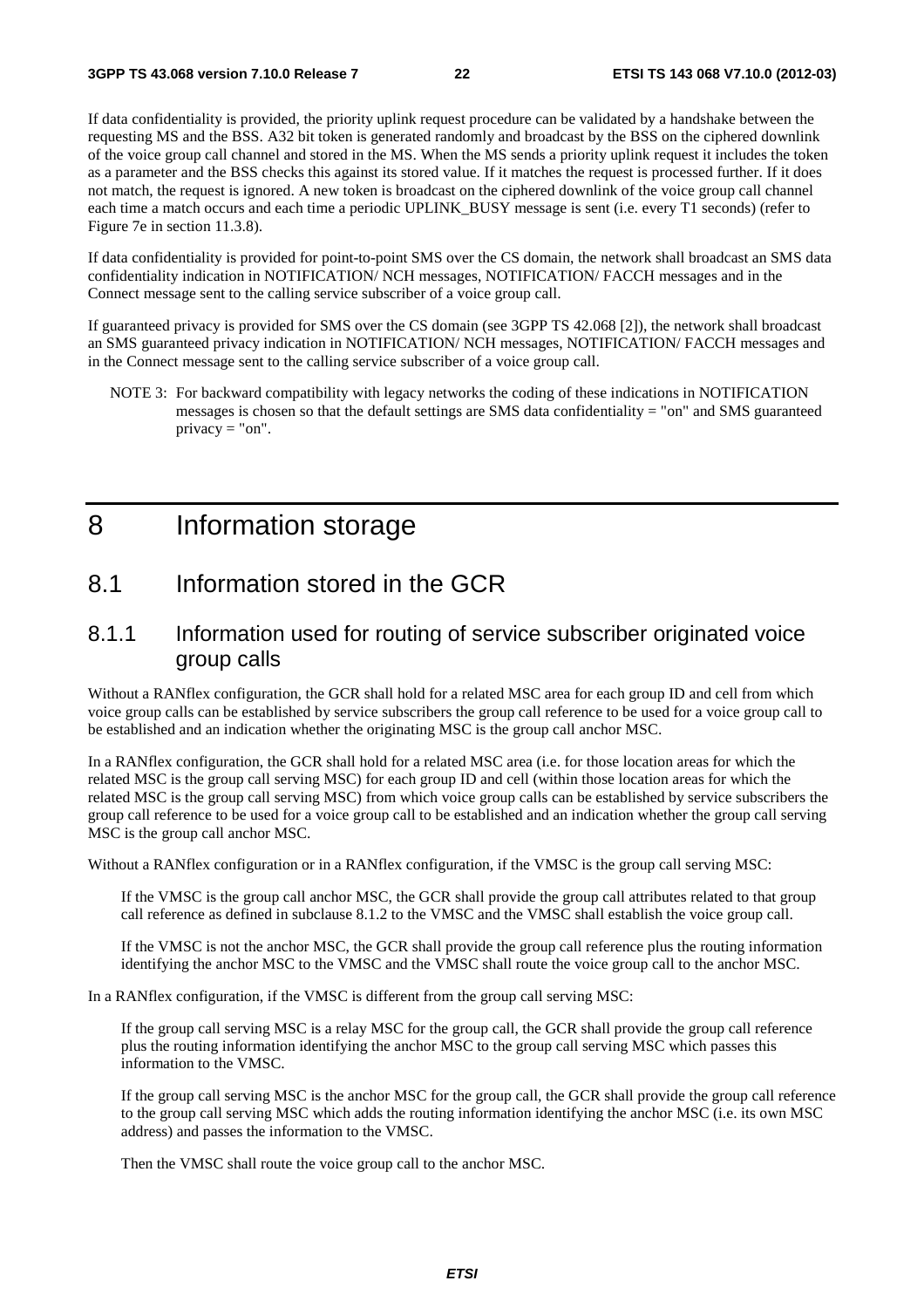NOTE: In case the GCR function is distributed over different physical entities, each may hold only the information needed to treat requests coming from the MSCs connected to the physical GCR entity.

### 8.1.2 Group call attributes

Each MSC involved in a voice group call requests its proper group call attributes from its related GCR. For any group call reference the GCR shall provide the corresponding group call attributes to the requesting MSC. These lists shall be programmed by the service provider at registration of the network specific service configuration.

The contents of each list related to requests of the group call anchor MSC is as follows:

- a list of cells inside the MSC area of the group call anchor MSC (in a RANflex configuration, the cells belonging to a location area for which the group call anchor MSC is the group call serving MSC) into which the call is to be sent (part of the group call area), see subclause 8.1.2.1;
- a list of group call relay MSCs into which the call is to be sent;
- information on the cipher algorithm and the group key to be used for this voice group call;
- information on the codecs allowed for this voice group call. As an operator option, the EFR codec, standard half rate codec, AMR half rate codec, and AMR full rate codec can be supported;
- NOTE: A pre-Rel-7 VGCS capable mobile station will not be able to participate in a group call using the EFR codec, AMR half rate codec or AMR full rate codec, if the mobile station is part of that group
- a list of identities of dispatchers to which a dedicated link is to be established, see subclause 8.1.2.2;
- a list of identities of dispatchers which are allowed to initiate the voice group call, see subclause 8.1.2.2;
- a list of identities of dispatchers which are allowed to terminate the voice group call, see subclause 8.1.2.2;
- the length of time over which no activity is detected before the voice group call is automatically terminated, see subclause 8.1.2.3;
- the default priority level related to the voice group call if eMLPP applies, see subclause 8.1.2.4;
- a status flag indicating if a voice group call with the related group call reference is on-going, see subclause 11.3.1.1.1.

The contents of each list related to requests of a group call relay MSC is as follows:

- a list of cells inside the MSC area of the requesting MSC (in a RANflex configuration, cells belonging to a location area for which the requesting MSC is the group call serving MSC) into which the call is to be sent (part of the group call area), see subclause 8.1.2.1;
- identity of the group call anchor MSC;
- a status flag indicating if a voice group call with the related group call reference is on-going, see subclause 11.3.1.1.1.

### 8.1.2.1 Group call area

The group call area is defined as a list of cells inside the network. The cells shall be defined by their cell identification consisting of the Location Area Code and the Cell Identity as defined in 3GPP TS 24.008 and are therefore uniquely identified in the network.

In the case the group call area extends over several MSCs, only the cells belonging to the requesting MSC (in a RANflex configuration, cells belonging to location areas for which the requesting MSC is the group call serving MSC) are included in the group call attributes.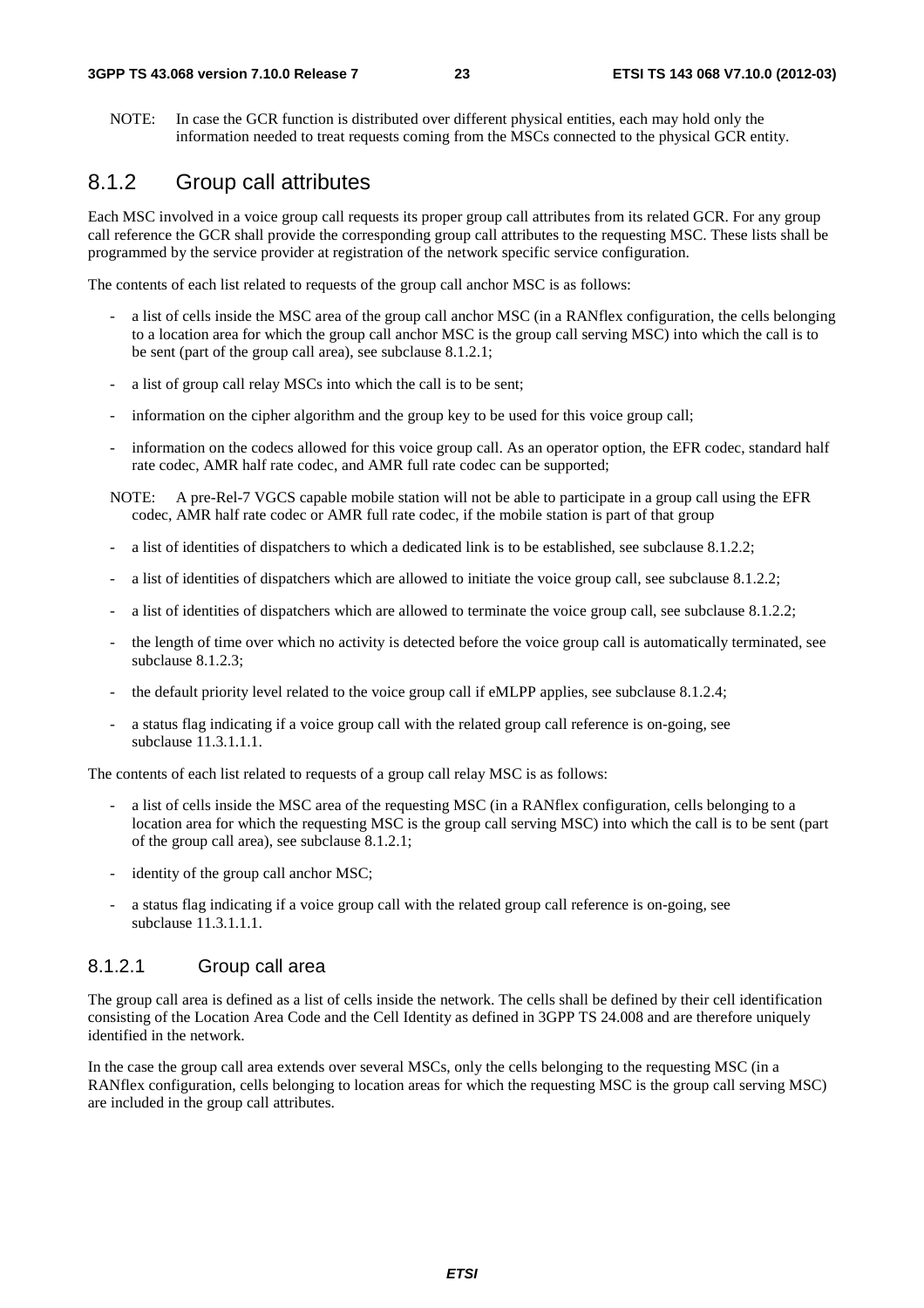### 8.1.2.2 Dispatcher identities

Dispatcher identities shall be ISDN numbers or MSISDN numbers with the structure according to ITU-T Recommendation E.164. They shall correspond both to the number to be used to establish a call toward the dispatcher and the number provided as calling line identification when the call is originated by a dispatcher.

The list of dispatcher identities is used by the anchor MSC to establish dedicated communication paths to each dispatcher and connect them to the conference bridge of the call.

The list of dispatcher identities which are allowed to initiate voice group calls is used by the anchor MSC for verification for a voice group call establishment by a dispatcher.

The list of dispatcher identities which are allowed to terminate voice group calls is used by the anchor MSC for verification for a voice group call release by a dispatcher.

#### 8.1.2.3 No activity time

A timer in the anchor MSC used to release the voice group call because of no activity can be set to a fixed value or can be set to a value defined for each voice group call.

The timer in the anchor MSC shall be started each time an uplink release has been indicated to the MSC, and there is no short message in the anchor MSC waiting to be sent to the voice group call and no dispatcher is talking. It shall be reset each time an uplink access is indicated to the MSC or a dispatcher is talking or a short message to the voice group call is received by the anchor MSC.

When a variable timer is provided, there shall be sufficient timers such that one can be associated with each on-going group call. The corresponding time shall be stored in the GCR.

The length of the timer is not specified in the GSM technical specifications.

### 8.1.2.4 Priorities

If the eMLPP supplementary service is applied to a voice group call, the priority level shall be stored in the GCR. For further details see 3GPP TS 23.067.

### 8.1.3 Transient GCR Data

The relay MSC, and in a RANflex configuration the group call serving MSC of the initiating service subscriber's current LAC, if this MSC is different from the VMSC, interrogate the GCR twice when setting up the voice group call: The first GCR interrogation is triggered in the relay MSC by the service subscriber or in a RANflex configuration in the group call serving MSC by the MAP service SEND\_GROUP\_CALL\_INFO received from the VMSC. The second GCR interrogation is triggered in the relay MSC by the MAP service Prepare Group Call or in a RANflex configuration, if the anchor MSC is the group call serving MSC, by receiving the IAM from the VMSC.

At the first GCR interrogation the GCR shall store transient data in the GCR which are retrieved with the second GCR interrogation. These data are:

- the initiating service subscriber's IMSI;
- the initiating service subscriber's talker priority;
- the initiating service subscriber's additional information; and
- the originating cell id.

### 8.2 Information managed per subscriber

### 8.2.1 Stored in the HLR

The following additional information shall be stored in the HLR:

the subscription option for voice group calls which can be made in the HPLMN only or also in case of roaming;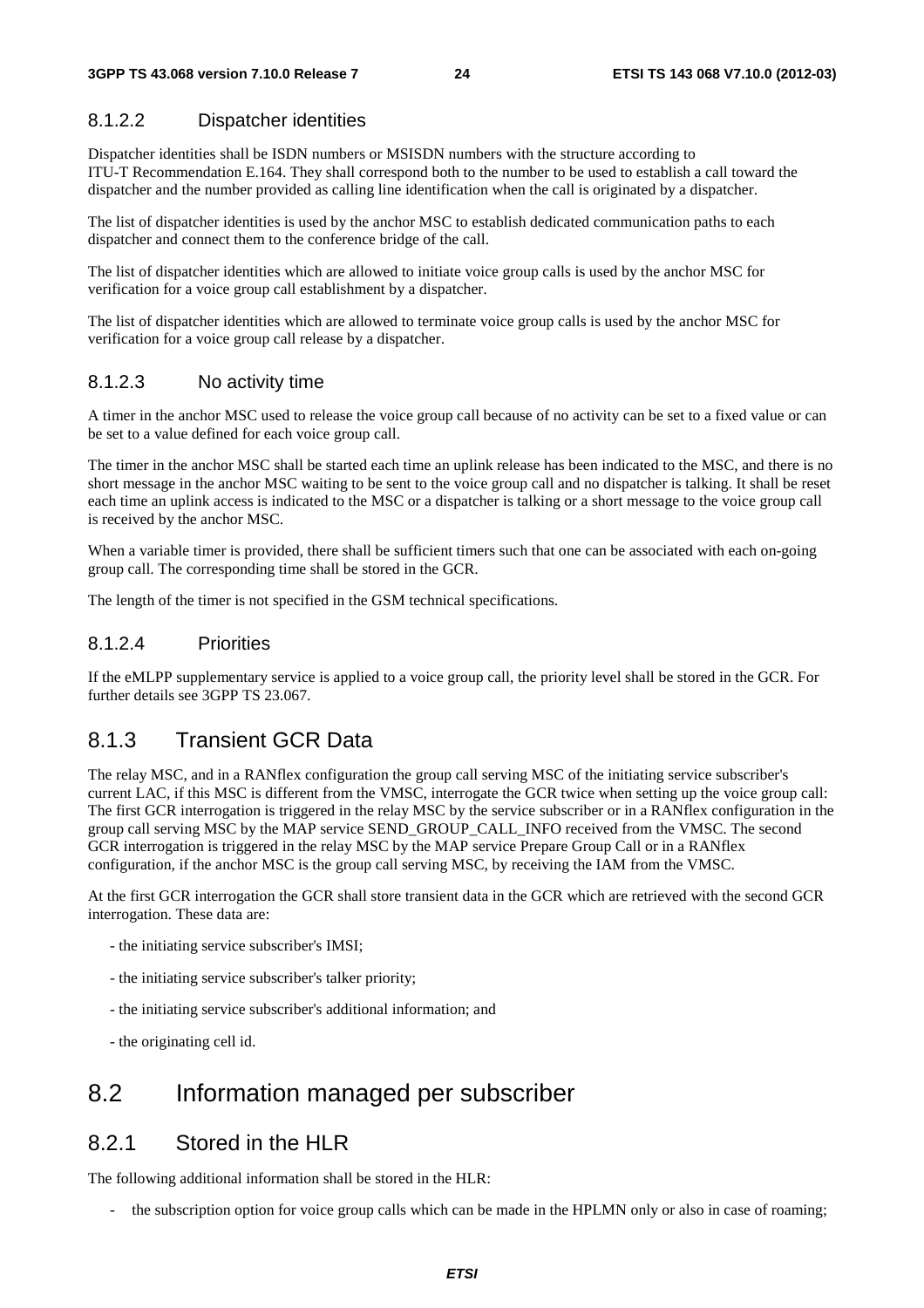- a list of all the group IDs a service subscriber is entitled to use.
- optionally, for each group ID a list of the talker priorities the service subscriber is allowed to use. The permission to use talker priority "normal subscriber" is implied by the subscription for the group ID and does not need to be stored explicitly;
- optionally, an information element containing operator specific additional information about the subscriber.

The group IDs are defined in subclause 9.1.

A service subscriber shall not be provided with more than 50 group IDs.

### 8.2.2 Stored in the VLR

The list of all the group IDs and related subscription data a service subscriber is entitled to use shall be brought forward to a VLR at the same time as other subscriber information is copied, and VLR entries shall be modified when corresponding HLR records are changed.

### 8.2.3 Stored in the SIM

The information detailed in subclause 8.2.1, except for the operator specific additional information about the subscriber, also needs to be stored on the SIM. The service subscriber shall be able to deactivate or reactivate a group ID by MMI interaction so that the mobile station ignores notification messages to this group ID, when the group ID is deactivated.

### 8.2.3a Stored in the USIM

The information detailed in subclause 8.2.1, except for the operator specific additional information about the subscriber, also needs to be stored on the USIM. The service subscriber shall be able to deactivate or reactivate a group ID by MMI interaction so that the mobile station ignores notification messages to this group ID, when the group ID is deactivated.

For each group ID where data confidentiality may be applied, the USIM needs to store the cipher algorithm to be used and the possible group keys.

# 8.3 Information used for routing of dispatcher originated voice group calls

Routing of dispatcher originated calls shall be performed on the MSISDN number received at a GMSC in the Initial\_Address\_Message.

Because the group call reference is included in the called MSISDN number as defined in subclause 9.2d the routing information can be derived by the routing function of the GMSC. The GMSC afterwards directly routes the call request to the group call anchor MSC without requesting an HLR.

# 9 Identities

# 9.1 Elementary identities for group calls

#### **a) Group ID**

The group ID is a sequence of decimal digits with a maximum length depending on the composition of the group call reference defined under c). The length of Group ID shall be in a range of 1 to 8 digits.

The mobile station derives the group ID from the group call reference by identifying the longest group ID amongst those stored in the SIM/USIM and matching the least significant digits of the group call reference. If no group ID is stored in the SIM that matches the least significant digits of the group call reference, the mobile station is not able to derive the group ID from the group call reference.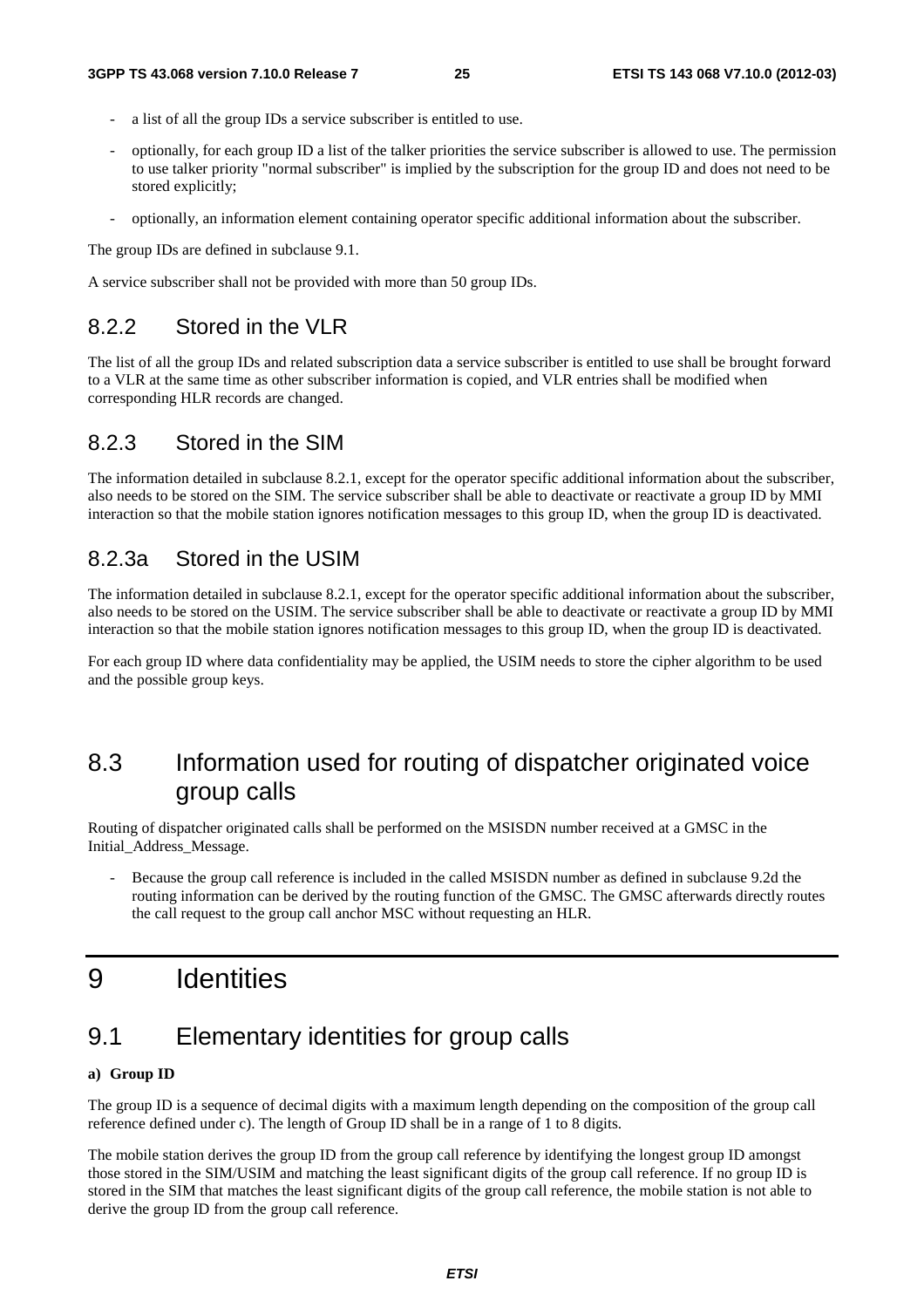NOTE 1: The network should use Group IDs matching an initial part of other group IDs with greatest care, if at all.

EXAMPLE: A mobile station storing the group IDs 678, 2 678 and 42 678 (and only those) in the SIM will derive group ID 2 678 from group call reference 13 452 678.

For definition of Group ID on the radio interface, A interface and Abis interface, see 3GPP TS 44.068 [11].

For definition of Group ID coding on MAP protocol interfaces, see 3GPP TS 29.002 [13].

#### **b) Group call area ID**

The group call area ID is a sequence of decimal digits uniquely assigned to a group call area in one network and with a maximum length depending on the composition of the group call reference defined under c).

#### **c) Group call reference**

Each voice group call in one network is uniquely identified by its Group call reference. The group call reference is a concatenated sequence of the group ID (as the least significant part) and the group call area ID (as the most significant part). The group call reference shall have a maximum length of 8 decimal digits. The composition of the group call area ID and the group ID can be specific for each network operator.

| Group call area ID | Group ID |
|--------------------|----------|

The group call reference is equal to the group ID when the group ID has a length of 8 decimal digits.

For definition of Group Call Reference (with leading zeros inserted as necessary) on the radio interface, A interface and Abis interface, see 3GPP TS 24.008 [7], 3GPP TS 44.018[5] and 3GPP TS 44.068 [11].

For definition of Group Call Reference coding (also known as ASCI Call Reference, Voice Group Call Reference or Voice Broadcast Call Reference) on MAP protocol interfaces, see 3GPP TS 29.002 [13].

### 9.2 Use of identities in the network

For each voice group call the identifications as defined in the following shall be used within the network for the related purpose mentioned.

For voice group call services which are to operate in more than one PLMN, group identities have to be co-ordinated between the network operators involved.

#### **a) Identities used for GCR requests for service subscriber originated voice group calls**

For a service subscriber originated call, the identity of the call used by the MSC in which the call is originated to interrogate the GCR shall consist of the originating serving cell identity as defined in 3GPP TS 48.008 and the group ID as defined in subclause 9.1. In a RANflex configuration the same identity is used by the group call serving MSC to interrogate the GCR when it receives the MAP Send Group Call Info service.

| <b>Originating cell ID</b> | <b>Group ID</b> |
|----------------------------|-----------------|
|----------------------------|-----------------|

A service subscriber initiating a voice group call has to call the wanted group ID. The MSC in which the call is originated shall accumulate from the BSS the called group ID and the originating cell ID.

If the group call area exceeds one MSC area, the identity used to interrogate the GCR by an MSC in which the call was not originated shall consist of the group call reference as defined in subclause 9.1, except for the case in a RANflex configuration where the GCR interrogation in the group call serving MSC is triggered by receipt of the MAP Send Group Call Info service.

If the group call area exceeds one MSC area and the call was originated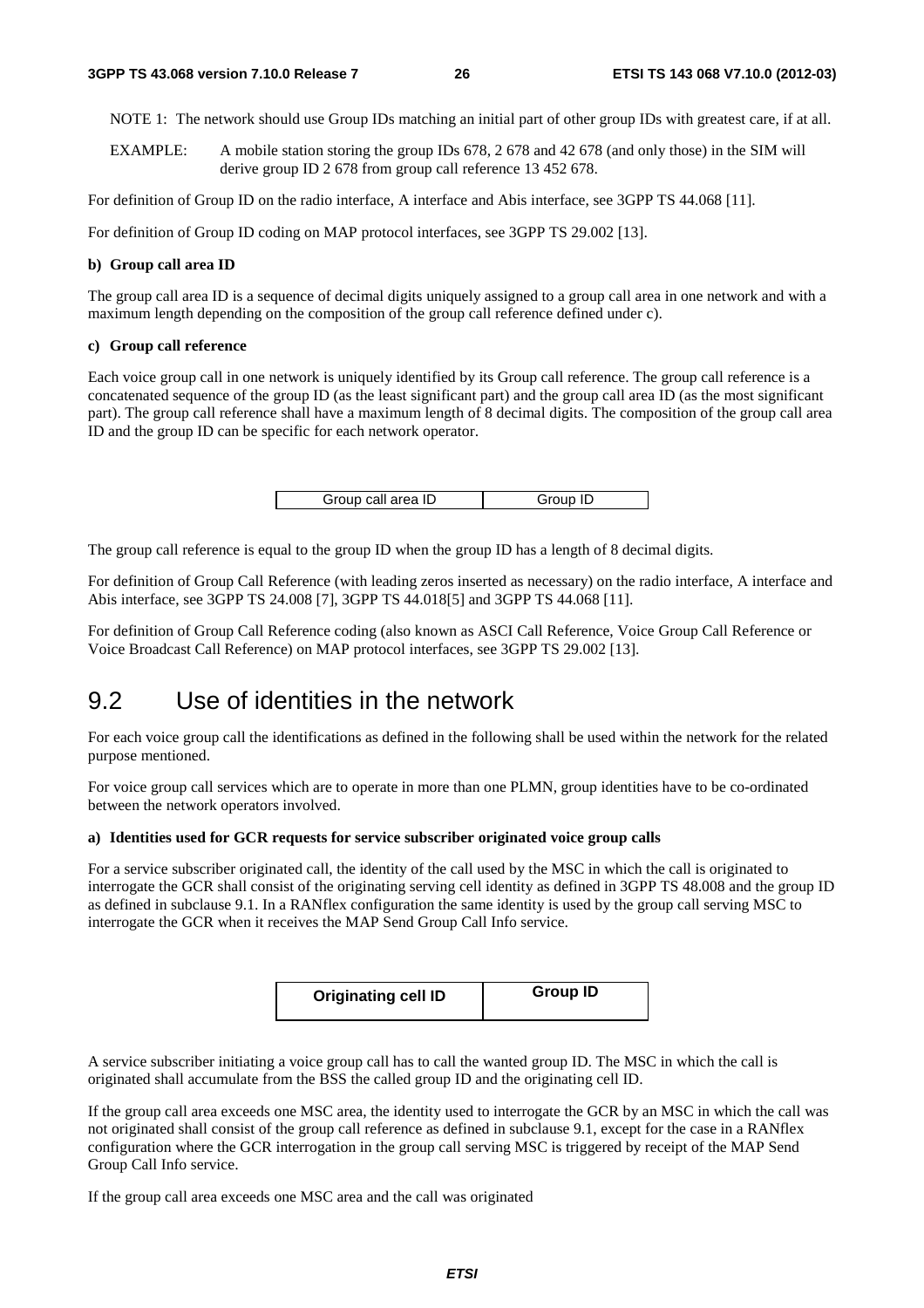- in a relay MSC; or
- in a RANflex configuration in a location area for which a relay MSC is the group call serving MSC,

this relay MSC will perform a second GCR interrogation when the anchor MSC sets up the link to the relay MSC (see subclause 11.5). The relay MSC shall use the group call reference as defined in subclause 9.1 as the identity for the second GCR interrogation.

#### **b) Identities used for GCR requests for dispatcher originated voice group calls**

In case of dispatcher originated call the identity used by the MSC to interrogate the GCR shall consist of the group call reference as defined in subclause 9.1.

### **c) Identities used for notifications to service subscribers**

Identities used for notification messages shall consist of the group call reference as defined in subclause 9.1.

### **d) Identities used by dispatchers for voice group call establishment**

For dispatcher originated calls an MSISDN is dialled. The Country Code (CC) and National Destination Code (NDC) are used as normal for routing purposes. The CC and NDC may be omitted for internal calls. The numbering scheme is based on ITU-T Recommendation E.164. The Subscriber Number (SN) is used to indicate:

- the request of a group call by use of a prefix. The length of the prefix shall be 1 to 2 digits;
- the wanted group call reference as defined in subclause 9.1.

| CС | <b>NDC</b> | Prefix | <b>Group call reference</b> |
|----|------------|--------|-----------------------------|
|----|------------|--------|-----------------------------|

#### **e) Identities used for VLR requests for service subscriber originated group calls**

The group ID shall be used on the B-Interface for VLR requests.

#### **f) Anchor MSC address for routing of service subscriber originated calls from originating MSC to anchor MSC**

For service subscriber originated calls an anchor MSC address is used as called party address to route the call from the originating MSC to the anchor MSC. The anchor MSC address structure is the same as for dispatcher originated calls (see subclause d)) The Country Code (CC) and National Destination Code (NDC) are used as normal for routing purposes. The numbering scheme is based on ITU-T Recommendation E.164. The Subscriber Number (SN) is used to indicate:

- the request of a group call by use of a prefix. The length of the prefix shall be 1 to 2 digits; the actual value of the prefix may be different than the one dialled by dispatchers.
- the wanted group call reference as defined in subclause 9.1.

| CС<br><b>NDC</b><br><b>Prefix</b> | <b>Group call reference</b> |
|-----------------------------------|-----------------------------|
|-----------------------------------|-----------------------------|

### **g) Identities used for notifications to dispatchers**

Identities used for notification messages to dispatchers shall be identical to those used by dispatchers to initiate calls as described in subclause d).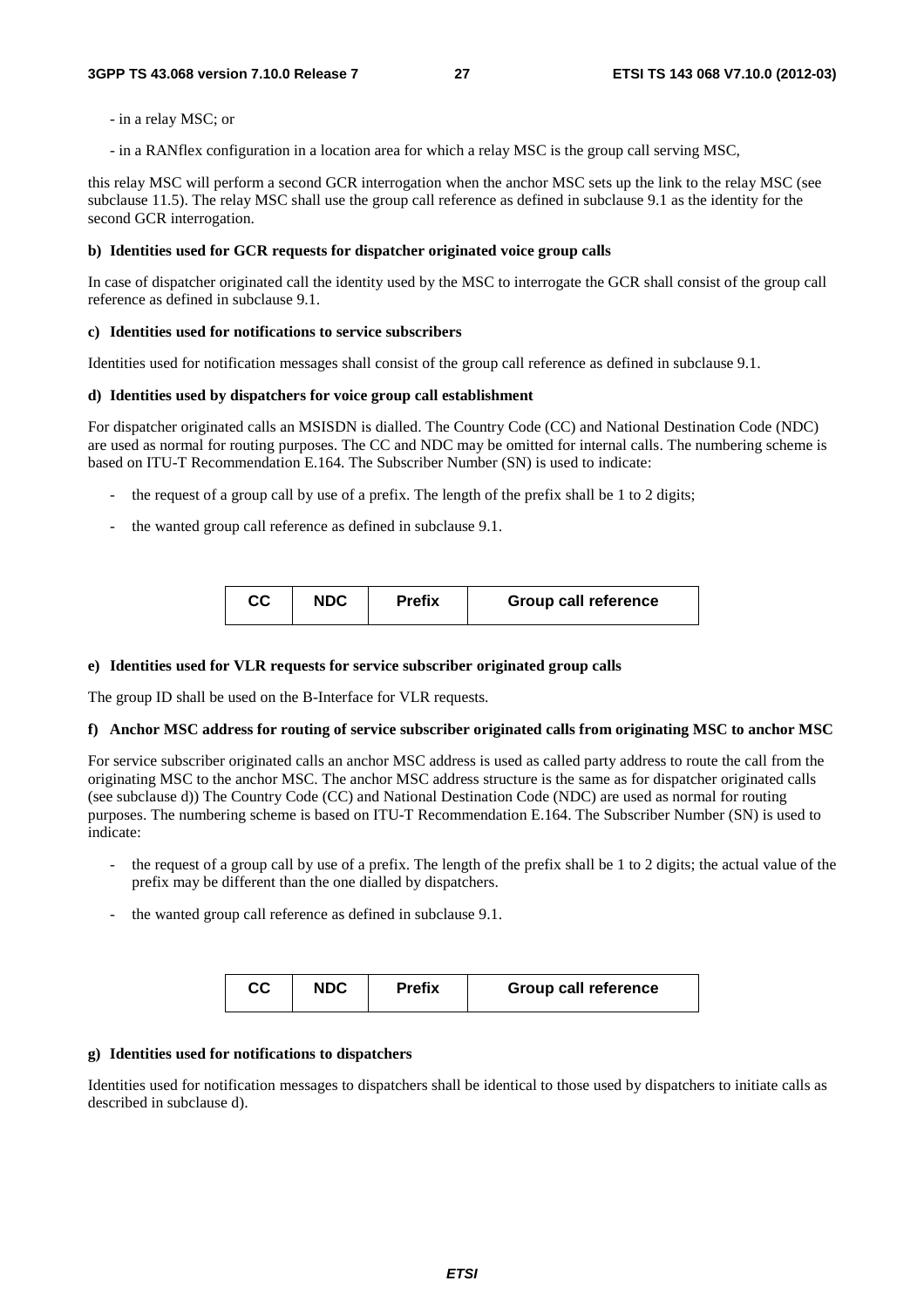A notification identity is presented to a dispatcher terminal by making use of CLIP. Between the anchor MSC and MSC to which the dispatcher is attached, the information may be carried using the Calling Party Number parameter or Generic Number Parameter as agreed between the network operators. The Country Code (CC) and National Destination Code (NDC) are used as normal for routing purposes. The numbering scheme is based on ITU-T Recommendation E.164. The Subscriber Number (SN) is used to indicate:

- the indication of a group call by use of a prefix. The length of the prefix shall be 1 to 2 digits; the actual value of the prefix shall be the same as the one dialled by dispatchers
- the group call reference as defined in subclause 9.1.

| CС | <b>NDC</b> | <b>Prefix</b> | <b>Group call reference</b> |
|----|------------|---------------|-----------------------------|
|    |            |               |                             |

The Screening Indicator shall be set to "Network Provided"

The Type of Number shall be set to "International"

# 10 Operation and maintenance aspects

- NOTE: A list and short description of the operation and maintenance aspects will be given. This includes the options and parameters which can be set by the operator:
	- handling of timers;
	- registration aspects; etc.

# 11 Function and information flows

### 11.1 Group management

The group call attributes, as given in subclause 8.1 shall be entered and modified by the service provider. A list providing information on necessary Operation and Maintenance actions is given in clause 10.

### 11.2 Group membership management

Once the membership is established, the individual membership of the group can be placed in an active or deactive state on the SIM/USIM by the user. If a subscriber has a group ID in an active state, the subscriber is able to establish voice group calls corresponding to that group ID.

In a deactive state the mobile station prevents the service subscriber from establishing calls using the group ID and the corresponding notifications need to be "ignored" by the mobile station.

The active state and deactive state entries may be password protected as an implementation option.

Group IDs are listed in the subscription data within the network and on the SIM/USIM. The SIM/USIM must be returned to the network operator or service provider for updating if the subscription is to be changed.

NOTE: Updating of subscription data over the radio interface is not considered. However, this shall not preclude future applications if corresponding mechanisms may be implemented.

Users can interrogate their mobile stations to determine to which groups they are members and which subscriptions are currently in an active state.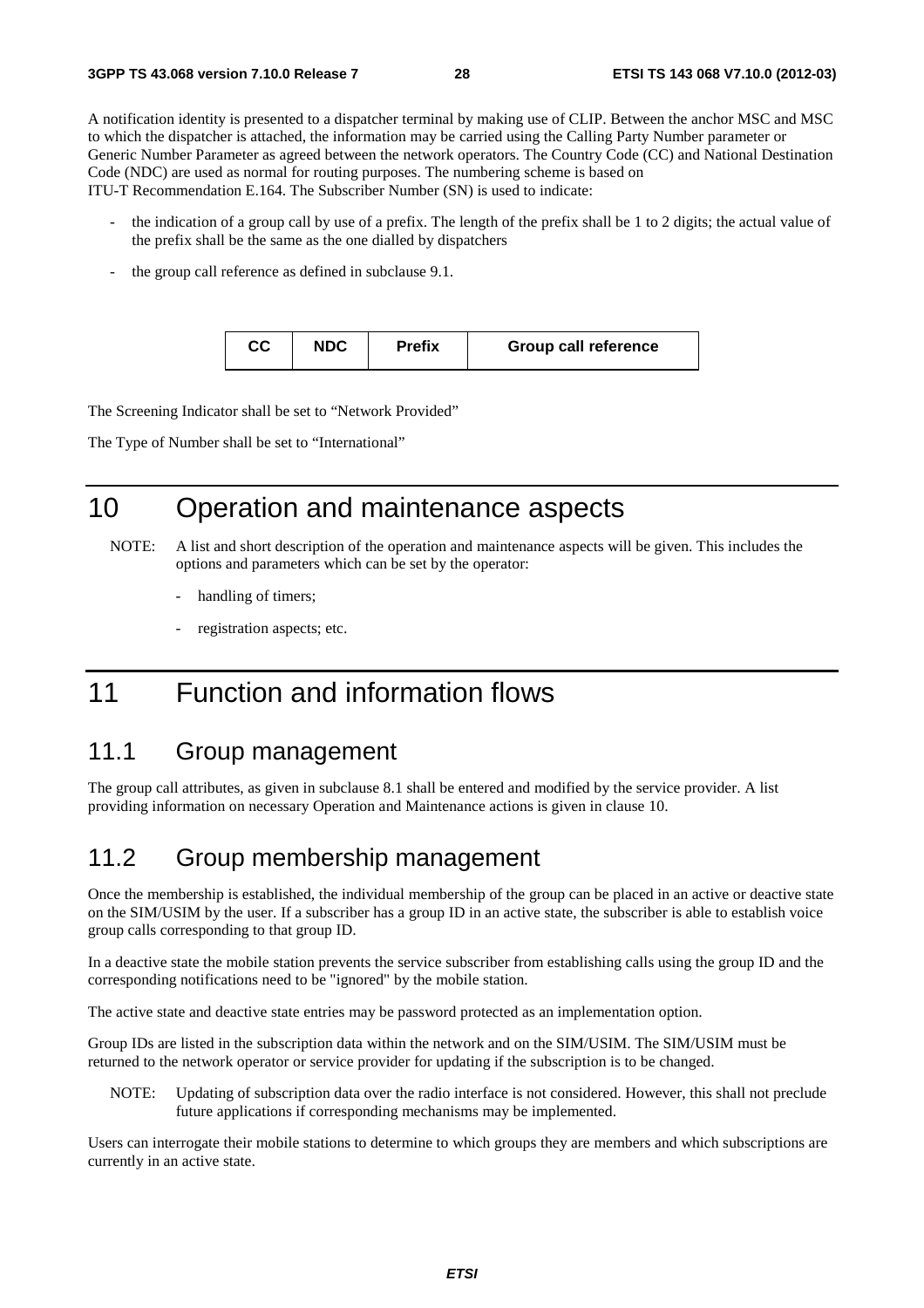### 11.3 Call management

### 11.3.1 Call establishment

A voice group call can be established by either a service subscriber or by a dispatcher.

#### 11.3.1.1 Service subscriber call establishment

#### 11.3.1.1.1 Initial stage

The initial signalling from the calling service subscriber informs the network that a voice group call is required and details the group ID; it may specify originator-to-dispatcher information. No information relative to the group call area is given by the calling service subscriber.

The network shall perform a number of checks in order to determine how to handle the call:

- check of the ability of the subscriber to establish the call;
- check whether the call can be initiated from the cell;
- check of the existence of an on-going call of the same group call reference.

The originating MSC shall check the VLR records for the ability of the subscriber to start the call. If the service subscriber has no subscription for the voice group call service with the indicated group ID, the call shall be released. In addition, the VLR shall return barring and identity presentation restriction checks to the MSC.

In a RANflex configuration the originating MSC shall then derive the group call serving MSC address from the originating location area. If the group call serving MSC is different from the originating MSC then the group call serving MSC's GCR is interrogated by means of the MAP service SEND\_GROUP\_CALL\_INFO. The interrogation request contains the originating Cell Id and the Group Id. It also contains the initiating service subscriber's IMSI, the actual talker priority, and subscribed additional information. If the group call serving MSC is a relay MSC for the group call, then its GCR shall derive the anchor MSC address and the group call reference from the originating Cell Id and Group Id, and return it to the VMSC. If the group call serving MSC is the anchor MSC for the group call, then its GCR shall derive the group call reference from the originating Cell Id and Group Id, and return it to the VMSC.

Without RANflex configuration or if in a RANflex configuration the originating MSC is the group call serving MSC (derived from the originating location area) it shall then request information from the GCR by giving the group ID and the originating cell ID as defined in subclause 9.2.

If the length of the group ID is less than 8 decimal digits, the GCR first derives the group call area ID from the group ID and the originating cell ID. If no group call area ID is related to the group ID and originating cell ID, the call shall be released. If a group call area ID is related to the group ID and originating cell ID, the GCR shall transfer the corresponding group call attributes to the MSC. From that moment until the MSC indicates the contrary, the call shall be considered as on-going by the GCR.

If the group ID has a length of 8 decimal digits, the group call reference is equal to the group ID. The GCR shall check whether the call was initiated within the group call area stored in the GCR. If not, the call shall be released; otherwise, the GCR shall transfer the corresponding group call attributes to the MSC. From that moment until the MSC indicates the contrary, the call shall be considered as on-going by the GCR.

The GCR of the relay MSC and in a RANflex configuration, if the group call serving MSC of the initiating service subscriber's current LAC is different from the VMSC, the GCR of this group call serving MSC shall store the initiating service subscriber's IMSI, talker priority, additional information and originating cell id for later processing.

If the originating MSC is not the group call anchor MSC for the voice group call as indicated in the GCR, then the voice group call request shall be passed to the group call anchor MSC; in that case, if the initiation of the voice group call had specified originator-to-dispatcher information and processing of originator-to-dispatcher information is supported by the MSC, the originator-to-dispatcher information is transformed by the originating MSC into UUS1 and sent to the anchor MSC.

When passing the call request to the anchor MSC the originating MSC shall include the VGCS prefix plus group call reference in the calling party number of the IAM. If in a RANflex configuration the originating MSC is not the group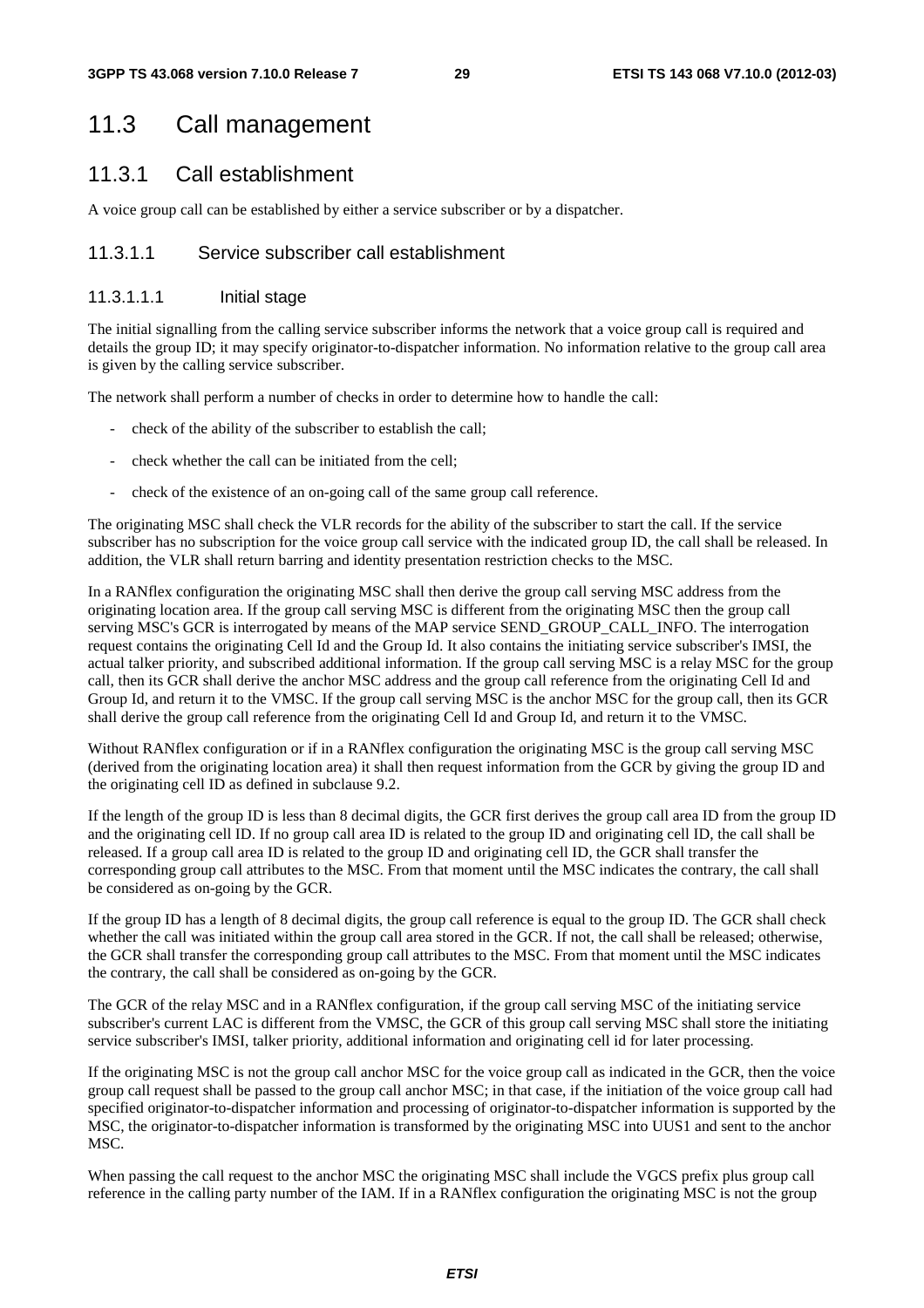call serving MSC, it shall in addition include the address of the group call serving MSC in the generic number parameter of the IAM, with the number qualifier indicator set to "additional calling party number". Without RANflex configuration or if in a RANflex configuration the originating MSC is the group call serving MSC, it shall additionally include the address of the originating relay MSC in the generic number parameter of the IAM, with the number qualifier indicator set to "additional calling party number", when passing the call request to the anchor MSC.

If the group call reference is composed of Group ID and group call area ID, it is possible that two service subscribers or a service subscriber and a dispatcher or two dispatchers may attempt to establish a call using the same group ID and corresponding to the same group call area ID. If the two voice group calls are established with the same group ID but for different group call areas then separate voice group calls shall be established. If the group call areas overlap, it is up to receiving mobile station to determine which call to participate in. If more than one call is made to identical group ID and group call area, the network shall reject all but one of the call attempts.

If the group ID has a length of 8 decimal digits, if more than one call attempt is made to the same group ID, the network shall reject all but one of the call attempts.

A service subscriber which is entitled by his subscription to establish voice group calls while roaming shall only be able to use supra-PLMN group IDs as defined in subclause 9.1 in case of roaming. In case of roaming, the mobile station shall only react on notifications for supra-PLMN group IDs.

If the GCR receives a new interrogation related to a group call reference where the call is indicated as on-going in the GCR, the GCR shall provide the on-going status together with the group call reference back to the MSC. The MSC shall then release the call with a cause user busy in case of a service subscriber originated call request. The mobile station of the service subscriber shall then look for notifications of the respective group ID on the NCH and join the voice group call. In case of a dispatcher originated voice group call request, the MSC shall join the dispatcher to the conference bridge of the voice group call.

If the group ID has a length of 8 decimal digits, the operator can define for this group ID only one group call and one group call area within his network. If the length of the group ID is less than 8 decimal digits, the operator can define more than one group call using the same group ID, but different group call areas. Because of the possibility of overlapping group call areas, each call requires a unique reference, assigned by the GCR related to the originating MSC or the group call serving MSC (in a RANflex configuration). The group call reference shall be composed of the group ID and a group call area ID (see clause 9).

Authentication of the calling service subscriber can be performed by the network as for normal calls.

#### 11.3.1.1.2 Establishment of the transmission means

A voice group call channel shall be established in all the cells throughout the identified group call area using physical channels selected by the BSCs as appropriate. The downlink channels shall be established without any return signalling from mobile stations. Whilst the downlink channel is being established, the MSC shall form a conference bridge containing the appropriate channels to all BTSs in the group call area or in case of A-interface link sharing to all BSCs in the group call area. The MSC is responsible for adding dispatchers to the conference bridge.

Alternatively, the network may establish voice group call channels in a cell on demand, i.e. if mobile stations respond to the notifications as defined in subclause 4.2.2.1.

In parallel, a dedicated suitable traffic channel may be allocated to the calling service subscriber if not already the case.

The call will be considered established provided that at least the downlink channel in the originating cell, in the case of a service subscriber originated voice group call, or the downlink channel in any one cell within the group call area, in the case of a dispatcher originated voice group call, is established. The MSC shall signal to the calling service subscriber that this has occurred so that he knows when to start speaking. If a voice group call does not meet the above conditions in a pre-set time (Txx) then the call shall be released.

The mobile station shall indicate connection to the subscriber. If channels could not be established in particular cells because of congestion, channels are allocated to these cells as soon as possible.

The MSC may retry the VGCS assignment procedure to establish channels in cells where they are missing. If supported, the procedure may be initiated when:

i) congestion (i.e. a lack of A-interface circuits) prevented the VGCS ASSIGNMENT REQUEST message from being sent to the BSS;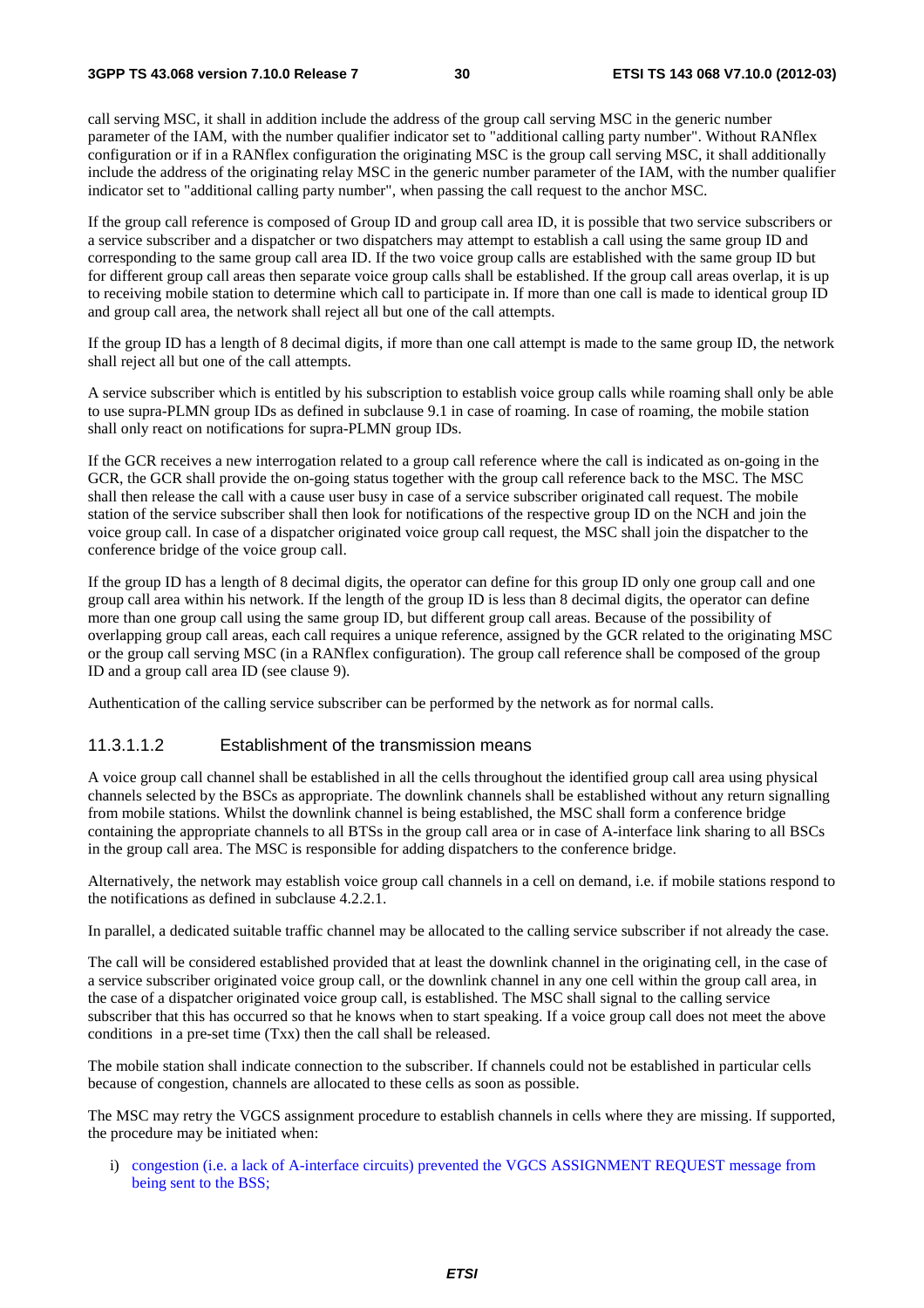- ii) a VGCS ASSIGNMENT FAILURE message is received and the cause value indicates an acceptable reason for retry (e.g. no radio resource available);
- iii) the radio and terrestrial resources for the group call channel are cleared (group call on-going) and the cause value indicates an acceptable reason for retry (e.g. pre-emption);
- iv) no response to the VGCS ASSIGNMENT REQUEST message is received (this is determined by the MSC in an implementation-dependent manner such as expiry of a timer); or
- v) no response is received following receipt of a VGCS QUEUING INDICATION (this is determined by the MSC in an implementation-dependent manner such as expiry of a timer).
- NOTE: If A-interface link sharing or group call re-establishment by the BSS apply, the BSC is responsible for establishing/re-establishing channels in cells and scenario (ii) and (iii) do not apply, unless A-interface resources also need to be re-established (e.g. when the PCM system serving the A-interface circuit fails (equipment failure)). Scenario (v) does not apply to A-interface link sharing and group call reestablishment by the BSS.

The MSC may repeat the VGCS assignment procedure until a VGCS ASSIGNMENT RESULT message is received, the call is released or an unacceptable reason for retry (e.g. protocol error between BSS and MSC) is received by the MSC. The time between subsequent retries is implementation-dependent. The MSC shall send each retry of the VGCS ASSIGNMENT REQUEST over a new resource-controlling SCCP connection.

If a message is received with an unacceptable reason for retry then existing procedures apply. I.e. the MSC shall initiate the clearing of the radio and terrestrial resources, if necessary, and no further attempts to establish a group call channel in the cell are made.

While using the retry procedure the MSC shall maintain the call controlling SCCP connection to a BSS until the call is released or until the MSC decides to stop any further attempts to establish group call channels for the call on a BSS where no cells are established.

#### 11.3.1.1.3 Release of the dedicated transmission means of the calling service subscriber

The calling service subscriber shall be given a dedicated connection up to the time where the network requests him to join the voice group call channel. If the calling service subscriber is not talking, the network requests him to join the voice group call channel as a listener by use of a channel release procedure. Otherwise, the network shall request him to join the voice group call channel as a talker by either a channel assignment procedure or a handover procedure or a channel mode modify procedure.

For the time when the voice group call is established until the calling service subscriber becomes a listening service subscriber for the first time, the "uplink busy" flag is set (see subclause 11.3.8). Mobile stations shall be programmed such that if they originate the call, they indicate to the user that it is required that an indication of the desire to speak should be made if he wants to speak. If this is not done within a certain time, the mobile station sends an UPLINK\_REL message to the network and the uplink shall become free.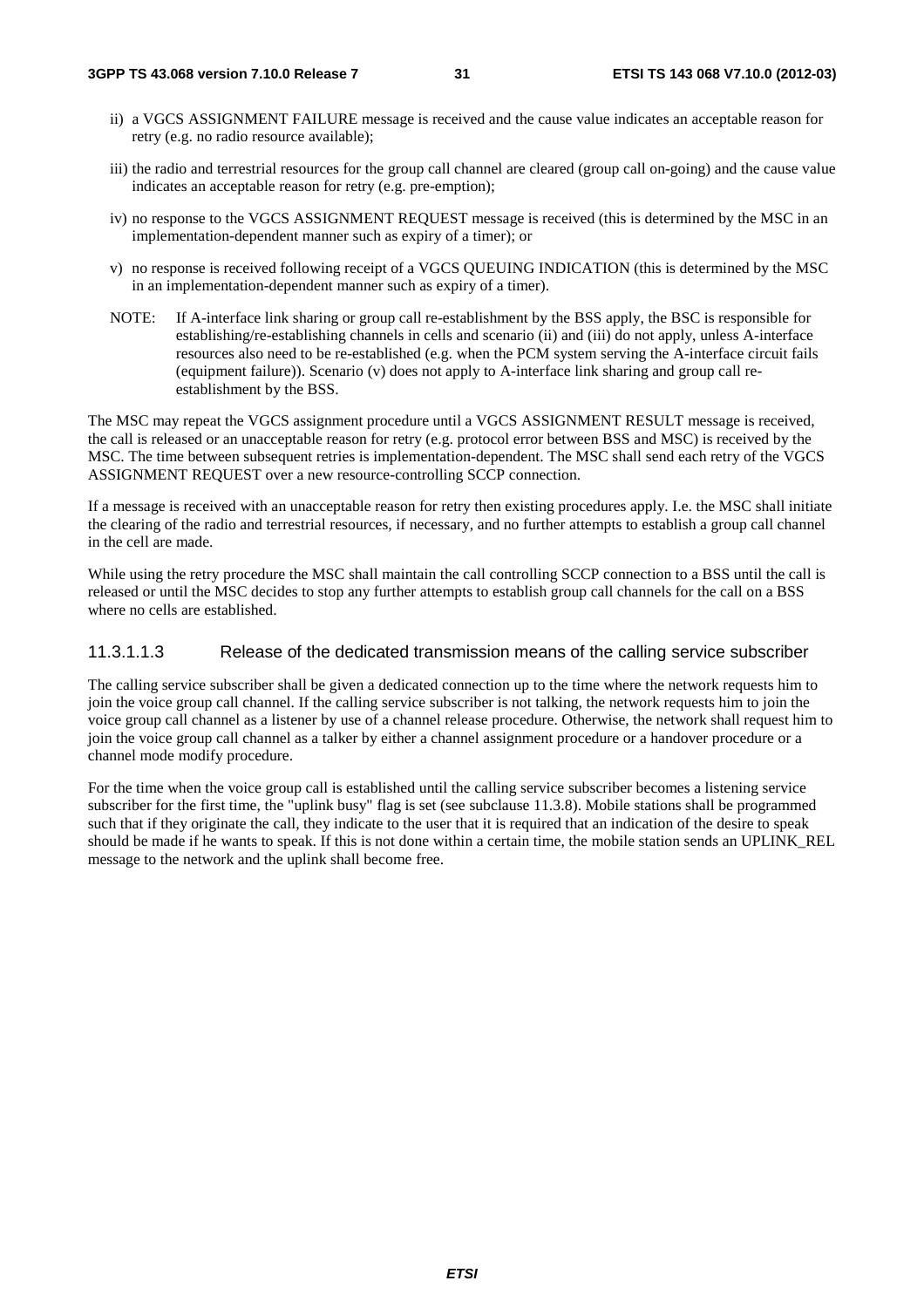#### 11.3.1.1.4 Release of the dedicated transmission means of mobile stations responding to a notification

Mobile stations which respond to a notification for which no description of the voice group call channel was given in the notification message may be given a dedicated connection up to the time where the network requests the mobile station to join the voice group call channel. If the service subscriber is not talking, the network requests him to join the voice group call channel as a listener by use of a channel release procedure. Otherwise, the network shall request him to join the voice group call channel as a talker by either a channel assignment procedure or a handover procedure or a channel mode modify procedure.

#### 11.3.1.1.5 Transfer of a talking service subscriber to a dedicated connection

The network may decide to switch a talking subscriber's mobile station from the voice group call channel to a dedicated standard uplink/downlink at any time. This dedicated connection shall then be maintained up to the instance where the network decides that the mobile station shall join the voice group call channel again.

At this instance, if the service subscriber is not talking, the network requests him to join the voice group call channel as a listener by use of a channel release procedure. Otherwise, the network shall request him to join the voice group call channel as a talker by either a channel assignment procedure or a handover procedure or a channel mode modify procedure.

### 11.3.1.2 Dispatcher call establishment

In the case of dispatchers originated calls the call request, in the form of an MSISDN number, shall be received at a GMSC. Such a call can be treated by the GMSC as a normal mobile terminated call. In this case, the GMSC shall interrogate an HLR, determined on the basis of the MSISDN number. The HLR in turn may either interrogate the appropriate MSC/VLR to obtain an MSRN, or may supply an MSRN predefined in the HLR and related to the respective group call reference in the MSC/VLR. If the HLR interrogates the MSC/VLR for the MSRN, the HLR shall provide this MSC/VLR with the related IMSI including the group call reference as defined in clause 9.

Alternatively, the call request can be forwarded directly to the related group call anchor MSC on basis of the GMSC's internal routing table. In this case, the group call reference shall already be included in the requested MSISDN number as defined in clause 9.

When interrogated by the group call anchor MSC, the GCR shall check if the calling line identity is within the list of dispatcher identities allowed to establish the voice group call. If not the case, the call shall be rejected.

After reception of the call request, the group call anchor MSC checks whether an on-going call of the same group call reference exists, in which case the group call anchor MSC shall add the dispatcher to the call.

At the point at which notification messages are sent to mobile stations, a tone is relayed to the calling dispatcher to inform the dispatcher that the message can commence.

#### 11.3.1.3 Notification procedures

Different notification procedures shall be applied in relation to the mode of the mobile station as presented in Table 1 and Table 2 and defined in the following sections.

| Incoming call type: VBS or VGCS call                                                                     |             | point-to-point call               |
|----------------------------------------------------------------------------------------------------------|-------------|-----------------------------------|
| <b>IMS states:</b>                                                                                       |             |                                   |
| Ildle mode                                                                                               | (section a) | (standard paging)                 |
| Group mode, dedicated<br>channel                                                                         | (section b) | (section c)                       |
| group receive mode and<br>group transmit mode                                                            | (section b) | (section c)                       |
| Idedicated mode                                                                                          | (section b) | (standard Call Waiting)<br>(note) |
| <b>NOTE:</b><br>only for point to point calls with certain restrictions as defined in<br>3GPP TS 22.083. |             |                                   |

**Table 1: Overview on different information messages for new or on-going calls**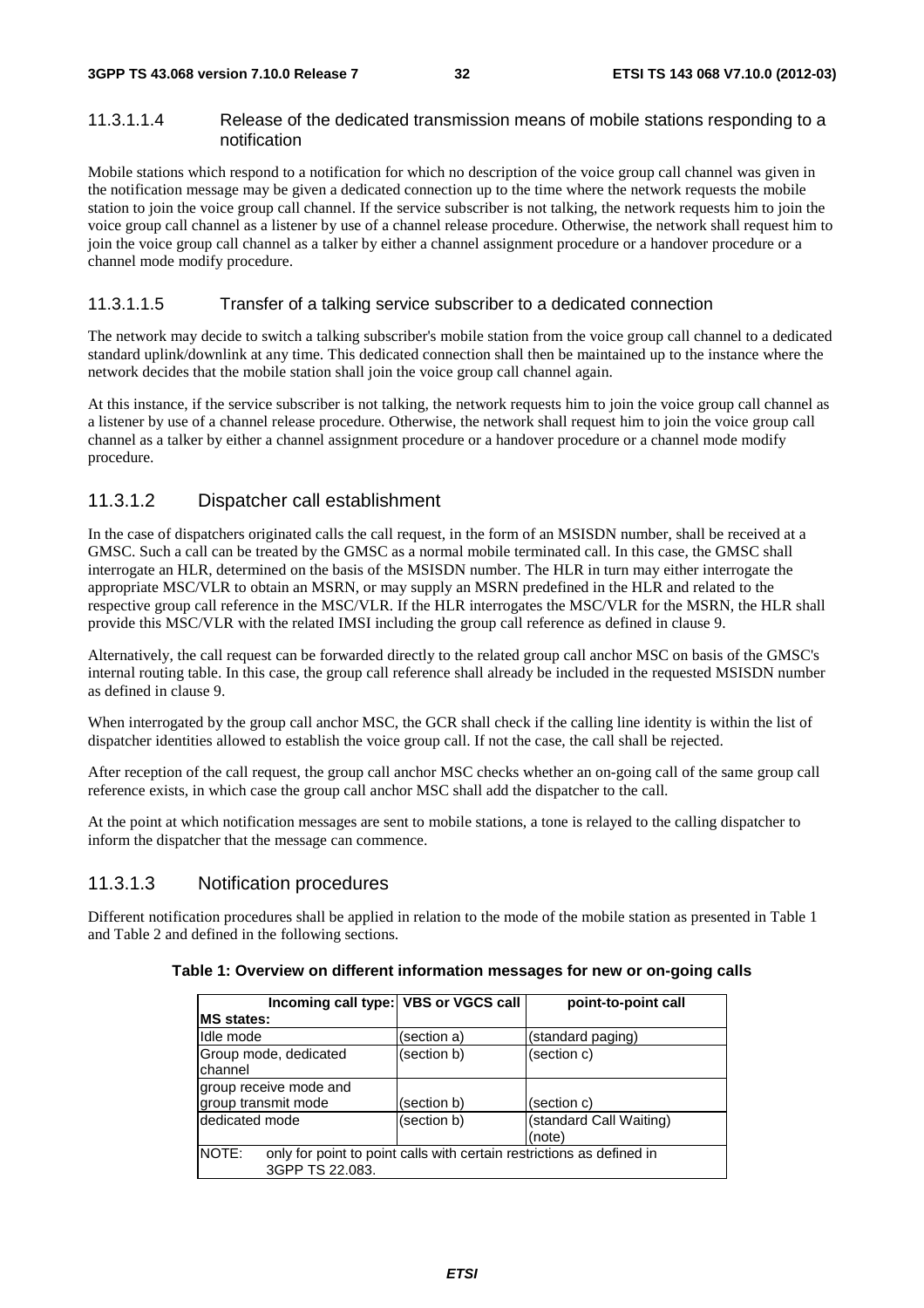#### **Table 2: Overview on different information messages for incoming point-to-point short messages**

| <b>MS</b> states:                | Incoming point-to-point short messages      |
|----------------------------------|---------------------------------------------|
| Idle mode                        | (standard paging)                           |
| group mode, dedicated<br>channel | (standard SMS delivery) (note)              |
| group receive mode               | (section c)                                 |
| group transmit mode              | (standard SMS delivery or section c) (note) |
| dedicated mode                   | (standard SMS delivery) (note)              |
| NOTE:<br>see subclause 11.3.9.2. |                                             |

#### **a) Notification for mobile stations in idle mode**

Once the voice group call channel has been established in a cell or the network is waiting to receive notification responses to establish a voice group call channel, notifications shall be broadcast on the NCH in that cell.

The position of the NCH is derived from the system information of the BCCH.

The notification messages shall include the group call reference and possibly the description of the voice group call channel, the call priority if eMLPP is applied, the group cipher key number, and the emergency mode indication, if applicable.

A notification message can contain no, one or more notifications.

The notification process needs to continue throughout the duration of the group call, in order to permit the "late entry" of other mobile stations. Mobile stations moving into the group call area which are in idle mode shall be directed to the voice group call channel by the notification messages, possibly by means of the notification response procedure.

The scheduling of the notification messages in a cell shall be managed by the BSS. Information can be added in the messages to limit the required reception of NCH messages. The following constraints shall be met:

- the three first initial notifications (i.e. the first for a given group call) shall have priority over subsequent notifications (i.e. the messages for an on-going group call) and must be sent as soon as possible;
- NOTE 1: In addition initial notification messages for calls with or above an operator defined priority level can be sent on all possible paging or access grant channels to reduce the delay for those mobile stations which are not using Discontinuous reception (DRX).
- afterwards, an on-going group call in the cell shall be periodically notified on the NCH.

Since the information for the establishment of a voice group call is sent onto the NCH rather than on the PCH as for normal point-to-point calls, the mobile station must listen to the PCH as well as to the NCH. A "reduced NCH monitoring" mechanism can be used to save power in the mobile station when listening to the NCH.

A mobile station able to receive voice group calls either, depending on the implementation:

- can use the "reduced NCH monitoring" mechanism. When entering a cell, the mobile station shall listen to the NCH to get the notifications of the voice group calls on-going in the cell. Afterwards, the mobile station needs to listen to the NCH only if it is informed on the availability of a notification for a new voice group call. This shall be based on the NCH status information provided, as indicated in 3GPP TS 44.018;
- do not apply the "reduced NCH monitoring" mechanism and read all possible paging or access grant channels.

#### **b) Notifications for mobile stations in group mode dedicated channel, group receive, group transmit or dedicated mode**

In addition to sending initial notification messages on the NCH for the voice group call, the BSS can provide initial notification into on-going voice broadcast, group calls and point to point calls informing mobile stations partaking in these calls of new voice group calls that are being set-up in the cell.

NOTE 2: The additional notification into on-going voice broadcast and group calls and point to point calls should be provided by the BSS if the priority level of the new call is equal or higher than the O&M defined priority level.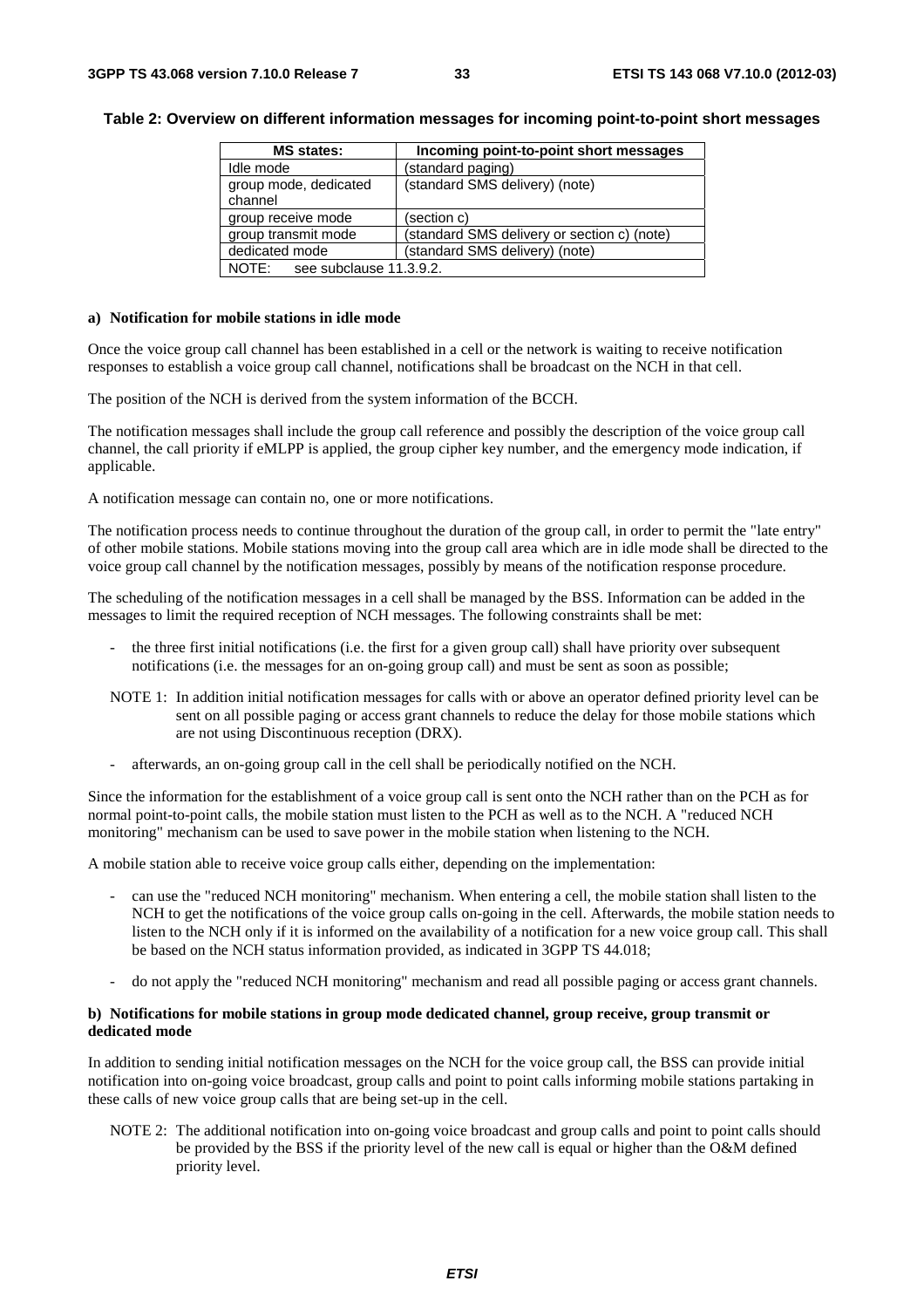In order to do this the BSS sends initial notification messages on FACCH to all other ongoing voice broadcast, group calls, and point to point calls in the cell. The initial notification message on FACCH shall contain the group call reference, the priority level if eMLPP applies, possibly the TCH description which allows the mobile station to connect directly to the new call without reading the NCH, and the emergency mode indication, if applicable.

An indication of change of notifications in the current cell may be provided on SACCH by the BSS.

When the emergency mode is set or reset for a voice group call ongoing in a cell, the BSS shall send additional notifications on FACCH to all on-going voice broadcast, group calls, and point-to-point calls in the respective cell.

As a mobile station option, the mobile station may read the NCH of the current cell while in group mode dedicated channel, group receive, group transmit or dedicated mode in order to be notified on other voice group calls.

NOTE 3: Mobile stations may require an additional receiver to read the NCH in order to ensure a higher probability of receiving notifications for all present voice group calls without degradation of the received speech quality.

Late entry of mobile stations into ongoing high priority group calls and voice group calls in emergency mode is covered by the following mechanisms:

- Late entrance in dedicated mode

 If a mobile station in dedicated mode is moving into an area where a group call (VGCS or VBS) with priority level equal or higher to an operator specific setting or a voice group call in emergency mode is ongoing, the BSS shall resend the notification message to the mobile station on FACCH, if the mobile station has ASCI capabilities. This notification shall be triggered by completion of the dedicated channel assignment.

 Sending periodical notification on FACCH to the mobile station in dedicated mode is optional, and is done as long as the group call (VGCS or VBS) with priority level equal or higher to an operator specific setting, is ongoing or as long as the emergency mode is set for the voice group call, with a repetition period given by an operator specific setting.

- Late entrance in group receive or group transmit mode

 When a group call (VGCS or VBS) with priority level equal or higher to an operator specific setting, is established, or when the emergency mode is set for a voice group call, the BSS shall send periodical notification on FACCH to all ongoing voice broadcast and group calls in the cell, except on the FACCH of the group call (VGCS or VBS) which has initiated this periodical notification. By this method the mobile station in group receive or group transmit mode moving into this cell is notified. Periodical notification on FACCH is done as long as the group call (VGCS or VBS) with priority level equal or higher to an operator specific setting, is ongoing, or as long as the emergency mode is set for the voice group call, with a repetition period given by an operator specific setting.

NOTE 3a: The operator determined Periodical FACCH notification period shall be a BSS specific operator setting and be a minimum of 1s and maximum of 5s.

#### **c) Paging into on-going voice group calls**

Paging into on-going voice group calls shall be provided as an implementation option.

In addition to establishing the links for the voice group call, the network can provide paging information into on-going voice group calls informing mobile stations partaking in a voice group call of new incoming point-to-point calls. The network can also provide paging information into ongoing voice group calls informing mobile stations in group receive mode or group transmit mode of incoming point-to-point short messages.

The mobile station shall be ready to receive a paging message on the FACCH containing the mobile subscriber identity and the priority level if eMLPP applies.

The mechanism for the MSC to select the group calls to be paged as well as the mechanism for the MSC to inform the concerned BSS of paged group calls is still for further study.

In the event of a reorganisation of the PCH the BSS shall inform the mobile stations via the SACCH that paging reorganisation has occurred. A mobile station receiving this indication shall decode the BCCH in order to obtain the new paging configuration.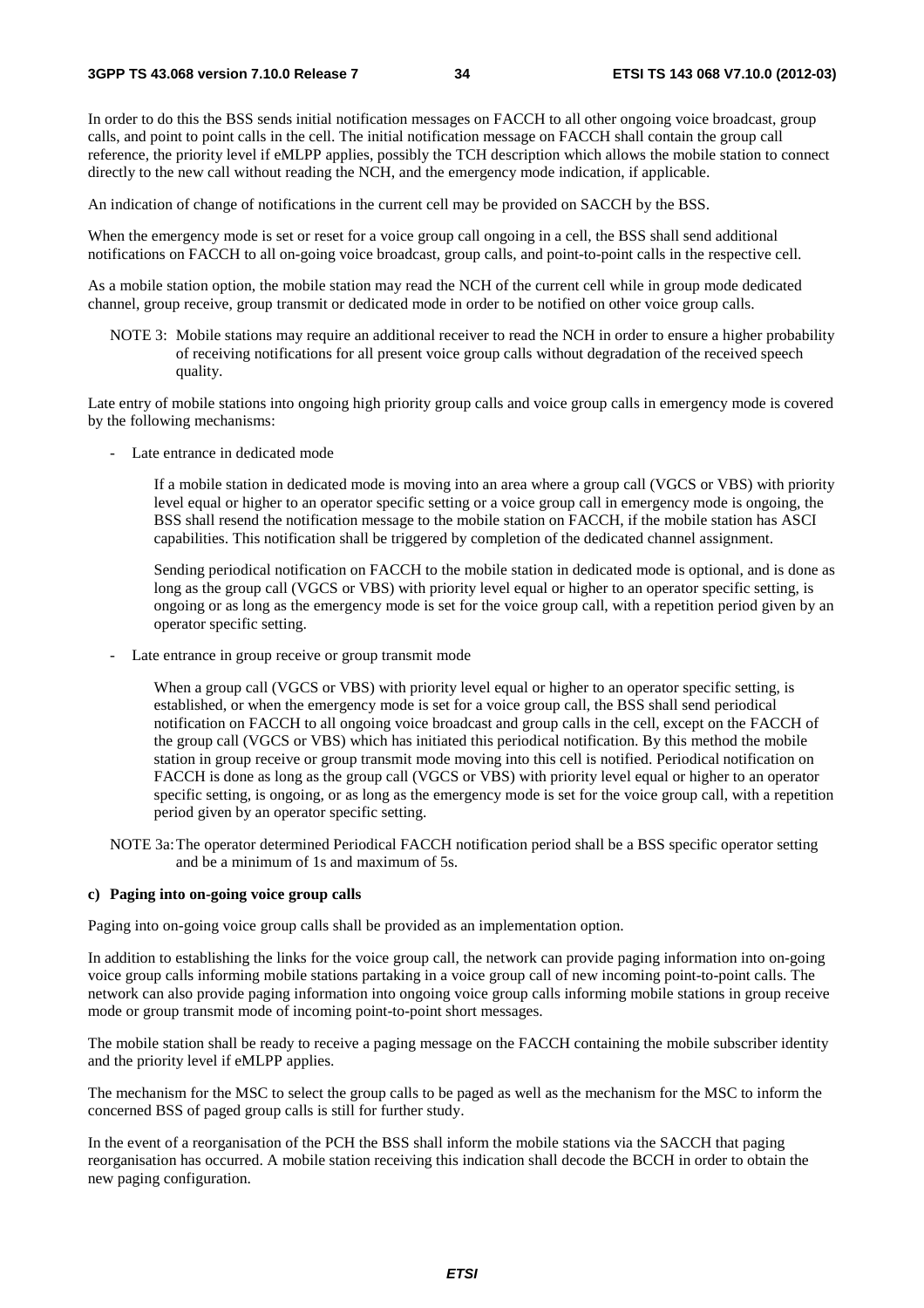As a mobile station option, the mobile station may read its paging subchannel in the current cell in group receive mode or group transmit mode in order to receive paging messages.

NOTE 4: Mobile stations may require an additional receiver to read its PCH subchannel in order to ensure a higher probability of receiving all relevant paging messages without degradation of the received speech quality. The additional receiver may be the same as used for reception of the NCH described under b) above.

### 11.3.1.4 Destination service subscribers

Mobile stations of destination service subscribers which are in idle mode shall listen to notification messages on the NCH and move to the voice group call channel or respond to the notification.

Mobile stations which are busy shall either pre-empt the current call (if eMLPP is applied and the new call is of a sufficient priority), or shall provide the service subscriber with an indication similar to call waiting, when applicable.

### 11.3.1.5 Destination dispatchers

Destination dispatchers are connected into the voice group call as a standard point-to-point call. The notification of the identity of the received group call shall be supplied in the Calling Line Identity, formatted according to sub-clause 9.2.

### 11.3.2 Call release

The voice group call can be terminated by the calling service subscriber or the calling dispatcher clearing it down, or by any dispatcher nominated in the GCR allowed to terminate the call.

### 11.3.2.1 Call termination by the calling subscriber

The calling service subscriber will need to gain the uplink before he can issue a termination request.

If the mobile station uses the uplink with a talker priority different from "normal subscriber" it shall include this talker priority in the termination request message. If the network supports uplink access option (i) as defined in subclause 7.2 and A-interface link sharing applies, the MSC shall compare the talker priority included in the termination request message with the talker priority stored for the current talker. If they are equal, the termination request is processed further; otherwise the MSC discards the termination request message.

The MSC has to store the identity of the calling service subscriber and to check it against the identity of the service subscriber which sends the voice group call termination request. If they are equal, the MSC shall accept the termination request and release all resources. On the radio interface a channel release message shall be sent on the FACCH of all cells in the group call area and then all resources are freed.

A time-out mechanism is required, such that if the MSC does not detect any downlink activity (i.e. either uplink or dispatcher activity) for a pre-set time, the call is terminated by the network. For this a timer shall be provided with a length as defined in the group call attributes in the GCR or, as an implementation option, with a fixed length.

### 11.3.2.2 Call termination by dispatchers

A dispatcher entitled to terminate the call can be a mobile subscriber or a fixed line subscriber. The dispatcher may use out-of-band DTMF messages as a means for the control of the call termination, if it is a mobile dispatcher, or DTMF tones, if it is a fixed line dispatcher.

If the call is terminated by a mobile dispatcher using DTMF, the out-of-band messages START\_DTMF(X) and STOP\_DTMF are sent via the radio interface towards the network. If the out-of-band DTMF messages are sent by a mobile dispatcher who is not controlled by the anchor MSC, the DTMF messages will be converted by the controlling MSC (e.g. relay MSC or visited MSC) into DTMF tones and these DTMF tones will be sent through the network to the anchor MSC.

If a fixed dispatcher initiates DTMF tones, the DTMF tones will be sent through the network to the anchor MSC.

Both in case of a mobile and a fixed line dispatcher the anchor MSC is responsible for the detection and collection of the out-of-band or in-band DTMF signals. After the evaluation of the DTMF signals, the anchor MSC shall trigger the appropriate function (see the figures 7b to 7d in 11.3.8).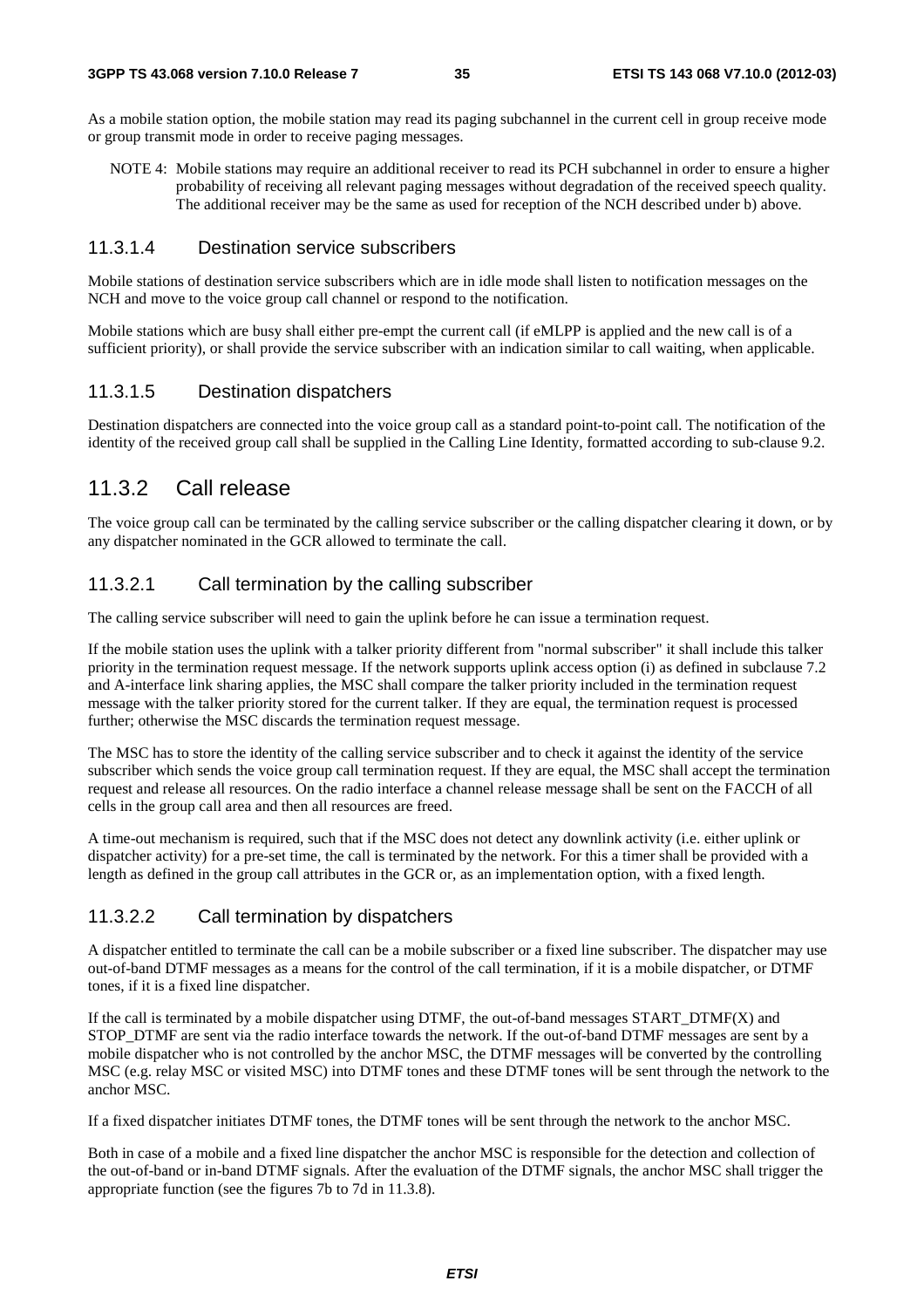#### **3GPP TS 43.068 version 7.10.0 Release 7 36 ETSI TS 143 068 V7.10.0 (2012-03)**

In order to avoid the erroneous detection of the specific DTMF tone sequence for call termination by the MSC, this sequence shall consist of at least three DTMF digits.

# 11.3.3 Leaving of a dispatcher

A dispatcher can disconnect from the call at any time without terminating the call. In order to terminate the call a dispatcher who is entitled to do this must use the explicit signalling described in subclause 11.3.2.2.

# 11.3.4 Leaving and returning to a voice group call

A service subscriber shall automatically disconnect from the call when leaving the group call area.

A service subscriber shall be able to disconnect from the voice group call by a de-selection/re-selection process.

A mobile station shall leave the voice group call by no longer listening to the voice group call downlink and returning to idle mode. A voice group call is returned to by listening to the periodic notification messages for that call, and reacting on them appropriately.

## 11.3.5 Cell change

### 11.3.5.1 Listening subscriber

In all cases change of cell shall be initiated and performed by the service subscriber's mobile station. In order for the service subscribers changing from one cell to another within the group call area a cell list for the neighbouring cells belonging to this group call area is periodically broadcast on the downlink SACCH of the voice group call. In this case, mobile stations entering a new cell shall perform cell change according to the algorithm C2, see 3GPP TS 45.008 and 3GPP TS 43.022.

Mobile stations which want to enter a cell shall listen to the BCCH and to the NCH to determine which channel they shall retune to so that they can continue with the voice group call if available in that cell.

NOTE: Mobile stations may require an additional receiver to read the BCCH and NCH of the neighbour cells in order to ensure a higher probability of receiving the relevant messages without degradation of the received speech quality. The additional receiver may be the same as used in subclause 11.3.1.3.

Mobile stations entering a new location area shall perform location updating as normal.

### 11.3.5.2 Talking subscriber

Standard mobile station assisted handover shall be used for the cell change of the talking service subscriber as defined in 3GPP TS 45.008.

If the network supports uplink access option (i) as defined in subclause 7.2, collision cases between a handover of the talking service subscriber to a voice group call channel and an uplink access message on the same group call channel uplink shall be treated in the following way:

- when the BSS allocates the handover resources for the talking service subscriber, the BSS shall send an updated UPLINK BUSY message in the target cell and no longer accept uplink access messages on this group call channel uplink ;
- when the BSS already granted the uplink to another subscriber, the BSS shall delay the resource allocation for the handover of the current talker to the same cell. If the MSC accepts the uplink request for the new talker , the BSS shall cancel the handover resource allocation . Additionally, if the current talker is served by the BSS, the BSS shall release the current talker. Otherwise, if the MSC does not accept the uplink request for the new talker, the BSS shall release the new talker and proceed with the handover of the current talker.

If the talking subscriber leaves the group call area or enters a BSC area not belonging to the service area, the uplink shall not be maintained by the network.

If the BSS does not know if one or more of the target cells are outside the group call area, the BSS shall use the MSC controlled handover procedure. The MSC shall reject the handover in the case that all target cells are outside the GCA and as an option release the uplink.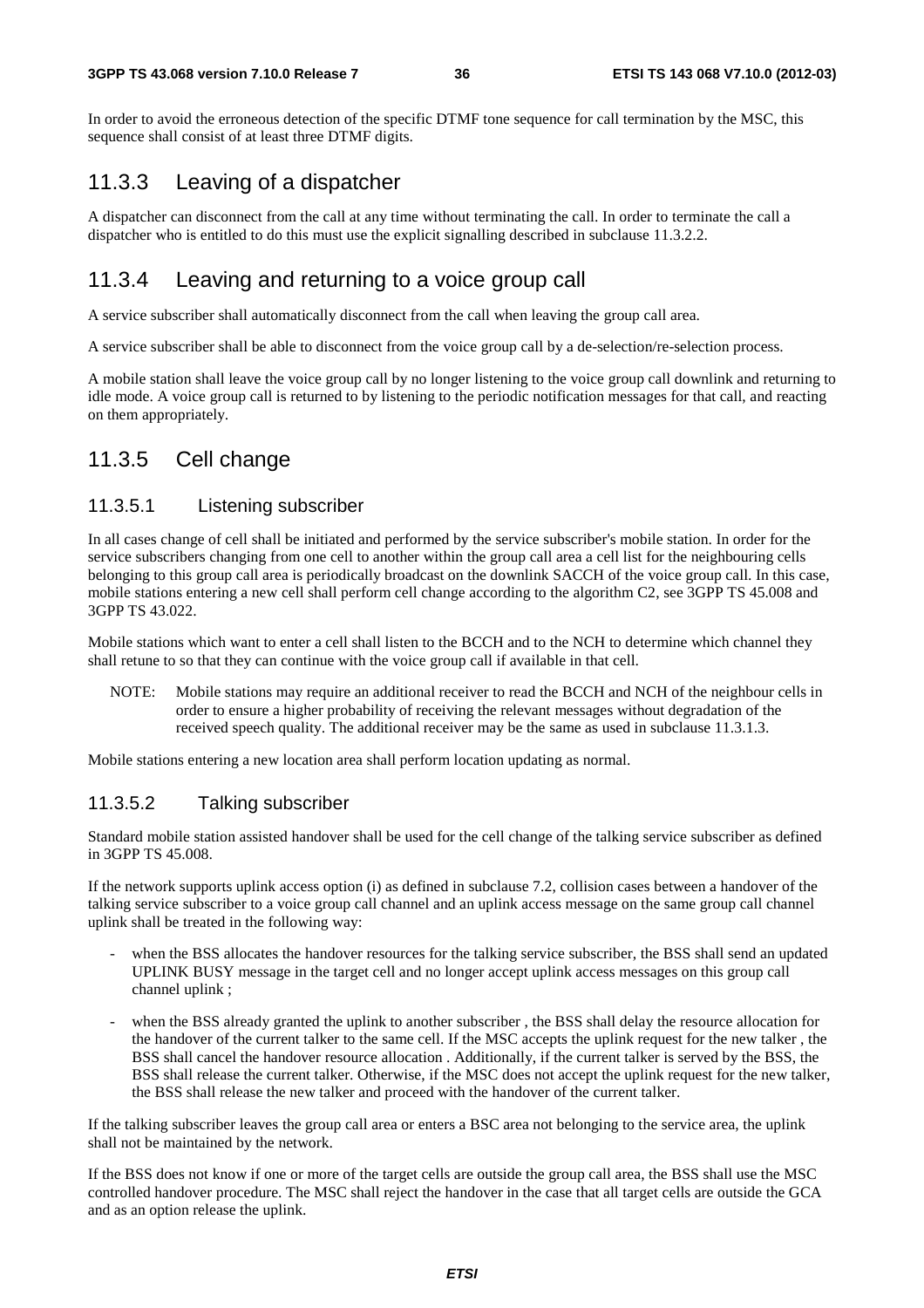In a RANflex configuration, if the target cell belongs to a location area for which the group call serving MSC is not the old cell's serving MSC, an inter MSC handover shall be performed.

### 11.3.5.3 Dispatcher

Dispatchers which are mobile subscribers shall change the cell by standard handover procedures.

### 11.3.6 New calls

Any service subscriber originated new voice group calls which have identical group ID and group call area to on-going voice group calls shall be rejected by the network with cause busy. The mobile station shall then read the notifications for the corresponding group ID on the NCH.

For any dispatcher originated new voice group calls which are identical to on-going voice group calls as described above the network shall include the dispatcher in the on-going call.

Otherwise, new calls are treated as detailed in subclause 11.3.8. In the case of congestion, voice group calls are treated according to their priority with each BSC treating each downlink depending on the situation in each cell to which the call is sent. Therefore, it is possible that a voice group call might be established only in a subset of the required cells.

In the case where there are no conference bridges free, and pre-emption is not performed, then the call request shall be rejected.

In the case of group members involved in group or point-to-point calls who have been informed of a new voice group call, the mobile station shall make a decision as to which to monitor as if both the on-going call and new call were point-to-point calls, and follow the procedure defined in 3GPP TS 23.067.

## 11.3.7 Uplink and Downlink management

### 11.3.7.1 Uplink transmission management

The downlink FACCH channel shall be used to indicate whether the uplink is in use.

If a request to talk is made by the user and the uplink has been free the mobile station shall start to transmit UPLINK\_ACCESS messages as defined in the 3GPP TS 44.018.

If the network supports the use of talker priorities, a mobile station supporting the use of talker priorities may

- send a request to talk even if an uplink busy indication is received, if the talker priority of the new request is higher than the talker priority of the current talking service subscriber; or
- send an emergency mode reset request, if the emergency mode indication is signalled by the network.

If a VGCS\_UPLINK\_GRANT message is received by the mobile station with a different request reference than that of the access made by the mobile station, the mobile station shall not signal for a further 1 s.

If in this time the uplink becomes busy, and the network does not support the use of talker priorities, the mobile station shall indicate to the user that the access has been denied.

If in this time the uplink becomes busy, and the network indicates in the UPLINK\_BUSY message a talker priority equal or higher than the talker priority used by the mobile station in the UPLINK\_ACCESS message or PRIORITY\_UPLINK\_REQUEST message, the mobile station shall indicate to the user that the access has been denied; otherwise, it shall resend the UPLINK\_ACCESS message or PRIORITY\_UPLINK\_REQUEST message, respectively.

The user shall be provided with a short indication immediately after the reception of the VGCS\_UPLINK\_GRANT which indicates that he can speak. Contention caused by simultaneous access messages on the uplink of the voice group call channel shall be resolved as for standard random access procedures. If the uplink access is rejected a further indication shall be provided to the user to inform him that his access attempt was not successful.

The network then shall send an UPLINK\_BUSY message on the FACCH of the voice group call channel downlink in all cells involved in the group call.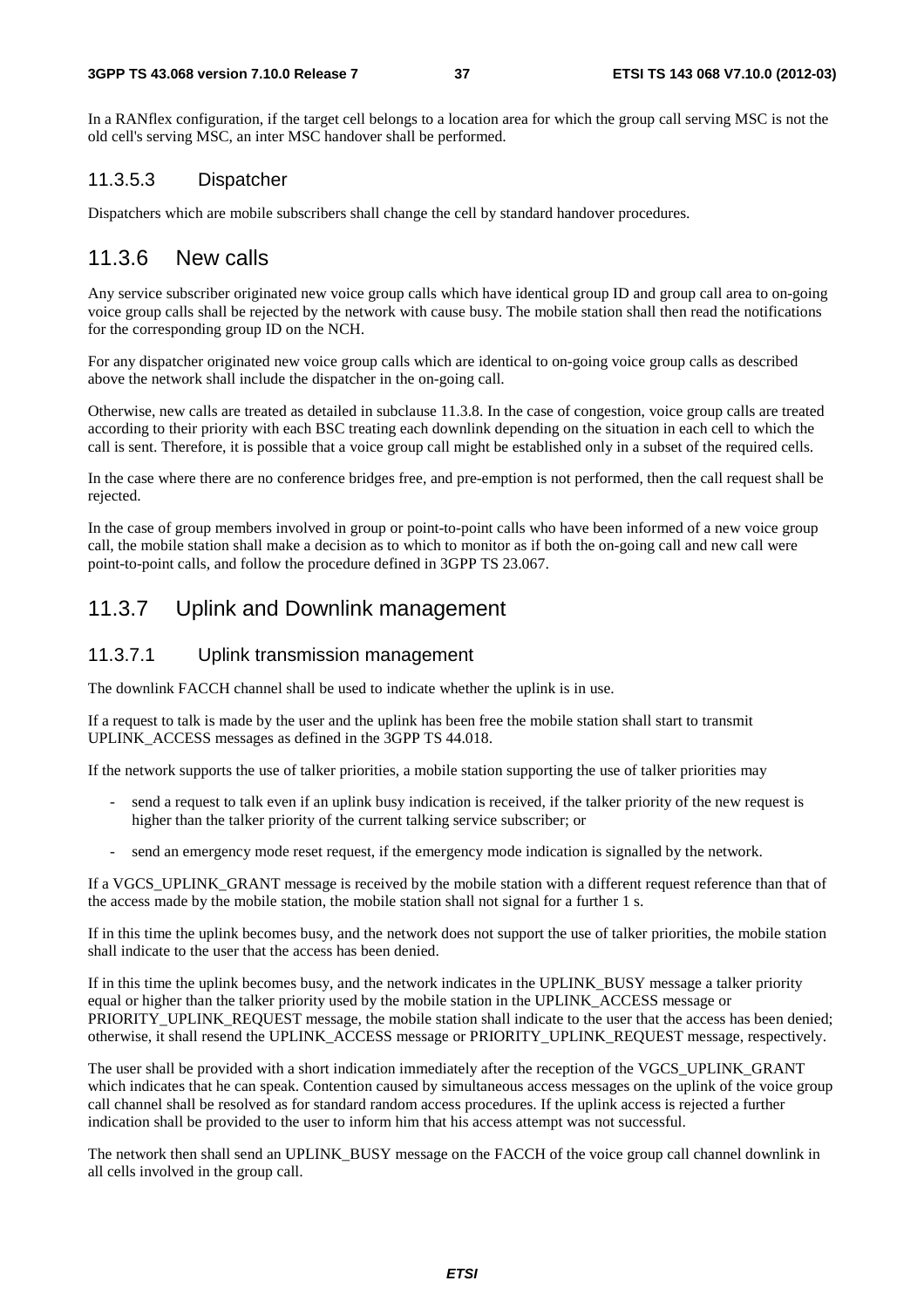Signalling messages for call establishment and termination on the voice group call channel shall then only apply for the mobile station currently using the uplink. All other mobile stations shall not respond to this downlink signalling. Once the request to talk is over, this shall be indicated to the network by the mobile station, an UPLINK\_FREE message is broadcast on all FACCHs in the group call area.

If the network supports the use of talker priorities, the BSS shall include the priority of the current talker in the UPLINK\_BUSY message and shall repeat the message on the FACCH every T1 seconds.

If the network supports uplink access option (i) as defined in subclause 7.2, the BSS shall indicate in the UPLINK\_BUSY message which channel shall be used by service subscribers for an uplink request in the current cell. If the talking service subscriber uses the group call channel uplink in the current cell, the RACH shall be used; otherwise the group call channel uplink shall be used. The BSS shall immediately send an updated UPLINK\_BUSY message:

- in the handover target cell when the BSS allocates the resources for a handover of the talking service subscriber to the voice group call channel in the target cell;
- in the handover target cell when BSS releases the resources allocated for the handover of the talking service subscriber to the voice group call channel in the target cell, because handover failed;
- in the handover source cell after reception of a HANDOVER SUCCEEDED message;
- in the current cell after the talking service subscriber has been switched within the cell from the group call channel to a dedicated channel or vice versa.

When the BSS receives an indication from the MSC that the emergency mode is set in the network, the BSS shall immediately send an UPLINK\_BUSY message on the FACCH and include also the "emergency mode indication".

If the BSS receives a VGCS Additional Info message from the MSC, an ADDITIONAL\_INFO message is broadcasted on the FACCHs of the voice group call channel downlink in all cells involved in the current group call. If the BSS receives the additional information in the UPLINK\_SEIZED\_CMD, UPLINK\_REQUEST\_ACKNOWLEDGE or UPLINK\_REJECT\_CMD message then the BSS may include the information in the UPLINK BUSY message instead of sending it in a separate ADDITIONAL\_INFO message on the group call channel downlink. The BSS shall repeat the ADDITIONAL\_INFO message on the SACCHs of the respective voice group call channels every T2 seconds, until the uplink is released, or the BSS receives an Uplink Release Command message or Uplink Seized Command message for the respective voice group call from the MSC.

If the BSS receives a VGCS Additional Info message from the MSC and the current talker on a dedicated channel is pre-empted by another service subscriber with a higher talker priority, the BSS shall transmit the additional information about the new talker also to the current talker when releasing his dedicated channel.

### 11.3.7.2 Mute/Unmute downlink of the talker

This subclause applies to networks where the talking service subscriber may use the voice group call channel. The handling of the Mute/Unmute requests by the anchor MSC is shown in Figure 1a.

The mobile station of the talking service subscriber shall mute the downlink to avoid non intelligible echoes when it is commanded by the network to mute the downlink. On request of the dispatcher, the network can command the mobile station of talking service subscriber to mute or unmute the downlink.

If a dispatcher originates a VGCS call, he is allowed to talk immediately when the VGCS call is established. If a dispatcher joins or re-joins an ongoing VGCS call, he is allowed to talk to the ongoing VGCS call at any time without need to indicate this by any kind of signalling. If there is a talking service subscriber using the uplink of the group call channel, he will not be able to hear the dispatcher's voice.

If a dispatcher wishes to talk to the talking service subscriber and all members of the ongoing group call, he shall indicate his wish by means of an operator-defined operation (via DTMF). If the dispatcher has finished speaking, he shall indicate this by means of another operator defined operation (via DTMF).These operations will trigger the network to command the talking service subscriber's MS to mute or unmute the downlink of voice group call channel.

When the network has detected a valid unmuted request from a dispatcher it may optionally indicate the recognition of this request by playing a "grant tone" to be received by the requesting dispatcher only. The grant tone will be sent inband. The attributes of the grant tone (e.g. frequency and duration) are network operator specific.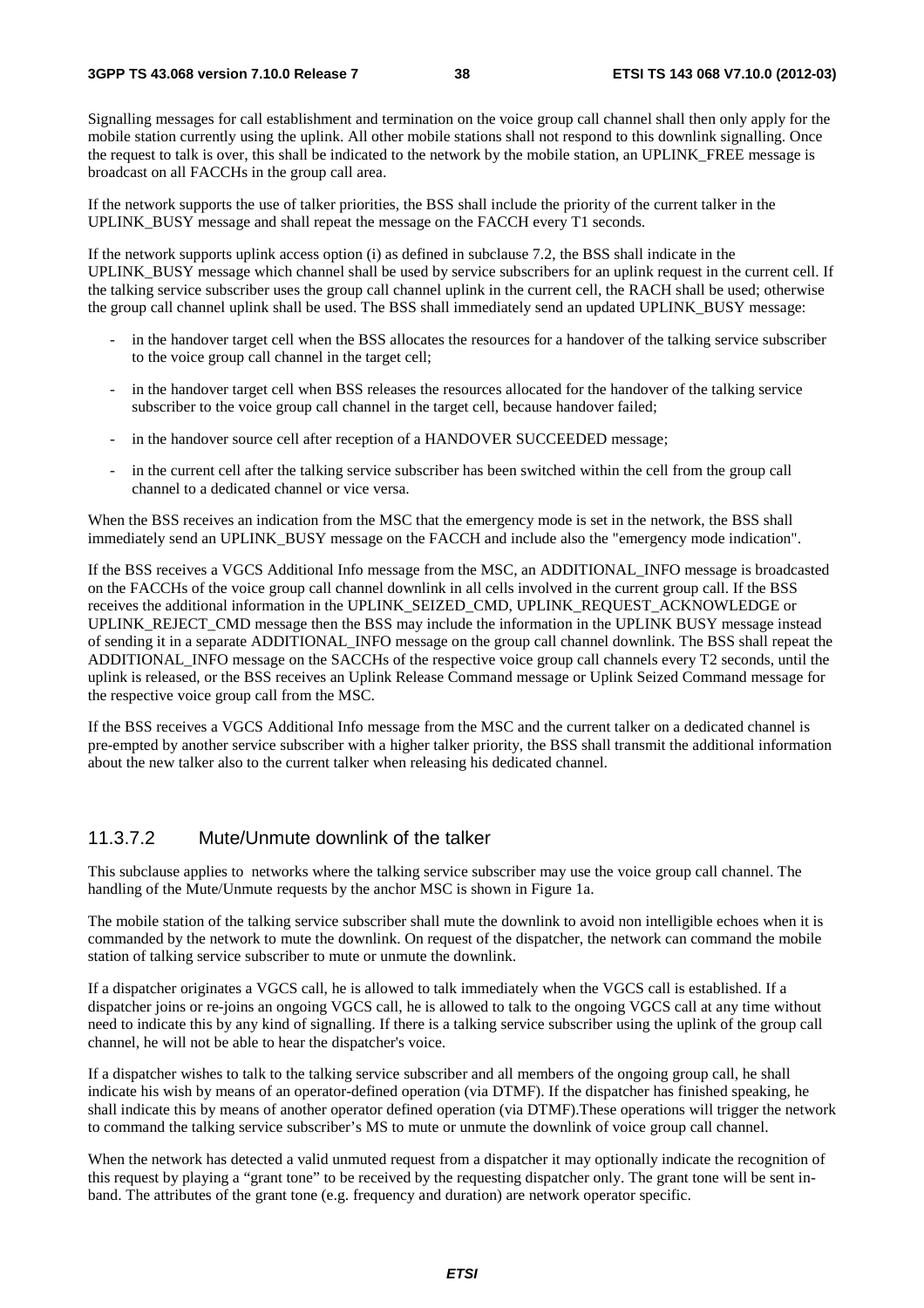A dispatcher can be a mobile subscriber or a fixed line subscriber. The dispatcher uses out-of-band DTMF messages if it is a mobile dispatcher, or DTMF tones, if it is a fixed line dispatcher. In case of a mobile dispatcher, the out-of-band messages START\_DTMF(X) and STOP\_DTMF are sent via the radio interface towards the network. If the out-of-band DTMF messages are sent by a mobile dispatcher who is not controlled by the anchor MSC, the DTMF messages will be converted by the controlling MSC (e.g. visited MSC) into DTMF tones and these DTMF tones will be sent through the network to the anchor MSC. If a fixed line dispatcher initiates DTMF tones, the DTMF tones will be sent through the network to the anchor MSC.

NOTE: The transport of DTMF tones within the network is detailed in figures 7b, 7c and 7d.

Both for mobile and fixed line dispatchers the anchor MSC is responsible for the detection and collection of the out-ofband or inband DTMF signals. After the evaluation of the DTMF signals, the anchor MSC shall trigger the appropriate action (i.e. send/not send the SET\_PARAMETER message according to previous paragraphs, playing of the optional grant tone).

The DTMF sequences used for signalling are implementation specific. These two DTMF sequences shall not be the same.



**Figure 1a: Handling of Mute/Unmute Requests in Anchor MSC (Sheet 1 of 3)**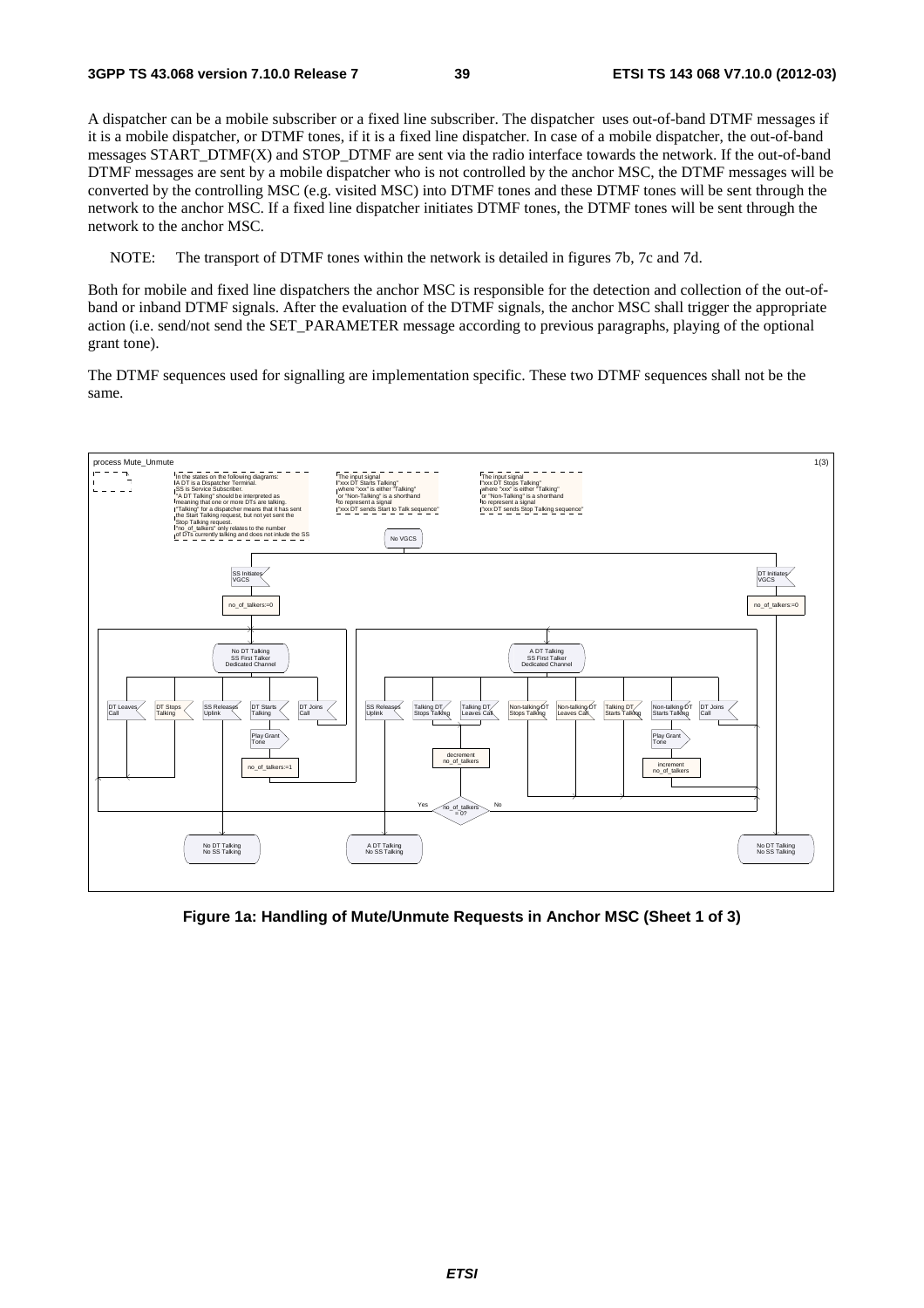

**Figure 1a: Handling of Mute/Unmute Requests in Anchor MSC (Sheet 2 of 3)** 



**Figure 1a: Handling of Mute/Unmute Requests in Anchor MSC (Sheet 3 of 3)**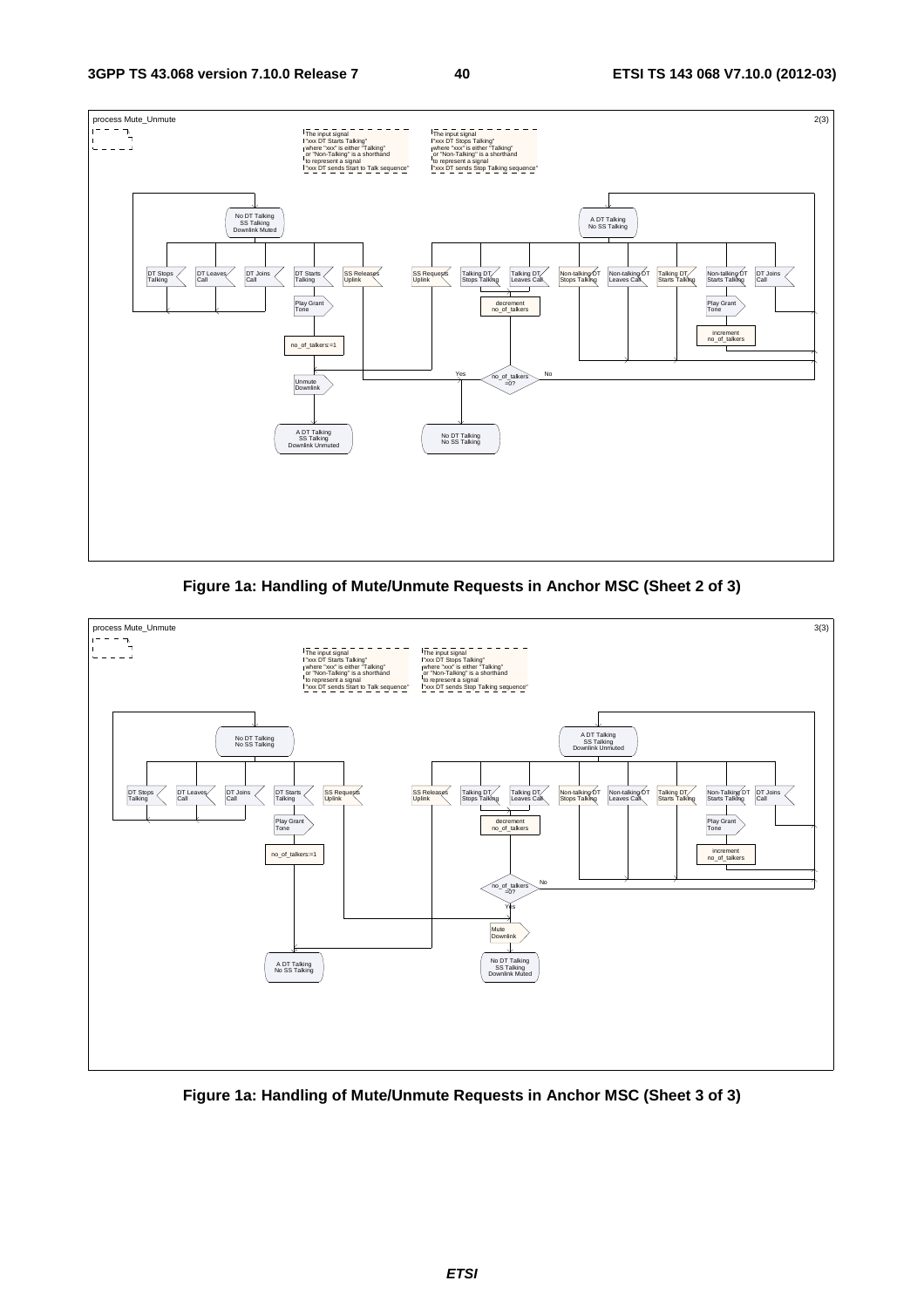

**Figure 1b: Handling of Mute/Unmute Requests in Relay MSC (Sheet 1 of 2)**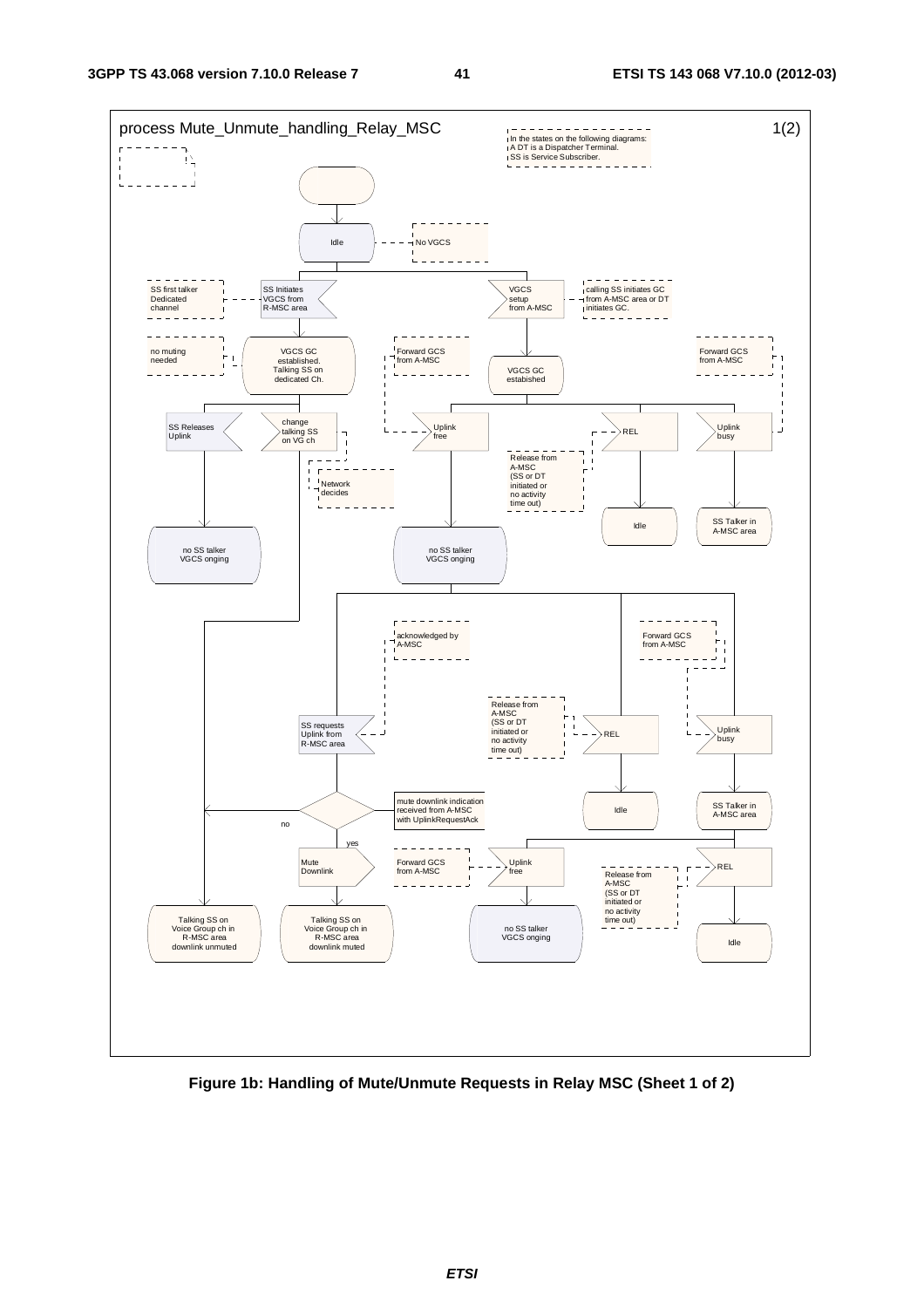

**Figure 1b: Handling of Mute/Unmute Requests in Relay MSC (Sheet 2 of 2)**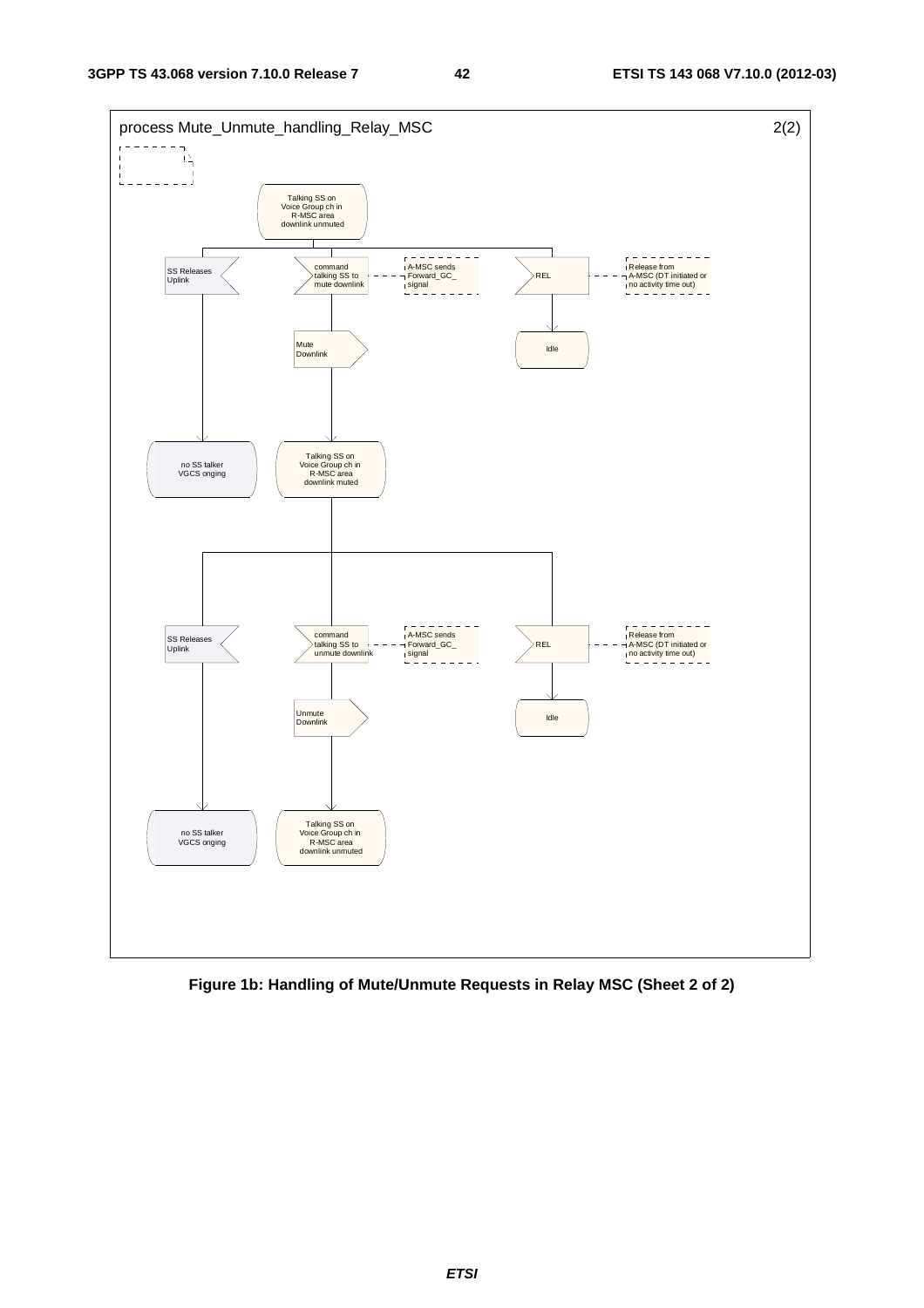# 11.3.7a Signalling procedures for the user plane

# 11.3.7a.1 Group call re-establishment by the BSS

The MSC and BSC negotiate during the setup of a voice group call whether "group call re-establishment by the BSS" is supported by both entities.

If "group call re-establishment by the BSS" is supported by both entities or the network uses a transmission architecture with A-interface link sharing, the following procedures apply:

- i) If the BSS needs to release the group call channel in a cell due to an equipment failure or another BSS-generated reason (e.g. preemption), the BSS shall inform the MSC of the failure with either:
	- Uplink Release Indication and VGCS Assignment Status message if the group call channel is serving the current talker; or
	- VGCS Assignment Status message if the group call channel is not serving the current talker.

The terrestrial resource for the group call channel is not released by the MSC.

- ii) When the condition that caused the failure is subsequently removed, the BSS shall re-allocate a radio resource for the group call channel and inform the MSC of the recovery with a VGCS Assignment Status message.
- iii) If A-interface link sharing is used, each of the VGCS ASSIGNMENT STATUS messages in item (i) and (ii) shall be sent after expiry of timer Tast.

Otherwise, if "group call re-establishment by the BSS" is not supported by both entities and the network does not use a transmission architecture with A-interface link sharing, the following procedures apply:

- i) If the BSS needs to release the group call channel in a cell due to an equipment failure or another BSS-generated reason (e.g. preemption), the BSS shall inform the MSC of the failure with either:
	- Uplink Release Indication if the group call channel is serving the current talker; or
	- Clear Request if the group call channel is not serving the current talker.
- ii) The MSC shall then initiate the clearing of the radio and terrestrial resources for the group call channel. If supported, the MSC may retry the VGCS Assignment procedure for the cell, depending on the reason for release.

Group call re-establishment by the BSS does not apply to the dedicated link of the talker. If the BSS needs to release the dedicated channel of the talker due to an equipment failure or another BSS-generated reason (e.g. preemption), the BSS shall inform the MSC of the failure with an Uplink Release Indication. The MSC shall then initiate the clearing of the radio and terrestrial resources for the dedicated channel.

# 11.3.8 Overview of signalling

In this overview, the messages required to implement the specified concept are identified, and brief details are given of each message.

A diagrammatic representation of the voice group call message structure proposed and actions required are given in figures 2 to 7d.

Summary of figures in this subclause:

Figure 2: voice group call establishment by a service subscriber roaming in the anchor MSC area;

Figure 3: voice group call establishment by a service subscriber roaming in the relay MSC area;

Figure 3a: voice group call establishment by a service subscriber in a RANflex configuration;

Figure 3b: voice group call establishment by a mobile dispatcher of fixed line dispatcher;

Figure 4: uplink access request in the anchor MSC area without talker priority (uplink free);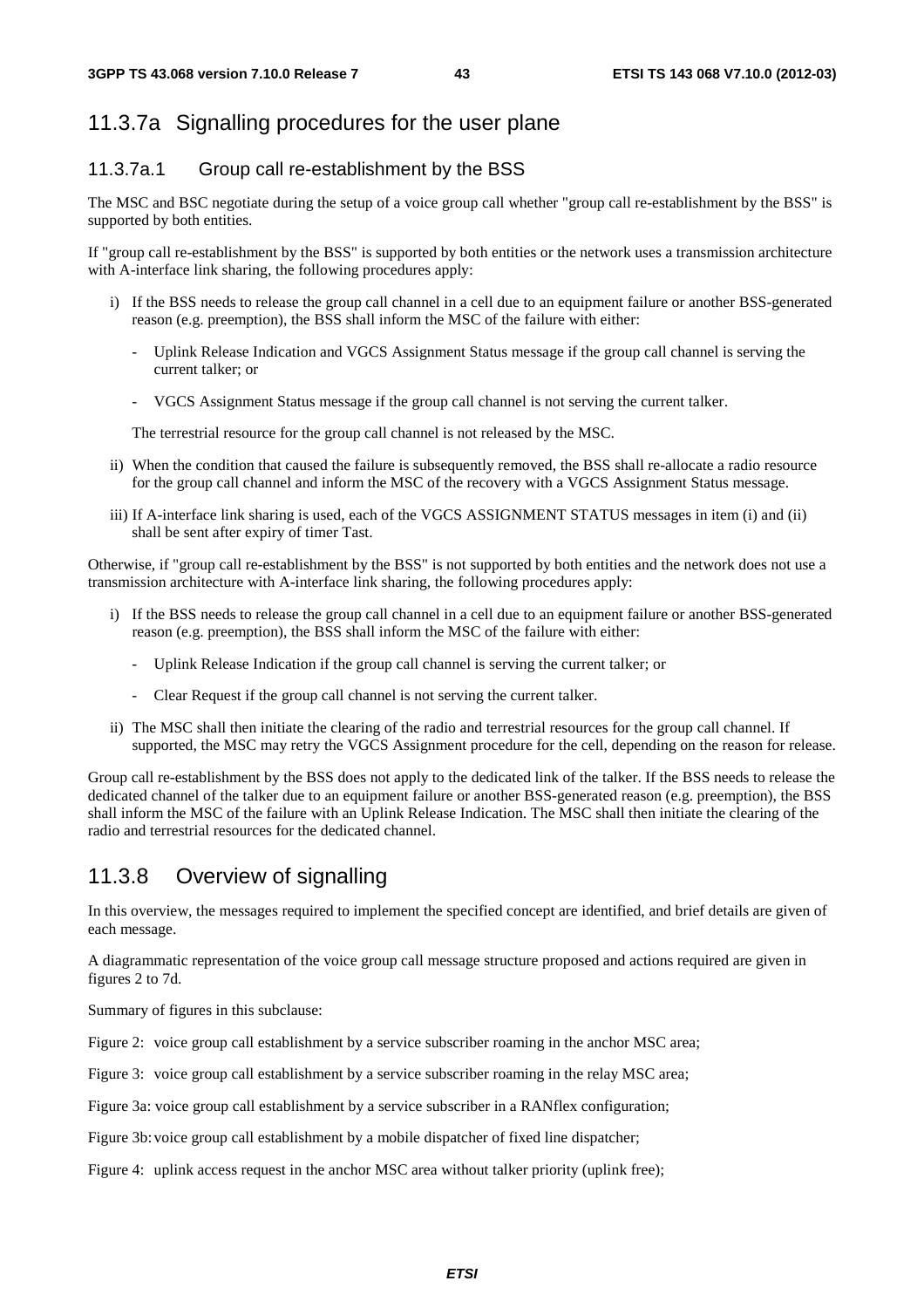Figure 4a: uplink access request in the anchor MSC area with talker priority "privileged subscriber" (uplink free, subsequent talker on dedicated channel);

Figure 4b: uplink access request in the anchor MSC area with talker priority "emergency subscriber" (uplink busy, access via group call channel uplink, subsequent talker on dedicated channel);

Figure 4c: uplink access in the anchor MSC area with "emergency mode reset request" (uplink busy, access via group call channel uplink);

Figure 4d: uplink access request in the anchor MSC area with talker priority "privileged subscriber" (uplink busy, access via RACH, subsequent talker on group call channel uplink);

Figure 4e: uplink access in the anchor MSC area with "emergency mode reset request" (uplink busy, access via RACH);

Figure 5: uplink access request in the relay MSC area without talker priority (uplink free);

Figure 5a: uplink access request in the relay MSC area with talker priority "privileged subscriber" (uplink busy, access via RACH, subsequent talker on group call channel uplink);

Figure 5b: dispatcher indicates wish to speak, talker attached to the anchor MSC;

Figure 5c: dispatcher indicates wish to speak, talker attached to the relay MSC;

Figure 5d: mobile dispatcher roaming in a non-Anchor MSC area indicates wish to speak, talker attached to the anchor MSC;

Figure 6: uplink release requested by the network;

Figure 6a: uplink release requested by the network; preemption of the current talker by a privileged talker;

Figure 6b: uplink release, talker on a dedicated link (normal case);

Figure 6c: uplink release, talker on a dedicated link (loss of radio contact or equipment failure (TRX, PCM, ...));

Figure 6d: uplink release, talker on group call channel (normal case);

Figure 6e: uplink release, talker on group call channel (loss of radio contact);

Figure 6f: uplink release, talker on group call channel (equipment failure (TRX, PCM, …)), group call re-establishment by the BSS not supported;

Figure 6g: release after equipment failure (TRX, PCM, ...) concerning a cell not serving the talker, group call reestablishment by the BSS not supported;

Figure 6h: A-interface link sharing used or group call re-establishment by the BSS supported: Uplink release for the talker on group call channel after equipment failure (TRX, PCM …)

Figure 6i: A-interface link sharing used or group call re-establishment by the BSS supported: Release after equipment failure (TRX, PCM, ...) concerning a cell not serving the talker;

Figure 6j: A-interface link sharing used or group call re-establishment by the BSS supported: Release after equipment failure concerning the link between MSC and BSS;

Figure 7: termination of the group call by the calling service subscriber;

Figure 7a: voice group call establishment by a service subscriber using immediate setup;

Figure 7b: signalling for DTMF digit entry by an entitled mobile dispatcher controlled by the anchor MSC;

Figure 7c: signalling for DTMF digit entry by an entitled mobile dispatcher controlled by a visited MSC;

Figure 7d: signalling for DTMF digit entry by an entitled fixed line dispatcher.

Figure 7e: Validation of Priority Uplink Requests for a ciphered group call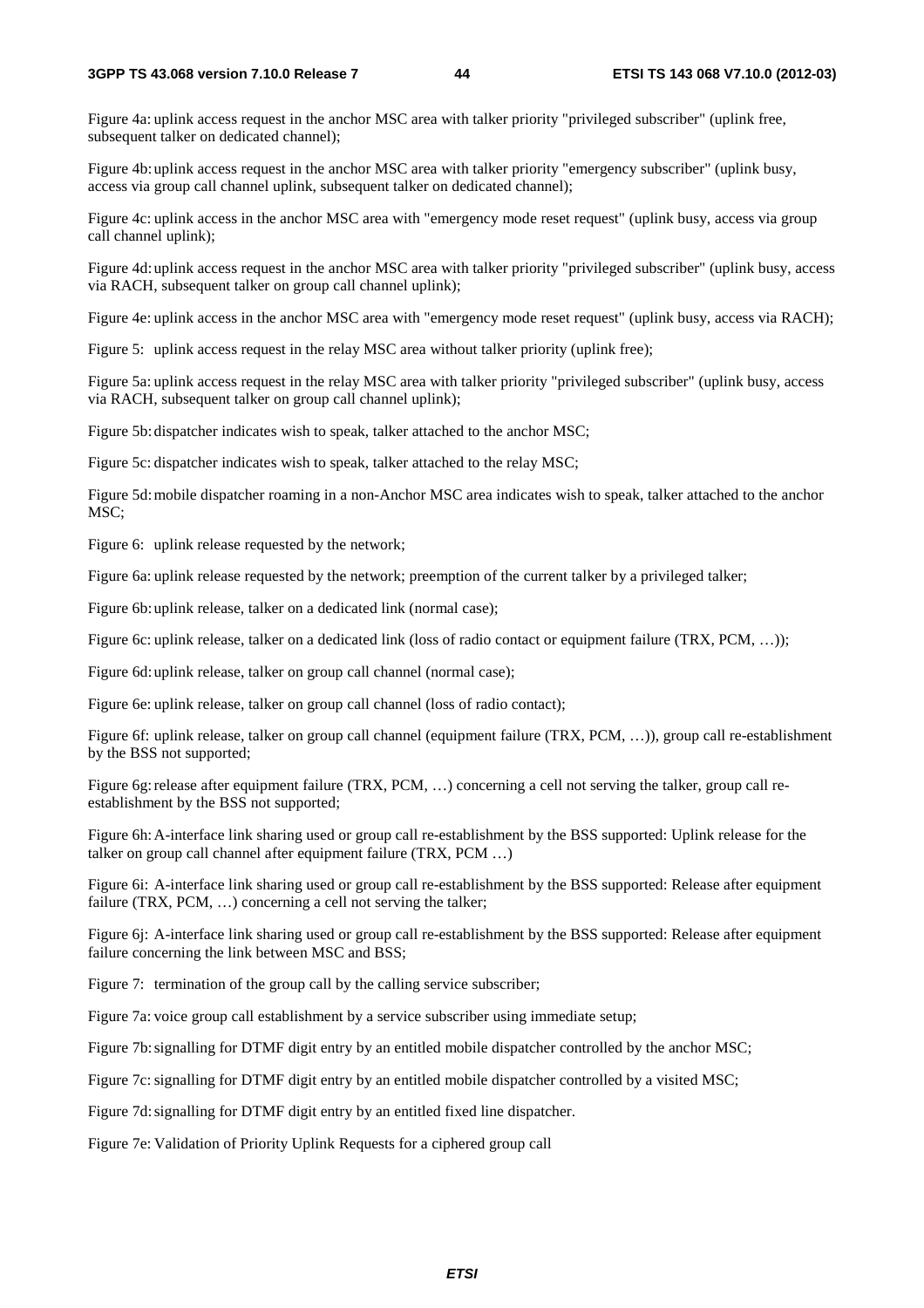| MS' | MSs                                              | <b>BSS</b>                 | MSC-A             | <b>VLR</b>                                | <b>GCR</b> | <b>FNT</b> | <b>MSC-R</b> |
|-----|--------------------------------------------------|----------------------------|-------------------|-------------------------------------------|------------|------------|--------------|
|     |                                                  | [SYS_INFO (NCH allocated)] |                   |                                           |            |            |              |
|     | <--------<-----------                            |                            |                   |                                           |            |            |              |
|     | RACH (CHAN_REQ)                                  |                            |                   |                                           |            |            |              |
|     | ------------------><br>$\pm 1$<br><b>IMM_ASS</b> |                            |                   |                                           |            |            |              |
|     | <---------------------                           |                            |                   |                                           |            |            |              |
|     | SABM (SERV_REQ)                                  |                            |                   |                                           |            |            |              |
|     | ------------------>                              |                            | COM_L3_INFO       |                                           |            |            |              |
|     | <b>UA (SERVICE_REQ)</b>                          |                            | ----------------> | PROC_ACC_REQ<br>------->                  |            |            |              |
|     | <---------------------                           |                            |                   | PROC_ACC_ACK                              |            |            |              |
|     |                                                  |                            |                   | <--------                                 |            |            |              |
|     | <b>SETUP</b>                                     |                            |                   |                                           |            |            |              |
|     |                                                  | ------------------->       |                   | Txx SEND_INFO_OUT<br>------->             |            |            |              |
|     |                                                  |                            |                   | COMPLETE_CALL                             |            |            |              |
|     |                                                  |                            |                   | <b>GCR_INT</b>                            |            |            |              |
|     |                                                  |                            |                   | ---------------->  <br><b>GCR_INT_ACK</b> |            |            |              |
|     |                                                  |                            |                   | <------------------                       |            |            |              |
|     |                                                  | ASS_REQ                    | <---------------- |                                           |            |            |              |
|     | CH_MOD_MODFY<br><--------------------            |                            |                   |                                           |            |            |              |
|     |                                                  | CH_MOD_MODFY_ACK           |                   |                                           |            |            |              |
|     | ------------->                                   | ASS_COMP                   | ----------------> |                                           |            |            |              |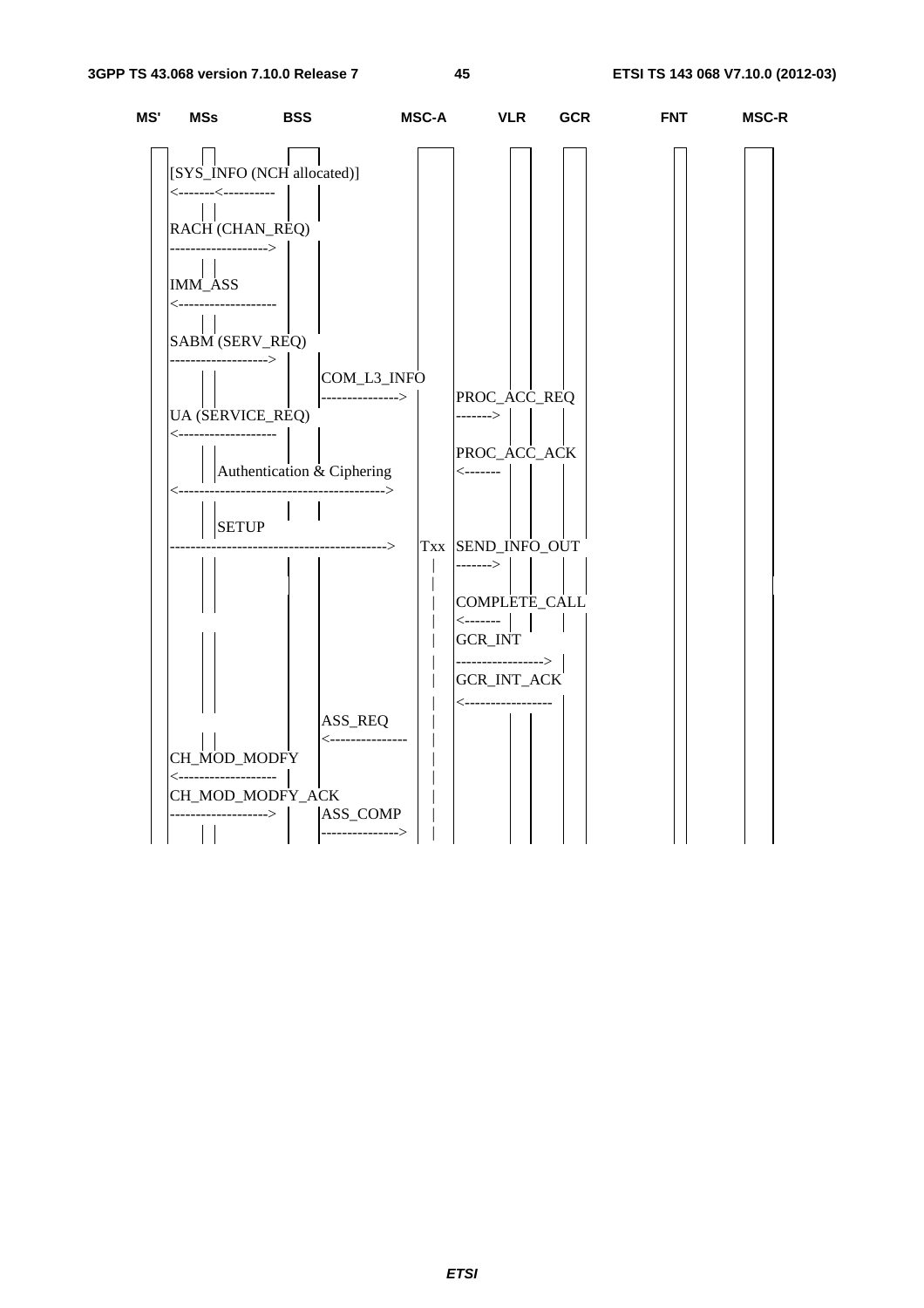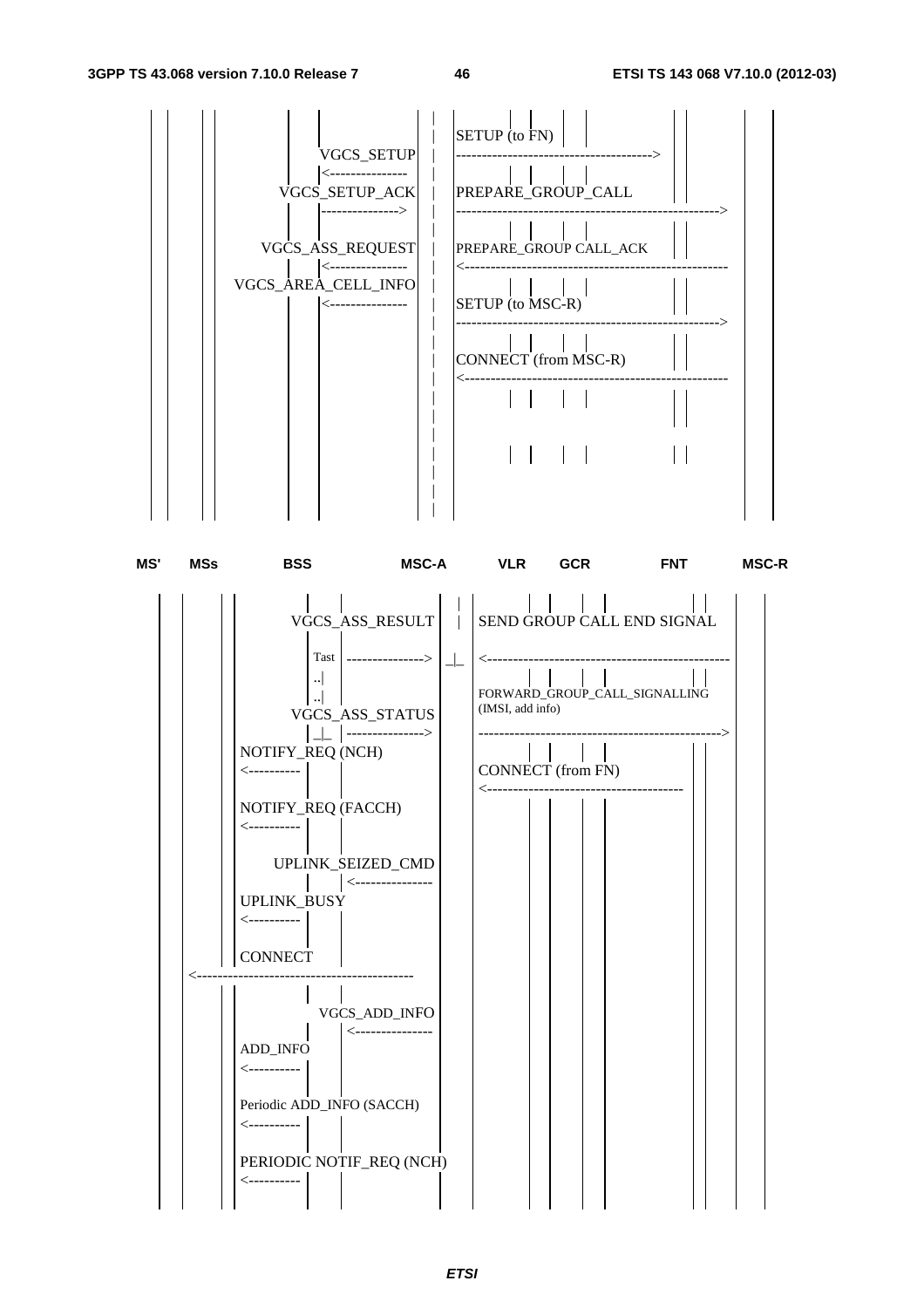

 $MSC-A$  = anchor MSC;<br> $MSC-R$  = relay MSC.

 $=$  relay MSC.

### **Figure 2: Signalling information required for establishing voice group calls by a service subscriber roaming in the anchor MSC area**

**SYS\_INFO (NCH allocated):** Message used to indicate if the NCH is allocated on the CCCH in the cell.

**Initial RACH CHAN\_REQ:** Standard message.

**IMM\_ASS:** Standard message sent on the AGCH.

**SERV\_REQ (voice group call):** Modified form of the current call request message L3-MM CM SERVICE REQUEST sent on the allocated channel. Teleservice Voice group call is indicated.

**UA (SERV\_REQ):** This message is used to acknowledge the layer 2 link and provide contention resolution of the service request.

**COM\_L3\_INFO:** The MSC is provided with initial information about the voice group call.

NOTE 1: Messages flows for authentication and ciphering are not represented although performed as normal.

**PROC\_ACC\_REQ:** The MAP\_PROCESS\_ACC\_REQ message is sent to the VLR to check the requested VGCS teleservice against the subscription data.

**PROC\_ACC\_ACK:** The MAP\_PROCESS\_ACC\_ACK message acknowledges the requested service.

**Authentication and Ciphering:** Authentication and Ciphering may be performed. Acknowledgement of the service request can also be performed by sending the CM SERVICE ACCEPT.

**SETUP:** The MSC is provided with details about the voice group call. Optionally this message may contain a talker priority.

NOTE 2: Alternatively, an IMMEDIATE\_SETUP may have been send as the initial message including all details of the voice group call. In this case no SETUP message must be sent.

**SEND INFO** OUT: The requested group ID is transferred to the VLR in the MAP\_SEND\_INFO\_FOR\_OUTGOING\_CALL message.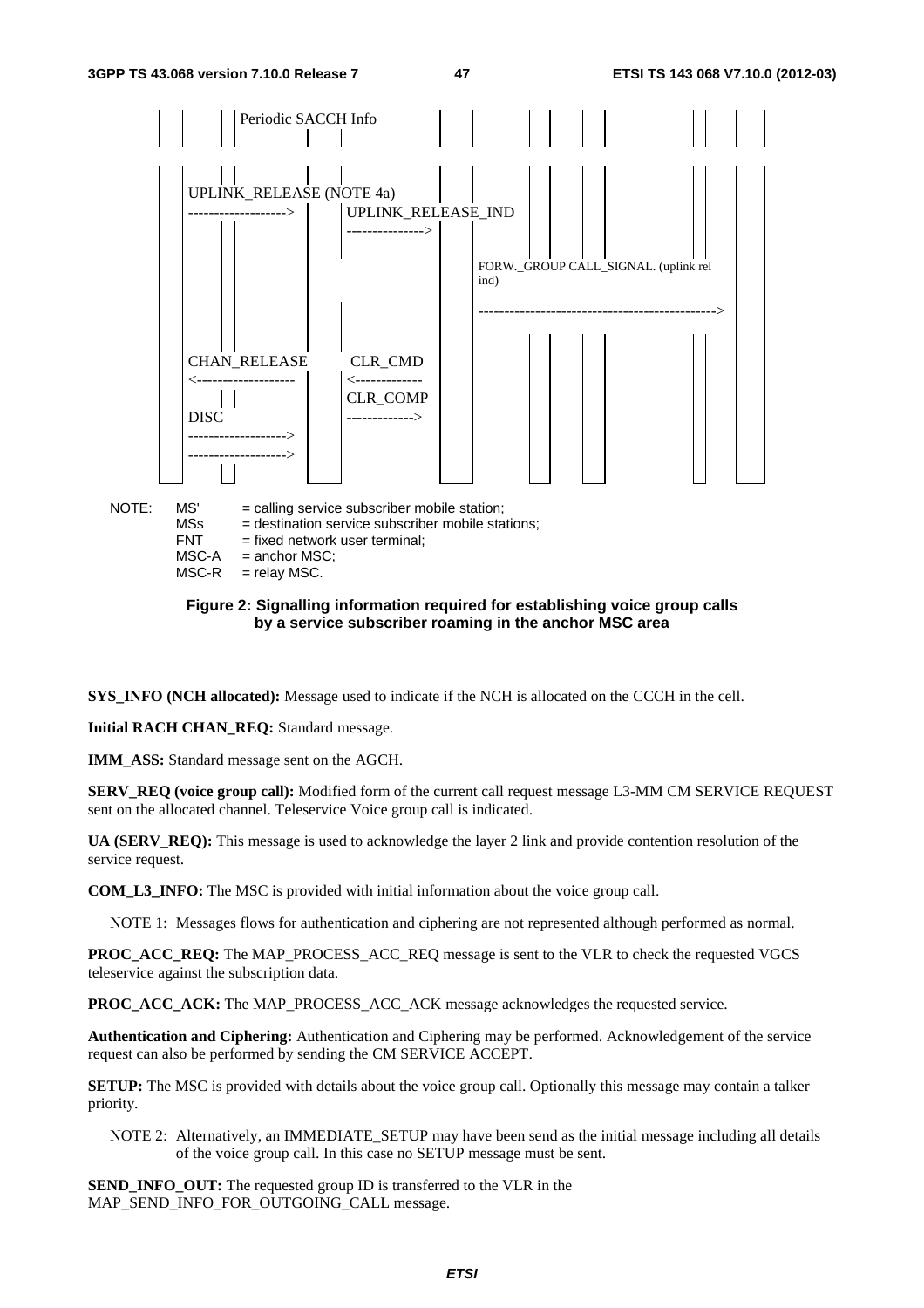**COMPLETE\_CALL:** The VLR returns the MAP\_COMPLETE\_CALL message confirming the use of the requested group ID. The VLR also returns additional information about the calling service subscriber, if available.

**GCR\_INT:** The group call attributes are requested from the GCR through the GCR Interrogation message sent by the MSC.

**GCR\_INT\_ACK:** The requested information is returned from the GCR in the GCR Interrogation Ack message.

**ASSIGNMENT\_REQUEST:** Standard message.

**CHAN\_MOD\_MODFY:** Standard message to modify the channel mode in case of very early assignment.

**CHAN\_MOD\_MODFY\_ACK:** Standard message to acknowledge the modification of the channel mode.

**ASSIGNMENT\_COMPLETE:** Standard message.

NOTE 3: Alternatively, early assignment or OACSU procedures might be applied with the corresponding assignment messages not presented in figure 2.

**VGCS\_SETUP:** This message is sent from the MSC to all affected BSCs, [one dedicated message for each BSC,] including the group call reference with the eMLPP priority, and optionally the call priority.

**VGCS\_SETUP\_ACK:** Acknowledgement message from the affected BSC in answer to the VGCS\_SETUP message. If the setup is not successful, a VGCS\_SETUP\_REFUSE message shall be sent instead.

**VGCS\_ASSIGNMENT\_REQ:** This message is sent from the MSC to all affected BSCs, [one dedicated message for every requested channel in a cell] including the group call reference, the channel type and possibly the call priority and details on the ciphering.

NOTE 4: As an operator option the voice group call channels, the links to them and optionally also the links to dispatchers can already be established and permanently reserved in order to speed up the call set-up for emergency voice group calls.

In case of A-interface link sharing this message shall contain a list of all cells in the group call area served by this BSC. If the entire list of cell identifiers does not fit into the message, one or more VGCS AREA CELL INFO messages with additional cell identifier lists shall be sent. If the cell of origin is served by this BSC, the cell shall be included in the VGCS ASSIGNMENT REQUEST message.

**VGCS\_AREA\_CELL\_INFO:** This message shall contain the cell IDs that did not fit into the VGCS ASSIGNMENT REQUEST message in case of A-interface link sharing.

**VGCS\_ASSIGNMENT RESULT:** Acknowledgement message from the affected BSC in answer to the assignment requests. If the assignment is not successful, a VGCS\_ASSIGNMENT\_FAILURE message shall be sent instead.

In case of A-interface link sharing this message shall be sent as soon as a channel could be established to the cell of origin or, if the cell of origin is not served by this BSC, to any other cell. Then timer Tast shall be started.

**Tast:** In a network supporting A-interface link sharing timer Tast shall be used to measure the duration between periodic reports from the BSC to the MSC of Group Call Area cells for which channels have been assigned or released since the last periodic report. When timer Tast expires, if new cells in the Group Call Area have been established or existing ones have been released, pre-empted or failed, the MSC shall be informed of the changes (see subclause 7.1b). Timer Tast shall be started again to measure the period of time until the next report. The timer shall be stopped when the call is released.

**VGCS\_ASSIGNMENT\_STATUS:** This message shall be sent in case of A-interface link sharing from the BSC to inform the MSC about the status of the channel establishment to the cells of a given VGCS call. This message shall be sent after timer Tast expires and new channels are established or existing channels were released, pre-empted or failed. This message shall also be immediately sent, and Tast restarted, when all cells for a given group call area served by the BSC are established, indicating this.

**SETUP to fixed network users:** Based on the information determined about the users of external networks to be involved in the call, the MSC shall initiate calls to these users in the normal manner, depending on their mode of connection into the MSC, and shall connect them into the conference bridge. Alternatively normal calls to GSM subscribers may be established for dispatchers being GSM subscribers which are not presented in the diagram.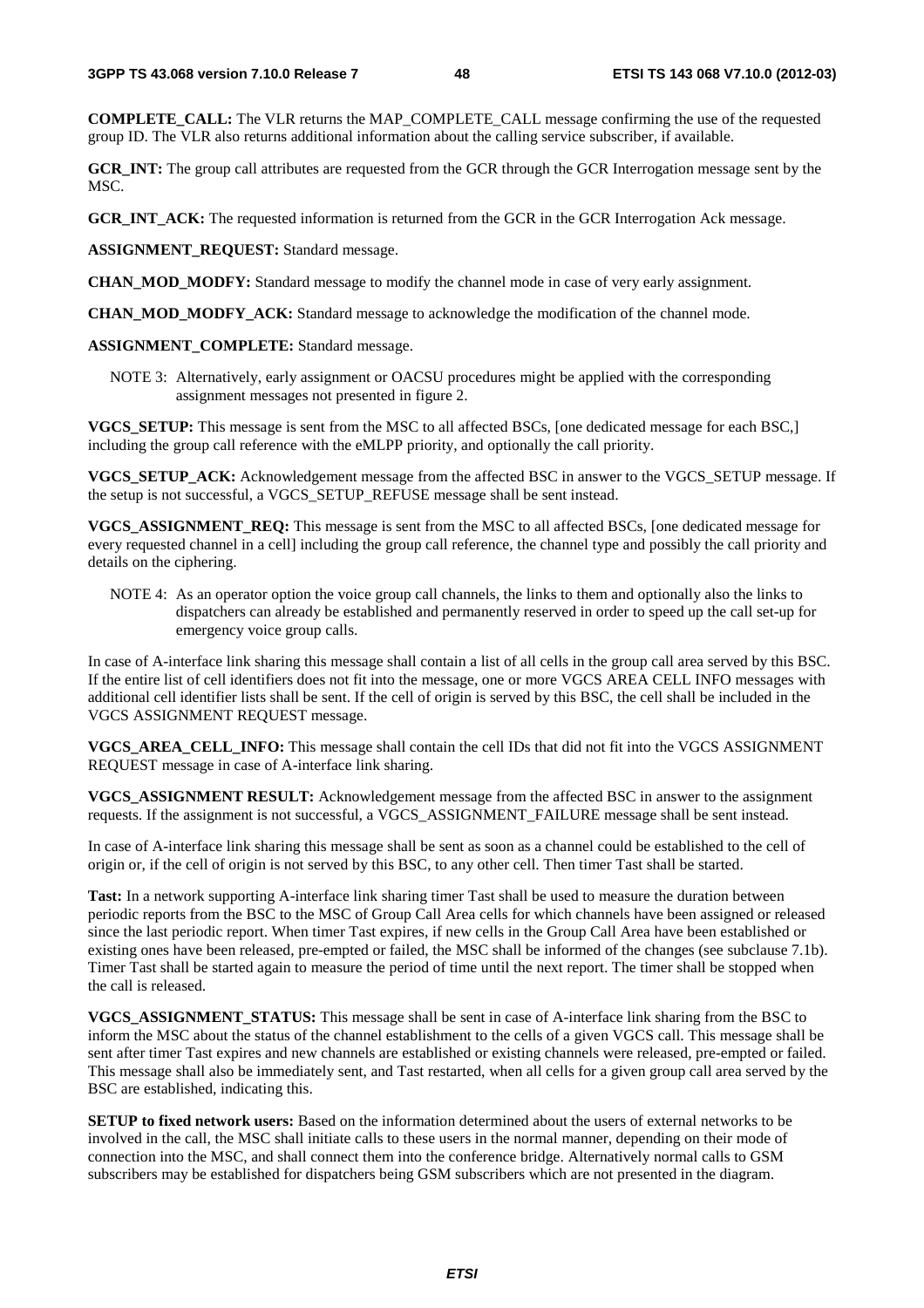**PREPARE\_GROUP\_CALL:** The group call attributes are sent to every relay MSC and a Group Call number for call set-up to is requested.

**PREPARE\_GROUP\_CALL\_ACK:** The Group Call number for call set-up is returned to the anchor MSC.

**SETUP to MSC-R:** The ISUP connection is set-up to the relay MSC.

**CONNECT from MSC-R:** Set-up of the ISUP connection to the relay MSC is confirmed.

**SEND\_GROUP\_CALL\_END\_SIGNAL:** Indicates to the anchor MSC that at least one voice group call channel has been established in the relay MSC area.

FORWARD\_GROUP\_CALL\_SIGNALLING (IMSI, additional info): The IMSI of the service subscriber who has established the voice group call and who is allowed to terminate the call is sent to every relay MSC. If the network supports the use of talker priorities, the message includes also the talker priority. Furthermore, the message provides additional information about the current talking service subscriber, if available.

**Txx:** Timer implemented in the MSC which is started with receipt of the SETUP message from the calling service subscriber. If the timer expires before the conditions for establishment have been met, as per subclause 11.3.1.1.2, then the call shall be released.

**NOTIF\_REQ (NCH):** Messages for notification which contain the group call reference, the priority of the call if eMLPP is applied, and possibly the channel description of the voice group call channel to which the mobile stations shall listen and the number of the group key used for ciphering.

**NOTIF\_REQ (FACCH):** Message for notification sent on the FACCH to the mobile stations currently involved in other calls. The notification on the FACCH shall include the group call reference, and the priority level and may also include the channel description and the group ciphering key numbers.

**UPLINK\_SEIZED\_CMD:** If the network supports the use of talker priorities, this message informs the BSS about the talker priority of the current talking service subscriber and about the status of the emergency mode. The MSC may also include additional information about the current talking service subscriber, if the information is available when sending this message.

**UPLINK\_BUSY:** If the network supports the use of talker priorities, this connectionless RR message is sent on the downlink FACCH to inform all mobile stations about the talker priority of the current talking service subscriber and about the status of the emergency mode. The network may also include additional information about the current talking service subscriber, if the information is available when sending this message and there is sufficient space available in the message. The message is repeated on the FACCH every T1 seconds.

**VGCS\_ADD\_INFO:** The MSC sends additional information about the current talking service subscriber to all BSCs, unless the information was already included in the UPLINK\_SEIZED\_CMD message.

**ADD\_INFO:** The BSCs broadcast the additional information on the FACCH to all listeners. , unless the information was already included in the UPLINK\_BUSY message

**Periodic ADD\_ INFO (SACCH):** The message is repeated on the SACCH every T2 seconds.

**Periodic NOTIF\_REQ (NCH):** The notifications are sent periodically so that mobile stations moving into the area can join the voice group call.

**Periodic SACCH Info:** Periodic messages sent on SACCH. This message may include:

- information of changes of notifications;
- information used for cell re-selection.

**CONNECT:** Information to the mobile station of the calling service subscriber that the VGCS is established with the related group call reference as the connected number. The CONNECT message is sent as soon as conditions for establishment are met, as per subclause 11.3.1.1.2. If the SETUP message from the calling subscriber contained a talker priority, the MSC returns the talker priority used by the network. This will be lower than the requested talker priority, if the subscription check for the requested talker priority was unsuccessful.

**UPLINK\_RELEASE:** When the calling service subscriber wants to become a listening service subscriber for the first time, a message indicating release of the uplink is required to be sent from the MS to the BSS in order to set the uplink free.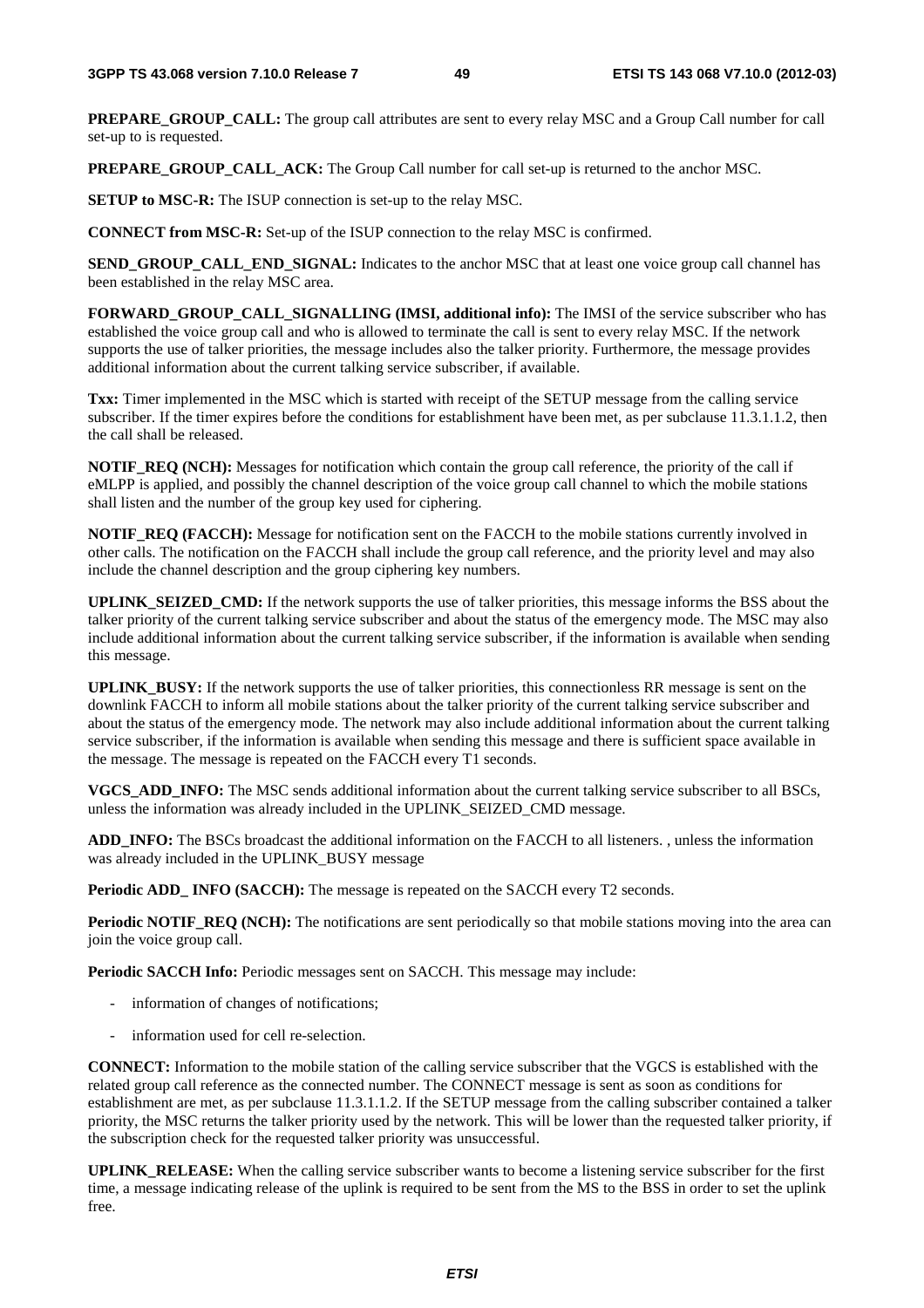NOTE 4a: For different cases of uplink release and the related message flows refer to Figure 6.b to 6.g.

**UPLINK\_RELEASE\_INDICATION:** The BSS informs the MSC on the uplink release.

**FORWARD\_GROUP\_CALL\_SIGNALLING (uplink release indication):** This message is sent to every relay MSC to indicate that the uplink is free.

**CLEAR COMMAND :** The MSC requests the BSS to clear radio and terrestrial resources associated with originator dedicated link if not already done.

**CHAN\_RELEASE:** The BSS sends a channel release message to the calling service subscriber's mobile station including the channel description of the voice group call channel to which the mobile station shall tune to.

NOTE 5: Alternatively, if no UPLINK\_RELEASE has been sent to the network by the mobile station, the network may transfer the mobile station to the voice group call channel by the channel mode modify procedure or by an assignment procedure or by a handover procedure.

**DISC:** Two layer 2 disconnect messages shall be sent by the mobile station to the network.

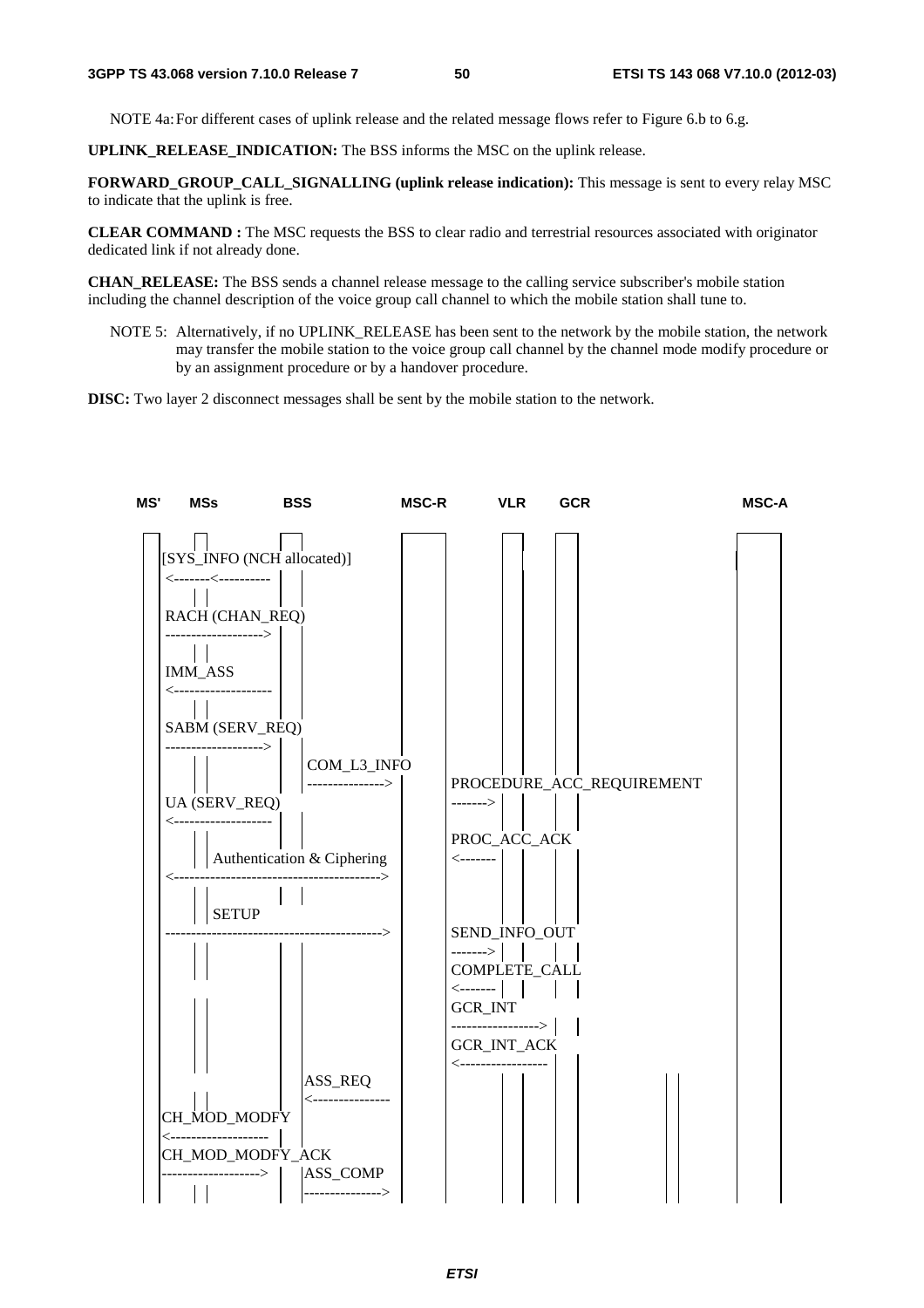# **3GPP TS 43.068 version 7.10.0 Release 7 51 ETSI TS 143 068 V7.10.0 (2012-03)**

|  | SETUP (to MSC-A)<br><b>Txx</b><br>------------------- |
|--|-------------------------------------------------------|
|  | PREPARE_GROUP_CALL                                    |
|  | <b>GCR_INT</b>                                        |
|  | -----------------><br>GCR_INT_ACK                     |
|  | ALLOCATE GROUP CALL NUMBER                            |
|  | --------><br>ALLOCATE GROUP CALL NUMBER ACK           |
|  | PREPARE_GROUP CALL_ACK                                |
|  |                                                       |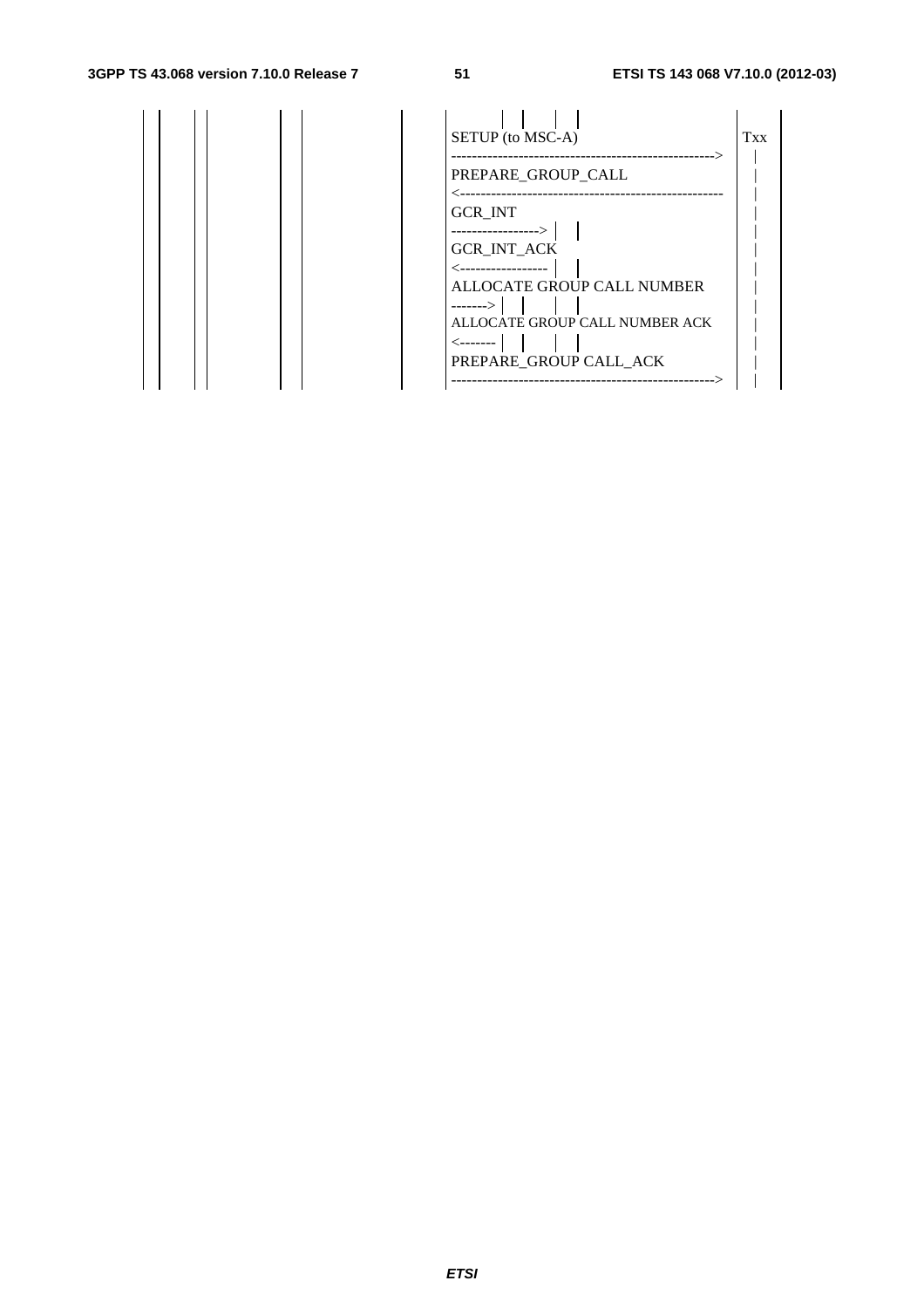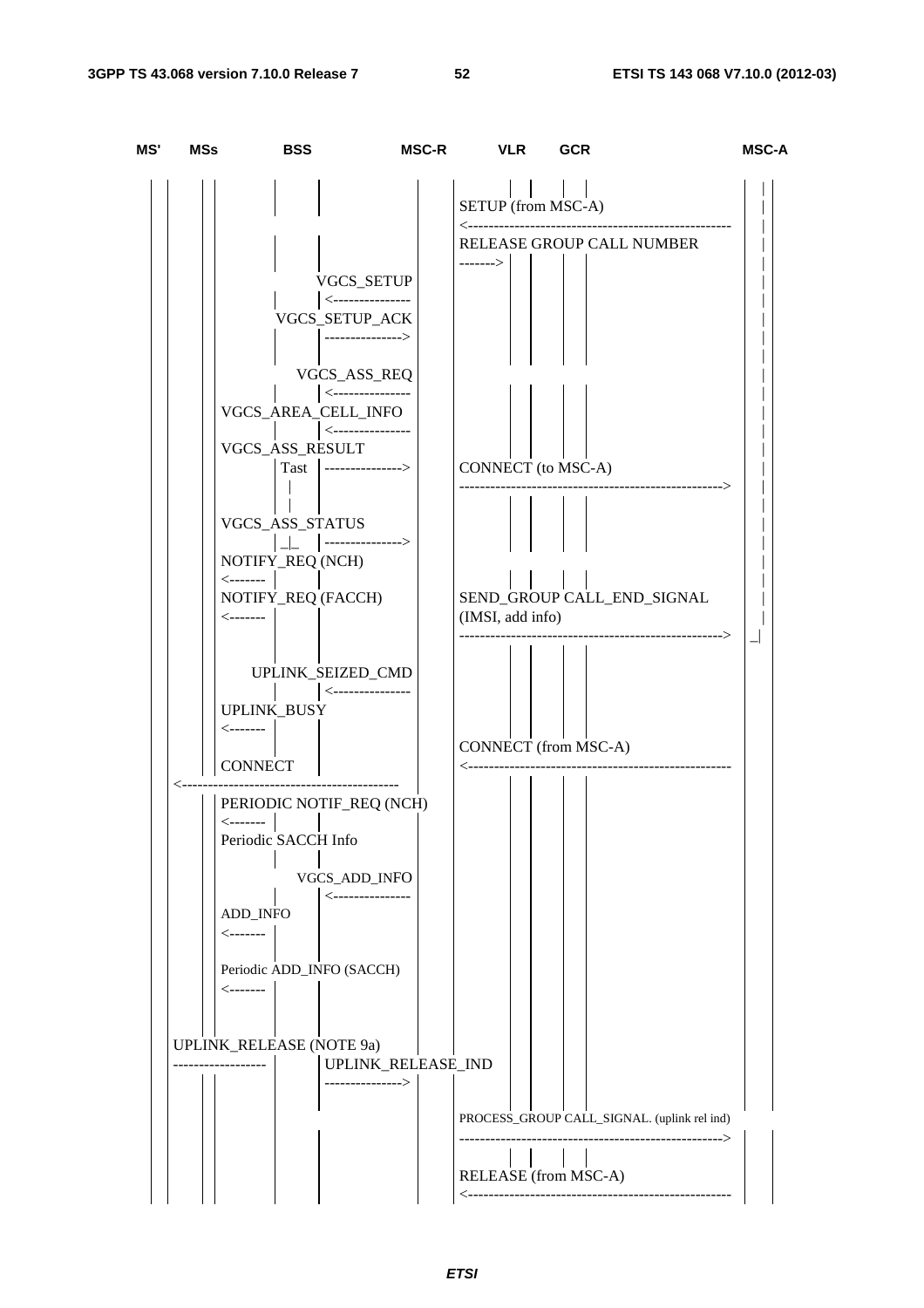

#### **Figure 3: Signalling information required for establishing voice group calls by a service subscriber roaming in the relay MSC area**

**SYS\_INFO (NCH allocated):** Message used to indicate if the NCH is allocated on the CCCH in the cell.

**Initial RACH CHAN\_REQ:** Standard message.

**IMM\_ASS:** Standard message sent on the AGCH.

**SERV\_REQ (voice group call):** Modified form of the current call request message L3-MM CM SERVICE REQUEST sent on the allocated channel. Teleservice Voice group call is indicated.

**UA (SERV\_REQ):** This message is used to acknowledge the layer 2 link and provide contention resolution of the service request.

**COM\_L3\_INFO:** The MSC is provided with initial information about the voice group call.

NOTE 6: Messages flows for authentication and ciphering are not represented although performed as normal.

**PROC\_ACC\_REQ:** The MAP\_PROCESS\_ACC\_REQ\_message is sent to the VLR to check the requested VGCS teleservice against the subscription data.

**PROC\_ACC\_ACK:** The MAP\_PROCESS\_ACC\_ACK message acknowledges the requested service.

**Authentication & Ciphering:** Authentication and Ciphering may be performed. Acknowledgement of the service request can also be performed by sending the CM SERVICE ACCEPT.

**SETUP:** The MSC is provided with details about the voice group call. Optionally this message may contain a talker priority.

NOTE 7: Alternatively, an IMMEDIATE\_SETUP may have been send as the initial message including all details of the voice group call. In this case no SETUP message must be sent.

**SEND INFO** OUT: The requested group ID is transferred to the VLR in the MAP\_SEND\_INFO\_FOR\_OUTGOING\_CALL message.

**COMPLETE\_CALL:** The VLR returns the MAP\_COMPLETE\_CALL message confirming the use of the requested group ID. The VLR also returns additional information about the calling service subscriber, if available.

**GCR\_INT:** The group call attributes are requested from the GCR through the GCR Interrogation message sent by the MSC.

**GCR\_INT\_ACK:** The requested information (MSC-A address) is returned from the GCR in the GCR Interrogation Ack message.

**ASSIGNMENT\_REQUEST:** Standard message.

**CHAN MOD MODFY:** Standard message to modify the channel mode in case of very early assignment.

**CHAN\_MOD\_MODFY\_ACK:** Standard message to acknowledge the modification of the channel mode.

**ASSIGNMENT\_COMPLETE:** Standard message.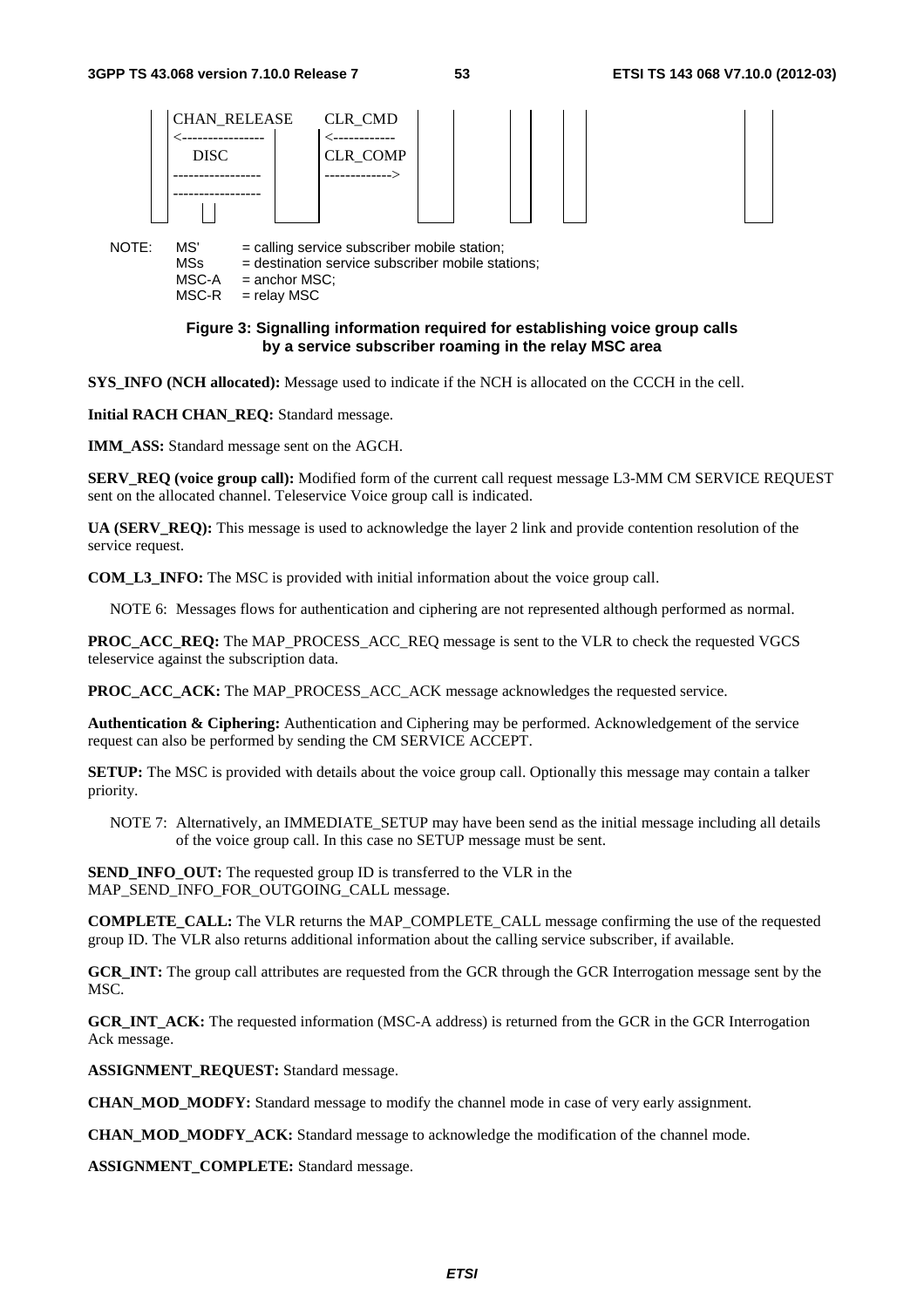NOTE 8: Alternatively, early assignment or OACSU procedures might be applied with the corresponding assignment messages not presented in figure 3.

**SETUP to MSC-A:** Based on information received from the GCR the relay MSC shall set-up a dedicated connection for the calling service subscriber to the anchor MSC. The VGCS prefix plus group call reference shall be sent as calling party number, and the address of the calling service subscriber's relay MSC shall be sent as generic number parameter, with the number qualifier indicator set to "additional calling party number".

**PREPARE\_GROUP\_CALL:** The group call attributes (parts) are received from the anchor MSC.

**GCR\_INT:** The group call attributes are requested from the GCR through the GCR Interrogation message sent by the MSC.

**GCR\_INT\_ACK:** The requested information (cell list) is returned from the GCR in the GCR Interrogation Ack message.

**ALLOCATE GROUP CALL NUMBER:** The Group Call number is requested from the VLR.

**ALLOCATE GROUP CALL NUMBER ACK:** The Group Call number is returned from the VLR.

**PREPARE\_GROUP\_CALL\_ACK:** The Group Call number is sent to MSC-A.

**SETUP from MSC-A:** The ISUP connection is set-up between MSC-A and MSC-R.

**RELEASE GROUP CALL NUMBER:** The VLR is requested to release the Group Call number.

**VGCS** SETUP: This message is sent from the MSC to all affected BSCs, [one dedicated message for each BSC,] including the group call reference with the eMLPP priority, and optionally the call priority.

**VGCS\_SETUP\_ACK:** Acknowledgement message from the affected BSC in answer to the VGCS\_SETUP setup message. If the setup is not successful, a VGCS\_SETUP\_REFUSE message shall be sent instead.

**VGCS\_ASSIGNMENT\_REQ:** This message is sent from the MSC to all affected BSCs, [one dedicated message for every requested channel in a cell,] including the group call reference, the channel type and possibly the call priority and details on the ciphering.

NOTE 9: As an operator option the voice group call channels, the links to them and optionally also the links to dispatchers can already be established and permanently reserved in order to speed up the call set-up for emergency voice group calls.

In case of A-interface link sharing this message shall contain a list of all cells in the group call area served by this BSC. If the entire list of cell identifiers does not fit into the message, one or more VGCS AREA CELL INFO messages with additional cell identifier lists shall be sent. If the cell of origin is served by this BSC, the cell shall be included in the VGCS ASSIGNMENT REQUEST message.

**VGCS\_AREA\_CELL\_INFO:** This message shall contain the cell IDs that did not fit into the VGCS ASSIGNMENT REQUEST message in case of A-interface link sharing.

**VGCS\_ASSIGNMENT\_RESULT:** Acknowledgement message from the affected BSC in answer to the assignment requests. If the assignment is not successful, a VGCS\_ASSIGNMENT\_FAILURE message shall be sent instead.

In case of A-interface link sharing this message shall be sent as soon as a channel could be established to the cell of origin or, if the cell of origin is not served by this BSC, to any other cell. Then timer Tast shall be started.

**Tast:** In a network supporting A-interface link sharing timer Tast shall be used to measure the duration between periodic reports from the BSC to the MSC of Group Call Area cells for which channels have been assigned or released since the last periodic report. When timer Tast expires, if new cells in the Group Call Area have been established or existing ones have been released, pre-empted or failed the MSC shall be informed of the changes (see subclause 7.1b). Timer Tast shall be started again to measure the period of time until the next report. The timer shall be stopped when the call is released.

**VGCS\_ASSIGNMENT\_STATUS:** This message shall be sent in case of A-interface link sharing from the BSC to inform the MSC about the status of the channel establishment to the cells of a given VGCS call. This message shall be sent after timer Tast expires and new channels are established or existing channels are released, pre-empted or failed. This message shall also be immediately sent, and Tast restarted, when all cells for a given group call area served by the BSC are established, indicating this.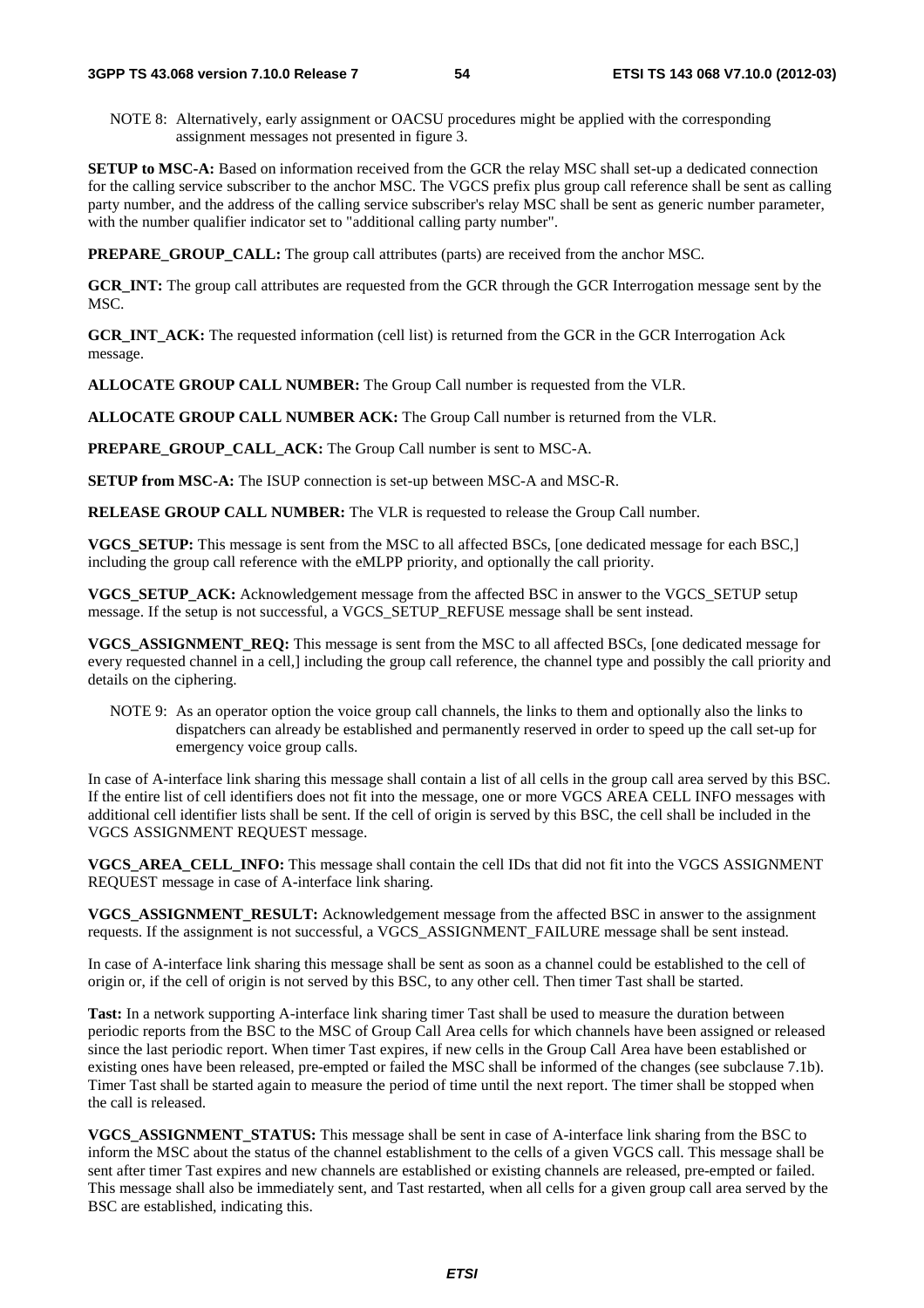**CONNECT to MSC-A:** Set-up of the ISUP connection from the anchor MSC is confirmed.

**SEND\_GROUP\_CALL\_END\_SIGNAL (IMSI, additional info):** Indicates to the anchor MSC that conversation can start. In addition the IMSI of calling service subscriber who has established the voice group call and who is allowed to terminate the call is included. If the network supports the use of talker priorities, the message includes also the talker priority. Furthermore, the message provides additional information about the current talking service subscriber, if available.

**NOTIF\_REQ (NCH):** Messages for notification which contain the group call reference, the priority of the call if eMLPP is applied, and possibly the channel description of the voice group call channel to which the mobile stations shall listen and the number of the group key used for ciphering.

**NOTIF\_REQ (FACCH):** Message for notification sent on the FACCH to the mobile stations currently involved in other calls. The notification on the FACCH shall include the group call reference, and the priority level and may include also the channel description and the group ciphering key numbers.

**UPLINK\_SEIZED\_CMD:** If the network supports the use of talker priorities, this message informs the BSS about the talker priority of the current talking service subscriber and about the status of the emergency mode. The MSC may also include additional information about the current talking service subscriber, if the information is available when sending this message.

**UPLINK\_BUSY:** If the network supports the use of talker priorities, this connectionless RR message is sent on the downlink FACCH to inform all mobile stations about the talker priority of the current talking service subscriber and about the status of the emergency mode. The network may also include additional information about the current talking service subscriber, if the information is available when sending this message and there is sufficient space available in the message. The message is repeated on the FACCH every T1 seconds.

**VGCS\_ADD\_INFO:** The MSC sends additional information about the current talking service subscriber to all BSCs, unless the information was already included in the UPLINK\_SEIZED\_CMD message.

**ADD\_INFO:** The BSCs broadcast the additional information on the FACCH to all listeners, unless the information was already included in the UPLINK\_BUSY message.

**Periodic ADD\_ INFO (SACCH):** The message is repeated on the SACCH every T2 seconds.

**Periodic NOTIF\_REQ (NCH):** The notifications are sent periodically so that mobile stations moving into the area can join the voice group call.

**Periodic SACCH Info:** Periodic messages sent on the downlink of the SACCH informing mobile stations of:

- information of changes of notifications;
- information used for cell re-selection.

**CONNECT (from MSC-A):** Call set-up of the dedicated connection for the calling service subscriber is confirmed.

**CONNECT:** Information to the mobile station of the calling service subscriber that the VGCS is established with the related group call reference as the connected number. The CONNECT message is sent as soon as conditions for establishment are met, as per subclause 11.3.1.1.2. If the SETUP message from the calling subscriber contained a talker priority, the MSC returns the talker priority used by the network. This will be lower than the requested talker priority, if the subscription check for the requested talker priority was unsuccessful.

**UPLINK\_RELEASE:** When the calling service subscriber wants to become a listening service subscriber for the first time, a message indicating release of the uplink is required to be sent from the MS to the BSS in order to set the uplink free.

NOTE 9a: For different cases of uplink release and the related message flows refer to Figure 6.b to 6.g.

**UPLINK\_RELEASE\_INDICATION:** The BSS informs the MSC on the uplink release.

**PROCESS\_GROUP\_CALL\_SIGNALLING (uplink release indication):** To indicate to the anchor MSC that the uplink is free.

**CLEAR\_COMMAND:** The MSC requests the BSS to clear radio and terrestrial resources associated with originator dedicated link if not already done.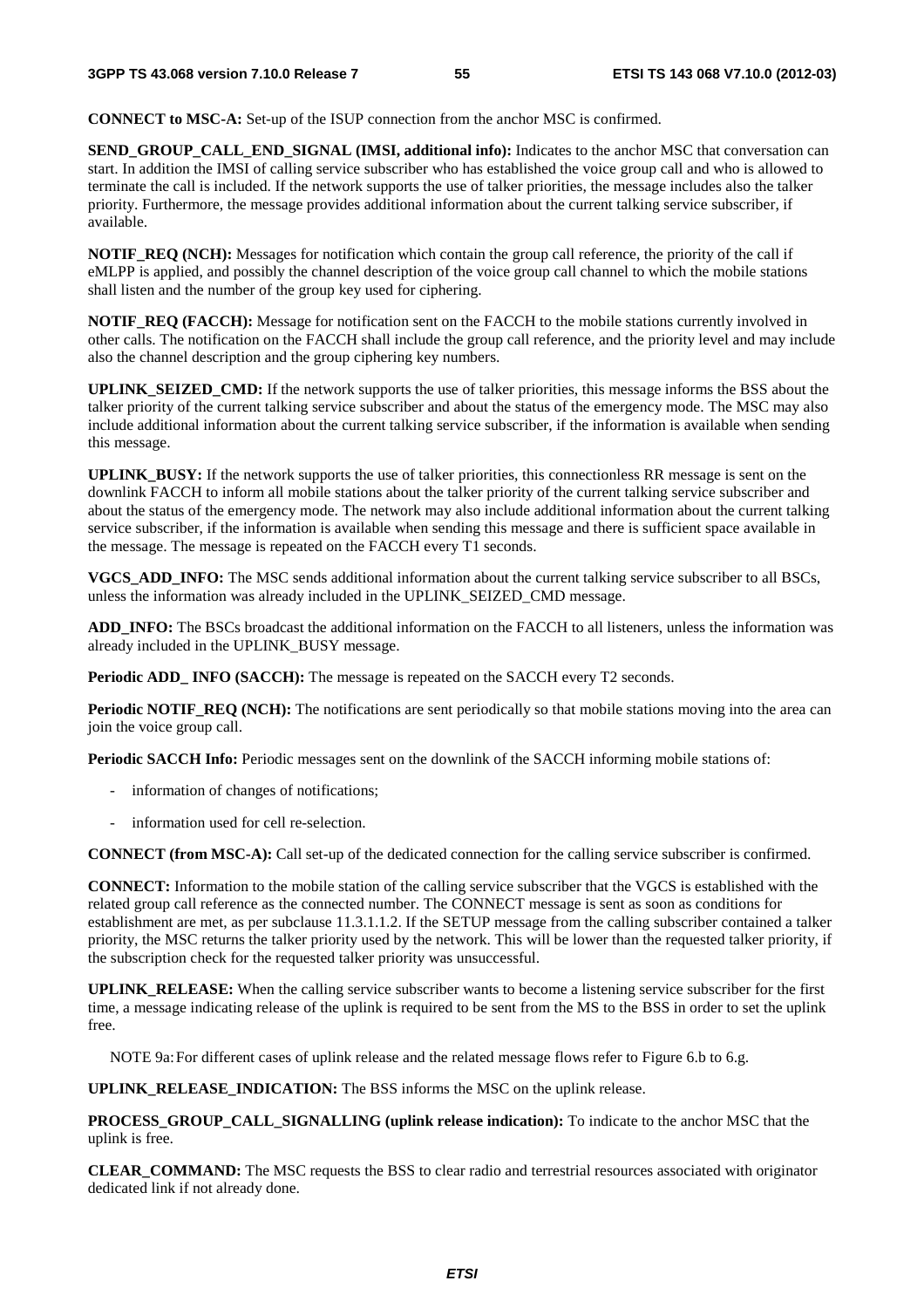**CHAN\_RELEASE:** The BSS sends a channel release message to the calling service subscriber's mobile station including the channel description of the voice group call channel to which the mobile station shall tune to.

NOTE 10: Alternatively, if no UPLINK\_RELEASE has been sent to the network by the mobile station, the network may transfer the mobile station to the voice group call channel by the channel mode modify procedure or by an assignment procedure or by a handover procedure.

**DISC:** Two layer 2 disconnect messages shall be sent by the mobile station to the network.

**RELEASE from MSC-A:** The dedicated connection for the calling service subscriber is released with cause 'normal, unspecified'.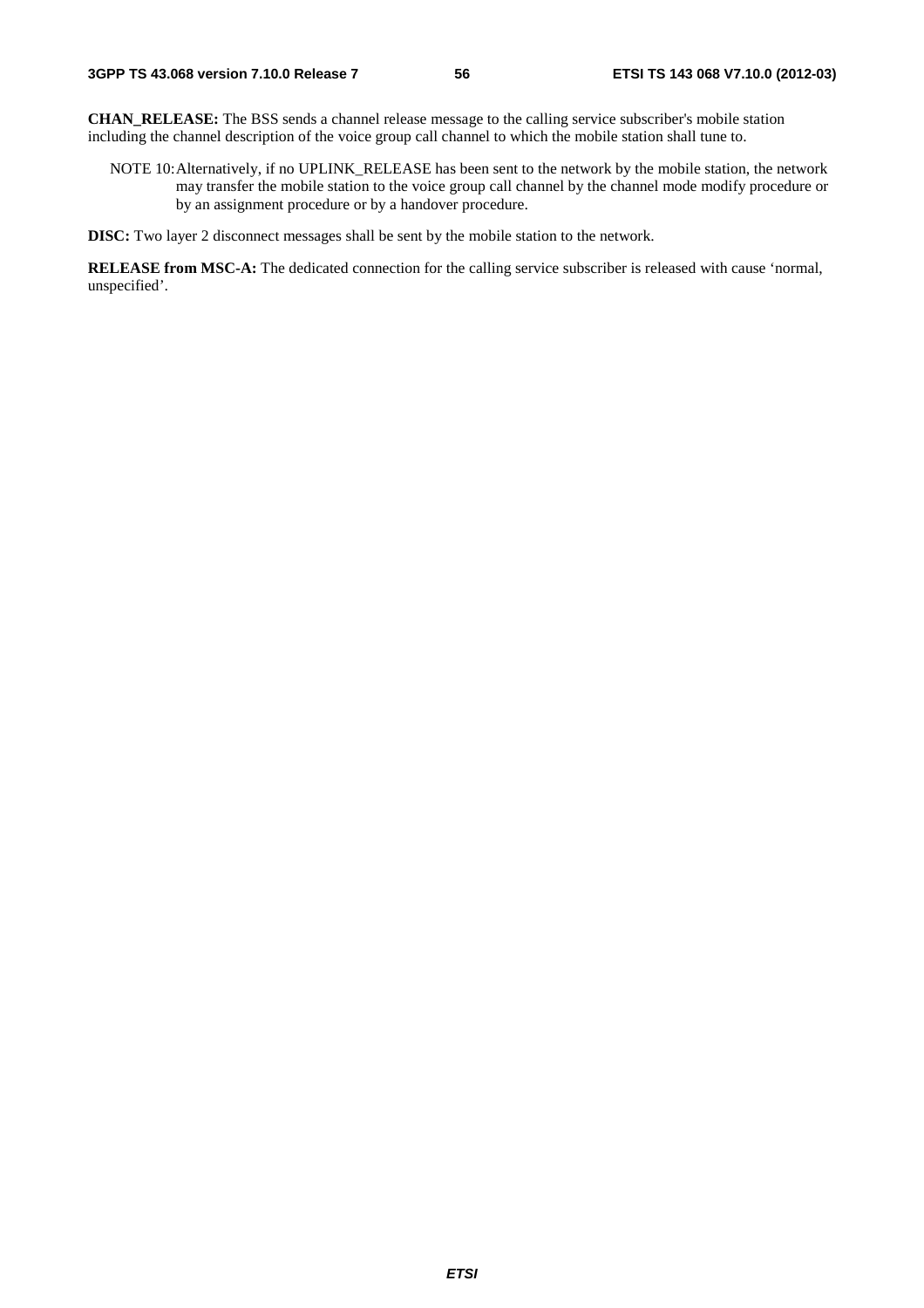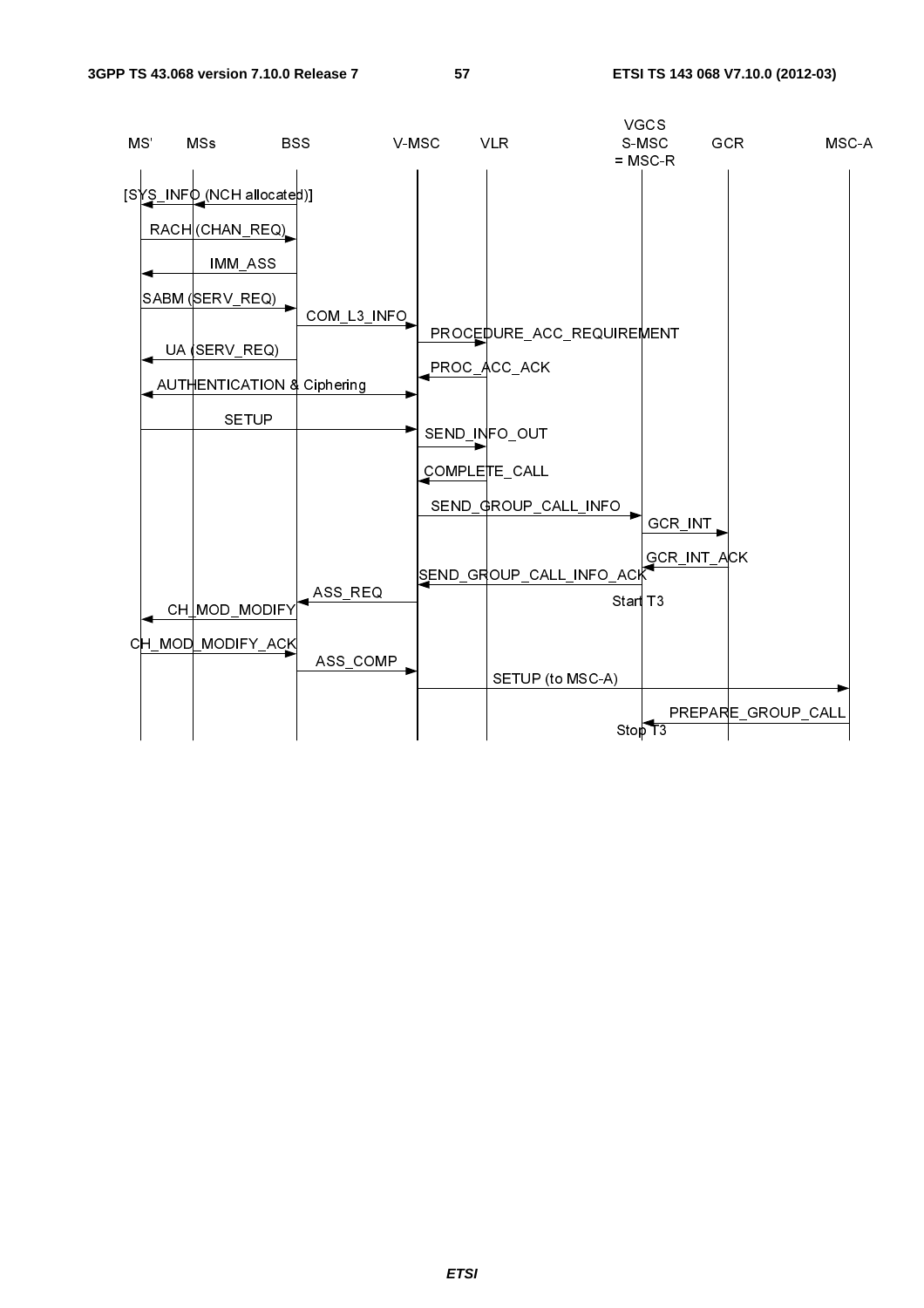| MS' | MSs                                    | <b>BSS</b><br>V-MSC       |             | <b>VLR</b>        | VGCS<br>S-MSC<br>$=$ MSC-R | GCR                                            | MSC-A |
|-----|----------------------------------------|---------------------------|-------------|-------------------|----------------------------|------------------------------------------------|-------|
|     |                                        |                           |             |                   | GCR_INT                    |                                                |       |
|     |                                        |                           |             |                   | GCR_INT_ACK                |                                                |       |
|     |                                        |                           |             |                   |                            | PREPARE GROUP_CALL_ACK                         |       |
|     |                                        |                           |             |                   |                            | SETUP (from MSC-A)                             |       |
|     |                                        | VGCS_SETUP_ACK            |             | VGCS_SETUP        |                            |                                                |       |
|     |                                        |                           |             | VGCS_ASS_REQ      |                            |                                                |       |
|     |                                        | VGCS_ASS_RESULT           |             |                   |                            |                                                |       |
|     | NOTIFY_REQ (NCH)<br>NOTIFY_REQ (FACCH) |                           |             |                   | CONNECT (to MSC-A)         |                                                |       |
|     |                                        |                           |             | UPLINK_SEIZED_CMD |                            | SEND_GROUP_CALL_END_SIGNAL<br>(IMSI, add Info) |       |
|     | UPLINK_BUSY                            |                           |             |                   |                            | CONNECT (from MSC-A)                           |       |
|     |                                        | CONNECT                   |             |                   |                            |                                                |       |
|     |                                        | PERIODIC NOTIF_REQ (NCH)  |             | VGCS_ADD_INFO     |                            |                                                |       |
|     | ADD_INFO                               |                           |             |                   |                            |                                                |       |
|     |                                        | Periodic ADD INFO (SACCH) |             |                   |                            |                                                |       |
|     |                                        |                           |             |                   |                            |                                                |       |
|     |                                        |                           |             |                   |                            |                                                |       |
|     |                                        |                           |             |                   |                            |                                                |       |
|     |                                        |                           |             |                   |                            |                                                |       |
|     |                                        |                           |             |                   |                            |                                                |       |
|     |                                        |                           |             |                   |                            |                                                |       |
|     |                                        |                           |             |                   |                            |                                                |       |
|     |                                        |                           |             |                   |                            |                                                |       |
|     |                                        |                           |             |                   |                            |                                                |       |
|     |                                        |                           |             |                   |                            |                                                |       |
|     |                                        |                           |             |                   |                            |                                                |       |
|     |                                        |                           |             |                   |                            |                                                |       |
|     |                                        |                           |             |                   |                            |                                                |       |
|     |                                        |                           |             |                   |                            |                                                |       |
|     |                                        |                           |             |                   |                            |                                                |       |
|     |                                        |                           |             |                   |                            |                                                |       |
|     |                                        |                           | <b>ETSI</b> |                   |                            |                                                |       |
|     |                                        |                           |             |                   |                            |                                                |       |
|     |                                        |                           |             |                   |                            |                                                |       |
|     |                                        |                           |             |                   |                            |                                                |       |
|     |                                        |                           |             |                   |                            |                                                |       |
|     |                                        |                           |             |                   |                            |                                                |       |
|     |                                        |                           |             |                   |                            |                                                |       |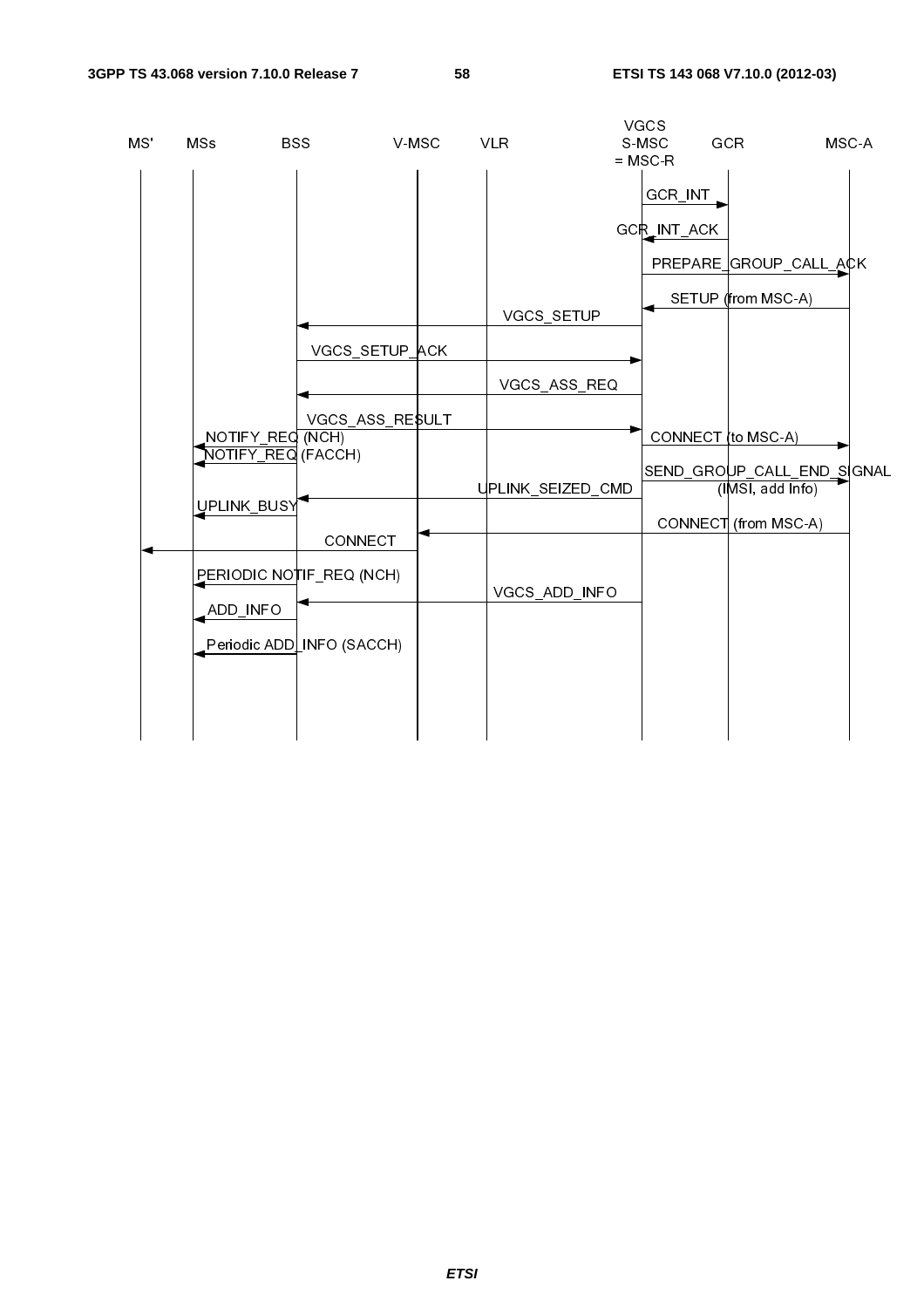$\sqrt{2}$ 

|     |                                                                     |                                   |                             |            | vuus               |                             |                                                           |
|-----|---------------------------------------------------------------------|-----------------------------------|-----------------------------|------------|--------------------|-----------------------------|-----------------------------------------------------------|
|     |                                                                     |                                   |                             |            |                    |                             |                                                           |
|     |                                                                     |                                   |                             |            |                    |                             |                                                           |
| MS. | MSs<br>UPLINK_RELEASE<br>CHAN_RELEASE<br><b>DISC</b><br><b>DISC</b> | <b>BSS</b><br>CLR_CMD<br>CLR_COMP | V-MSC<br>UPLINK_RELEASE_IND | <b>VLR</b> | S-MSC<br>$=$ MSC-R | GCR<br>RELEASE (from MSC-A) | $MSC-A$<br>PROCESS_GROUP_CALL_\$IGNALLING (uplirk rel ind |
|     |                                                                     |                                   |                             |            |                    |                             |                                                           |

NOTE: MS' = calling service subscriber mobile station;  $=$  destination service subscriber mobile stations;  $MSC-A$  = anchor  $MSC$ ;  $MSC-R$  = relay  $MSC$ ;  $V$ -MSC = visited MSC **Figure 3a: Signalling information required for establishing voice group calls by a service subscriber in a RANflex configuration** 

**SYS\_INFO (NCH allocated):** Message used to indicate if the NCH is allocated on the CCCH in the cell.

**Initial RACH CHAN\_REQ:** Standard message.

**IMM\_ASS:** Standard message sent on the AGCH.

**SERV\_REQ (voice group call):** Modified form of the current call request message L3-MM CM SERVICE REQUEST sent on the allocated channel. Teleservice Voice group call is indicated.

**UA (SERV\_REQ):** This message is used to acknowledge the layer 2 link and provide contention resolution of the service request.

**COM\_L3\_INFO:** The MSC is provided with initial information about the voice group call.

NOTE 10a: Messages flows for authentication and ciphering are not represented although performed as normal.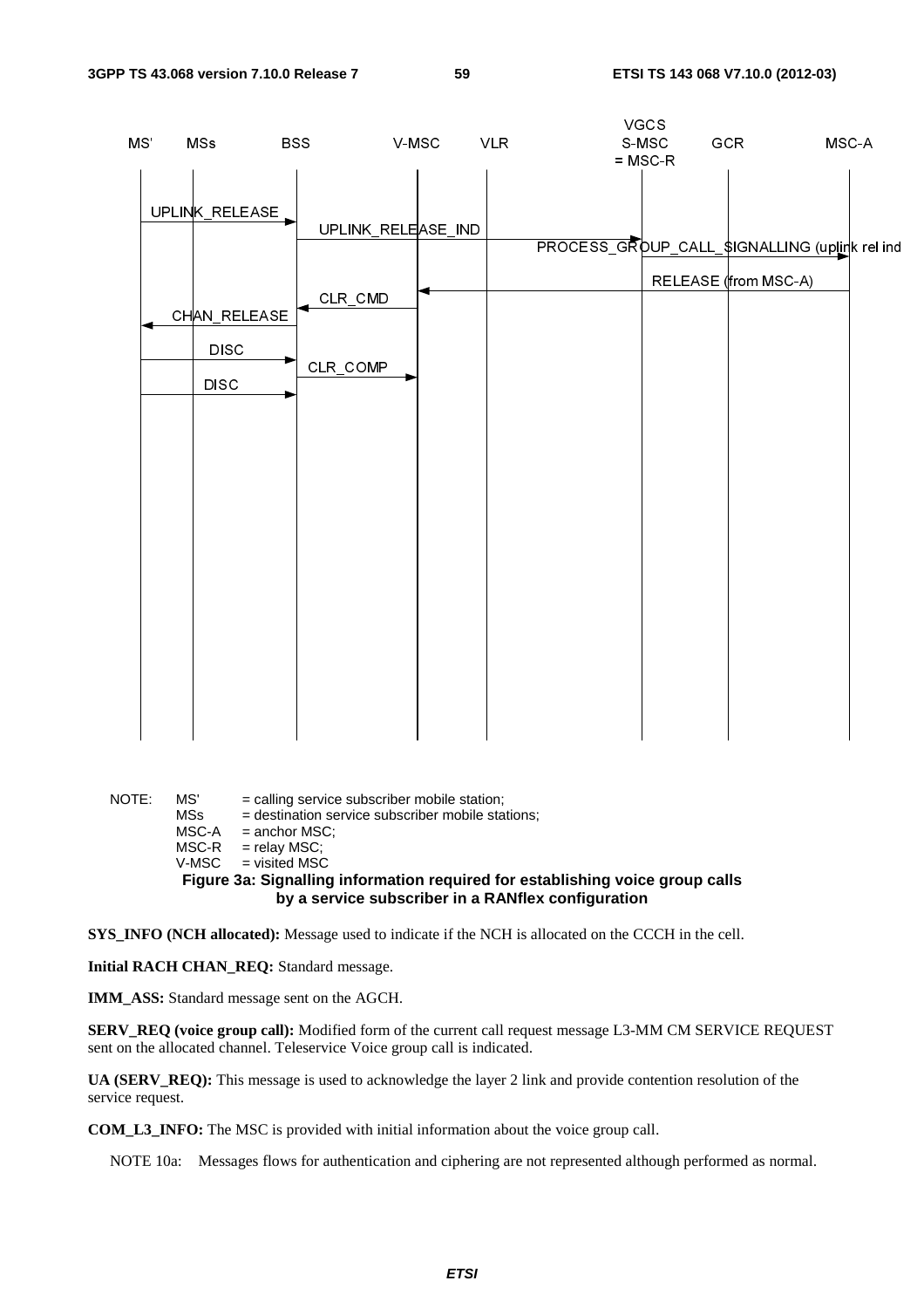**PROC\_ACC\_REQ:** The MAP\_PROCESS\_ACC\_REQ\_message is sent to the VLR to check the requested VGCS teleservice against the subscription data.

**PROC\_ACC\_ACK:** The MAP\_PROCESS\_ACC\_ACK message acknowledges the requested service.

**Authentication & Ciphering:** Authentication and Ciphering may be performed. Acknowledgement of the service request can also be performed by sending the CM SERVICE ACCEPT.

**SETUP:** The MSC is provided with details about the voice group call. Optionally this message may contain a talker priority.

NOTE 10b: Alternatively, an IMMEDIATE\_SETUP may have been send as the initial message including all details of the voice group call. In this case no SETUP message must be sent.

**SEND\_INFO\_OUT:** The requested group ID is transferred to the VLR in the MAP\_SEND\_INFO\_FOR\_OUTGOING\_CALL message.

**COMPLETE\_CALL:** The VLR returns the MAP\_COMPLETE\_CALL message confirming the use of the requested group ID. The VLR also returns additional information about the calling service subscriber, if available.

**SEND\_GROUP\_CALL\_INFO:** The MSC derives from the originating cell's LAC the address of the group call serving MSC and sends MAP\_SEND\_GROUP\_CALL\_INFO to it, to retrieve the MSC-A address. The message may also contain talker priority and additional info.

**GCR\_INT:** The group call reference and MSC-A address are requested from the GCR through the GCR Interrogation message sent by the MSC.

**GCR\_INT\_ACK:** The requested information (MSC-A address) is returned from the GCR in the GCR Interrogation Ack message.

**SEND\_GROUP\_CALL\_INFO\_ACK:** The requested information is returned to the visited MSC.

**ASSIGNMENT\_REQUEST:** Standard message.

**CHAN MOD MODFY:** Standard message to modify the channel mode in case of very early assignment.

**CHAN\_MOD\_MODFY\_ACK:** Standard message to acknowledge the modification of the channel mode.

**ASSIGNMENT\_COMPLETE:** Standard message.

NOTE 10c: Alternatively, early assignment or OACSU procedures might be applied with the corresponding assignment messages not presented in figure 3a.

**SETUP to MSC-A:** Based on information received from the group call serving MSC the VMSC shall set-up a dedicated connection for the calling service subscriber to the anchor MSC. The VGCS prefix plus group call reference shall be sent as calling party number, and the address of the calling service subscriber's group call serving MSC shall be sent as generic number parameter, with the number qualifier indicator set to "additional calling party number".

**PREPARE GROUP CALL:** The group call attributes (parts) are received from the anchor MSC.

**GCR\_INT:** The group call attributes are requested from the GCR through the GCR Interrogation message sent by the MSC.

**GCR\_INT\_ACK:** The requested information (cell list) is returned from the GCR in the GCR Interrogation Ack message.

**ALLOCATE GROUP CALL NUMBER (not shown in figure 3a):** MSC-R requests the group call number from its associated VLR

**ALLOCATE GROUP CALL NUMBER ACK (not shown in figure 3a):** The Group Call number is returned from the VLR.

**PREPARE\_GROUP\_CALL\_ACK:** The Group Call number is sent to MSC-A.

**SETUP from MSC-A:** The ISUP connection is set-up between MSC-A and MSC-R.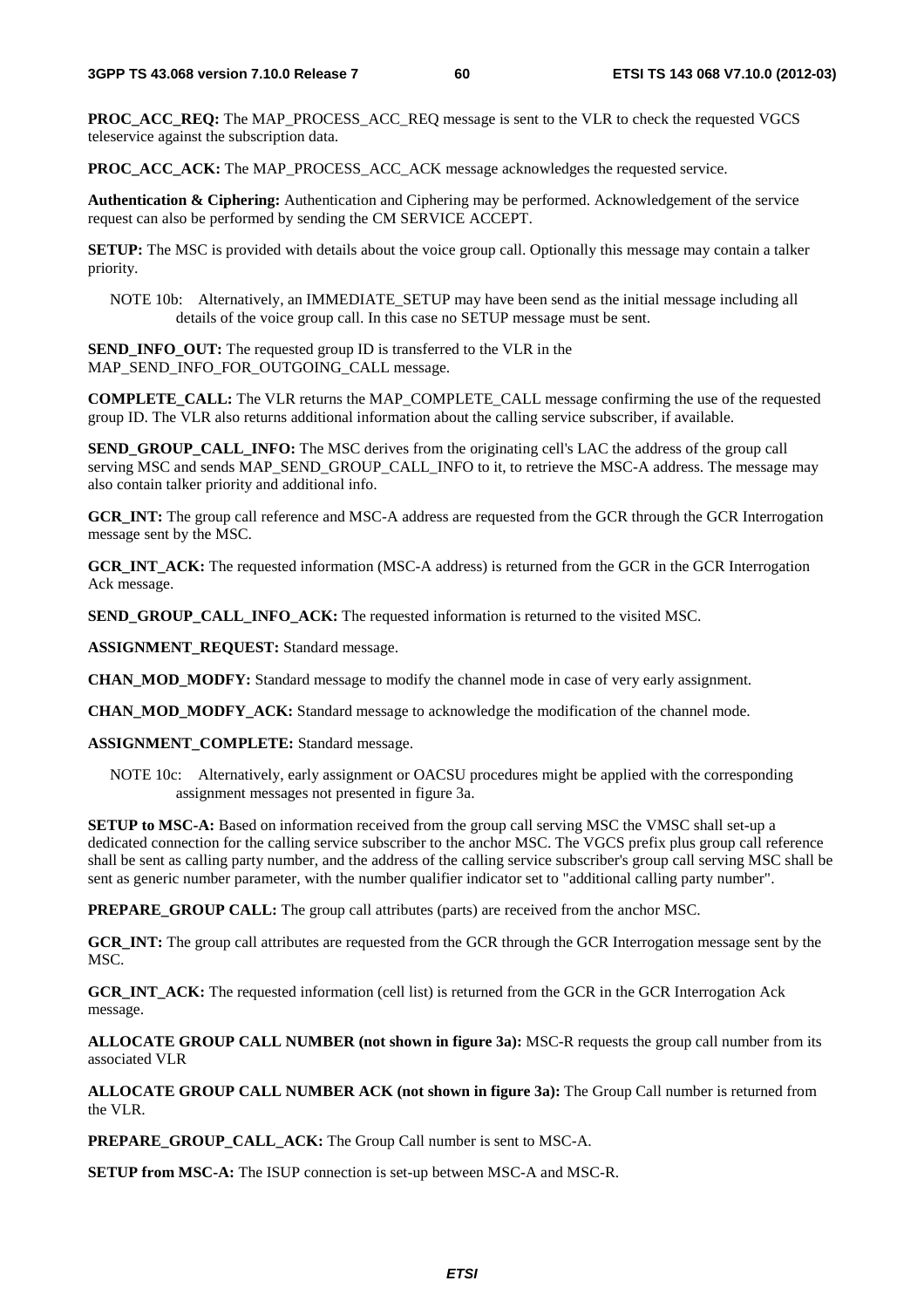**RELEASE GROUP CALL NUMBER (not shown in figure 3a):** The VLR is requested to release the Group Call number.

**VGCS\_SETUP:** This message is sent from the MSC to all affected BSCs, [one dedicated message for each BSC,] including the group call reference with the eMLPP priority, and optionally the call priority.

**VGCS\_SETUP\_ACK:** Acknowledgement message from the affected BSC in answer to the VGCS\_SETUP setup message. If the setup is not successful, a VGCS\_SETUP\_REFUSE message shall be sent instead.

**VGCS\_ASSIGNMENT\_REQ:** This message is sent from the MSC to all affected BSCs, [one dedicated message for every requested channel in a cell,] including the group call reference, the channel type and possibly the call priority and details on the ciphering.

NOTE 10d: As an operator option the voice group call channels, the links to them and optionally also the links to dispatchers can already be established and permanently reserved in order to speed up the call set-up for emergency voice group calls.

**VGCS\_ASSIGNMENT RESULT:** Acknowledgement message from the affected BSC in answer to the assignment requests. If the assignment is not successful, a VGCS\_ASSIGNMENT\_FAILURE message shall be sent instead.

**CONNECT to MSC-A:** Set-up of the ISUP connection from the anchor MSC is confirmed.

**SEND\_GROUP CALL\_END\_SIGNAL (IMSI, additional info):** Indicates to the anchor MSC that conversation can start. In addition the IMSI of calling service subscriber who has established the voice group call and who is allowed to terminate the call is included. If the network supports the use of talker priorities, the message includes also the talker priority. Furthermore, the message provides additional information about the current talking service subscriber, if available.

**NOTIF\_REQ (NCH):** Messages for notification which contain the group call reference, the priority of the call if eMLPP is applied, and possibly the channel description of the voice group call channel to which the mobile stations shall listen and the number of the group key used for ciphering.

**NOTIF\_REQ (FACCH):** Message for notification sent on the FACCH to the mobile stations currently involved in other calls. The notification on the FACCH shall include the group call reference, and the priority level and may include also the channel description and the group ciphering key numbers.

**UPLINK\_SEIZED\_CMD:** If the network supports the use of talker priorities, this message informs the BSS about the talker priority of the current talking service subscriber and about the status of the emergency mode.

**UPLINK\_BUSY:** If the network supports the use of talker priorities, this connectionless RR message is sent on the downlink FACCH to inform all mobile stations about the talker priority of the current talking service subscriber and about the status of the emergency mode. The message is repeated on the FACCH every T1 seconds.

**VGCS\_ADD\_INFO:** The MSC sends additional information about the current talking service subscriber to all BSCs.

**ADD** INFO: The BSCs broadcast the additional information on the FACCH to all listeners.

**Periodic ADD\_ INFO (SACCH):** The message is repeated on the SACCH every T2 seconds.

**Periodic NOTIF\_REQ (NCH):** The notifications are sent periodically so that mobile stations moving into the area can join the voice group call.

**Periodic SACCH Info:** Periodic messages sent on the downlink of the SACCH informing mobile stations of:

- information of changes of notifications;
- information used for cell re-selection.

**CONNECT (from MSC-A):** Call set-up of the dedicated connection for the calling service subscriber is confirmed.

**CONNECT:** Information to the mobile station of the calling service subscriber that the VGCS is established with the related group call reference as the connected number. If the SETUP message from the calling subscriber contained a talker priority, the MSC returns the talker priority used by the network. This will be lower than the requested talker priority, if the subscription check for the requested talker priority was unsuccessful.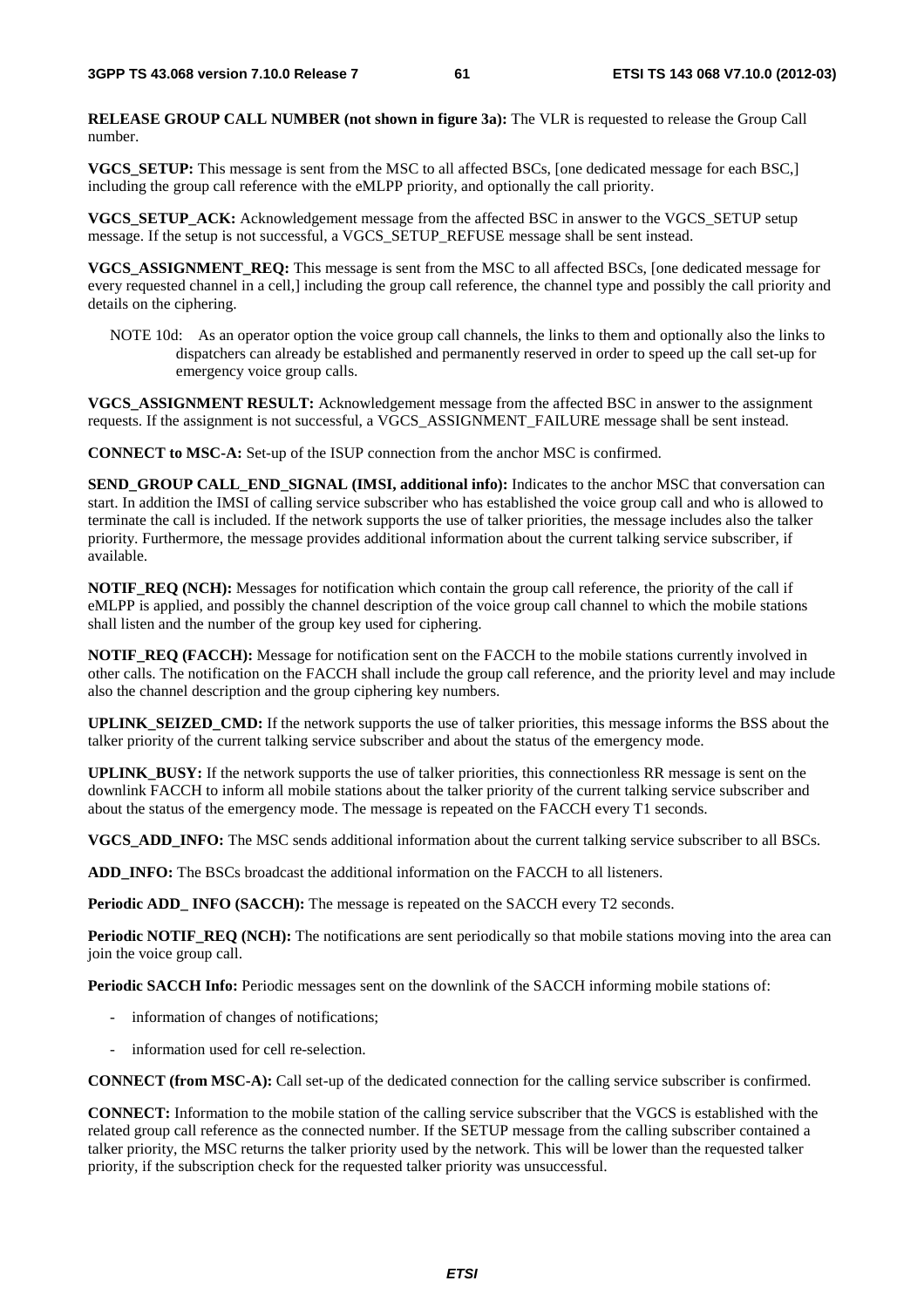**UPLINK\_RELEASE:** When the calling service subscriber wants to become a listening service subscriber for the first time, a message indicating release of the uplink is required to be sent from the MS to the BSS in order to set the uplink free.

NOTE 10e: For different cases of uplink release and the related message flows refer to Figure 6.b to 6.g.

**UPLINK\_RELEASE\_INDICATION:** The BSS informs the MSC on the uplink release.

**PROCESS\_GROUP CALL\_SIGNALLING (uplink release indication):** To indicate to the anchor MSC that the uplink is free.

**CLEAR COMMAND:** The MSC requests the BSS to clear radio and terrestrial resources associated with originator dedicated link if not already done.

**CHAN\_RELEASE:** The BSS sends a channel release message to the calling service subscriber's mobile station including the channel description of the voice group call channel to which the mobile station shall tune to.

NOTE 10f: Alternatively, if no UPLINK\_RELEASE has been sent to the network by the mobile station, the network may transfer the mobile station to the voice group call channel by the channel mode modify procedure or by an assignment procedure or by a handover procedure.

**DISC:** Two layer 2 disconnect messages shall be sent by the mobile station to the network.

**RELEASE from MSC-A:** The dedicated connection for the calling service subscriber is released.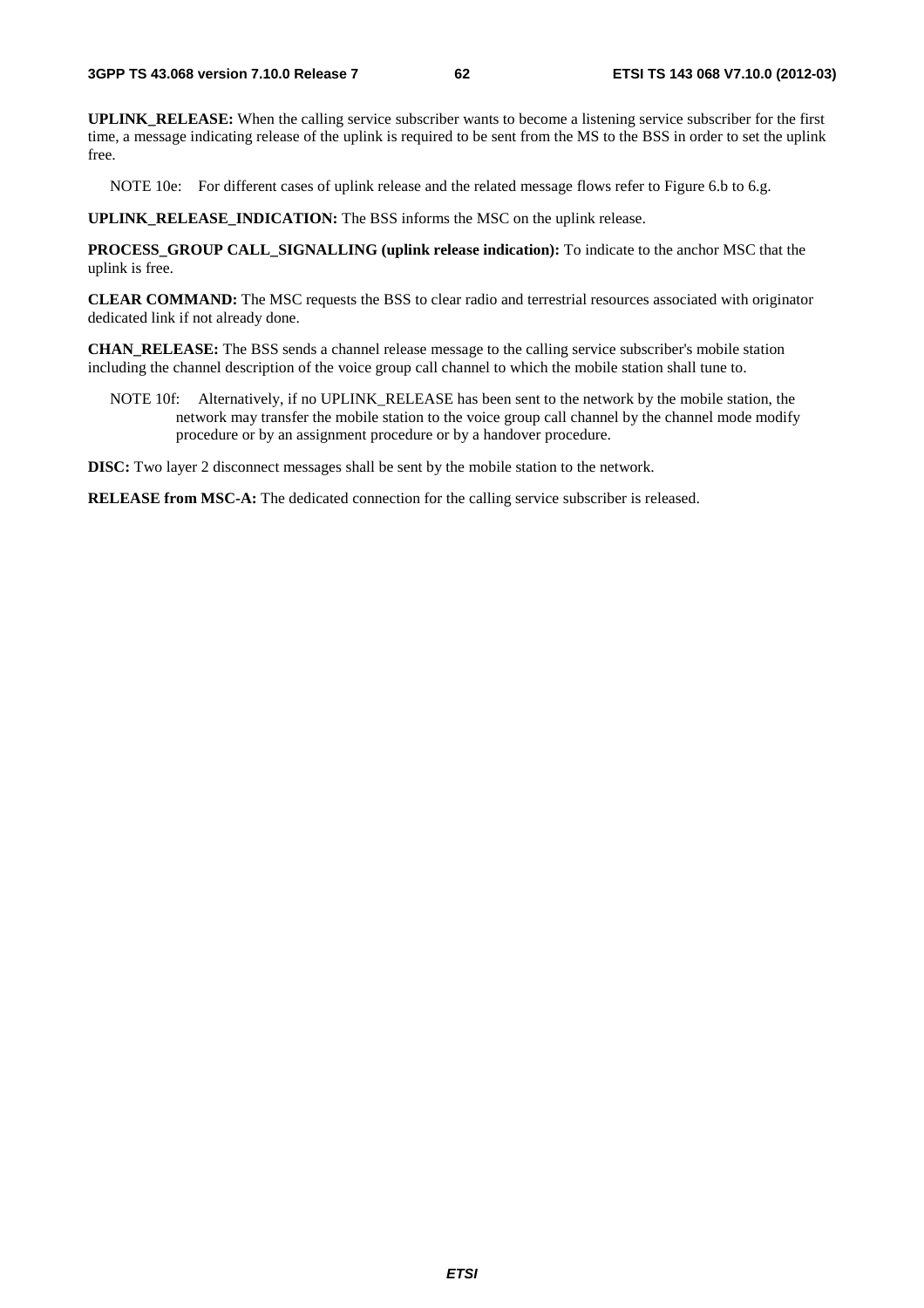

GMSC = Gateway MSC

#### **Figure 3b: Signalling information required for establishing voice group calls by a mobile dispatcher or fixed line dispatcher**

**SETUP:** Mobile dispatcher or fixed line dispatcher sets up a VGCS call. The visited MSC or the Gateway MSC receives the SETUP message with details about the voice group call including the Group Call Reference within the MSISDN dialled by the originating dispatcher.

**SETUP (IAM):** The visited MSC or the Gateway MSC sends an IAM message to the anchor MSC of the group call based on the called party MSISDN number.

**SETUP (Mobile dispatcher in anchor MSC area):** If the originating mobile dispatcher is located in the anchor MSC area, the SETUP message with details about the voice group call including the Group Call Reference within the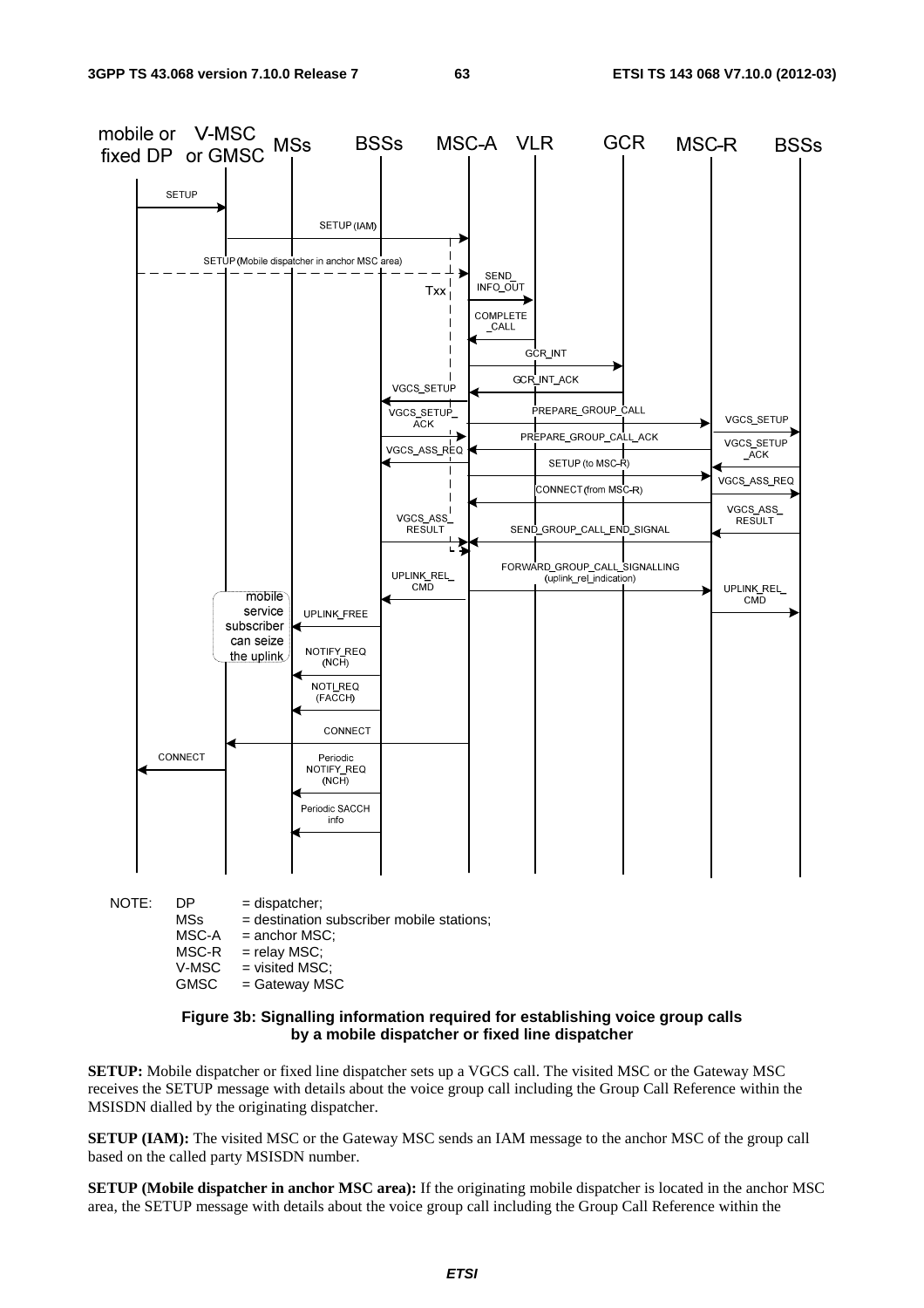MSISDN dialled by the originating dispatcher is received directly by the anchor MSC (further messages regarding the standard SETUP procedure are not drawn in the Fig.)

**SEND\_INFO\_OUT:** The requested group ID is transferred to the VLR in the internal MAP\_SEND\_INFO\_FOR\_OUTGOING\_CALL message.

**COMPLETE\_CALL:** The VLR returns the MAP\_COMPLETE\_CALL message confirming the use of the requested group ID.

**GCR\_INT:** The group call attributes are requested from the GCR through the GCR Interrogation message sent by the M<sub>SC</sub>

**GCR\_INT\_ACK:** The requested information is returned from the GCR in the GCR Interrogation Ack message.

**VGCS\_SETUP:** Anchor MSC sends to BSS's a VGCS SETUP message across VGCS call controlling SCCP connection to initiate a VGCS call set-up procedures.

**VGCS SETUP ACK**: After receiving the VGCS\_SETUP message, BSS will allocate resources to the call and returns VGCS SETUP ACK message to the MSC. This connection is established for the lifetime of the VGCS call.

**VGCS\_ASSIGNMENT\_REQ:** This message is sent from the MSC to all affected BSCs, [ including the group call reference, the channel type and possibly the call priority and details on the ciphering.

**PREPARE\_GROUP CALL:** The group call attributes are sent to every relay MSC and a Group Call number for call set-up to is requested.

**PREPARE\_GROUP CALL ACK:** The Group Call number for call set-up is returned to the anchor MSC.

**SETUP to MSC-R:** The ISUP connection is set-up to the relay MSC.

**VGCS\_SETUP:** Relay MSC sends to BSS's a VGCS SETUP message to initiate a VGCS call set-up procedures.

**VGCS SETUP ACK**: After receiving the VGCS\_SETUP message, BSS will allocate resources to the call and returns VGCS SETUP ACK message to the MSC. This connection is established for the lifetime of the VGCS call.

**VGCS\_ASSIGNMENT\_REQ:** This message is sent from the relay MSC to all affected BSCs, [ including the group call reference, the channel type and possibly the call priority and details on the ciphering.

**CONNECT from MSC-R:** Set-up of the ISUP connection to the relay MSC is confirmed.

**VGCS\_ASSIGNMENT RESULT:** Acknowledgement message from the affected BSC in answer to the assignment requests. If the assignment is not successful, a VGCS\_ASSIGNMENT\_FAILURE message shall be sent instead.

**SEND\_GROUP CALL\_END\_SIGNAL:** Indicates to the anchor MSC that at least one voice group call channel has been established in the relay MSC area.

**Txx:** Timer implemented in the anchor MSC which is started with receipt of the SETUP message from the dispatcher. If the timer expires before the conditions for establishment have been met, as per subclause 11.3.1.1.2, then the call shall be released.

**FORWARD\_GROUP CALL\_SIGNALLING (uplink release indication):** The anchor MSC indicates to all relay MSCs that the uplink is free. On receipt of the uplink free indication the relay MSC shall send an UPLINK RELEASE message to every BSS of the group call area to indicate that the uplink free.

**UPLINK\_REL\_CMD and UPLINK\_FREE:** After having received the VGCS SETUP ACK, the MSC sends to BSCs the UPLINK RELEASE CMD in order to indicate that the call has been initiated by a dispatcher. As a consequence, UPLINK FREE is sent on the common channel(s). Then a service subscriber can request the uplink by using Uplink Request procedure.

**NOTIF\_REQ (NCH):** Messages for notification which contain the group call reference, the priority of the call if eMLPP is applied, and possibly the channel description of the voice group call channel to which the mobile stations shall listen and the number of the group key used for ciphering.

**NOTIF\_REQ (FACCH):** Message for notification sent on the FACCH to the mobile stations currently involved in other calls. The notification on the FACCH shall include the group call reference; and the priority level and may also include the channel description and the group ciphering key numbers.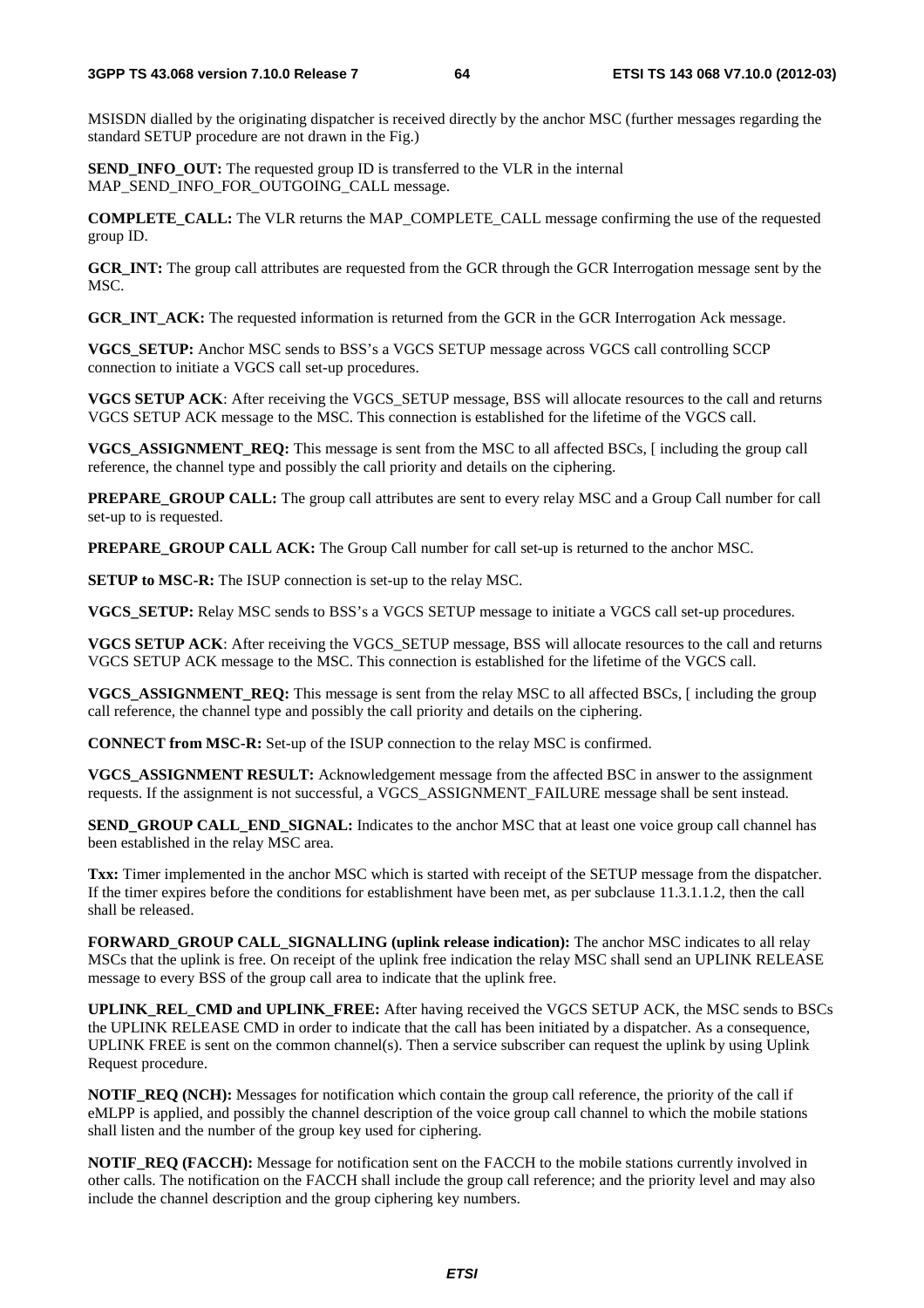**CONNECT:** Information to the originating that the VGCS is established with the related group call reference as the connected number.

**Periodic NOTIF\_REQ (NCH):** The notifications are sent periodically so that mobile stations moving into the area can join the voice group call.

**Periodic SACCH Info:** Periodic messages sent on SACCH. This message may include:

- information of changes of notifications;
- information used for cell re-selection.



### **Figure 4: Signalling information required for the voice group call uplink access in the anchor MSC without talker priority (normal case, without contention resolution)**

**UPLINK\_FREE:** This connectionless RR message is repeatedly sent by the BSS on the main signalling link (FACCH) to inform all mobile stations of the voice group call members that the uplink is free.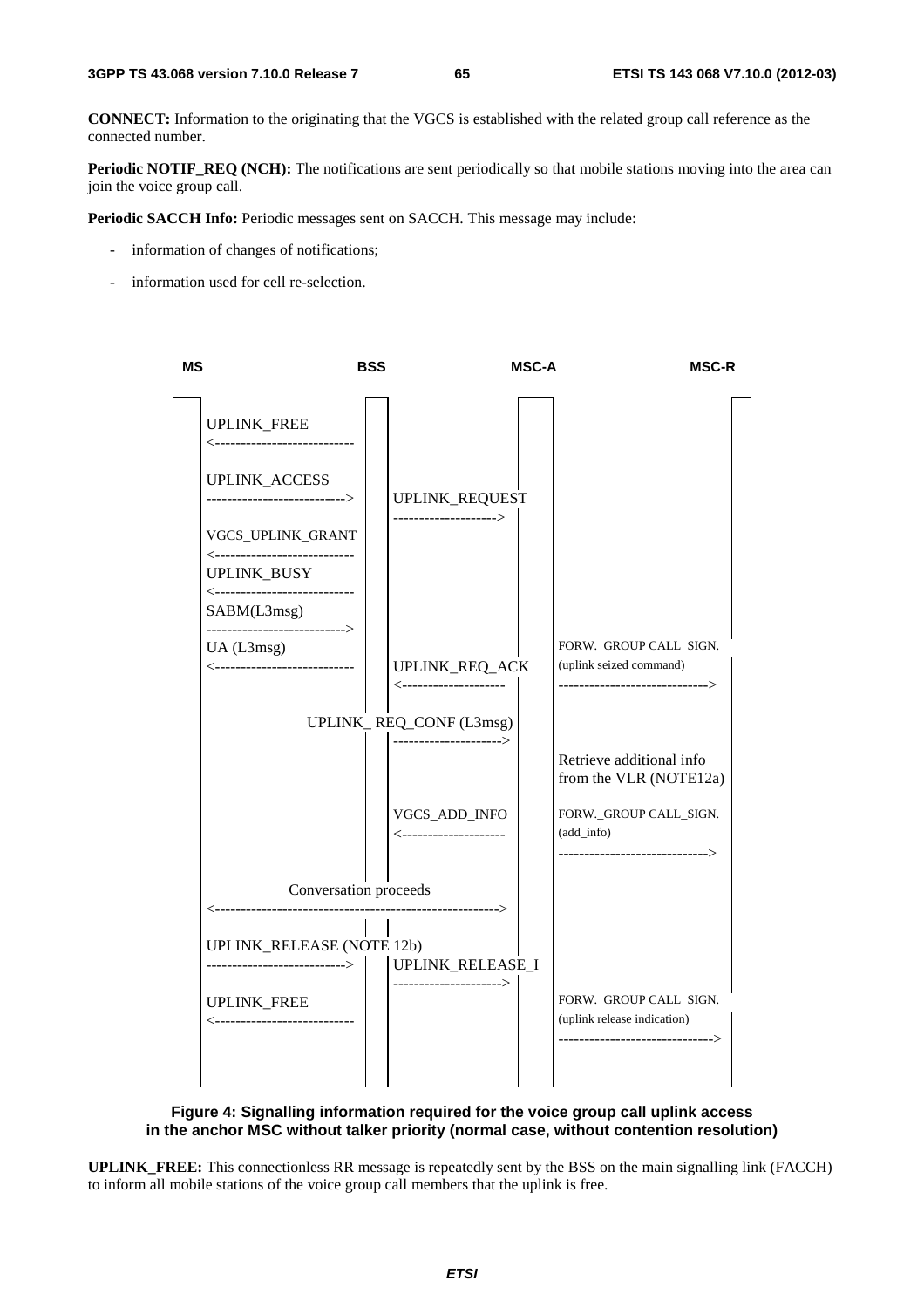**UPLINK\_ACCESS:** This is sent on the uplink of the voice group call channel using random access procedures. The UPLINK\_ACCESS message is similar to a channel request but sent on the group call channel uplink. The establishment cause for subsequent talker uplink request as defined in 3GPP TS 44.018 shall be used for this purpose. The mobile station may send repeated UPLINK\_ACCESS messages (see 3GPP TS 44.018).

**UPLINK\_REQUEST:** The request for the uplink is indicated to the MSC. Only one request per BSC shall be forwarded.

**VGCS\_UPLINK\_GRANT:** The reply to the uplink request sent on the voice group channel downlink containing information for synchronisation of the mobile station to the network and uplink access contention resolution. The VGCS\_UPLINK\_GRANT message shall therefore include a request reference (reflecting the UPLINK\_ACCESS) and the physical information required for transmission on the voice group call channel uplink. On receipt of a VGCS\_UPLINK\_GRANT, the related mobile station can start to send speech directly.

NOTE 11: UPLINK FREE messages are stopped immediately.

**UPLINK\_BUSY:** This connectionless RR message is sent on the downlink FACCH to inform all mobile stations that the uplink is now busy.

NOTE 12: The order of UPLINK BUSY and SABM message is independent.

**SABM(L3msg):** The layer 2 link is set up and layer 3 information on classmark and mobile station identity included.

**UA(L3msg):** The layer 2 link is acknowledged and the layer 3 information reflected for contention resolution.

**UPLINK\_REQUEST\_ACKNOWLEDGE:** The anchor MSC acknowledges the uplink to one BSC. If uplink requests have been made by more than one BSC or MSC-R, all remaining uplink requests shall be rejected by an UPLINK\_REJECT\_CMD which is not presented in figure 4. On reception of an UPLINK\_REJECT\_CMD the BSS shall send an UPLINK\_REL to the related mobile station, followed by an UPLINK\_BUSY to indicate to the mobile stations that the uplink is in use. The MSC shall send to other BSCs which did not send an uplink request an UPLINK\_SEIZED\_CMD message which is not presented in figure 4. On reception of an UPLINK\_SEIZED\_CMD the BSS shall send an UPLINK\_BUSY to indicate to the mobile stations that the uplink is in use.

**FORWARD** GROUP CALL SIGNALLING (uplink seized command): This message is sent to all relay MSCs, to inform all mobile stations roaming in parts of the group call area which are controlled by relay MSCs, that the uplink is now busy.

**UPLINK\_REQUEST\_CONFIRM:** The BSS confirms the uplink use to the MSC together with the mobile station identity.

NOTE 12a: In a RANflex configuration the uplink requesting subscriber's VMSC may be different from his current location area's group call serving MSC. In this case the retrieval of info from the (distant) VLR is done by means of the MAP service SEND\_GROUP\_CALL\_INFO.

**VGCS\_ADD\_INFO:** The MSC sends additional information about the new talking service subscriber to all BSCs. The BSCs broadcast ADD\_INFO messages containing the additional information to all listeners (not shown in figure 4).

**FORWARD\_GROUP CALL\_SIGNALLING (additional info):** This message is sent to all relay MSCs to provide information about the new talking service subscriber.

**Conversation proceeds:** Once the mobile station has control of the uplink, it shall be able to communicate directly. The two-way nature of the conference bridge will ensure that they are already connected to all appropriate downlink channels.

**UPLINK\_RELEASE:** When the service subscriber who has access to the uplink wants to release the channel, then a message indicating release of the uplink is required to be sent from the MS to the BSS on the FACCH.

NOTE 12b: For different cases of uplink release and the related message flows refer to Figure 6.b to 6.g.

**UPLINK\_RELEASE\_INDICATION:** The BSS informs the MSC on the uplink release.

**FORWARD\_GROUP CALL\_SIGNALLING (uplink release indication):** The anchor MSC indicates to all relay MSCs that the uplink is free. On receipt of the uplink free indication the relay MSC shall send an UPLINK RELEASE message to every BSS of the group call area to indicate that the uplink free.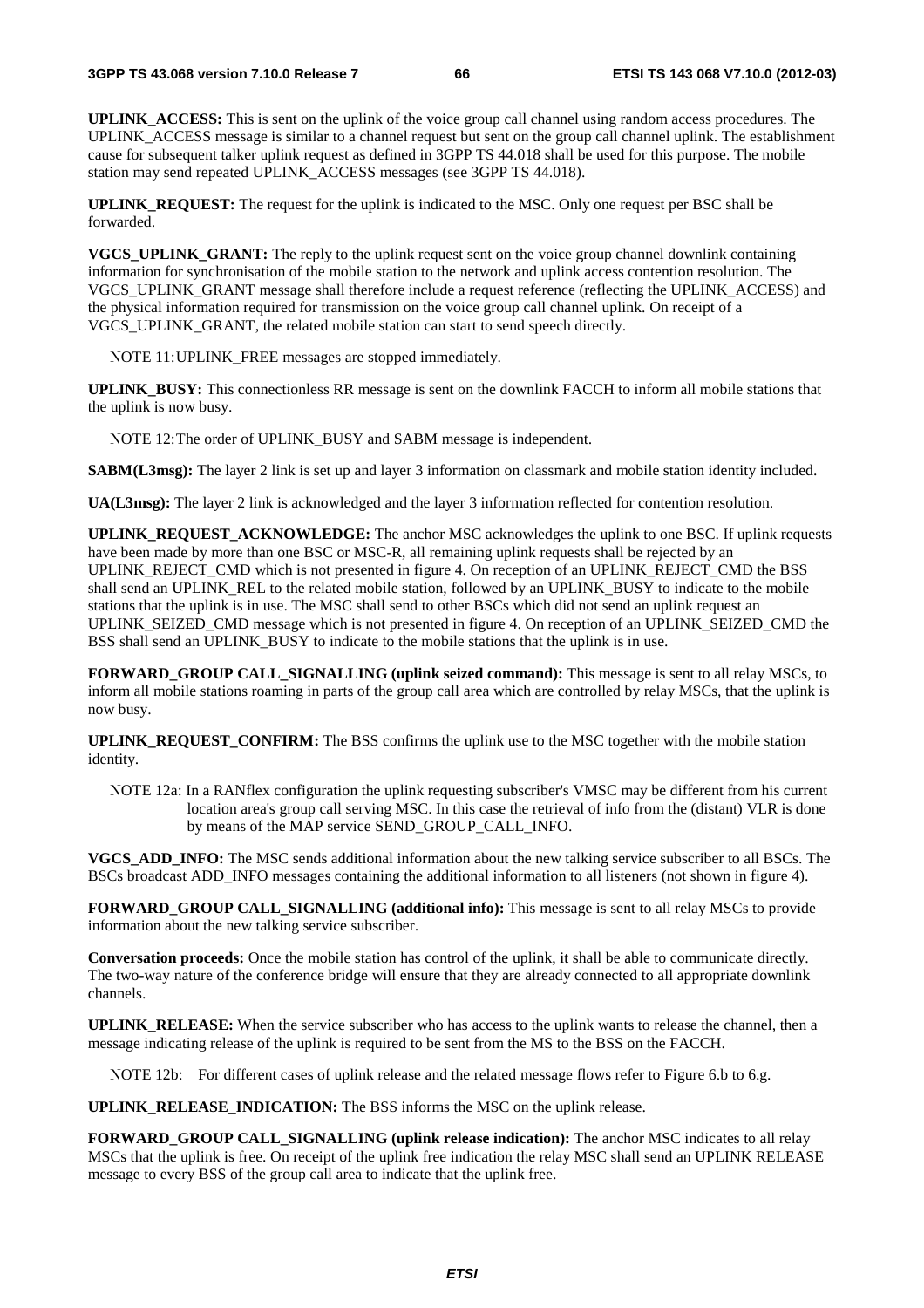| <b>MS</b>                                                                                                                                                                                                                   | <b>BSS</b> |                                                                                                                            | <b>MSC-A</b> | <b>MSC-R</b>                                                                                                                |
|-----------------------------------------------------------------------------------------------------------------------------------------------------------------------------------------------------------------------------|------------|----------------------------------------------------------------------------------------------------------------------------|--------------|-----------------------------------------------------------------------------------------------------------------------------|
| UPLINK_FREE<br><-----------------------------<br><b>UPLINK_ACCESS</b><br>(privileged subscriber<br>request)<br>--------------------------->                                                                                 |            |                                                                                                                            |              |                                                                                                                             |
| VGCS_UPLINK_GRANT<br><-----------------------------<br>UPLINK_BUSY<br>(privileged subscriber)<br><-----------------------------<br>SABM(L3msg)<br>-------------------------><br>UA(L3msg)<br><----------------------------- | (L3msg,    | UPLINK_REQUEST<br>privileged subscriber)<br>(NOTE 16)<br>-------------------->                                             |              | MSC-A checks<br>subscription for group ID<br>and talker priority and<br>retrieves additional info<br>from VLR (NOTE 16a)    |
|                                                                                                                                                                                                                             |            | UPLINK_REQ_ACK<br>(privileged subscriber)<br><----------------------<br>VGCS_ADD_INFO<br><i>&lt;----------------------</i> |              | FORW._GROUP CALL_SIGN.<br>(uplink seized command,<br>privileged subscriber,<br>add info)<br>------------------------------> |
| Conversation proceeds with talker priority<br>"privileged subscriber"                                                                                                                                                       |            | --------------->                                                                                                           |              |                                                                                                                             |
| ASSIGNMENT_CMD<br><-----------------------------<br>ASSIGNMENT_COMP<br>----------------------------->                                                                                                                       |            | ASS_REQ<br><---------------------<br>ASS_COMP<br>--------------------->                                                    |              | Dedicated channel<br>Assignment                                                                                             |
| <b>UPLINK_RELEASE (NOTE 18)</b><br>(privileged subscriber)<br>-----------------------------><br>UPLINK_FREE<br><----------------------------                                                                                |            | UPLINK_RELEASE_I<br>(privileged subscriber)<br>----------------------->                                                    |              | FORW._GROUP CALL_SIGN.<br>(uplink release indication)<br>----------------------------->                                     |

NOTE: The figure describes the handling, if MSC decides to have a subsequent talker on a dedicated channel.

**Figure 4a: Signalling information required for the voice group call uplink access in the anchor MSC with talker priority "privileged subscriber" (normal case, without contention resolution, subsequent talker on dedicated channel)**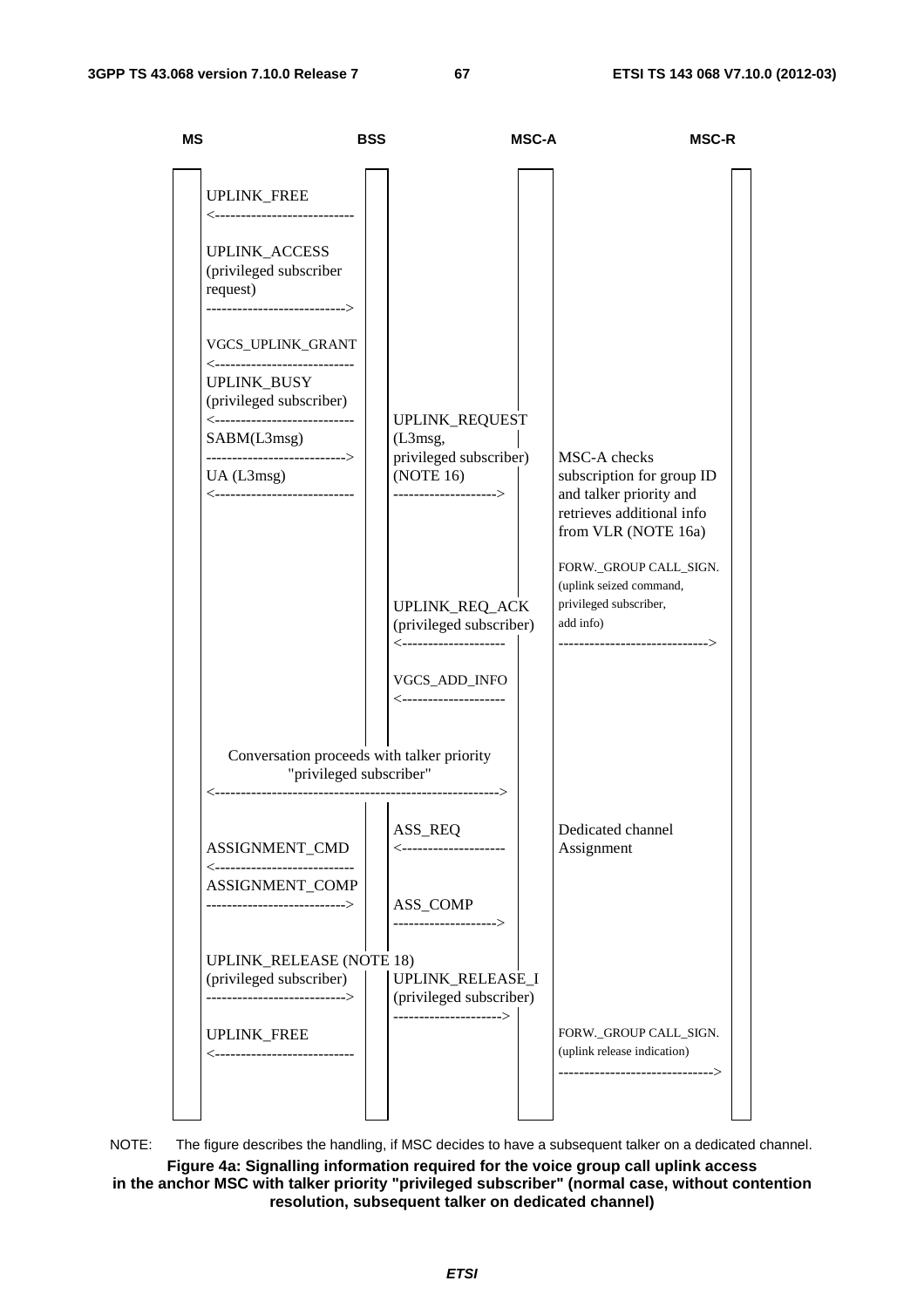**UPLINK\_FREE:** This connectionless RR message is repeatedly sent by the BSS on the main signalling link (FACCH) to inform all mobile stations of the voice group call members that the uplink is free.

**UPLINK\_ACCESS:** This is sent on the uplink of the voice group call channel using random access procedures. The UPLINK\_ACCESS message is similar to a channel request but sent on the group call channel uplink. The establishment cause for a privileged subscriber request as defined in 3GPP TS 44.018 shall be used for this purpose. The mobile station may send repeated UPLINK\_ACCESS messages (see 3GPP TS 44.018).

**VGCS\_UPLINK\_GRANT:** The reply to the uplink request sent on the voice group channel downlink containing information for synchronisation of the mobile station to the network and uplink access contention resolution. The VGCS\_UPLINK\_GRANT message shall therefore include a request reference (reflecting the UPLINK\_ACCESS) and the physical information required for transmission on the voice group call channel uplink. On receipt of a VGCS\_UPLINK\_GRANT, the related mobile station can start to send speech directly.

NOTE 13: UPLINK FREE messages are stopped immediately.

**UPLINK\_BUSY:** This connectionless RR message is sent on the downlink FACCH to inform all mobile stations that the uplink is now busy. If the network supports talker priorities, then the UPLINK\_BUSY indicates the talker priority of the current talking service subscriber to all listening service subscribers and additionally, if the emergency mode is set in the network, the emergency mode indication. The message is repeated on the FACCH every T1 seconds.

NOTE 14: The order of UPLINK BUSY and SABM message is independent.

**SABM(L3msg):** The layer 2 link is set up and layer 3 information on classmark and mobile station identity included.

**UA(L3msg):** The layer 2 link is acknowledged and the layer 3 information reflected for contention resolution.

NOTE 15: Dedicated signalling connection on the main DCCH needs to be established.

**UPLINK\_REQUEST:** The request for the uplink containing the MS identity and the talker priority is indicated to the MSC. Only one request per BSS shall be forwarded.

- NOTE 16: As the BSS supports the use of talker priorities and receives from the MS a talker priority different from "normal subscriber", the BSS delays the sending of the UPLINK\_REQUEST message to the MSC, until SABM(L3msg) with the MS identity is received from the MS. Then the BSS includes the layer 3 message, the talker priority, and the cell identity of the cell where the UPLINK\_ACCESS message was received in the UPLINK\_REQUEST message. In this case the UPLINK\_REQUEST\_CONFIRM message may be omitted by the BSS.
- NOTE 16a: In a RANflex configuration the uplink requesting subscriber's VMSC may be different from his current location area's group call serving MSC. In this case the retrieval of info from the (distant) VLR is done by means of the MAP service SEND\_GROUP\_CALL\_INFO.

**UPLINK\_REQUEST\_ACKNOWLEDGE:** The anchor MSC acknowledges the uplink to one BSC. If uplink requests have been made by more than one BSC or MSC-R, all remaining uplink requests shall be rejected by an UPLINK\_REJECT\_CMD which is not presented in figure 4a. On reception of an UPLINK\_REJECT\_CMD the BSS shall send an UPLINK\_REL to the related mobile station, followed by an UPLINK\_BUSY to indicate to the mobile stations that the uplink is in use. The MSC shall send to other BSCs which did not send an uplink request an UPLINK\_SEIZED\_CMD message which is not presented in figure 4a. On reception of an UPLINK\_SEIZED\_CMD the BSS shall send an UPLINK\_BUSY to indicate to the mobile stations that the uplink is in use.

The anchor MSC may also include additional information about the new talking service subscriber in the UPLINK\_REQUEST\_ACKNOWLEDGE, UPLINK\_REJECT\_CMD and UPLINK\_SEIZED\_CMD messages, if the information is available when sending these messages. The BSS may include the additional information in the UPLINK BUSY messages, if the information is available when sending these messages and there is sufficient space available in the messages.

**FORWARD\_GROUP CALL\_SIGNALLING (uplink seized command, privileged subscriber, additional info):**  This message is sent to all relay MSCs, to inform all mobile stations roaming in parts of the group call area which are controlled by relay MSCs that the uplink is now busy for a talker with talker priority "privileged subscriber". Furthermore, the message provides additional information about the new talking service subscriber, if available.

**UPLINK\_REQUEST\_CONFIRM:** The BSS confirms the uplink use to the MSC together with the mobile station identity.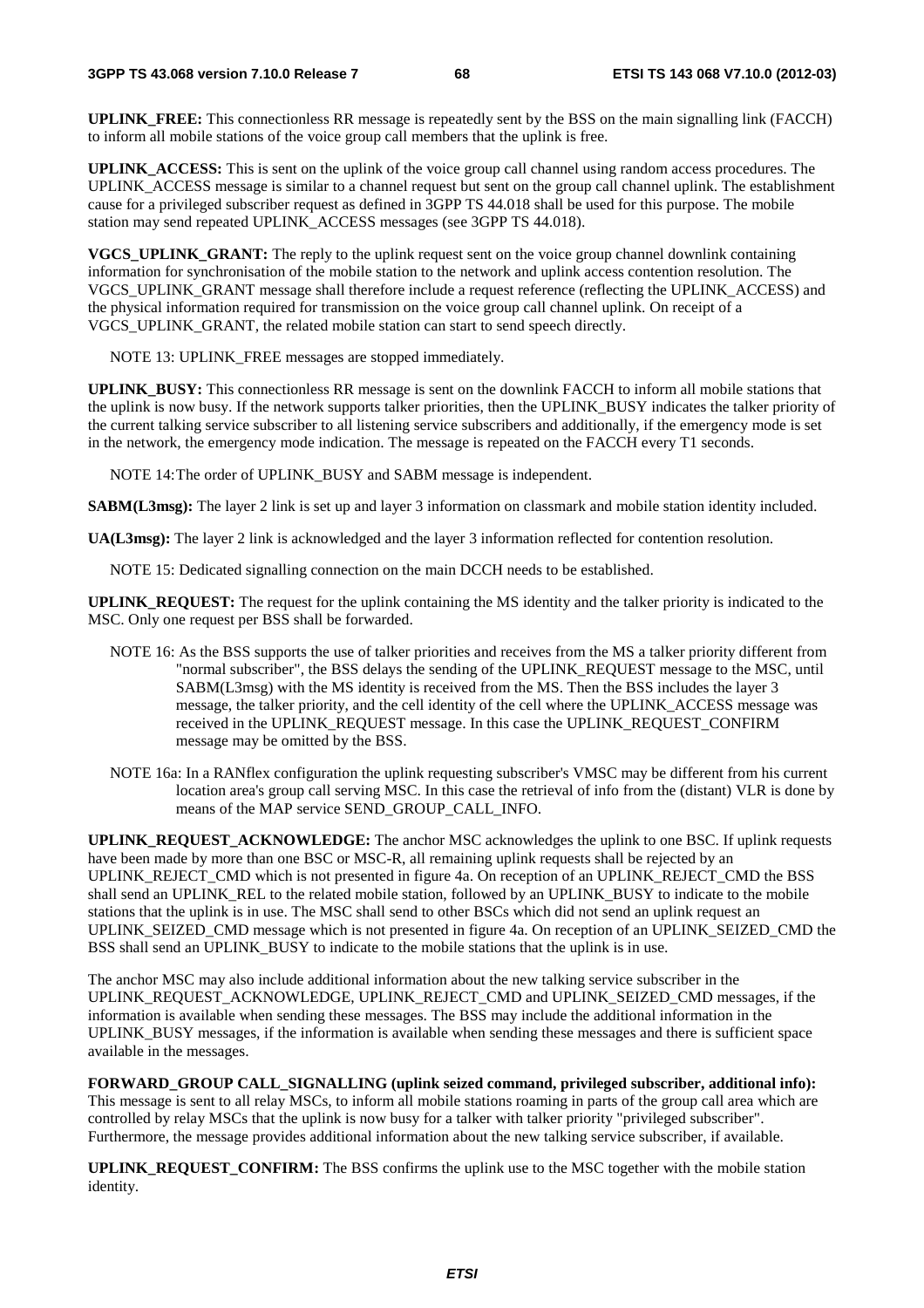**ASS\_REQ:** This message contains details of the resource(s) required for the dedicated connection.

**ASSIGNMENT\_CMD**: This message contains details of the resource(s) required and triggers the assignment procedure of the dedicated channel at the MS.

**ASSIGNMENT\_COMP**: Standard message.

ASS COMP: Standard message.

**VGCS\_ADD\_INFO:** The MSC sends additional information about the new talking service subscriber to all BSCs, unless the information was already included in the UPLINK\_REQUEST\_ACKNOWLEDGE, UPLINK\_REJECT\_CMD and UPLINK\_SEIZED\_CMD messages. The BSCs broadcast ADD\_INFO messages containing the additional information to all listeners (not shown in figure 4a) , unless the information was already included in the UPLINK\_BUSY messages.

**Conversation proceeds:** Once the mobile station has control of the uplink, it shall be able to communicate directly. The two-way nature of the conference bridge will ensure that they are already connected to all appropriate downlink channels.

**UPLINK\_RELEASE:** When the service subscriber who has access to the uplink wants to release the channel, then a message indicating release of the uplink is required to be sent from the MS to the BSS on the FACCH.

NOTE 17: For different cases of uplink release and the related message flows refer to Figure 6b to 6g.

**UPLINK\_RELEASE\_INDICATION:** The BSS informs the MSC of the uplink release.

**FORWARD\_GROUP CALL\_SIGNALLING (uplink release indication):** The anchor MSC indicates to all relay MSCs that the uplink is free. On receipt of the uplink free indication the relay MSC shall send an UPLINK RELEASE message to every BSS of the group call area to indicate that the uplink free.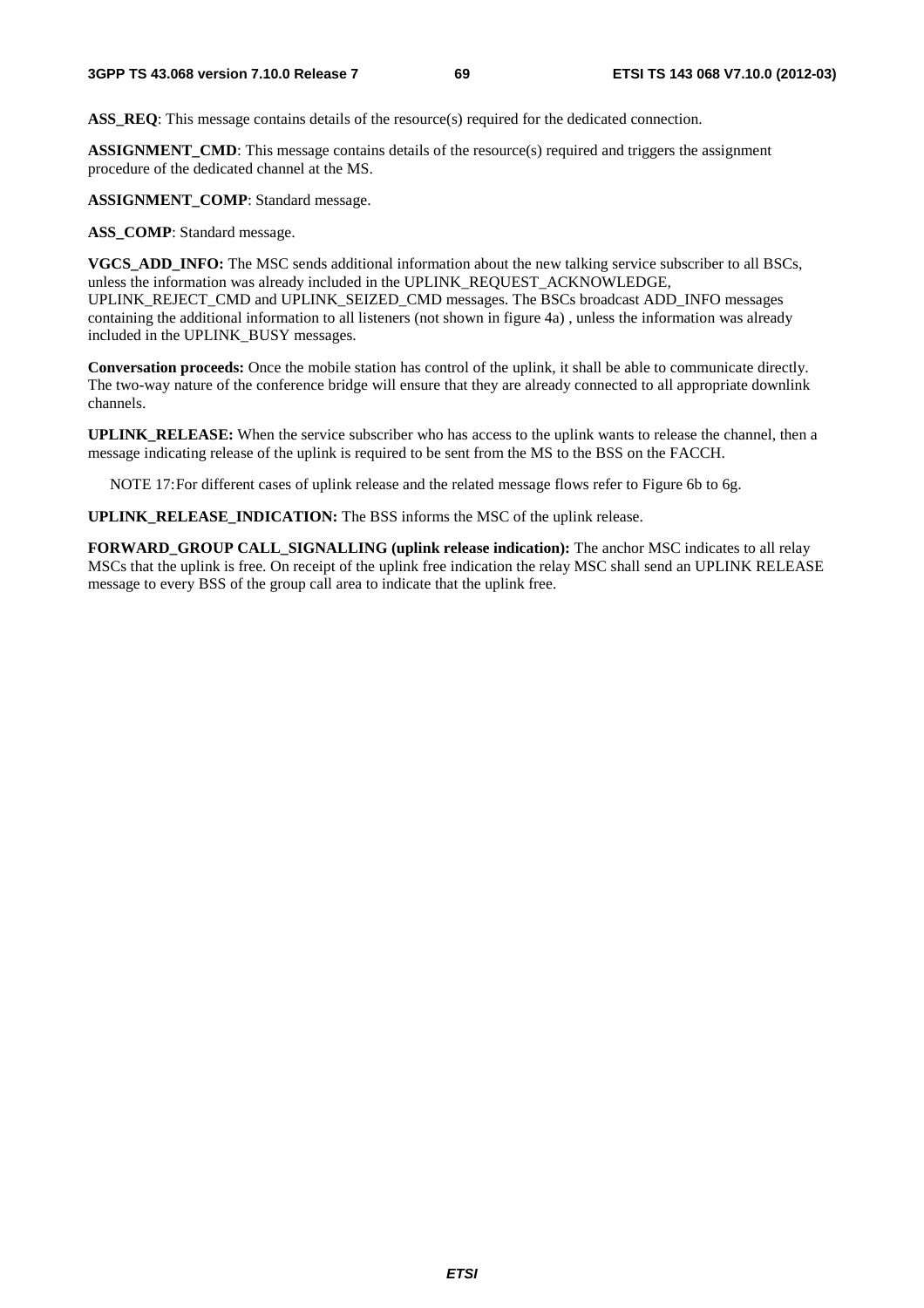| MS                                                                                                                         | BSS                  | <b>MSC-A</b>                                                                                | <b>MSC-R</b>                                                                                                               |  |
|----------------------------------------------------------------------------------------------------------------------------|----------------------|---------------------------------------------------------------------------------------------|----------------------------------------------------------------------------------------------------------------------------|--|
| Conversation proceeds with talker priority<br>"normal subscriber"                                                          |                      |                                                                                             |                                                                                                                            |  |
| <b>UPLINK_ACCESS</b><br>(emergency subscriber<br>request)<br>--------------------------->                                  |                      |                                                                                             |                                                                                                                            |  |
| VGCS_UPLINK_GRANT<br><----------------------------                                                                         |                      |                                                                                             |                                                                                                                            |  |
| UPLINK_BUSY<br>(emergency subscriber)<br><----------------------------                                                     |                      | UPLINK_REQUEST                                                                              |                                                                                                                            |  |
| SABM(L3msg)<br>--------------------------->                                                                                | (L3 <sub>msg</sub> , | emergency subscriber)                                                                       |                                                                                                                            |  |
| UA(L3msg)<br><-----------------------------                                                                                | (NOTE 20)            | -------------------->                                                                       | MSC-A checks<br>subscription for group ID                                                                                  |  |
| UPLINK_BUSY<br>(emergency subscriber,<br>emergency mode<br>indication)                                                     | indication)          | <b>UPLINK REQ ACK</b><br>(emergency subscriber,<br>emergency mode<br><--------------------- | and talker priority and<br>retrieves additional info<br>from VLR (NOTE 20a)                                                |  |
| <----------------------------                                                                                              |                      |                                                                                             | FORW._GROUP CALL_SIGN.<br>(uplink seized command,<br>emergency subscriber,<br>add info)<br>------------------------------> |  |
|                                                                                                                            |                      | VGCS_ADD_INFO<br><----------------------<br>VGCS_ADD_INFO<br><----------------------        | Distribution of the<br>additional info to the<br>listeners<br>and<br>to the previous talker                                |  |
| Conversation proceeds with talker priority                                                                                 |                      |                                                                                             |                                                                                                                            |  |
| "emergency subscriber"                                                                                                     |                      | ----------------------->                                                                    |                                                                                                                            |  |
| ASSIGNMENT_CMD<br><-----------------------------                                                                           | ASS_REQ              | <i>&lt;----------------------</i>                                                           | Dedicated channel<br>assignment for the new<br>talker                                                                      |  |
| ASSIGNMENT_COMP<br>---------------------------->                                                                           | ASS_COMP             |                                                                                             |                                                                                                                            |  |
| <b>CHAN_RELEASE</b><br>(emergency subscriber,<br>emergency mode<br>Indication, add info)<br><----------------------------- | CLR_CMD<br>CLR_COMP  | <---------------------                                                                      | Release of the dedicated<br>channel of the previous                                                                        |  |
| <b>DISC</b><br>--------------------------->                                                                                |                      | ------------------->                                                                        | talker                                                                                                                     |  |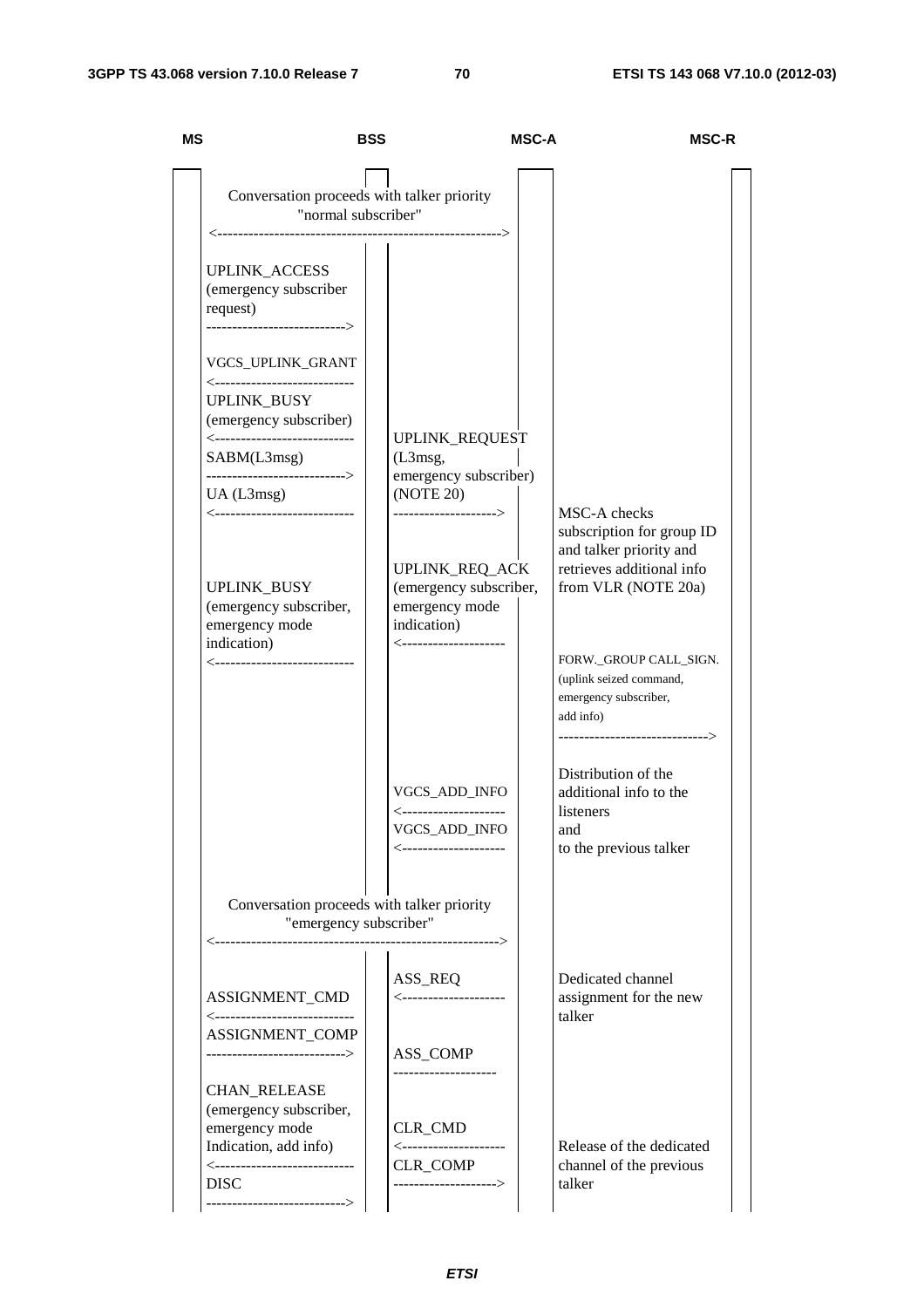| <b>SCCP_RLSD</b> |
|------------------|
|                  |
| <b>SCCP_RLC</b>  |
|                  |
|                  |
|                  |

### NOTE: The figure describes the handling, if the MSC decides to have a subsequent talker on a dedicated channel. **Figure 4b: Signalling information required for the voice group call uplink access in the anchor MSC with talker priority "emergency subscriber" and pre-emption of the current talker (normal case, subsequent talker on dedicated channel, without contention resolution)**

**UPLINK\_ACCESS:** This is sent on the uplink of the voice group call channel using random access procedures. The UPLINK ACCESS message is similar to a channel request but sent on the group call channel uplink. The establishment cause for an emergency subscriber request as defined in 3GPP TS 44.018 shall be used for this purpose. The mobile station may send repeated UPLINK\_ACCESS messages (see 3GPP TS 44.018).

**VGCS** UPLINK GRANT: The reply to the uplink request sent on the voice group channel downlink containing information for synchronisation of the mobile station to the network and uplink access contention resolution. The VGCS\_UPLINK\_GRANT message shall therefore include a request reference (reflecting the UPLINK\_ACCESS) and the physical information required for transmission on the voice group call channel uplink. On receipt of a VGCS\_UPLINK\_GRANT, the related mobile station can start to send speech directly.

**UPLINK\_BUSY:** This connectionless RR message is sent on the downlink FACCH to inform all mobile stations that the uplink is now busy. UPLINK\_BUSY indicates the talker priority "emergency subscriber" of the new talking service subscriber to all listening service subscribers.

NOTE 18: The order of UPLINK\_BUSY and SABM message is independent.

**SABM(L3msg):** The layer 2 link is set up and layer 3 information on classmark and mobile station identity included.

**UA(L3msg):** The layer 2 link is acknowledged and the layer 3 information reflected for contention resolution.

NOTE 19: Dedicated signalling connection on the main DCCH needs to be established.

**UPLINK\_REQUEST:** The request for the uplink containing the MS identity and the talker priority is indicated to the MSC. Only one request per BSS shall be forwarded.

- NOTE 20: As the BSS supports the use of talker priorities and receives from the MS a talker priority different from "normal subscriber", the BSS delays the sending of the UPLINK\_REQUEST message to the MSC, until SABM(L3msg) with the MS identity is received from the MS. Then the BSS includes the layer 3 message, the talker priority, and the cell identity of the cell where the UPLINK\_ACCESS message was received in the UPLINK\_REQUEST message. In this case the UPLINK\_REQUEST\_CONFIRM message may be omitted by the BSS.
- NOTE 20a: In a RANflex configuration the uplink requesting subscriber's VMSC may be different from his current location area's group call serving MSC. In this case the retrieval of info from the (distant) VLR is done by means of the MAP service SEND\_GROUP\_CALL\_INFO.

**UPLINK\_REQUEST\_ACKNOWLEDGE:** The anchor MSC acknowledges the uplink to one BSC, including the talker priority and the emergency mode indication. If uplink requests have been made by more than one BSC or MSC-R, all remaining uplink requests shall be rejected by an UPLINK\_REJECT\_CMD with an emergency mode indication (not presented in figure 4b). On reception of an UPLINK\_REJECT\_CMD the BSS shall send an UPLINK\_REL to the related mobile station, followed by an UPLINK\_BUSY to indicate to the mobile stations that the uplink is in use. The MSC shall send to other BSCs which did not send an uplink request an UPLINK\_SEIZED\_CMD message with an emergency mode indication (not presented in figure 4b). On reception of an UPLINK SEIZED CMD the BSS shall send an UPLINK\_BUSY to indicate to the mobile stations that the uplink is in use.

The anchor MSC may also include additional information about the new talking service subscriber in the UPLINK\_REQUEST\_ACKNOWLEDGE, UPLINK\_REJECT\_CMD and UPLINK\_SEIZED\_CMD messages, if the information is available when sending these messages. The BSS may include the additional information in the UPLINK BUSY messages, if the information is available when sending these messages and there is sufficient space available in the messages.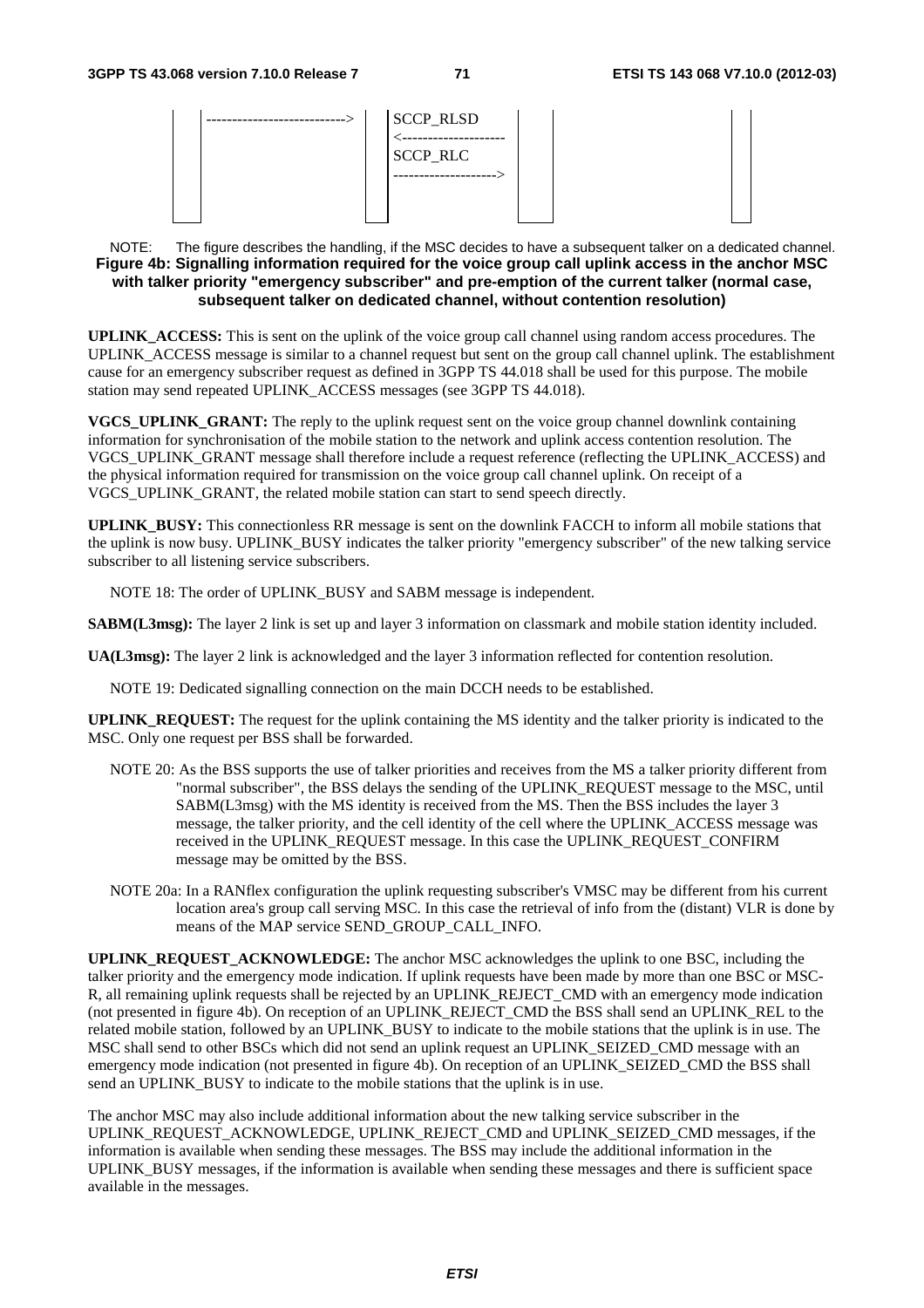**UPLINK\_BUSY:** This connectionless RR message is sent on the downlink FACCH to inform all mobile stations that the uplink is now busy with talker priority "emergency subscriber" and that the emergency mode is set in the network. The message is repeated on the FACCH every T1 seconds.

**FORWARD** GROUP CALL SIGNALLING (uplink seized command, emergency subscriber, add info): This message is sent to all relay MSCs, to inform all mobile stations roaming in parts of the group call area which are controlled by relay MSCs, that the uplink is now busy for a talker with talker priority "emergency subscriber" and that the emergency mode indication shall be signalled. Furthermore, the message provides additional information about the new talking service subscriber, if available.

**ASS\_REQ**: This message contains details of the resource(s) required for the dedicated connection.

**ASSIGNMENT** CMD: This message contains details of the resource(s) required and triggers the assignment procedure of the dedicated channel at the MS.

**ASSIGNMENT\_COMP**: Standard message.

ASS COMP: Standard message.

**VGCS\_ADD\_INFO:** The MSC sends additional information about the new talking service subscriber to all BSCs, unless the information was already included in the UPLINK\_REQUEST\_ACKNOWLEDGE, UPLINK\_REJECT\_CMD and UPLINK\_SEIZED\_CMD messages. The BSCs broadcast ADD\_INFO messages containing the additional information to all listeners (not shown in figure 4b) , unless the information was already included in the UPLINK\_BUSY messages.Additionally, the MSC sends the additional information on the dedicated connection for the previous talker, before this connection is released.

**CLEAR COMMAND:** The MSC requests the BSS to clear radio and terrestrial resources associated with previous talker.

**CLEAR\_COMP**: Standard message.

**CHAN\_RELEASE:** The BSS sends a channel release message to the previous talker's mobile station including the channel description of the voice group call channel to which the mobile station shall tune to. Additionally the BSS includes the talker priority of the new talker and the additional information, if available, and the emergency mode indication, if applicable.

**DISC:** Two layer 2 disconnect messages shall be sent by the mobile station to the network.

**SCCP\_RLSD**: Standard message.

**SCCP\_RLC**: Standard message.

**Conversation proceeds:** Once the mobile station has control of the uplink, it shall be able to communicate directly. The two-way nature of the conference bridge will ensure that they are already connected to all appropriate downlink channels.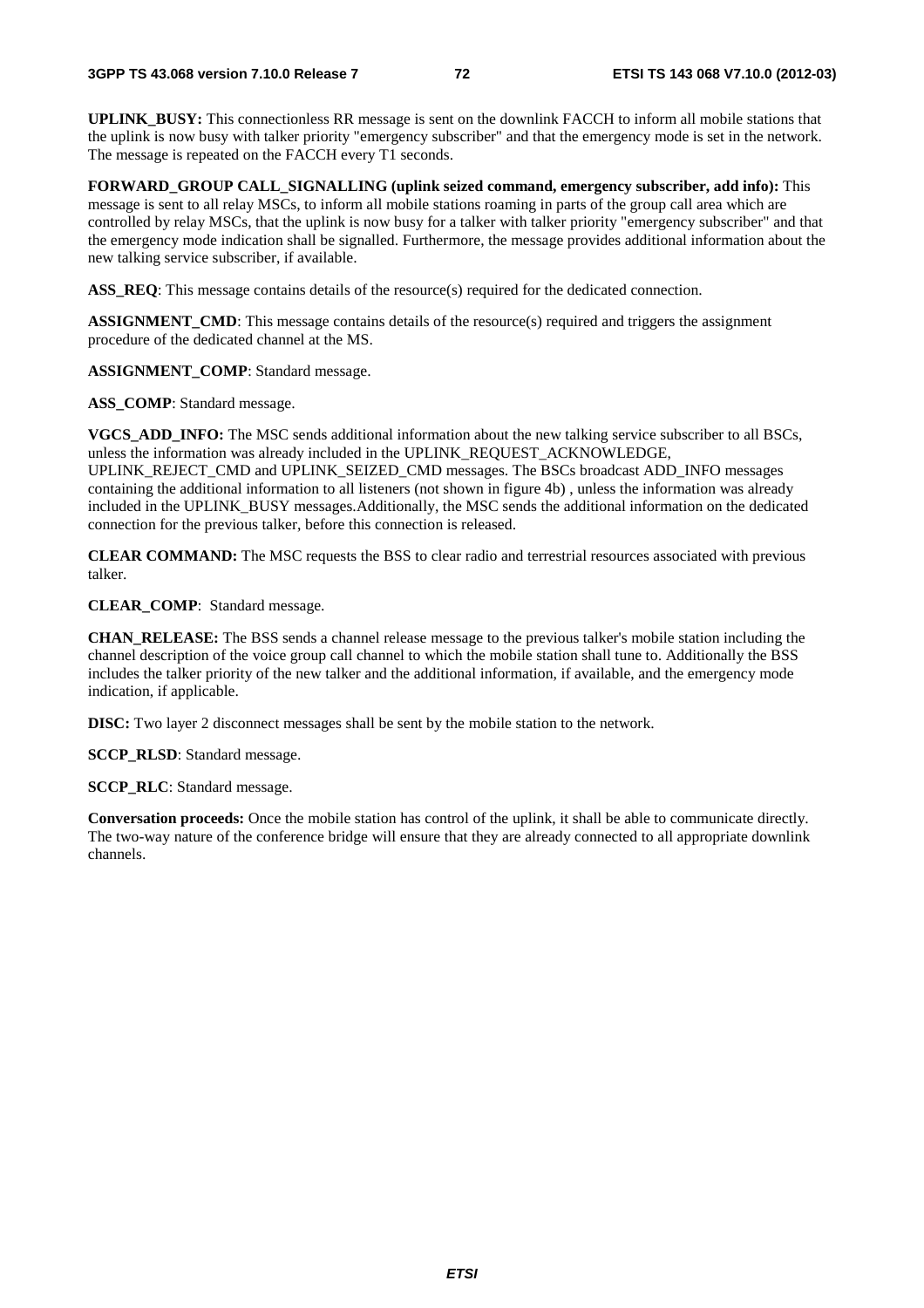

**Figure 4c: Signalling information required for the voice group call uplink access in the anchor MSC with "emergency mode reset request"** 

**UPLINK\_ACCESS:** This is sent on the uplink of the voice group call channel using random access procedures. The UPLINK ACCESS message is similar to a channel request but sent on the group call channel uplink. The establishment cause for emergency mode reset request as defined in 3GPP TS 44.018 shall be used for this purpose.

**EMERGENCY\_RESET\_IND:** The reception of an emergency mode reset request is indicated to the MSC. Only one request per BSC shall be forwarded.

- NOTE 21: The BSS delays the sending of the EMERGENCY\_RESET\_IND message to the MSC, until SABM(L3msg) with the MS identity is received from the MS. Then the BSS includes the layer 3 message and the cell identity of the cell where the UPLINK\_ACCESS message was received in the EMERGENCY\_RESET\_IND message.
- NOTE 21a: In a RANflex configuration the uplink requesting subscriber's VMSC may be different from his current location area's group call serving MSC. In this case the retrieval of info from the (distant) VLR is done by means of the MAP service SEND\_GROUP\_CALL\_INFO.

**VGCS\_UPLINK\_GRANT:** The reply to the uplink request sent on the voice group channel downlink containing information for synchronisation of the mobile station to the network and uplink access contention resolution. The VGCS\_UPLINK\_GRANT message shall therefore include a request reference (reflecting the UPLINK\_ACCESS) and the physical information required for transmission on the voice group call channel uplink.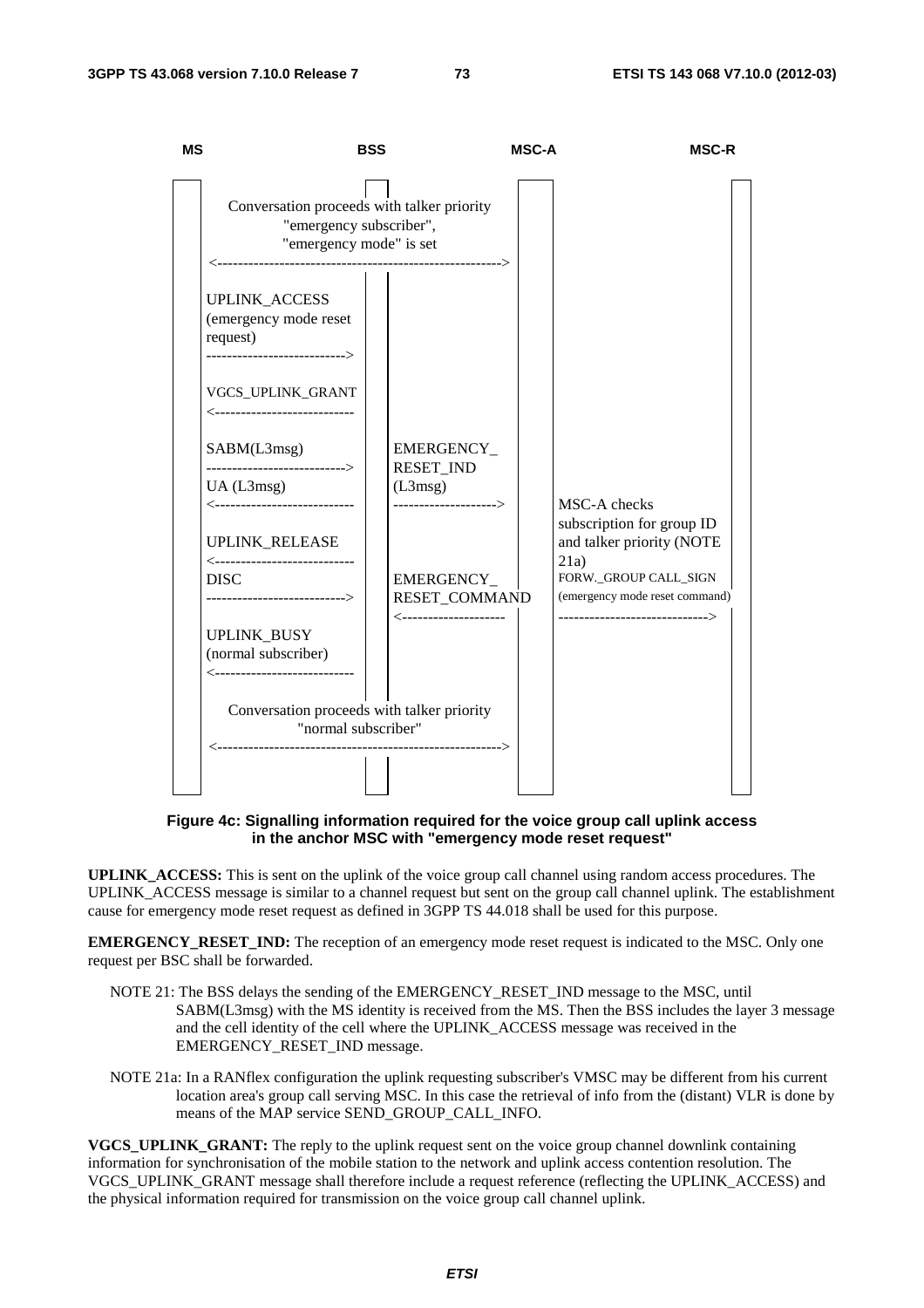**SABM(L3msg):** The layer 2 link is set up and layer 3 information on classmark and mobile station identity included.

**UA(L3msg):** The layer 2 link is acknowledged and the layer 3 information reflected for contention resolution.

**UPLINK\_RELEASE:** When the BSS has forwarded the emergency mode reset request it releases the layer 2 link. A message indicating release of the uplink is required to be sent from the BSS to the MS on the FACCH.

**EMERGENCY RESET\_COMMAND:** The anchor MSC commands all BSCs involved in the voice group call to reset the emergency mode. If the BSC receives an EMERGENCY\_RESET\_COMMAND message, it changes the content of the NCH to indicate "no emergency mode" and the talker priority of the current talking service subscriber to "normal subscriber", if the previous uplink status was uplink busy with talker priority "emergency subscriber".

**FORWARD** GROUP CALL SIGNALLING (emergency mode reset command): This message is sent to all relay MSCs, to inform all BSCs controlled by relay MSCs that the emergency mode indication shall not be sent any longer and that the talker priority of the current talking service subscriber is changed to "normal subscriber", if the previous uplink status was uplink busy with talker priority "emergency subscriber".

**UPLINK\_BUSY:** This connectionless RR message is sent on the downlink FACCH to inform all mobile stations that the voice group call is no longer in emergency mode and that the talker priority was changed to "normal subscriber", if the previous uplink status was uplink busy with talker priority "emergency subscriber". The message is repeated on the FACCH every T1 seconds.

**Conversation proceeds:** The conversation of the current talker is not interrupted.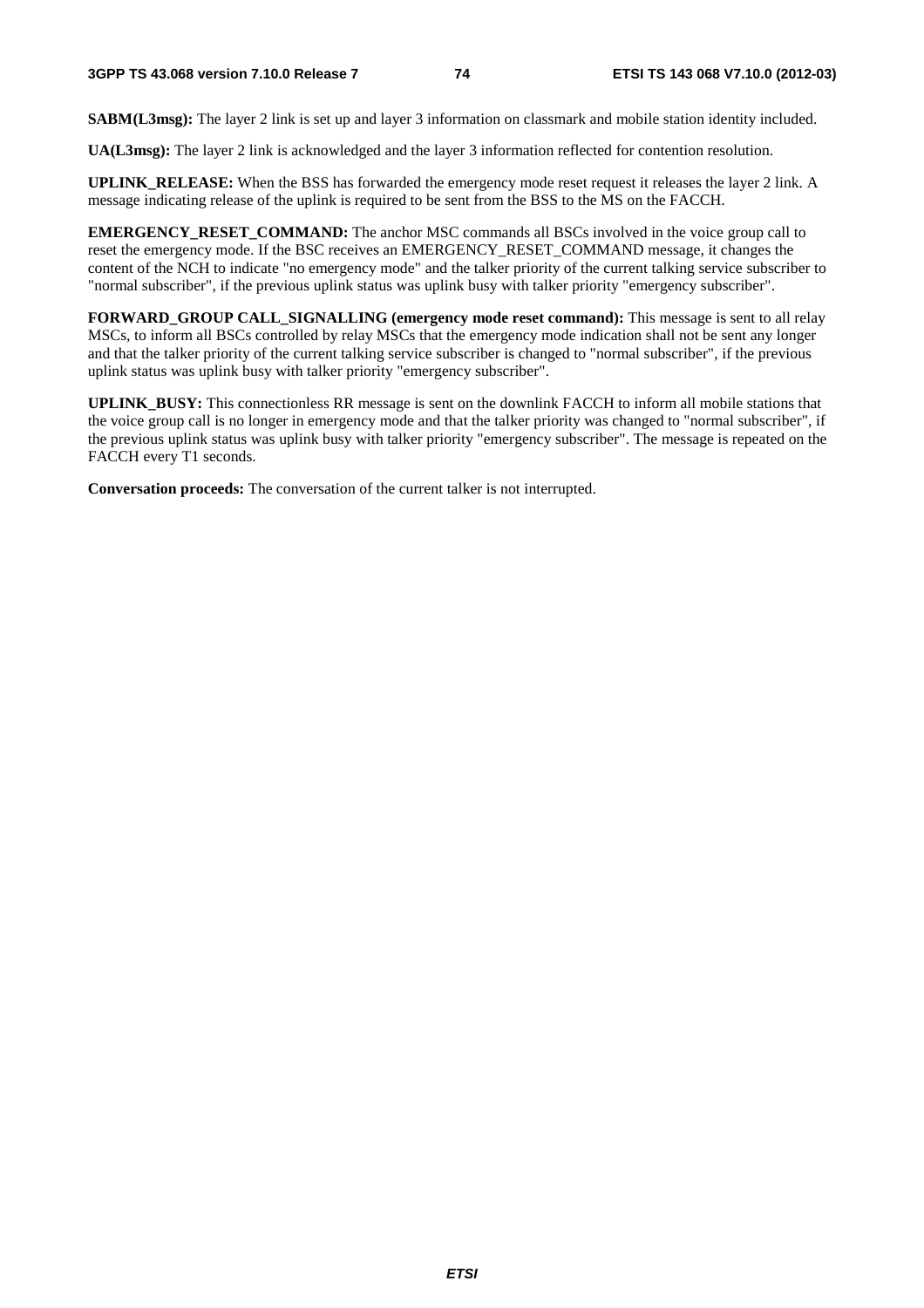| <b>MS</b> | <b>BSS</b>                                                                                                                                                                                                                                                                                               |                                                                                                                    | <b>MSC-A</b> | <b>MSC-R</b>                                                                                                                                                                           |
|-----------|----------------------------------------------------------------------------------------------------------------------------------------------------------------------------------------------------------------------------------------------------------------------------------------------------------|--------------------------------------------------------------------------------------------------------------------|--------------|----------------------------------------------------------------------------------------------------------------------------------------------------------------------------------------|
|           | Conversation proceeds with talker priority<br>"normal subscriber"                                                                                                                                                                                                                                        |                                                                                                                    |              |                                                                                                                                                                                        |
|           | MS leaves the group call<br>RACH(CHAN_REQ)<br>-------------------------->                                                                                                                                                                                                                                |                                                                                                                    |              |                                                                                                                                                                                        |
|           | IMM_ASS<br><-----------------------------<br>SABM(Priority Uplink<br>Request)<br>--------------------------->                                                                                                                                                                                            | UPLINK_REQUEST                                                                                                     |              |                                                                                                                                                                                        |
|           | UA(Priority Uplink Req)<br>---------------------------                                                                                                                                                                                                                                                   | privileged subscriber)<br>.<br>---------------------->                                                             |              |                                                                                                                                                                                        |
|           | <b>CHAN_RELEASE</b><br><----------------------------<br><b>DISC</b><br>-------------------------><br><b>UA</b><br>---------------------------                                                                                                                                                            |                                                                                                                    |              |                                                                                                                                                                                        |
|           | MS rejoins the group call<br>UPLINK_RELEASE<br><-----------------------------<br><b>DISC</b><br>---------------------------><br>UA <sub>1</sub><br><-----------------------------<br>VGCS_UPLINK_GRANT<br><-----------------------------<br>UPLINK_BUSY<br><-----------------------------<br>SABM(L3msg) | UPLINK_REQ_ACK<br>(privileged subscriber)<br>$\langle$ ---------------------<br><b>Current Talker</b><br>Released: |              | Retrieve additional info<br>From the VLR (NOTE<br>21b)<br>FORW. GROUP CALL<br>SIGNAL (uplink seized<br>command, privileged<br>subscriber, add info)<br>------------------------------> |
|           | ---------------------------><br>UA (L3msg)<br><----------------------------                                                                                                                                                                                                                              | UPLINK_REQ_CONF (L3msg)<br>----------------------><br><b>VGCS ADD INFO</b><br>$\lt$ ---------------------          |              |                                                                                                                                                                                        |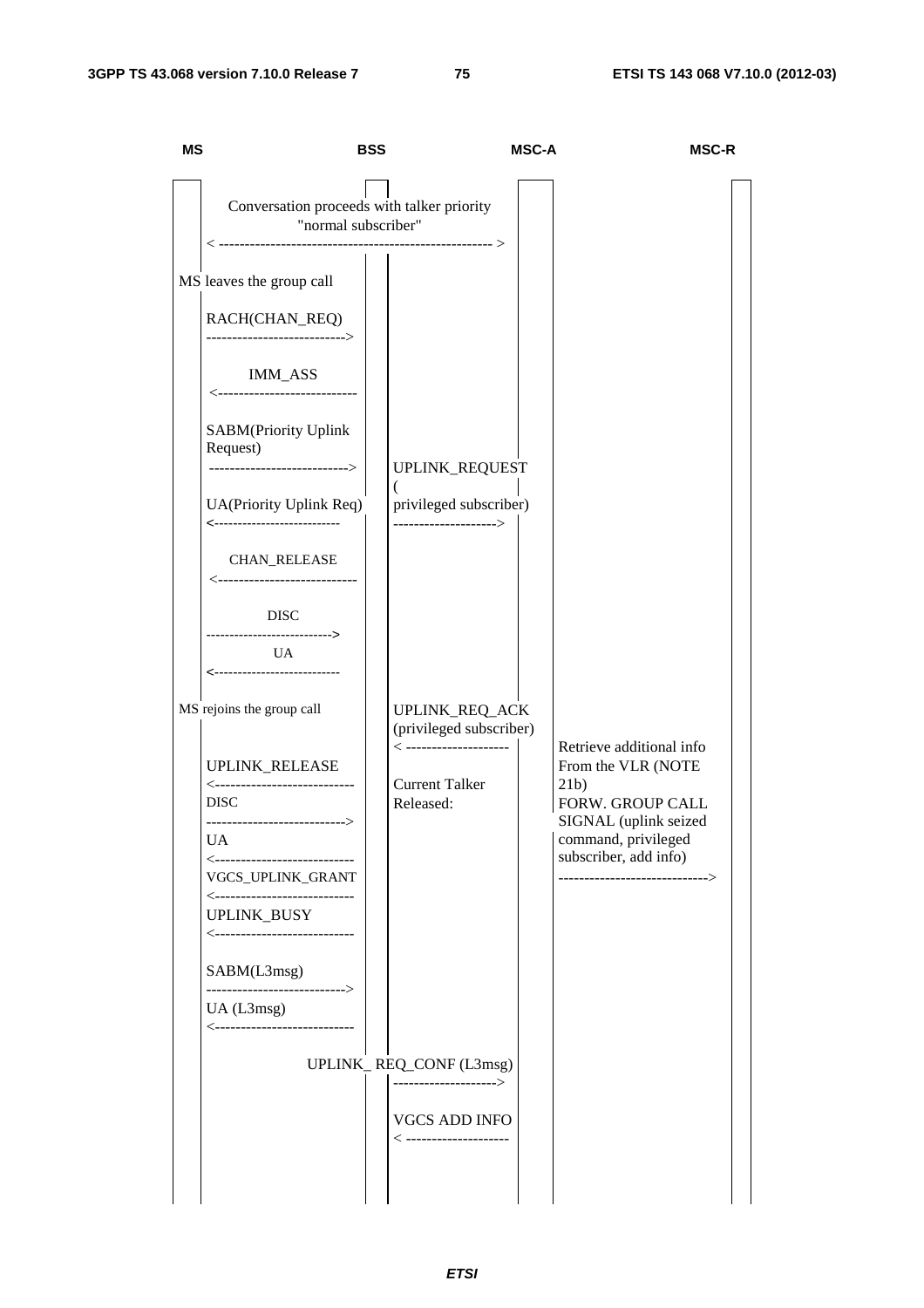| Conversation proceeds with talker priority<br>"privileged subscriber" |  |
|-----------------------------------------------------------------------|--|
|                                                                       |  |

### **Figure 4d: Signalling information required for the voice group call uplink request via RACH with talker priority "privileged subscriber" in the anchor MSC and pre-emption of the current talker (normal case, without contention resolution)**

**RACH(CHAN\_REQ):** Standard message to request an SDCCH.

**IMM\_ASS:** Standard message sent on the AGCH.

**SABM (PRIORITY\_UPLINK\_REQ):** L3 message PRIORITY\_UPLINK\_REQ sent on the allocated channel.

**UA (PRIORITY UPLINK REQ):** This message is used to acknowledge the layer 2 link and provide contention resolution of the priority uplink request.

**UPLINK\_BUSY** (not presented in figure 4d)**:** If validation of Priority Uplink Requests applies for the group call, the BSS, on receipt of a valid Priority Uplink Request, shall send an UPLINK\_BUSY on the downlink FACCH to inform all mobile stations that a priority request has been made and to provide a new token. The message is sent on Tbb expiry.

**CHAN\_RELEASE:** The BSS sends a channel release message to the service subscriber's mobile station.

**DISC:** Standard message to release the layer 2 link.

**UA:** Standard message to acknowledge release of the layer 2 link.

**UPLINK\_REQUEST:** The request for the uplink containing the MS identity and the talker priority is indicated to the MSC. Only one request per BSS shall be forwarded.

**UPLINK\_REQUEST\_ACKNOWLEDGE (privileged subscriber):** The anchor MSC acknowledges the uplink to one BSC. If uplink requests have been made by more than one BSC or MSC-R, all remaining uplink requests shall be rejected by an UPLINK\_REJECT\_CMD which is not presented in figure 4d. On reception of an UPLINK\_REJECT\_CMD the BSS shall send an UPLINK\_REL to the related mobile station, followed by an UPLINK\_BUSY to indicate to the mobile stations that the uplink is in use. The MSC shall send to other BSCs which did not send an uplink request an UPLINK\_SEIZED\_CMD message which is not presented in figure 4d. On reception of an UPLINK\_SEIZED\_CMD the BSS shall send an UPLINK\_BUSY to indicate to the mobile stations that the uplink is in use.

The anchor MSC may also include additional information about the new talking service subscriber in the UPLINK\_REQUEST\_ACKNOWLEDGE, UPLINK\_REJECT\_CMD and UPLINK\_SEIZED\_CMD messages, if the information is available when sending these messages. The BSS may include the additional information in the UPLINK BUSY messages, if the information is available when sending these messages and there is sufficient space available in the messages.

**UPLINK\_RELEASE:** Upon receipt of an UPLINK\_REQUEST\_ACKNOWLEDGE, UPLINK\_REJ or UPLINK\_SEIZED\_CMD indicating the talker priority of the new talker, the BSC releases the current talker from the uplink by sending a message requesting release of the uplink to the mobile station on the FACCH.

**DISC:** Standard message to release the layer 2 link.

**UA:** Standard message to acknowledge release of the layer 2 link.

NOTE 21b: In a RANflex configuration the uplink requesting subscriber's VMSC may be different from his current location area's group call serving MSC. In this case the retrieval of info from the (distant) VLR is done by means of the MAP service SEND\_GROUP\_CALL\_INFO.

**FORWARD\_GROUP CALL\_SIGNALLING (uplink seized command, privileged subscriber, add info):** This message is sent to all relay MSCs, to inform all mobile stations roaming in parts of the group call area which are controlled by relay MSCs, that the uplink is now busy for a talker with talker priority "privileged subscriber". Furthermore, the message provides additional information about the new talking service subscriber, if available.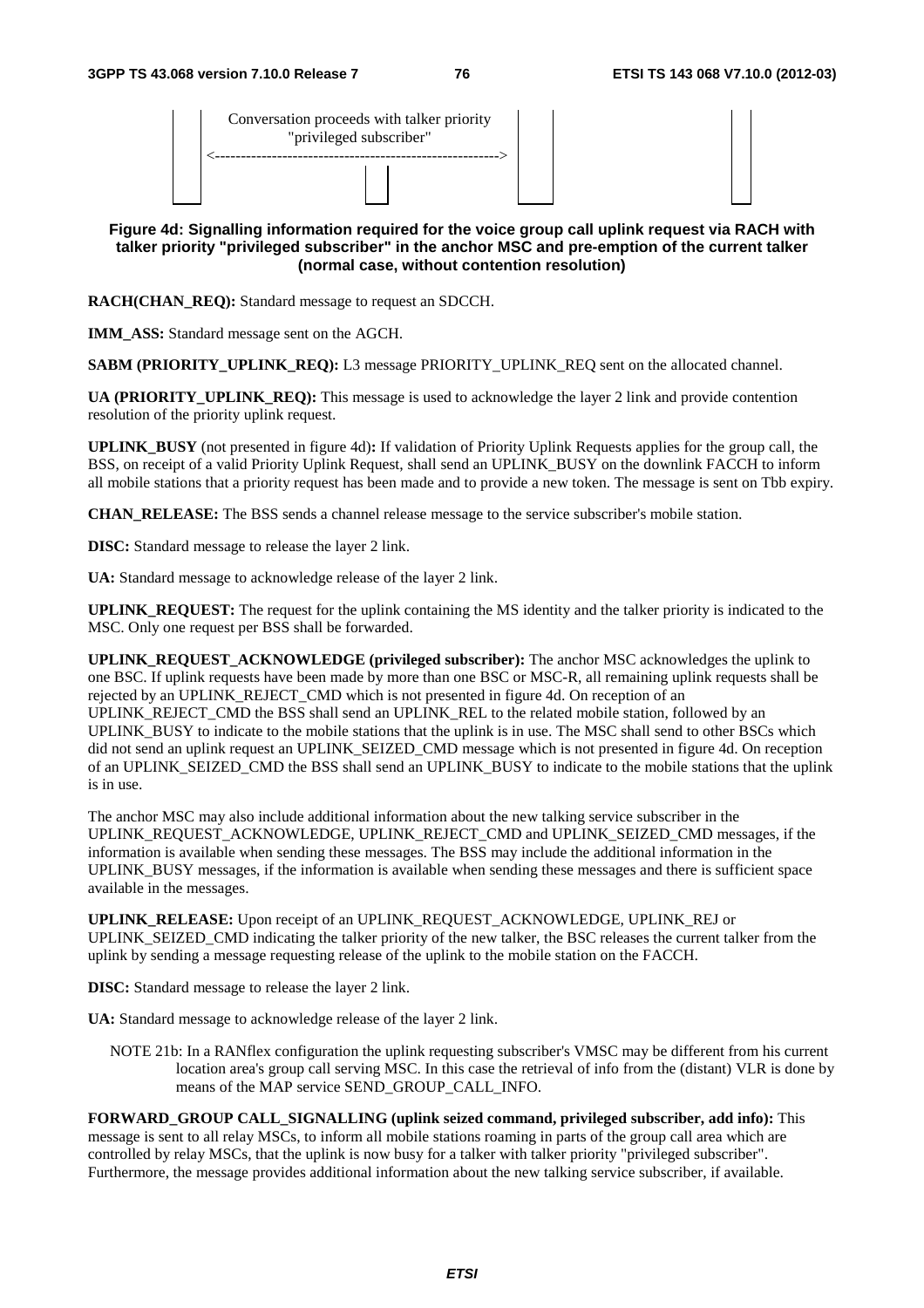**VGCS\_UPLINK\_GRANT:** The reply to the priority uplink request sent on the voice group channel downlink containing information for synchronisation of the mobile station to the network and uplink access contention resolution. The VGCS\_UPLINK\_GRANT message shall therefore include a request reference (reflecting the PRIORITY\_UPLINK\_REQUEST) and the physical information required for transmission on the voice group call channel uplink. On receipt of a VGCS\_UPLINK\_GRANT, the related mobile station can start to send speech directly.

**UPLINK\_BUSY:** This connectionless RR message is sent on the downlink FACCH to inform all mobile stations that the uplink is now busy. If the network supports talker priorities, then the UPLINK\_BUSY indicates the talker priority of the current talking service subscriber to all listening service subscribers and additionally, if the emergency mode is set in the network, the emergency mode indication. The message is repeated on the FACCH every T1 seconds. If validation of Priority Uplink Requests applies each periodic UPLINK\_BUSY message shall include a new token (i.e. a new token is broadcast every T1 seconds).

NOTE: The order of UPLINK\_BUSY and SABM message is independent.

**SABM(L3msg):** The layer 2 link is set up and layer 3 information on classmark and mobile station identity included.

**UA(L3msg):** The layer 2 link is acknowledged and the layer 3 information reflected for contention resolution.

**UPLINK\_REQUEST\_CONFIRM:** The BSS confirms the uplink use to the MSC together with the mobile station identity, classmark information and optionally the CKSN.

**VGCS** ADD **INFO:** The MSC sends additional information about the new talking service subscriber to all BSCs, unless the information was already included in the UPLINK\_REQUEST\_ACKNOWLEDGE, UPLINK\_REJECT\_CMD and UPLINK\_SEIZED\_CMD messages. The BSCs broadcast ADD\_INFO messages

containing the additional information to all listeners (not shown in figure 4d) , unless the information was already included in the UPLINK\_BUSY messages.

**Conversation proceeds:** Once the mobile station has control of the uplink, it shall be able to communicate directly. The two-way nature of the conference bridge will ensure that they are already connected to all appropriate downlink channels.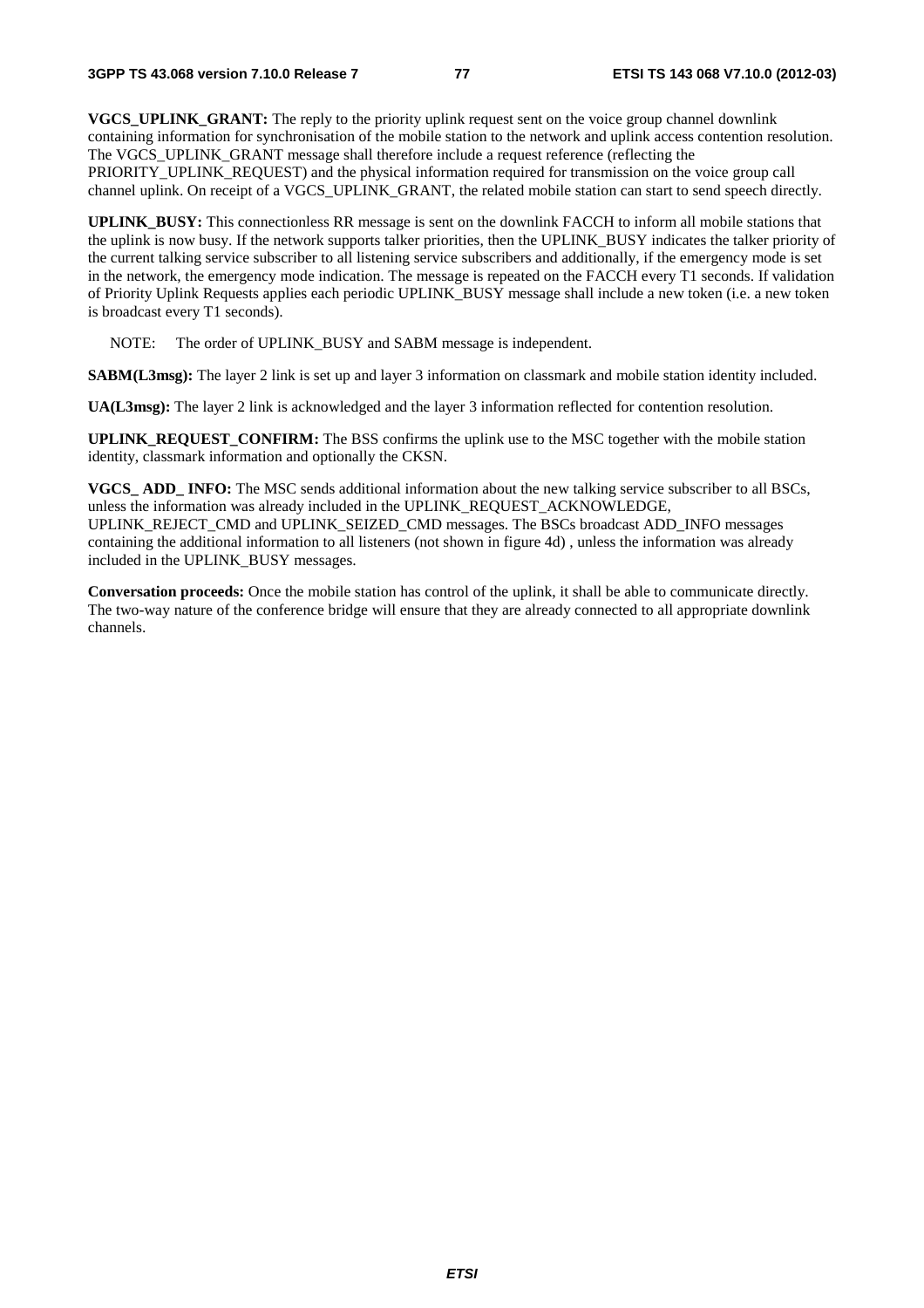

#### **Figure 4e: Signalling information required for the voice group call uplink request via RACH with "emergency mode reset request" in the anchor MSC (normal case, without contention resolution)**

**RACH(CHAN\_REQ):** Standard message to request an SDCCH.

**IMM\_ASS:** Standard message sent on the AGCH.

**SABM (PRIORITY\_UPLINK\_REQ):** L3 message PRIORITY\_UPLINK\_REQ sent on the allocated channel.

**UA (PRIORITY\_UPLINK\_REQ):** This message is used to acknowledge the layer 2 link and provide contention resolution of the priority uplink request.

**CHAN\_RELEASE:** The BSS sends a channel release message to the service subscriber's mobile station.

**DISC:** Standard message to release the layer 2 link.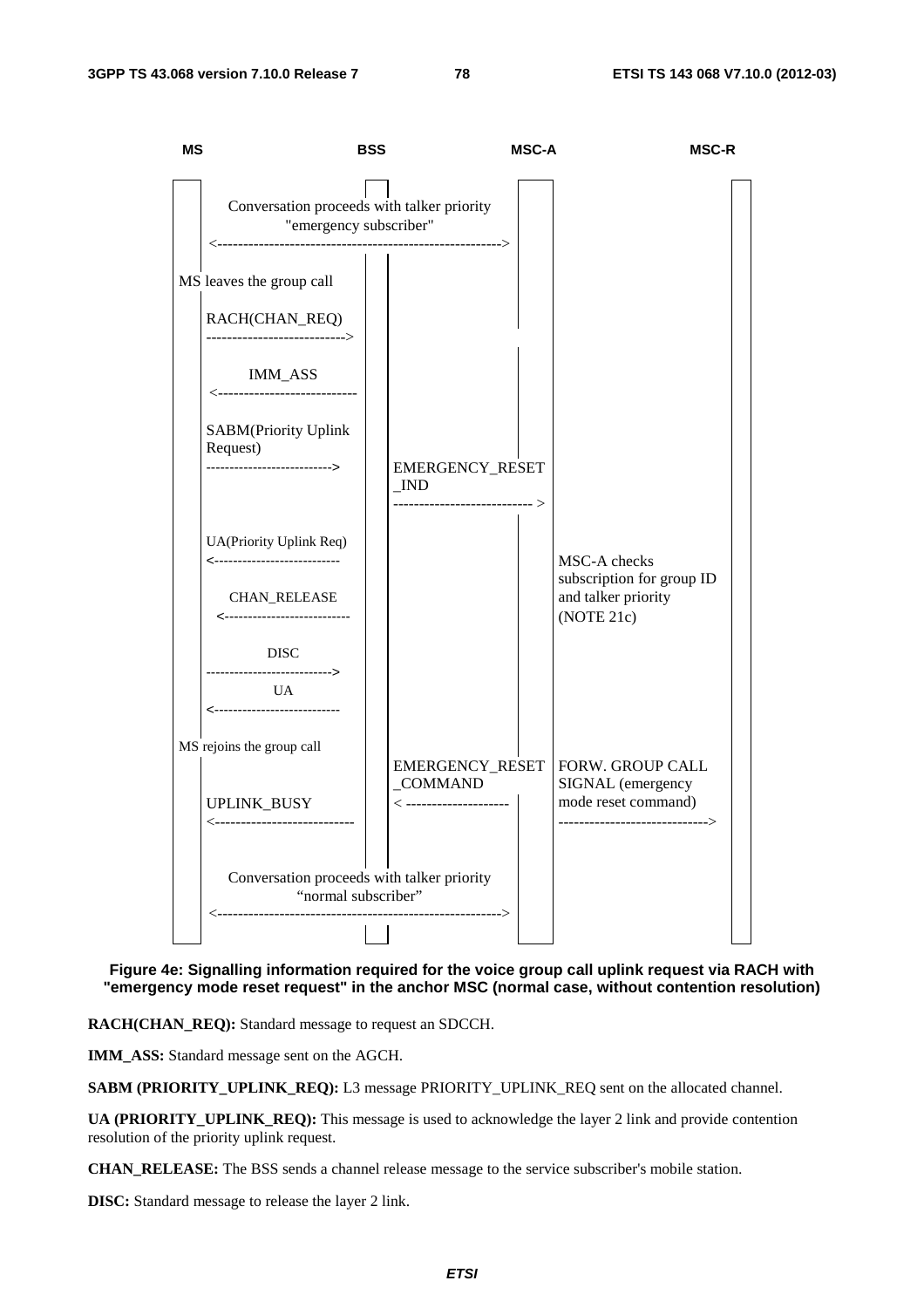**UA:** Standard message to acknowledge release of the layer 2 link.

**UPLINK\_BUSY** (not presented in figure 4e)**:** If validation of Priority Uplink Requests applies for the group call, the BSS, on receipt of a valid Priority Uplink Request, shall send an UPLINK\_BUSY on the downlink FACCH to inform all mobile stations that a priority request has been made and to provide a new token. The message is sent on Tbb expiry.

**EMERGENCY\_RESET\_IND:** The reception of an emergency mode reset request is indicated to the MSC. Only one request per BSS shall be forwarded.

**EMERGENCY RESET\_COMMAND:** The anchor MSC commands all BSCs involved in the voice group call to reset the emergency mode. If the BSC receives an EMERGENCY\_RESET\_COMMAND message, it changes the content of the NCH to indicate "no emergency mode" and the talker priority of the current talking service subscriber to "normal subscriber", if the previous uplink status was uplink busy with talker priority "emergency subscriber".

NOTE 21c: In a RANflex configuration the uplink requesting subscriber's VMSC may be different from his current location area's group call serving MSC. In this case the retrieval of info from the (distant) VLR is done by means of the MAP service SEND\_GROUP\_CALL\_INFO.

**FORWARD** GROUP CALL SIGNALLING (emergency mode reset command): This message is sent to all relay MSCs, to inform all BSCs controlled by relay MSCs that the emergency mode indication shall not be sent any longer and that the talker priority of the current talking service subscriber is changed to "normal subscriber", if the previous uplink status was uplink busy with talker priority "emergency subscriber".

**UPLINK\_BUSY:** This connectionless RR message is sent on the downlink FACCH to inform all mobile stations that the voice group call is no longer in emergency mode and that the talker priority was changed to "normal subscriber", if the previous uplink status was uplink busy with talker priority "emergency subscriber". The message is repeated on the FACCH every T1 seconds. . If validation of Priority Uplink Requests applies each periodic UPLINK\_BUSY message shall include a new token (i.e. a new token is broadcast every T1 seconds).

**Conversation proceeds:** The conversation of the current talker is not interrupted.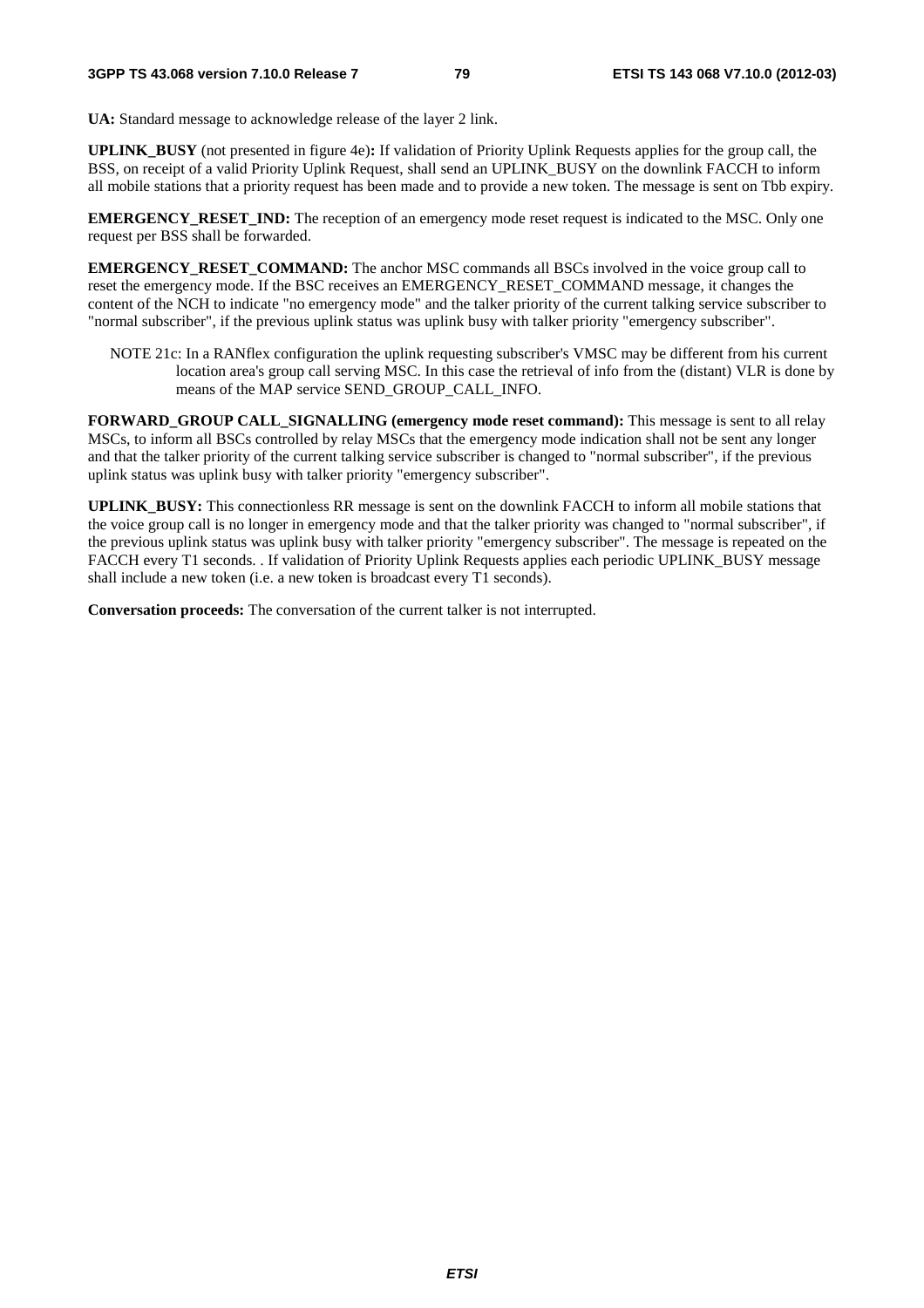

## **Figure 5: Signalling information required for the voice group call uplink access in the relay MSC without talker priority (normal case, without contention resolution)**

**UPLINK\_FREE:** This connectionless RR message is repeatedly sent by the BSS on the main signalling link (FACCH) to inform all mobile stations of the voice group call members that the uplink is free.

**UPLINK\_ACCESS:** This is sent on the uplink of the voice group call channel using random access procedures. The UPLINK\_ACCESS message is similar to a channel request but sent on the group call channel uplink. The establishment cause for subsequent talker uplink request as defined in 3GPP TS 44.018 shall be used for this purpose. The mobile station may send repeated UPLINK\_ACCESS messages (see 3GPP TS 44.018).

**UPLINK\_REQUEST:** The request for the uplink is indicated to the MSC. Only one request per BSC shall be forwarded.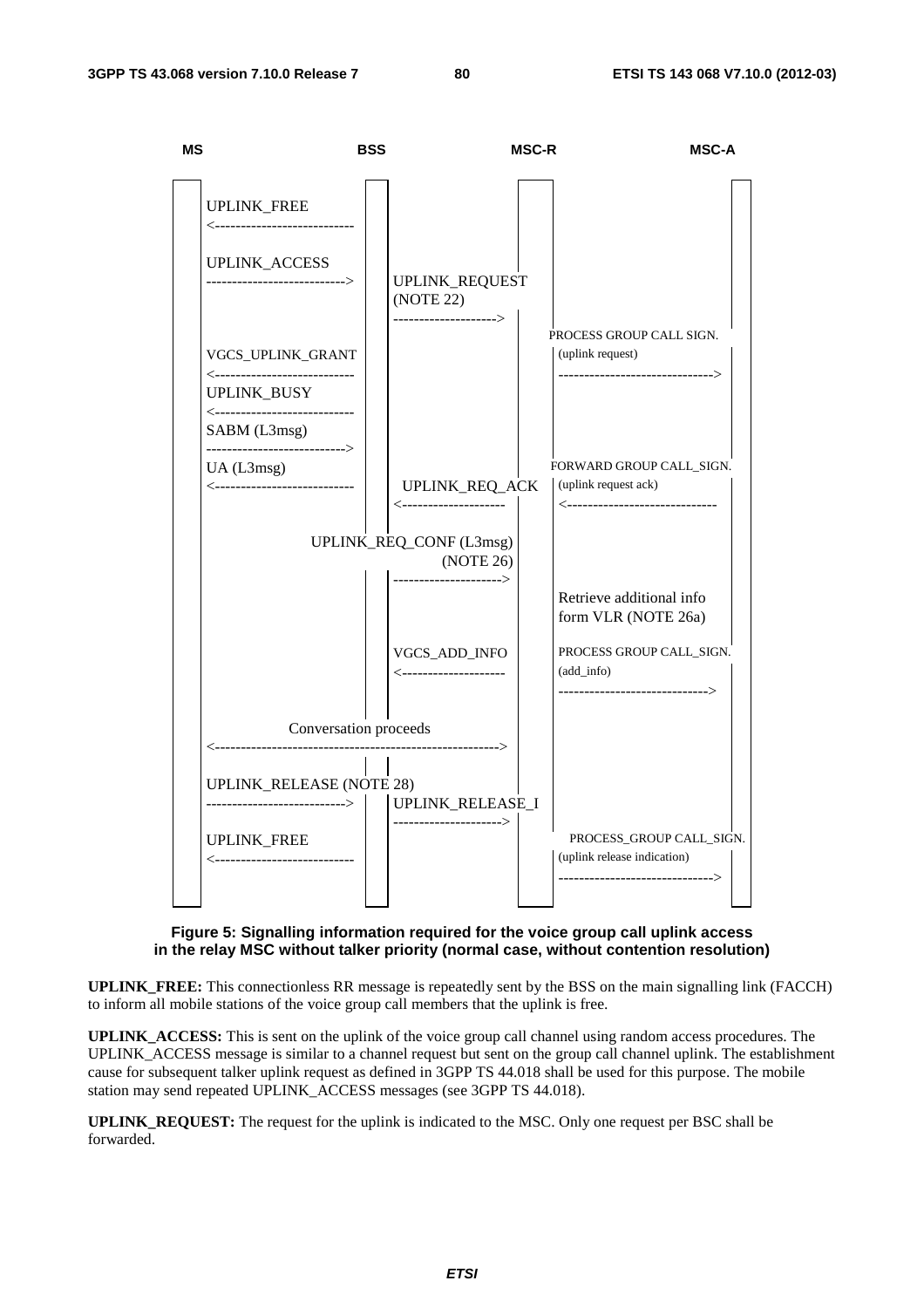NOTE 22: If the BSS supports the use of talker priorities and receives from the MS a talker priority different from "normal subscriber", the BSS delays the sending of the UPLINK\_REQUEST message to the MSC, until SABM(L3msg) is received from the MS. Then the BSS includes the layer 3 message, the talker priority, and the cell identity of the cell where the UPLINK\_ACCESS message was received in the UPLINK\_REQUEST message. In this case the UPLINK\_REQUEST\_CONFIRM message may be omitted by the BSS.

**VGCS\_UPLINK\_GRANT:** The reply to the uplink request sent on the voice group channel downlink containing information for synchronisation of the mobile station to the network and uplink access contention resolution. The VGCS\_UPLINK\_GRANT message shall therefore include a request reference (reflecting the UPLINK\_ACCESS) and the physical information required for transmission on the voice group call channel uplink. On receipt of a VGCS\_UPLINK\_GRANT, the related mobile station can start to send speech directly.

NOTE 23: UPLINK\_FREE messages are stopped immediately.

**UPLINK\_BUSY:** This connectionless RR message is sent on the downlink FACCH to inform all mobile stations that the uplink is now busy.

NOTE 24: If the BSS supports the use of talker priorities, then it indicates the talker priority of the current talking service subscriber and the status of the emergency mode in the UPLINK\_BUSY message and repeats the message on the FACCH every T1 seconds.

NOTE 25: The order of UPLINK BUSY and SABM message is independent.

**SABM (L3msg):** The layer 2 link is set up and layer 3 information on classmark and mobile station identity included.

**UA (L3msg):** The layer 2 link is acknowledged and the layer 3 information reflected for contention resolution.

**PROCESS** GROUP CALL SIGNALLING (uplink request): This message is sent to the anchor MSC, to indicate that the uplink is requested by a subscriber roaming in the relay MSC area.

NOTE 26: If the UPLINK\_REQUEST message contained the layer 3 message, the message provides additional information about the new talking service subscriber, if available.

**FORWARD\_GROUP CALL\_SIGNALLING (uplink request ack):** This message is sent to the relay MSC, to indicate that the uplink is granted to the mobile station roaming in parts of the group call area which are controlled by relay MSC.

**UPLINK\_REQUEST\_ACKNOWLEDGE:** The relay MSC acknowledges the uplink to one BSC. If uplink requests have been made by more than one BSC, all remaining uplink requests shall be rejected by an UPLINK\_REJECT\_CMD which is not presented in figure 5. On reception of an UPLINK\_REJECT\_CMD the BSS shall send an UPLINK\_REL to the related mobile station, followed by an UPLINK\_BUSY to indicate to the mobile stations that the uplink is in use. The MSC shall send to other BSCs which did not send an uplink request an UPLINK\_SEIZED\_CMD message which is not presented in figure 5. On reception of an UPLINK\_SEIZED\_CMD the BSS shall send an UPLINK\_BUSY to indicate to the mobile stations that the uplink is in use. If the BSS supports the use of talker priorities, then it indicates the talker priority of the current talking service subscriber and the status of the emergency mode in the UPLINK\_BUSY message and repeats the message on the FACCH every T1 seconds.

**UPLINK\_REQUEST\_CONFIRM :** The BSS confirms the uplink use to the MSC together with the mobile station identity.

NOTE 26a: In a RANflex configuration the uplink requesting subscriber's VMSC may be different from his current location area's group call serving MSC. In this case the retrieval of info from the (distant) VLR is done by means of the MAP service SEND\_GROUP\_CALL\_INFO.

**VGCS** ADD INFO: The MSC sends additional information about the new talking service subscriber to all BSCs. The BSCs broadcast ADD\_INFO messages containing the additional information to all listeners (not shown in figure 5).

**PROCESS** GROUP CALL SIGNALLING (additional info): This message is sent to the anchor MSC to provide information about the new talking service subscriber. The anchor MSC forwards the message to all other relay MSCs.

NOTE 27: This message is omitted, if the additional info was already included in the PROCESS\_GROUP CALL\_SIGNALLING (uplink request) message.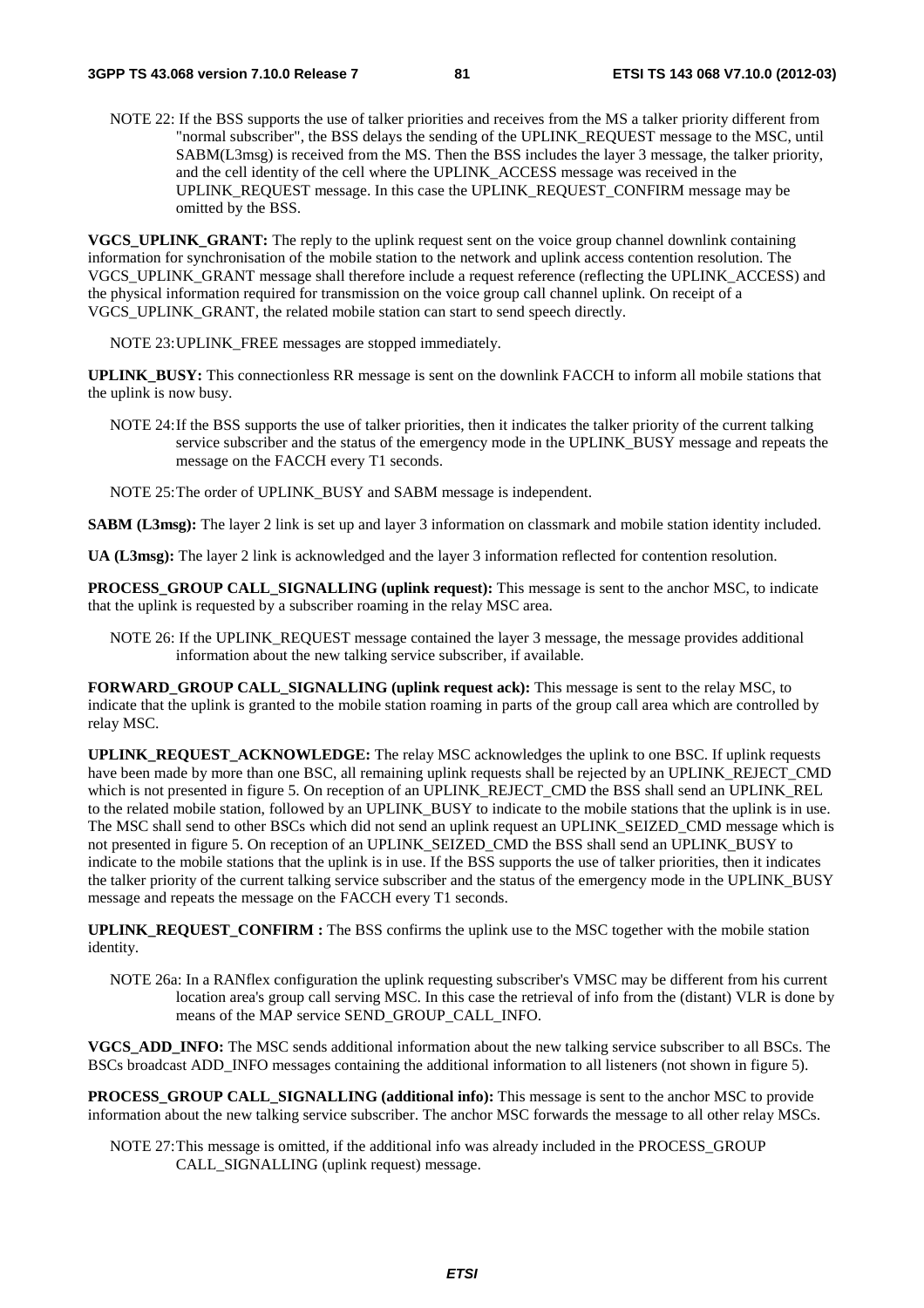**Conversation proceeds:** Once the mobile station has control of the uplink, it shall be able to communicate directly. The two-way nature of the conference bridge will ensure that they are already connected to all appropriate downlink channels.

**UPLINK\_RELEASE:** When the service subscriber who has access to the uplink wants to release the channel, then a message indicating release of the uplink is required to be sent from the MS to the BSS on the FACCH.

NOTE 28: For different cases of uplink release and the related message flows refer to Figure 6.b to 6.g.

**UPLINK\_RELEASE\_INDICATION:** The BSS informs the MSC on the uplink release.

**PROCESS\_GROUP CALL\_SIGNALLING (uplink release indication):** The relay MSC indicates to the anchor MSC that the uplink is free.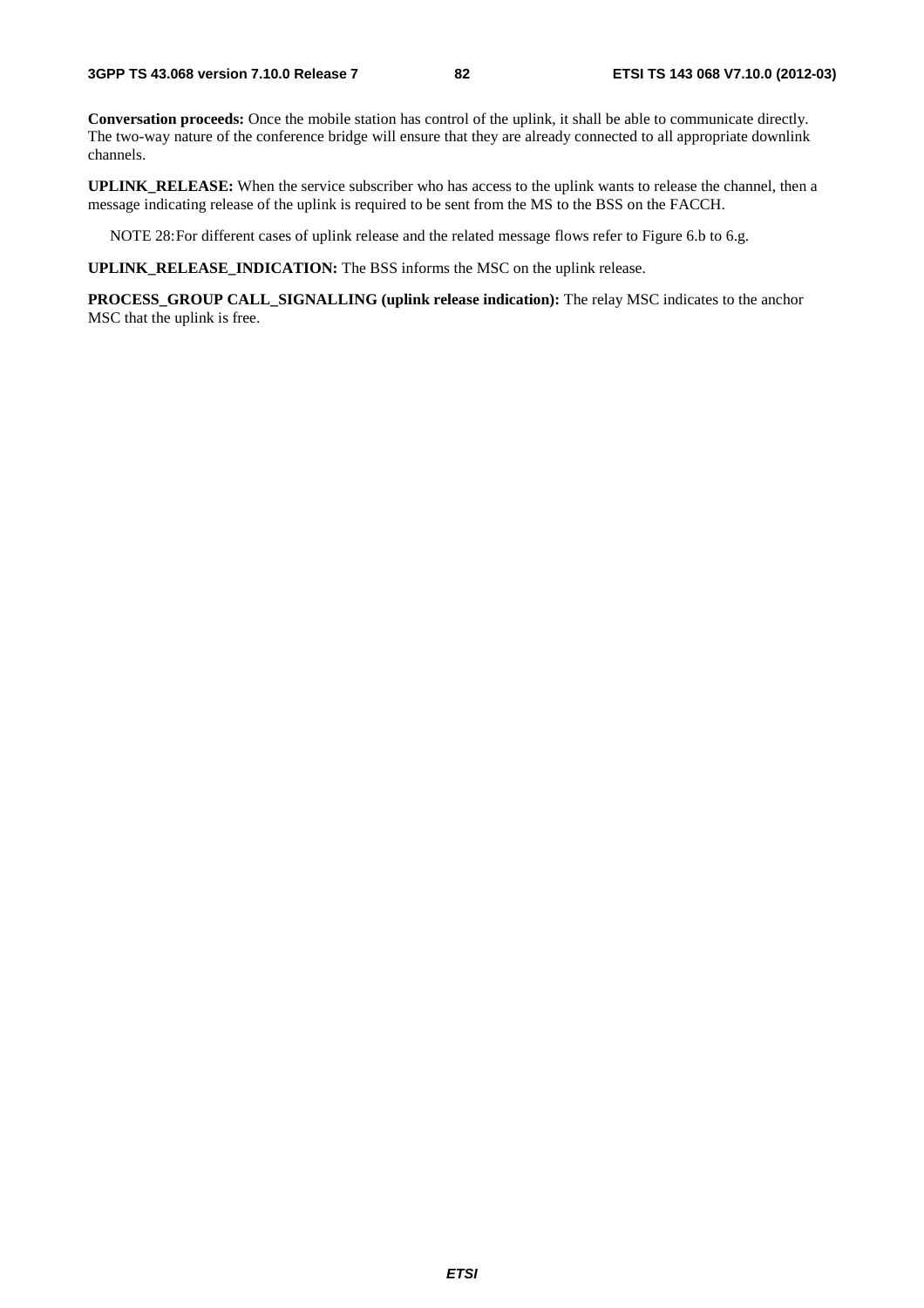| <b>MS</b> | <b>BSS</b>                                                                                                                                                                                                                                                                                                                                                                                                                                                          |                                                                                                                         | <b>MSC-R</b> | <b>MSC-A</b>                                                                                                           |
|-----------|---------------------------------------------------------------------------------------------------------------------------------------------------------------------------------------------------------------------------------------------------------------------------------------------------------------------------------------------------------------------------------------------------------------------------------------------------------------------|-------------------------------------------------------------------------------------------------------------------------|--------------|------------------------------------------------------------------------------------------------------------------------|
|           | Conversation proceeds with talker priority<br>"normal subscriber"<br>MS leaves the group call<br>RACH(CHAN_REQ)<br>---------------------------><br><b>IMM_ASS</b><br><-----------------------------<br>SABM(Priority Uplink<br>Request)<br>---------------------------><br>UA(Priority Uplink Req)<br>CHAN_RELEASE<br><----------------<br><b>DISC</b><br>----------------------------><br><b>UA</b><br><-----------------------------<br>MS rejoins the group call | UPLINK_REQUEST<br>privileged subscriber)<br>---------------------><br>Retrieve additional<br>From the VLR<br>(NOTE 28a) |              | PROCESS GROUP<br>CALL SIGNAL (uplink<br>request, privileged<br>subscriber, add info)<br>-----------------------------> |
|           | UPLINK_RELEASE<br><----------------------------<br><b>DISC</b><br>----------------------------><br>UA<br><-----------------------------<br>VGCS_UPLINK_GRANT<br><---------------------------<br>UPLINK_BUSY<br><-----------------------------<br>SABM(L3msg)<br>---------------------------><br>UA(L3msg)<br><-----------------------------                                                                                                                         | UPLINK_REQ_ACK<br>< ----------------------<br>UPLINK_REQ_CONF (L3msg)<br>--------------------->                         |              | <b>FORWARD GROUP</b><br>CALL SIGNAL (uplink<br>request ack)<br><----------------------------                           |
|           |                                                                                                                                                                                                                                                                                                                                                                                                                                                                     |                                                                                                                         |              |                                                                                                                        |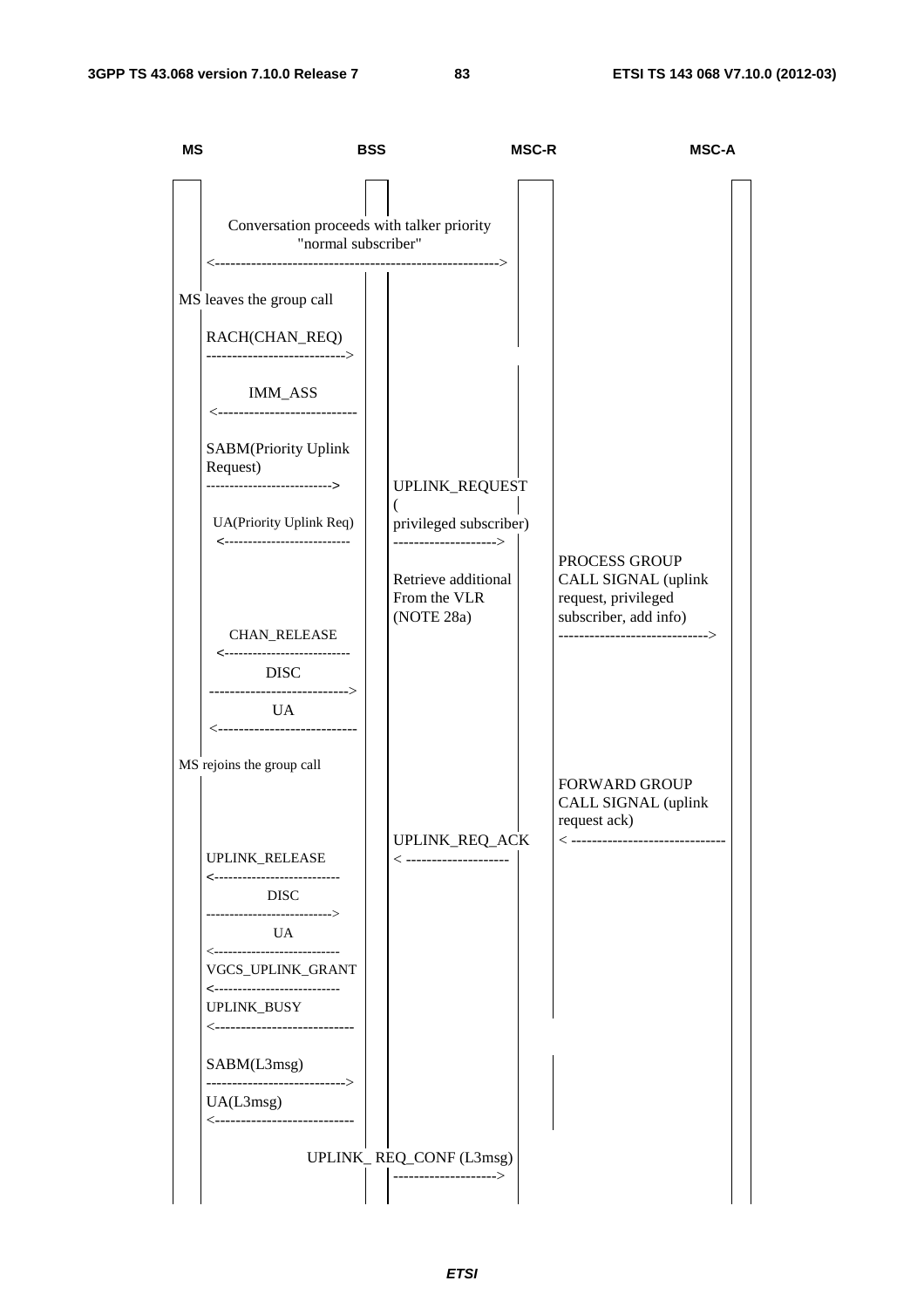

**Figure 5a: Signalling information required for the voice group call uplink request via RACH with talker priority "privileged subscriber" in the relay MSC (normal case, without contention resolution)** 

**RACH(CHAN\_REQ):** Standard message to request an SDCCH.

**IMM\_ASS:** Standard message sent on the AGCH.

**SABM (PRIORITY\_UPLINK\_REQ):** L3 message PRIORITY\_UPLINK\_REQ sent on the allocated channel.

**UA (PRIORITY UPLINK REQ):** This message is used to acknowledge the layer 2 link and provide contention resolution of the service request.

**CHAN\_RELEASE:** The BSS sends a channel release message to the service subscriber's mobile station.

**DISC:** Standard message to release the layer 2 link.

**UA:** Standard message to acknowledge release of the layer 2 link.

**UPLINK\_BUSY** (not presented in figure 5a)**:** If validation of Priority Uplink Requests applies for the group call, the BSS, on receipt of a valid Priority Uplink Request, shall send an UPLINK\_BUSY on the downlink FACCH to inform all mobile stations that a priority request has been made and to provide a new token. The message is sent on Tbb expiry.

**UPLINK\_REQUEST:** The request for the uplink is indicated to the MSC. Only one request per BSS shall be forwarded.

NOTE 28a: In a RANflex configuration the uplink requesting subscriber's VMSC may be different from his current location area's group call serving MSC. In this case the retrieval of info from the (distant) VLR is done by means of the MAP service SEND\_GROUP\_CALL\_INFO.

**PROCESS** GROUP CALL SIGNALLING (uplink request, privileged subscriber, add info): This message is sent to the anchor MSC, to indicate that the uplink is requested by a subscriber with talker priority "privileged subscriber" roaming in the relay MSC area. Furthermore, the message provides additional information about the service subscriber requesting the uplink, if additional information is available.

**FORWARD\_GROUP\_CALL\_SIGNALLING (uplink request ack):** This message is sent to the relay MSC, to indicate that the uplink is granted to the mobile station roaming in parts of the group call area which are controlled by the relay MSC.

**UPLINK\_REQUEST\_ACKNOWLEDGE:** The relay MSC acknowledges the uplink to one BSC. If uplink requests have been made by more than one BSC, all remaining uplink requests shall be rejected by an UPLINK\_REJECT\_CMD which is not presented in figure 5a. On reception of an UPLINK\_REJECT\_CMD the BSS shall send an UPLINK\_REL to the related mobile station, followed by an UPLINK\_BUSY to indicate to the mobile stations that the uplink is in use. The MSC shall send to other BSCs which did not send an uplink request an UPLINK\_SEIZED\_CMD message which is not presented in figure 5a. On reception of an UPLINK\_SEIZED\_CMD the BSS shall send an UPLINK\_BUSY to indicate to the mobile stations that the uplink is in use.

The anchor MSC may also include additional information about the new talking service subscriber in the UPLINK\_REQUEST\_ACKNOWLEDGE, UPLINK\_REJECT\_CMD and UPLINK\_SEIZED\_CMD messages, if the information is available when sending these messages.

**UPLINK\_RELEASE:** Upon receipt of an UPLINK\_REQUEST\_ACKNOWLEDGE, UPLINK\_REJECT\_CMD or UPLINK\_SEIZED\_CMD indicating the talker priority of the new talker, the BSC releases the current talker from the uplink by sending a message requesting release of the uplink to the mobile station on the FACCH.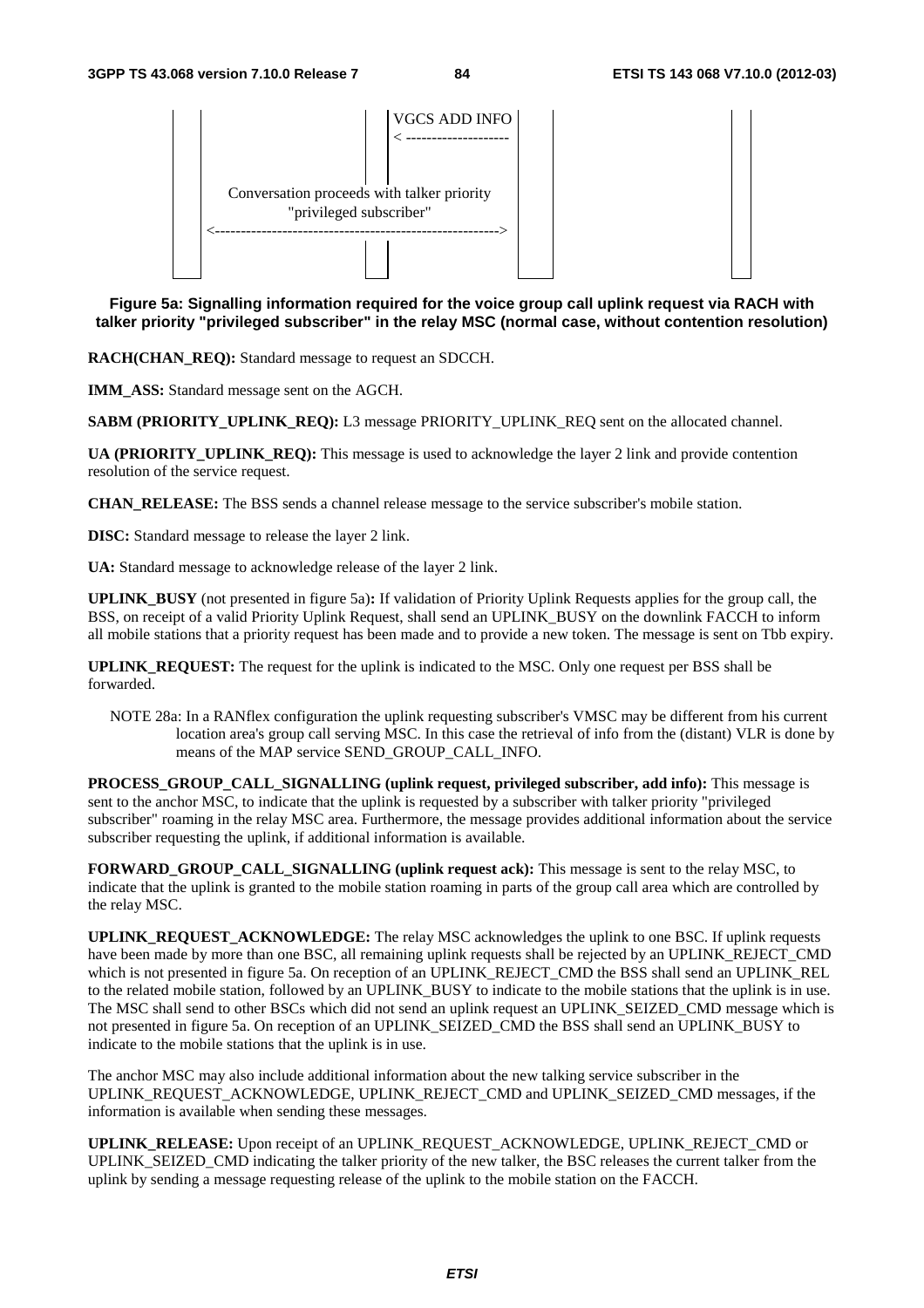**DISC:** Standard message to release the layer 2 link.

**UA:** Standard message to acknowledge release of the layer 2 link.

**VGCS** UPLINK GRANT: The reply to the priority uplink request sent on the voice group channel downlink containing information for synchronisation of the mobile station to the network and uplink access contention resolution. The VGCS\_UPLINK\_GRANT message shall therefore include a request reference (reflecting the PRIORITY\_UPLINK\_REQUEST) and the physical information required for transmission on the voice group call channel uplink. On receipt of a VGCS\_UPLINK\_GRANT, the related mobile station can start to send speech directly.

**UPLINK\_BUSY:** This connectionless RR message is sent on the downlink FACCH to inform all mobile stations that the uplink is now busy. If the network supports talker priorities, then the UPLINK\_BUSY indicates the talker priority of the current talking service subscriber to all listening service subscribers and additionally, if the emergency mode is set in the network, the emergency mode indication. The message is repeated on the FACCH every T1 seconds. If validation of Priority Uplink Requests applies each periodic UPLINK\_BUSY message shall include a new token (i.e. a new token is broadcast every T1 seconds). The BSS may include the additional information about the new talking service subscriber in the UPLINK\_BUSY message, if the information is available when sending this message and there is sufficient space available in the message.

NOTE: The order of UPLINK\_BUSY and SABM message is independent.

**SABM (L3msg):** The layer 2 link is set up and layer 3 information on classmark and mobile station identity included.

**UA (L3msg):** The layer 2 link is acknowledged and the layer 3 information reflected for contention resolution.

**UPLINK\_REQUEST\_CONFIRM:** The BSS confirms the uplink use to the MSC together with the mobile station identity, classmark information and optionally the CKSN.

**VGCS** ADD INFO: The MSC sends additional information about the new talking service subscriber to all BSCs, unless the information was already included in the UPLINK\_REQUEST\_ACKNOWLEDGE, UPLINK\_REJECT\_CMD and UPLINK\_SEIZED\_CMD messages. The BSCs broadcast ADD\_INFO messages containing the additional information to all listeners (not shown in figure 5a) , unless the information was already included in the UPLINK\_BUSY messages.

**Conversation proceeds:** Once the mobile station has control of the uplink, it shall be able to communicate directly. The two-way nature of the conference bridge will ensure that they are already connected to all appropriate downlink channels.



## **Figure 5b: Signalling information required when the talker is attached to the Anchor MSC and a dispatcher sends DTMF signals**

**Conversation proceeds:** The talker is in control of the uplink (see figure 4) and is attached to the Anchor MSC. The mobile station's downlink is muted to prevent any distracting echo being heard by the mobile station user.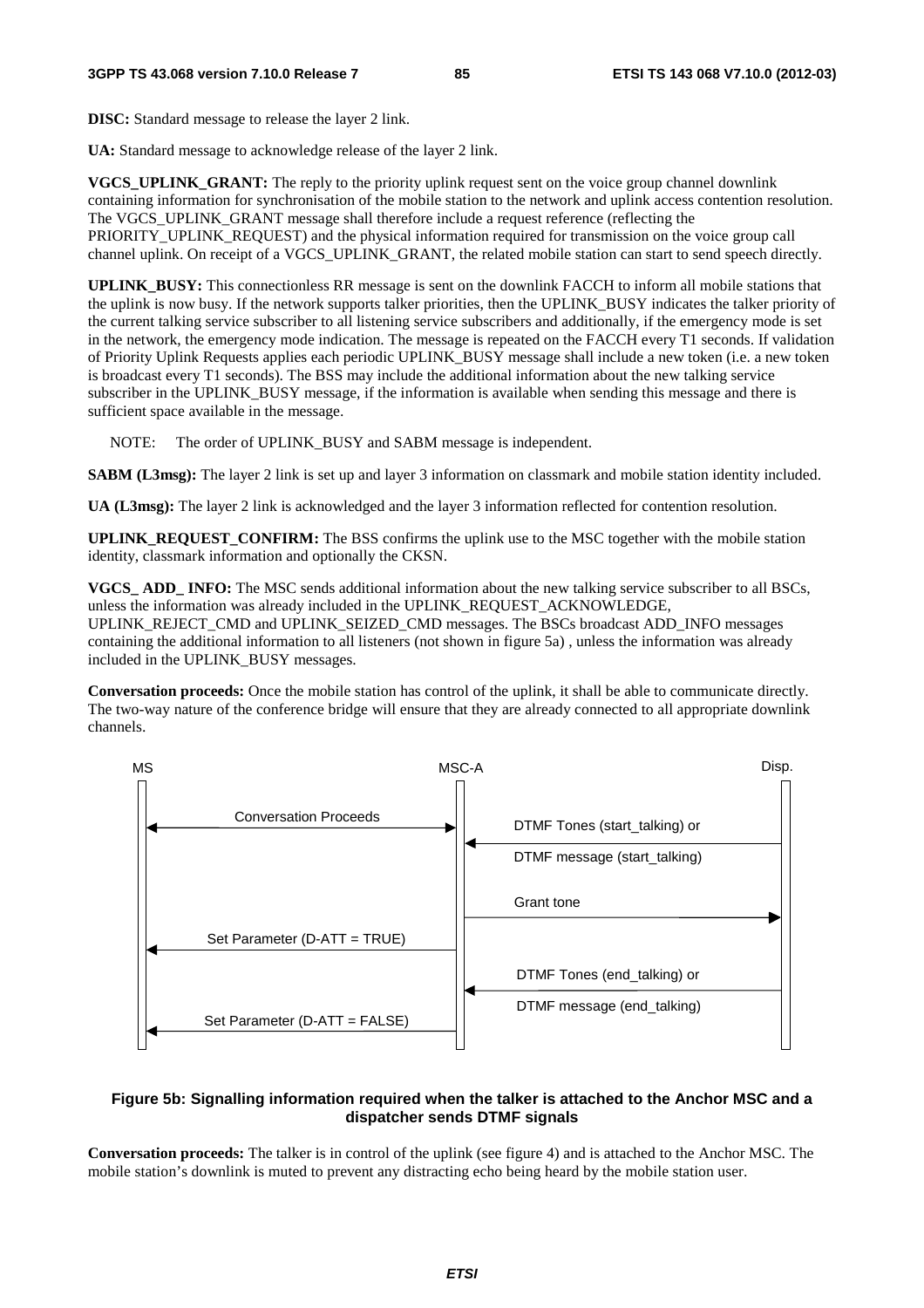**DTMF Tones (start\_talking) or DTMF message (start\_talking):** This signalling indicates the dispatcher's unmute request to the MSC. DTMF Tones are used by a fixed line dispatcher while the DTMF message is used by a mobile dispatcher.

**Grant Tone:** The Anchor MSC may optionally play an in-band tone to the dispatcher to indicate that the dispatcher's request is recognized and that the downlink of the talking service subscriber will be unmuted The attributes of the grant tone (e.g. frequency and duration) are network operator specific..

**Set Parameter (D-ATT = TRUE):** The Anchor MSC sends this message to the mobile station to unmute the downlink so that the user can hear what the dispatcher says.

NOTE 29: This message is sent only when the downlink of the talker is muted.

**DTMF Tones (end talking) or DTMF message (end talking):** This signalling indicates the dispatcher's mute request to the MSC. DTMF Tones are used by a fixed line dispatcher while the DTMF message is used by a mobile dispatcher.

**Set Parameter (D-ATT = FALSE):** Once the dispatcher indicates that he has finished speaking, the Anchor MSC mutes the talker's downlink.

NOTE 30: This message is only sent when all dispatchers who have sent the unmuting request have finished their talk.



## **Figure 5c: Signalling information required when the talker is attached to a Relay MSC and a dispatcher sends DTMF signals**

**Conversation proceeds:** The talker is in control of the uplink (see figure 4) and is attached to a Relay MSC. The mobile station's downlink is muted to prevent any distracting echo being heard by the mobile station user.

**DTMF Tones (start talking or DTMF message (start talking):** This signalling indicates the dispatcher's unmute request to the MSC. DTMF Tones are used by a fixed line dispatcher while the DTMF message is used by a mobile dispatcher.

**Grant Tone:** The Anchor MSC may optionally play an in-band tone to the dispatcher to indicate that the dispatcher's request is recognized and that the downlink of the talking service subscriber will be unmuted. The attributes of the grant tone (e.g. frequency and duration) are network operator specific.

**FORWARD\_GROUP\_CALL\_SIGNAL:** This message is sent to the Relay MSC when anchor MSC wants to change the mute/unmute status of the talking service subscriber. In this case **stateAttributes::DA = TRUE**, is set.

**Set Parameter (D-ATT = TRUE/FALSE):** The Relay MSC sends this message to the talker when a FORWARD GROUP CALL SIGNAL containing a STATE\_ATTRIBUTES information element is received. The D-ATT field is set as received in STATE\_ATTRIBUTES element.

**DTMF Tones (end\_talking) or DTMF message (end\_talking):** This signalling indicates the dispatcher's mute request to the MSC. DTMF Tones are used by a fixed line dispatcher while the DTMF message is used by a mobile dispatcher.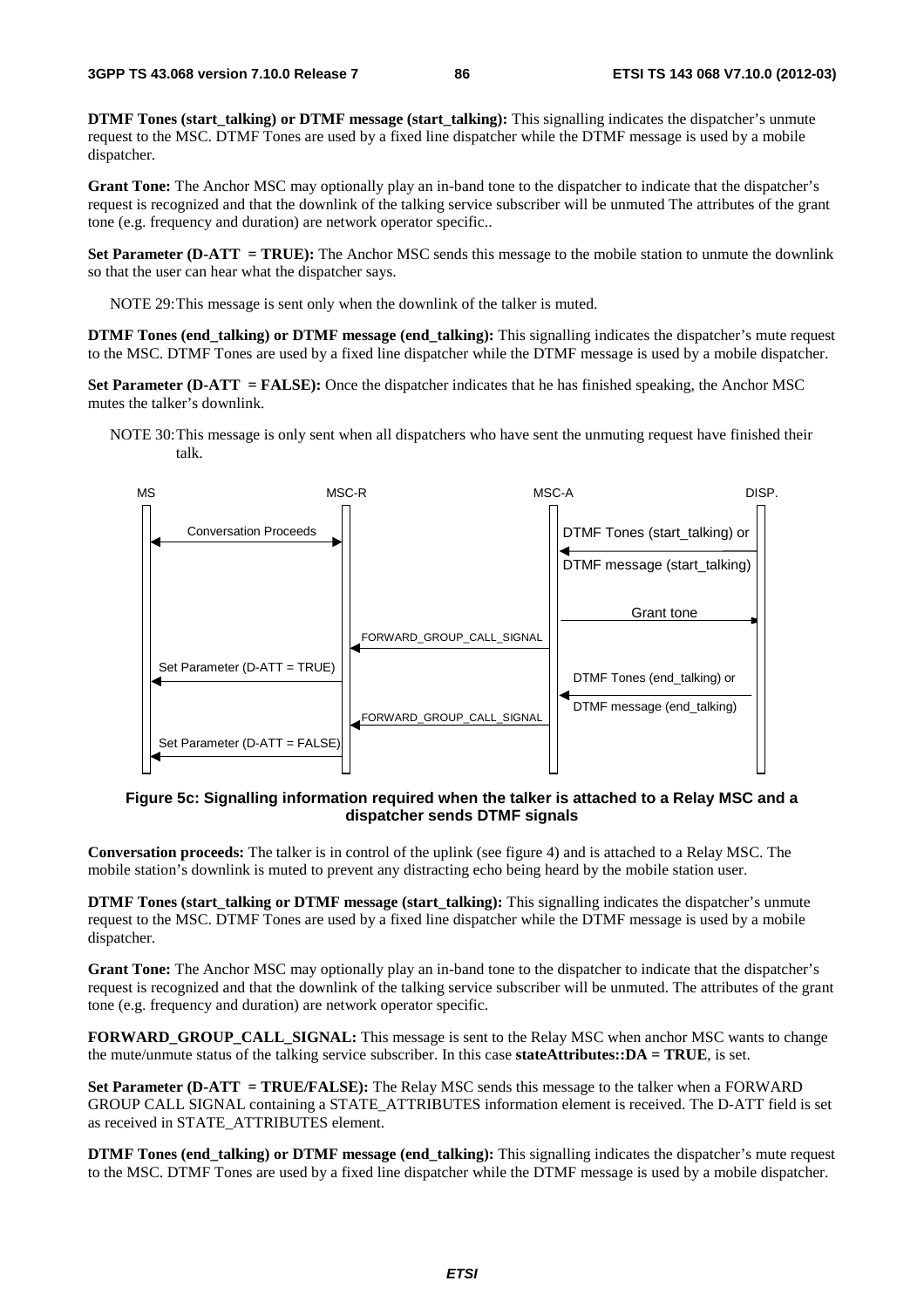FORWARD GROUP CALL SIGNAL: This message is sent to the Relay MSC when the anchor MSC wants to change the mute/unmute status of the talking service subscriber. In this case **stateAttributes::DA = FALSE** is set.

**Set Parameter (D-ATT = FALSE):** Once the dispatcher indicates that he has finished speaking, the MSC mutes the talker's downlink again.



#### **Figure 5d: Signalling information required when the talker is attached to the Anchor MSC and a mobile dispatcher who is roaming in a non-Anchor MSC area sends DTMF signals**

**Conversation proceeds:** The talker is in control of the uplink (see figure 4) and is attached to the Anchor MSC. The mobile station's downlink is muted to prevent any distracting echo being heard by the mobile station user.

**DTMF message (start\_talking):** This signalling indicates the mobile dispatcher's unmute request to visited MSC. On reception of the DTMF message, the visited MSC will convert it into DTMF tones and send these DTMF tones through the network to the anchor MSC.

**Grant Tone:** The Anchor MSC may optionally play an in-band tone to the dispatcher to indicate that the dispatcher's request is interpreted as a request to talk and that the downlink of the talking service subscriber will be unmuted. The attributes of the grant tone (e.g. frequency and duration) are network operator specific.

**Set Parameter (D-ATT = TRUE):** The Anchor MSC sends this message to the talker to force his mobile station to unmute its downlink so that the user can hear what the dispatcher says.

**DTMF message (end talking):** This signalling indicates the mobile dispatcher's mute request to the MSC.

**Set Parameter (D-ATT = FALSE):** Once the dispatcher indicates that he has finished speaking, the Anchor MSC mutes the talker's downlink.

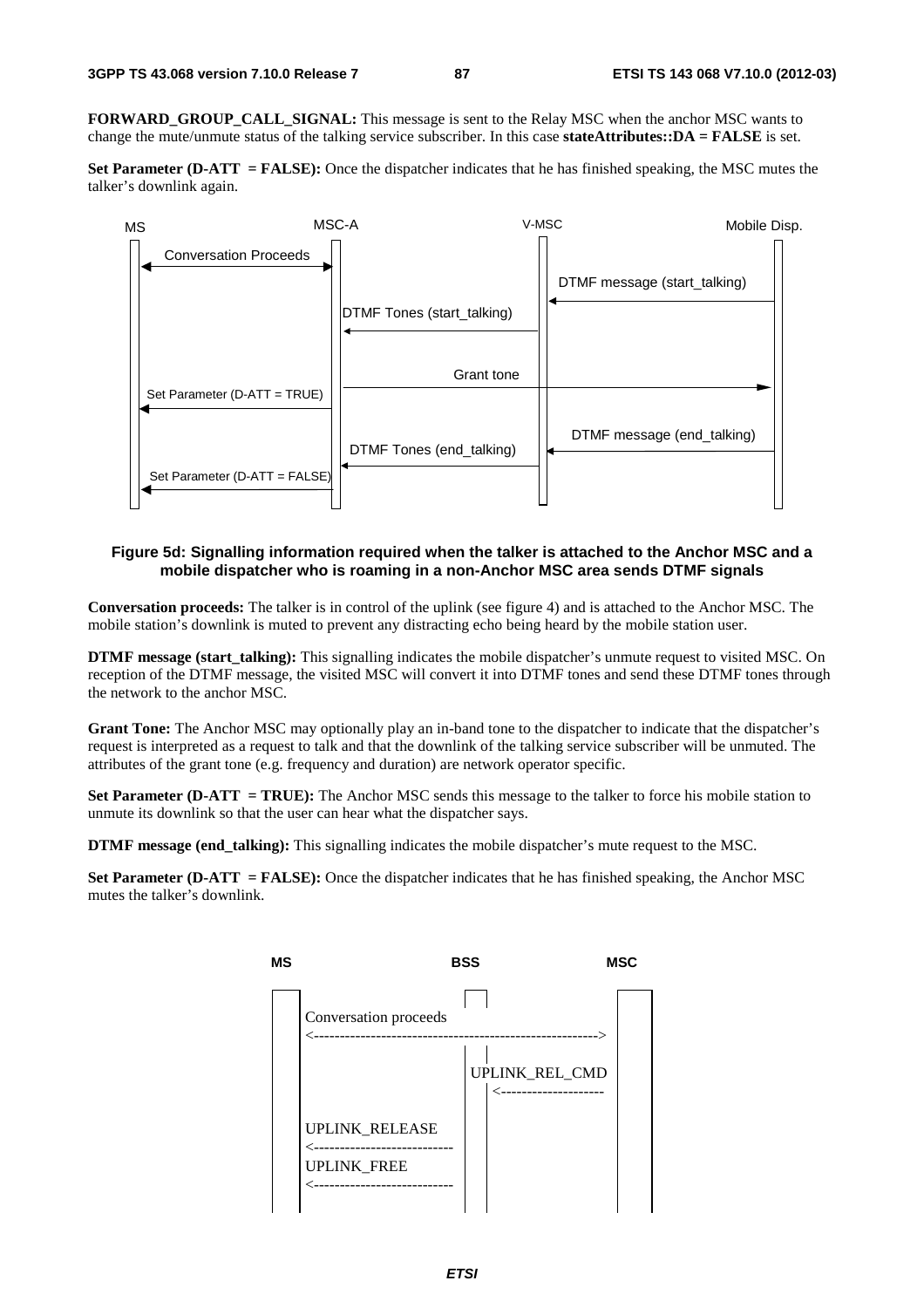### **Figure 6: Signalling information required for the voice group call uplink release requested by the network**

**UPLINK REL CMD:** When the network wants to release the uplink for any reason, except when a service subscriber with a higher priority has seized the uplink, then a message requesting release of the uplink is required to be sent from the network to the mobile station on the FACCH.



## **Figure 6a: Signalling information required for the voice group call uplink release requested by the network; preemption of the current talker by a privileged service subscriber**

**UPLINK SEIZED CMD:** When the network wants to release the uplink because a service subscriber with a higher priority has seized the uplink in another BSS area, an UPLINK\_SEIZED\_CMD indicating the talker priority of the new talking service subscriber is sent by the MSC. If the BSS has sent an UPLINK\_REQUEST to the MSC, the MSC will either send UPLINK\_REQUEST\_ACKNOWLEDGE or UPLINK\_REJECT instead of the UPLINK\_SEIZED\_CMD.

The following figures 6.b to 6.g show the message flows applicable for the uplink release in normal and error cases, dependent on whether the talker is

- on a dedicated link (e.g. the talker is the originator); or
- on the group call channel (e.g. the talker is a subsequent talker).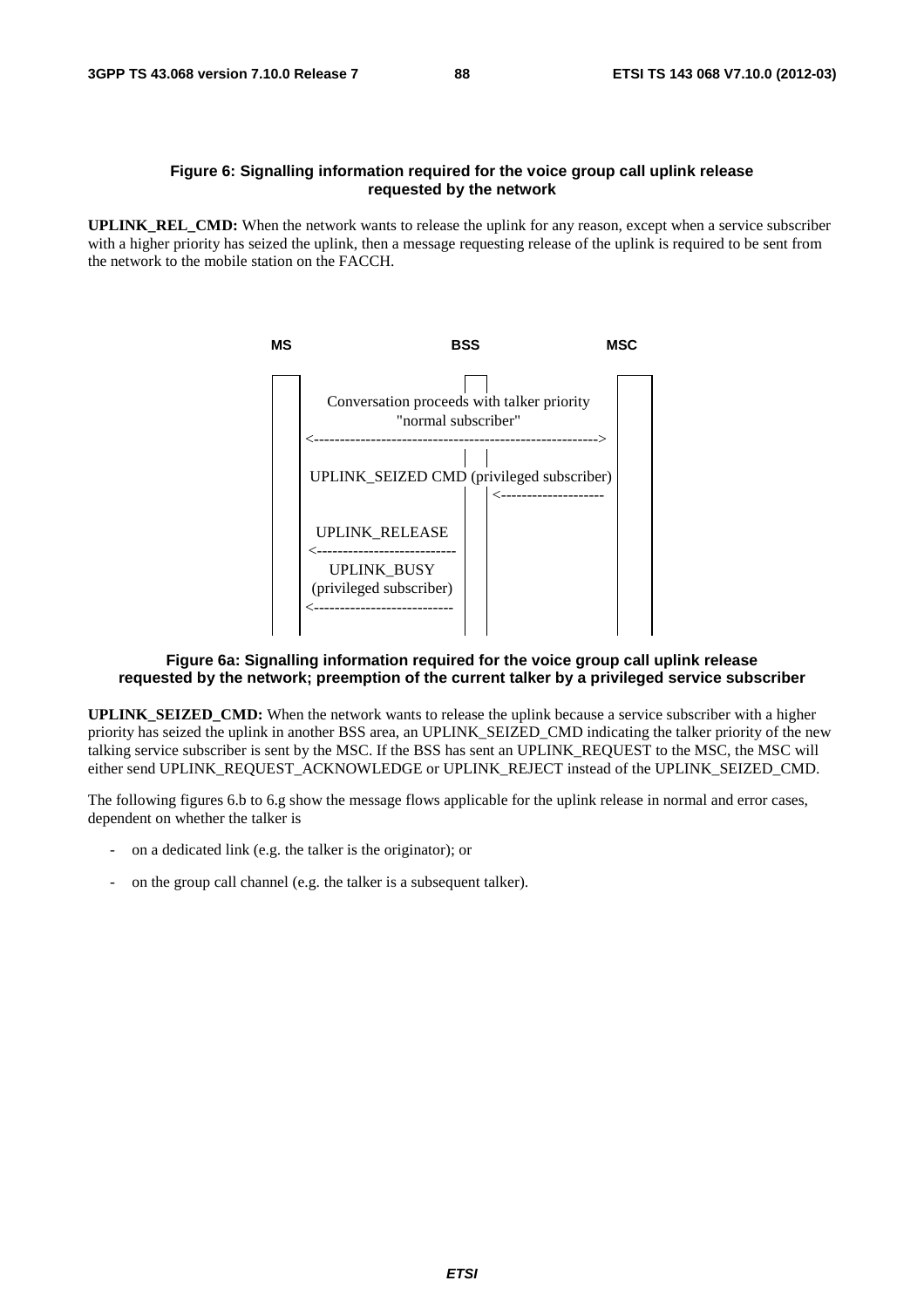

NOTE: The messages CLEAR CMD, CLEAR COM, etc., are used to release the dedicated connection of the talker.





NOTE: The messages CLEAR CMD, CLEAR COM, etc., are used to release the dedicated connection of the talker. The same message flow applies for all cause values different from "call control".

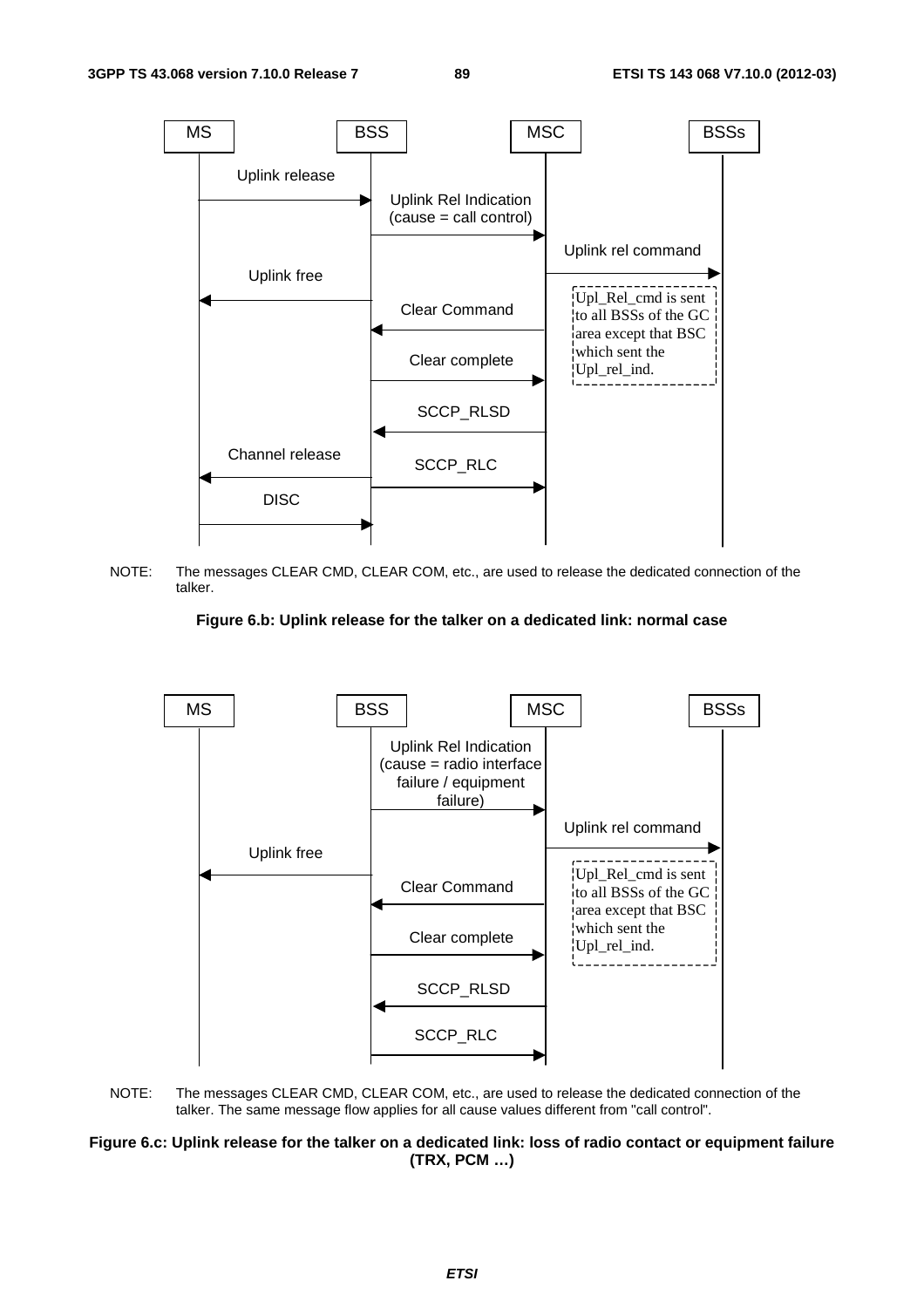

**Figure 6.d: Uplink release for the talker on group call channel: normal case** 



**Figure 6.e: Uplink release for the talker on group call channel: loss of radio contact**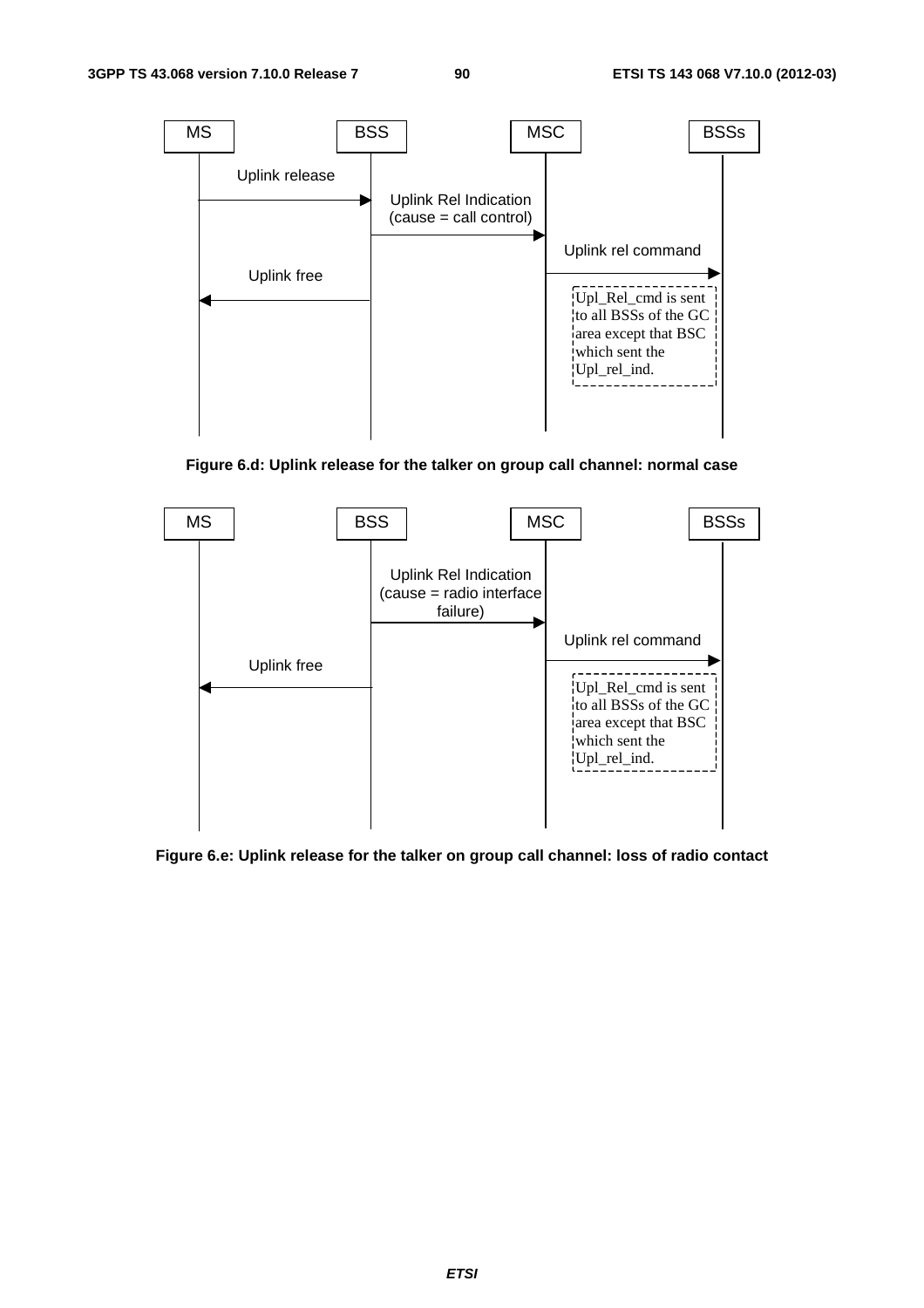

NOTE: The messages CLEAR CMD, CLEAR COM, etc., are used to release the radio and terrestrial resources for the cell serving the talker. The same message flow applies for all cause values different from "call control", and "radio interface failure".

#### **Figure 6.f: Uplink release for the talker on group call channel after equipment failure (TRX, PCM …), group call re-establishment by the BSS not supported**

The BSC shall send the message UPLINK RELEASE INDICATION with cause value "equipment failure" or another appropriate cause value, if a failure concerning the cell that is serving the talker was detected and the radio and terrestrial resources related to this cell shall be released (see figure 6.5). After receipt of the UPLINK RELEASE INDICATION message the MSC shall send a CLEAR COMMAND message for the respective cell. The BSC does not send CLEAR REQUEST in addition to UPLINK RELEASE INDICATION in order to avoid conflicts.



NOTE: The messages CLEAR CMD, CLEAR COM, etc., are used to release the radio and terrestrial resources for the cell not serving the talker. The same message flow applies also for all other cause values.

#### **Figure 6.g: Release after equipment failure (TRX, PCM …) concerning a cell that is not serving the talker, group call re-establishment by the BSS not supported**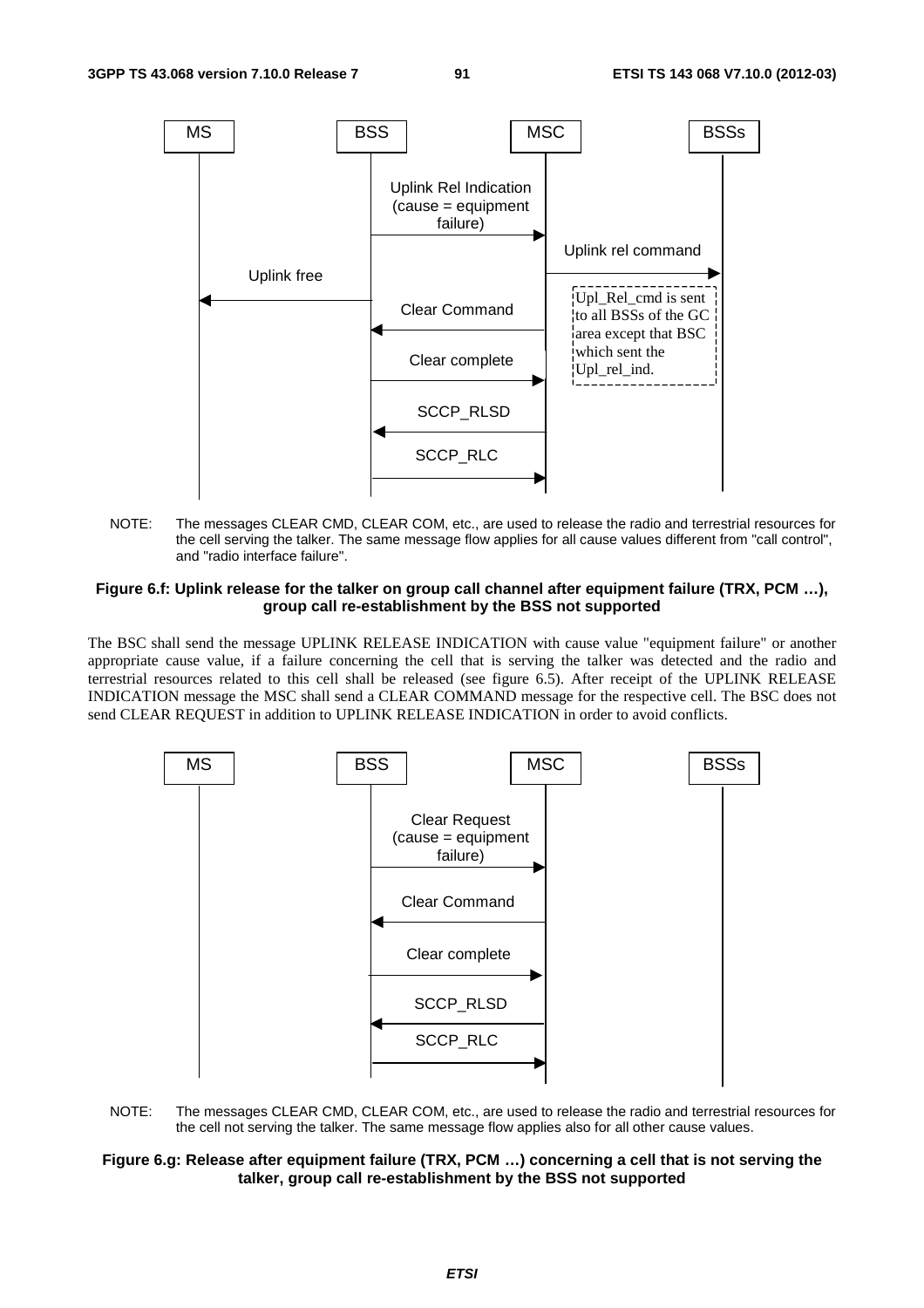The BSC shall send the message CLEAR REQUEST with cause value "equipment failure" or another appropriate cause value, if a failure concerning a cell not serving the talker was detected and the resources related to this cell shall be released (see figure 6.g). After receipt of the CLEAR REQUEST message the MSC shall send a CLEAR COMMAND message for the respective cell.



NOTE: The terrestrial resource for the group call channel is not released.

#### **Figure 6.h: A-interface link sharing used or group call re-establishment by the BSS supported: Uplink release for the talker on group call channel after equipment failure (TRX, PCM …)**

If A-interface link sharing is used or group call re-establishment by the BSS is supported, the BSC shall send the message UPLINK RELEASE INDICATION with cause value "equipment failure" or another appropriate cause value, if a failure concerning the cell that is serving the talker was detected. In addition the BSC shall send the VGCS ASSIGNMENT STATUS message indicating that the connection to this cell is no longer established (see figure 6.h). If A-interface link sharing is used, the VGCS ASSIGNMENT STATUS message shall be sent on expiry of timer Tast.



NOTE: The terrestrial resource for the group call channel is not released.

## **Figure 6.i: A-interface link sharing used or group call re-establishment by the BSS supported: Release after equipment failure (TRX, PCM …) concerning a cell that is not serving the talker**

If A-interface link sharing is used or group call re-establishment by the BSS is supported, and a failure concerning a cell that is not serving the talker was detected, the BSS shall send the VGCS ASSIGNMENT STATUS message indicating that the connection to this cell is no longer established (see figure 6.i). If A-interface link sharing is used, the VGCS ASSIGNMENT STATUS message shall be sent on expiry of timer Tast.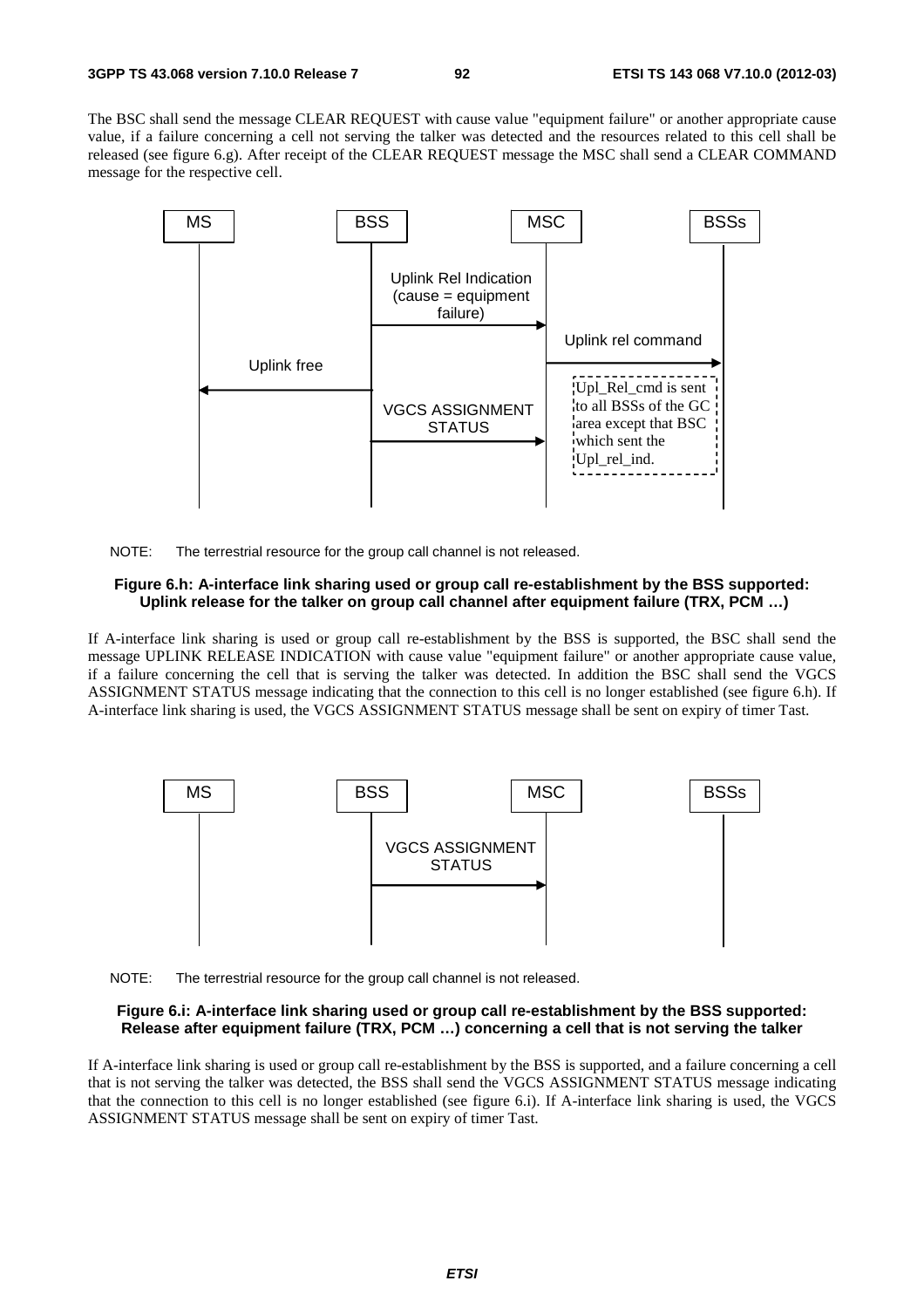

#### **Figure 6.j: A-interface link sharing used or group call re-establishment by the BSS supported: Release after equipment failure concerning the link between MSC and BSS**

If A-interface link sharing is used or group call re-establishment by the BSS is supported, the BSC shall send the message CLEAR REQUEST with cause value "equipment failure" or another appropriate cause value, if a failure concerning the link between MSC and BSS was detected and the resources related to this connection shall be released (see figure 6.h). After receipt of the CLEAR REQUEST message the MSC shall send a CLEAR COMMAND message for the respective connection and try to establish a new connection.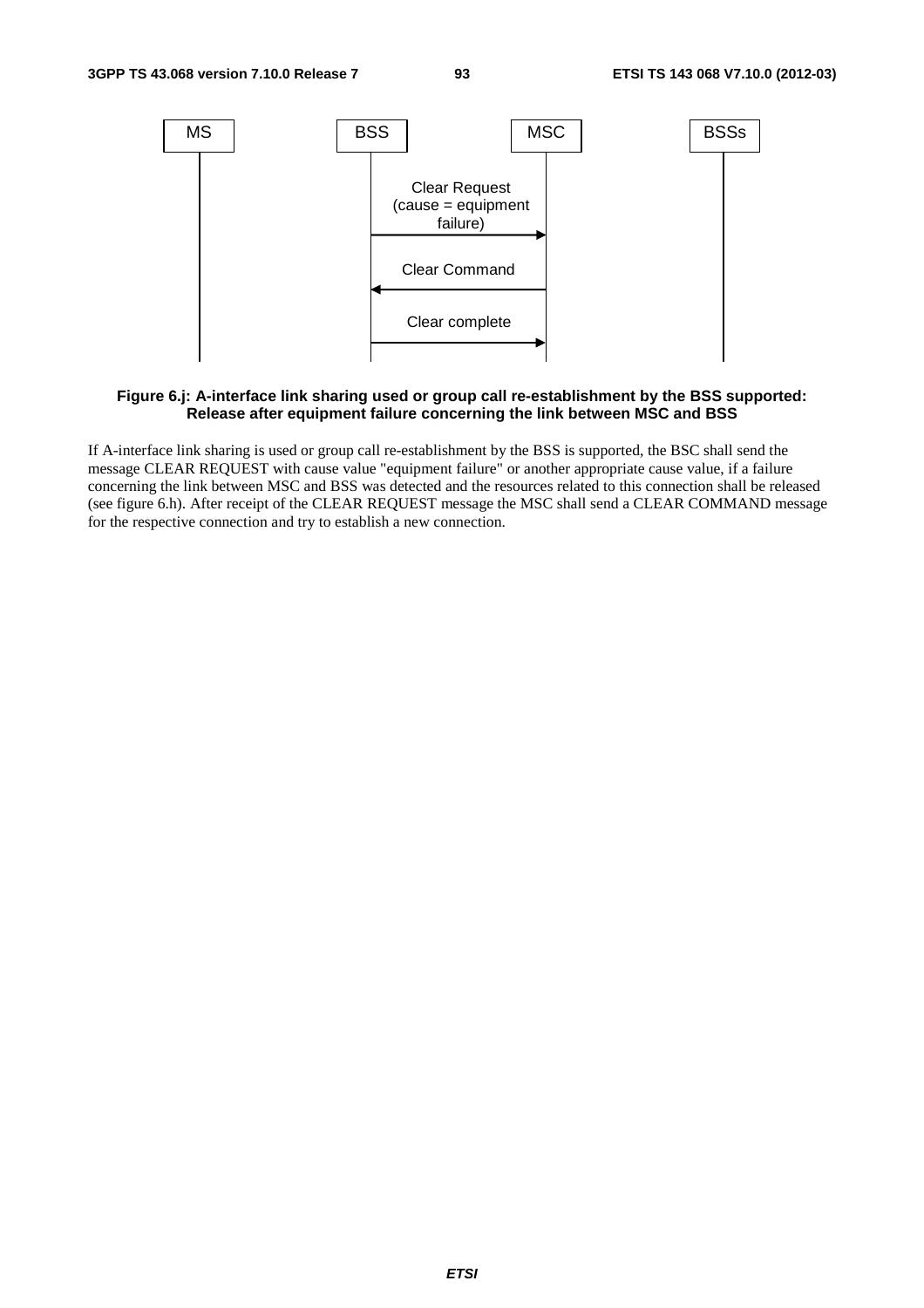

**Figure 7: Signalling required to disconnect the group call** 

**TERMINATION REQUEST:** An authorized mobile station can send a TERMINATION REQUEST message to clear down the entire voice group call. To do this, the mobile station must have access to the uplink. The network has to check the IMSI to verify the calling service subscriber. If the IMSI of the mobile station which has uplink access is presently not known to the network, the network shall send an identity request to the mobile station

- NOTE 31: Alternatively an authorized dispatcher can terminate the voice group call in which case a release message is received from the external network.
- NOTE 32: Alternatively an authorized mobile dispatcher can terminate the voice group call by using a specific DTMF message sequence. If the mobile dispatcher is controlled by the anchor MSC, the specific DTMF message sequence is received by the anchor MSC (see figure 7b).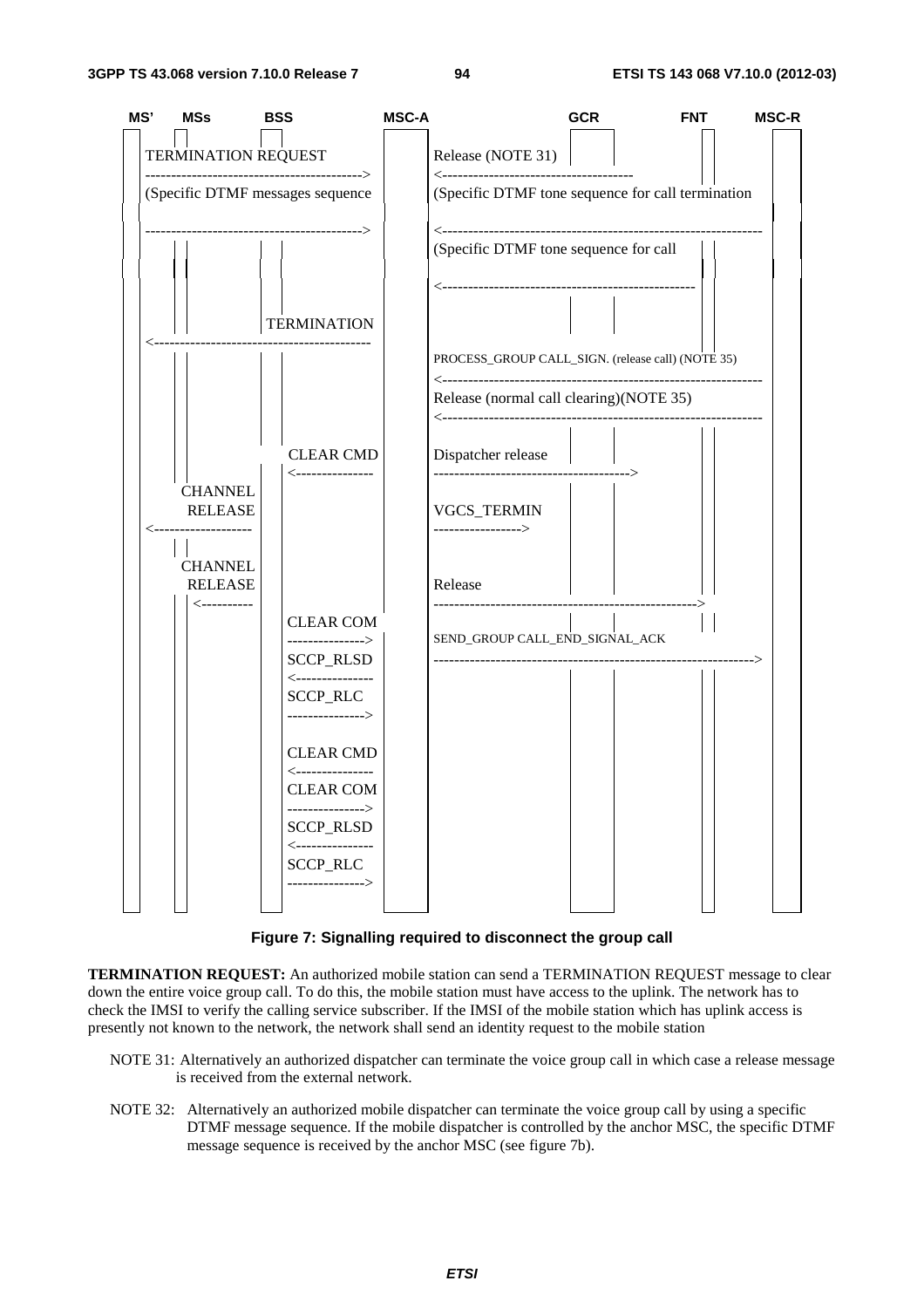- NOTE 33: If the mobile dispatcher is controlled by a relay MSC, the specific DTMF message sequence is received by the relay MSC. The relay MSC converts the DTMF messages into DTMF tones and sends them towards the anchor MSC (see figure 7c).
- NOTE 34: Alternatively an authorized fixed line dispatcher can terminate the voice group call by using a specific DTMF tone sequence. In this case, the specific DTMF tone sequence is received by the anchor MSC (see figure 7d).
- NOTE 35: Alternatively an authorized mobile station currently served by a relay MSC can clear down the entire group call in which case either a Release (normal call clearing) is received from the relay MSC (for the case when the calling service subscriber still has the initial dedicated connection to MSC-A) or a PROCESS\_GROUP CALL\_SIGNALLING message indicating call release is received from the relay MSC (when the calling service subscriber is on the group call channel or has a dedicated connection to the relay MSC).

**CLEAR CMD:** This message is sent from the MSC to the BSS via each Resource Controlling SCCP connection to clear radio and terrestrial resources.

**VGCS\_TERMIN:** The MSC informs the GCR that the voice group call with the related group call reference is terminated.**CHANNEL RELEASE:** CHANNEL RELEASE messages are sent on all downlink FACCH to the service subscribers. The CHANNEL RELEASE messages shall be repeated for a predefined period in order to provide a high probability that the listening mobile stations receive the message.

- CHANNEL RELEASE message is sent using I frame for the talker.
- CHANNEL RELEASE messages are sent using UI frames for listeners.

In addition, release messages are sent to all related dispatchers and relay MSCs. If the group call termination is initiated by an entitled dispatcher, and there is a dedicated connection for the calling service subscriber between the anchor MSC and the relay MSC, the anchor MSC shall release this connection with cause 'normal call clearing'.

**SEND\_GROUP CALL\_END\_SIGNAL\_ACK:** The dialogues to all relay MSCs are closed.

**CLEAR COMPLETE:** standard message.

**SCCP\_RLSD:** standard message sent via resource controlling SCCP connection.

**SCCP\_RLC:** standard message.

**CLEAR CMD:** This message is sent from the MSC to the BSS via the Call Controlling SCCP connection, after all the terrestrial resources associated with the BSS for this group call have been released.

**CLEAR COMPLETE:** standard message.

**SCCP\_RLSD:** standard message sent via call controlling SCCP connection.

**SCCP\_RLC:** standard message.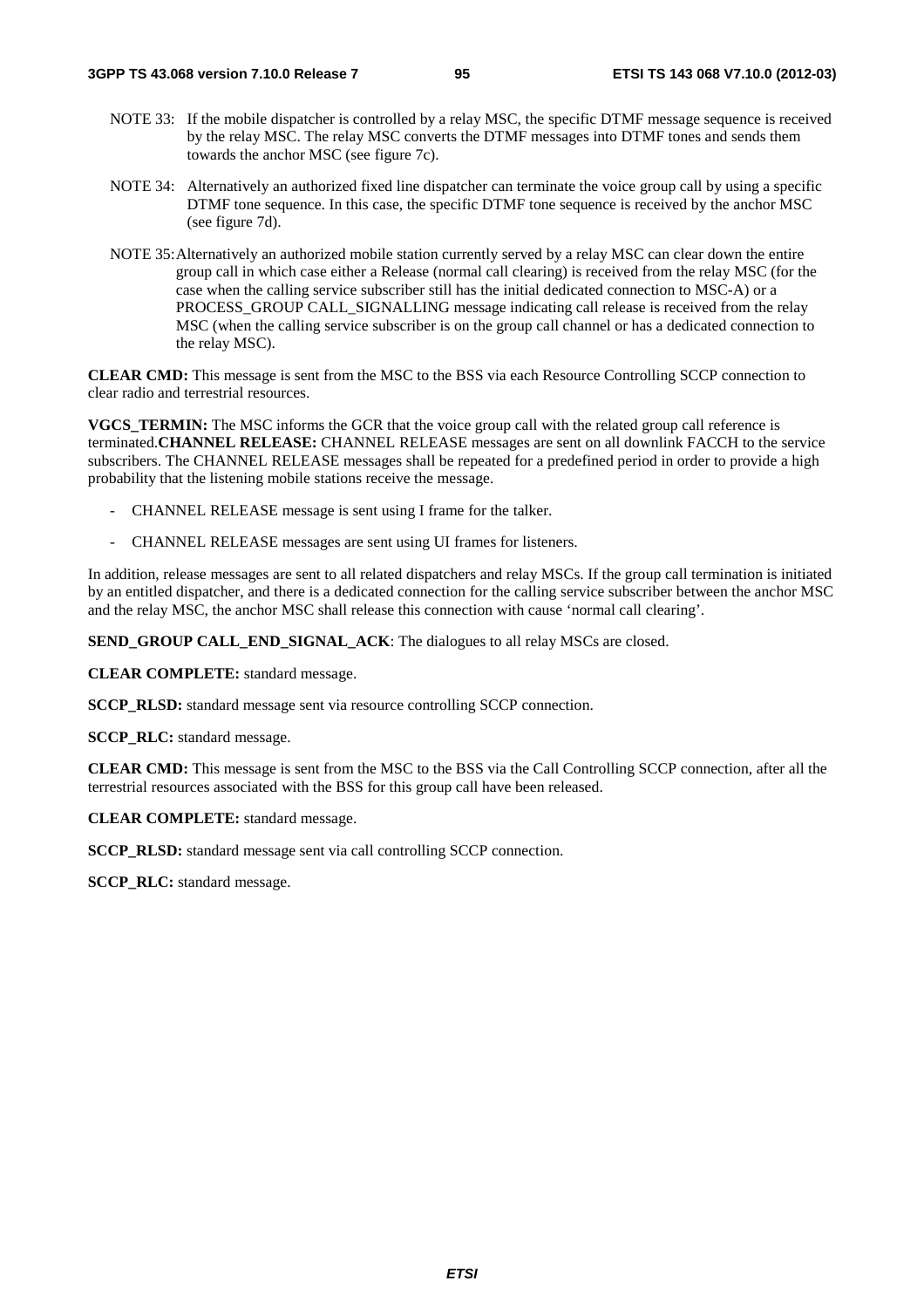

**Figure 7a: Signalling information required for establishing voice group calls by a service subscriber using immediate setup** 

**SYS\_INFO (NCH allocated):** Message used to indicate if the NCH is allocated on the CCCH in the cell.

**Initial RACH CHAN\_REQ:** Standard message.

**IMM\_ASSIGNMENT:** Standard message sent on the AGCH.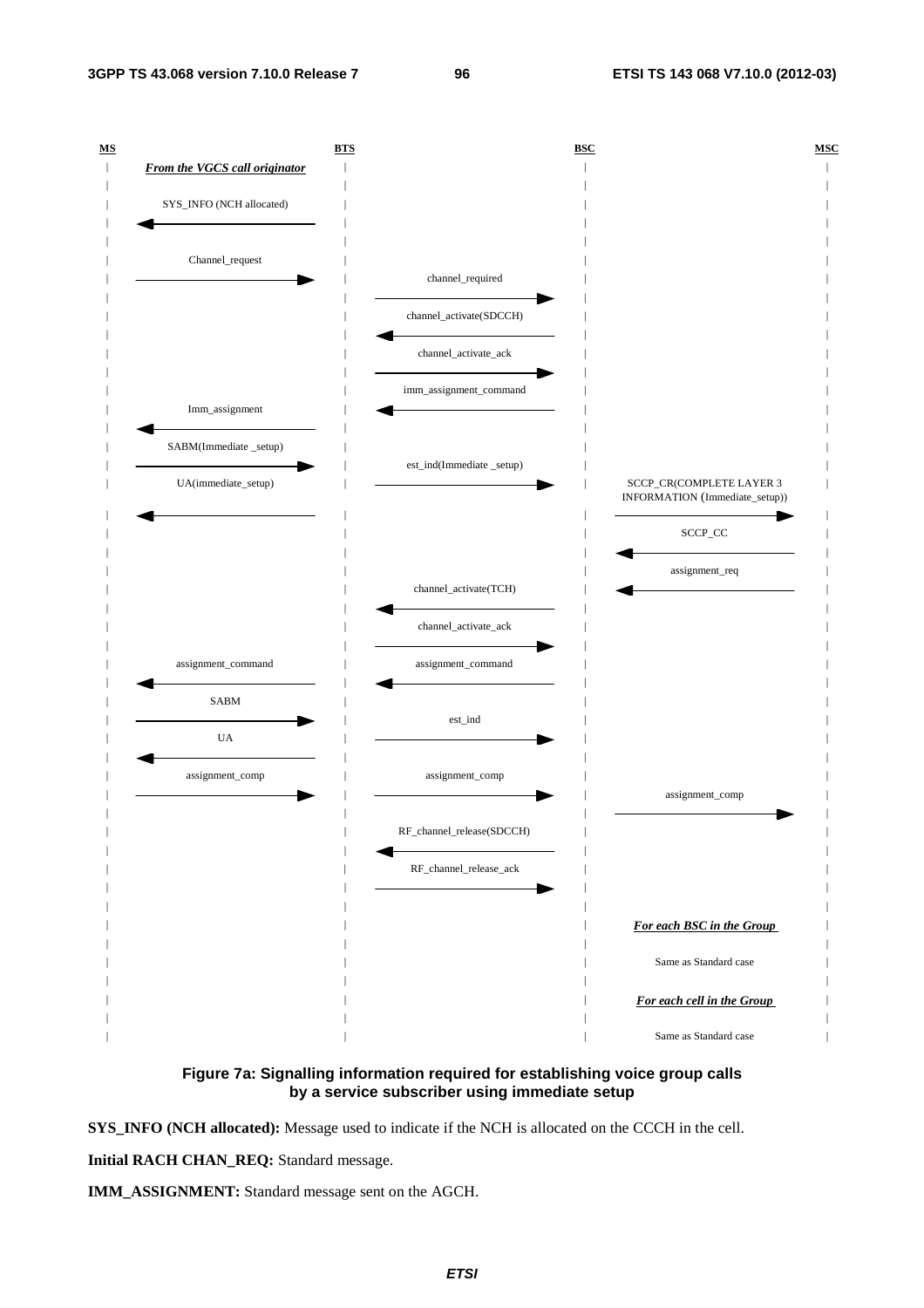**IMMEDIATE\_SETUP:** This message including all details of the voice group call is sent by the MS to the network in order to set-up a group call immediately, i.e. without previous establishment of an MM connection.

**UA (IMMEDIATE\_SETUP):** This message is used to acknowledge the layer 2 link and provide contention resolution of the immediate setup.

NOTE 36: Authentication and/ or activation of Ciphering may be performed before or after sending a CONNECT message. If ciphering has not been activated before sending a CONNECT message, a CM\_SERVICE ACCEPT may be sent before the CONNECT message by the MSC, however sending of the CM\_SERVICE\_ACCEPT is not mandatory.



## **Figure 7b: Signalling required for communication of DTMF digit entry by an entitled mobile dispatcher, if the mobile dispatcher is controlled by the anchor MSC of the group call.**



**Figure 7c: Signalling required for communication of DTMF digit entry by an entitled mobile dispatcher, if the mobile dispatcher is controlled by a visited MSC (could be a relay MSC) of the group call.**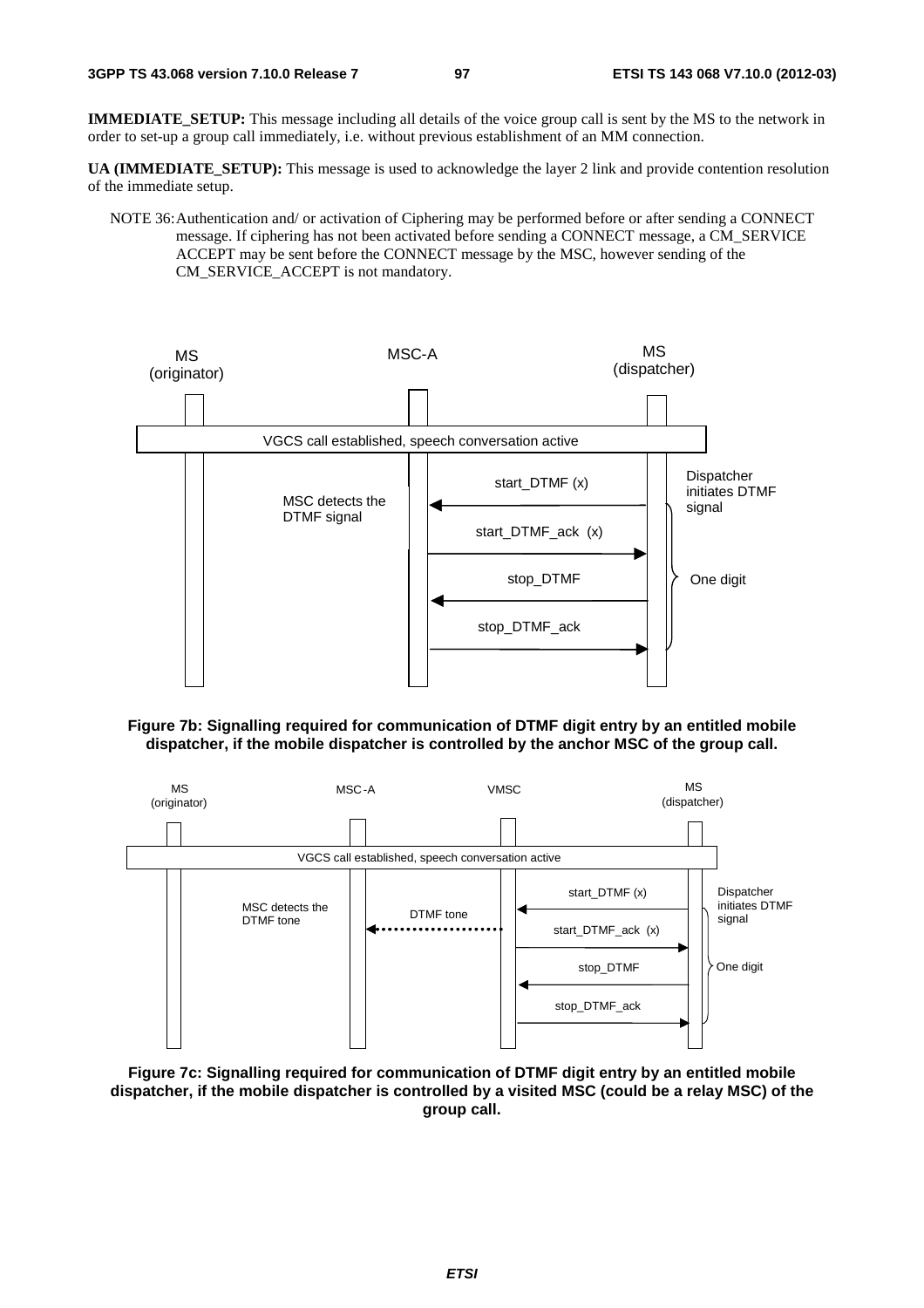

**Figure 7d: Signalling required for communication of DTMF digit entry by an entitled fixed line dispatcher.**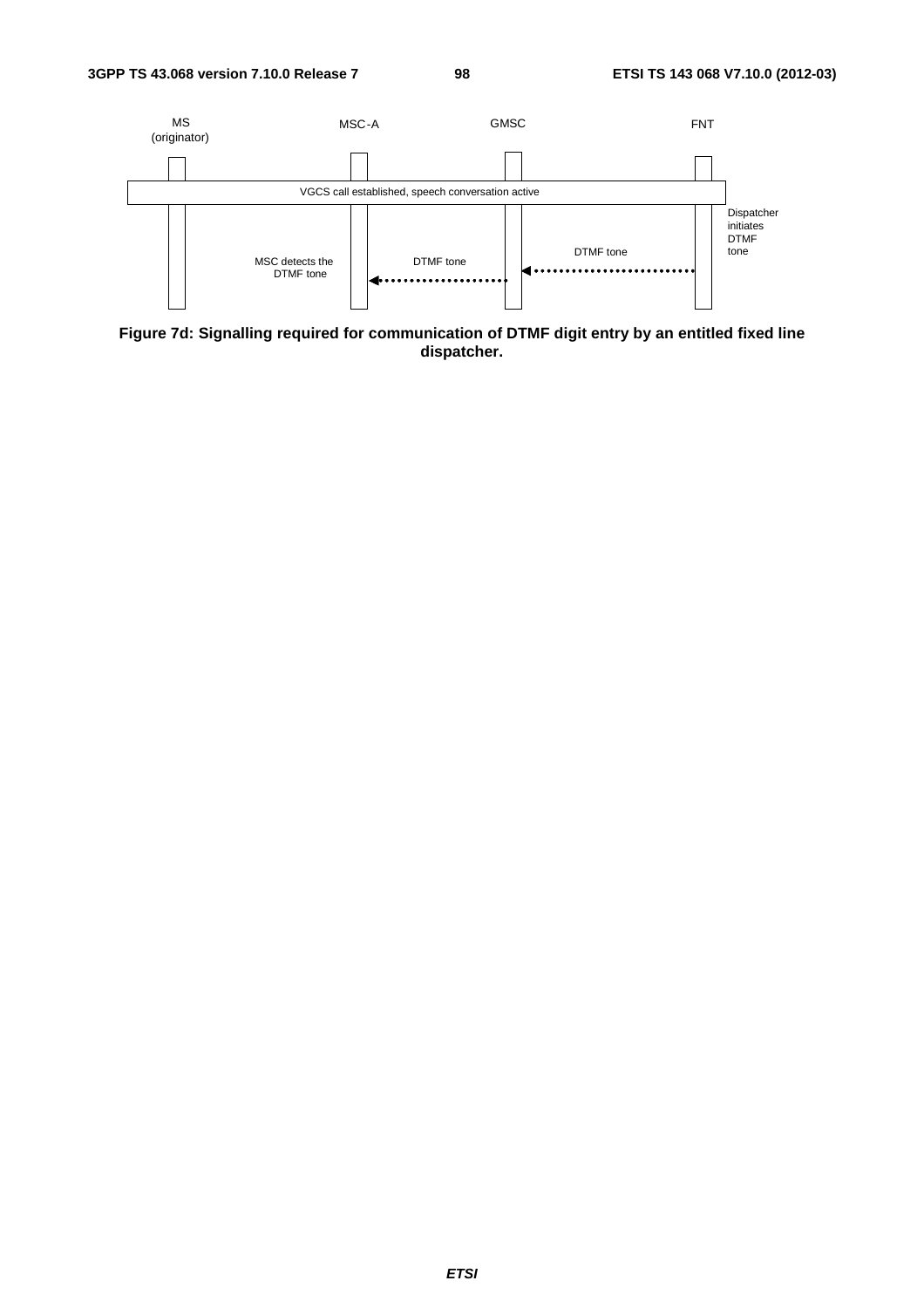| МS | <b>Unciphered SDCCH MSSs</b> | <b>Ciphered Group Channel</b>                            |                        | <b>BSS</b>          | <b>MSC</b> |
|----|------------------------------|----------------------------------------------------------|------------------------|---------------------|------------|
|    |                              |                                                          | Token                  | Timers              |            |
|    |                              | <b>UPLINK BUSY</b> (Token = A)                           | $\mathbf A$            | Start T1            |            |
|    |                              |                                                          | A                      |                     |            |
|    |                              |                                                          | A                      | T1 Expires          |            |
|    |                              | Periodic UPLINK BUSY (Token = B)                         | A,B                    | Start T1, Start Ttv |            |
|    |                              |                                                          | A,B                    | <b>Ttv Expires</b>  |            |
|    |                              | Priority Uplink Request ('Emergency', GCRef, Token=B)    | B                      | Stop T1             |            |
|    |                              |                                                          |                        | Run Tbb             |            |
|    |                              | <b>UPLINK BUSY</b> (Token = $C$ )                        | $\mathbf C$<br>C       | Reset & Restart T1  |            |
|    |                              |                                                          | C                      |                     |            |
|    |                              |                                                          | $\mathbf C$            |                     |            |
|    |                              | Priority Uplink Request ('Emergency', GCRef, Token=C)    | $\mathbf C$            | Stop T1             |            |
|    |                              |                                                          |                        | Run Tbb             |            |
|    |                              | <b>UPLINK BUSY</b> (Token = $D$ )                        | D                      | Reset & Restart T1  |            |
|    |                              |                                                          | D                      |                     |            |
|    |                              |                                                          | D<br>D                 |                     |            |
|    |                              |                                                          | D                      |                     |            |
| 3. |                              | Priority Uplink Request(Emergency Reset, GCRef, Token=D) | D                      | Stop T1             |            |
|    |                              |                                                          |                        | Run Tbb             |            |
|    |                              | <b>UPLINK BUSY</b> (Token = $E$ )                        | E                      | Reset & Restart T1  |            |
|    |                              |                                                          | E                      |                     |            |
|    |                              | Priority Uplink Request ('Privilege', GCRef, Token = P)  | Е<br>E                 |                     |            |
|    |                              |                                                          | $X$ – discard msg      |                     |            |
|    |                              |                                                          | E                      |                     |            |
|    |                              | Periodic                                                 | E                      | T1 Expires          |            |
|    |                              | <b>UPLINK BUSY</b> (Token = $F$ )                        | E, F                   | Start T1, Start Ttv |            |
|    |                              |                                                          | E, F                   | <b>Ttv Expires</b>  |            |
|    |                              | Priority Uplink Request ('Privilege', GCRef,)            | F<br>F                 |                     |            |
|    |                              |                                                          | $X$ – discard msg      |                     |            |
|    |                              |                                                          | F                      |                     |            |
|    |                              | Periodic                                                 | F                      | T1 Expires          |            |
|    |                              | <b>UPLINK BUSY</b> (Token = $G$ )                        | F,G                    | Start T1, Start Ttv |            |
|    |                              |                                                          | F,G                    | <b>Ttv Expires</b>  |            |
| 6. |                              | Priority Uplink Request ('Privilege', GCRef, Token=G)    | G<br>G                 | Stop T1             |            |
|    |                              |                                                          |                        | Run Tbb             |            |
|    |                              | <b>UPLINK BUSY</b> (Token = $H$ )                        | $\bf H$                | Reset & Restart T1  |            |
|    |                              |                                                          | $\bf H$                |                     |            |
|    |                              | Priority Uplink Request ('Emergency', GCRef, Token=G)    | H                      |                     |            |
|    |                              | Priority Uplink Request ('Emergency', GCRef, Token=H)    | $X$ – discard msg<br>н | Stop T1             |            |
|    |                              |                                                          |                        | Run Tbb             |            |
|    |                              | UPLINK BUSY (ID Value = I)                               | $\bf{I}$               | Reset & Restart T1  |            |
|    |                              |                                                          | I                      |                     |            |
|    |                              |                                                          | п                      |                     |            |
|    |                              |                                                          |                        |                     |            |
| 7. | ---------------------------- | <b>Uplink Release</b>                                    | 1                      | Stop T1             |            |
|    |                              |                                                          |                        |                     |            |
|    |                              | <b>UPLINK FREE</b>                                       |                        |                     |            |
|    |                              |                                                          |                        |                     |            |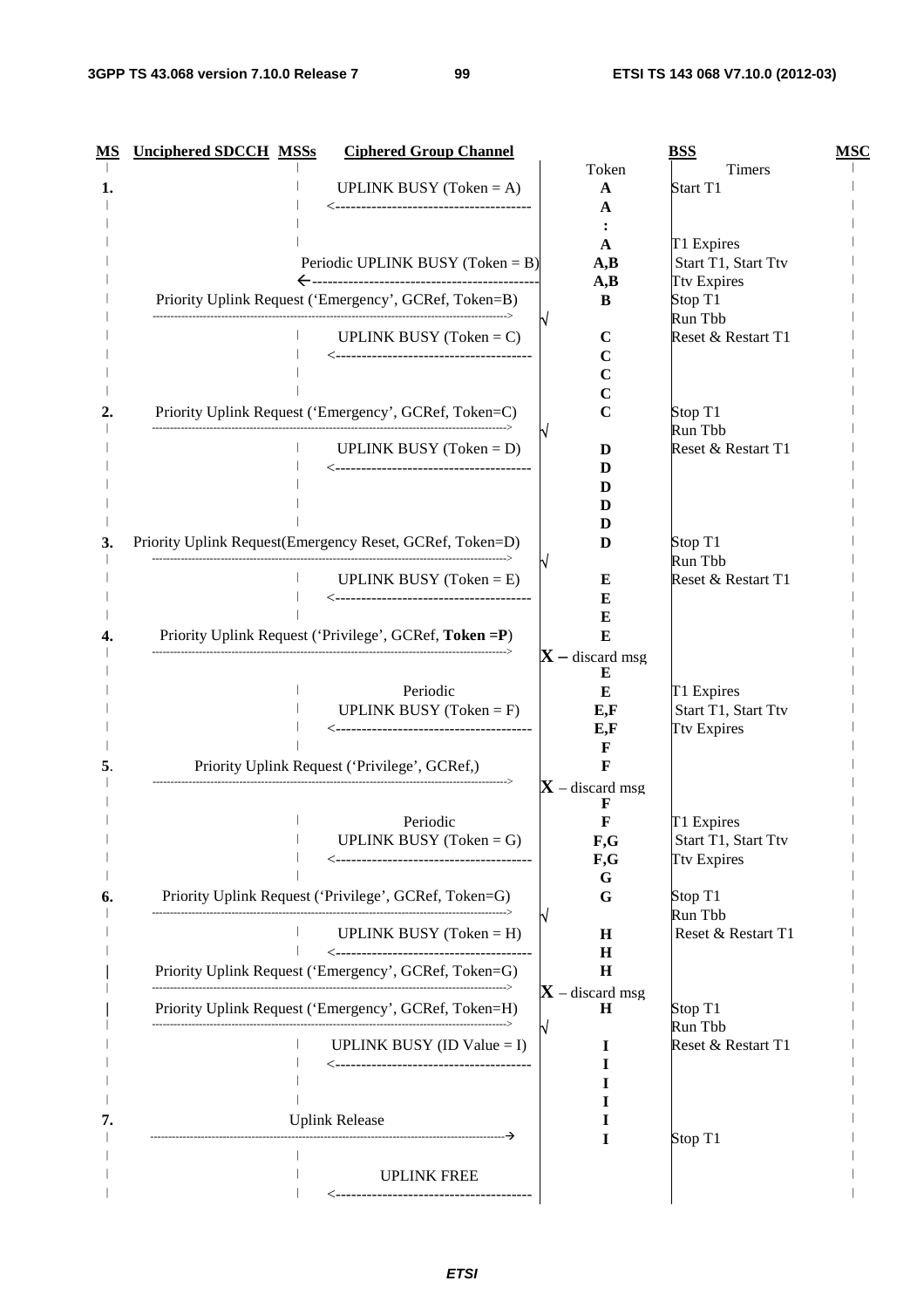| 8. | <b>UPLINK ACESS</b>                                                       |                             |  |
|----|---------------------------------------------------------------------------|-----------------------------|--|
|    | <b>VGCS UPLINK GRANT</b>                                                  |                             |  |
|    | ------------------------------------<br><b>UPLINK BUSY</b> (Token = $J$ ) | <b>Reset and Restart T1</b> |  |
|    |                                                                           |                             |  |
|    |                                                                           |                             |  |
|    |                                                                           |                             |  |
|    |                                                                           |                             |  |

## **Figure 7e: Validation of Priority Uplink Requests for ciphered group calls**

| NOTE:           |                                                                                         |
|-----------------|-----------------------------------------------------------------------------------------|
| MS              | $=$ service subscriber requesting priority access to the uplink                         |
| <b>MSs</b>      | $=$ all service subscribers in the group, in this BSS area                              |
| Token $(A, BJ)$ | $=$ 32bit random number, generated by the BSS. Broadcast in UPLINK BUSY messages on the |
|                 | ciphered group channel downlink (FACCH)                                                 |

## **Figure 7e Scenarios:**

- 1. For a service subscriber originated group call, if the call is ciphered, the BSS includes a token in the first UPLINK BUSY message sent on the group channel downlink. For a dispatcher originated group call, if the call is ciphered, the BSS includes a token in the first UPLINK BUSY message sent after the first successful uplink access by a service subscriber. A new token is sent in each periodic UPLINK BUSY message, every T1 seconds. If the old token has not been used it remains valid for a further Ttv seconds along with the new token. Once Ttv expires only the new token is valid. (If, within Ttv seconds, a Priority Uplink Request is received with the old token, the request is accepted, the old and new tokens are invalidated and an UPLINK BUSY, with another new token and the priority of the accepted request, is sent after Tbb ms on the group channel downlink.)
- 2. Subscriber on the group call with 'Privilege' or 'Emergency' subscription requests the uplink. Token matches in BSS. A new token, and the priority of the accepted request, are sent after Tbb ms in an UPLINK BUSY on the group channel downlink to ensure higher priority requests can still be made in the cells covered by this BSS. Timer T1 is reset and restarted.
- 3. Subscriber on the group call with 'Emergency Mode Reset' subscription requests an 'Emergency Mode Reset'. Token matches in BSS. A new token is sent after Tbb ms in an UPLINK BUSY on the group channel downlink. Timer T1 is reset and restarted.
- 4. User not on the group call makes fraudulent uplink request. Token does not match in BSS. BSS discards message. BSS continues to broadcast tokens in periodic UPLINK BUSY messages.
- 5. Subscriber on the group call with a 'Privilege', 'Emergency' or 'Emergency Mode Reset' subscription requests the uplink. No token included in the request. BSS discards message. BSS continues to broadcast tokens in periodic UPLINK BUSY messages.
- 6. Subscriber with a 'Privilege' subscription requests the uplink. Token matches in BSS. A new token, and the priority of the accepted request (i.e. 'Privilege'), are sent after Tbb ms in an UPLINK BUSY on the group channel downlink, however a subscriber with an 'Emergency' subscription requests the uplink before the new token has been received by the MS (use of the old token, causes the message to be discarded by BSS). On receipt of the UPLINK BUSY with new token and priority 'Privilege', the MS resends the Priority Uplink Request ('Emergency') with the new token.
- 7. When a subscriber releases the uplink, timer T1 is stopped and the BSS broadcasts UPLINK FREE. A token is not broadcast while the uplink is free.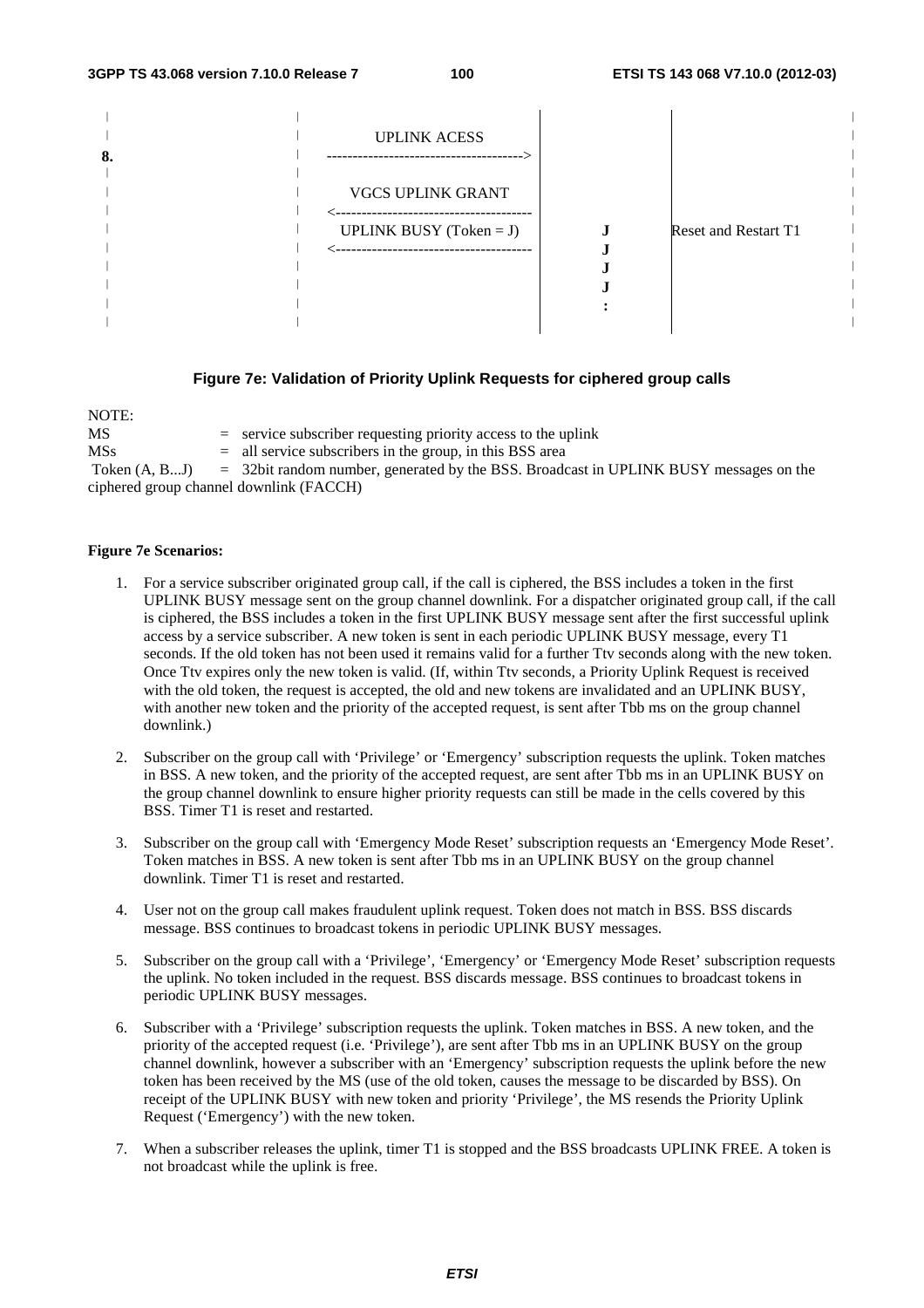8. A subscriber requests the uplink by sending an UPLINK ACCESS on the group channel uplink. The BSS grants the uplink and a UPLINK BUSY including a new token, and the current talker priority, is sent on the group channel downlink. A new token and the current talker priority is also sent in UPLINK BUSY on the group channel downlink if the uplink becomes busy because it is granted in another BSS or MSC area and an UPLINK\_REJECT\_CMD or UPLINK\_SEIZED\_CMD is received by the BSS.

## 11.3.9 Short Message Service (SMS)

## 11.3.9.1 Delivering SMS to the voice group call

If the talking service subscriber, the listening service subscriber, the dispatcher in a voice group call, or any initiator of short messages who is not part of the voice group call wants to send a short message to the voice group call, it shall use the numbering scheme based on ITU-T Recommendation E.164 as the destination address illustrated below.

| CС | <b>NDC</b> | <b>Prefix</b> | <b>Group call reference</b> |
|----|------------|---------------|-----------------------------|
|    |            |               |                             |

The Country Code (CC) and National Destination Code (NDC) are used as normal for routing purposes. The CC and NDC may be omitted for internal SMS. The Subscriber Number (SN) is used to indicate:

- the request of an SMS to a voice group call by use of a prefix. The length of the prefix shall be 1 to 2 digits. The value of the prefix shall be the same as the value used by a dispatcher when originating the voice group call (see subclause 9.2 d):
- the wanted group call reference as defined in subclause 9.1.

When receiving the short message, the SC may send Delivery Report message containing the received group call reference of the voice group to the sender of the short message, and furthermore the SC shall attempt to deliver the short message to the voice group call addressed by the group call reference. Figure 7f shows the MT SMS delivery procedure.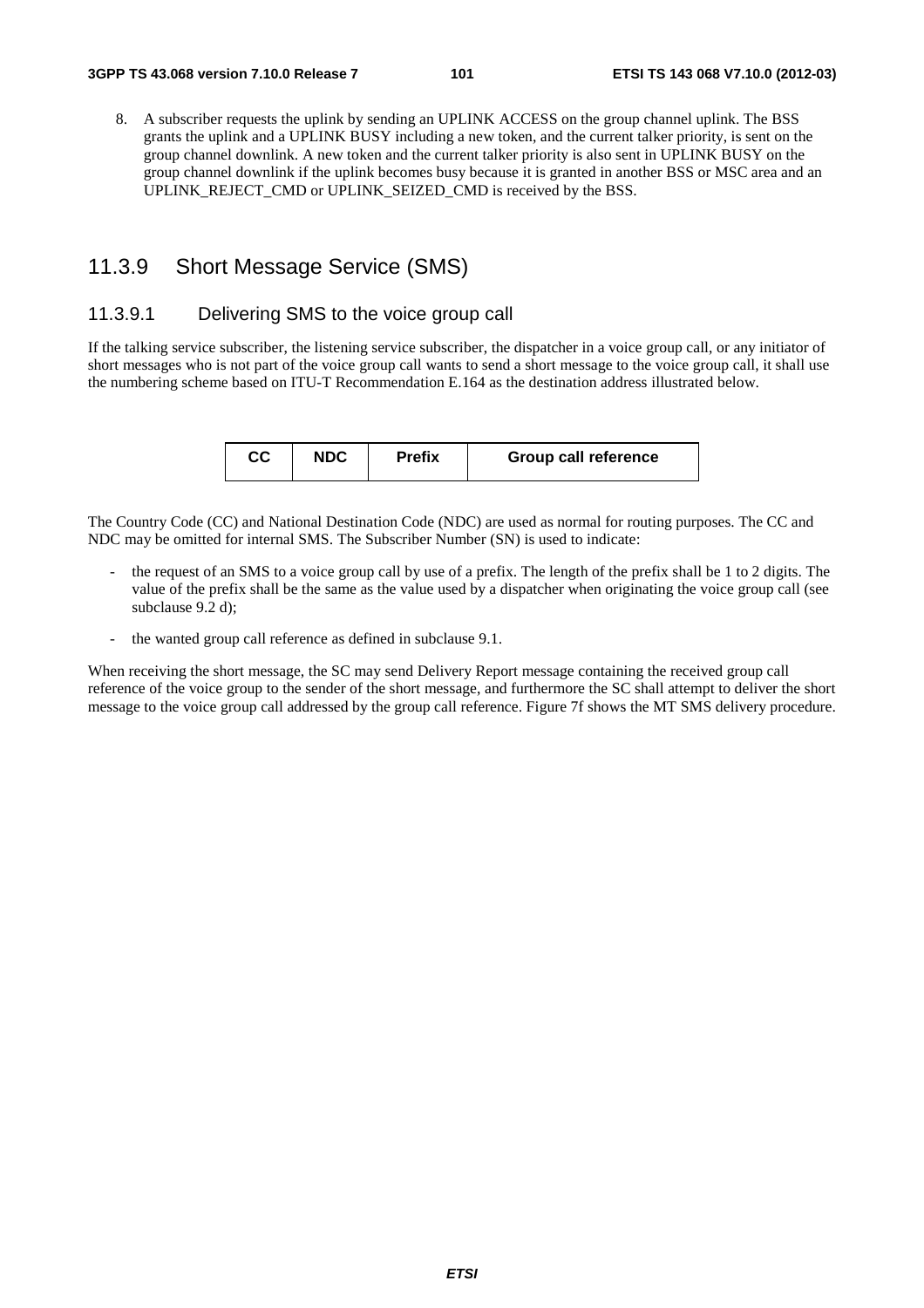

### **Figure 7f: Successful MT short message transfer attempt to a voice group call**

- 1) The SC sends a Message Transfer message to forward a short message to the SMS-GMSC.
- 2) The SMS-GMSC sends the MT\_ForwardSM\_For\_VGCS\_REQ message to transfer the received short message to the A-MSC using the routing information derived from the group call reference.
- 3) The A-MSC sends the GCR\_SMS\_Interrogation message to the GCR to retrieve the voice group call attributes for short message transfer.
- 4) The GCR sends the GCR\_SMS\_Interrogation\_Res message to the A-MSC containing the voice group call status and optionally the list of identities of dispatchers.
- 5) The A-MSC sends the MT\_ForwardSM\_For\_VGCS\_RES message to the SMS-GMSC containing the status of the voice group call and optionally a list of identities of dispatchers if received from the GCR. Optionally, if the voice group call is currently ongoing, the SMS-GMSC may initiate point to point short message transfer attempts to the dispatchers of the voice group call.
- 6) If the voice group call is established, the A-MSC sends the FORWARD\_GROUP CALL\_SIGNALLING message to deliver the short message to all related R-MSCs in the voice group call.
- 7) If the voice group call is established, the A-MSC sends Message Transfer message to deliver the short message to the MSs participating in the voice group call within its MSC area.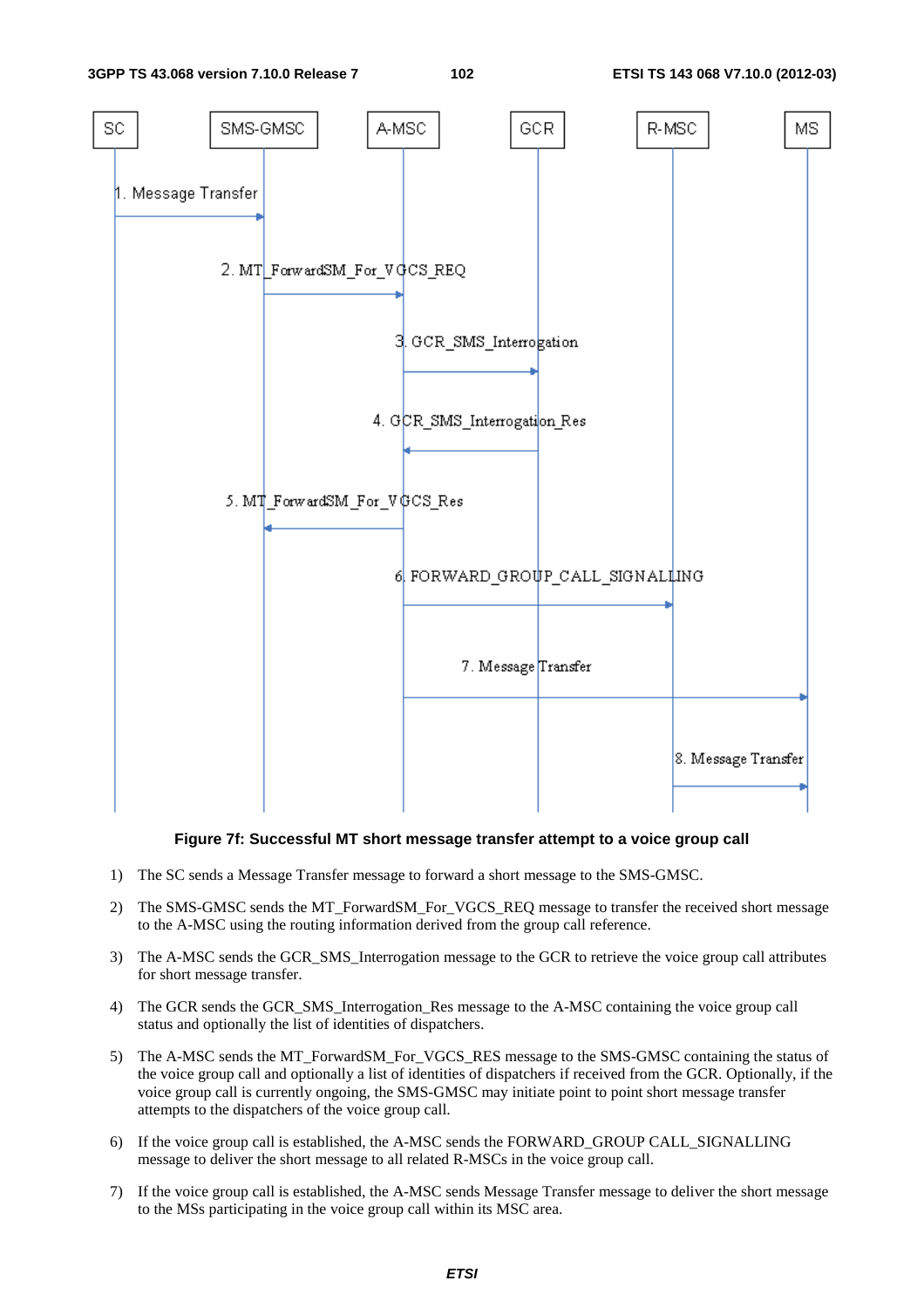8) If the voice group call is established, the R-MSCs sends Message Transfer message to deliver the short message to the MSs participating in the voice group call within its MSC area.

## 11.3.9.2 Point-to-point short message during an ongoing voice group call

In this subclause the term point-to-point short message is used for mobile terminating short messages destined to a single subscriber and for mobile originating short messages, regardless whether their final destination is a single subscriber or a voice group call.

For the transmission and reception of point-to-point short messages via CS domain during an ongoing voice group call, an MS and a network supporting this functionality shall apply the procedures specified in 3GPP TS 23.040 [14] and 3GPP TS 24.011 [15] as follows:

- a) When the talking service subscriber is on a dedicated channel, point-to-point short messages to be sent or received via the CS domain shall be transmitted on the SACCH of the dedicated channel. If the talking service subscriber requests to release the uplink while a short message transfer is ongoing, the MS shall initiate the release of the uplink and abort the transfer of the short message.
- b) When the talking service subscriber is on a voice group call channel, the MS shall send mobile originating short messages via the CS domain on the SACCH of the voice group call channel, if at least one of the following conditions is fulfilled:
	- the short message is destined to the ongoing voice group call of the talker;
	- the network broadcasts neither an SMS data confidentiality indication nor an SMS guaranteed privacy indication on the NCH; or
	- the network broadcasts an SMS data confidentiality indication, but no SMS guaranteed privacy indication on the NCH, and the voice group call channel is ciphered.

Otherwise the MS shall leave the voice group call, send the short message as specified in 3GPP TS 24.011 [15] and return to the group call in group receive mode afterwards, if possible.

If the talking service subscriber requests to release the uplink while a short message transfer on the voice group call channel is ongoing, the MS shall initiate the release of the uplink and abort the transfer of the short message.

- c) When the talking service subscriber is on a voice group call channel, the network may deliver mobile terminating point-to-point short messages via the CS domain on the SACCH of the voice group call channel, if at least one of the following conditions is fulfilled:
	- the network does not broadcast an SMS data confidentiality indication on the NCH; or
	- the network broadcasts an SMS data confidentiality indication on the NCH, and the voice group call channel is ciphered.

Otherwise the network shall perform paging into the ongoing voice group call as described in subclause 11.3.1.3 c. The paging information on the FACCH of the voice group call channel shall indicate explicitly that the paging is for a short message. When the paging is received in group transmit mode, the reception of the paging shall be indicated to the subscriber. It is then up to the subscriber to respond to the paging or not. On request of the subscriber to respond to the paging, the MS in group transmit mode shall release the uplink, leave the voice group call, receive the short message as specified in 3GPP TS 24.011 [15], and return to the group call in group receive mode afterwards, if possible.

If the talking service subscriber requests to release the uplink while a short message transfer on the voice group call channel is ongoing, the MS shall initiate the release of the uplink and abort the transfer of the short message.

- d) If an MS on a voice group call channel is not the endpoint of the layer 2 link for acknowledged message transfer, it shall ignore point-to-point short messages received on the SACCH of the voice group call channel.
- e) On request of a listening service subscriber to send a point-to-point short message, the MS in group receive mode shall leave the voice group call, send the short message as specified in 3GPP TS 24.011 [15], and return to the group call in group receive mode afterwards, if possible.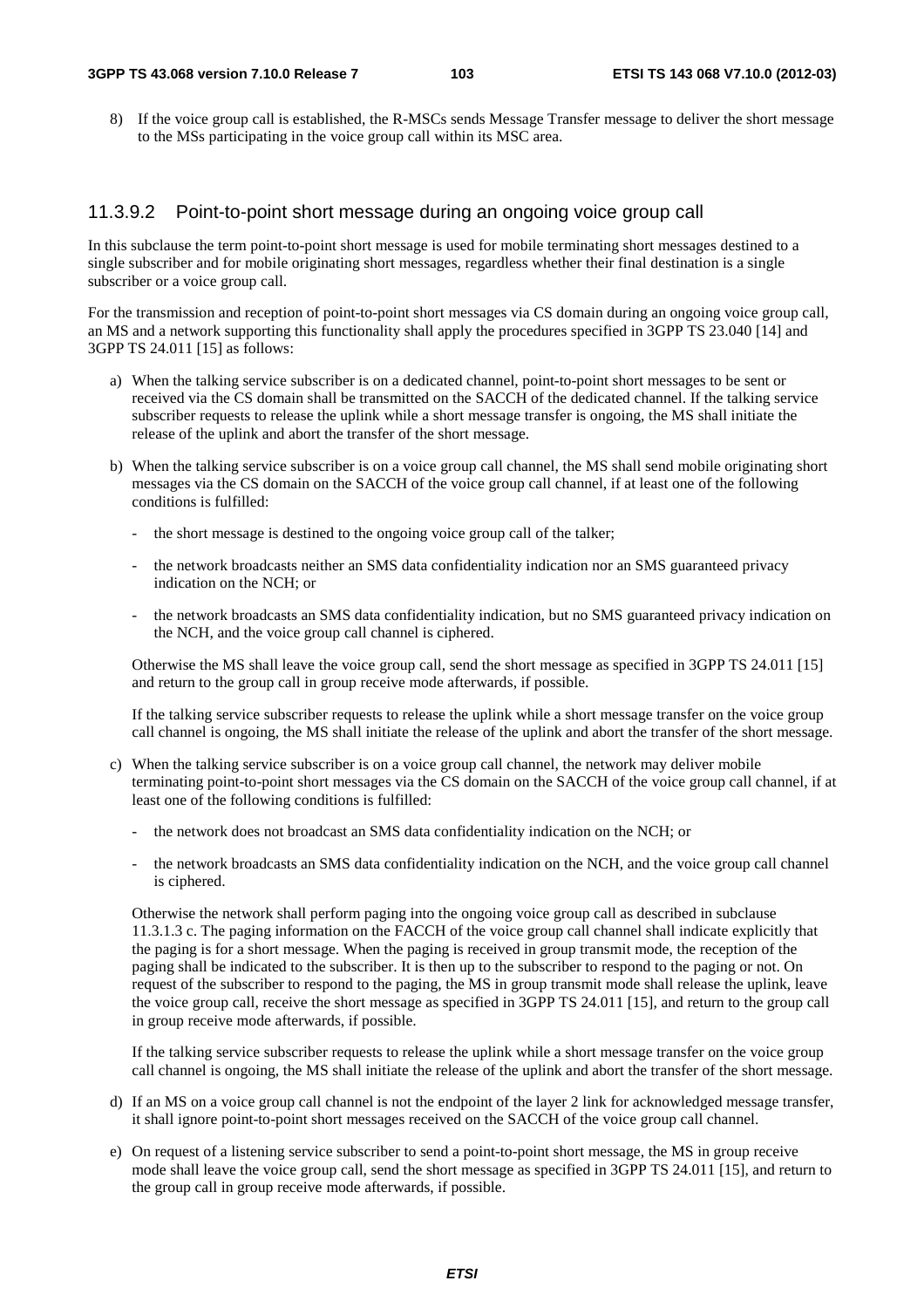For the delivery of a point-to-point short message to a listening service subscriber, the network shall peform paging into ongoing voice group calls by means of the notification procedure as described in subclause 11.3.1.3. The notification messages on the FACCH of the voice group call channel shall indicate explicitly that the paging is for a short message. When the paging is received in group receive mode, the reception of the paging shall be indicated to the subscriber. It is then up to the subscriber to respond to the paging or not. On request of the subscriber to respond to the paging, the MS in group receive mode shall leave the voice group call, receive the short message as specified in 3GPP TS 24.011 [15], and return to the group call in group receive mode afterwards, if possible.

For the transmission and reception of point-to-point short messages via PS domain during an ongoing voice group call, class A mobile stations supporting this functionality shall apply the procedures specified in 3GPP TS 23.040 [14] and 3GPP TS 24.011 [15].

Editor's note: For DTM mobile stations the transmission and reception of point-to-point short messages via PS domain during an ongoing voice group call is ffs.

# 11.4 Functional requirement of Anchor MSC

The VGCS handling process in the anchor MSC is shown in figure 8.

#### **Successful call set-up**

When the VGCS handling process in the anchor MSC receives a VGCS call set-up request from either a dispatcher or a service subscriber currently located in the anchor MSC's area or a service subscriber currently located in a relay MSC's area, or - in a RANflex configuration - from a service subscriber currently registered in a VMSC, it interrogates its associated GCR to retrieve the group call attributes, and waits for a response.

If the GCR returns a positive response containing the group call attributes, the anchor MSC

 sets up the downlinks to the cells inside the MSC area of the group call anchor MSC into which the call is to be sent;

sets up the connections to the dispatchers to which a dedicated link is to be established;

sets up the connections to the relay MSCs into which the call is to be sent;

starts the No Activity Timer;

 sends Forward Group Call Signalling messages containing the IMSI of the service subscriber who has initiated the call - if the call was not initiated by a dispatcher - to all relay MSCs (however not to the relay MSC from which the IMSI was received within the Send Group Call End Signal message if the call was initiated by a service subscriber located in the relay MSC area). In a RANflex configuration simultaneous group call setup of two service subscribers may result in two Send Group Call End Signal messages being received by the anchor MSC from two different relay MSCs, with both messages containing an IMSI. In this situation the anchor MSC shall discard the IMSI received from the relay MSC whose MSC address does not match the generic number with the number qualifier indicator set to "additional calling party number" from the IAM received and accepted from the originating MSC. If the network supports talker priorities, the anchor MSC includes the talker priority of the service subscriber who has initiated the call in the Forward Group Call Signalling messages; and

waits for uplink management messages.

#### **Procedure Set-up Connections to Relay MSCs and BSCs**

The procedure is shown in figure 9.

The procedure

- sets up the downlinks to the cells inside the MSC area of the group call anchor MSC into which the call is to be sent. If the network supports talker priorities, the anchor MSC additionally sends the talker priority of the service subscriber who has initiated the call and, if applicable, the "emergency mode indication" with Uplink Seized Command messages" to the affected BSCs;
- sends PREPARE\_GROUP\_CALL messages to all relay MSCs and waits for the responses.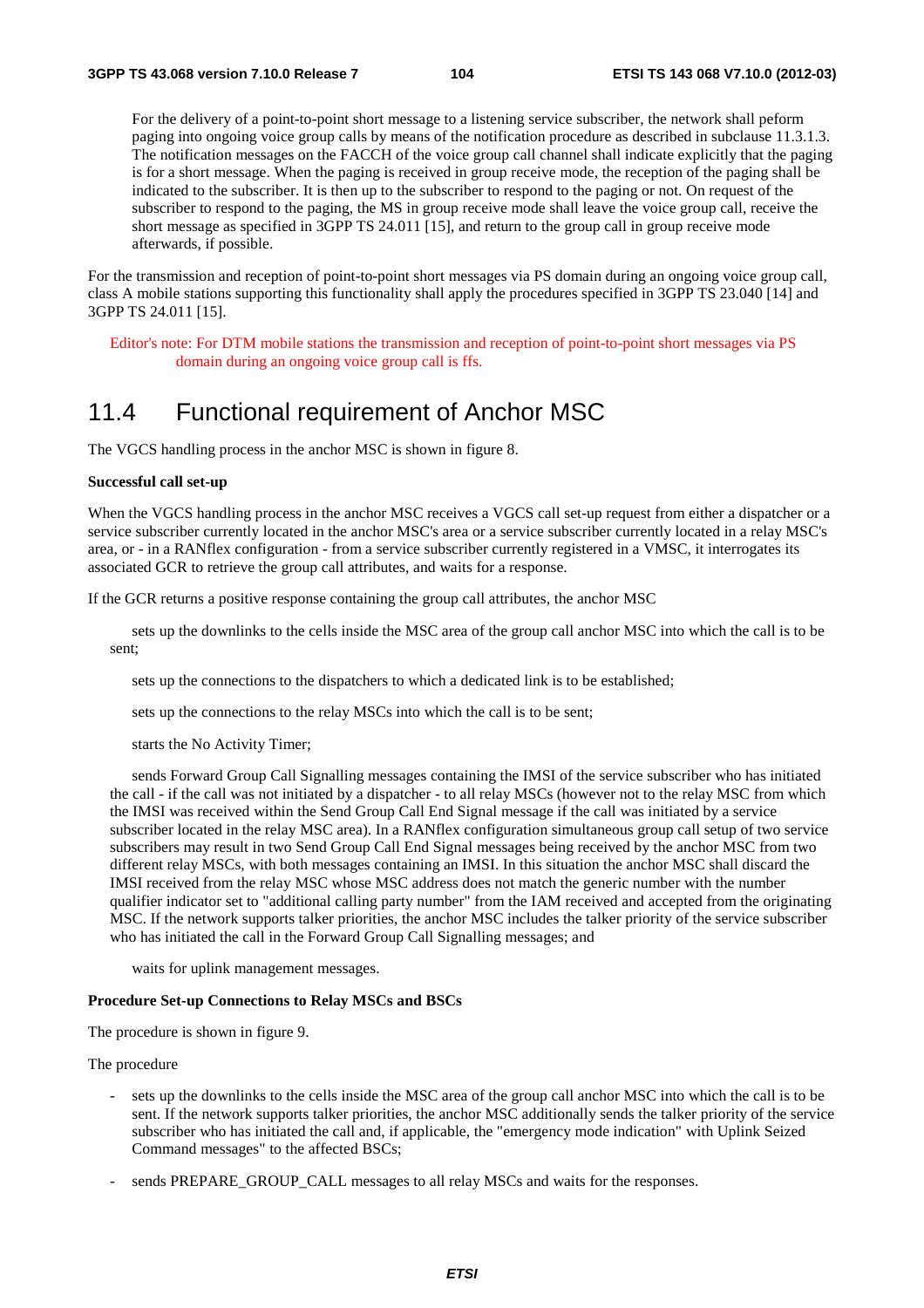If a positive response containing a Group Call number is received from a relay MSC, the anchor MSC constructs an IAM using the Group Call number as called party address, sends it to the relay MSC and waits for the SEND\_GROUP CALL\_END\_SIGNAL message.

If a SEND\_GROUP\_CALL\_END\_SIGNAL message without IMSI is received from a relay MSC, this indicates to the anchor MSC that at least one downlink to a cell has been successfully connected in the relay MSC area.

If the call was originated by a service subscriber in a relay MSC area and a SEND\_GROUP\_CALL\_END\_SIGNAL message with the IMSI of the originator is received from this relay MSC, this indicates to the anchor MSC that the downlink to the originating cell has been successfully connected. If the negative response on the PREPARE\_GROUP\_CALL message is received from originating relay MSC, the call shall be released.

Relay MSCs that do not send positive responses to the PREPARE\_GROUP\_CALL message are no longer considered to belong to the list of relay MSCs for this VGCS call.

If, after receipt of a positive response containing a Group Call number from a relay MSC, the anchor MSC receives an ABORT from the relay MSC, the relay MSC will no longer be considered to belong to the list of relay MSCs for this VGCS call.

Optionally in both cases the anchor MSC may retry to establish the connection to the relay MSC, instead of no longer considering the relay MSC to belong to the list of relay MSCs.

If an ABORT message is received from the relay MSC the anchor MSC releases the connection, established with the Group Call number, to the relay MSC and the relay MSC is no longer considered to belong to the list of relay MSCs for this VGCS call.

If a Release message for the connection established with the Group Call number is received from a relay MSC, then the anchor MSC sends an ABORT message to that relay MSC and the relay MSC is no longer considered to belong to the list of relay MSCs for this VGCS call.

#### **Unsuccessful call set-up**

If the call set-up is unsuccessful (i.e. conditions for call establishment have not been met as per subclause 11.3.1.1.2) the anchor MSC sends a SEND\_GROUP\_CALL\_END\_SIGNAL\_ACK message or ABORT (depending on the state of the MAP dialogue) to all relay MSCs, releases the connections to the relay MSCs, releases all connections to dispatchers, all downlinks to cells inside the anchor MSC area are released, the GCR is informed that the call is no longer on-going and the process returns to the idle state.

#### **Negative response received from the GCR**

If the GCR returns a negative response to the anchor MSC indicating that the call is already on-going, the anchor MSC checks whether the call was initiated by a dispatcher. If so, the dispatcher is connected to the on-going call and the process returns to the idle state. If the call was initiated by a service subscriber, a Release message indicating "user busy" is returned in order to force the mobile station of the service subscriber to look for notifications of the respective group ID on the NCH and join the group call.

If the negative response from the GCR indicates any other reason than "on-going call" the VGCS call set-up request is rejected by sending a release message back to the initiator and the process returns to the idle state.

#### **Uplink management**

If an anchor MSC not supporting talker priorities receives an Uplink Release Indication message from a BSC, the anchor MSC marks the uplink as free, sends Forward Group Call Signalling messages indicating "uplink release indication" to all relay MSCs, sends Uplink Release command messages to all other BSCs, restarts the No Activity Timer and waits for further uplink management messages.

If an anchor MSC supporting talker priorities receives an Uplink Release Indication message from a BSC, the anchor MSC compares the talker priority included in the Uplink Release Indication with the stored talker priority. If they are equal, the anchor MSC proceeds as specified above for the anchor MSC not supporting talker priorities; otherwise the anchor MSC discards the Uplink Release Indication.

If the anchor MSC receives an Uplink Request message without talker priority or with talker priority "normal subscriber" from a BSC, it checks whether the uplink is marked as free. If so, an Uplink Request Acknowledge message is returned to the BSC, Forward Group Call Signalling messages indicating that the uplink is no longer free are sent to all relay MSCs, Uplink Seized Command messages are sent to all other BSCs, the uplink is marked busy and the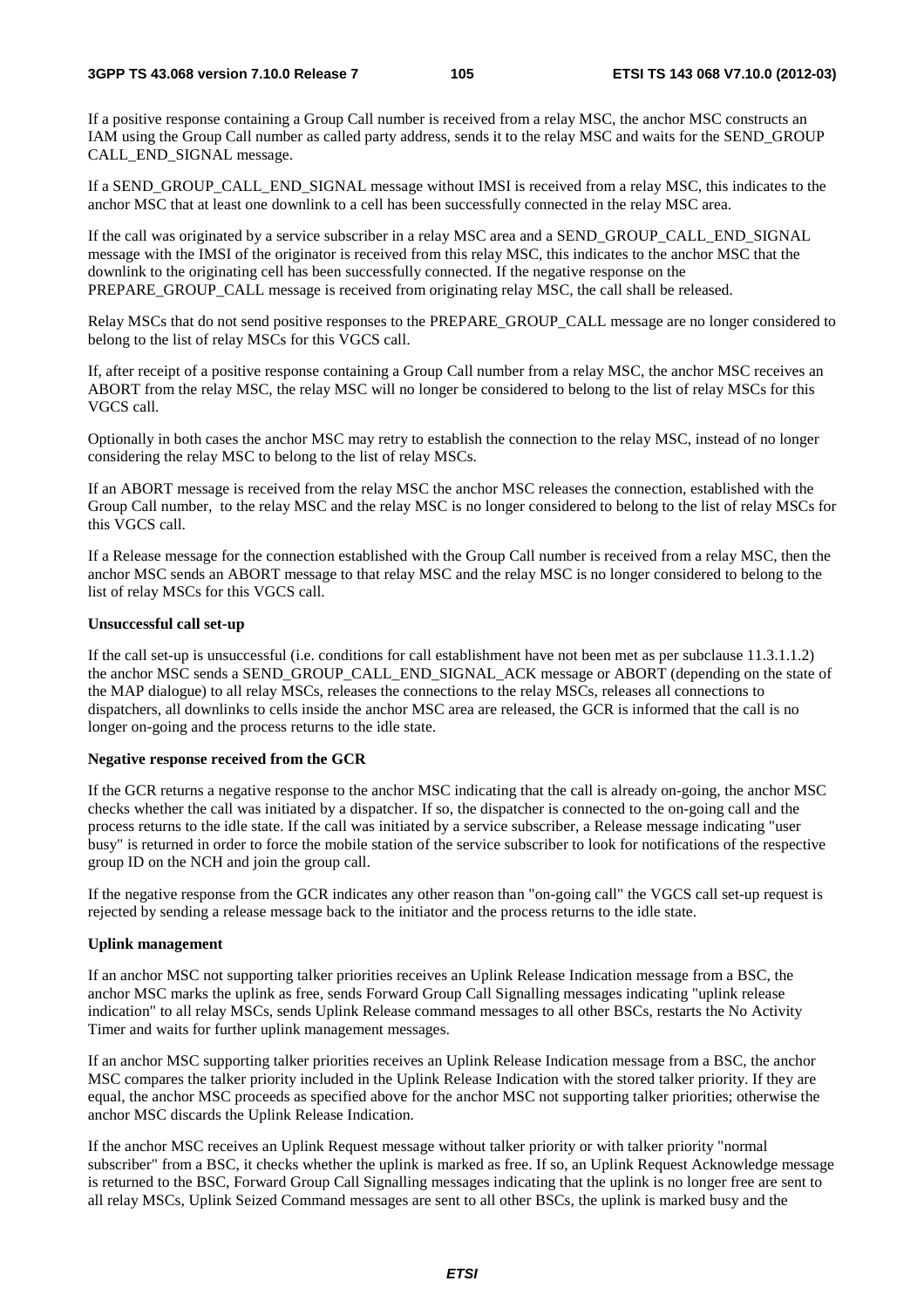process waits for further uplink management messages. If the uplink was not free when receiving the Uplink Request message, the request is rejected.

If an anchor MSC supporting talker priorities receives an Uplink Request message with a talker priority higher than "normal subscriber" from a BSC, and the uplink is free or it was seized by the current talker with a lower talker priority, the anchor MSC checks whether the subscriber has the subscription for the requested talker priority for this group ID. In a RANflex configuration this check may require retrieval of information from the visited MSC/VLR by means of the MAP service SEND\_GROUP\_CALL\_INFO. If so, the anchor MSC:

- stores the received data;
- sends Forward Group Call Signalling messages indicating "uplink seized command" with the requested talker priority to the relay MSCs;
- returns an Uplink Request Acknowledge message with the requested talker priority to the BSC which has requested the uplink;
- sends Uplink Seized Command messages with the requested talker priority to all other BSCs;
- releases the current talker by sending a Clear Command message, if the talker is on a dedicated channel and is located in the anchor MSC:
- marks the uplink busy; and
- waits for further uplink management messages.

#### Additionally,

- if the requested talker priority is "emergency subscriber", the anchor MSC sets the emergency mode and includes the "emergency mode indication" in the Uplink Request Acknowledge message and the Uplink Seized Command messages; furthermore the anchor MSC alerts all active dispatchers with an appropriate emergency indication (e.g. in-band tone or announcement); furthermore the anchor MSC alerts all inactive dispatchers by setting up dedicated connections with an appropriate emergency indication (e.g. special CLI prefix or postfix, and in-band tone or announcement) and connects the dispatchers to the voice group call.
- if the anchor MSC supports the transmission of additional subscriber-related information, it interrogates the VLR to get the "additional information" assigned to the new talker. In a RANflex configuration this may require retrieval of information from the visited MSC/VLR by means of the MAP service SEND\_GROUP\_CALL\_INFO. If "additional information" is available, the anchor MSC includes the "additional information" in the Forward Group Call Signalling messages indicating "uplink seized command" to all relay MSCs and sends VGCS Additional Info messages to all BSCs involved in the call and connected to the anchor MSC. Furthermore, the anchor MSC sends a VGCS Additional Info message on the dedicated connection to the BSC serving the current talker, before it releases the current talker.

If an anchor MSC supporting talker priorities receives an Uplink Request message with a talker priority higher than "normal subscriber" from a BSC, and the uplink was seized by the current talker with the same or a higher talker priority, then the anchor MSC sends an Uplink Reject Command message with the current talker priority to the BSC.

If the anchor MSC receives an Uplink Request Confirm message from a BSC, it stores the received data and waits for further uplink management messages. Additionally, if the anchor MSC supports the transmission of additional subscriber-related information, it interrogates the VLR to get the "additional information" assigned to the subscriber. In a RANflex configuration this interrogation may require retrieval of information from the visited MSC/VLR by means of the MAP service SEND\_GROUP\_CALL\_INFO. If "additional information" is available, the relay MSC sends VGCS Additional Info messages to all BSCs involved in the call and connected to this relay MSC, and Forward Group Call Signalling messages with the additional info to all relay MSCs.

If an anchor MSC supporting talker priorities receives an Emergency Reset Indication from a BSC and the subscription check is successful, the anchor MSC resets the emergency mode, sends Emergency Reset Command messages to all BSCs involved in the call and connected to the anchor MSC, and Forward Group Call Signalling messages indicating "emergency reset command" to all relay MSCs. If the talker priority at receipt of the Emergency Reset Indication is "emergency subscriber", then it is changed in the anchor MSC to "normal subscriber"; furthermore the anchor MSC alerts all active dispatchers with an appropriate emergency indication (e.g. in-band tone or announcement); furthermore the anchor MSC alerts all inactive dispatchers by setting up dedicated connections with an appropriate emergency indication (e.g. special CLI prefix or postfix, and in-band tone or announcement) and connects the dispatchers to the voice group call.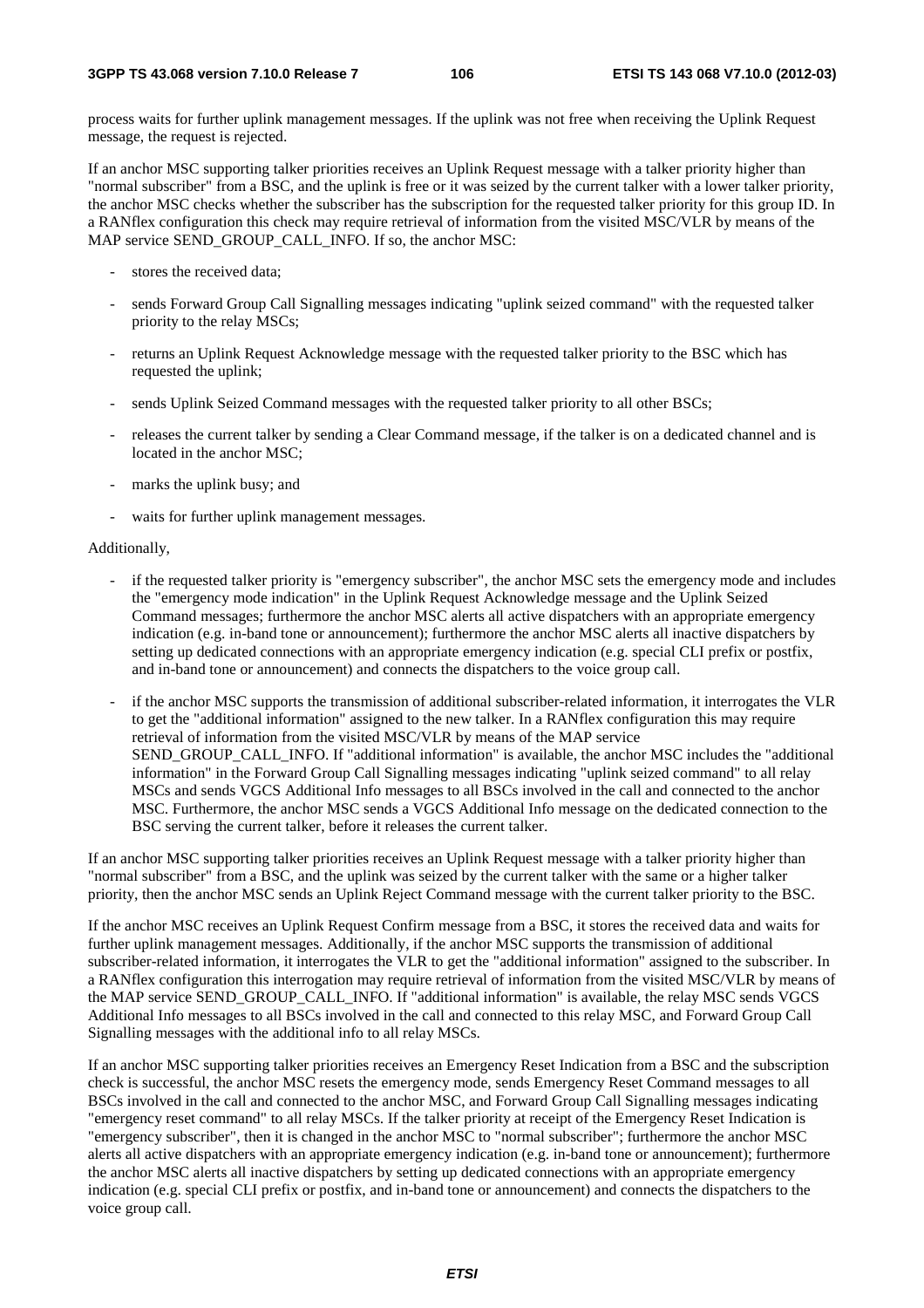If an anchor MSC not supporting talker priorities receives a Process Group Call Signalling message indicating "uplink release indication" from a relay MSC , the anchor MSC marks the uplink as free, sends Forward Group Call Signalling messages indicating "uplink release indication" to all other relay MSCs, sends Uplink Release command messages to all BSCs, restarts the No Activity Timer and waits for further uplink management messages. If there is a dedicated connection for the talking service subscriber between the relay MSC and the anchor MSC, the anchor MSC shall release this connection with cause 'normal, unspecified'.

If an anchor MSC supporting talker priorities receives a Process Group Call Signalling message indicating "uplink release indication" from a relay MSC, the anchor MSC compares the talker priority included in the Process Group Call Signalling message with the stored talker priority. If they are equal, the anchor MSC proceeds as specified above for the anchor MSC not supporting talker priorities; otherwise the anchor MSC discards the Process Group Call Signalling message.

If the anchor MSC receives a Process Group Call Signalling message from a relay MSC indicating "uplink request" without talker priority or with talker priority "normal subscriber", it checks whether the uplink is marked as free. If so, a Forward Group Call Signalling message indicating "uplink request acknowledgement" is returned to the relay MSC, Forward Group Call Signalling messages indicating that the uplink is no longer free are sent to all other relay MSCs, Uplink Seized Command messages are sent to all BSCs, the uplink is marked busy and the process waits for further uplink management messages. If the uplink was not free when receiving the Process Group Call Signalling message (Uplink Request), the request is rejected.

If an anchor MSC supporting talker priorities receives a Process Group Call Signalling message from a relay MSC indicating "uplink request" with a talker priority higher than "normal subscriber", and the uplink is free or it was seized by the current talker with a lower talker priority, then the anchor MSC:

- returns a Forward Group Call Signalling message indicating "uplink request acknowledgement" with the requested talker priority to the relay MSC;
- sends Forward Group Call Signalling messages indicating "uplink seized command" and the requested talker priority to all other relay MSCs;
- sends Uplink Seized Command messages with the requested talker priority to all BSSs involved in the call;
- releases the current talker by sending a Clear Command message, if the talker is on a dedicated channel and is located in the anchor MSC;
- marks the uplink as busy; and
- waits for further uplink management messages.

#### Additionally,

- if the requested talker priority in the Process Group Call Signalling message from the relay MSC is "emergency subscriber", the anchor MSC sets the emergency mode and includes the "emergency mode indication" in the Uplink Seized Command messages; furthermore the anchor MSC alerts all active dispatchers with an appropriate emergency indication (e.g. in-band tone or announcement); furthermore the anchor MSC alerts all inactive dispatchers by setting up dedicated connections with an appropriate emergency indication (e.g. special CLI prefix or postfix, and in-band tone or announcement) and connects the dispatchers to the voice group call.
- if "additional information" about the new talker was included in the Process Group Call Signalling message from the relay MSC, the anchor MSC includes the "additional information" in the Forward Group Call Signalling messages indicating "uplink seized command" to all other relay MSCs and sends VGCS Additional Info messages to all BSCs involved in the call and connected to the anchor MSC. Furthermore, the anchor MSC sends a VGCS Additional Info message on the dedicated connection to the BSC serving the current talker, before it releases the current talker.

If an anchor MSC supporting talker priorities receives a Process Group Call Signalling message from a relay MSC indicating "uplink request" with a talker priority higher than "normal subscriber", and the uplink was seized by the current talker with the same or a higher talker priority, then the anchor MSC returns a Forward Group Call Signalling message indicating "uplink reject command" with the current talker priority to the relay MSC.

If the anchor MSC receives a Process Group Call Signalling message with "additional info" from a relay MSC, the anchor MSC sends VGCS Additional Info messages to all BSCs involved in the group call and connected to the anchor MSC, and Forward Group Call Signalling messages with "additional info" to all other relay MSCs.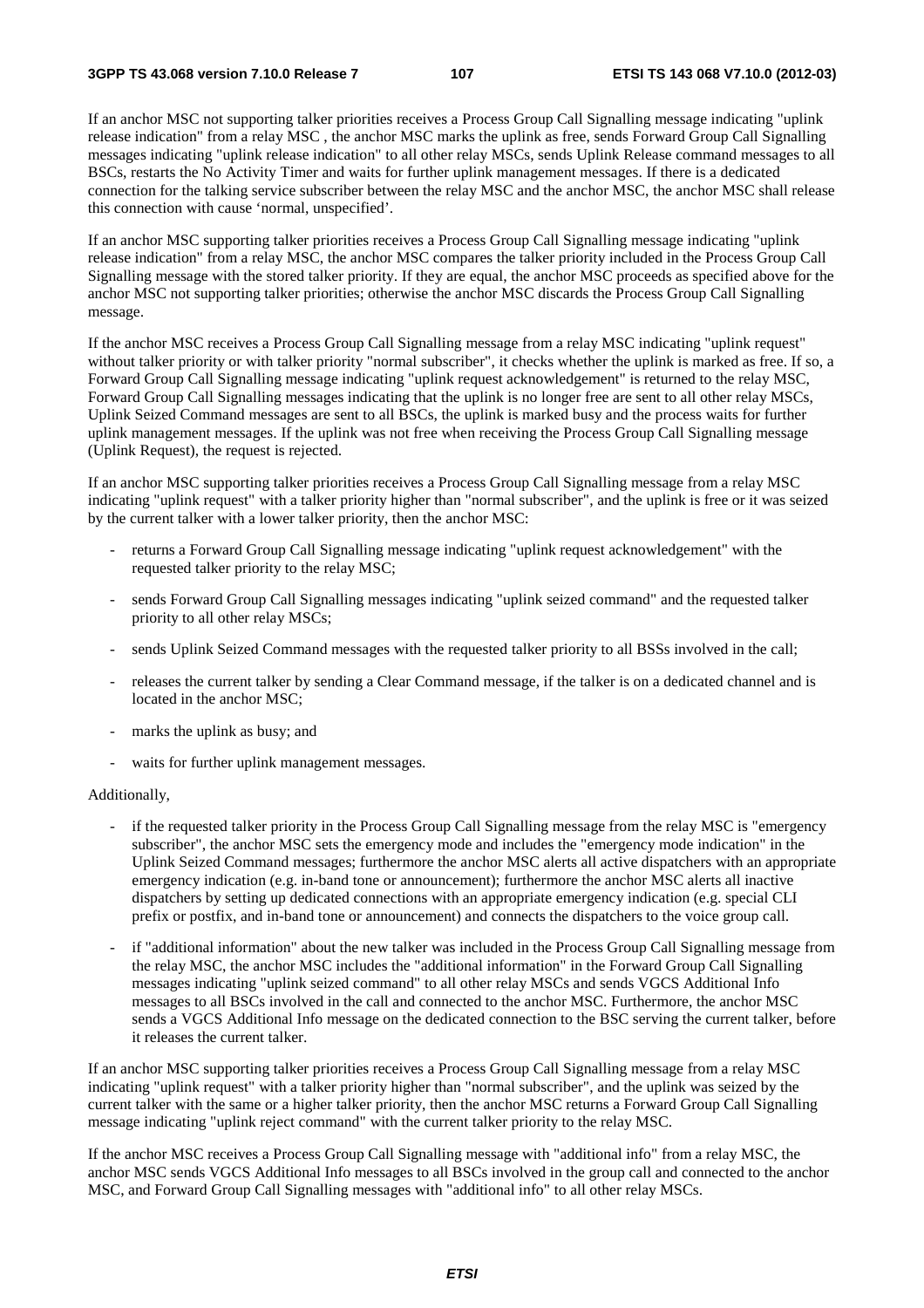If an anchor MSC supporting talker priorities receives a Process Group Call Signalling message with "emergency mode reset command" from a relay MSC, the anchor MSC resets the emergency mode, sends Forward Group Call Signalling messages with "emergency mode reset command" to all other relay MSCs, and sends Emergency Reset Command messages to all BSCs involved in the call and connected to the anchor MSC. If the talker priority at receipt of the "emergency mode reset command" is "emergency subscriber", then it is changed in the anchor MSC to "normal subscriber"; furthermore the anchor MSC alerts all active dispatchers with an appropriate emergency indication (e.g. inband tone or announcement); furthermore the anchor MSC alerts all inactive dispatchers by setting up dedicated connections with an appropriate emergency indication (e.g. special CLI prefix or postfix, and in-band tone or announcement) and connects the dispatchers to the voice group call.

If the anchor MSC receives an ABORT message from a relay MSC, the connection to the relay MSC is released and the relay MSC is no longer considered to be part of the call.

### **Call release**

If the anchor MSC receives the specific DTMF message sequence or the specific DTMF tone sequence for call termination from an entitled dispatcher (see figures 7b to 7d) or a Termination Request message from the initiating service subscriber who currently has access to the uplink, it sends Send Group Call End Signal ACK messages to all relay MSCs, sends Release messages to all relay MSCs, sends Release messages to all dispatchers and BSCs, informs the GCR that the call is no longer on-going and the process returns to the idle state. If the group call termination is initiated by an entitled dispatcher, and there is a dedicated connection for the talking service subscriber between the anchor MSC and the relay MSC, the anchor MSC shall release this connection with cause 'normal call clearing'.

If the anchor MSC receives a Process Group Call Signalling message from a relay MSC indicating "release group call" or an ISUP Release message from a relay MSC indicating "Normal call clearing" for the calling service subscriber's dedicated connection to the anchor MSC, then the anchor MSC sends Send Group Call End Signal ACK messages to all relay MSCs, sends Release messages to all relay MSCs, sends Release messages to all dispatchers and BSCs, informs the GCR that the call is no longer on-going and the process returns to the idle state.

If the anchor MSC receives an ISUP Release message from a relay MSC with cause value other than "Normal call clearing" for the calling service subscribers dedicated connection to the anchor MSC, then the anchor MSC shall send Uplink Release Command messages to all BSCs and Forward Group Call Signalling messages with Uplink Release Indication parameter to all relay MSCs.

If the no activity time in the anchor MSC expires indicating that no voice activity has been detected for the time specified in the GCR, the anchor MSC sends Send Group Call End Signal ACK messages to all relay MSCs, sends Release messages to all relay MSCs, sends Release messages to all dispatchers and BSCs, informs the GCR that the call is no longer on-going and the process returns to the idle state.

## **SM MT delivery**

When the VGCS handling process in the A-MSC receives an MT\_ForwardSM\_for\_VGCS\_REQ message from a SMS-GMSC, the A-MSC shall interrogate the GCR to retrieve the group call attributes for short message transfer. The A-MSC shall deliver to the SMS-GMSC the status of the voice group call and optionally a list of identities of dispatchers within the MT\_ForwardSM\_for\_VGCS\_RES message.

If the voice group call is established, the A-MSC shall distribute the short message TPDU to all connected relay MSCs using the FORWARD\_GROUP CALL\_SIGNALLING message and shall deliver the short message to the relevant cells using the already established downlink channel for the voice group call.

If the voice group call is not established, the A-MSC shall discard the short message TPDU.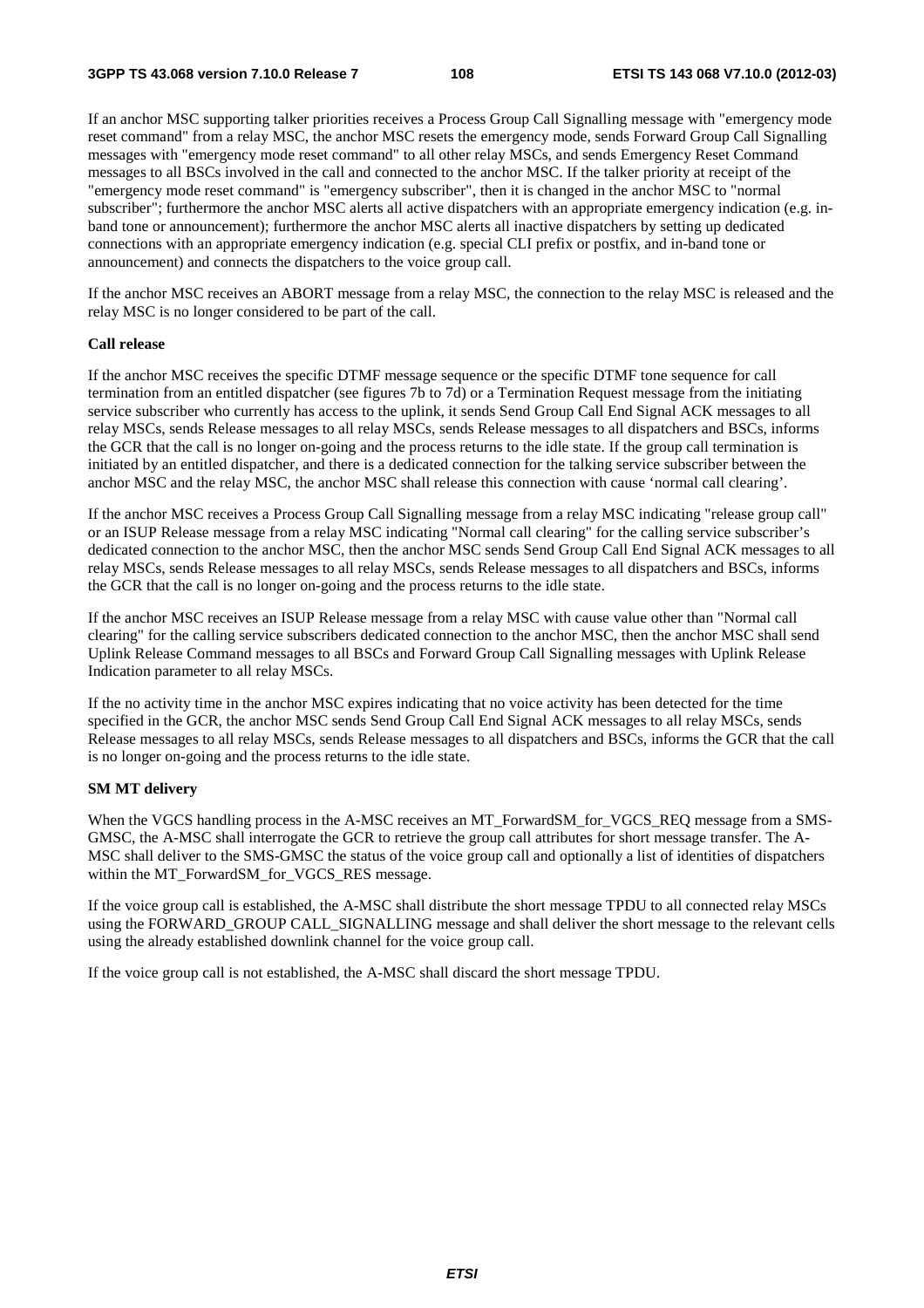

**Figure 8: The VGCS handling process in the anchor MSC (sheet 1 of 5)**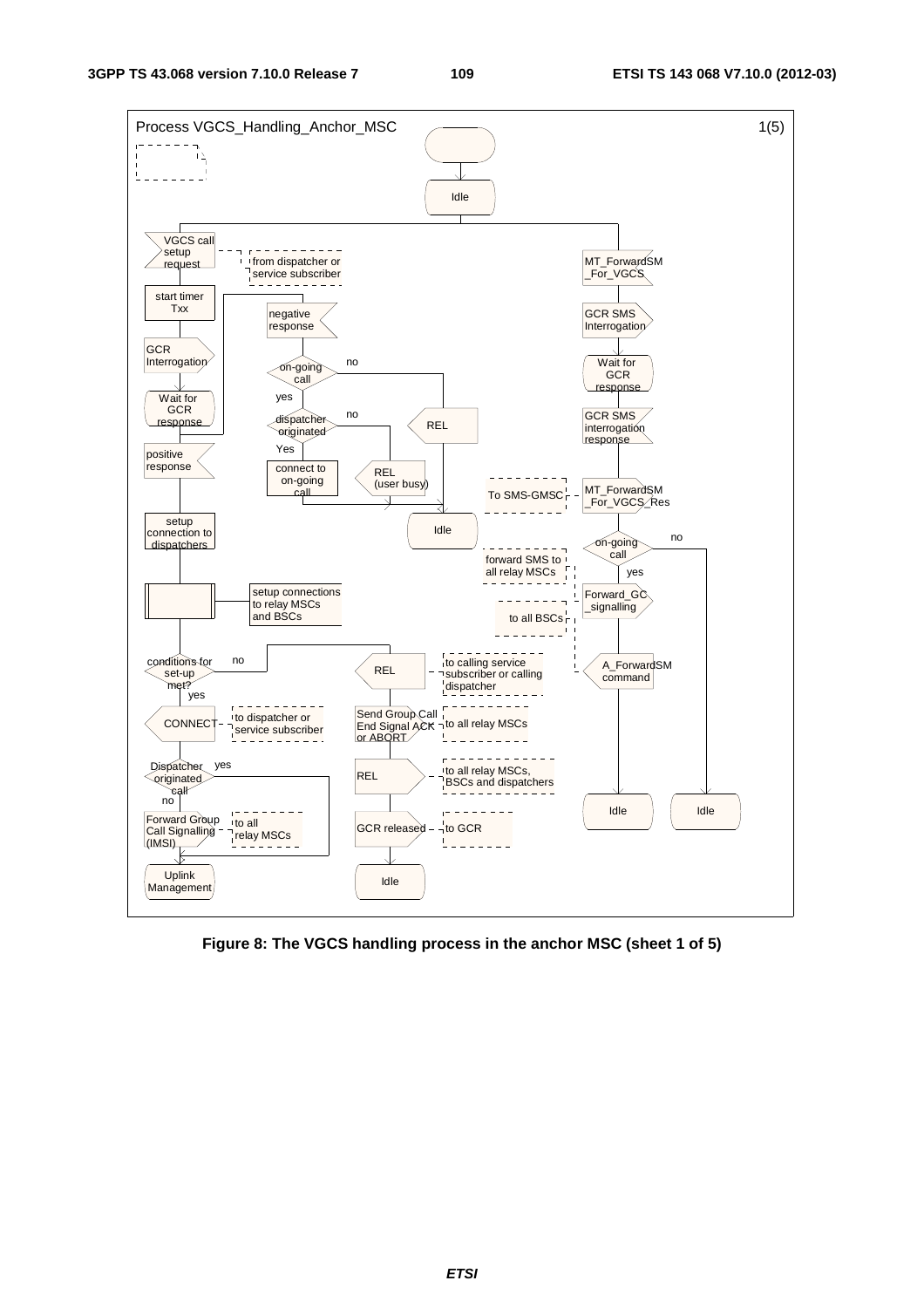

**Figure 8: The VGCS handling process in the anchor MSC (sheet 2 of 5)**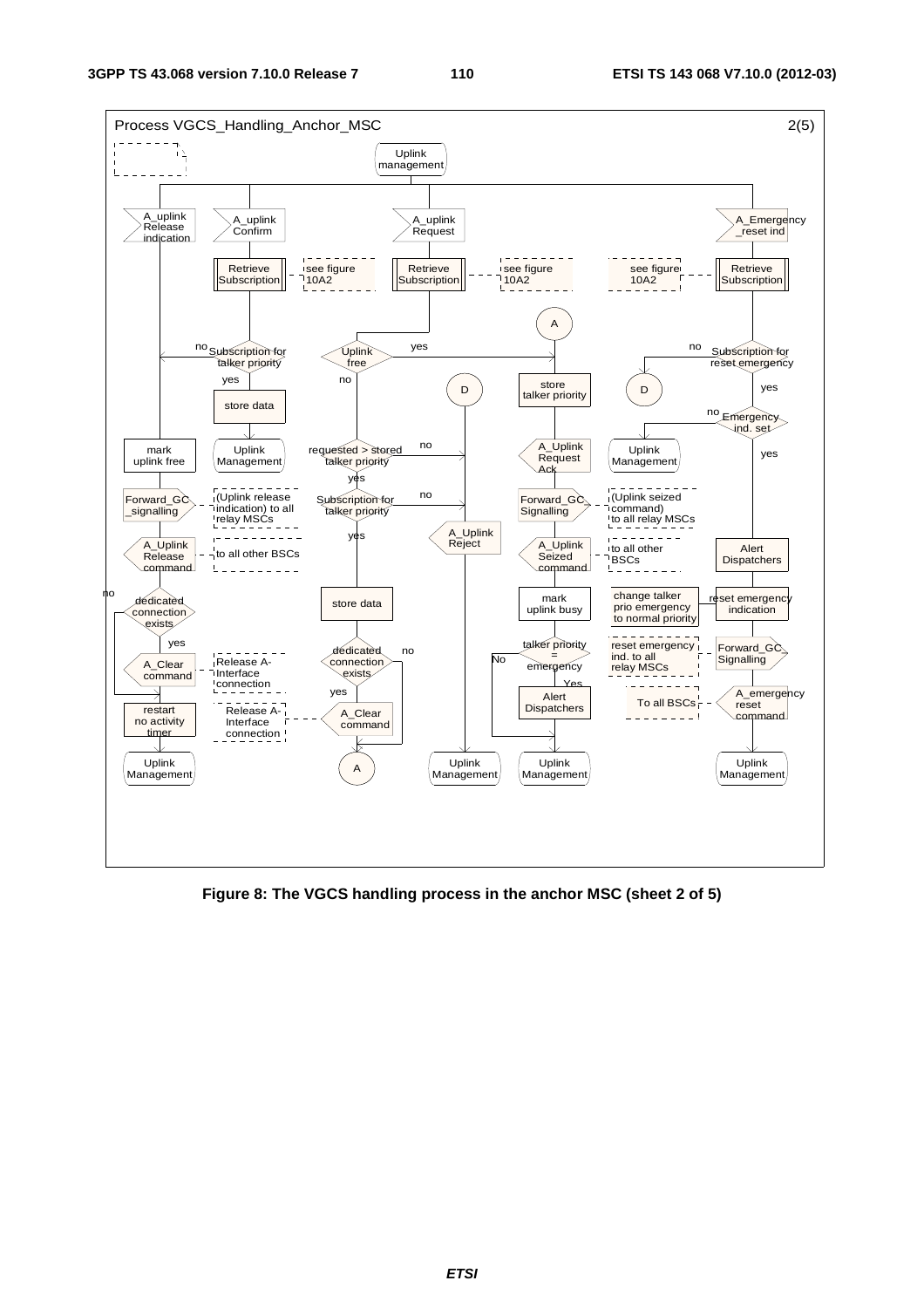

**Figure 8: The VGCS handling process in the anchor MSC (sheet 3 of 5)**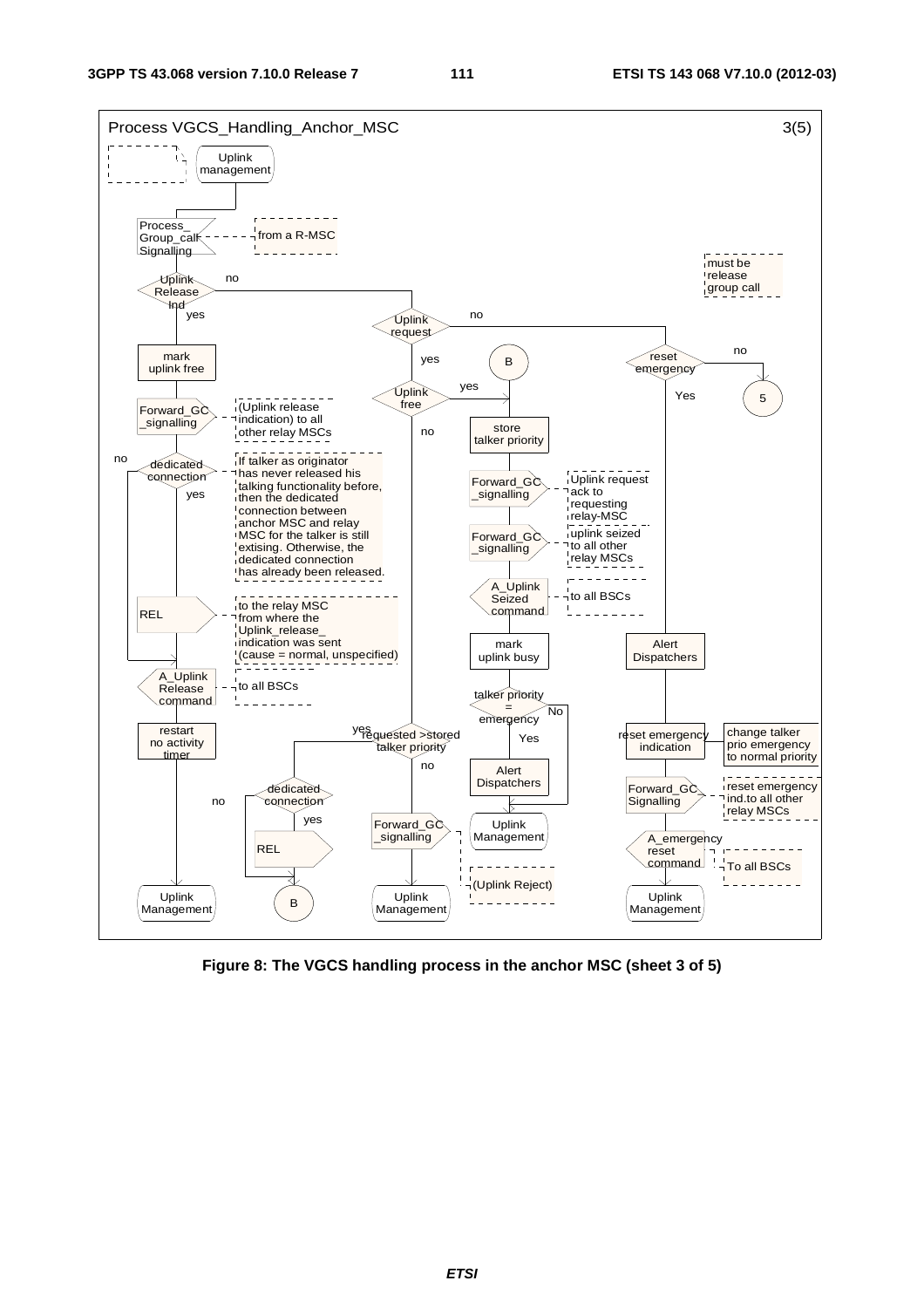

**Figure 8: The VGCS handling process in the anchor MSC (sheet 4 of 5)**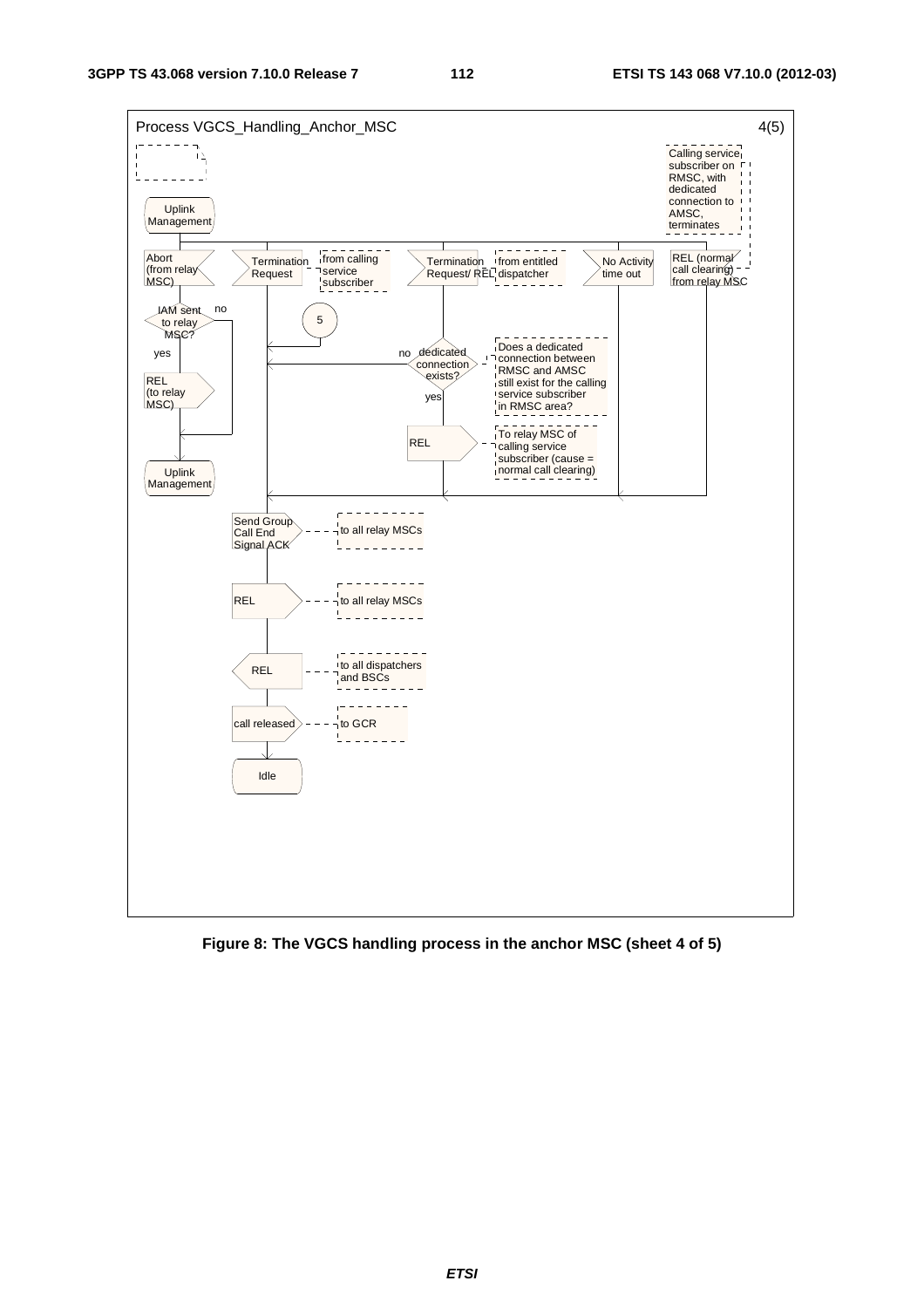

**Figure 8: The VGCS handling process in the anchor MSC (sheet 5 of 5)**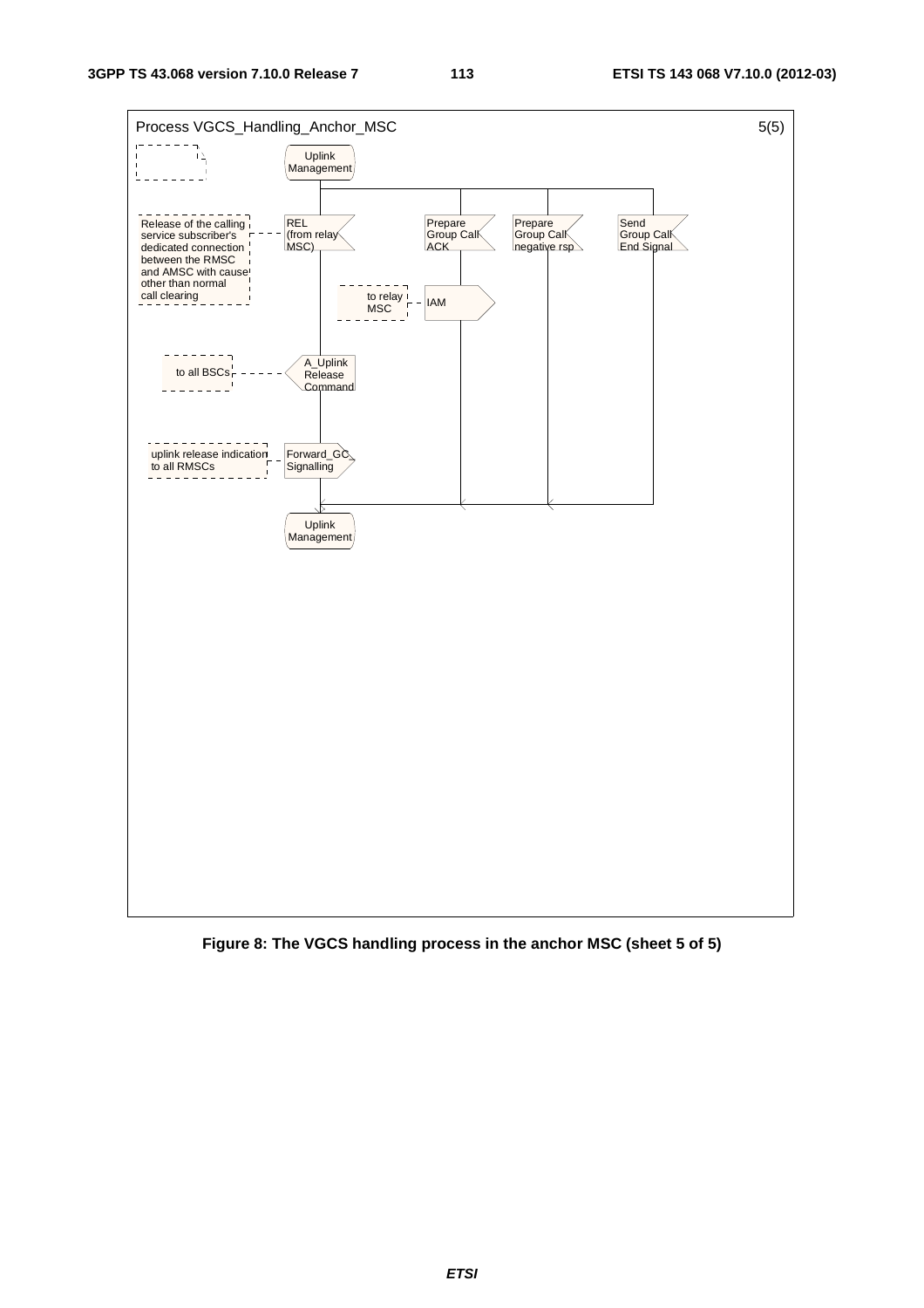

**Figure 9: Procedure Set-up Connections to Relay MSCs and BSCs (sheet 1 of 1)**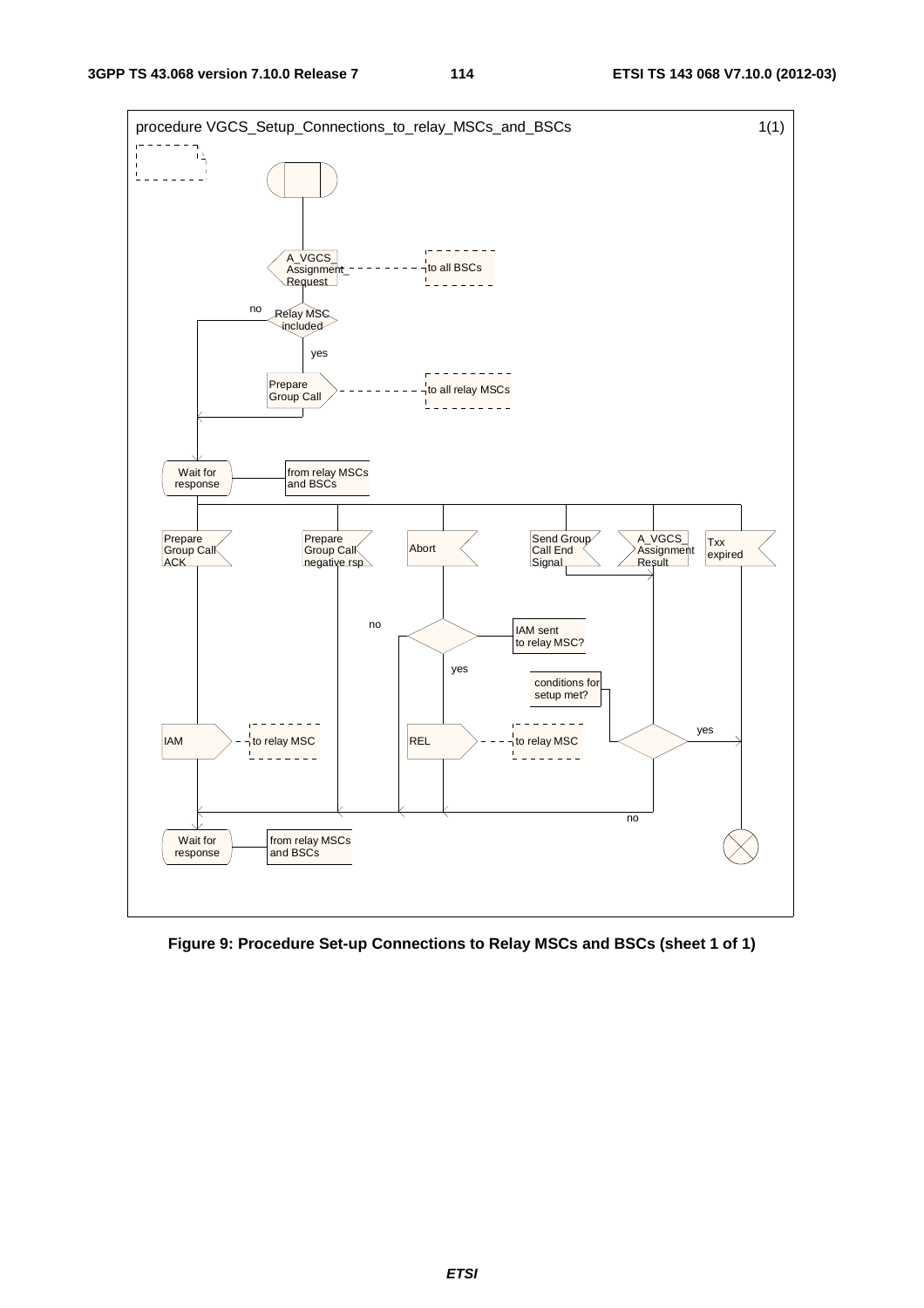# 11.5 Functional requirement of Relay MSC

The VGCS handling process in the relay MSC is shown in figure 10.

## **Successful call set-up initiated by a service subscriber**

When the VGCS handling process in the relay MSC receives a VGCS call set-up request from a service subscriber currently located in a relay MSC's area, it interrogates its associated GCR to retrieve the anchor MSC address and waits for a response.

If the GCR returns a positive response containing the anchor MSC address, the relay MSC sets up a dedicated connection for the initiating service subscriber to the anchor MSC by constructing an IAM with calling party number set to the VGCS prefix plus group call reference, and with a generic number parameter with the number qualifier indicator set to "additional calling party number" and address signal set to the address of this relay MSC, sending it to the anchor MSC, and waits for call release.

### **Negative response received from the GCR**

If the GCR returns a negative response to the relay MSC indicating that the call is already on-going, the relay MSC sends a Release message indicating "user busy" to the service subscriber in order to force the mobile station of the service subscriber to look for notifications of the respective group ID on the NCH and join the group call.

If the negative response from the GCR indicates any other reason than "on-going call" the VGCS call set-up request is rejected by sending a release message back to the initiator and the process returns to the idle state.

### **Successful call set-up initiated by the anchor MSC**

When the VGCS handling process in the relay MSC receives a PREPARE\_GROUP\_CALL message from the anchor MSC, it interrogates its associated GCR to retrieve the list of cells inside the relay MSC area into which the call is to be sent.

If the GCR returns a positive response, the relay MSC requests a Group Call number from its VLR.

If the VLR returns a Group Call number, a PREPARE\_GROUP CALL acknowledgement containing the Group Call number is returned to the anchor MSC and the relay MSC waits for the incoming call.

If the incoming call identified by the Group Call number is received, the relay MSC releases the Group Call number and sets up the downlinks to the cells inside the relay MSC area into which the call is to be sent.

If the network supports talker priorities and the group call was initiated by a service subscriber currently located in the relay MSC's area, then the relay MSC additionally sends the talker priority of the service subscriber who has initiated the call and, if applicable, the "emergency mode indication" with Uplink Seized Command messages to the affected BSCs;

If the group call was initiated by a service subscriber currently located in the relay MSC's area, then the relay MSC shall send a SEND\_GROUP\_CALL\_END\_SIGNAL message, including the IMSI of the service subscriber, to the anchor MSC when the downlink has been set up successfully to the originating cell. Additionally, if the network supports talker priorities, the relay MSC includes the talker priority of the service subscriber in the SEND\_GROUP\_CALL\_END\_SIGNAL message.

If the call was not originated by a service subscriber from the relay MSC area, the relay MSC shall send a SEND\_GROUP\_CALL\_END\_SIGNAL message without IMSI information element to the anchor MSC as soon as a downlink has been set up successfully to any cell.

Then the relay MSC waits for uplink management messages.

## **Negative response received from the GCR II**

If the GCR returns a negative response to the relay MSC, the relay MSC returns a PREPARE\_GROUP\_CALL negative response to the anchor MSC and returns to the idle state.

## **No Group Call number received from VLR**

If the VLR could not allocate a Group Call number, the relay MSC returns a PREPARE\_GROUP CALL\_CALL negative response to the anchor MSC, informs the GCR that the call is no longer on-going and returns to the idle state.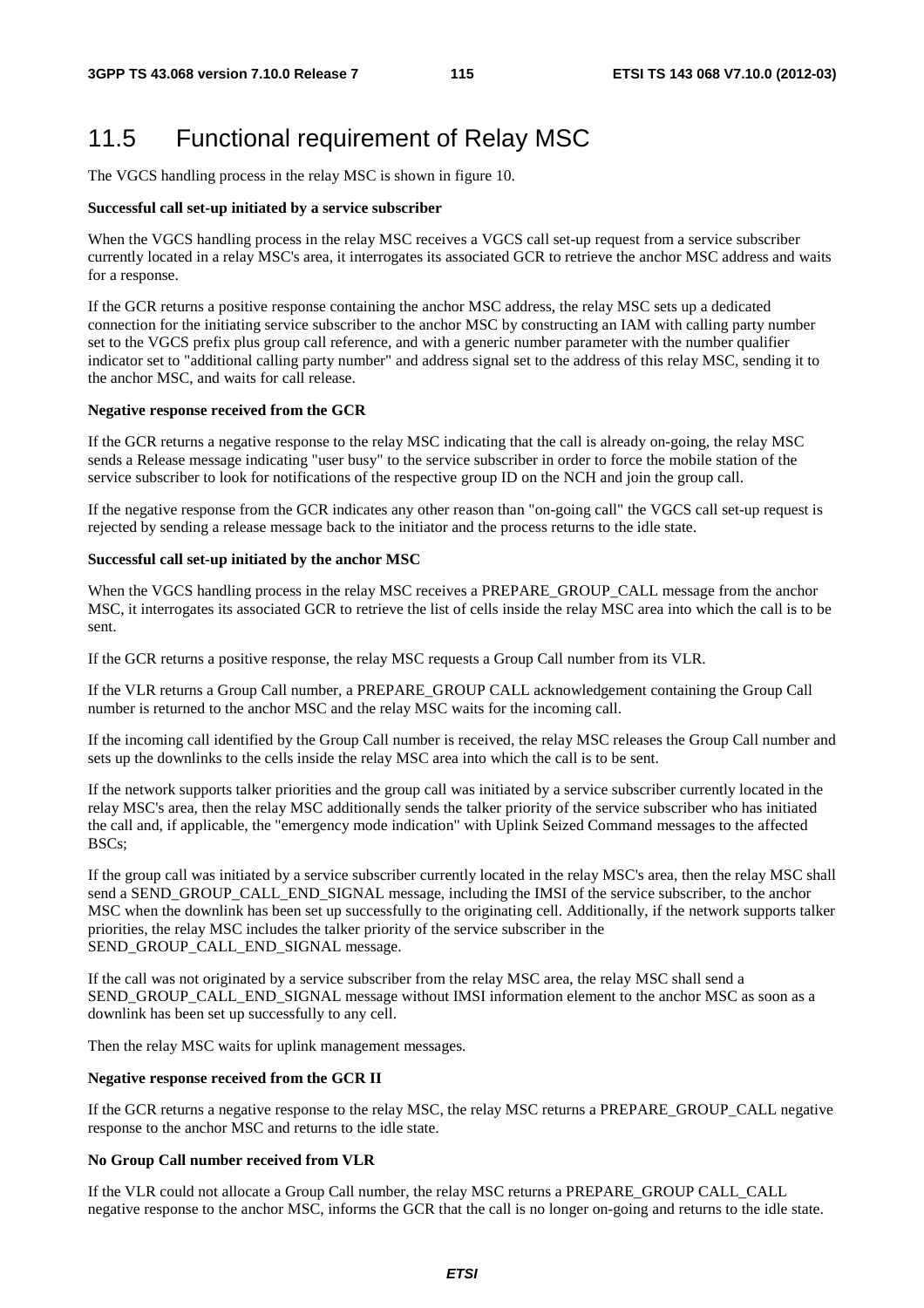## **Abort received from VLR**

If the VLR indicates that the Group Call number supervision timer has expired, the relay MSC sends an ABORT message to the anchor MSC, informs the GCR that the call is no longer on-going and returns to the idle state.

## **Abort received from Anchor MSC**

If, after returning a PREPARE\_GROUP\_CALL acknowledgement containing the Group Call number, an ABORT is received from the anchor MSC the relay MSC releases the Group Call number, informs the GCR that the call is no longer on-going and returns to the idle state.

## **Abort initiated by Relay MSC**

The relay MSC may Abort the dialogue by sending an ABORT message to the anchor MSC(e.g. if the relay MSC fails to establish any downlinks in its area). The relay MSC also releases any resources, informs the GCR that the call is no longer on-going and returns to the idle state.

## **Unsuccessful call set-up**

Unsuccessful call set-up is determined in the anchor MSC (as per subclause 11.3.1.1.2). The relay MSC follows the procedures specified for "Abort received from Anchor MSC" and "Call release".

## **Uplink management**

If a relay MSC not supporting talker priorities receives an Uplink Release Indication message from a BSC, the relay MSC marks the uplink as free, sends a Process Group Call Signalling message indicating "uplink release indication" to the anchor MSC, sends Uplink Release Command messages to all other BSCs, and waits for further uplink management messages.

NOTE: If there is a dedicated connection for the talking service subscriber between the relay MSC and the anchor MSC, the anchor MSC will release this connection with cause 'normal, unspecified'.

If a relay MSC supporting talker priorities receives an Uplink Release Indication message from a BSC, the relay MSC compares the talker priority included in the Uplink Release Indication with the stored talker priority. If they are equal, the relay MSC proceeds as specified above for the relay MSC not supporting talker priorities, except that it includes the talker priority in the Process Group Call Signalling message to the anchor MSC; otherwise the relay MSC discards the Uplink Release Indication.

If the relay MSC receives an Uplink Request message without talker priority or with talker priority "normal subscriber" from a BSC, the relay MSC checks whether the uplink is marked as free. If so, a Process Group Call Signalling message indicating "uplink request" is sent to the anchor MSC, Uplink Seized Command messages are sent to all other BSCs, the uplink is marked busy and the process waits for further uplink management messages. If the uplink was not free when receiving the Uplink Request, the request is rejected.

If a relay MSC supporting talker priorities receives an Uplink Request message with a talker priority higher than "normal subscriber" from a BSC and the uplink is free or it was seized by the current talker with a lower talker priority, the relay MSC checks whether the subscriber has the subscription for the requested talker priority for that group ID. In a RANflex configuration this check may require retrieval of information from the visited MSC/VLR by means of the MAP service SEND\_GROUP\_CALL\_INFO. If so, the relay MSC:

- stores the received data;
- sends a Process Group Call Signalling message indicating "uplink request" and the requested talker priority to the anchor MSC;
- sends Uplink Seized Command messages with the requested talker priority to all other BSCs involved in the call and connected to this relay MSC;
- releases the current talker by sending a Clear Command message, if the talker is on a dedicated channel and is located in this relay MSC;
- marks the uplink as busy; and
- waits for further uplink management messages.

Additionally,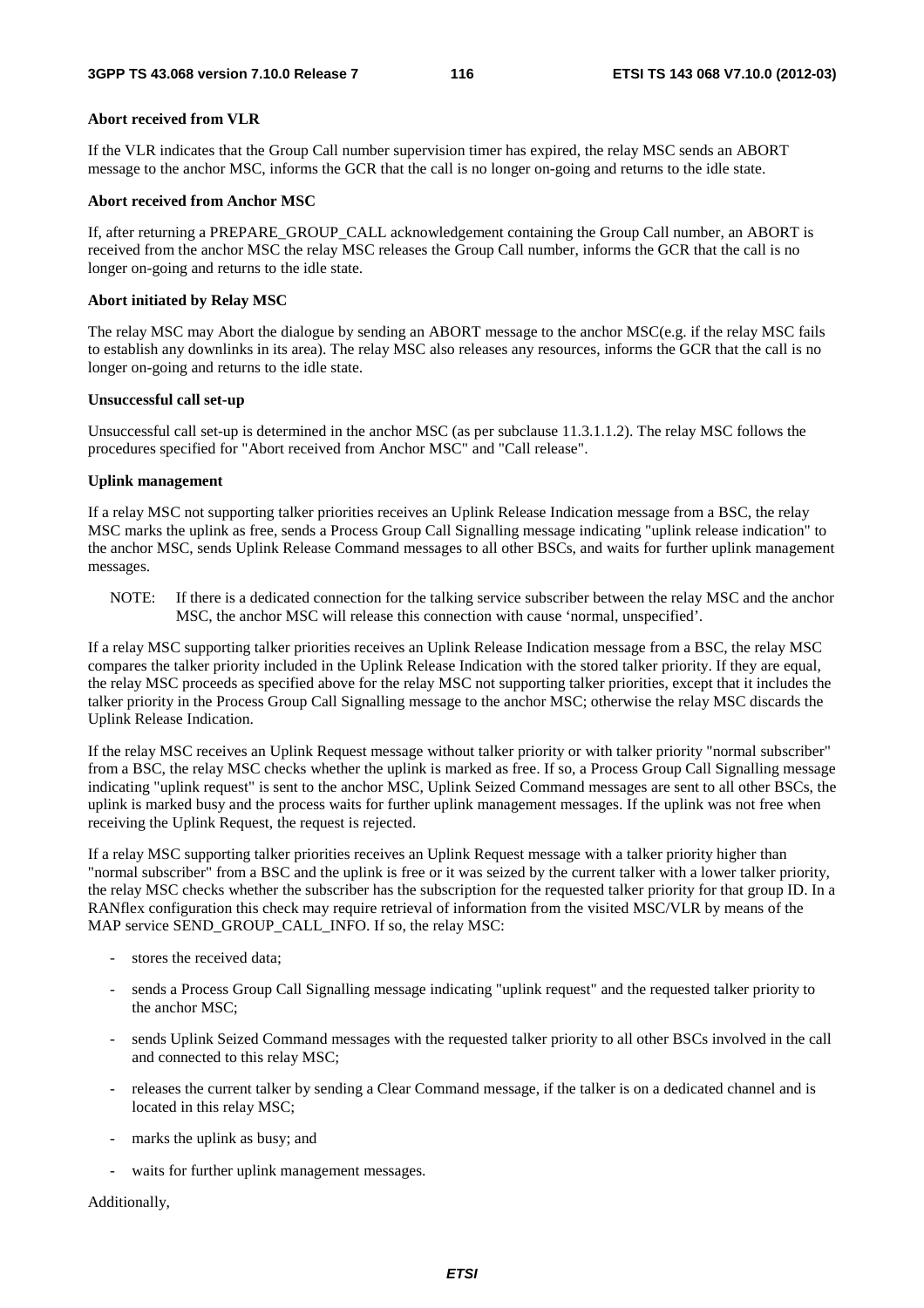- if the requested talker priority is "emergency subscriber", the relay MSC sets the emergency mode and includes the "emergency mode indication" in the Uplink Seized Command messages;
- if the relay MSC supports the transmission of additional subscriber-related information, it interrogates the VLR to get the "additional information" assigned to the new talker. In a RANflex configuration this may require retrieval of information from the visited MSC/VLR by means of the MAP service SEND\_GROUP\_CALL\_INFO. If "additional information" is available, the relay MSC includes the "additional information" in the Process Group Call Signalling message indicating "uplink request" to the anchor MSC.

If a relay MSC supporting talker priorities receives an Uplink Request message with a talker priority higher than "normal subscriber" from a BSC, and the uplink was seized by the current talker with the same or a higher talker priority, then the relay MSC sends an Uplink Reject Command message with the current talker priority to the BSC.

If the relay MSC receives an Uplink Request Confirm message from a BSC, it stores the data and waits for further uplink management messages. Additionally, if the relay MSC supports the transmission of additional subscriber-related information, it interrogates the VLR to get the "additional information" assigned to the subscriber. In a RANflex configuration this interrogation may require retrieval of information from the visited MSC/VLR by means of the MAP service SEND\_GROUP\_CALL\_INFO. If "additional information" is available, the relay MSC sends VGCS Additional Info messages to all BSCs involved in the call and connected to this relay MSC, and a Forward Group Call Signalling message with the additional info to the anchor MSC.

If a relay MSC supporting talker priorities receives an Emergency Reset Indication from a BSC and the subscription check is successful, the relay MSC sends a Progress Group Call Signalling message with "emergency mode reset command" to the anchor MSC and Emergency Reset Command messages to all BSCs involved in the call and connected to this relay MSC, and waits for further uplink management messages. If the talker priority at receipt of the Emergency Reset Indication is "emergency subscriber", then it is changed in the relay MSC to "normal subscriber".

If the relay MSC receives a Forward Group Call Signalling message from a anchor MSC indicating "uplink release indication", it marks the uplink as free, sends Uplink Release command messages to all BSCs and waits for further uplink management messages.

If the relay MSC receives a Forward Group Call Signalling message from a anchor MSC indicating "uplink seized command" with or without talker priority, then the relay MSC

marks the uplink as busy,

 sends Uplink Seized Command messages with the requested talker priority to all BSCs involved in the call and connected to this relay MSC;

- releases the current talker by sending a Clear Command message, if the talker is on a dedicated channel and is located in this relay MSC; and
- waits for further uplink management messages.

Additionally,

- if the Forward Group Call Signalling message from the anchor MSC contained the talker priority "emergency" subscriber", the relay MSC sets the emergency mode and includes the "emergency mode indication" in the Uplink Seized Command messages;
- if "additional information" about the new talker was included in the Forward Group Call Signalling message from the anchor MSC, the relay MSC sends VGCS Additional Info messages to all BSCs involved in the call and connected to the relay MSC. Furthermore, the relay MSC sends a VGCS Additional Info message on the dedicated connection to the BSC serving the current talker, before it releases the current talker.

If the relay MSC receives a Forward Group Call Signalling message with the "additional info", the relay MSC sends VGCS Additional Info message to all BSCs involved in the group call and connected to this relay MSC, and waits for further uplink management messages.

If the relay MSC receives a Forward Group Call Signalling message from an anchor MSC indicating "uplink reject command" with or without talker priority, it returns an Uplink Reject message to the BSC which has requested the uplink and waits for further uplink management messages. If the "uplink reject command" included a talker priority, the relay MSC includes the talker priority in the Uplink Reject Command message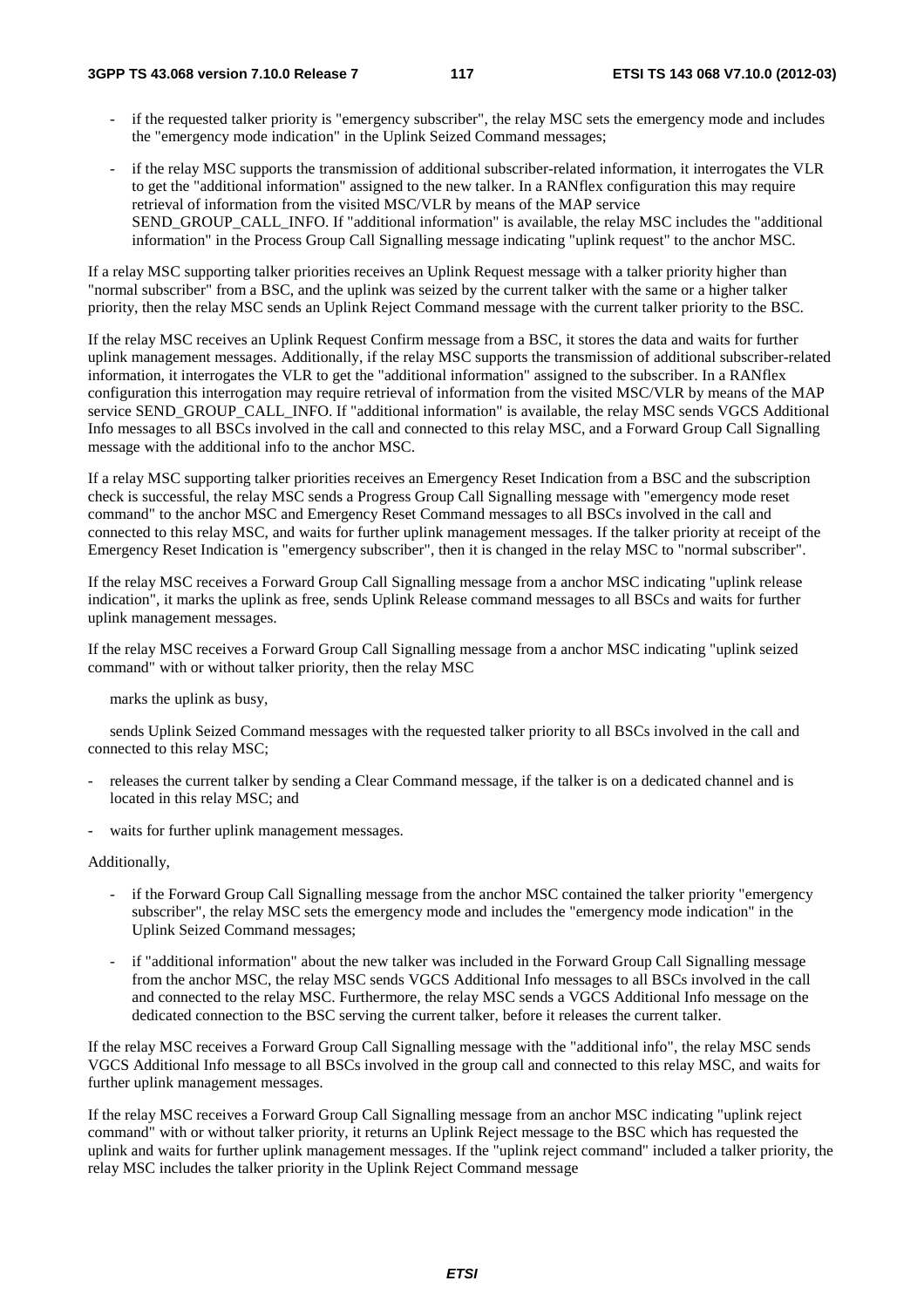If the relay MSC receives a Forward Group Call Signalling message from an anchor MSC indicating "uplink request acknowledgement" with or without talker priority, then the relay MSC

- returns an Uplink Request Acknowledge message with the requested talker priority to the BSC which has requested the uplink;
- sets up a dedicated connection for the new talker to the anchor MSC (implementation option);
- releases the current talker by sending a Clear Command message, if the talker is on a dedicated channel and is located in this relay MSC; and
- waits for further uplink management messages.

## Additionally,

- if the requested talker priority is "emergency subscriber", the relay MSC includes the "emergency mode indication" in the Uplink Request Acknowledge messages;
- if "additional information" about the new talker is available, the relay MSC sends VGCS Additional Info messages to all BSCs involved in the call and connected to the relay MSC. Furthermore, the relay MSC sends a VGCS Additional Info message on the dedicated connection to the BSC serving the current talker, before it releases the current talker.

If a relay MSC supporting talker priorities receives a Forward Group Call Signalling message with "emergency mode reset command" from the anchor MSC, the relay MSC resets the emergency mode, sends Emergency Reset Command messages to all BSCs involved in the call and connected to this relay MSC, and waits for further uplink management messages. If the talker priority at receipt of the "emergency mode reset command" is "emergency subscriber", then it is changed in the relay MSC to "normal subscriber".

If the relay MSC receives a Forward Group Call Signalling message from an anchor MSC indicating "uplink release command", it sends an Uplink Release Command message to the BSC which currently has access to the uplink and waits for further uplink management messages.

If the relay MSC receives an ABORT message from a anchor MSC, it sends release messages to all BSCs, informs the GCR that the call is no longer on-going and the process returns to the idle state.

### **Call release**

When receiving a release message, with cause 'normal call clearing' from the anchor MSC for the dedicated connection which was set-up for the initiating service subscriber located in the relay MSC area, the relay MSC releases the connection to the service subscriber and the process returns to the idle state.

When the initiating service subscriber releases the call while a dedicated connection to the anchor MSC is established, the relay MSC sends a release message with cause 'normal call clearing' for the dedicated connection to the anchor MSC and the process returns to the idle state.

When the initiating service subscriber releases the call, while on a group call channel or a dedicated connection to the relay MSC, the relay MSC sends a Process Group Call Signalling message to the anchor MSC indicating "release group call" and waits for the Release message and the Send Group Call End Signal Acknowledgement from the anchor MSC.

When receiving a Send Group Call End Signal Acknowledgement or ABORT from the anchor MSC, or a release message for the connection that was set up using the Group Call number, the relay MSC releases all downlinks to cells inside the relay MSC area, informs the GCR that the call is no longer on-going and the process returns to the idle state.

## **SM MT delivery**

When the VGCS handling process in the R-MSC receives a FORWARD\_GROUP CALL\_SIGNALLING message containing a short message TPDU from the A-MSC, the R-MSC shall deliver the short message to the relevant cells using the already established downlink channel for the voice group call.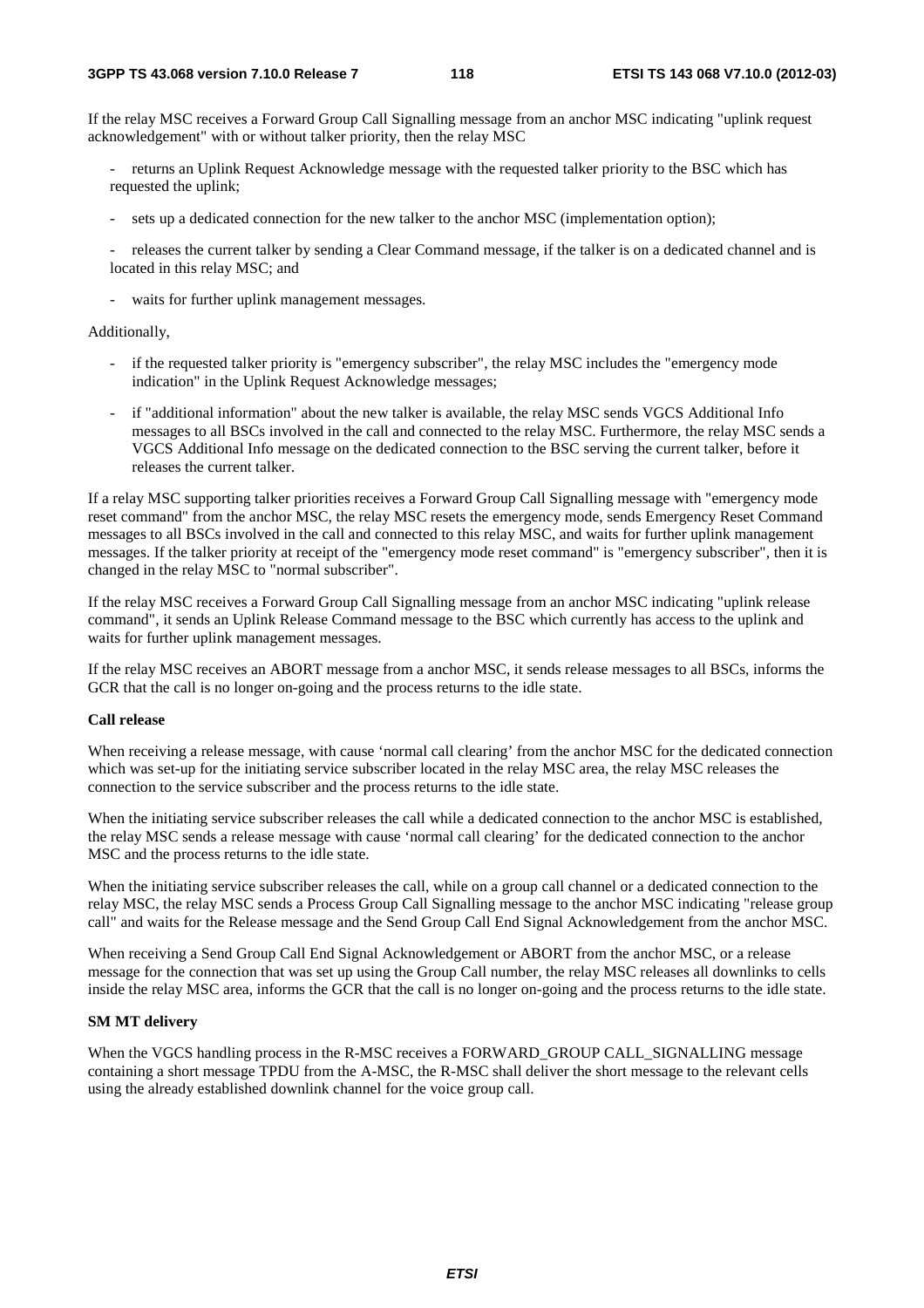

**Figure 10: The VGCS handling process in the relay MSC (sheet 1 of 7)**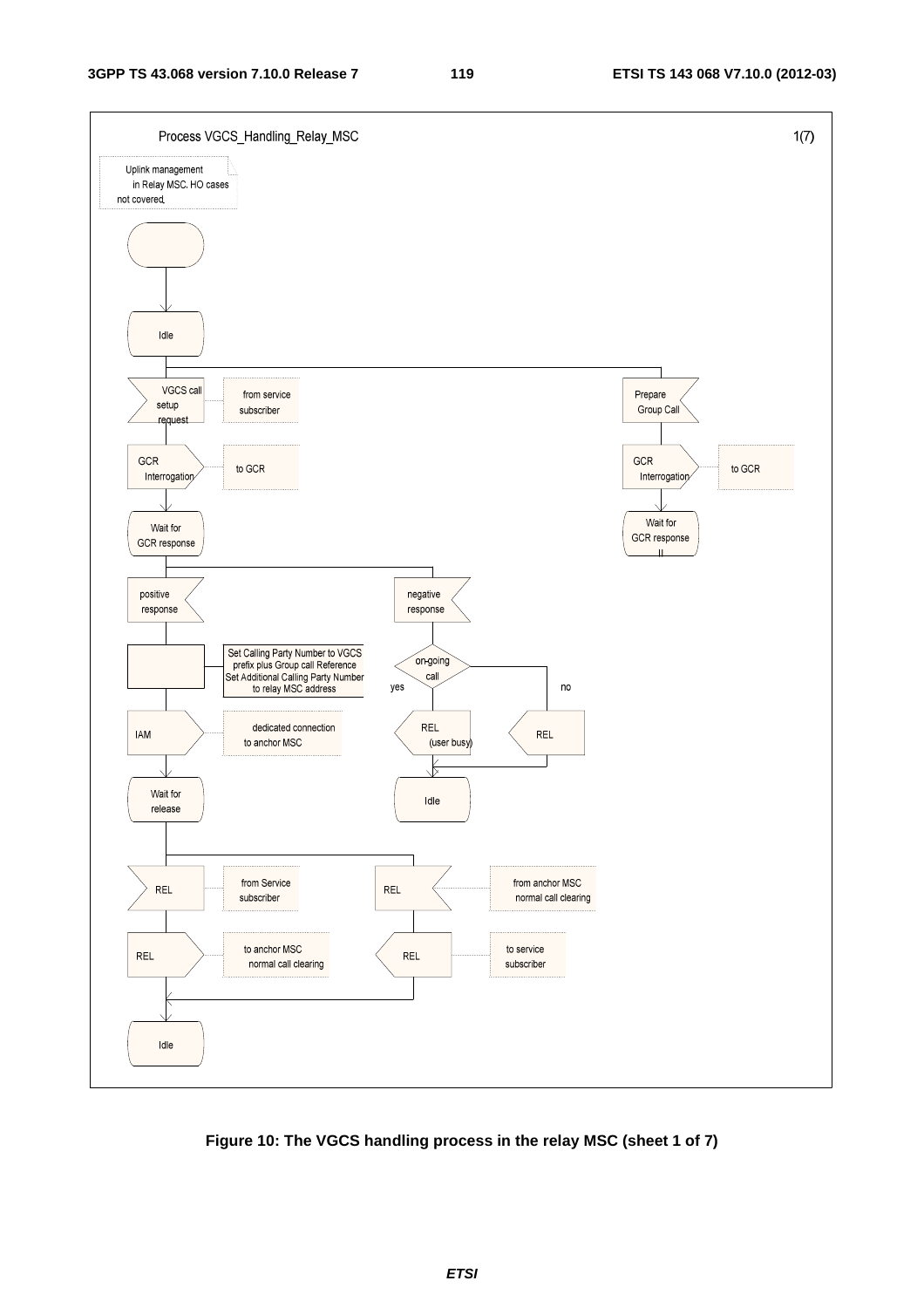

**Figure 10: The VGCS handling process in the relay MSC (sheet 2 of 7)** 

*ETSI*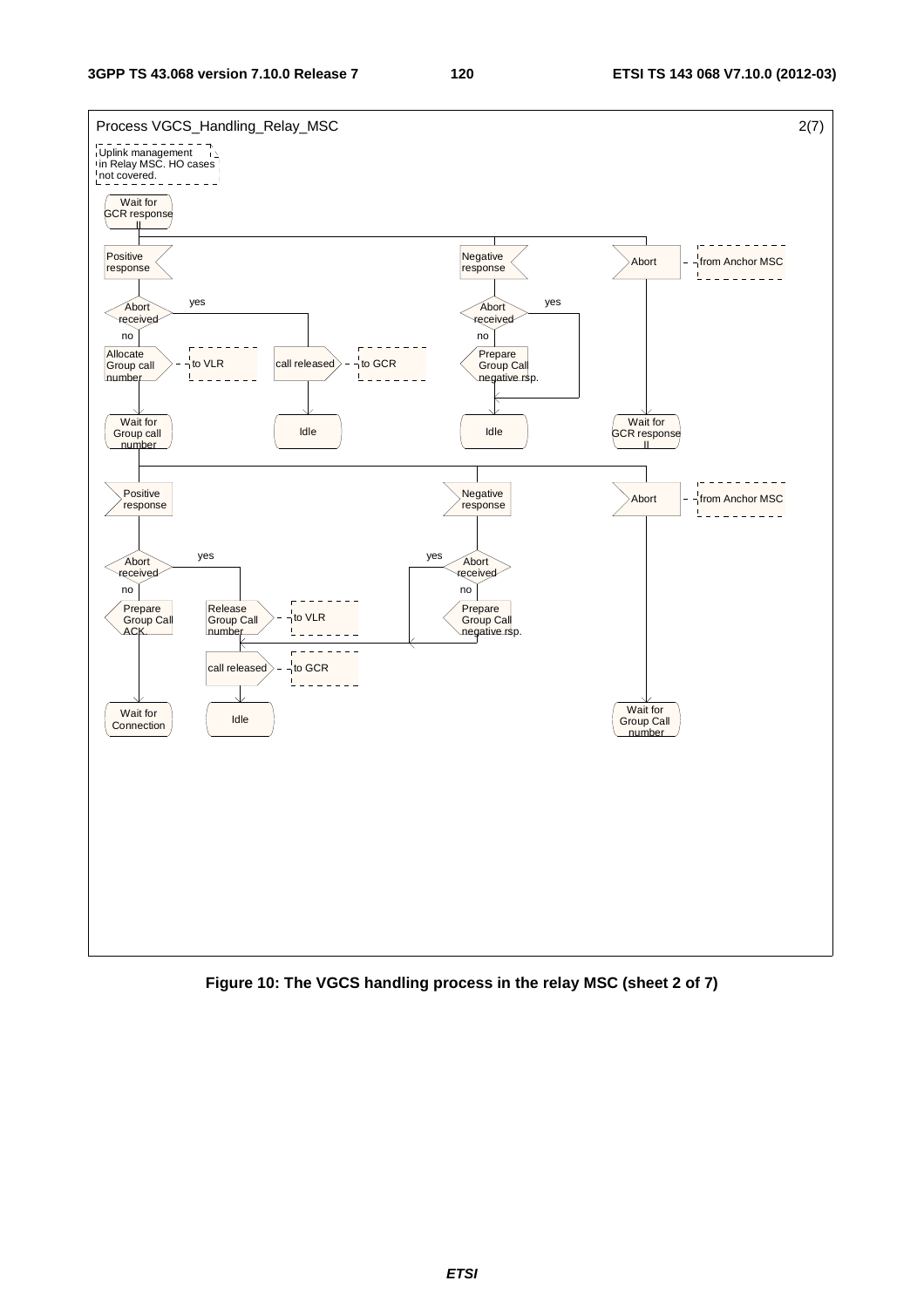

**Figure 10: The VGCS handling process in the relay MSC (sheet 3 of 7)**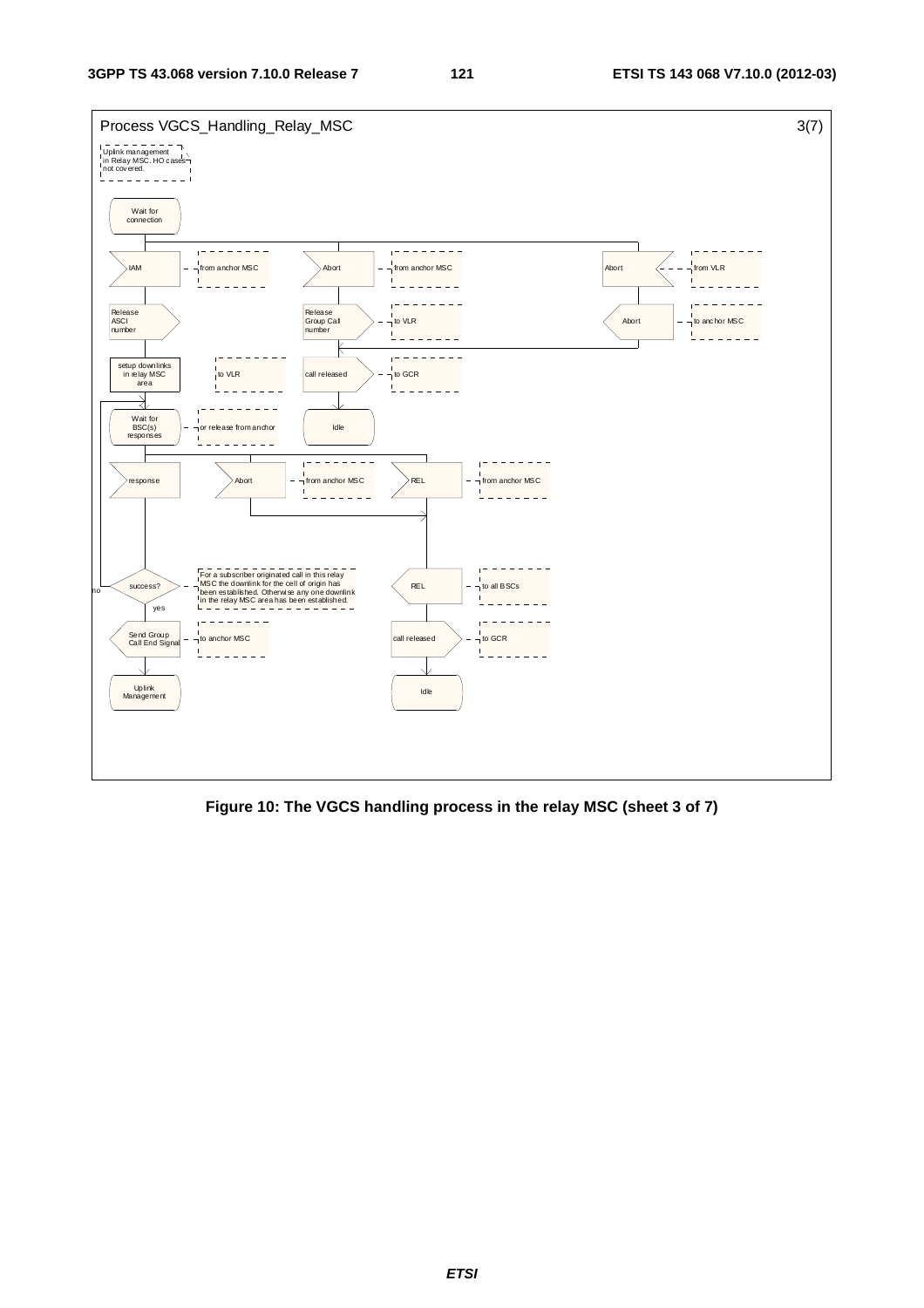

**Figure 10: The VGCS handling process in the relay MSC (sheet 4 of 7)**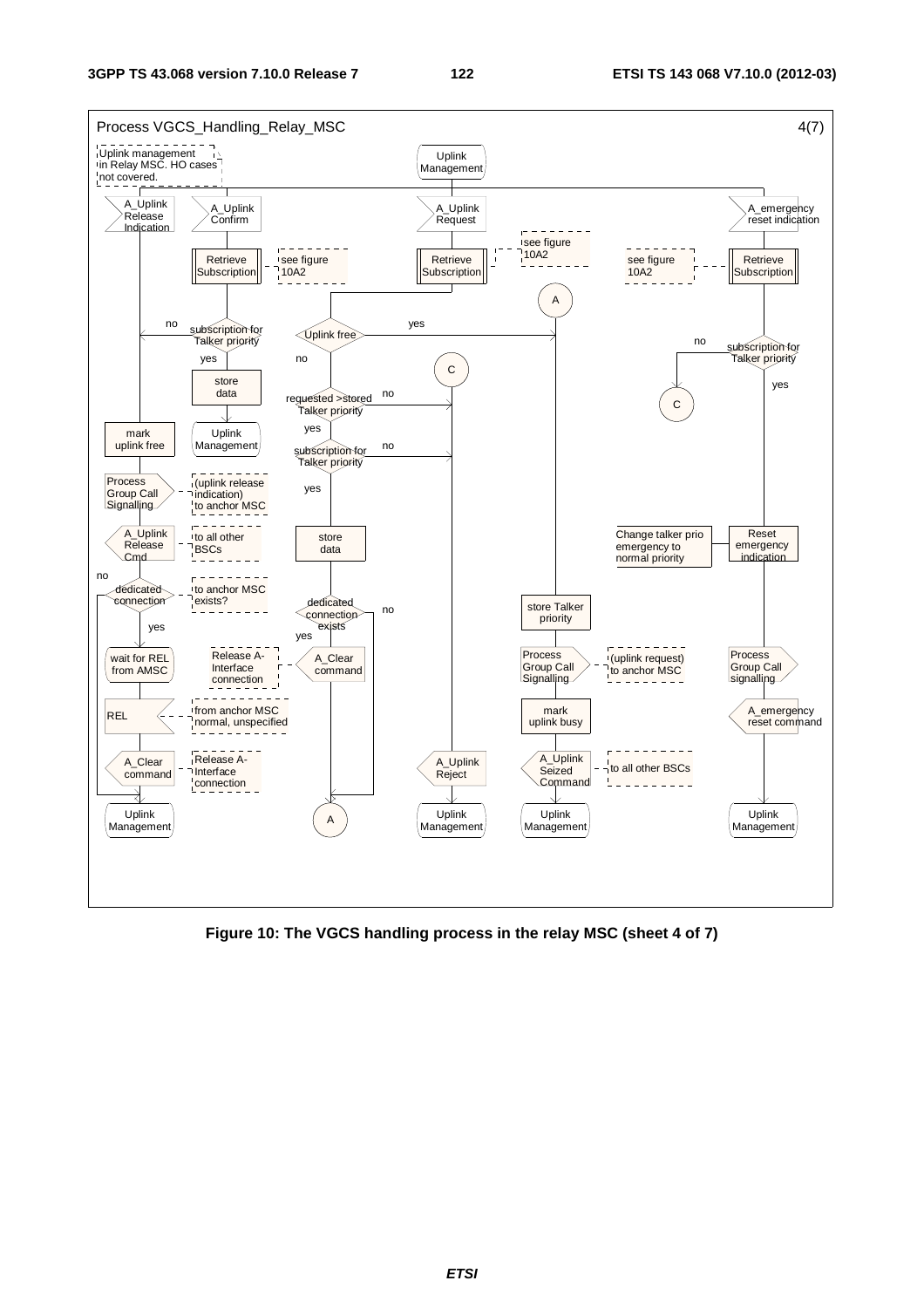

**Figure 10: The VGCS handling process in the relay MSC (sheet 5 of 7)**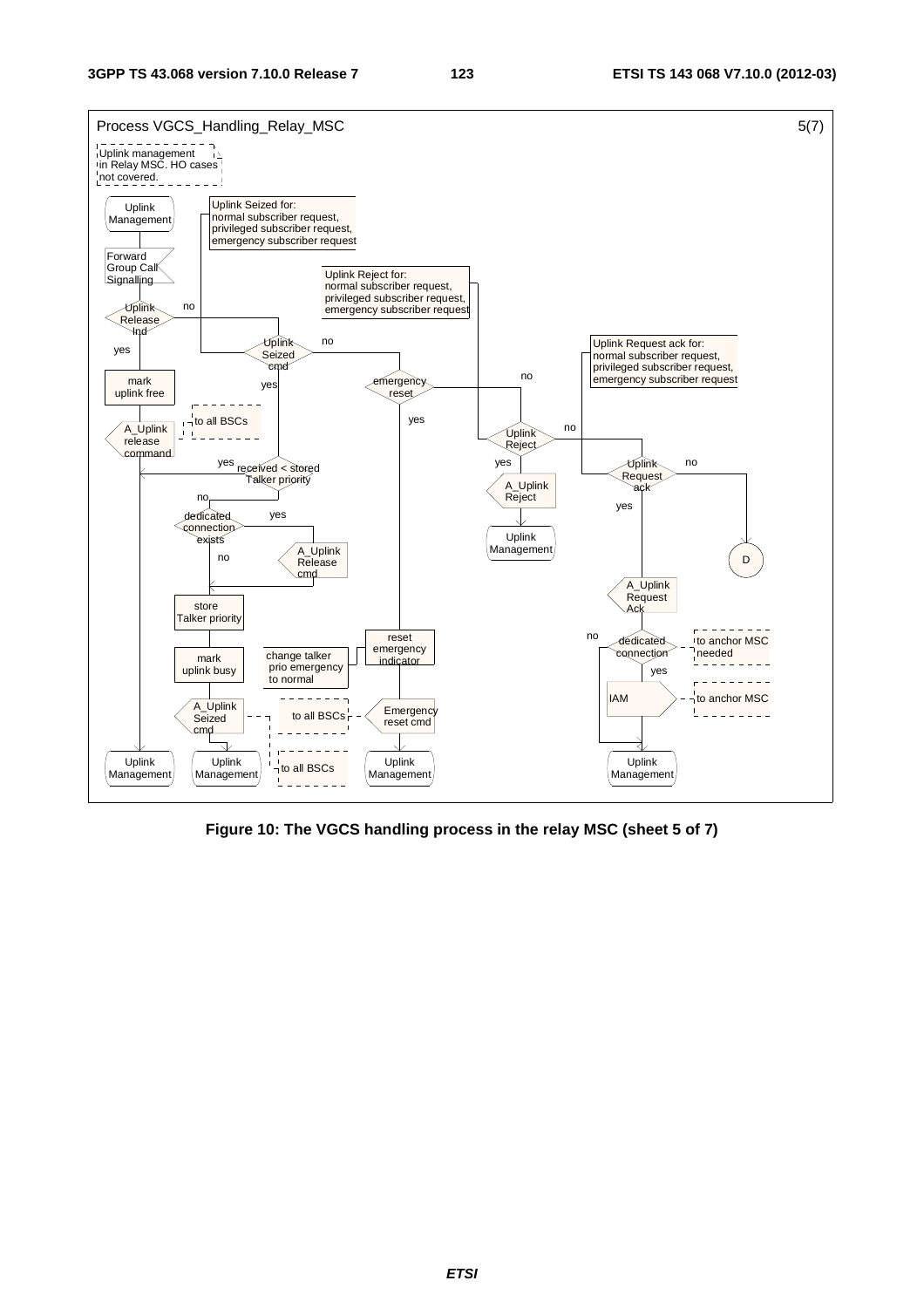

**Figure 10: The VGCS handling process in the relay MSC (sheet 6 of 7)**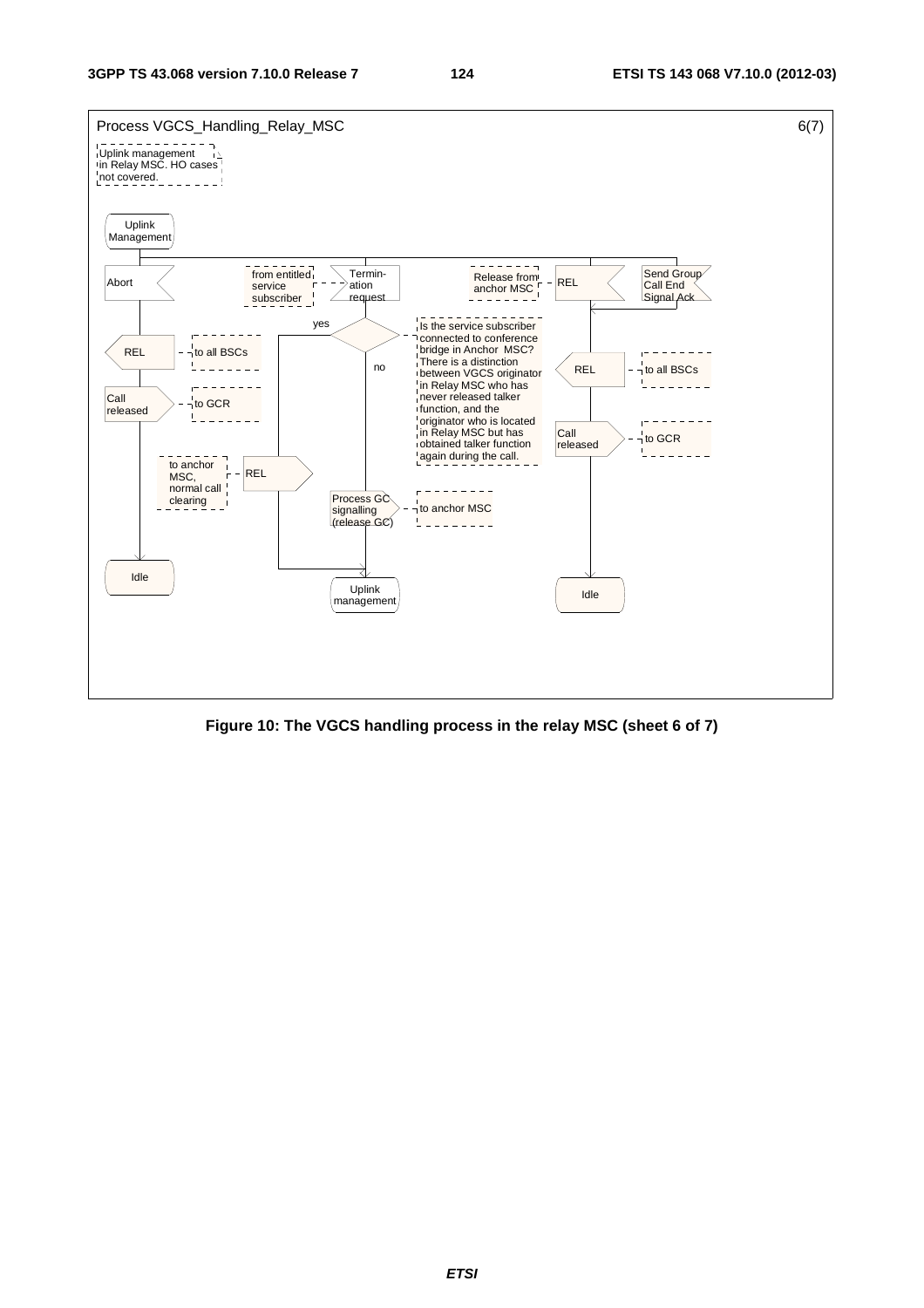

**Figure 10: The VGCS handling process in the relay MSC (sheet 7 of 7)** 

*ETSI*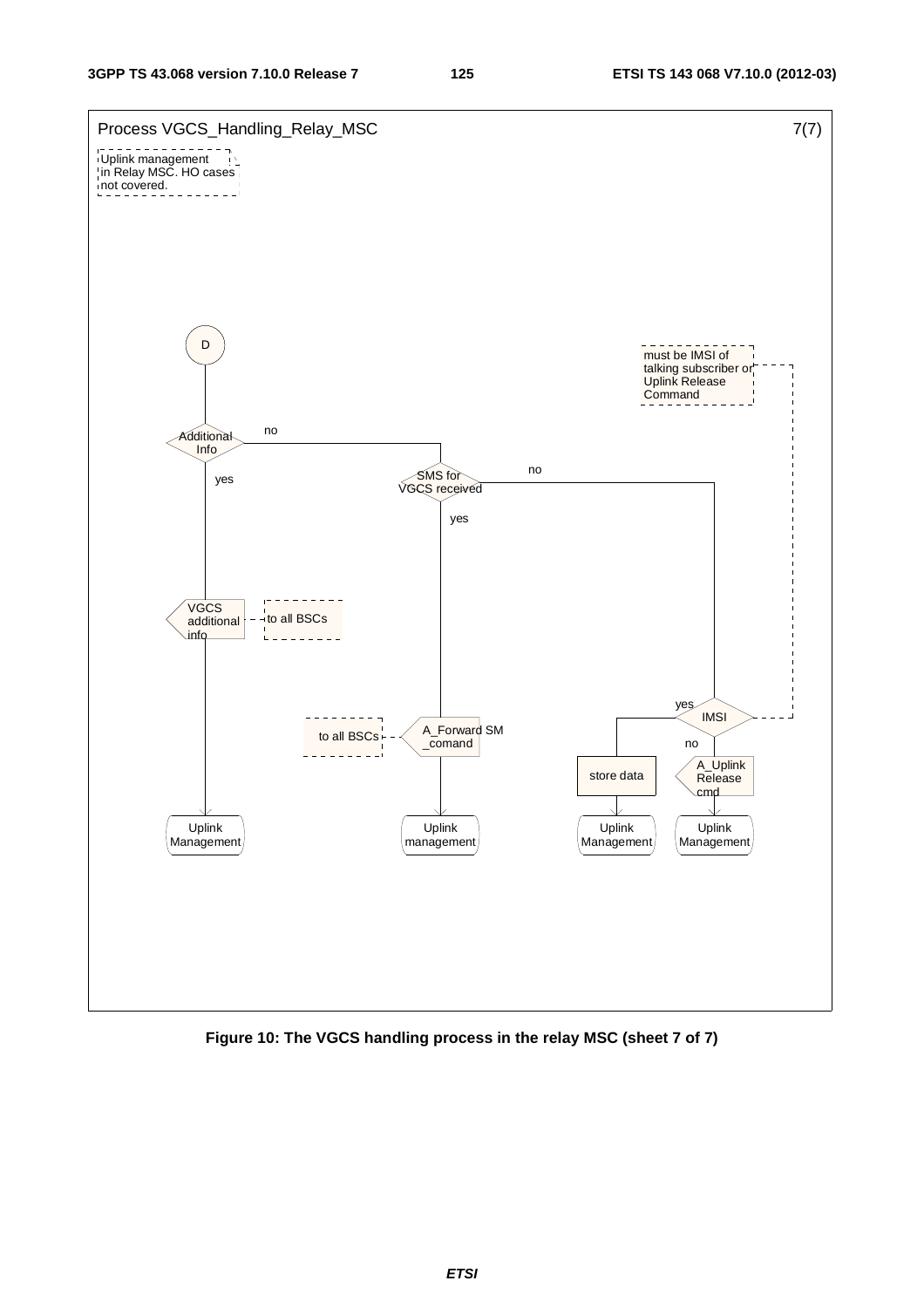# 11.5A Functional requirement of group call serving MSC (within a RANflex pool)

The process in the group call serving MSC is shown in figure 10A1.

The group call serving MSC is either the anchor MSC or a relay MSC.

## **Successful call set-up initiated by a service subscriber**

When receiving a SEND\_GROUP\_CALL\_INFO interrogation request from a VMSC, the group call serving MSC interrogates its associated GCR to retrieve the Group Call Reference and the Anchor MSC address from the given cell Id / Group Id pair and return this information to the VMSC. The group call serving MSC shall temporarily store in its associated GCR the initiating subscriber's talker priority, his subscribed additional information and his IMSI as received in the interrogation request from the VMSC. The group call serving MSC shall then wait for the group call being set up: If the group call serving MSC is the anchor MSC, it waits for an IAM from the VMSC; if the group call serving MSC is a relay MSC, it waits for a PREPARE\_GROUP\_CALL from the anchor MSC.

Waiting for the group call being set up shall be supervised by a timer T3.

When receiving IAM from the visited MSC, timer T3 is stopped and processing continues in the process

VGCS\_Handling\_Anchor\_MSC after reception of the VGCS call setup request in Idle state.

When receiving PREPARE\_GROUP\_CALL from the anchor MSC, timer T3 is stopped and processing continues in the process VGCS\_Handling\_Relay\_MSC after reception of PREPARE GROUP CALL in Idle state.

### **Unsuccessful call set-up**

If the group call reference could not be retrieved or the GCR returns a negative response indicating "on-going call" to the group call serving MSC, an error indication is returned to the VMSC and the process returns to the idle state.

At timeout of timer T3 the temporarily stored initiating subscriber's talker priority, his subscribed additional information and his IMSI shall be deleted from the GCR.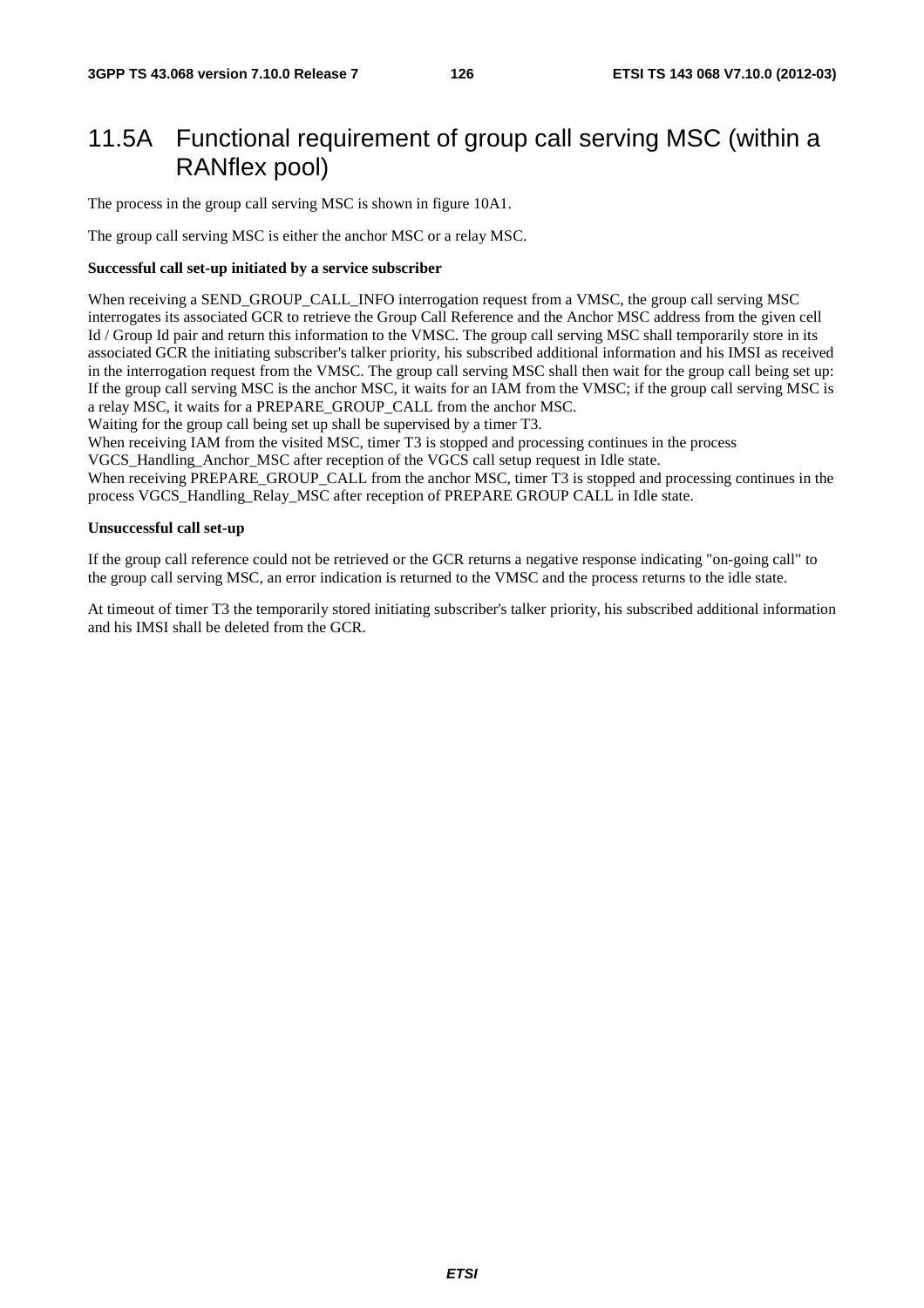



The procedure in the group call serving MSC to retrieve subscription information from the VMSC is shown in figure 10A2.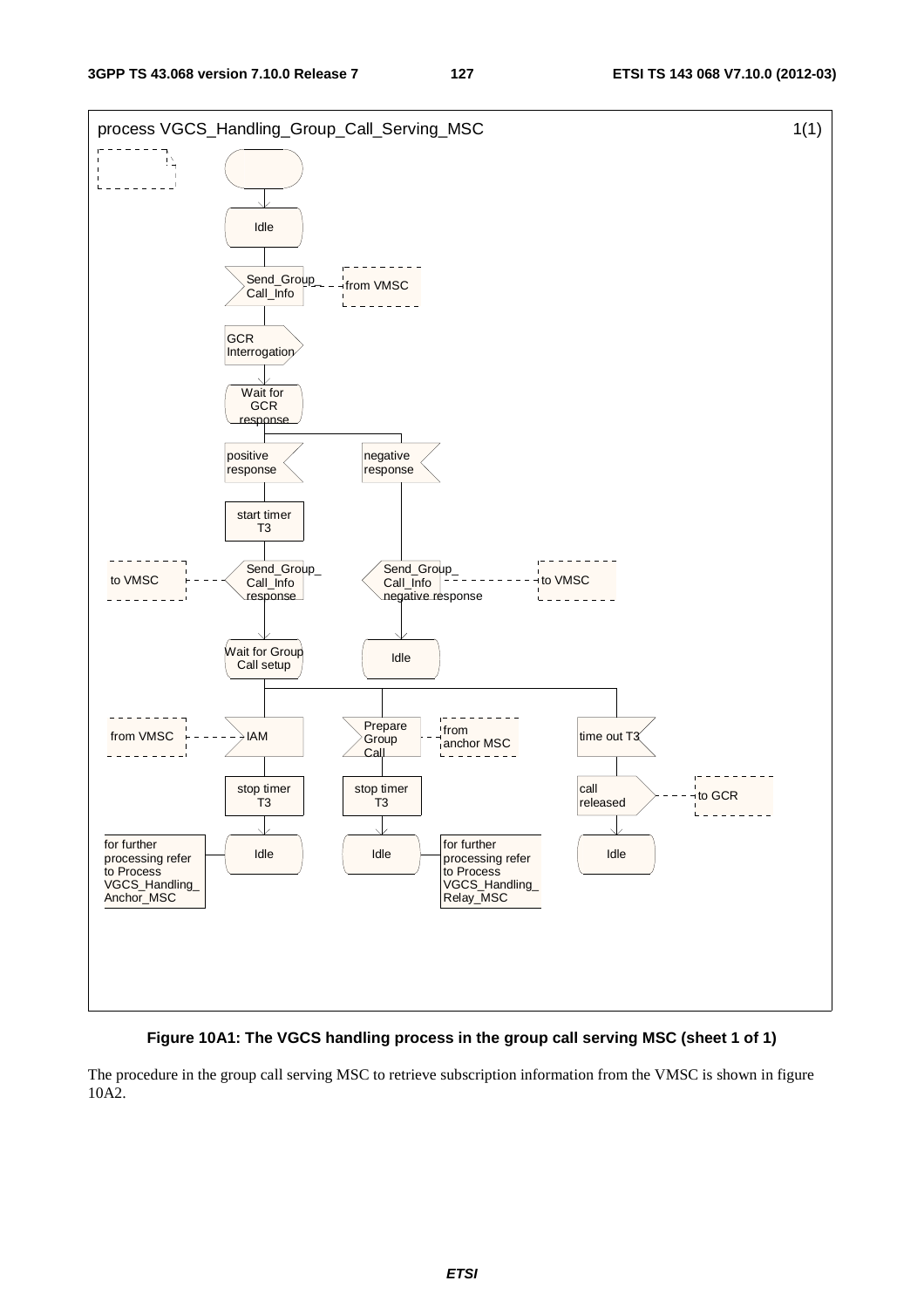

**Figure 10A2: The VGCS subscription info retrieval procedure in the group call serving MSC (sheet 1 of 1)** 

# 11.5B Functional requirement of VMSC (within a RANflex pool)

The process in the visited MSC is shown in figure 10B.

## **Successful call set-up initiated by a service subscriber**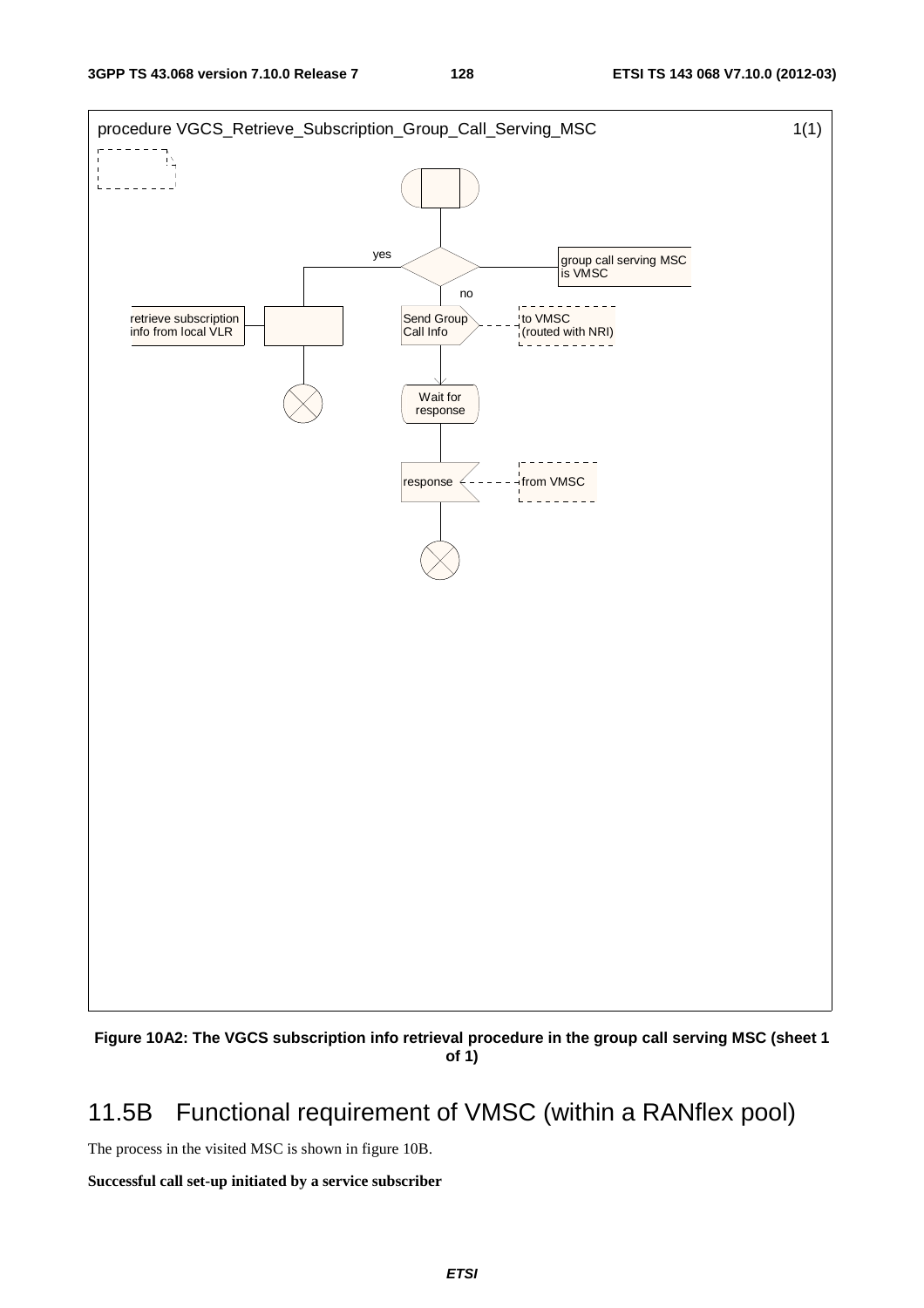**3GPP TS 43.068 version 7.10.0 Release 7 129 ETSI TS 143 068 V7.10.0 (2012-03)**

When the VGCS handling process in the originating MSC receives a VGCS call set-up request from a service subscriber, the VMSC derives the address of the group call serving MSC from the requesting subscriber's current LAC. If the VMSC is the group call serving MSC of the requesting subscriber's current LAC, processing continues in the process VGCS\_Handling\_Anchor\_MSC or VGCS\_Handling\_Relay\_MSC after reception of the VGCS call setup request in Idle state. Otherwise, the visited MSC interrogates the group call serving MSC by means of the MAP service SEND\_GROUP\_CALL\_INFO to retrieve the anchor MSC address and Group Call Reference and waits for a response.

If the group call serving MSC returns a positive response containing the anchor MSC address and the anchor MSC is not the visited MSC, the originating MSC sets up a dedicated connection for the initiating service subscriber to the anchor MSC by constructing an IAM with calling party number set to VGCS prefix plus group call reference, and with a generic number parameter with the number qualifier indicator set to "additional calling party number" and address signal set to the address of the group call serving MSC, sending it to the anchor MSC, and waits for call release. If the VMSC is the anchor MSC, processing continues in the process VGCS\_Handling\_Anchor\_MSC after reception of the VGCS call setup request in Idle state.

## **Negative response received from the group call serving MSC**

If the group call serving MSC returns a negative response to the originating MSC indicating that the call is already ongoing, the originating MSC sends a Release message indicating "user busy" to the service subscriber in order to force the mobile station of the service subscriber to look for notifications of the respective group ID on the NCH and join the group call.

If the negative response from the group call serving MSC indicates any other reason than "on-going call" the VGCS call set-up request is rejected by sending a release message back to the initiator and the process returns to the idle state.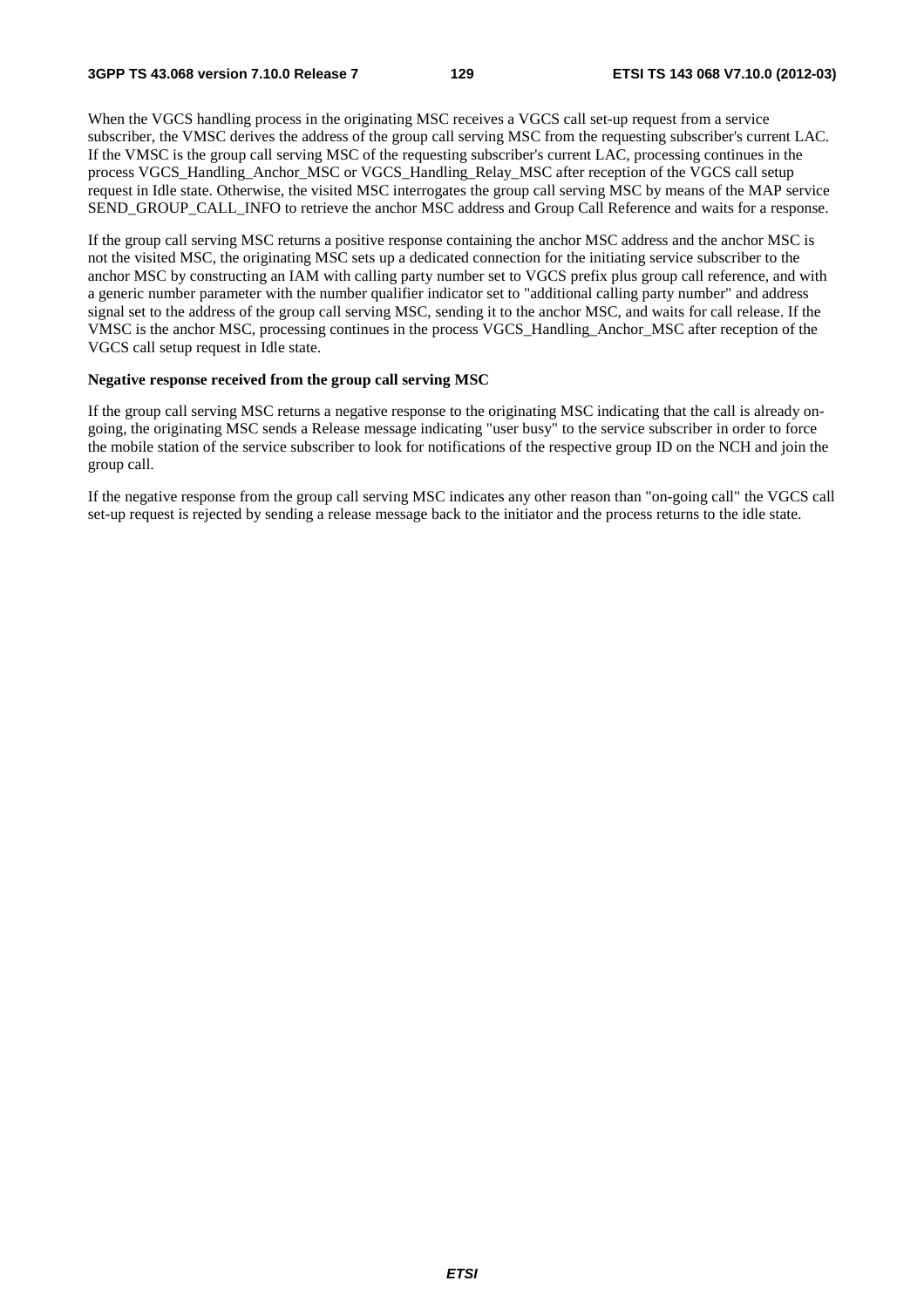

**Figure 10B: The VGCS handling process in the VMSC (sheet 1 of 2)**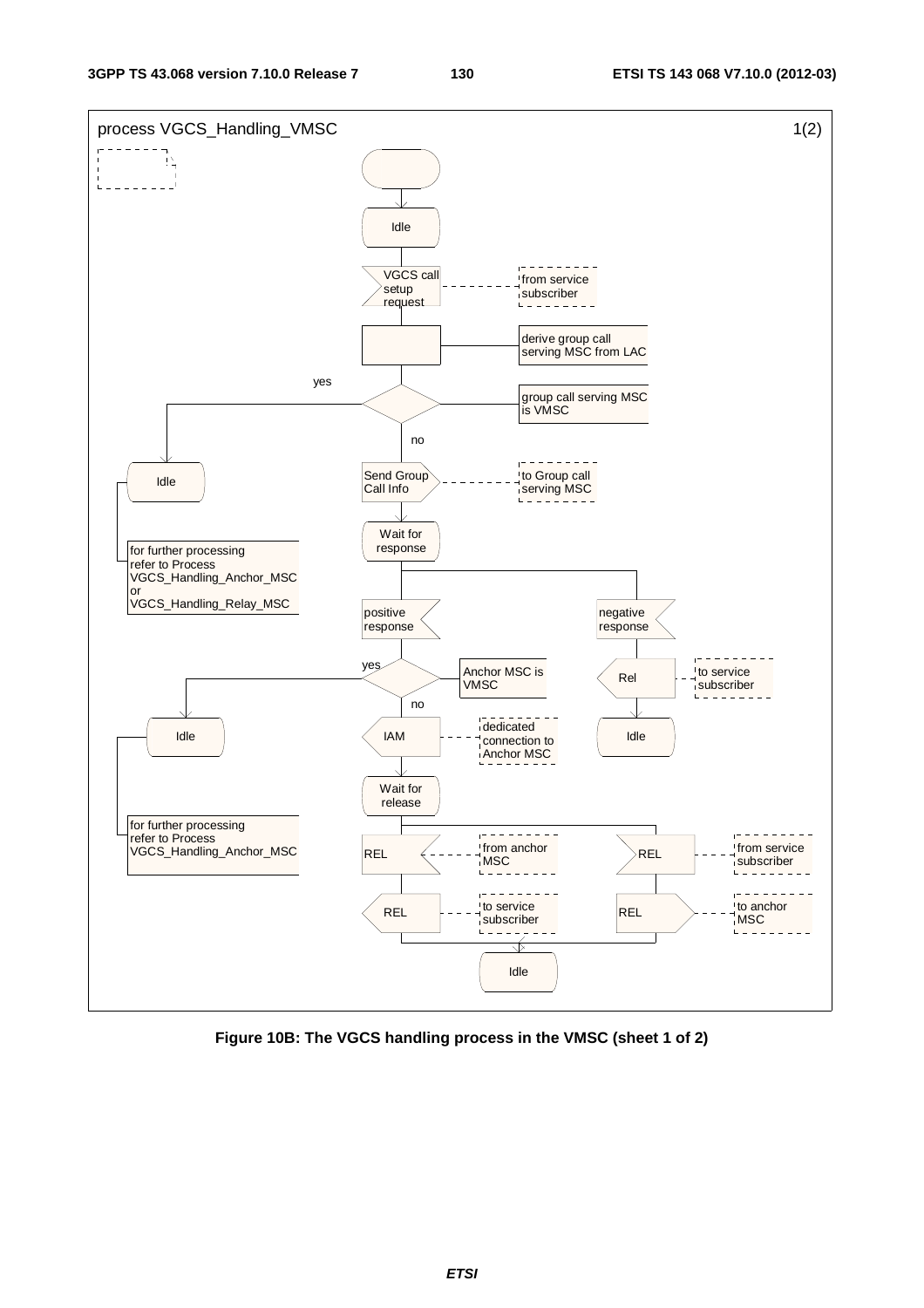

**Figure 10B: The VGCS handling process in the VMSC (sheet 2 of 2)**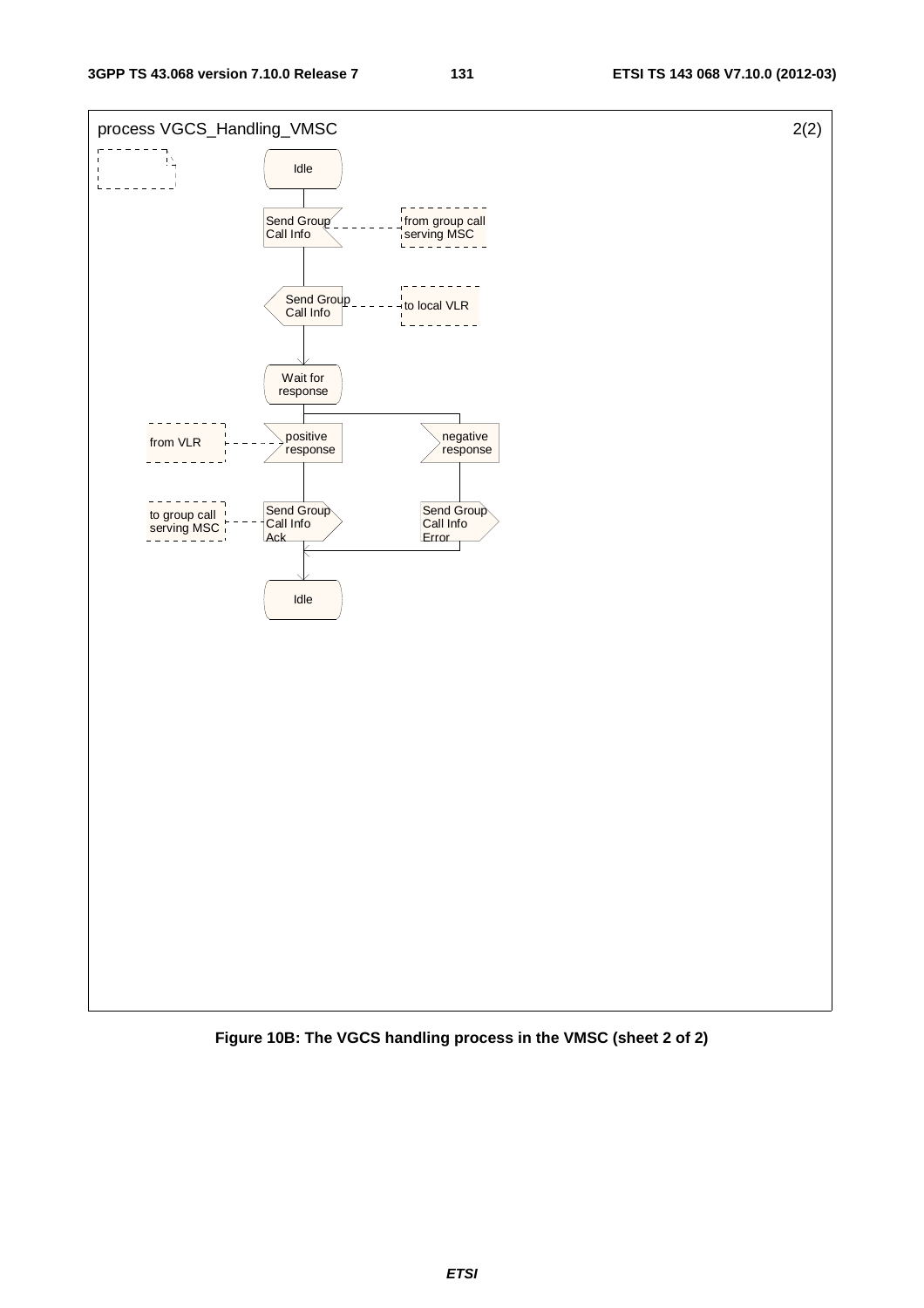# 11.6 Functional requirement of GCR

The process in the GCR is shown in figure 11.

## **Service subscriber initiated call**

If the GCR receives an interrogation request for a call initiated by a service subscriber who is located in the MSC area of the associated MSC, the GCR calculates the group call reference from the Group ID and the originating cell ID.

If the group call reference was successfully calculated, the GCR checks whether a VGCS call with that group call reference is already on-going.

If the call is not marked as on-going, the GCR checks whether an anchor MSC address is stored in its group call reference record. If this is the case, a positive response including the anchor MSC address is returned to the MSC, the IMSI of the initiating service subscriber is stored in the GCR and the process returns to the idle state. If no anchor MSC address is stored (i.e. the associated MSC is anchor MSC with respect to this group call reference) the GCR marks its group call reference record with "on-going call" and returns a positive response including the group call attributes to the MSC and the process returns to the idle state.

If the group call reference could not be successfully calculated from the Group ID and the originating cell ID, the GCR returns a negative response indicating "failure" to the MSC and the process returns to the idle state.

If the call was marked as on-going, the GCR returns a negative response indicating "on-going call" to the MSC and the process returns to the idle state.

## **IAM initiated call**

If the GCR receives an interrogation request for a call initiated by a dispatcher or by a service subscriber who is not located in the MSC area of the associated MSC, the GCR checks the calling party number of the initiator against the list of identities of dispatchers which are allowed to initiate the voice group call and against the VGCS prefix plus group call reference in order to determine whether the initiator is allowed to set-up the call. If the check is successful the GCR checks whether a VGCS call with the same group call reference is already on-going.

If the call is not marked as on-going, the GCR marks its group call reference record with "on-going call" and returns a positive response including the group call attributes to the MSC and the process returns to the idle state.

If the calling party number check was not successful, the GCR returns a negative response indicating "failure" to the MSC and the process returns to the idle state.

If the call was marked as on-going, the GCR returns a negative response indicating "on-going call" to the MSC and the process returns to the idle state.

## **Anchor MSC triggered call**

If the GCR (associated to a relay MSC) receives an interrogation request for a call triggered by the anchor MSC, the GCR deletes the IMSI of the initiating service subscriber which is possibly stored in its record, marks its group call reference record with "on-going call", returns a positive response including the list of cells inside the MSC area of the requesting MSC in which the call is to be sent to the MSC and the process returns to the idle state.

## **VMSC triggered call (in a RANflex configuration)**

If the GCR (associated to a group call serving MSC) receives an interrogation request for a call triggered by the VMSC, the GCR

- calculates the group call reference from the Group ID and the originating cell ID ;
- stores the IMSI, talker priority and additional information received with the request;
- marks its group call reference record with "on-going call"; and
- returns a positive response including group call reference and , if the group call serving MSC is a relay MSC, the anchor MSC address.

## **Call release**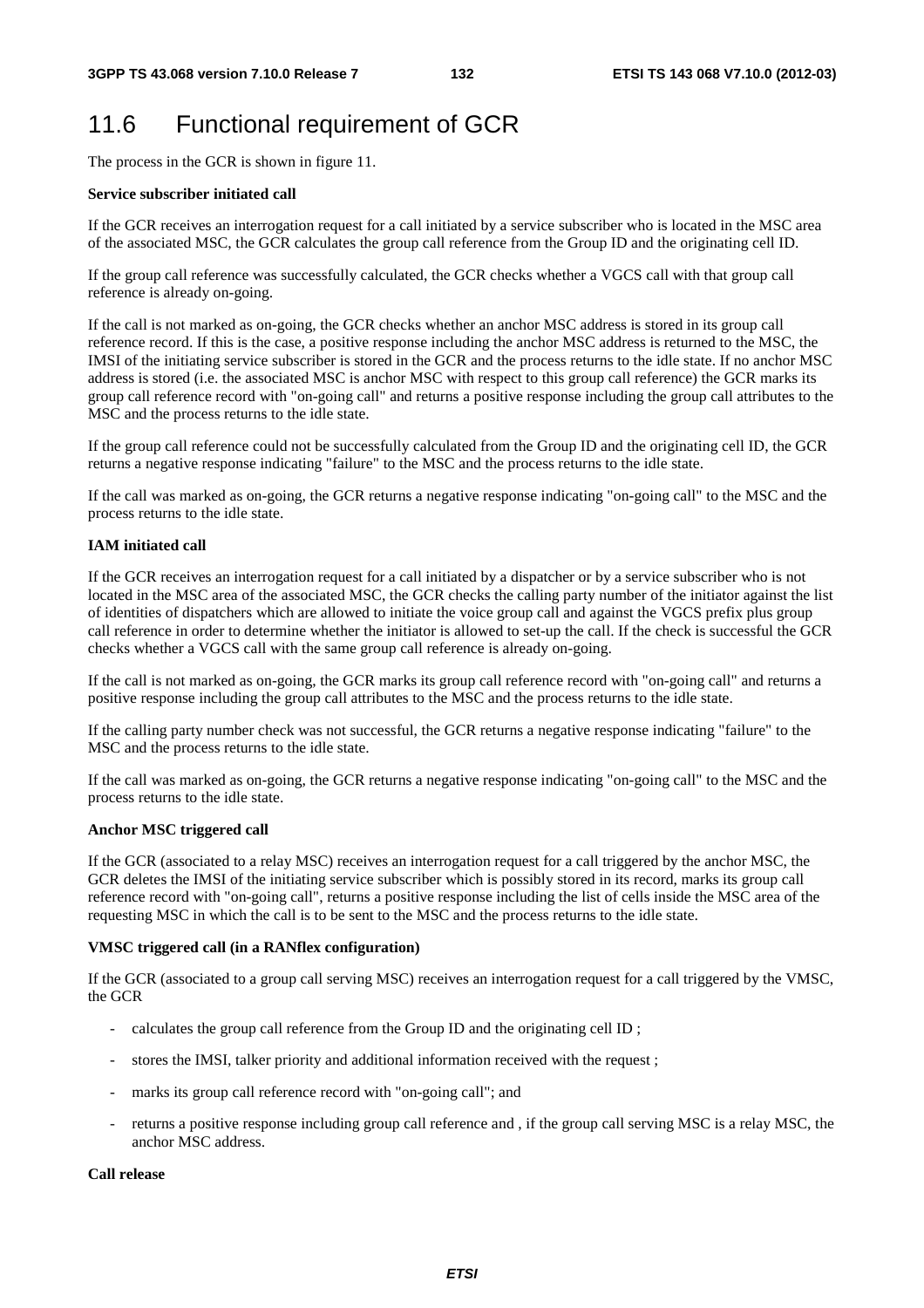If the GCR receives a call released indication from the MSC, the "on-going call" indicator in the group call reference record is reset and the process returns to the idle state.

## **SM MT delivery**

When receiving an interrogation request from the A-MSC, the GCR shall check if the voice group call is established or not and shall send a response containing the voice group call attributes for short message transfer to the A-MSC.



**Figure 11: The process in the GCR (sheet 1 of 2)**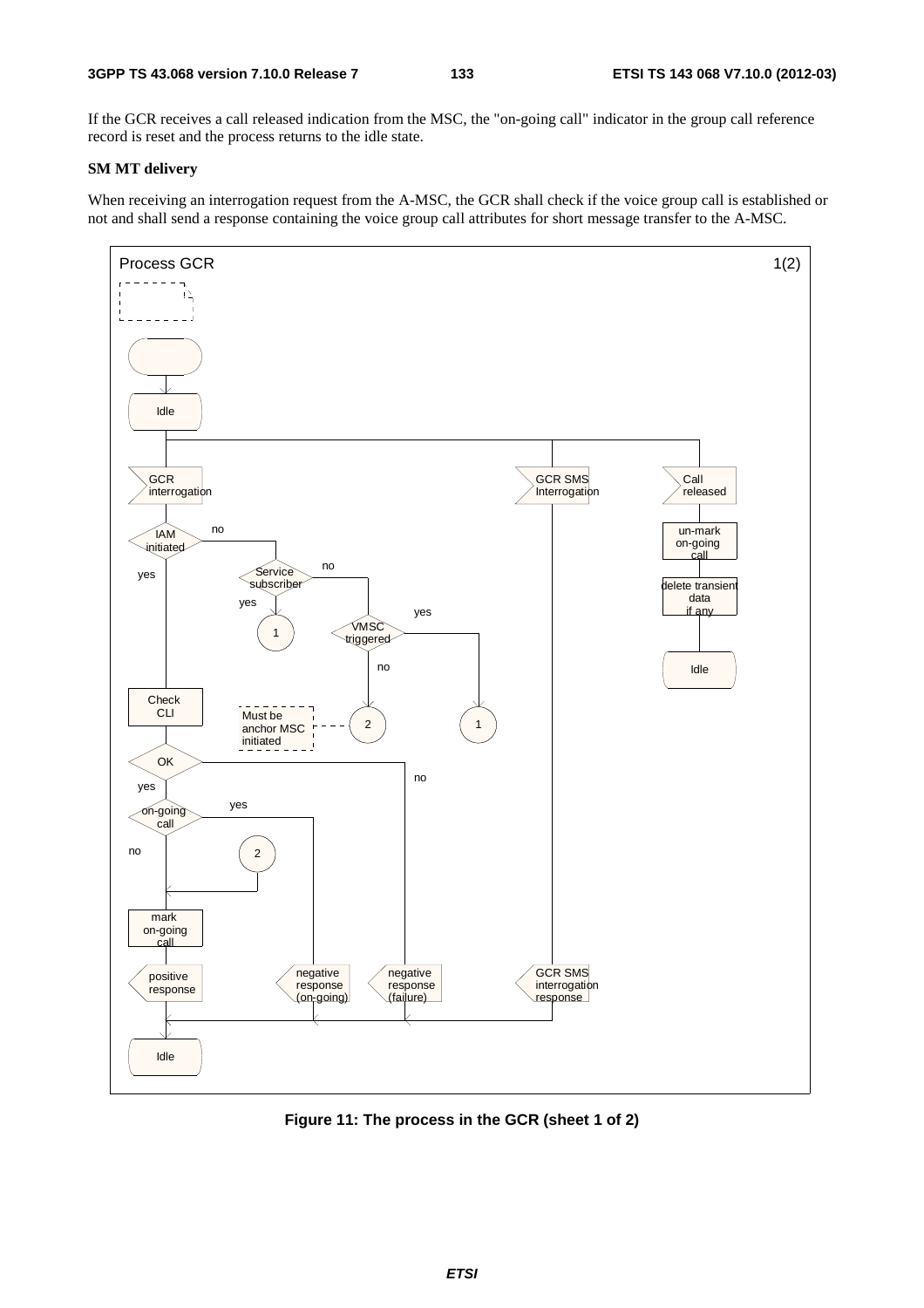

**Figure 11: The process in the GCR (sheet 2 of 2)**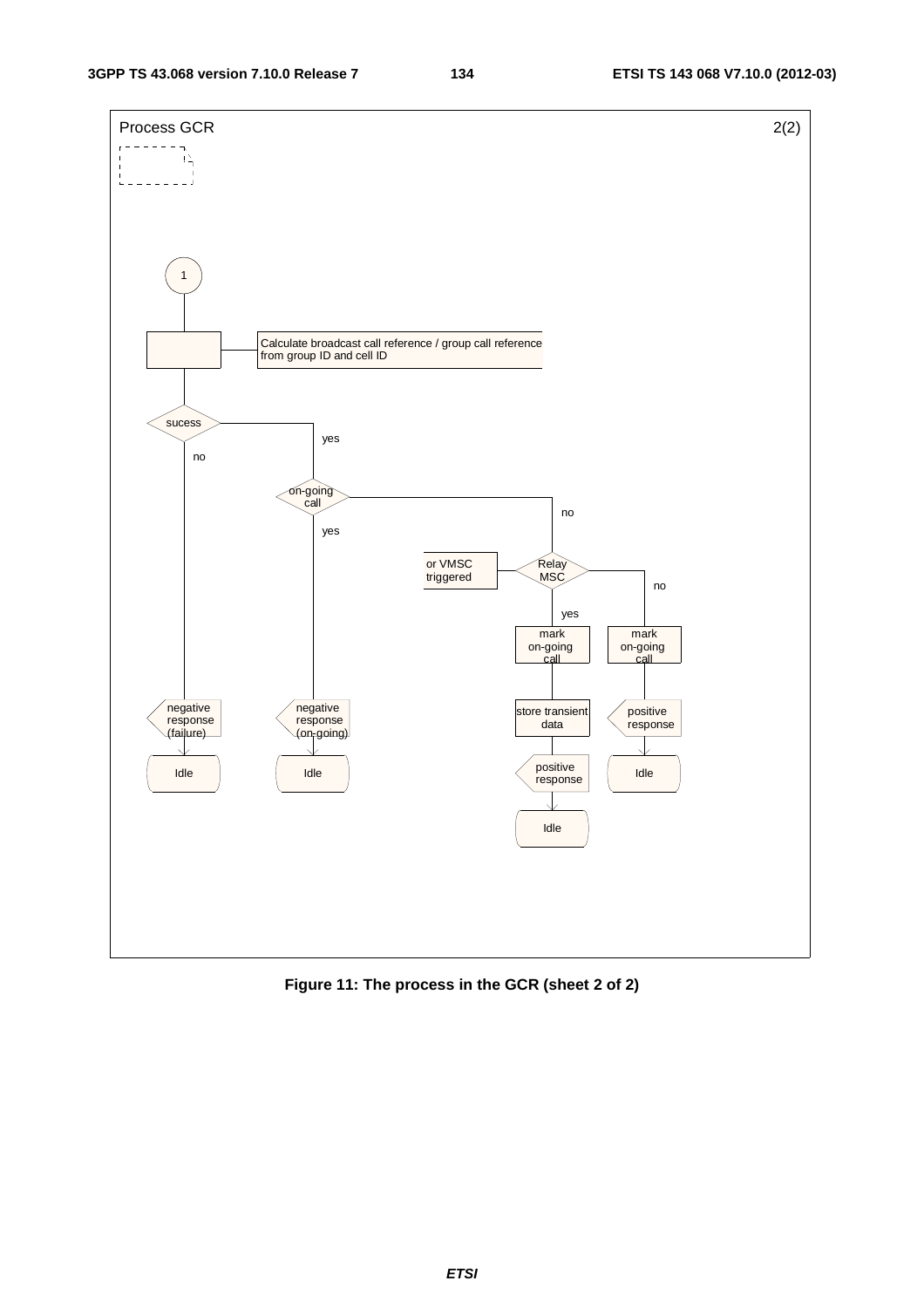# 11.7 Functional requirement of VLR

The Group Call number allocation process in the VLR is shown in figure 12.

## **Successful procedure**

When receiving a request from the relay MSC to allocate a Group Call number, the VLR checks if a Group Call number is available. If so it selects a Group Call number, marks the number as allocated, returns a positive response including the Group Call number to the MSC, starts a supervision timer and waits for removal of the Group Call number. If the VLR receives a request to release the Group Call number, the VLR marks the Group Call number as free and the process returns to the idle state.

## **No Group Call number available**

If no Group Call number is available, the VLR returns a negative response indicating "no Group Call number available" to the MSC and the process returns to the idle state.

## **Supervision timer expires**

If the supervision timer expires, the VLR indicates to the relay MSC that the dialogue has to be aborted.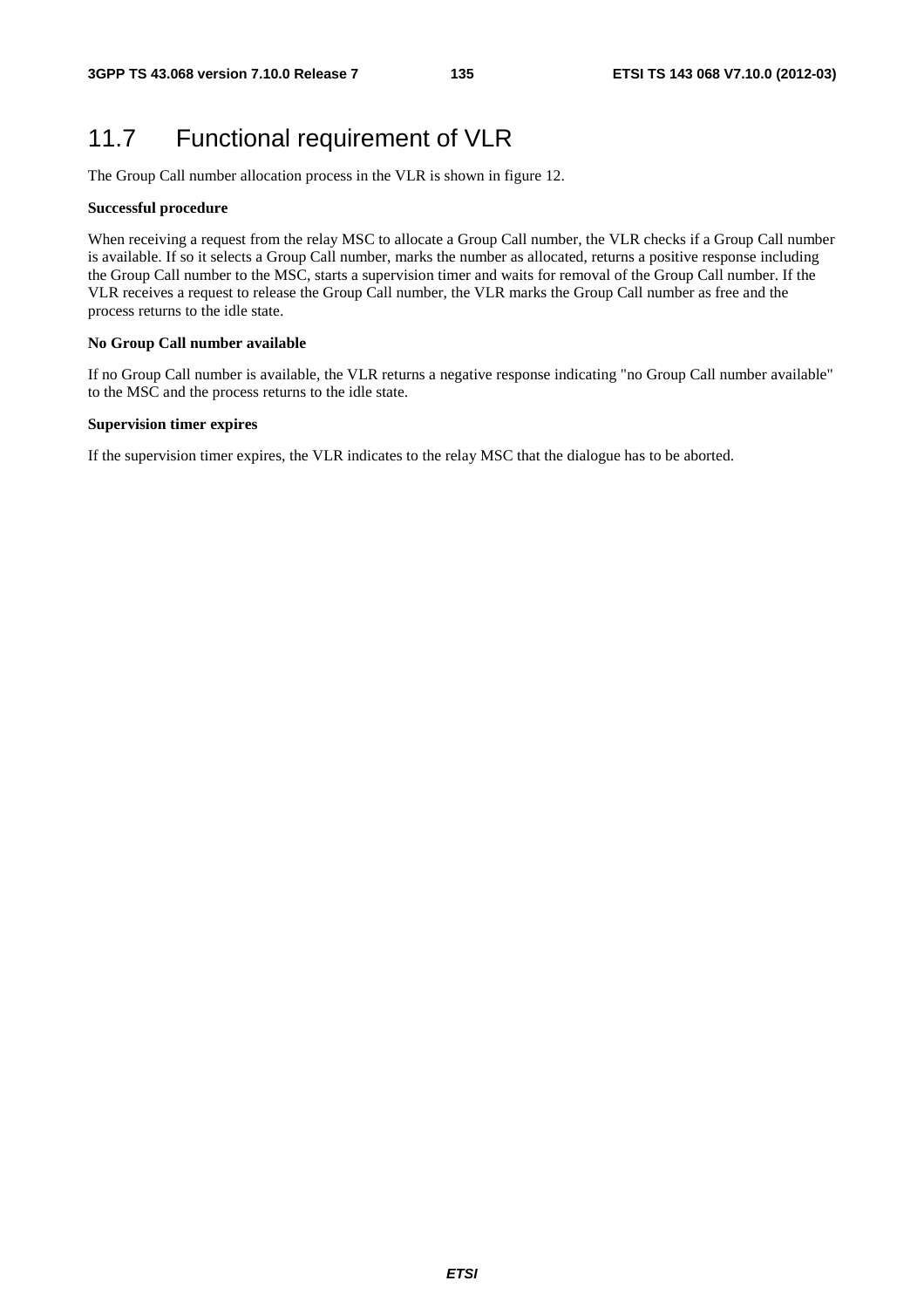## **3GPP TS 43.068 version 7.10.0 Release 7 136 ETSI TS 143 068 V7.10.0 (2012-03)**



**Figure 12: The Group Call number allocation process in the VLR** 

*ETSI*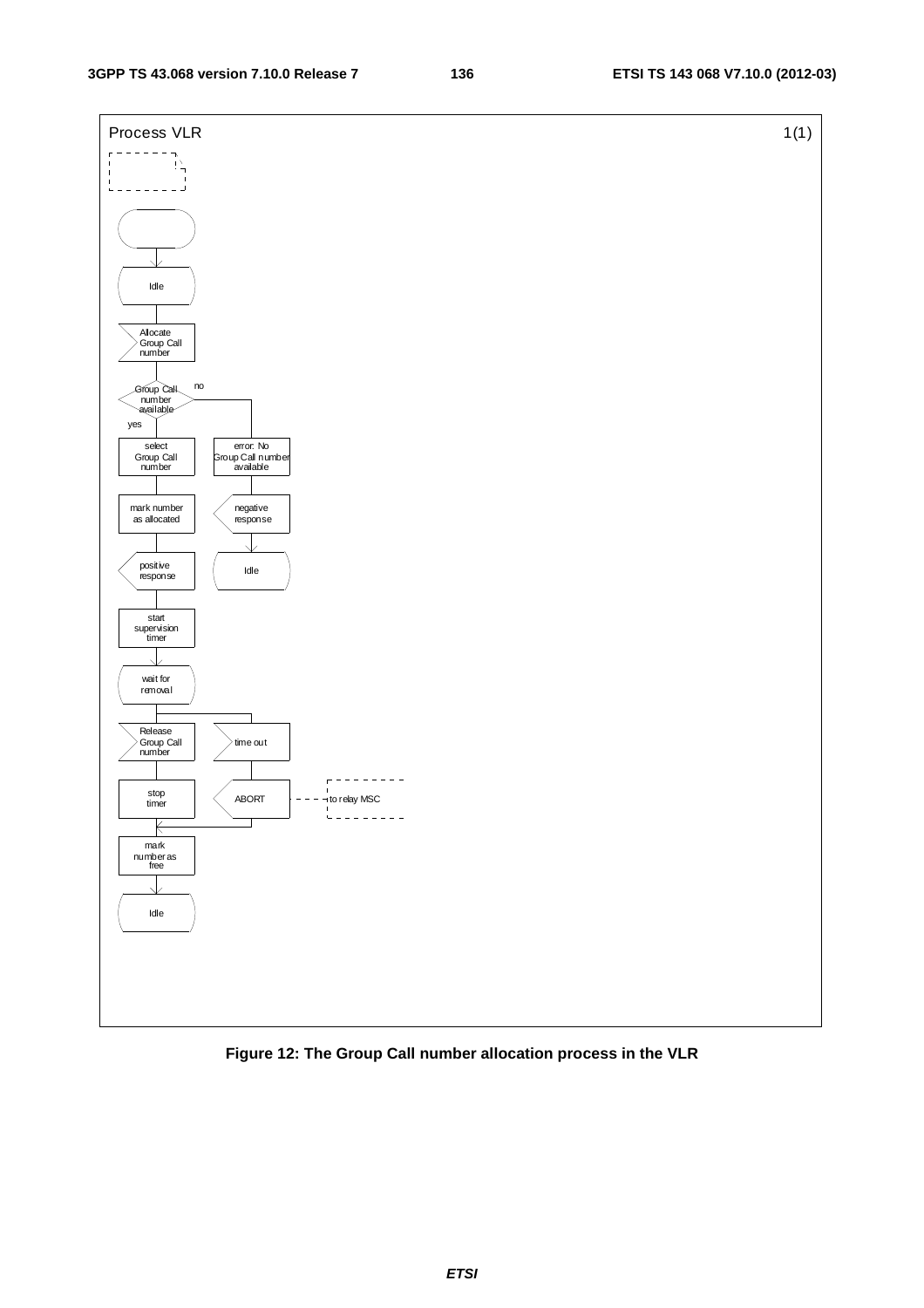# 11.8 Functional requirement of SMS Gateway MSC

## **SM MT delivery**

When receiving a short message TPDU from the SC, the SMS-GMSC shall inspect the parameters and identify the group call reference.

NOTE: The SMS-GMSC may be identical to the MSC.

If the parameters are incorrect then the SMS-GMSC shall return the appropriate error information to the SC in a failure report (see clauses 9 and 10 of 3GPP TS23.040 [14]).

If no errors are found within the parameters the SMS-GMSC shall send the MT\_ForwardSM\_For\_VGCS\_REQ message to transfer the received short message to the A-MSC using the routing information derived from the group call reference.

If the SMS-GMSC receives the MT\_ForwardSM\_For\_VGCS\_RES message indicating the voice group call is established and including a list of identities of dispatchers, it may optionally initiate point-to-point short message transfer attempts to the dispatchers who are connected to the voice group call.

If the SMS-GMSC receives the MT\_ForwardSM\_For\_VGCS\_RES message indicating the voice group call is not established, it shall either

- i) discard the short message and return the appropriate error information to the SC, or
- ii) initiate point to point short message transfer attempts to the members of the group.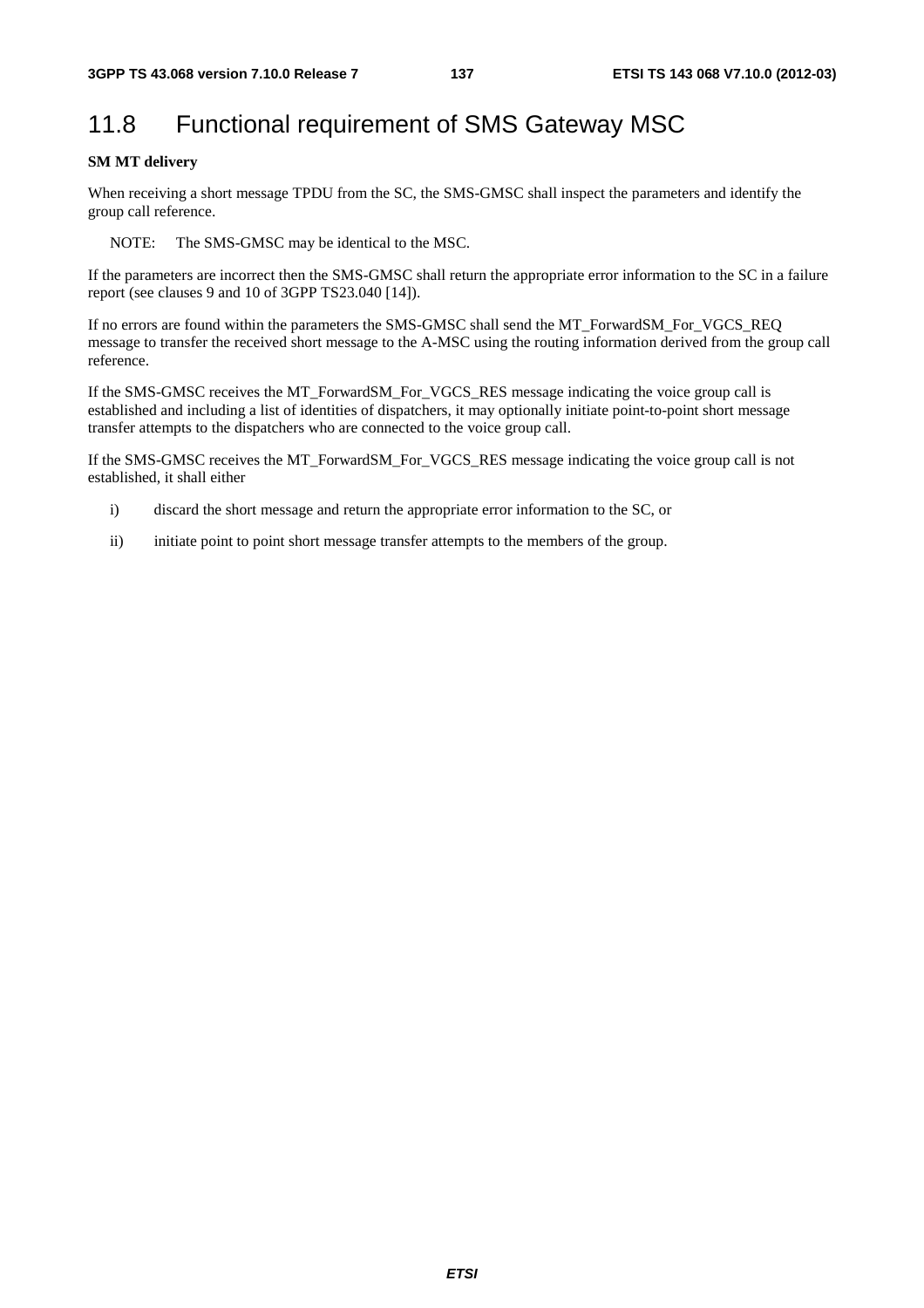NOTE: How the routing information of the voice group call subscribers for the point to point SMS transfer can be derived from the group call reference is out of scope of this specification and implementation dependent. This can be achieved e.g. by an internal or external database.



**Figure 13: The process in the SMS-GMSC (sheet 1 of 1)**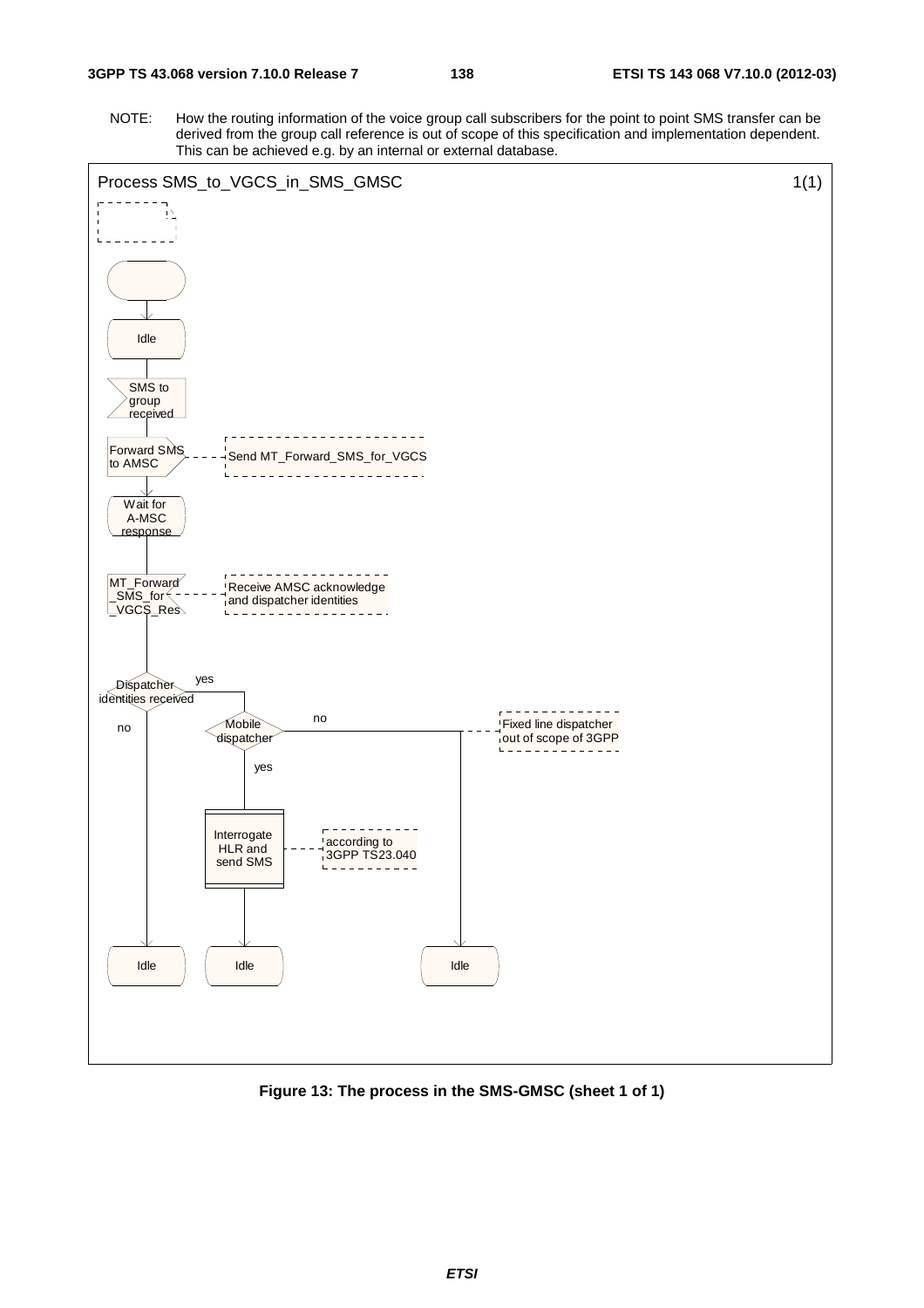# 12 Content of messages

This clause specifies the content of the following messages:

On the B-interface (MSC-VLR):

- Allocate Group Call Number;
- Allocate Group Call Number ack;
- Allocate Group Call Number negative response;

Release Group Call Number;

- Send Group Call Info;
- Send Group Call Info ack;
- Send Group Call Info negative response.

On the E-interface (MSC-MSC):

- Prepare Group Call;
- Prepare Group Call ack;
- Prepare Group Call negative response;
- Send Group Call End Signal;
- Forward Group Call Signalling;
- Process Group Call Signalling;
- Send Group Call Info;
- Send Group Call Info ack;
- Send Group Call Info negative response.

On the I-interface (MSC-GCR):

- GCR Interrogation;
- GCR Interrogation ack;
- GCR Interrogation negative response;
- Call Released.

In the tables which follow, information elements are shown as mandatory (M), conditional (C) or optional (O). A mandatory information element shall always be present. A conditional information element shall be present if certain conditions are fulfilled; if those conditions are not fulfilled it shall be absent. An optional element may be present or absent, at the discretion of the application at the sending entity.

# 12.1 Messages on the B-interface (MSC-VLR)

## 12.1.1 Allocate Group Call Number

No information element is required.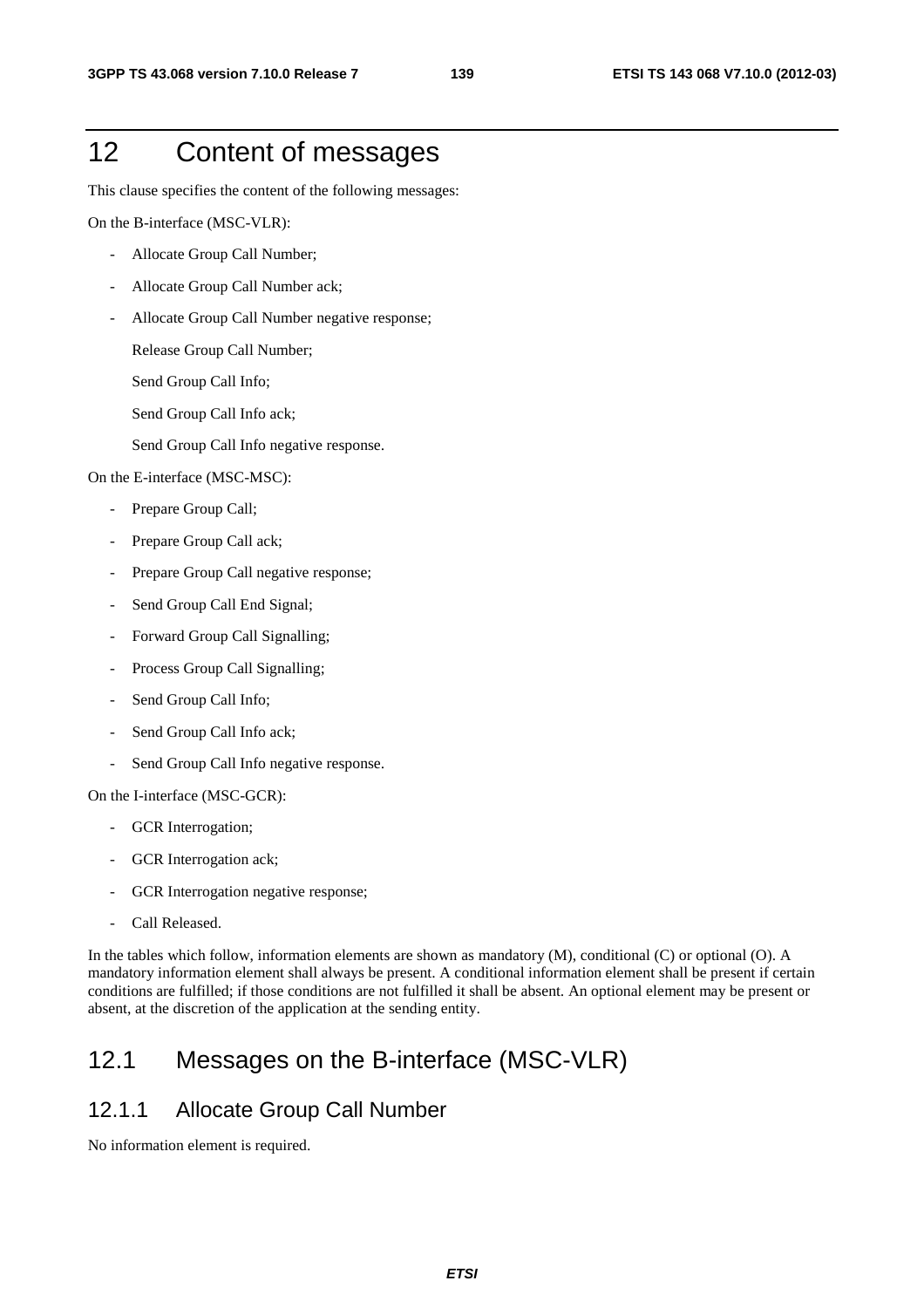# 12.1.2 Allocate Group Call Number ack

The following information element is required.

| Information element name | <b>Required</b> | <b>Description</b>                                      |
|--------------------------|-----------------|---------------------------------------------------------|
| Group Call number        | м               | E.164 number required to route the call from the anchor |
|                          |                 | MSC to the relay MSC                                    |

## 12.1.3 Allocate Group Call Number negative response

The negative response information element can takes the following value:

- No Group Call number available.

## 12.1.4 Release Group Call Number

The following information element is required.

| Information element name | <b>Required</b> | <b>Description</b>                                      |
|--------------------------|-----------------|---------------------------------------------------------|
| Group Call number        | М               | E.164 number required to route the call from the anchor |
|                          |                 | MSC to the relay MSC                                    |

## 12.1.5 Send Group Call Info

The following information elements are required.

| Information element name | <b>Required</b> | <b>Description</b>                                     |
|--------------------------|-----------------|--------------------------------------------------------|
| <b>TMSI</b>              | м               | TMSI of the service subscriber for whom the request is |
|                          |                 | sent                                                   |
| Group ID                 | м               | see clause 9.                                          |
| Teleservice              | м               | The teleservice Voice Group Call indicates that the    |
|                          |                 | request is for VGCS                                    |

## 12.1.6 Send Group Call Info ack

The following information elements are required.

| Information element name | <b>Required</b> | <b>Description</b>                                                                                                                                                 |
|--------------------------|-----------------|--------------------------------------------------------------------------------------------------------------------------------------------------------------------|
| <b>IMSI</b>              | м               | IMSI of the service subscriber for whom the request is                                                                                                             |
|                          |                 | sent                                                                                                                                                               |
| Additional info          | С               | Must be present if VGCS additional info is supported and<br>additional info is assigned to the subscriber.                                                         |
| Additional subscriptions | C               | Must be present if privilegedUplinkRequest,<br>emergencyUplinkRequest or emergencyReset is<br>subscribed by the service subscriber for whom the<br>message is sent |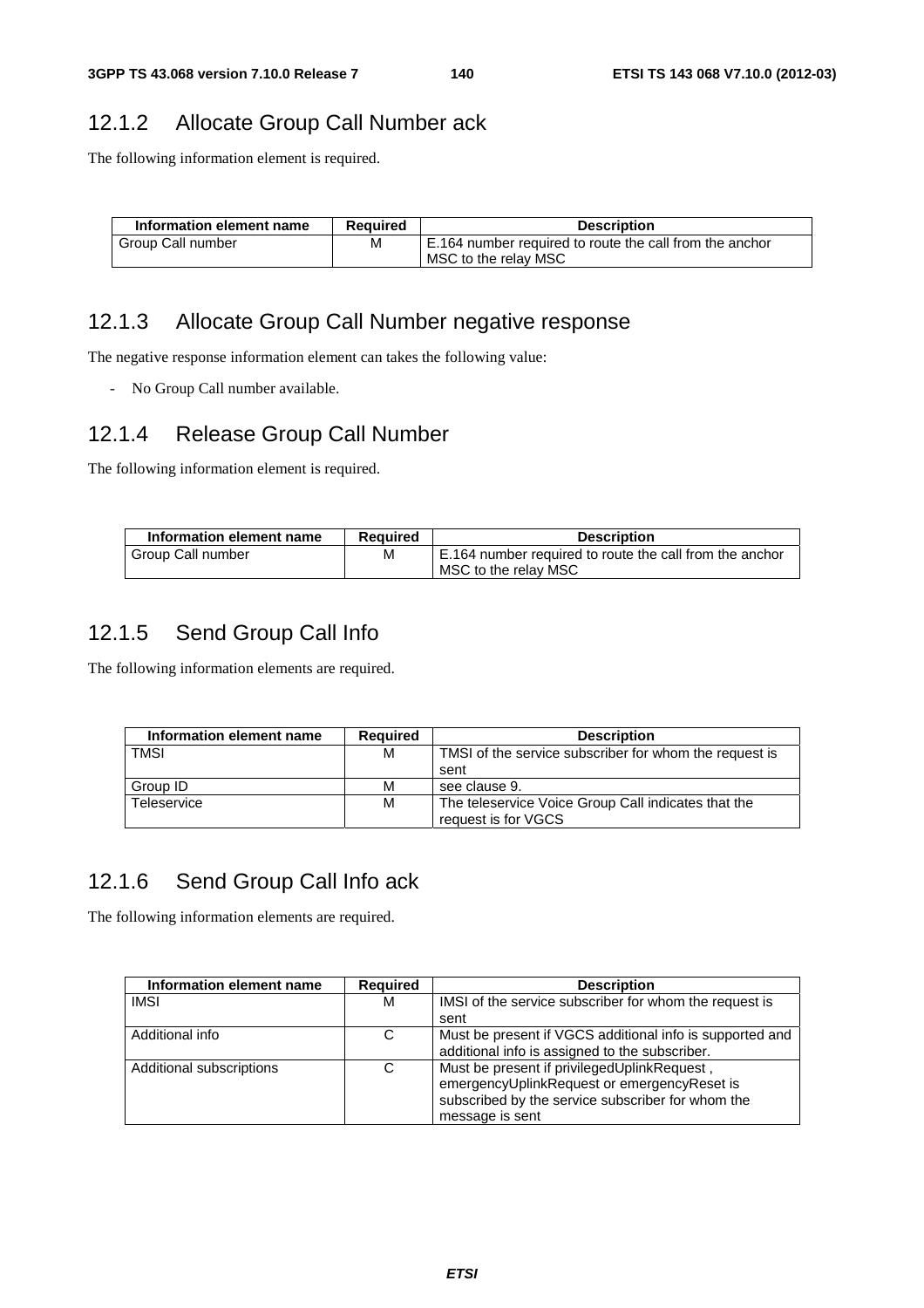## 12.1.7 Send Group Call Info negative response

The negative response information element can take the following value:

- group Id not subscribed;
- unknown subscriber.

# 12.2 Messages on the E-interface (MSC-MSC)

# 12.2.1 Prepare Group Call

The following information elements are required.

| Information element name        | <b>Required</b> | <b>Description</b>                                      |
|---------------------------------|-----------------|---------------------------------------------------------|
| Teleservice                     | м               | The teleservice Voice Group Call indicates that a VGCS  |
|                                 |                 | call has to be prepared                                 |
| Group call reference            | М               | see clause 9                                            |
| Cipher Algorithm, Group Key and | м               | Information on the cipher algorithm and group key to be |
| Number                          |                 | used                                                    |
| Priority                        | C               | The default priority level must be present if eMLPP     |
|                                 |                 | applies                                                 |
| Codec Info                      | м               | Information on the codecs allowed for the VGCS call     |

## 12.2.2 Prepare Group Call ack

The following information element is required.

| Information element name | Required | <b>Description</b>                                                              |
|--------------------------|----------|---------------------------------------------------------------------------------|
| Group Call number        | м        | E.164 number required to route the call from the anchor<br>MSC to the relay MSC |

## 12.2.3 Prepare Group Call negative response

The negative response information element can takes the following value:

- No Group Call number available.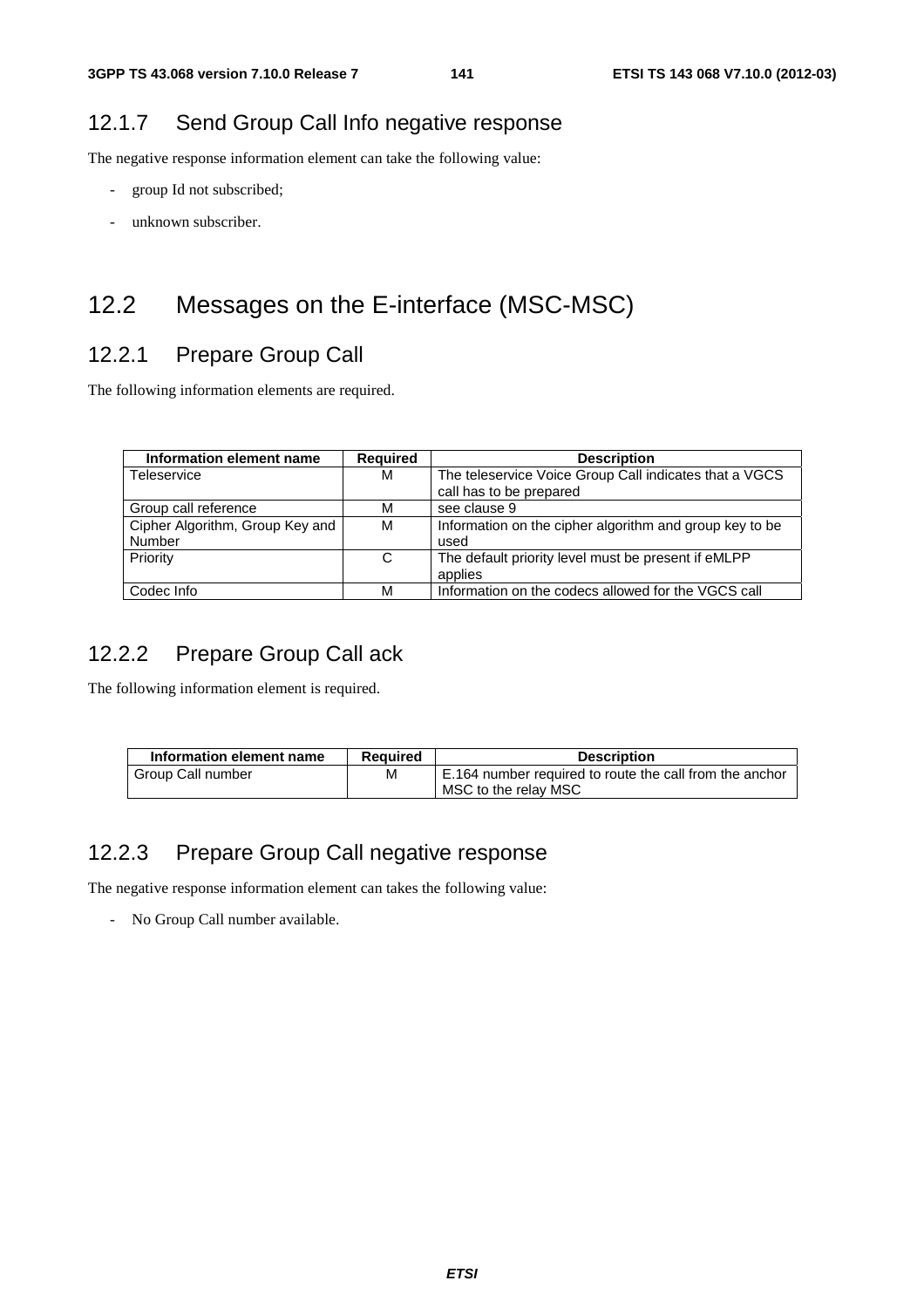# 12.2.4 Send Group Call End Signal

The following information element is required.

| Information element name | <b>Required</b> | <b>Description</b>                                                                                                                                            |
|--------------------------|-----------------|---------------------------------------------------------------------------------------------------------------------------------------------------------------|
| <b>IMSI</b>              | С               | The IMSI of the service subscriber who has initiated the<br>call. Must be present if the call was initiated by a service<br>subscriber in the relay MSC area  |
| Talker priority          | C               | Must be present if the call was set up by a service<br>subscriber in the relay MSC area with a talker priority<br>higher than "normal subscriber"             |
| Additional info          | C               | Must be present if VGCS additional info is supported and<br>additional info is assigned to the currently talking service<br>subscriber in the relay MSC area. |

# 12.2.5 Forward Group Call Signalling

The following information elements are required.

| Information element name                    | <b>Required</b>       | <b>Description</b>                                                                                                                                                                                                                                                                                                                                                                                                                                                                      |
|---------------------------------------------|-----------------------|-----------------------------------------------------------------------------------------------------------------------------------------------------------------------------------------------------------------------------------------------------------------------------------------------------------------------------------------------------------------------------------------------------------------------------------------------------------------------------------------|
| <b>IMSI</b>                                 | C                     | IMSI of the service subscriber who has initiated the call. Must<br>be present if the message is used to transfer the IMSI to the<br>relay MSC                                                                                                                                                                                                                                                                                                                                           |
| <b>Uplink Request</b>                       | $\overline{C}$        | Must be present if the message is used as positive                                                                                                                                                                                                                                                                                                                                                                                                                                      |
| Acknowledgement flag                        |                       | acknowledgement of an uplink request                                                                                                                                                                                                                                                                                                                                                                                                                                                    |
| Uplink Release Indication flag              | $\overline{\text{c}}$ | Must be present if the message is used to indicate to the relay<br>MSC that the uplink is no longer busy                                                                                                                                                                                                                                                                                                                                                                                |
| Uplink Reject Command flag                  | C                     | Must be present if the message is used as negative<br>acknowledgement of an uplink request                                                                                                                                                                                                                                                                                                                                                                                              |
| Uplink Seized Command flag                  | C                     | Must be present if the message is used to indicate to the relay<br>MSC that the uplink has become busy                                                                                                                                                                                                                                                                                                                                                                                  |
| Uplink Release Command flag                 | $\overline{C}$        | Must be present if the message is used to indicate to the relay<br>MSC that the uplink which is currently under control of the<br>relay MSC has to be released                                                                                                                                                                                                                                                                                                                          |
| <b>State Attributes</b>                     | $\overline{C}$        | Must be present if the message is used to indicate to the relay<br>MSC that the downlink for a talker served by the relay MSC<br>has to be muted or unmuted.                                                                                                                                                                                                                                                                                                                            |
| Talker priority                             | $\overline{\text{c}}$ | Must be present in the same message as the Uplink Request<br>Acknowledgement flag or Uplink Seized Command flag and is<br>set to the talker priority of the new talking service subscriber, if<br>this talker priority is higher than "normal subscriber".<br>Must be present in the same message as the Uplink Reject<br>Command flag and is set to the talker priority of the currently<br>talking service subscriber, if this talker priority is higher than<br>"normal subscriber". |
| Additional info                             | $\overline{C}$        | Must be present if VGCS additional info is supported and the<br>message is used to transfer additional info assigned to the<br>currently talking service subscriber to the relay MSC.<br>Must be present in the same message as the Uplink Request<br>Acknowledgement flag, Uplink Reject Command flag, or Uplink<br>Seized Command flag, if a talker priority is included in the<br>same message.                                                                                      |
| <b>Emergency Mode Reset</b><br>Command flag | $\overline{C}$        | Must be present if the message is used to indicate to the relay<br>MSC that the emergency mode indication shall no longer be<br>signalled                                                                                                                                                                                                                                                                                                                                               |
| <b>SM TPDU</b>                              | C                     | The short message transfer protocol data unit received from<br>the Service Centre. Must be present if the message is used to<br>transfer the short message TPDU received from the SC.                                                                                                                                                                                                                                                                                                   |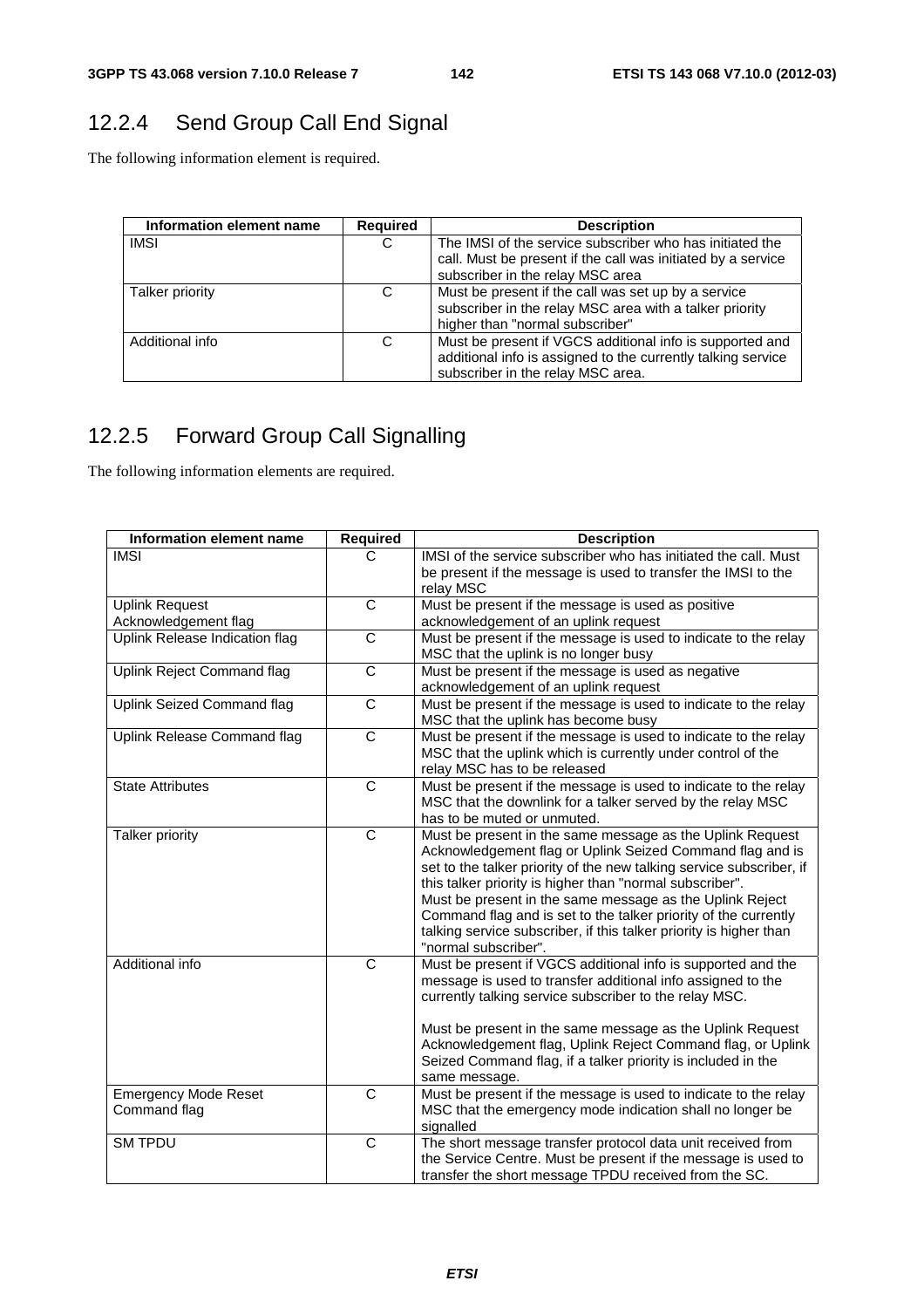# 12.2.6 Process Group Call Signalling

The following information elements are required.

| Information element name       | Required | <b>Description</b>                                                 |
|--------------------------------|----------|--------------------------------------------------------------------|
| Uplink Request flag            | C        | Must be present if the message is used to request uplink           |
|                                |          | control from the anchor MSC                                        |
| Uplink Release Indication flag | C        | Must be present if the message is used to indicate to the          |
|                                |          | anchor MSC that the uplink has become free                         |
| Talker priority                | C        | Must be present in the same message as the Uplink Request          |
|                                |          | flag or Uplink Release Indication flag and is set to the talker    |
|                                |          | priority of the service subscriber requesting or releasing the     |
|                                |          | uplink, if this talker priority is higher than "normal subscriber" |
| Additional info                | C        | Must be present if VGCS additional info is supported and the       |
|                                |          | message is used to transfer additional info assigned to the        |
|                                |          | currently talking service subscriber to the anchor MSC.            |
|                                |          | Must be present in the same message as the Uplink Request          |
|                                |          | flag, if the flag applies to a subscriber with a talker priority   |
|                                |          | higher than "normal subscriber"                                    |
| <b>Emergency Mode Reset</b>    | C        | Must be present if the message is used to indicate to the          |
| Command flag                   |          | anchor MSC that the emergency mode indication shall no             |
|                                |          | longer be signalled                                                |
| Release Group Call flag        | C        | Must be present if the message is used to indicate to the          |
|                                |          | anchor MSC that the VGCS call shall be released                    |

# 12.2.7 MT Forward Short Message for VGCS Request

The following information elements are required.

| Information element name      | <b>Required</b> | <b>Description</b>                                                                     |
|-------------------------------|-----------------|----------------------------------------------------------------------------------------|
| Group call reference          | М               | see clause 9                                                                           |
| <b>SM Originating Address</b> | M               | The originating address used by the short message service<br>relay sub-layer protocol. |
| <b>SM TPDU</b>                | М               | The short message transfer protocol data unit received from<br>the Service Centre.     |

# 12.2.8 MT Forward Short Message for VGCS Response

The following information elements are required.

| Information element name       | Reauired | <b>Description</b>                                             |
|--------------------------------|----------|----------------------------------------------------------------|
| Status of the voice group call | М        | Indicating whether the voice group call is established or not. |
| Dispatcher List                |          | LA list of dispatcher identities received from the GCR.        |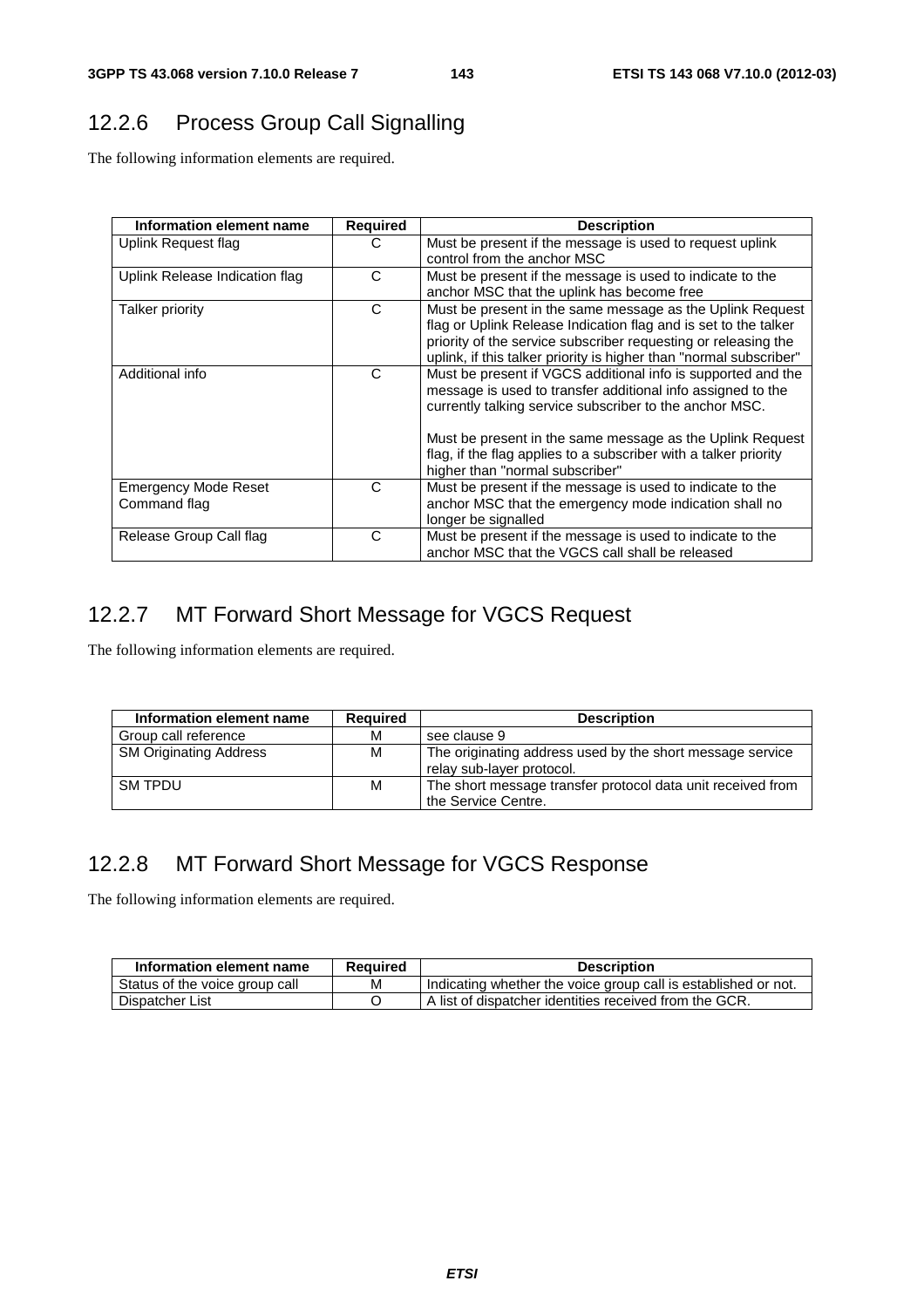# 12.2.9 Send Group Call Info

The following information elements are required.

| Information element name | Required | <b>Description</b>                                         |
|--------------------------|----------|------------------------------------------------------------|
| Teleservice              | м        | The teleservice Voice Group Call indicates that the        |
|                          |          | request is for VGCS                                        |
| Requested Info           | M        | Indicates whether                                          |
|                          |          | a) IMSI, Additional Info, and Additional Subscriptions or  |
|                          |          | b) Anchor MSC Address and Group Call Reference             |
|                          |          | are requested                                              |
| <b>TMSI</b>              | C        | TMSI of the service subscriber for whom the request is     |
|                          |          | sent.                                                      |
|                          |          | Shall be present if IMSI, Additional Info and Additional   |
|                          |          | Subscriptions are requested.                               |
| Group ID                 | м        | see clause 9.                                              |
| Cell Id                  | C        | Identification of the cell where the group call initiating |
|                          |          | service subscriber is located.                             |
|                          |          | Shall be present if Anchor MSC Address and Group Call      |
|                          |          | Reference are requested                                    |
| <b>IMSI</b>              | C        | IMSI of the service subscriber for whom the request is     |
|                          |          | sent.                                                      |
|                          |          | Shall be present if Anchor MSC Address and Group Call      |
|                          |          | Reference are requested                                    |
| Additional info          | C        | Shall be present if subscribed and if Anchor MSC           |
|                          |          | Address and Group Call Reference are requested             |
| Talker priority          | C        | Shall be present if Anchor MSC Address and Group Call      |
|                          |          | Reference are requested and the talker priority is higher  |
|                          |          | than "normal subscriber"                                   |

# 12.2.10 Send Group Call Info ack

The following information elements are required.

| Information element name | Required | <b>Description</b>                                        |
|--------------------------|----------|-----------------------------------------------------------|
| <b>IMSI</b>              | С        | IMSI of the service subscriber for whom the request is    |
|                          |          | sent.                                                     |
|                          |          | Shall be present if it was requested.                     |
| Additional info          | C        | Shall be present if requested and VGCS additional info is |
|                          |          | supported and additional info is assigned to the          |
|                          |          | subscriber.                                               |
| Additional subscriptions | C        | Shall be present if requested and                         |
|                          |          | privilegedUplinkRequest, emergencyUplinkRequest or        |
|                          |          | emergencyReset is subscribed by the service subscriber    |
|                          |          | for whom the message is sent                              |
| Anchor MSC Address       | C        | E.164 number required to route the call from the VMSC     |
|                          |          | to the anchor MSC. Shall be present if requested          |
| Group call reference     | C        | see clause 9. Shall be present if requested.              |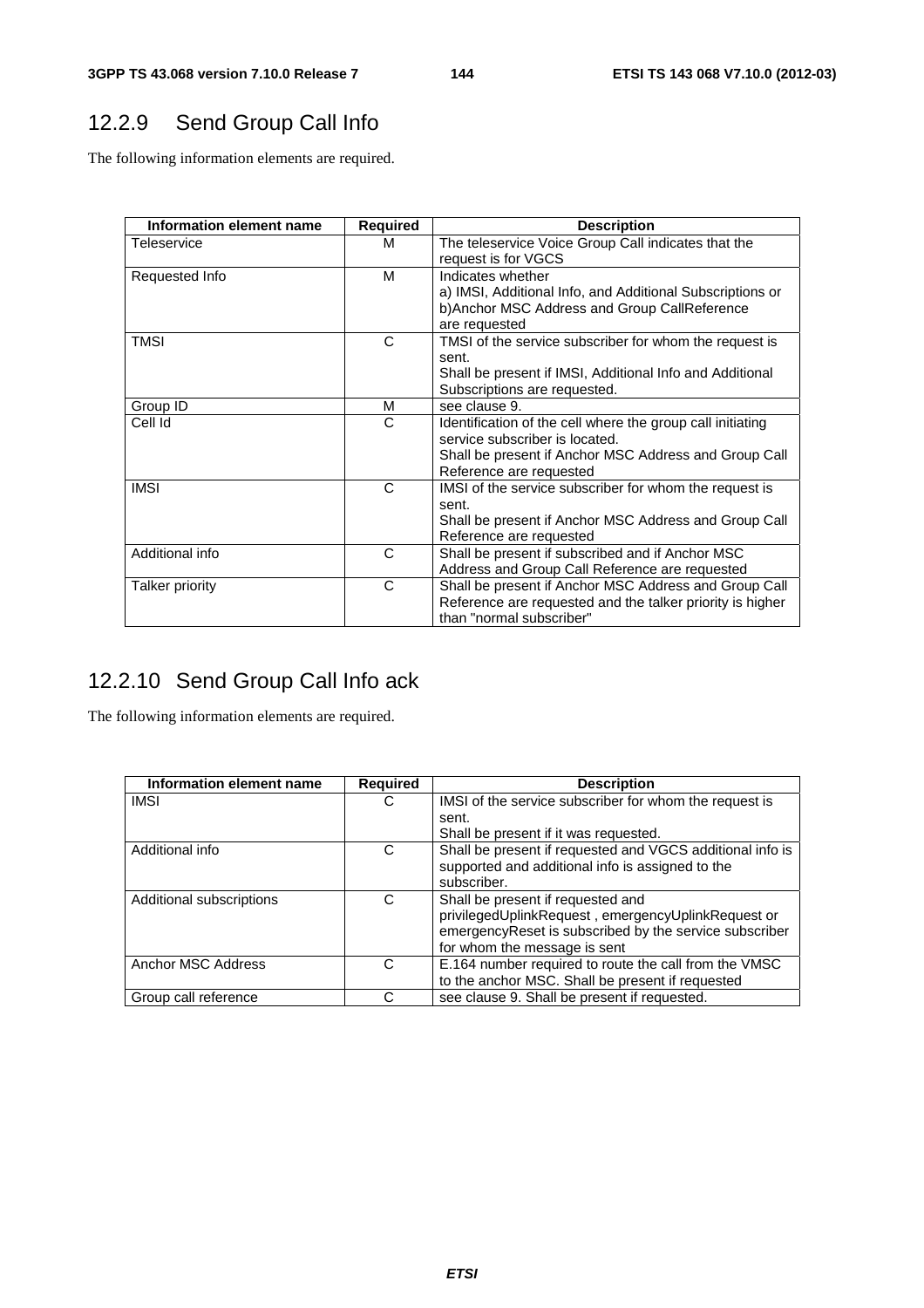## 12.2.11 Send Group Call Info negative response

The negative response information element can take the following value:

- group Id not subscribed;
- unknown subscriber;
- ongoing call;
- failure.

# 12.3 Messages on the I-interface (MSC-GCR)

## 12.3.1 GCR Interrogation

The following information elements are required.

| Information element name      | <b>Required</b>       | <b>Description</b>                                                                                  |
|-------------------------------|-----------------------|-----------------------------------------------------------------------------------------------------|
| Group call reference          | C.                    | see clause 9. Must be present if the VGCS call was                                                  |
|                               |                       | initiated by a dispatcher or by a service subscriber in the                                         |
|                               |                       | relay MSC area and the receiving GCR is associated to the                                           |
|                               |                       | anchor MSC, or if the receiving GCR is associated to a                                              |
|                               |                       | relay MSC and the GCR interrogation was triggered by a                                              |
|                               |                       | Prepare Group Call message received from the anchor                                                 |
|                               |                       | MSC.                                                                                                |
| Group ID                      | C                     | see clause 9. Must be present if one of the following                                               |
|                               |                       | conditions is fulfilled:                                                                            |
|                               |                       | 1) the MSC is the visited MSC of the service subscriber                                             |
|                               |                       | initiating the VGCS call, except if the MSC is a relay MSC                                          |
|                               |                       | and the GCR interrogation was triggered by a Prepare                                                |
|                               |                       | Group Call message received from the anchor MSC;                                                    |
|                               |                       | 2) the GCR interrogation was triggered by a Send Group<br>Call Info message received from the VMSC. |
| Originating Cell ID           | $\overline{\text{c}}$ | see clause 9. Must be present if one of the following                                               |
|                               |                       | conditions is fulfilled:                                                                            |
|                               |                       | 1) the MSC is the visited MSC of the service subscriber                                             |
|                               |                       | initiating the VGCS call, except if the MSC is a relay MSC                                          |
|                               |                       | and the GCR interrogation was triggered by a Prepare                                                |
|                               |                       | Group Call message received from the anchor MSC;                                                    |
|                               |                       | 2) the GCR interrogation was triggered by a Send Group                                              |
|                               |                       | Call Info message received from the VMSC.                                                           |
| <b>CLI</b>                    | $\overline{\text{c}}$ | Calling Line Identity of the initiating dispatcher, or VGCS                                         |
|                               |                       | prefix plus group call reference in case of service                                                 |
|                               |                       | subscriber originated VGCS call in the relay MSC. Must be                                           |
|                               |                       | present if the MSC is not the visited MSC of the service                                            |
|                               |                       | subscriber initiating the VGCS call.                                                                |
| Relay MSC indicator           | M                     | A flag indicating whether the GCR interrogation was                                                 |
|                               |                       | triggered from a Prepare Group Call message received                                                |
|                               |                       | from the anchor MSC                                                                                 |
| <b>Group Call Serving MSC</b> | $\overline{\text{c}}$ | A flag indicating whether the GCR interrogation was                                                 |
| indicator                     |                       | triggered from a Send Group Call Info message received                                              |
|                               |                       | from the VMSC. May be set to "yes" in a RANflex                                                     |
|                               |                       | configuration only.                                                                                 |
| <b>IMSI</b>                   | C                     | IMSI of the service subscriber who has initiated the VGCS                                           |
|                               |                       | call. Must be present if the MSC is the visited MSC of the                                          |
|                               |                       | service subscriber initiating the VGCS call, or the GCR                                             |
|                               |                       | interrogation was triggered by a Send Group Call Info                                               |
|                               |                       | message received from the VMSC                                                                      |
| Talker priority               | $\overline{\text{c}}$ | Talker priority of the service subscriber who has initiated                                         |
|                               |                       | the VGCS call. Must be present if the MSC is the visited                                            |
|                               |                       | MSC of the service subscriber initiating the VGCS call, or                                          |
|                               |                       | the GCR interrogation was triggered by a Send Group Call                                            |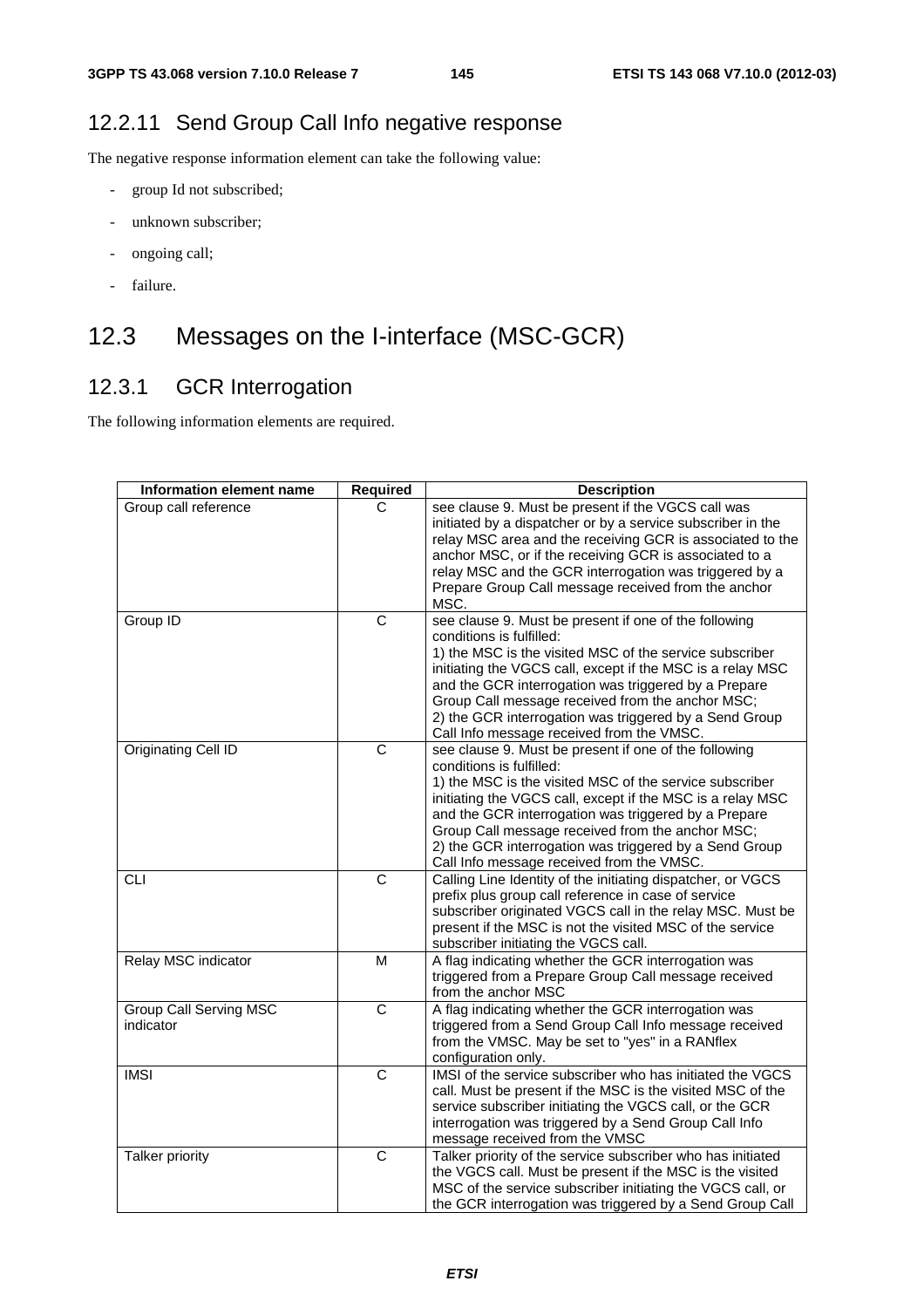|                 |   | Info message containing a talker priority received from the<br><b>VMSC</b>                                                                                                                                                                                                                                             |
|-----------------|---|------------------------------------------------------------------------------------------------------------------------------------------------------------------------------------------------------------------------------------------------------------------------------------------------------------------------|
| Additional info | C | Additional info of the service subscriber who has initiated<br>the VGCS call. Must be present if the MSC is the visited<br>MSC of the service subscriber initiating the VGCS call, or<br>the GCR interrogation was triggered by a Send Group Call<br>Info message containing additional info received from the<br>VMSC |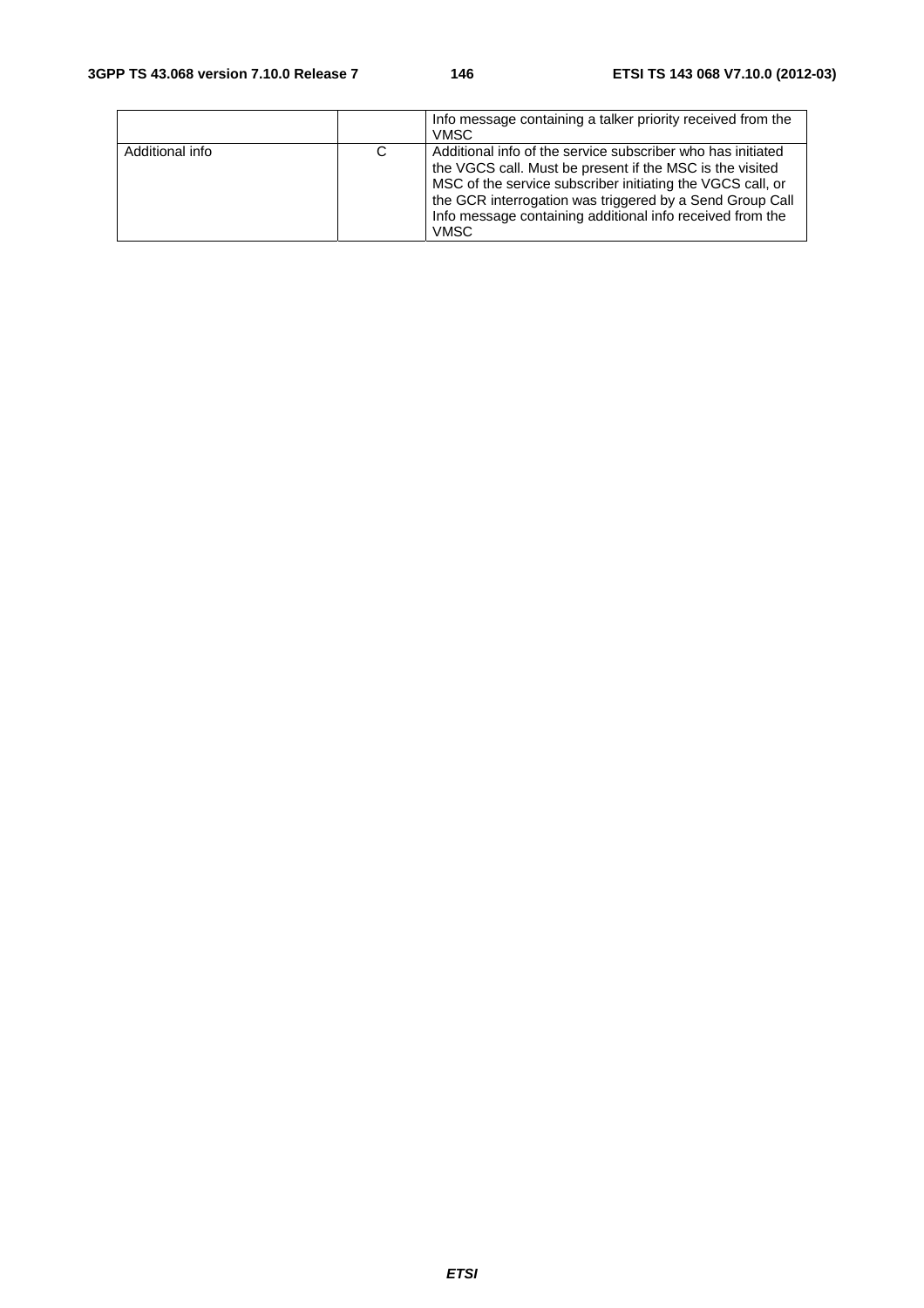# 12.3.2 GCR Interrogation ack

The following information elements are required.

| Information element name     | <b>Required</b>       | <b>Description</b>                                                                                             |
|------------------------------|-----------------------|----------------------------------------------------------------------------------------------------------------|
| Group call reference         | C                     | Must be present if the GCR receives an interrogation request                                                   |
|                              |                       | containing a Group ID and an Originating Cell ID.                                                              |
| <b>Cell List</b>             | $\overline{\text{c}}$ | A list of cells inside the MSC area into which the call is to be                                               |
|                              |                       | sent. Must be present if a) no anchor MSC address is                                                           |
|                              |                       | present in the group call reference record and the GCR                                                         |
|                              |                       | interrogation was not triggered by a Send Group Call Info                                                      |
|                              |                       | message, or b) the relay MSC indicator was set in the GCR                                                      |
|                              |                       | Interrogation message                                                                                          |
| <b>Anchor MSC Address</b>    | C                     | E.164 number required to route the call from the relay MSC                                                     |
|                              |                       | and in a RANflex configuration from the VMSC to the anchor                                                     |
|                              |                       | MSC. Must be present if the anchor MSC Address is present                                                      |
| Relay MSC List               | $\overline{C}$        | in the group call reference record<br>A list of relay MSCs into which the call is to be sent. Must be          |
|                              |                       |                                                                                                                |
|                              |                       | present if a relay MSC list is present in the group call<br>reference record and the GCR interrogation was not |
|                              |                       | triggered by a Send Group Call Info message                                                                    |
| Group Key and Number         | C                     | Information on the cipher algorithm and the group key to be                                                    |
|                              |                       | used. Must be present if Group Key and Number is present                                                       |
|                              |                       | in the group call reference record and the GCR interrogation                                                   |
|                              |                       | was not triggered by a Send Group Call Info message                                                            |
| Codec Information            | C                     | Information on the codecs allowed for the voice broadcast                                                      |
|                              |                       | call. Must be present if Codec Info is present in the group call                                               |
|                              |                       | reference record and the GCR interrogation was not                                                             |
|                              |                       | triggered by a Send Group Call Info message                                                                    |
| Establish to Dispatcher List | C                     | A list of identities of dispatchers to which a dedicated link is                                               |
|                              |                       | to be established. Must be present if included in the group                                                    |
|                              |                       | call reference record. Note that the CLI possibly received                                                     |
|                              |                       | with the GCR interrogation message must not be included                                                        |
| Release from Dispatcher List | $\overline{\text{c}}$ | A list of identities of dispatchers which are allowed to                                                       |
|                              |                       | terminate the voice group call. Must be present if included in                                                 |
|                              |                       | the group call reference record and the GCR interrogation                                                      |
|                              |                       | was not triggered by a Send Group Call Info message                                                            |
| Priority                     | $\overline{\text{c}}$ | The default priority level related to the voice group call if                                                  |
|                              |                       | eMLPP applies. Must be present if included in the group call                                                   |
|                              |                       | reference record and the GCR interrogation was not                                                             |
|                              | $\overline{C}$        | triggered by a Send Group Call Info message<br>IMSI of the service subscriber who has initiated the VGCS       |
| <b>IMSI</b>                  |                       | call. Must be present if the Relay MSC Indicator was set in                                                    |
|                              |                       | the GCR interrogation message and the IMSI is present in                                                       |
|                              |                       | the group call reference record                                                                                |
| No Activity Time             | $\overline{\text{c}}$ | The length of the time over which no activity is detected                                                      |
|                              |                       | before the voice group call is automatically terminated                                                        |
| <b>Talker priority</b>       | $\overline{\text{c}}$ | Talker priority of the service subscriber who has initiated the                                                |
|                              |                       | VGCS call. Must be present if talker priority is present in the                                                |
|                              |                       | group call reference record                                                                                    |
| Additional info              | $\overline{C}$        | Additional Info of the service subscriber who has initiated the                                                |
|                              |                       | VGCS call. Must be present if additional info is present in the                                                |
|                              |                       | group call reference record                                                                                    |
| Originating Cell ID          | $\mathsf C$           | Must be present if originating cell id is present in the group                                                 |
|                              |                       | call reference record                                                                                          |

# 12.3.3 GCR interrogation negative response

The negative response information element can takes the following value:

- on-going call;
- failure.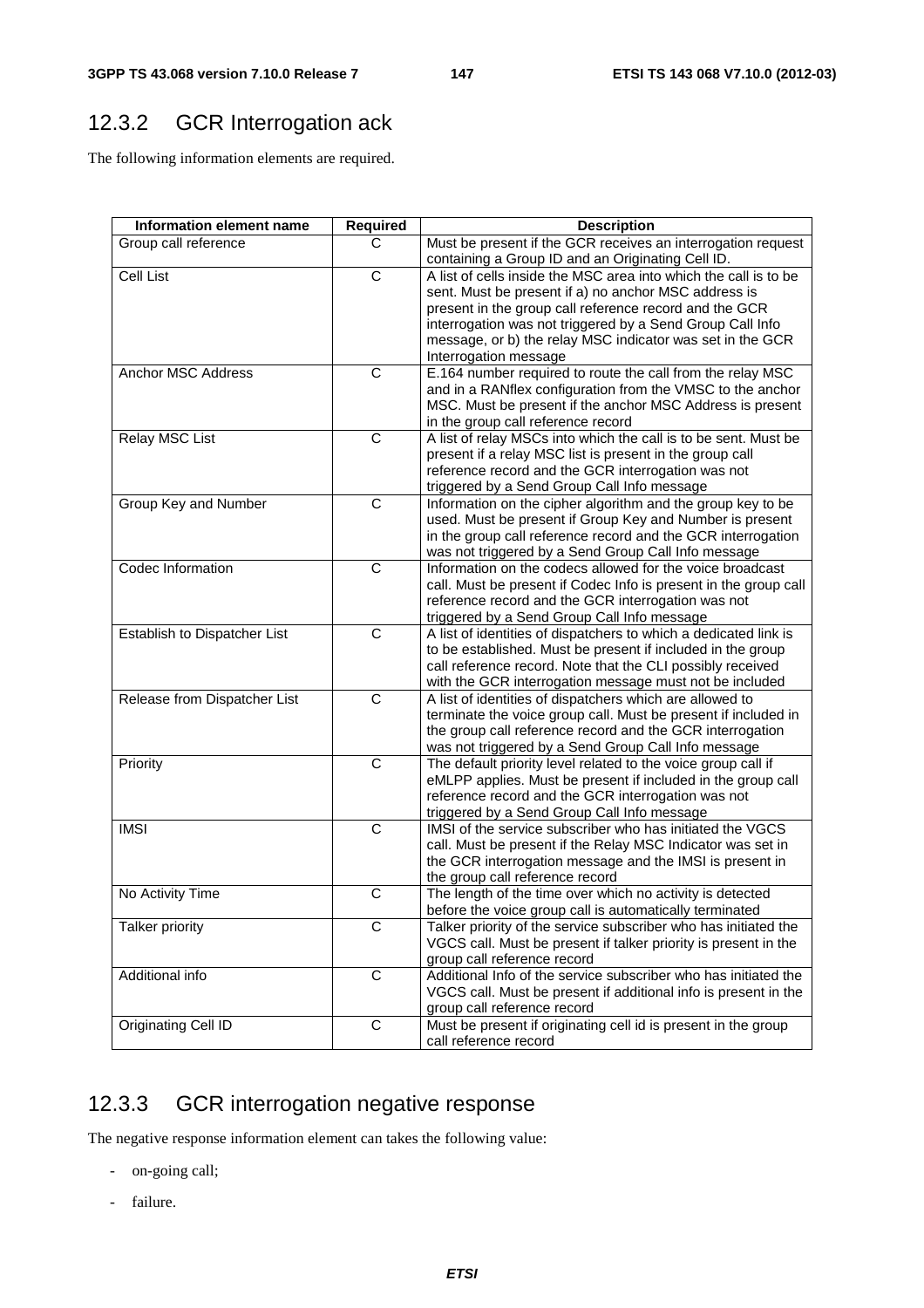### 12.3.4 Call released

The following information element is required.

| Information element name | Reauired | Description  |
|--------------------------|----------|--------------|
| Group call reference     | M        | see clause 9 |

#### 12.3.5 GCR SMS Interrogation

The following information element is required.

| Information element name | Reauired | <b>Description</b> |
|--------------------------|----------|--------------------|
| Group call reference     | M        | see clause 9       |

### 12.3.6 GCR SMS Interrogation Response

The following information elements are required.

| Information element name       | Reauired | <b>Description</b>                                              |
|--------------------------------|----------|-----------------------------------------------------------------|
| Status of the voice group call | М        | Indicating whether the voice group call is established or not.  |
| Dispatcher List                |          | A list of identities of dispatchers connected to an established |
|                                |          | voice group call.                                               |

# 13 List of system parameters

## 13.1 Timers

#### 13.1.1 Txx

This is a supervision timer on the anchor MSC for the setup of the voice group call. It is started on receipt of a SETUP message from the calling subscriber when the calling subscriber is in the anchor MSC area and on receipt of an ISUP IAM from the relay MSC when the calling subscriber is in the relay MSC area. Refer to subclause 11.3.1.1.2 for procedures on expiry.

The value of timer Txx is operator specific.

#### 13.1.2 T1

In a network supporting talker priorities, the uplink busy message on the FACCH of the voice group call channel downlink is repeated by the BSS every T1 seconds (see subclause 11.3.7.1).

The value of timer T1 is operator specific. Its default value is 5 seconds.

### 13.1.3 T2

In a network supporting the transmission of additional subscriber-related information, the additional info message on the SACCH of the voice group call channel downlink is repeated by the BSS every T2 seconds, until the current talker releases the uplink or is released by the network (see subclause 11.3.7.1).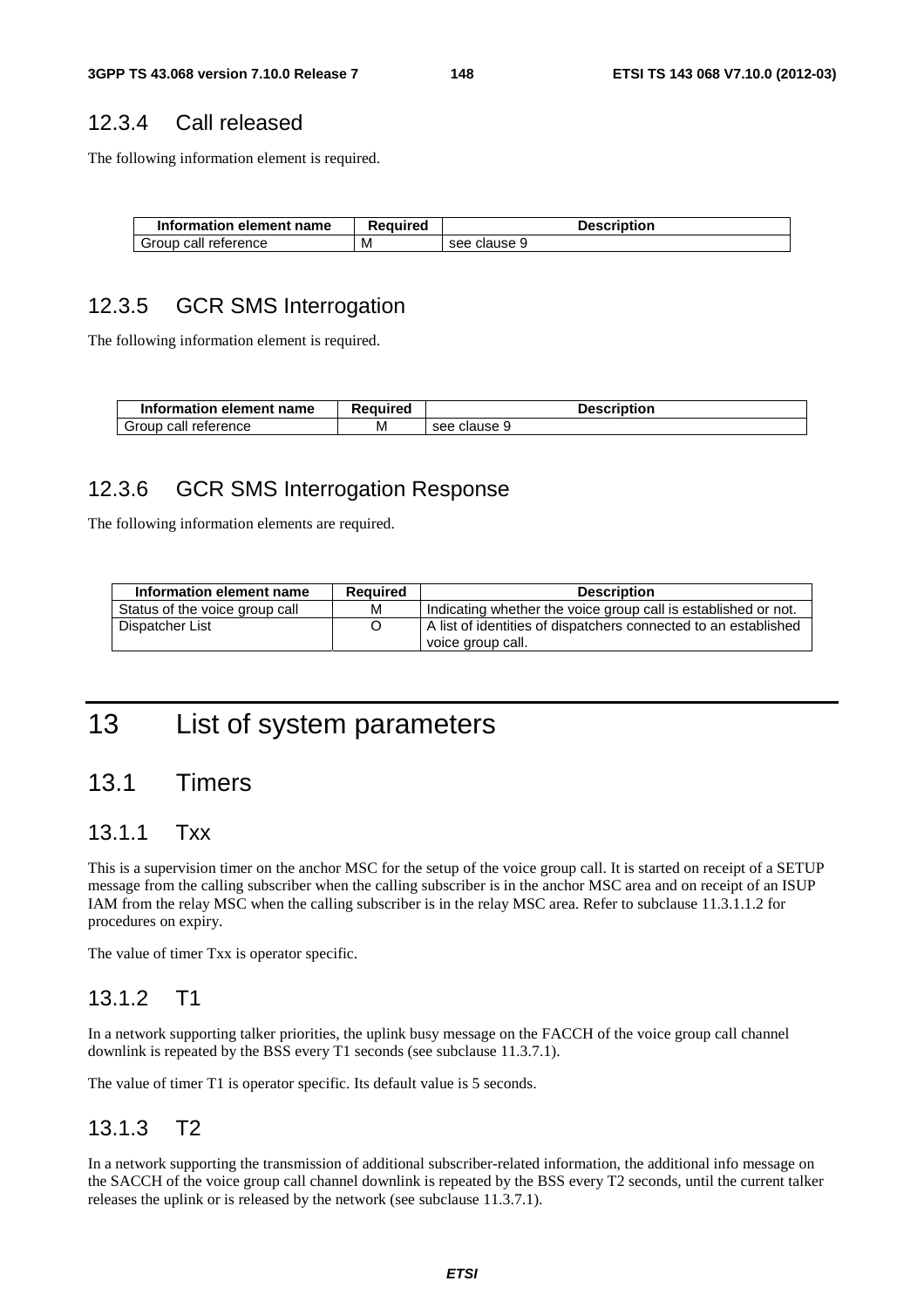The value of timer T2 is operator specific. Its default value is 5 seconds.

#### 13.1.4 Thh

In a network supporting validation of Priority Uplink Requests, the timer Tbb supervises the broadcast of a new token (Y) after a valid Priority Uplink Request has been received.

If a Priority Uplink Request is received, and the token matches the token in the BSS  $(X)$  then the request is accepted, token X is invalidated and Tbb is started. On Tbb expiry a new token  $(Y)$ , and the priority of the accepted request, is sent in the uplink busy message on the FACCH of the voice group call channels. The Tbb timer should be set to a value that allows other service subscribers who sent a Priority Uplink Request with token X, at the same time as the one accepted by the network, to be back on the voice group call channel in order to receive the new token (Y).

The default value for Tbb is 500ms..

#### 13.1.5 Ttv

In a network supporting validation of Priority Uplink Requests, the timer Ttv supervises an additional validity period for an unused token (A). When T1 (supervising the periodic uplink busy) expires a new token  $(B)$  is sent in the uplink busy message on the FACCH of the voice group call channels and timer Ttv is started. If a Priority Uplink Request is received before Ttv expires and the token matches either token in the BSS (A or B), the request is considered to be valid, both tokens (A and B) in the BSS are invalidated and Ttv is stopped. If Ttv expires (i.e. no valid Priority Uplink Request has been received within Ttv seconds) the unused token (A) is invalidated.

The value of timer Ttv is operator specific. The value chosen should allow for the reception of requests from service subscribers who have left the group call channel before receipt of the UPLINK\_BUSY with new token (B). Its default value is 1s.

#### 13.1.6 Tast

In a network supporting A-interface link sharing timer Tast shall be used to measure the duration between periodic reports from the BSC to the MSC of Group Call Area cells for which channels have been assigned or released, preempted or failed since the last periodic report. When timer Tast expires, if new cells in the Group Call Area have been established or existing ones have been released, pre-empted or failed, the MSC shall be informed of the changes (see subclause 7.1b). If no changes have occurred nothing shall be sent. Timer Tast shall be restarted to measure the period of time until the next report. The timer shall be stopped when the call is released.

The value of timer Tast is operator specific. Its default value is 5 seconds.

#### 13.1.7 T3

In a RANflex configuration the group call serving MSC when receiving Send Group Call Info from the VMSC shall supervise the setup of the group call by timer T3. T3 is started when a positive Send Group Call Info result is returned to the VMSC and it is stopped when the group call is set up. At timeout the temporarily stored transient data are deleted from the GCR.

The value of timer T3 is operator specific. Its default value is 5 seconds.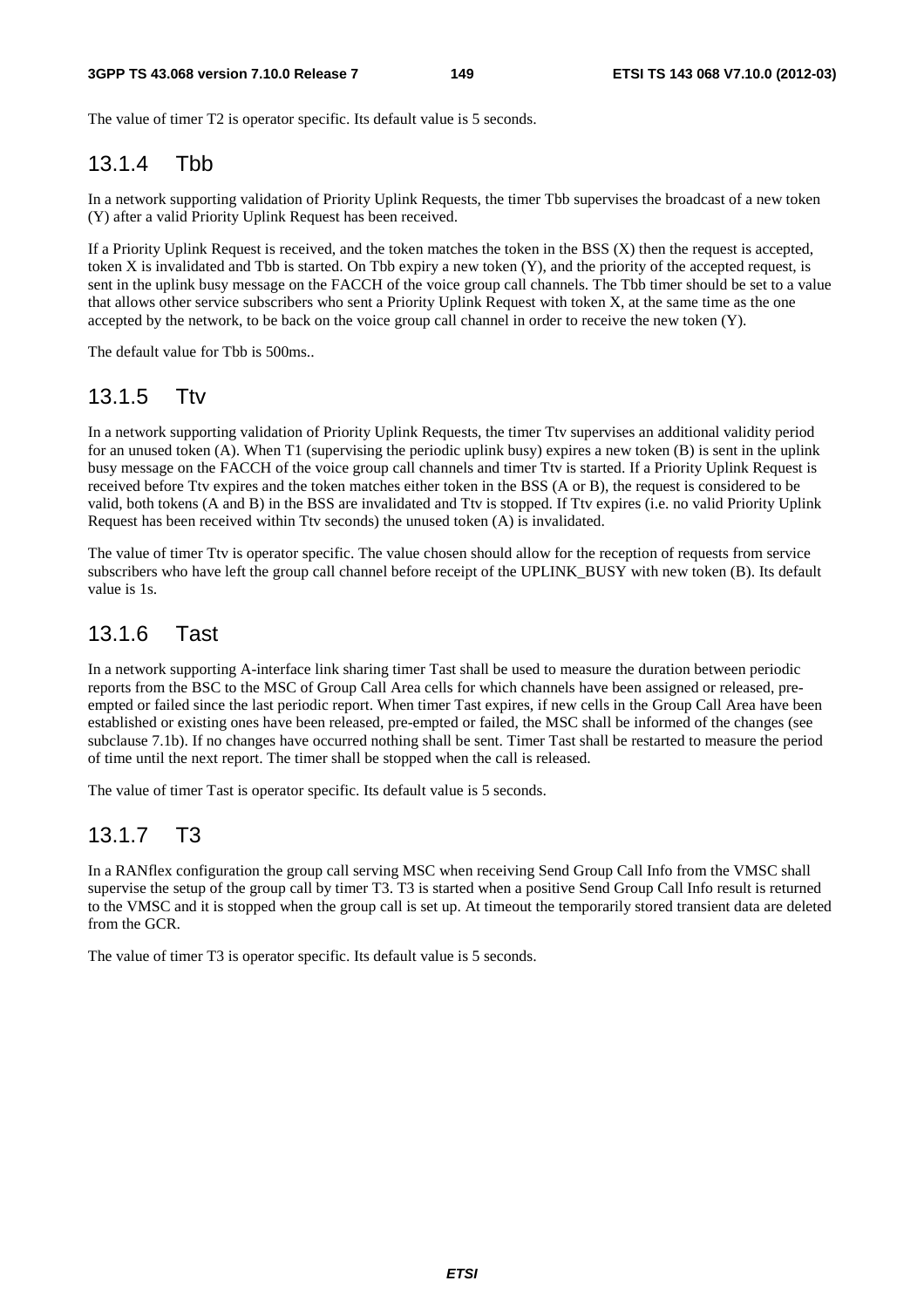# Annex A (informative): Change History

| TSG#         | <b>TSG doc</b>                   | <b>WG doc</b>              | <b>Spec</b>      | <b>CR</b> | R<br>ev | <b>Ph</b>       | C<br>at                 | Old<br>vers | <b>New</b><br>vers     | <b>Title</b>                                                                                                                                  | WI             |
|--------------|----------------------------------|----------------------------|------------------|-----------|---------|-----------------|-------------------------|-------------|------------------------|-----------------------------------------------------------------------------------------------------------------------------------------------|----------------|
| S#31         |                                  | Feb 2000                   | 03.68            |           |         |                 |                         |             | 8.0.0                  | Specification version upgrade<br>to Release 1999 version 8.0.0                                                                                |                |
| CN#7         | email<br>before<br><b>SMG#32</b> | Apr 2000                   | 03.68            | A017      |         | <b>R99</b>      |                         | 8.0.0       | 8.1.0                  | <b>VGCS Signalling Flows</b>                                                                                                                  | <b>ASCI</b>    |
| CN#7         | email<br>before<br><b>SMG#32</b> | Apr 2000                   | 03.68            | A019      |         | R99             |                         | 8.0.0       | 8.1.0                  | Data Flow for Fast Call setup                                                                                                                 | <b>ASCI</b>    |
| CN#7         | email<br>before<br><b>SMG#32</b> | Apr 2000                   | 03.68            | A022      |         | R99             |                         | 8.0.0       | 8.1.0                  | Recommendation to use<br>DTMF tones for VGCS talking<br>subscriber downlink un-muting                                                         | <b>ASCI</b>    |
| S#32C<br>N#8 |                                  | NP-000275 N1-000738        | 03.68            | A024      |         | R99             | $\mathsf F$             | 8.1.0       | 8.2.0                  | Call Release clarification at the ASCI<br><b>Relay MSC</b>                                                                                    |                |
| S#32C<br>N#8 |                                  | NP-000275 N1-000739 03.68  |                  | A025      |         | R99             | $\mathsf F$             | 8.1.0       | 8.2.0                  | Speech transmission<br>architecture clarification                                                                                             | <b>ASCI</b>    |
| S#32C<br>N#8 |                                  | NP-000275 N1-000740 03.68  |                  | A026      |         | R99             | D                       | 8.1.0       | 8.2.0                  | Clarification of anchor MSC<br>address format                                                                                                 | <b>ASCI</b>    |
| S#32C<br>N#8 |                                  | NP-000276 N1-000676 03.68  |                  | A023      |         | $\overline{R4}$ | B                       | 8.2.0       | 9.0.0                  | Introduction of Originator-to-<br>dispatcher information into<br><b>VGCS</b>                                                                  | <b>ASCI</b>    |
| S#32C<br>N#8 | NP-000276 N1-000767              |                            | 03.68            | A027      |         | R <sub>4</sub>  | F                       | 8.2.0       | 9.0.0                  | VGCS service accessibility                                                                                                                    | <b>ASCI</b>    |
| S#32C<br>N#8 |                                  | NP-000276 N1-000769 03.68  |                  | A028      |         | R4              | $\overline{\mathsf{C}}$ | 8.2.0       | 9.0.0                  | talker outside Group Call Area                                                                                                                | <b>ASCI</b>    |
| S#32C<br>N#8 | NP-000276 N1-000771              |                            | 03.68            | A029      |         | R <sub>4</sub>  | F                       | 8.2.0       | 9.0.0                  | Notification response & uplink<br>reply procedure definition                                                                                  | <b>ASCI</b>    |
| S#32C<br>N#8 |                                  | NP-000276 N1-000773 03.68  |                  | A030      |         | R <sub>4</sub>  | $\mathsf{F}$            | 8.2.0       | 9.0.0                  | Release dataFlow correction                                                                                                                   | <b>ASCI</b>    |
|              |                                  |                            | 03.68/<br>43.068 |           |         |                 |                         | v9.0.<br>0  | 03.68 43.068<br>V4.0.0 | Conversion to 3GPP TS<br>format                                                                                                               |                |
| CN#9         |                                  | NP-000449 N1-000873        | 43.068           | 001       |         | R4              | $\overline{F}$          | 4.0.0       | 4.1.0                  | Uplink Release dataFlow<br>correction                                                                                                         | <b>ASCI</b>    |
| CN#9         |                                  | NP-000449 N1-000915 43.068 |                  | 002       |         | R4              | F                       | 4.0.0       | 4.1.0                  | Correction in the Notification<br>procedure                                                                                                   | <b>ASCI</b>    |
| <b>CN#9</b>  |                                  | NP-000449 N1-000918        | 43.068           | 003       |         | R <sub>4</sub>  | B                       | 4.0.0       | 4.1.0                  | Identification of Group ID - The ASCI<br>longest GID has to be<br>matched                                                                     |                |
| Oct<br>2000  |                                  |                            |                  |           |         |                 |                         | 4.1.0       | 4.1.1                  | GSM references revert to pre-<br>Release-4 spec number<br>format.                                                                             |                |
| <b>NP-10</b> | NP-000667 N1-001171              |                            | 43.068           | 004       |         | Rel-4           | F                       | 4.1.1       | 4.2.0                  | Call Waiting is not applicable<br>to an originator/talker in<br>dedicated mode                                                                | <b>ASCI</b>    |
| <b>NP-10</b> |                                  | NP-000667 N1-001181 43.068 |                  | 005       |         | REL-4           | F                       | 4.1.1       | 4.2.0                  | Wrong Field Name for OTDI                                                                                                                     | <b>ASCI</b>    |
| <b>NP-10</b> | NP-000667 N1-001401              |                            | 43.068           | 006       | 1       | REL-4           | $\overline{F}$          | 4.1.1       | 4.2.0                  | DTMF precision                                                                                                                                | <b>ASCI</b>    |
|              |                                  |                            | 43.068           |           |         | Rel-4           |                         | 4.2.0       | 4.2.1                  | ETSI/MCC cleanup on references<br>and editorials (version 4.2.1 was<br>never issued in 2000-12, but 4.2.0<br>was the correct from the DBase). | 05.05.<br>2002 |
| <b>NP-16</b> |                                  |                            | 43.068           |           |         | Rel-5           |                         | 4.2.1       | 5.0.0                  | CN plenary decision to make<br>this TS also for Release 5.                                                                                    | June<br>2002   |
|              |                                  |                            | 43.068           |           |         | Rel-5           |                         | 5.0.0       | 5.0.1                  | Editorial correction, changing<br>Note 1 to 15 and Note 2 to 16<br>in fig. 7, subclause 11.3.8.                                               | 27.06.<br>2002 |
| <b>NP-17</b> | NP-020383 N1-021687              |                            | 43.068           | 007       |         | Rel-5           | F                       | 5.0.1       | 5.1.0                  | ASCI VGCS call termination<br>by dispatchers using DTMF                                                                                       | Sept<br>2002   |
| <b>NP-18</b> | NP-020675                        |                            | 43.068           | 008       | 4       | Rel-5           | $\overline{F}$          | 5.1.0       | 5.2.0                  | MS late entry notification                                                                                                                    | Dec<br>2002    |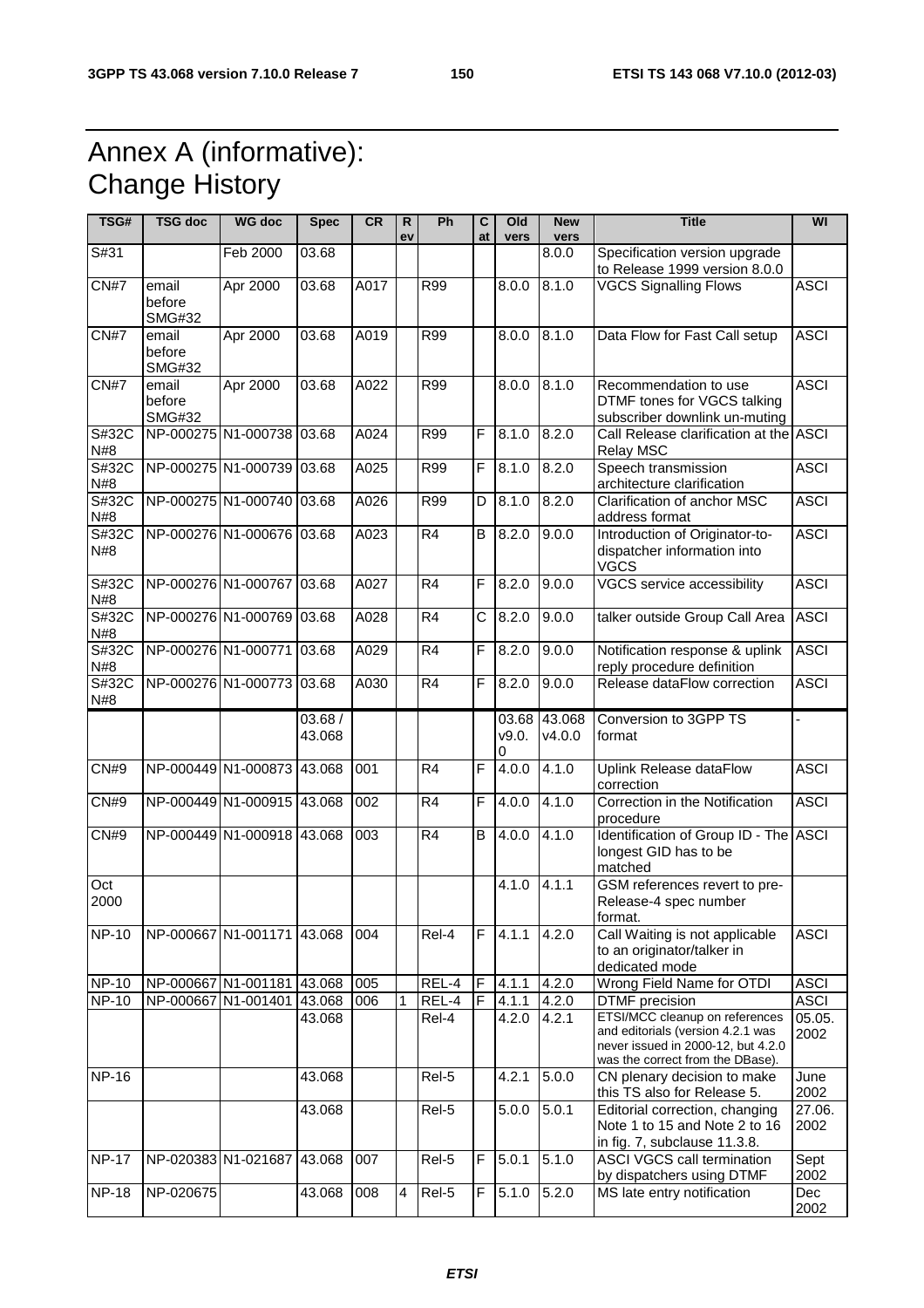| <b>NP-21</b> |                     | NP-030408 N1-031204 43.068                               |        | 010        | 1                                | Rel-5          | A                            | 5.2.0          | 5.3.0              | Correction of uplink release<br>management                                                                                                 | Sept<br>2003             |
|--------------|---------------------|----------------------------------------------------------|--------|------------|----------------------------------|----------------|------------------------------|----------------|--------------------|--------------------------------------------------------------------------------------------------------------------------------------------|--------------------------|
| <b>NP-21</b> |                     | NP-030407 N1-031210 43.068                               |        | 012        | 1                                | Rel-5          | Α                            | 5.2.0          | $\overline{5.3.0}$ | Correction to definition of<br>Group-ID, Group call area ID<br>and Group Call Reference                                                    | Sept<br>2003             |
| <b>NP-21</b> | NP-030409 N1-031217 |                                                          | 43.068 | 013        | 1                                | Rel-5          | $\overline{F}$               | 5.2.0          | 5.3.0              | Correction to MS Late Entry<br>description                                                                                                 | Sept<br>2003             |
| <b>NP-21</b> |                     | NP-030410 N1-031332 43.068                               |        | 014        | 2                                | Rel-6          | F                            | 5.3.0          | 6.0.0              | Dispatcher signalled<br>mute/unmute of talkers<br>downlink and correction and<br>update of incorrect<br>implementation of CR 03.68<br>A022 | Sept<br>2003             |
| <b>NP-24</b> |                     | NP-040203 N1-041073 43.068                               |        | 016        | 1                                | Rel-6          | F                            | 6.0.0          | 6.1.0              | Correction of PCH re-<br>organization notification                                                                                         | June<br>2004             |
| <b>NP-25</b> | NP-040373 N1-041527 |                                                          | 43.068 | 019        | 1                                | Rel-6          | A                            | 6.1.0          | 6.2.0              | Correction on notification for<br>first talker of VGCS call                                                                                | Sept<br>2004             |
| <b>NP-25</b> | NP-040329 N1-041547 |                                                          | 43.068 | 020        | 1                                | Rel-6          | B                            | 6.1.0          | 6.2.0              | Introduction of USIM based<br>ciphering for VGCS                                                                                           | Sept<br>2004             |
| <b>NP-26</b> | NP-040515           | N1-042061 43.068                                         |        | 021        | 1                                | Rel-6          | C                            | 6.2.0          | 6.3.0              | <b>Addition of VGCS</b><br>reconfiguration procedure                                                                                       | Dec<br>2004              |
| <b>NP-26</b> | NP-040515           | N1-042075 43.068                                         |        | 022        | 2                                | Rel-6          | $\mathsf F$                  | 6.2.0          | 6.3.0              | Group Call Reference handling<br>by the MSC during VGCS call<br>establishment                                                              | Dec<br>2004              |
| <b>NP-26</b> | NP-040515           | N1-041768 43.068                                         |        | 023        |                                  | Rel-6          | D                            | 6.2.0          | 6.3.0              | <b>Notification Response</b><br>procedure                                                                                                  | Dec<br>2004              |
| <b>NP-26</b> | NP-040515           | N1-041769 43.068                                         |        | 024        |                                  | Rel-6          | D                            | 6.2.0          | 6.3.0              | Clarification on Immediate<br>Setup procedure                                                                                              | $\overline{Dec}$<br>2004 |
| <b>NP-26</b> | NP-040515           | N1-041803 43.068                                         |        | 027        |                                  | Rel-6          | В                            | 6.2.0          | 6.3.0              | USIM based ciphering on<br>dedicated channels                                                                                              | Dec<br>2004              |
| <b>NP-27</b> | NP-050067           | N1-050043 43.068                                         |        | 031        |                                  | Rel-6          | Α                            | 6.3.0          | 6.4.0              | Correction of the conditions for<br>establishment of a voice group<br>call                                                                 | March<br>2005            |
| <b>NP-27</b> | NP-050076           | N1-050281 43.068                                         |        | 036        | 1                                | Rel-6          | F                            | 6.3.0          | 6.4.0              | <b>EPRT Inter-PLMN Group Call</b><br>notification for dispatchers                                                                          | March<br>2005            |
| <b>CP-28</b> | CP-050057           | C1-050469 43.068                                         |        | 041        |                                  | Rel-6          | Α                            | 6.4.0          | 6.5.0              | Correction on the use of<br>calling subscriber and<br>destination subscriber                                                               | June<br>2005             |
| <b>CP-28</b> | CP-050073           | C1-050722 43.068                                         |        | 028        | 3                                | Rel-7          | B                            | 6.5.0          | 7.0.0              | Support of talker priorities and<br>talker identity presentation                                                                           | June<br>2005             |
| <b>CP-28</b> | CP-050073           | C1-050742 43.068                                         |        | 043        | $\overline{\mathbf{c}}$          | Rel-7          | $\, {\bf B} \,$              | 6.5.0          | 7.0.0              | <b>VGCS Broadcast Point in the</b><br><b>BSS</b>                                                                                           | June<br>2005             |
| $CP-29$      |                     | CP-050361 C1-051117 43.068                               |        | 047        | 1                                | Rel-7          | A                            | 7.0.0          | 7.1.0              | Error correction                                                                                                                           | Sept<br>2005             |
| CP-29        | CP-050361           | C1-050903 43.068                                         |        | 051        |                                  | Rel-7          | A                            | 7.0.0          | 7.1.0              | Correction of USIM based<br>ciphering on dedicated<br>channels                                                                             | Sept<br>2005             |
| CP-29        |                     | CP-050365 C1-051112 43.068                               |        | 048        | 2                                | Rel-7          | В                            | 7.0.0          | 7.1.0              | EFR for VGCS                                                                                                                               | Sept<br>2005             |
| CP-29        |                     |                                                          |        |            |                                  |                |                              |                |                    | Delivery of information about<br>the subsequent talker to the                                                                              | Sept<br>2005             |
| CP-29        | CP-050365 C1-050901 |                                                          | 43.068 | 049        |                                  | Rel-7          | В                            | 7.0.0          | 7.1.0              | previous talker<br>Correction on the uplink                                                                                                | Sept                     |
|              |                     | CP-050365 C1-051118 43.068                               |        | 054        | 1                                | Rel-7          | F                            | 7.0.0          | 7.1.0              | transmission management                                                                                                                    | 2005                     |
| CP-29        |                     | CP-050365 C1-050945 43.068                               |        | 055        |                                  | Rel-7          | F                            | 7.0.0          | 7.1.0              | Enhancement on the<br>dedicated channel Assignment<br>procedure                                                                            | Sept<br>2005             |
| $CP-29$      |                     | CP-050365 C1-051120 43.068                               |        | 058        | 1                                | Rel-7          | B                            | 7.0.0          | 7.1.0              | Delivery of short message to<br>voice group call                                                                                           | Sept<br>2005             |
| CP-30        |                     | CP-050549 C1-051580 43.068                               |        | 060        | 1                                | Rel-7          | В                            | 7.1.0          | 7.2.0              | VGCS A-interface link sharing                                                                                                              | Dec<br>2005              |
| CP-30        |                     |                                                          |        |            | 1                                |                |                              |                |                    |                                                                                                                                            | Dec<br>2005              |
| CP-30        |                     | CP-050549 C1-051583 43.068                               |        | 063        |                                  | Rel-7          | B                            | 7.1.0          | 7.2.0              | AMR for VGCS<br>Talker priority: Priority Uplink                                                                                           | Dec                      |
| CP-30        |                     | CP-050549 C1-051692 43.068<br>CP-050549 C1-051693 43.068 |        | 059<br>064 | $\overline{c}$<br>$\mathfrak{S}$ | Rel-7<br>Rel-7 | B<br>$\overline{\mathsf{B}}$ | 7.1.0<br>7.1.0 | 7.2.0<br>7.2.0     | Request validation mechanism 2005<br>Point to point short message                                                                          | Dec                      |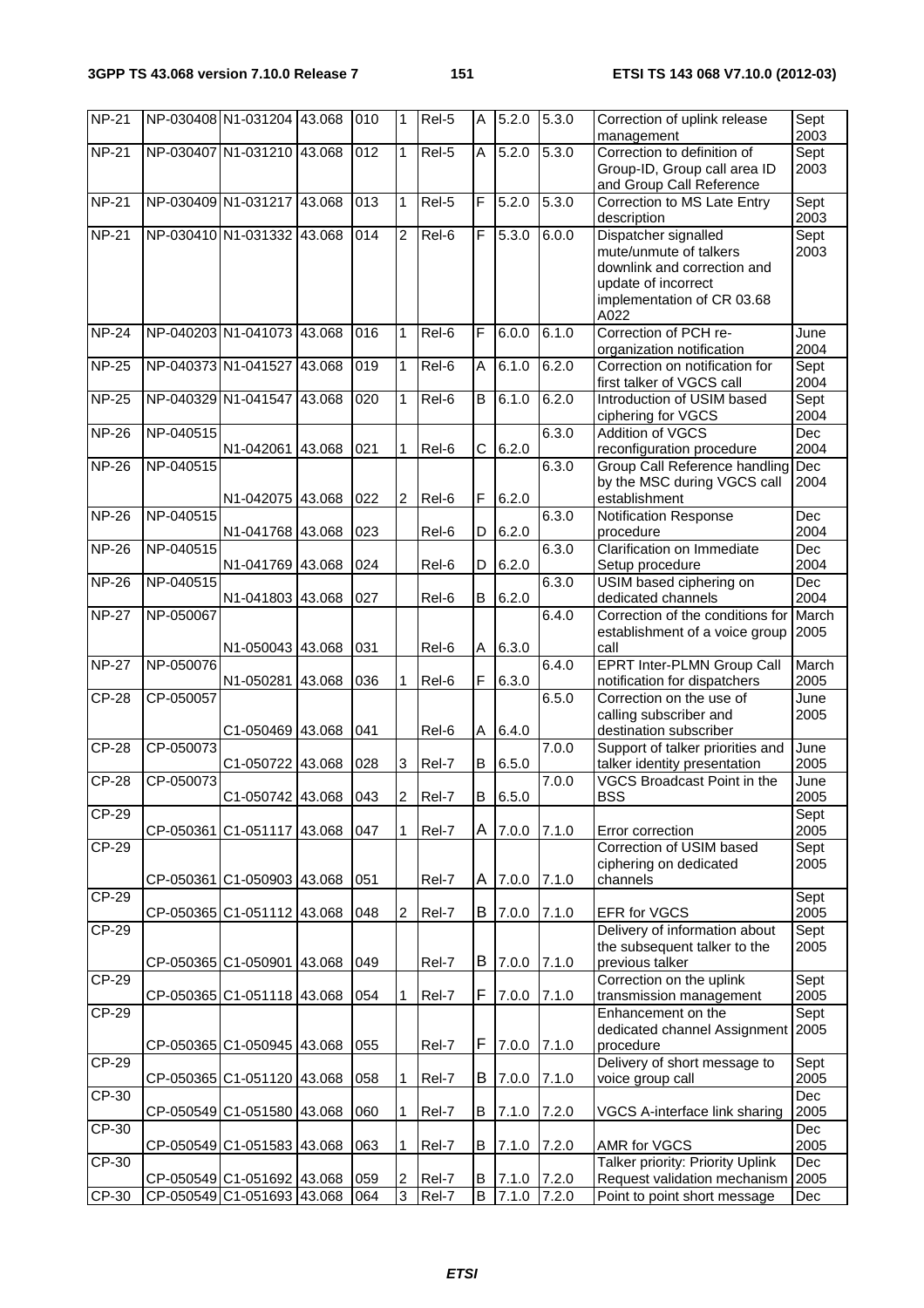|                |                        |                            |                  |              |        |                |         |                |                | during an ongoing voice group<br>call                                                                                                                                         | 2005               |
|----------------|------------------------|----------------------------|------------------|--------------|--------|----------------|---------|----------------|----------------|-------------------------------------------------------------------------------------------------------------------------------------------------------------------------------|--------------------|
| CP-30          |                        | CP-050549 C1-051449 43.068 |                  | 068          |        | Rel-7          | D       | 7.1.0          | 7.2.0          | <b>Editorial corrections</b>                                                                                                                                                  | <b>Dec</b><br>2005 |
| CP-31          | CP-060123              | C1-060243                  | 43.068           | 0069         | 1      | Rel-7          | F       | 7.2.0          | 7.3.0          | Data confidentiality for p-t-p SMS<br>in an active voice group call                                                                                                           | March<br>2006      |
| CP-31          | CP-060122              | C1-060058                  | 43.068           | 0070         |        | Rel-7          | В       | 7.2.0          | 7.3.0          | Clarification of prefix for an SMS<br>to an active voice group call                                                                                                           | March<br>2006      |
| CP-31          | CP-060122              | C1-060108                  | 43.068           | 0071         | 1      | Rel-7          | В       | 7.2.0          | 7.3.0          | Enhanced support of AMR for<br>VGCS                                                                                                                                           | March<br>2006      |
| CP-31          | CP-060113              | C1-060496                  | 43.068           | 0073         | 2      | Rel-7          | Α       | 7.2.0          | 7.3.0          | Correction of muting/un-muting<br>procedure                                                                                                                                   | March<br>2006      |
| CP-31          | CP-060122              | C1-060242                  | 43.068           | 0074         |        | Rel-7          | В       | 7.2.0          | 7.3.0          | Correction of the distribution of<br>emergency indications                                                                                                                    | March<br>2006      |
| CP-31          | CP-060122              | C1-060545                  | 43.068           | 0076         | 1      | Rel-7          | C       | 7.2.0          | 7.3.0          | Modification of conditions for<br>VGCS call establishment                                                                                                                     | March<br>2006      |
|                |                        |                            |                  |              |        |                | F       |                |                | Addition to group call SM                                                                                                                                                     | March<br>2006      |
| CP-31<br>CP-31 | CP-060122<br>CP-060122 | C1-060547<br>C1-060549     | 43.068<br>43.068 | 0078<br>0080 | 1<br>1 | Rel-7<br>Rel-7 | F       | 7.2.0<br>7.2.0 | 7.3.0<br>7.3.0 | procedures<br><b>EPRT</b> - Corrections and<br>clarifications to the procedures for<br>releasing the calling service<br>subscribers dedicated connection<br>to the anchor MSC | March<br>2006      |
| CP-31          | CP-060122              | C1-060550                  | 43.068           | 0081         | 1      | Rel-7          | F       | 7.2.0          | 7.3.0          | EPRT - Correction/ clarification of<br>voice group call termination<br>procedures                                                                                             | March<br>2006      |
| CP-31          | CP-060122              | C1-060570                  | 43.068           | 0082         | 2      | Rel-7          | F       | 7.2.0          | 7.3.0          | Clarification of the no activity time                                                                                                                                         | March<br>2006      |
| CP-31          | CP-060122              | C1-060566                  | 43.068           | 0083         | 2      | Rel-7          | В       | 7.2.0          | 7.3.0          | Indication of the channel to be<br>used for uplink requests                                                                                                                   | March<br>2006      |
|                |                        |                            | 43.068           |              |        | Rel-7          |         | 7.3.0          | 7.3.1          | SDL source files updated                                                                                                                                                      | April<br>2006      |
| CP-32          | CP-060273              | C1-061101                  | 43.068           | 0075         | 2      | Rel-7          | В       | 7.3.1          | 7.4.0          | Addition of interoperability with<br><b>RANflex</b>                                                                                                                           | June<br>2006       |
| CP-32          | CP-060272              | C1-061103                  | 43.068           | 0084         | 2      | Rel-7          | С       | 7.3.1          | 7.4.0          | Optimized delivery of the<br>additional information                                                                                                                           | June<br>2006       |
| CP-32          | CP-060272              | C1-060728                  | 43.068           | 0085         |        | Rel-7          | F       | 7.3.1          | 7.4.0          | EPRT: Add signalling flow for a<br>dispatcher originated VGCS                                                                                                                 | June<br>2006       |
| CP-32          | CP-060272              | C1-061100                  | 43.068           | 0086         | 1      | Rel-7          | F       | 7.3.1          | 7.4.0          | Group Call Re-establishment by<br>the BSS                                                                                                                                     | June<br>2006       |
| $CP-32$        | CP-060276              | C1-060982                  | 43.068           | 0088         | 1      | Rel-7          | F       | 7.3.1          | 7.4.0          | TC-RT Clarification on use of the<br><b>Uplink Reply Procedure</b>                                                                                                            | June<br>2006       |
| CP-32          | CP-060272              | C1-060983                  | 43.068           | 0089         | 1      | Rel-7          | $\sf B$ | 7.3.1          | 7.4.0          | Talker priority and A-interface link<br>sharing interaction                                                                                                                   | June<br>2006       |
| CP-32          |                        |                            | 43.068           |              |        |                |         |                | 7.4.0          |                                                                                                                                                                               | June               |
| CP-32          | CP-060276              | C1-060861                  | 43.068           | 0094         |        | Rel-7          | F       | 7.3.1          | 7.4.0          | Correction of Figure 6                                                                                                                                                        | 2006<br>June       |
| CP-33          | CP-060272              | C1-060862                  |                  | 0095         |        | Rel-7          | F       | 7.3.1<br>7.4.0 | 7.5.0          | Correction of Figure 6a<br>Failure cases during VGCS call                                                                                                                     | 2006               |
|                | CP-060464              | C1-061910                  | 43.068           | 0097         |        | Rel-7          |         |                |                | establishment<br>Common AMR configurations for                                                                                                                                | Sept<br>2006       |
| $CP-33$        | CP-060464              | C1-061503                  | 43.068           | 0098         |        | Rel-7          |         | 7.4.0          | 7.5.0          | VGCS and VBS                                                                                                                                                                  | Sept<br>2006       |
| CP-33          |                        |                            |                  |              |        |                |         | 7.4.0          | 7.5.0          | EVGCS-Remove the limitation of<br>speech version in A interface                                                                                                               | Sept<br>2006       |
| $CP-33$        | CP-060464              | C1-061819                  | 43.068           | 0100         |        | Rel-7          |         | 7.4.0          | 7.5.0          | sharing<br>Indicate the originating relay MSC                                                                                                                                 | Sept               |
| CP-33          | CP-060464              | C1-061556                  | 43.068           | 0103         |        | Rel-7          |         | 7.4.0          | 7.5.0          | address to anchor MSC                                                                                                                                                         | 2006<br>Sept       |
| $CP-33$        | CP-060464              | C1-061908                  | 43.068           | 0105         |        | Rel-7          |         | 7.4.0          | 7.5.0          | Extension of Group ID<br>Correction for radio resource                                                                                                                        | 2006<br>Sept       |
| CP-33          | CP-060464              | C1-061916                  | 43.068           | 0110         |        | Rel-7          |         | 7.4.0          | 7.5.0          | assignment<br>Corrections to interoperability with                                                                                                                            | 2006<br>Sept       |
| CP-34          | CP-060470              | C1-061816                  | 43.068           | 0096         |        | Rel-7          |         | 7.5.0          | 7.6.0          | RANflex<br>Emergency set/reset alert to                                                                                                                                       | 2006<br>Dec        |
| $CP-34$        | CP-060664              | C1-062423                  | 43.068           | 0117         | 1      | Rel-7          |         | 7.5.0          | 7.6.0          | dispatchers<br>Corrections to SMS procedures                                                                                                                                  | 2006<br>Dec        |
| CP-34          | CP-060664              | C1-062420                  | 43.068           | 0112         | 2      | Rel-7          |         | 7.5.0          | 7.6.0          | during ongoing voice group call<br>Optimized channel allocation of                                                                                                            | 2006<br>Dec        |
|                | CP-060664              | C1-062424                  | 43.068           | 0119         | 1.     | Rel-7          |         |                |                | the calling subscriber                                                                                                                                                        | 2006               |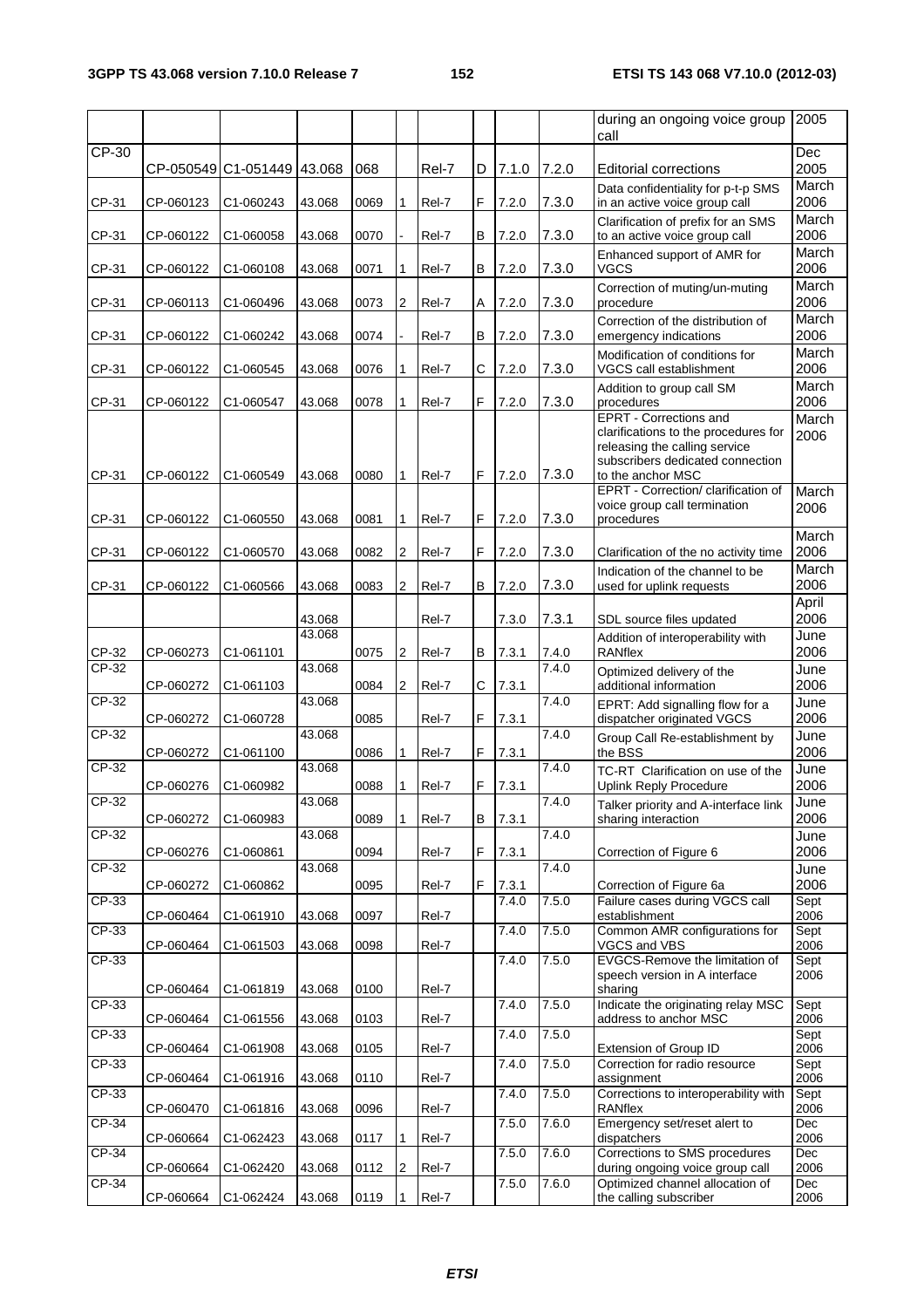#### **3GPP TS 43.068 version 7.10.0 Release 7 153 ETSI TS 143 068 V7.10.0 (2012-03)**

| $CP-34$ | CP-060664 | C1-062422              | 43.068 | 0116 |   | Rel-7 |          | 7.5.0 | 7.6.0  | Clarifications to the case when a<br>group ID with 8 digits is used                               | <b>Dec</b><br>2006 |
|---------|-----------|------------------------|--------|------|---|-------|----------|-------|--------|---------------------------------------------------------------------------------------------------|--------------------|
| CP-34   | CP-060665 | C1-062111              | 43.068 | 0114 |   | Rel-7 |          | 7.5.0 | 7.6.0  | Condition for the inclusion of<br>parameters in the GCR<br>interrogation message                  | <b>Dec</b><br>2006 |
| CP-34   | CP-060665 | C1-062113              | 43.068 | 0115 |   | Rel-7 |          | 7.5.0 | 7.6.0  | Addition of Teleservice Code to<br>SendGroupCallInfo                                              | <b>Dec</b><br>2006 |
| CP-35   | CP-070131 | C1-070608              | 43.068 | 0124 | 2 | Rel-7 |          | 7.6.0 | 7.7.0  | <b>TCRT: Definition of BSSAP</b><br>procedure for release of VGCS<br>call controlling connections | March<br>2007      |
| CP-35   | CP-070155 | C1-070608              | 43.068 | 0122 |   | Rel-7 |          | 7.6.0 | 7.7.0  | Alignment of SDLs with condition<br>for successful call setup                                     | March<br>2007      |
| CP-35   | CP-070155 | C <sub>1</sub> -070608 | 43.068 | 0123 |   | Rel-7 |          | 7.6.0 | 7.7.0  | Correction of condition for cell<br>specific speech version                                       | March<br>2007      |
| CP-36   | CP-070376 | C <sub>1</sub> -070974 | 43.068 | 0129 | 2 | Rel-7 | <b>B</b> | 7.7.0 | 7.8.0  | Retry of the VGCS Assignment<br>procedure                                                         | June<br>2007       |
| CP-36   | CP-070376 | C1-070972              | 43.068 | 0131 |   | Rel-7 | C        | 7.7.0 | 7.8.0  | TCRT: Silent (re-)joining dipatcher,<br>immediately talking dispatcher                            | June<br>2007       |
| CP-39   | CP-080123 | C1-080535              | 43.068 | 0145 |   | Rel-7 | ١F       | 7.8.0 | 7.9.0  | TCRT: Clean up of the<br>requirement of sending SMS to<br>non established group calls             | March<br>2008      |
| CP-55   | CP-120099 | C1-120622              | 43.068 | 0157 |   | Rel-7 |          | 7.9.0 | 7.10.0 | TC-RT: Additional Calling Party<br>Number                                                         | March<br>2012      |